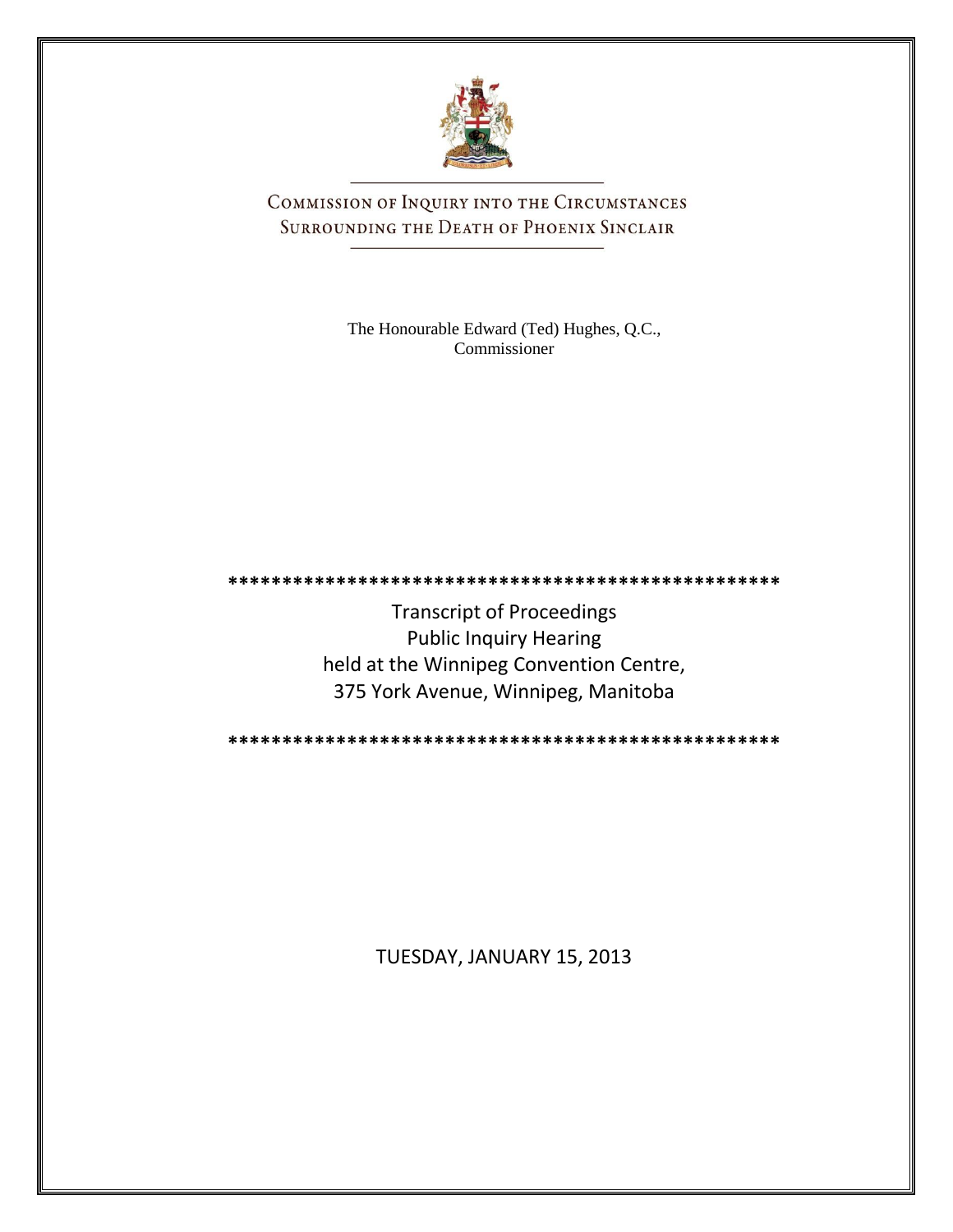## APPEARANCES

**MS. S. WALSH,** Commission Counsel **MR. D. OLSON,** Senior Associate Counsel **MR. R. MASCARENHAS**, Associate Commission Counsel

**MR. S. PAUL,** for Department of Family Services and Labour

**MR. T. RAY,** for Manitoba Government and General Employees Union

**MR. K. SAXBERG** and **MR. S. SCARCELLO,** for General Child and Family Services Authority, First Nations of Northern Manitoba Child and Family Services Authority First Nations of Southern Manitoba Child and Family Services Authority Child and Family All Nation Coordinated Response Network

**MR. H. KHAN,** for Intertribal Child and Family Services

**MR. J. GINDIN, MR. G. DERWIN,** and **MR. D. IRELAND,** for Mr. Nelson Draper Steve Sinclair**,** Ms. Kimberly-Ann Edwards

**MR. J. FUNKE,** for Assembly of Manitoba Chiefs and Southern Chiefs Organization Inc.

**MS. K. BJORNSON**, for Manitoba Métis Federation and Métis Child and Family Services Authority Inc.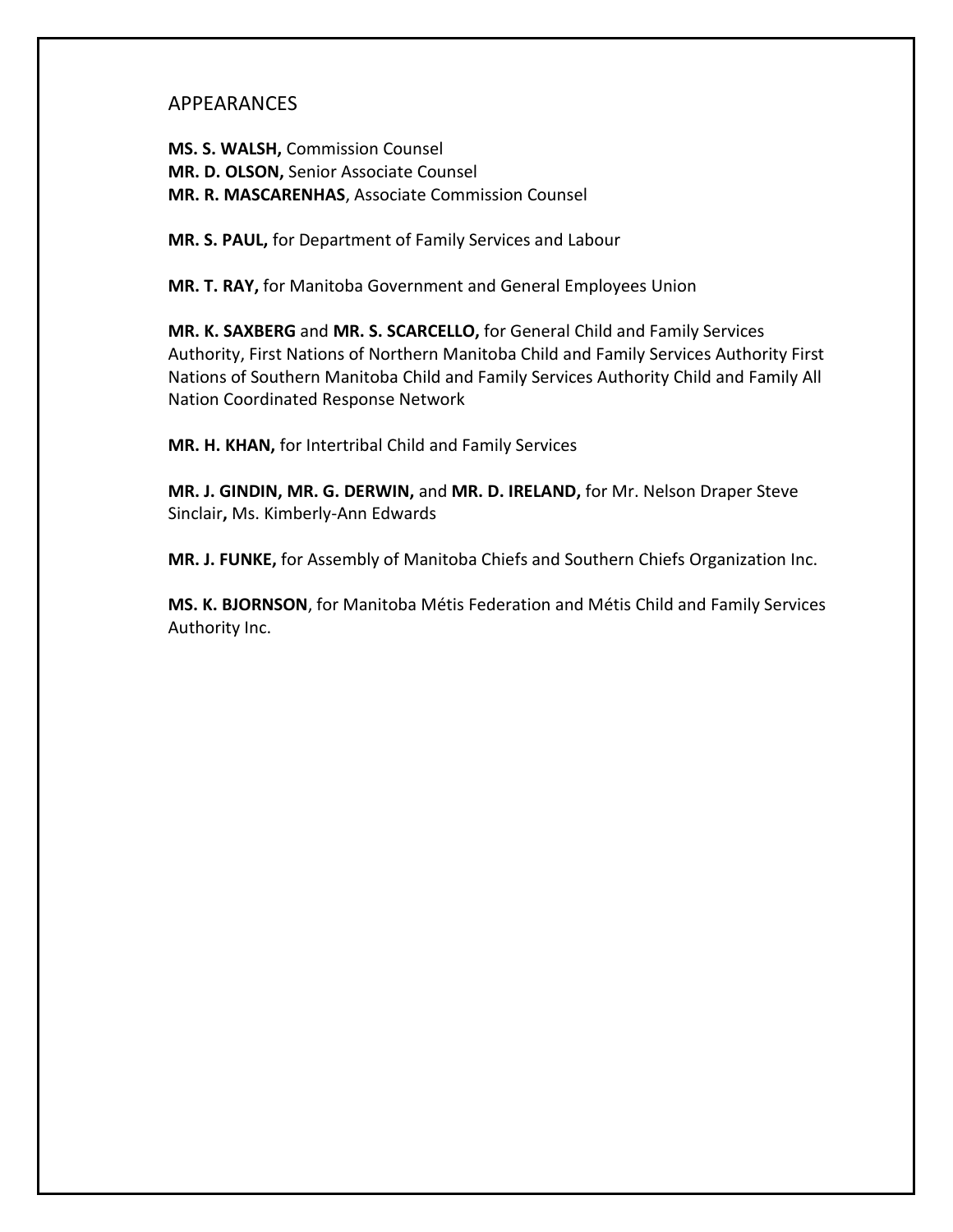# **INDEX**

|                 |                                         |                     | Page                                                                                                                                                                   |
|-----------------|-----------------------------------------|---------------------|------------------------------------------------------------------------------------------------------------------------------------------------------------------------|
| PROCEEDINGS     |                                         |                     |                                                                                                                                                                        |
| <b>WITNESS:</b> |                                         |                     |                                                                                                                                                                        |
|                 | CHRISTOPHER ZALEVICH                    |                     |                                                                                                                                                                        |
|                 | Direct Examination<br>Cross-Examination | (Walsh)<br>(Gindin) | $\mathcal{D}_{\mathcal{L}}^{\mathcal{L}}(\mathcal{L})=\mathcal{L}_{\mathcal{L}}^{\mathcal{L}}(\mathcal{L})\mathcal{L}_{\mathcal{L}}^{\mathcal{L}}(\mathcal{L})$<br>179 |
| PROCEEDINGS     |                                         |                     | 209                                                                                                                                                                    |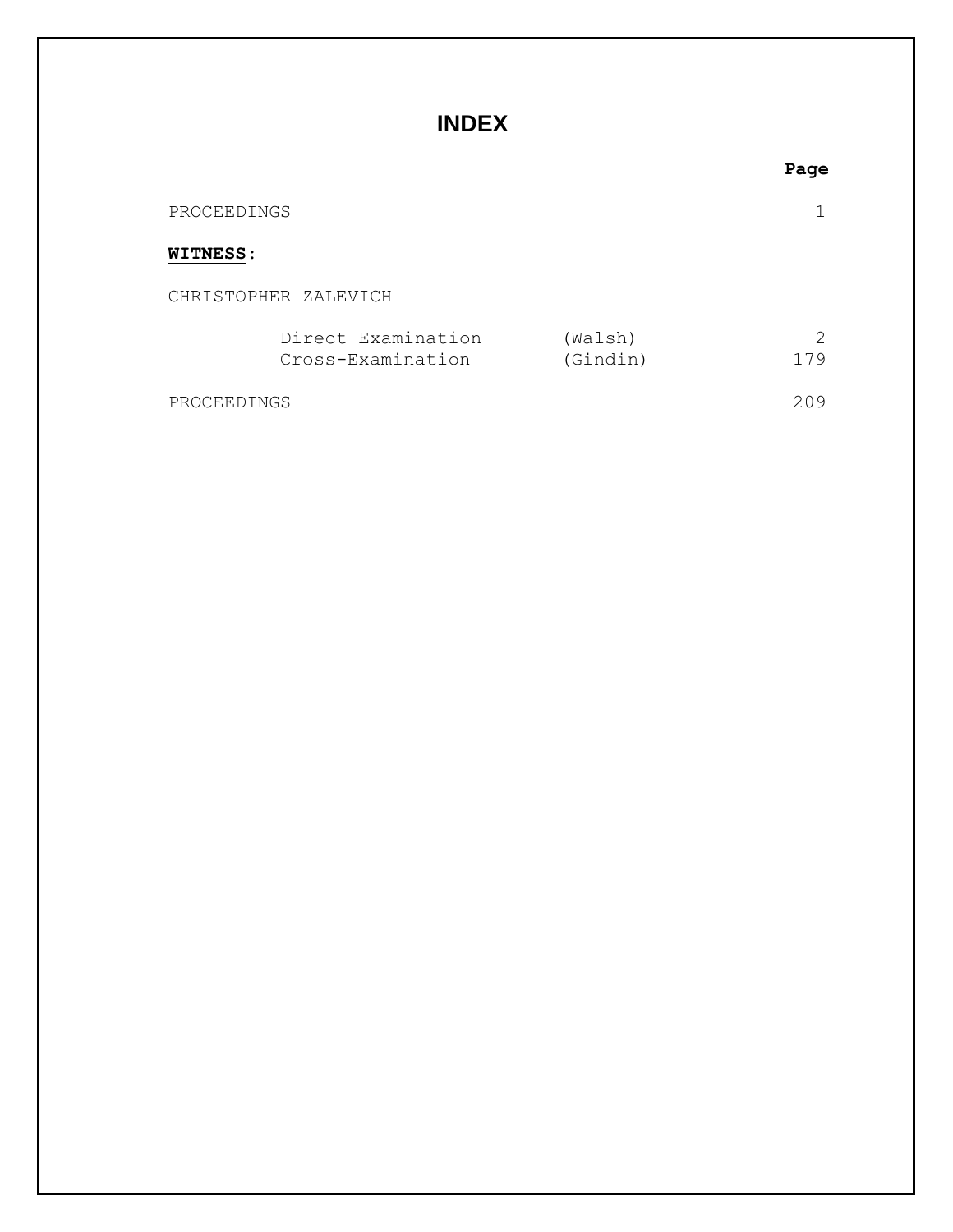PROCEEDINGS **DEVELOPS JANUARY 15, 2013** 

1 JANUARY 15, 2013

| $\mathbf{2}$ | PROCEEDINGS CONTINUED FROM JANUARY 14, 2013               |
|--------------|-----------------------------------------------------------|
| 3            |                                                           |
| 4            | THE COMMISSIONER: Good morning.                           |
| 5            | MS. WALSH: Good morning, Mr. Commissioner.                |
| 6            | UNIDENTIFIED PERSON: Good morning.                        |
| 7            | THE COMMISSIONER: All right. You can proceed to           |
| 8            | swear today's witness, or affirm.                         |
| $\mathsf 9$  | THE CLERK: Sir, if you could just stand for a             |
| 10           | moment? Is it your choice to swear on the Bible or affirm |
| 11           | without the Bible?                                        |
| 12           | THE WITNESS: On the Bible.                                |
| 13           | THE CLERK: All right. Take the Bible in your              |
| 14           | right hand. State your full name for the court.           |
| 15           | THE WITNESS: Christopher Zalevich.                        |
| 16           | THE CLERK: And spell me your first name, please.          |
| 17           | THE WITNESS: C-H-R-I-S-T-O-P-H-E-R.                       |
| 18           | THE CLERK: And your last name?                            |
| 19           | THE WITNESS: Z-A-L-E-V-I-C-H.                             |
| 20           | THE CLERK: Thank you.                                     |
| 21           |                                                           |
| 22           | <b>CHRISTOPHER</b><br>ZALEVICH,<br>sworn,                 |
| 23           | testified as follows:                                     |
| 24           |                                                           |
| 25           | THE CLERK: Thank you.                                     |

 $- 1 -$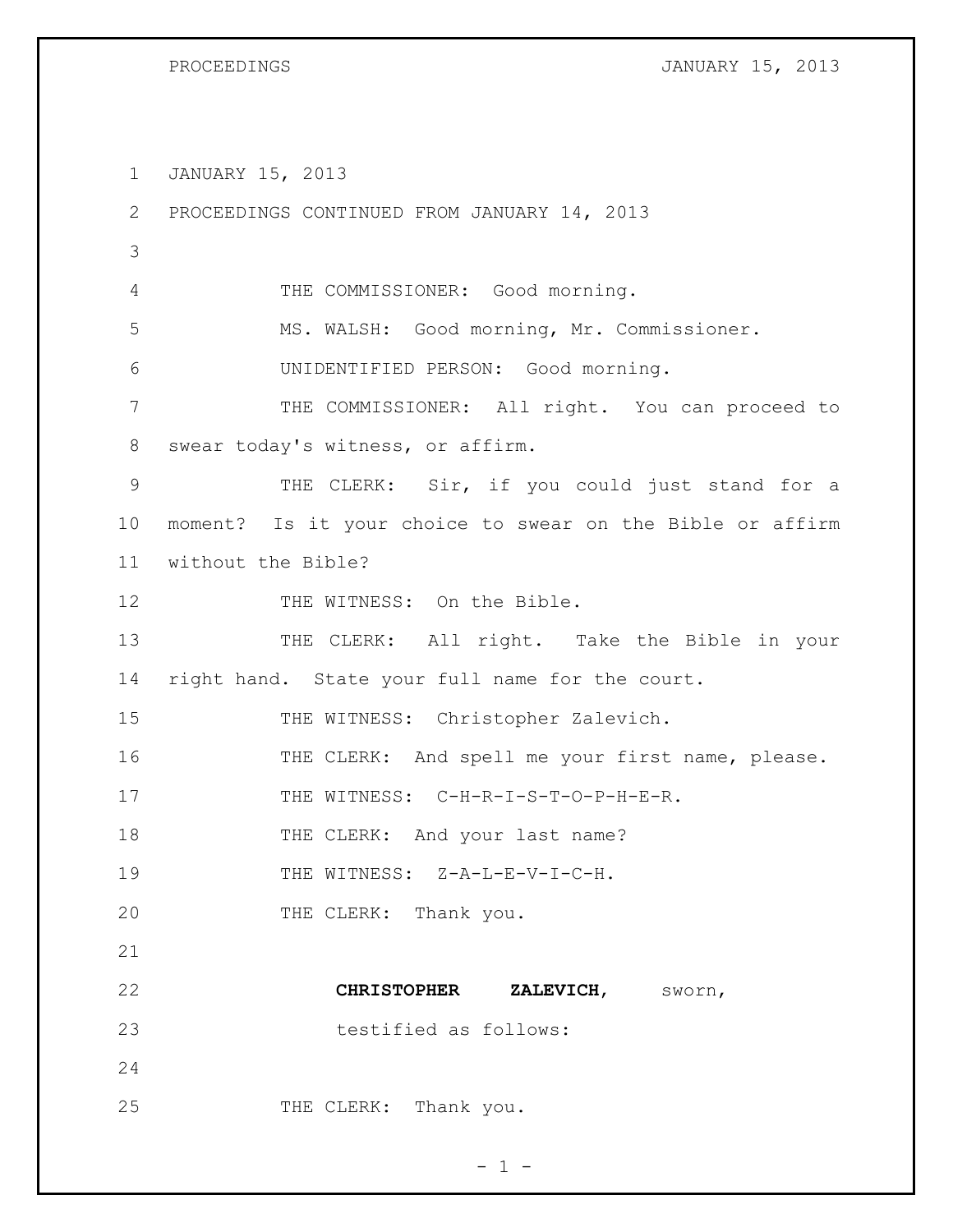| 1            |          |                                                             |
|--------------|----------|-------------------------------------------------------------|
| $\mathbf{2}$ |          | DIRECT EXAMINATION BY MS. WALSH:                            |
| 3            | Q        | Good morning, Mr. Zalevich.                                 |
| 4            | А        | Good morning.                                               |
| 5            | Q        | Let's start with your background. You have a                |
| 6            |          | degree in human ecology and family studies from<br>the      |
| 7            |          | University of Manitoba?                                     |
| $\,8\,$      | Α        | Yes.                                                        |
| $\mathsf 9$  | Q        | You obtained that in 1999.                                  |
| 10           | Α        | That's correct.                                             |
| 11           | Q        | Now, I understand that you worked as a volunteer            |
| 12           |          | for Winnipeg Child and Family Services after you graduated? |
| 13           | A        | I did.                                                      |
| 14           | Q        | You also volunteered with the John Howard Society           |
| 15           |          | and you did some counselling at Headingley for about a      |
| 16           | year?    |                                                             |
| 17           | A        | With the John Howard Society.                               |
| 18           | Q        | Then you began working as a family services                 |
| 19           |          | worker for Winnipeg Child and Family Services in January of |
| 20           | 2001?    |                                                             |
| 21           | A        | Yes.                                                        |
| 22           | Q        | You held that position until September or October           |
| 23           | of 2002. |                                                             |
| 24           | Α        | Yeah. Yes.                                                  |
| 25           |          | THE COMMISSIONER: Started when?                             |

 $- 2 -$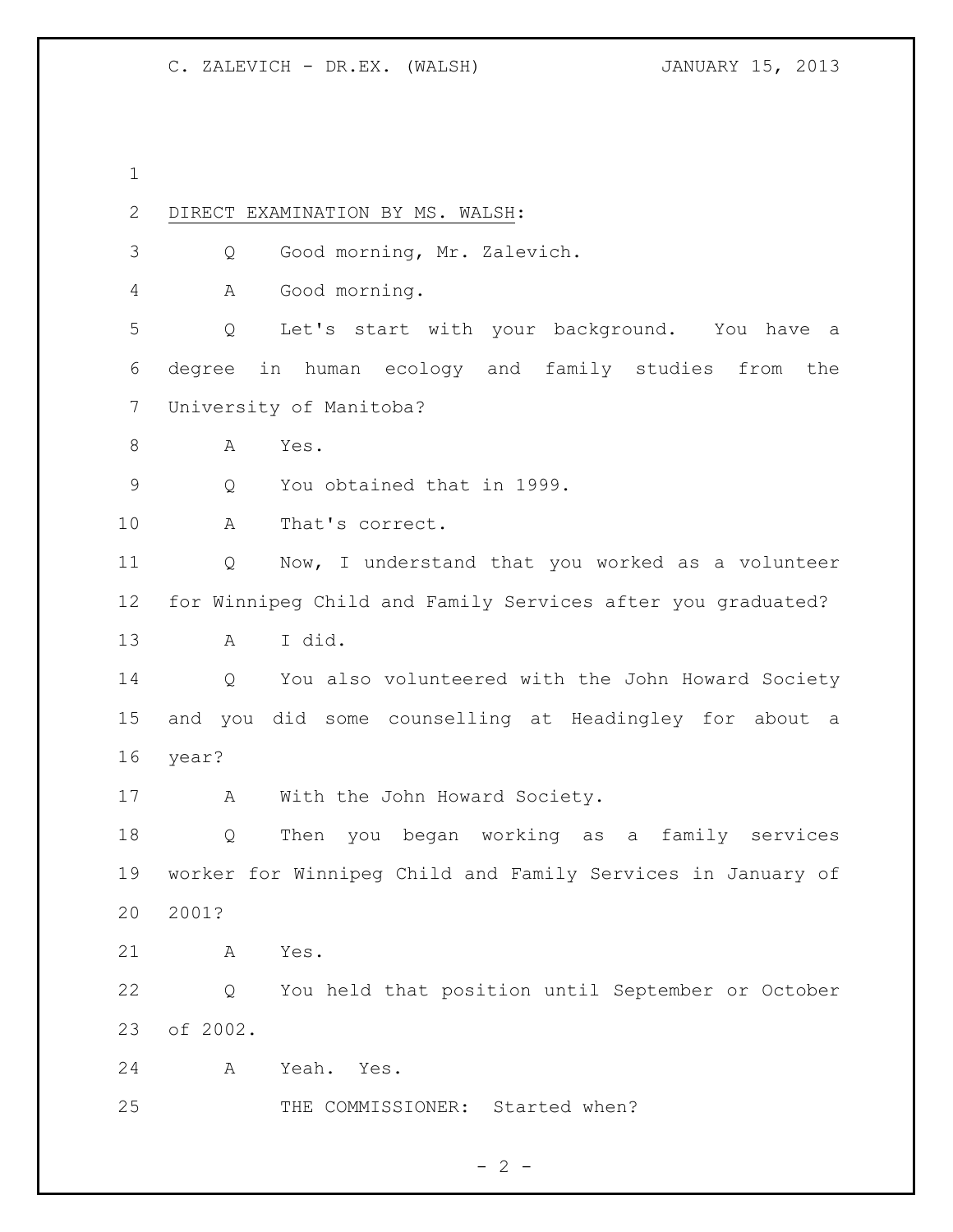MS. WALSH: Started in January 2001 as a -- 2 THE COMMISSIONER: '01. MS. WALSH: -- family services worker. THE COMMISSIONER: And held the position to when? MS. WALSH: September or October of 2002. BY MS. WALSH: Q And then you worked at abuse intake until May of 2003? A Yes. Q What was your position at abuse intake? A As a social worker. Q And just very briefly -- we will talk more about this -- but what is abuse intake? What was it in May of 2003 and, and prior to that, the year before, when you were there? 17 A Abuse or abuse intake follows up with referrals 18 of, of allegations of abuse and does investigations, whereas there's an allegation that a child's being abused and there's something specific that's being alleged, either physical or sexual in nature. Q So you said it follows up referrals of validated abuse instances. A I don't know if "validated" would be a correct word.

 $- 3 -$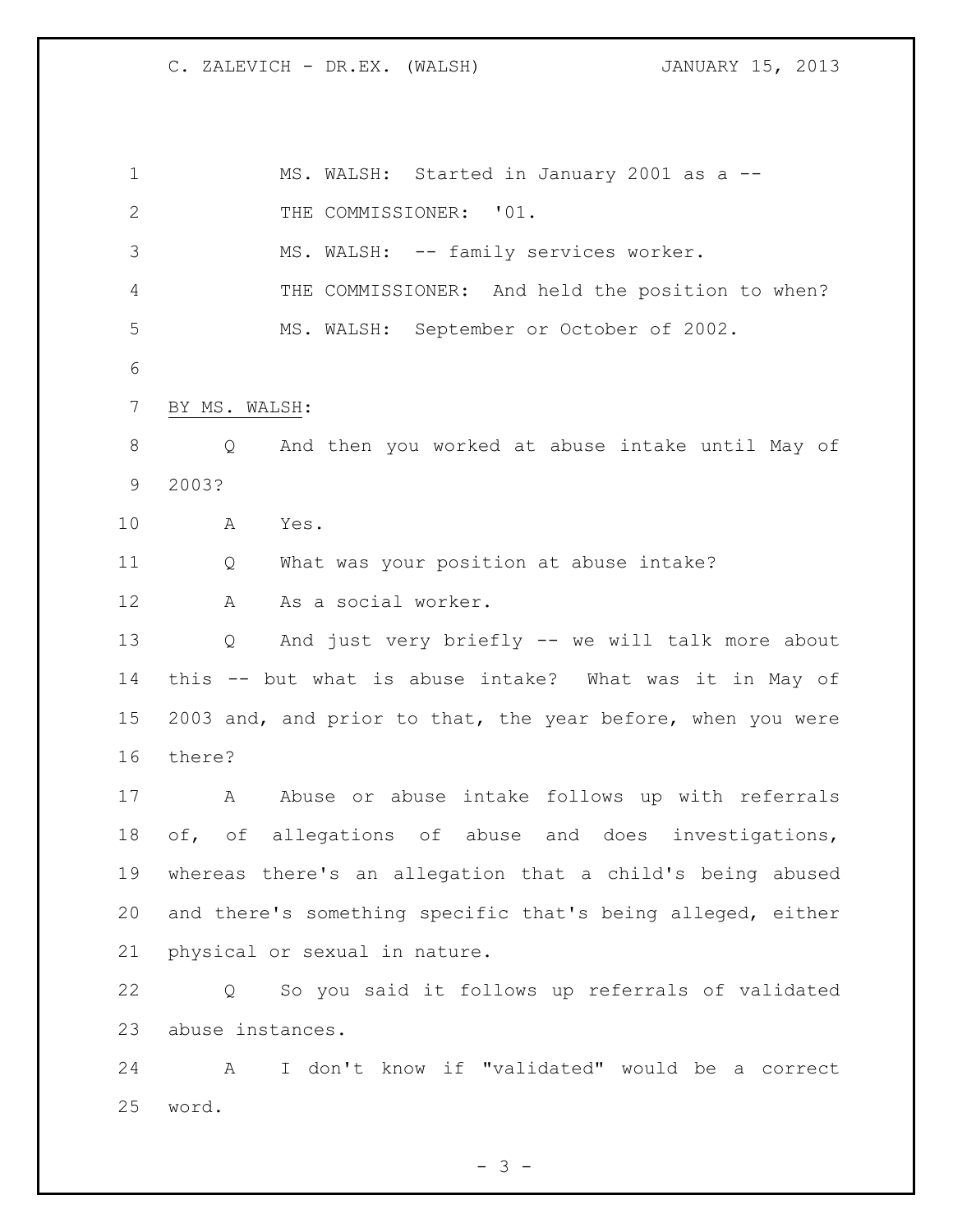| $\mathbf 1$ | Q              | I thought I heard you say validations of abuse.             |
|-------------|----------------|-------------------------------------------------------------|
| 2           | A              | Sorry, allegations.                                         |
| 3           |                | THE COMMISSIONER: Allegations.                              |
| 4           |                | MS. WALSH: Allegations, ah, thank you.                      |
| 5           |                |                                                             |
| 6           | BY MS. WALSH:  |                                                             |
| 7           | Q              | Then you went back to the family services unit              |
| 8           |                | and stayed there until October of '03?                      |
| 9           | Α              | Yes.                                                        |
| 10          | Q              | So that was from May of '03 to October '03?                 |
| 11          | A              | Yeah.                                                       |
| 12          | Q              | After that, you began working at the crisis                 |
| 13          | response unit? |                                                             |
| 14          | A              | Yeah.                                                       |
| 15          | Q              | So that was in the fall of 2003?                            |
| 16          | Α              | That's correct.                                             |
| 17          | Q              | In March of 2005, you were involved<br>in the               |
| 18          |                | provision of services to Phoenix Sinclair and her family?   |
| 19          | A              | Yes.                                                        |
| 20          | Q              | You were still employed -- working in the crisis            |
| 21          |                | response unit at that time?                                 |
| 22          | А              | Yes.                                                        |
| 23          | Q              | And from, from the fall of 2003 until the                   |
| 24          |                | present, you have been working as a crisis response worker? |
| 25          | A              | Yes.                                                        |

- 4 -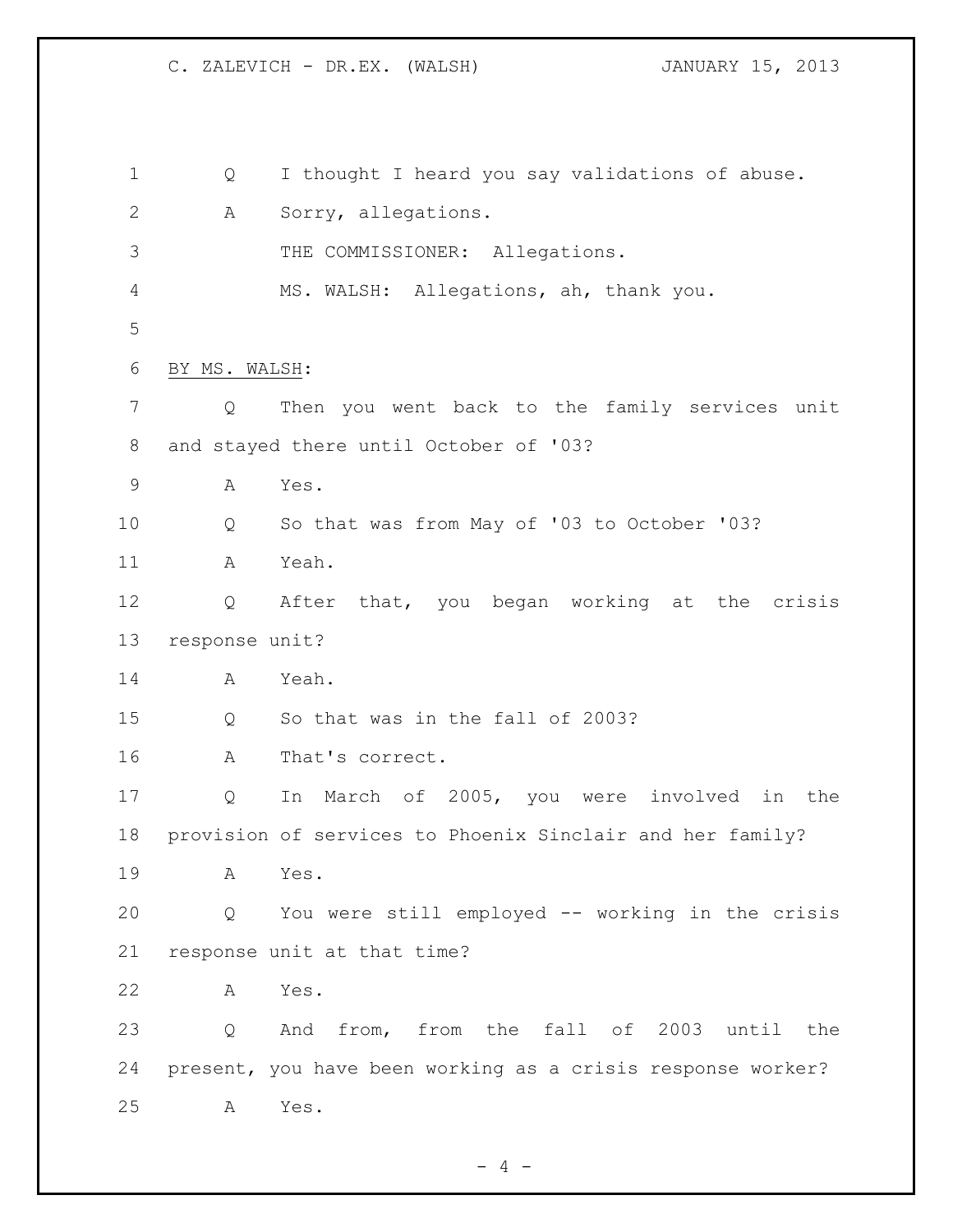Q Right now you are seconded from Winnipeg Child and Family Services to the agency known as ANCR? A Yes. Q So same position, just different employer. A Right, yeah. Q Or different agency. Let's talk a little bit about your training. You don't have any formal training as a social worker, is that right, in terms of, of your university education? A Correct. Q Okay. When you started working as a family services worker in 2001, had you received any direct training in child welfare? 14 A No, not in child welfare. Q When you started work at Winnipeg Child and Family Services, were you given any training? A No. Q So that's when you began working in the fall of 2001 -- or in 2001. After -- A In January of 2001. Q January, sorry. After January 2001, at any point when you were working at Winnipeg CFS, did you receive any training with respect to child welfare? A I'm presuming you're talking about formal training like university-type training, or which kind of

 $- 5 -$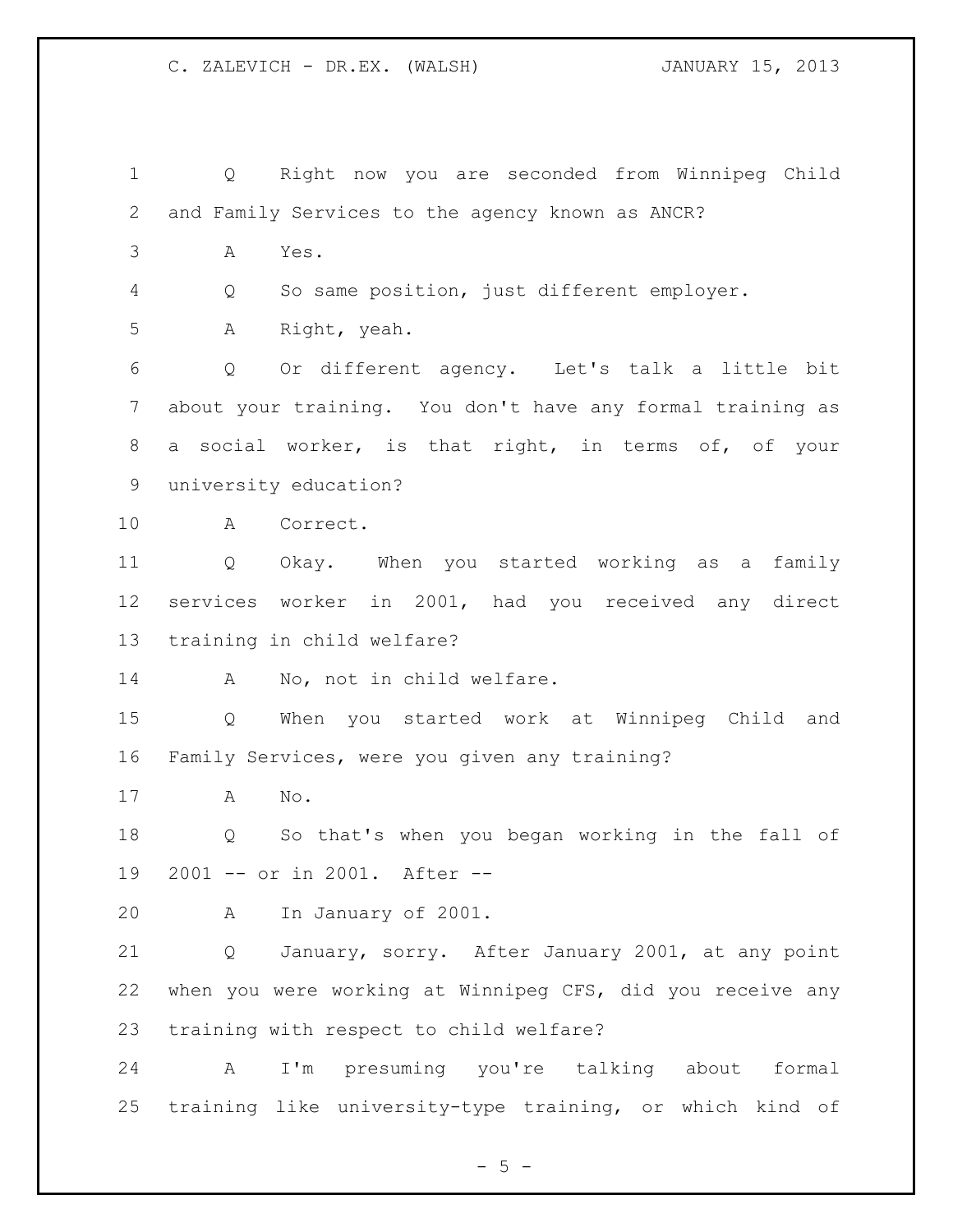training?

 Q Or courses or training provided by the agency. A The training that I received from the agency was 4 based on core competency training, and that occurs for all, all social workers. The other training that I received was informally through supervisors or co-workers. Q The core competency training, when did you receive that? A I started that training in approximately September or October of 2001. 11 O So about ten months -- A Yes. Q Nine, ten months after you started working at CFS? 15 A Approximately, yeah. Somewhere around that time, so ... Q What did the competency training involve? A It's been a long time. Training with respect to families that we work with regarding neglect, how to -- how we approach marginalized families, being understanding and compassionate of what they are, they are involved in. There is -- it's been a long time so it's hard to remember directly, but it's related to child welfare services. Q Okay. You said that you worked as an abuse intake worker?

 $- 6 -$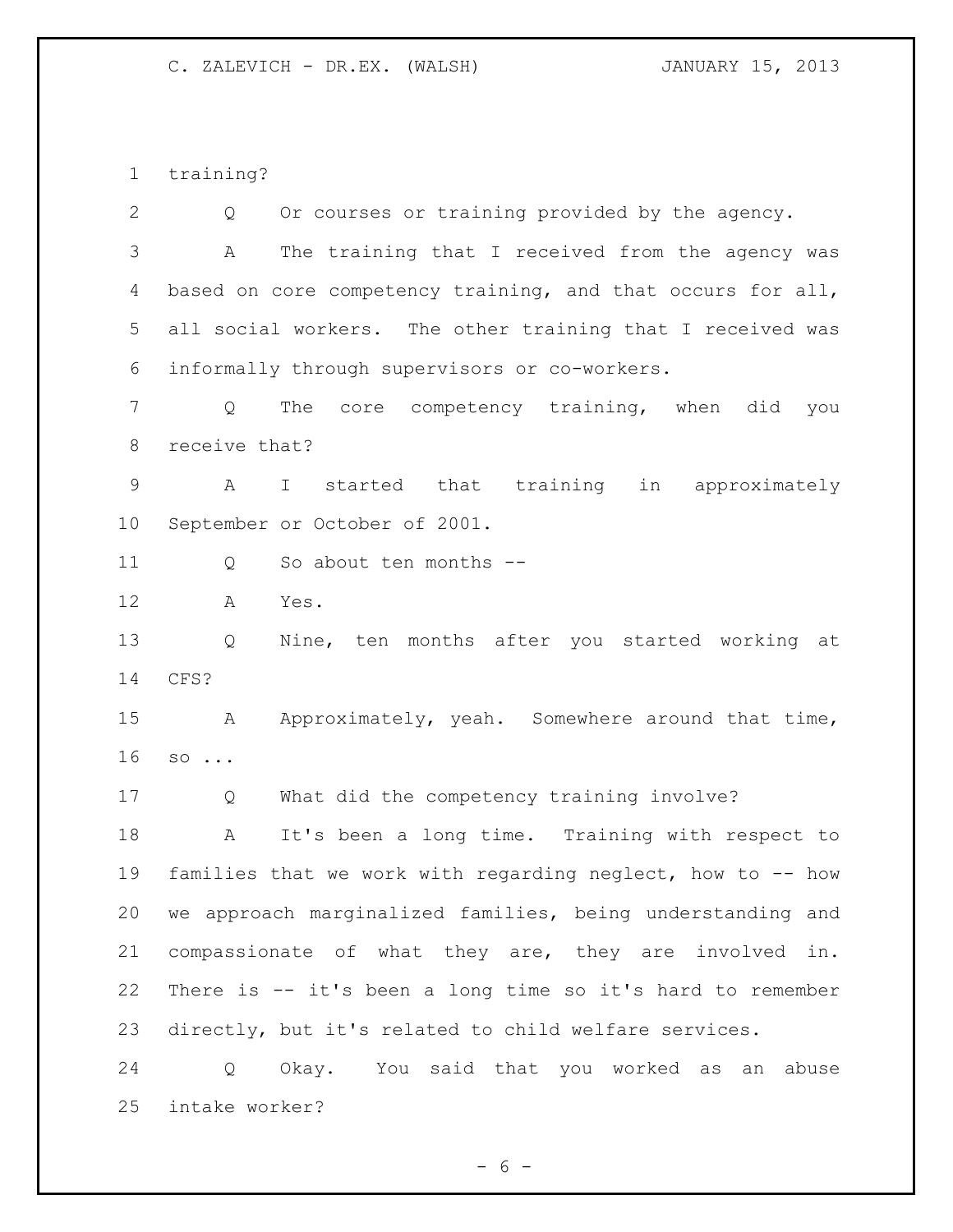A Yes. Q Did you receive any training specific to that position? A No. Q Did you receive any training specific to being a crisis response worker? A No. Q Have you received training with respect to the provincial or foundational standards? 10 A In the last few years, yes. 11 Q How recent, when you say the last few years? A I'm going to approximate somewhere around 2008, 2007. Q Okay. A Sorry, I apologize if I have the year wrong. Q No, that's fine. So 2007, 2008, you think? A Yeah, I think so. Q You hadn't received that training as of 2005? A No. Q Have you received training with respect to how to use CFSIS, the electronic data system? A Yes. Q Do you recall when you received that training? A No, I don't recall when I received that. Q Have you had any ongoing training with respect to

 $- 7 -$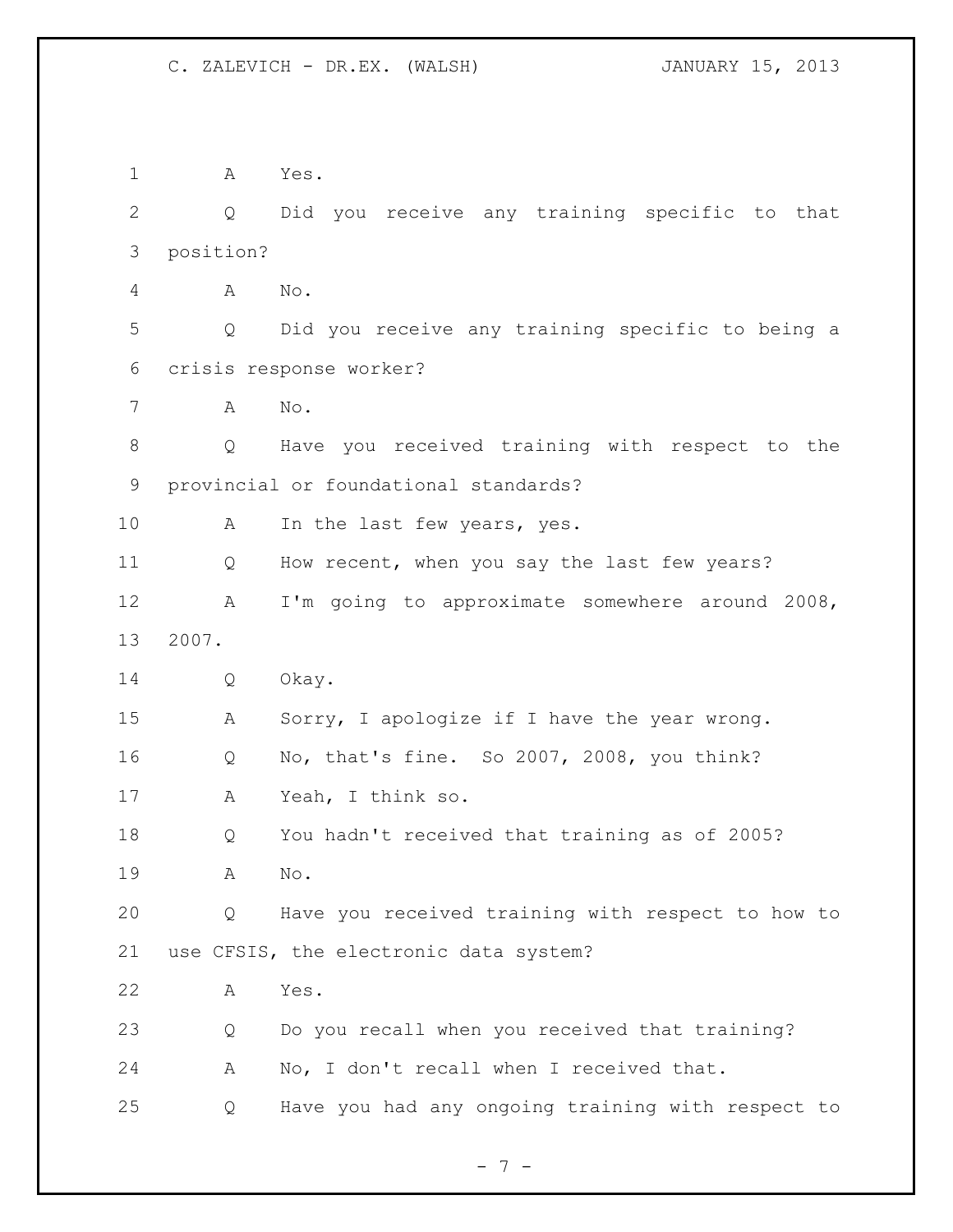the use of CFSIS, or was it a one-time training?

 A I believe it was a one, one-time training, and the majority of, of training or learning about CFSIS has come from asking co-workers questions. Q Have you received any training with respect to what to include when you create a history? A The creation of, of histories is, is an ongoing debate at -- not necessarily a debate, but there's no standardized history that workers follow. Q So with respect to my, my question about whether you received training with respect to, to how to create one, what's your answer? A I would say the training that I received regarding histories has come through support or constructive criticism from my supervisors. Q But no formal training. A No formal training. Q What about -- have you received training with respect to what needs to be reviewed when you are assigned a file? A Formal training? Q Yes. A No. Q Any other kind of training? A Co-workers and supervisors again. Practical work

- 8 -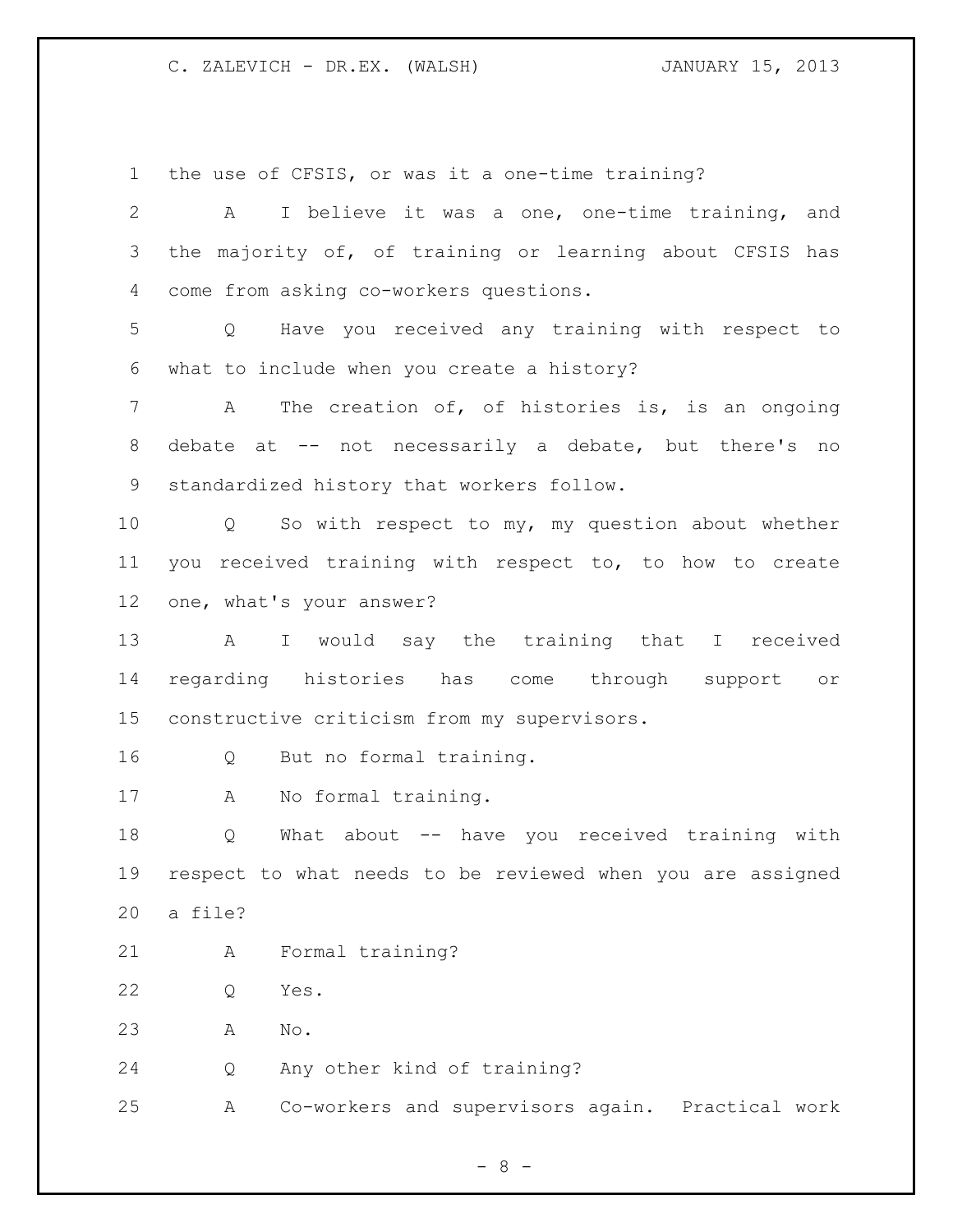(inaudible) practice work.

 Q What about with respect to file recording, what needs to be documented?

 A It may have been included in the competency based training, so I may have received it there. I can't remember.

 Q So if you didn't receive formal training with 8 respect to things like creating a history, what about ... Let me ask you this, first: What about risk assessment? Have you had any formal training with respect to risk assessment?

12 A Not that I recall.

 Q So if you haven't received formal training with respect to risk assessment, what to include when creating a history, how have you known how to do your job? Would you agree that those are aspects of your job?

 A Those are aspects, yes. How do I know how to do those things? From having read previous reports, from having a caseload in family service, reading through files, learning from how other workers have done these, seeing what I believe is strengths or stronger types of file recordings and picking up on, on those and utilizing them myself. And if I'm supported on using those by my supervisor, then I, then I continue to do that.

Q We'll, we'll talk about your supervisor; we'll

 $-9 -$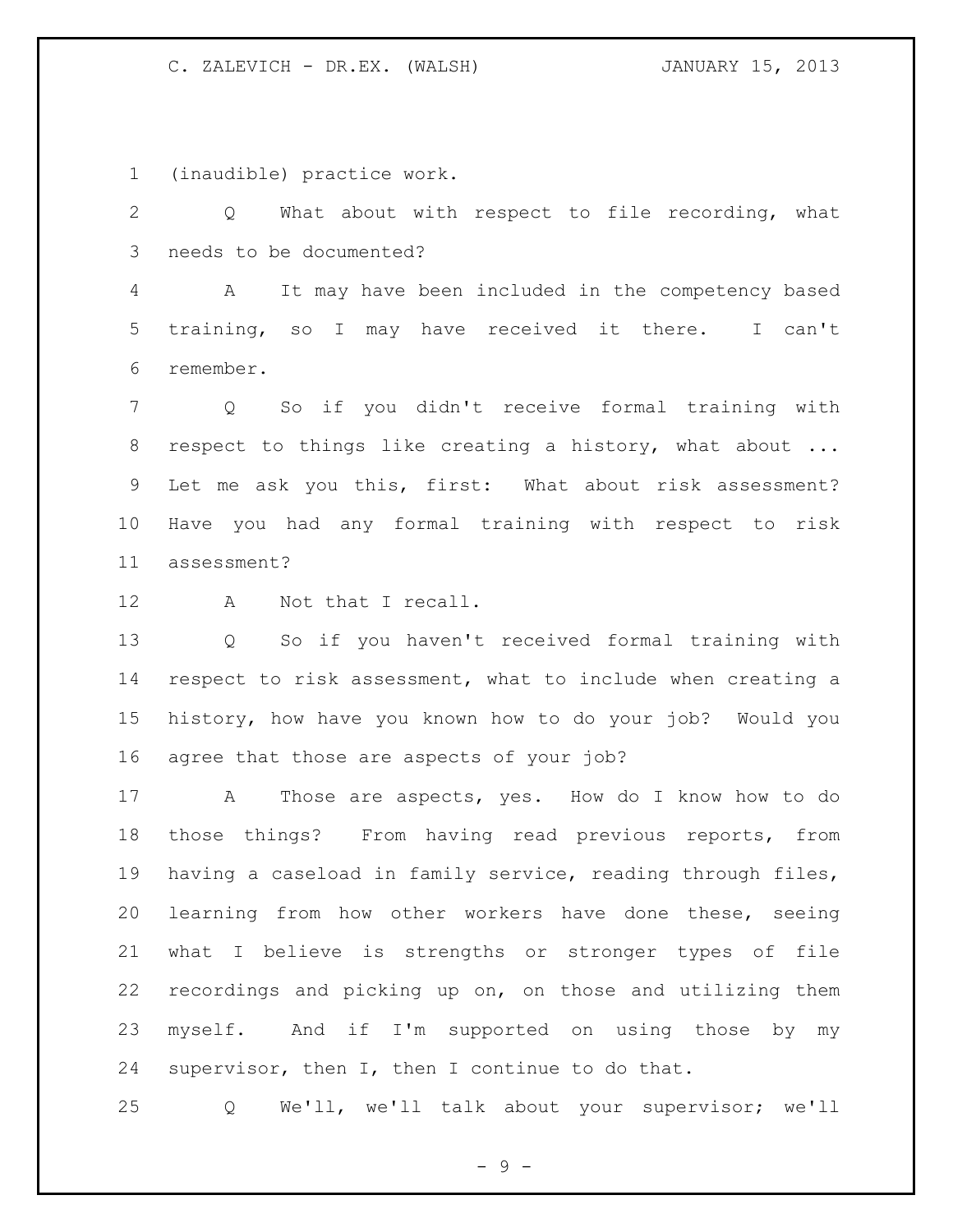| 1  | come to the, the kind of support that you had. You said     |
|----|-------------------------------------------------------------|
| 2  | that you didn't have training in standards. Is it fair to   |
| 3  | say, then, that when you performed your job you didn't rely |
| 4  | on standards, per se?                                       |
| 5  | Correct. I wasn't directly thinking about what<br>A         |
| 6  | standard I was following at, at this point or at this point |
| 7  | on different files.                                         |
| 8  | Were -- is it fair to say you were governed by<br>Q         |
| 9  | your understanding of best practice?                        |
| 10 | A<br>I would say that, yeah.                                |
| 11 | Based on your experience on the job and your<br>Q           |
| 12 | interaction with co-workers and supervisors.                |
| 13 | Yeah.<br>A                                                  |
| 14 | Okay. Have you ever looked up standards online,<br>Q        |
| 15 | for instance?                                               |
| 16 | Prior to 2005?<br>A                                         |
| 17 | Yes.<br>Q                                                   |
| 18 | I don't recall having done that, no.<br>Α                   |
| 19 | When we say prior to 2005, what about as of March<br>Q      |
| 20 | of 2005?                                                    |
| 21 | I can't recall doing that as of March of 2005.<br>A         |
| 22 | Is that something that you now do?<br>Q                     |
| 23 | received training in standards<br>Α<br>We've<br>since       |
|    |                                                             |
| 24 | then --                                                     |

- 10 -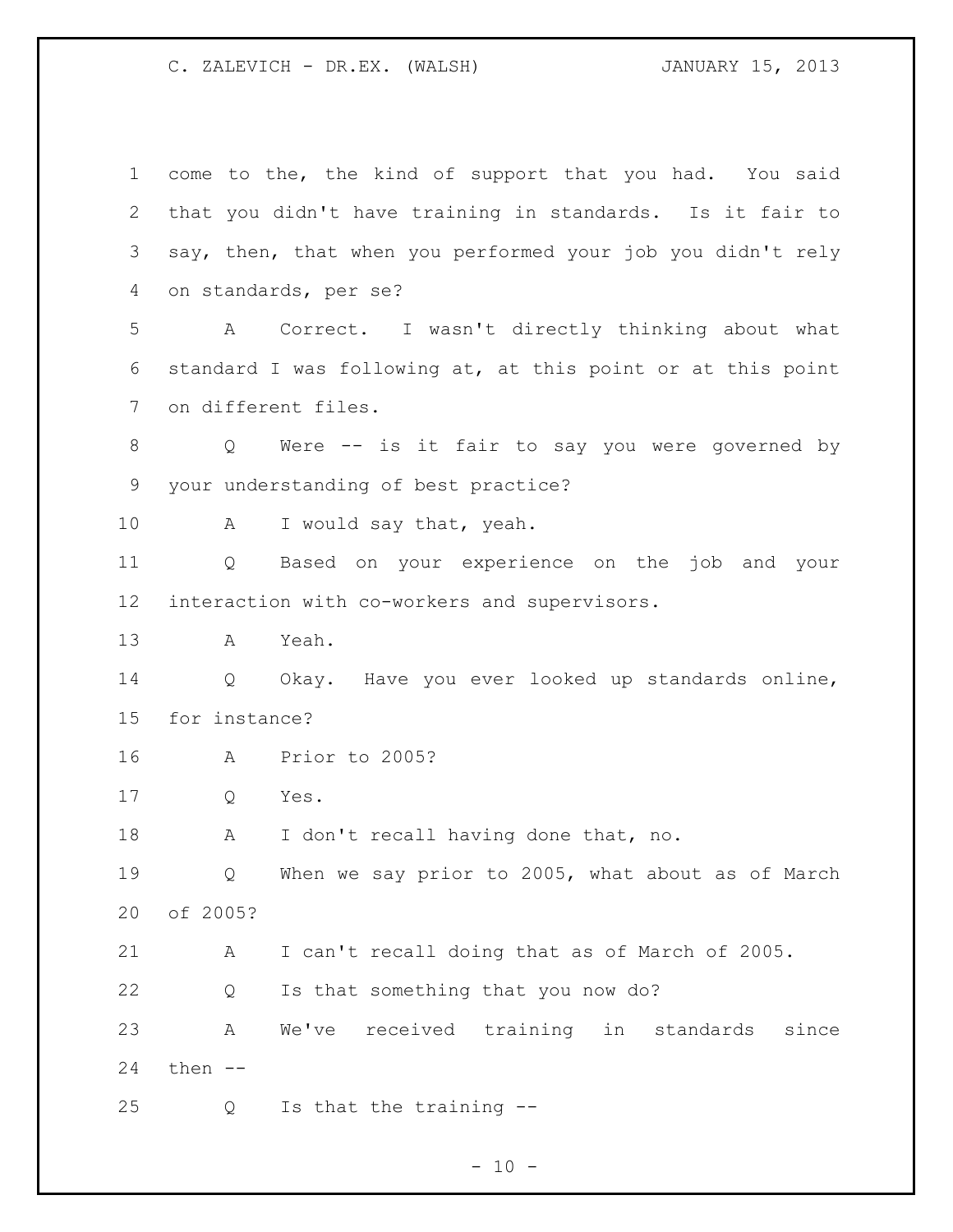A -- so it's not something that I would do on a regular basis at all. Q Is that the training you said you got in '07 or '08? A Yeah. Q Were you ever aware -- in 2005, let's say. As of 2005, were you, were you aware of the existence of a Winnipeg Child and Family Services policy and procedures manual? A I believe there was one. I -- it's not a clear recollection that I have. Q So I gather it wasn't something that you referred to when you were performing your job in 2005, for instance? A No. Q Let's talk about the crisis response unit in general. In 2005, what was the role of the crisis response unit? 18 A There's a variety of, of tasks that the crisis response unit was involved in and so the ... There's a huge variety of, of things that we did and I don't think I can fairly encompass what the role of, of the crisis response unit is. I don't think it's my -- Q Okay. A I don't think I'm best -- the best person to discuss that.

 $- 11 -$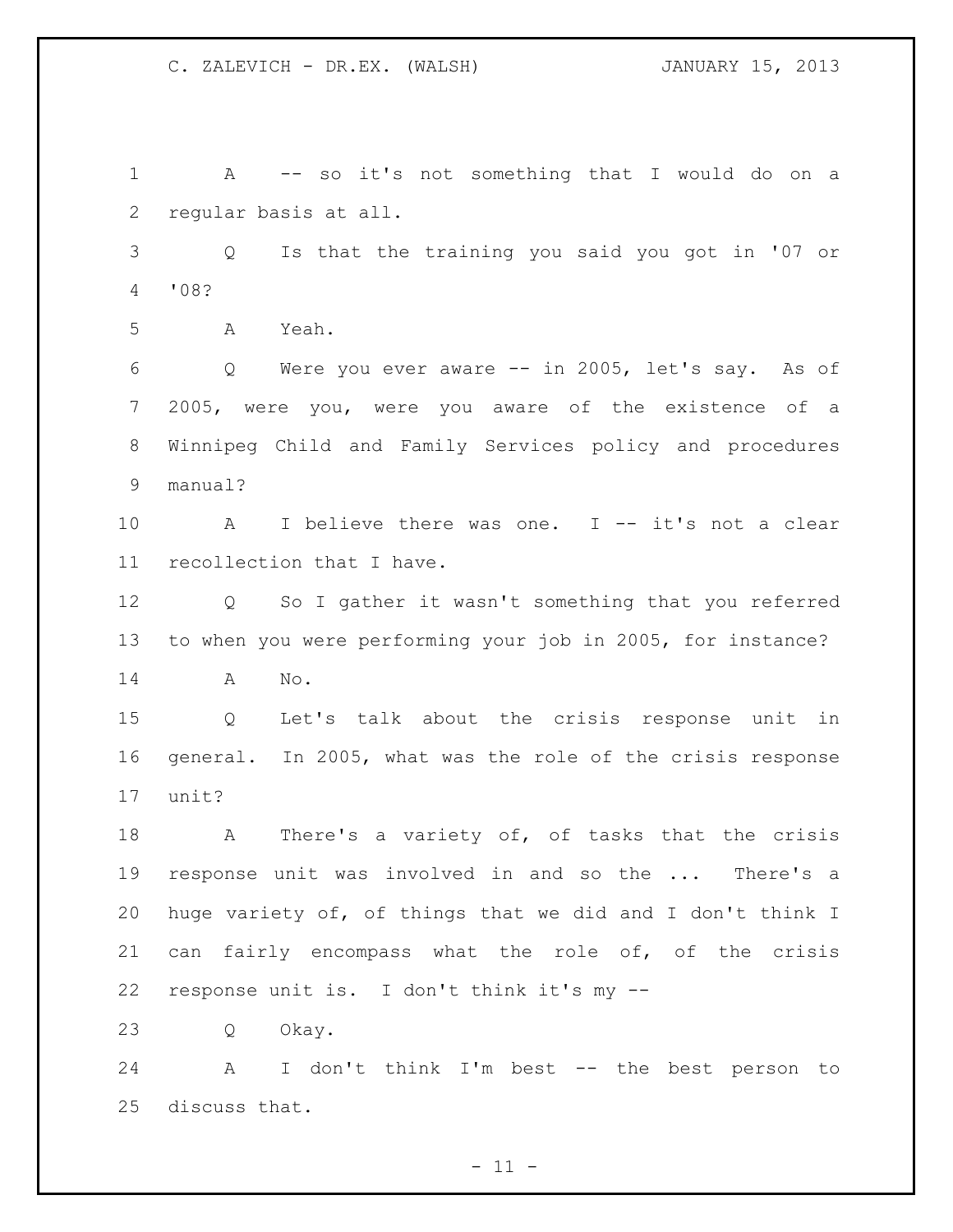Q Fair enough.

2 A But I can, I can say that --

Q Yeah.

 A -- our role was to respond to new referrals that we received on files that were not currently open. And that's kind of, in general, what we were doing.

 Q Okay. So let's go to page 19625. You've got a screen in front of you and I know that your counsel has documents in front of you. The document is Commission disclosure 992.

 MR. RAY: That document may not be in your, in your binder, Chris.

13 THE WITNESS: Okay.

14 MR. RAY: I do have one here.

 MS. WALSH: Do you have a copy of it for him? Yeah.

 MR. OLSON: It's, it's been highlighted and tabbed, but (inaudible).

UNIDENTIFIED PERSON: (Inaudible).

BY MS. WALSH:

 Q So your counsel has kindly given you a copy of the document.

A Sorry, what page is that again?

Q Well, actually, let's go to page 19628. You've

 $- 12 -$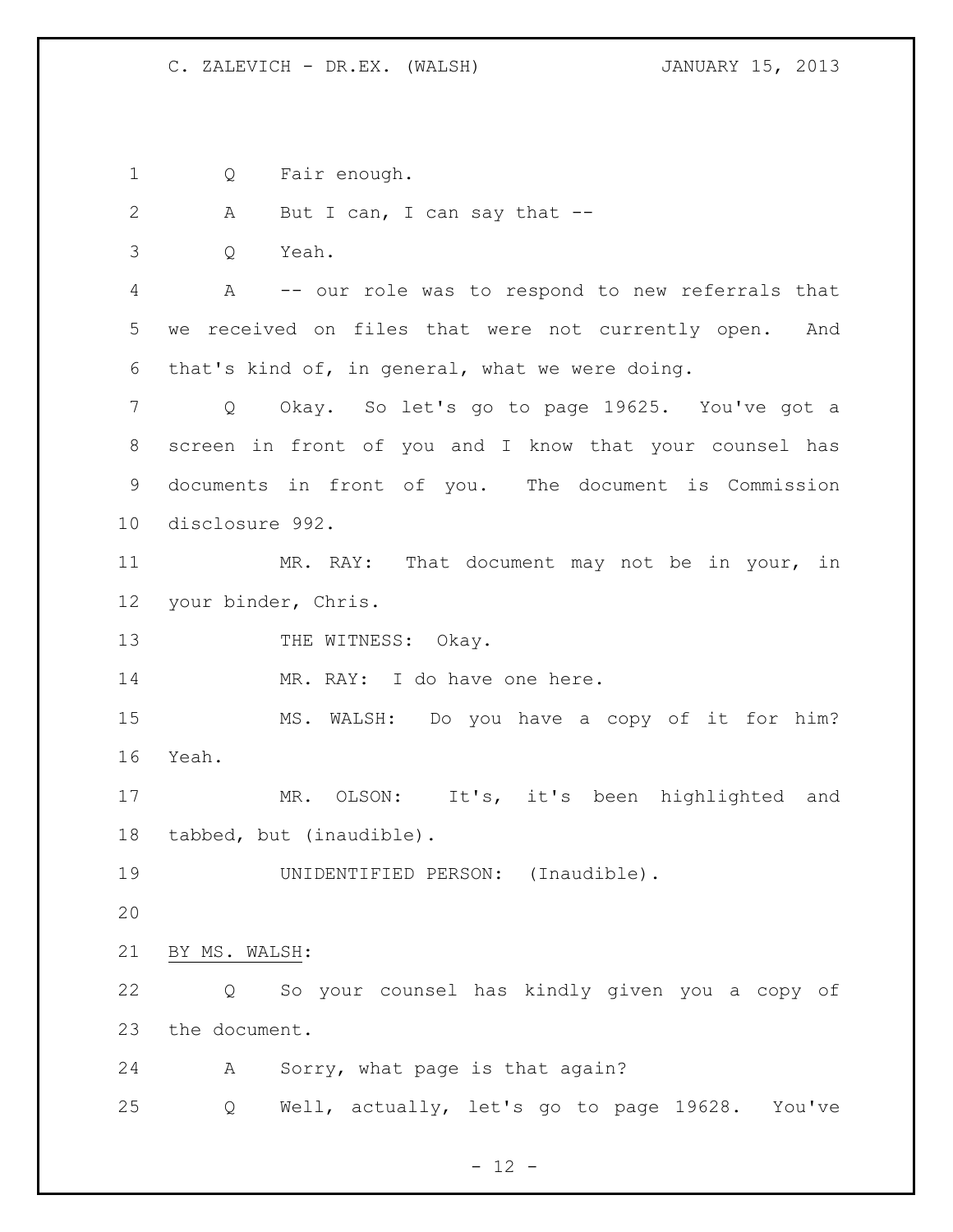| $\mathbf{1}$   | got the document. Do you recognize this document? It's,                |
|----------------|------------------------------------------------------------------------|
| 2              | it's entitled Winnipeg Child and Family Services, Intake               |
| 3              | Program Description and Procedures. Have you ever seen                 |
| $\overline{4}$ | this document before?                                                  |
| 5              | Prior to seeing it from my counsel, I would<br>А                       |
| 6              | Well, prior --<br>Q                                                    |
| 7              | Yeah.<br>Α                                                             |
| 8              | As of 2005, had you seen the document?<br>Q                            |
| $\mathsf 9$    | I may have. I, I don't recall.<br>Α                                    |
| 10             | You, you can't recall whether it's a document you<br>Q                 |
| 11             | would have consulted in 2005?                                          |
| 12             | No, I don't remember.<br>A                                             |
| 13             | Is it likely that you did consult a document such<br>$Q \qquad \qquad$ |
| 14             | as a procedure manual such as this in 2005?                            |
| 15             | It's likely that I've seen this, but I can't say<br>$\mathbf{A}$       |
| 16             | with certainty. Like, I don't have an independent                      |
| 17             | recollection of saying, Oh, I remember seeing that.                    |
| 18             | And going to $-$ -<br>Q                                                |
| 19             | And this, this looks like a document that would<br>A                   |
| 20             | be an intake program description and procedures document.              |
| 21             | You don't have a recollection of, of going back<br>Q                   |
| 22             | and consulting a document like this one, or this one, when             |
| 23             | you were performing your services in '05.                              |
| 24             | No, I don't.<br>A                                                      |
| 25             | I'm going to walk you through portions of it and<br>Q                  |

- 13 -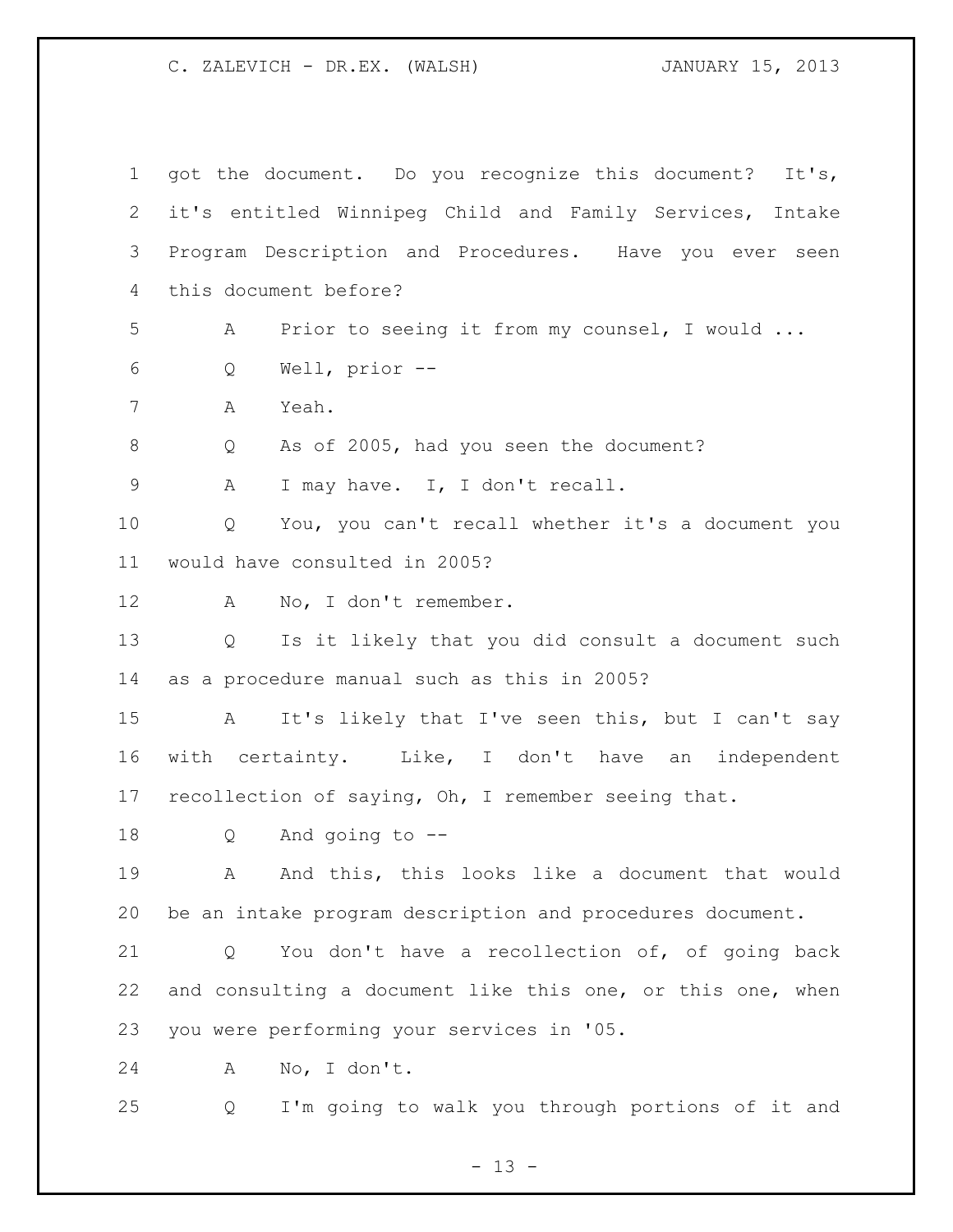ask you if you agree with the program description in terms of your understanding of the work that your unit was doing. A Sure. Q So we're on page 19628, under the heading Program Description, the second paragraph: "The CRU and AHU mandate is 8 to process all referrals for service to the Agency, to gather 10 and screen information, to determine the validity of the **12 referrals, and to assign priority**  levels to referrals to ensure further assessment or investigation occurs if required. 16 As well, the CRU and AHU would have the primary obligation to ensure the safety and well-being of children at risk (as prescribed in the Child and Family Services 21 Act, Part III, Child Protection), which may include responding to and investigating allegations of serious physical and/or sexual 25 abuse and/or neglect."

 $- 14 -$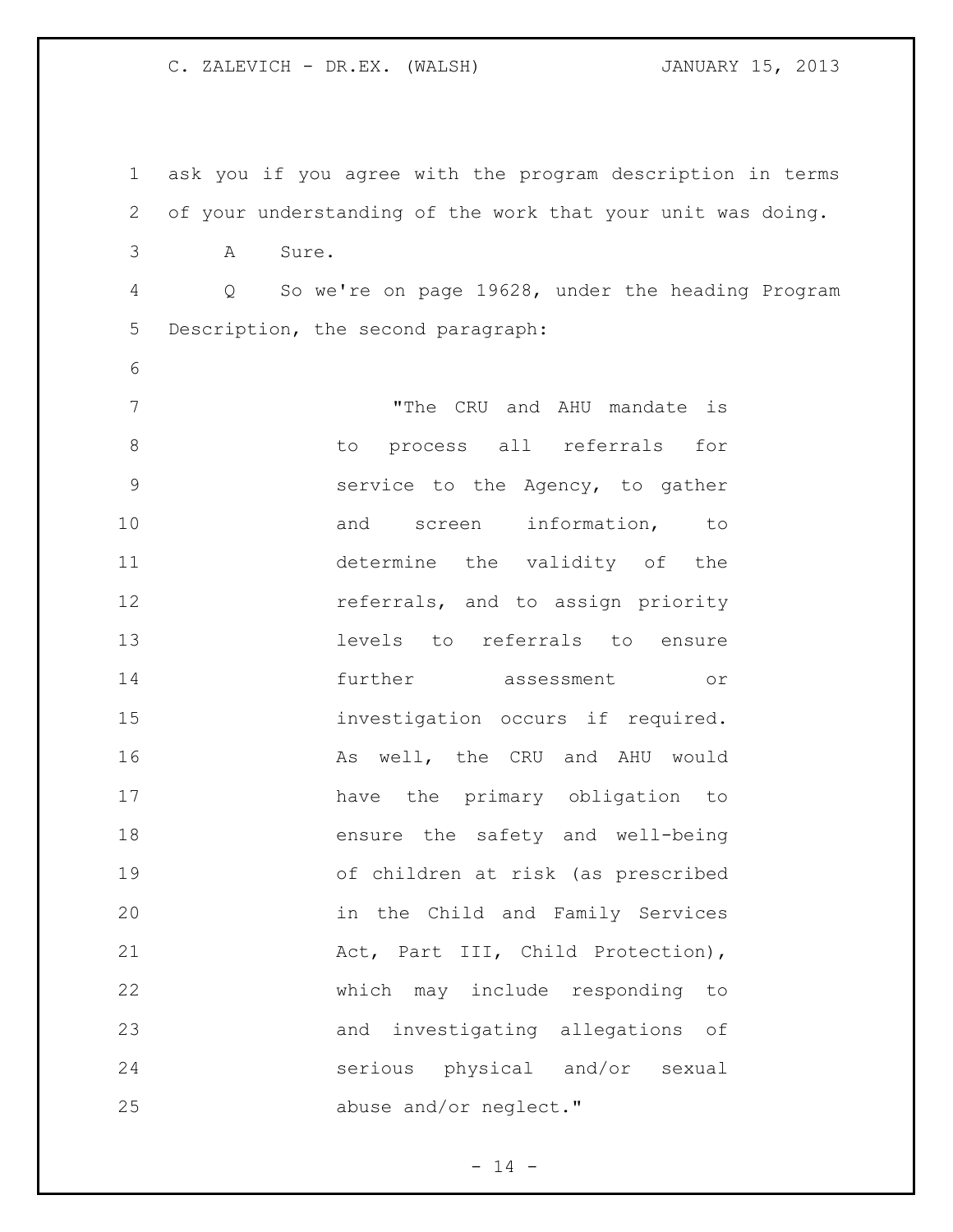Does that match your understanding of, of the role of your unit? A Yes. Q Okay. Then it goes on to say: 7 The case management decisions at the CRU and AHU would include: "Is the referral eligible and/or appropriate for Winnipeg Child and Family Services? 13 The the children safe or in need of protection? 15 "What immediacy of response 16 does the referral warrant?" MS. WALSH: Can you scroll up, please? BY MS. WALSH: Q "Will the referral be open to 23 the Agency, and (if so), under what case category? "Can the case be opened and

 $- 15 -$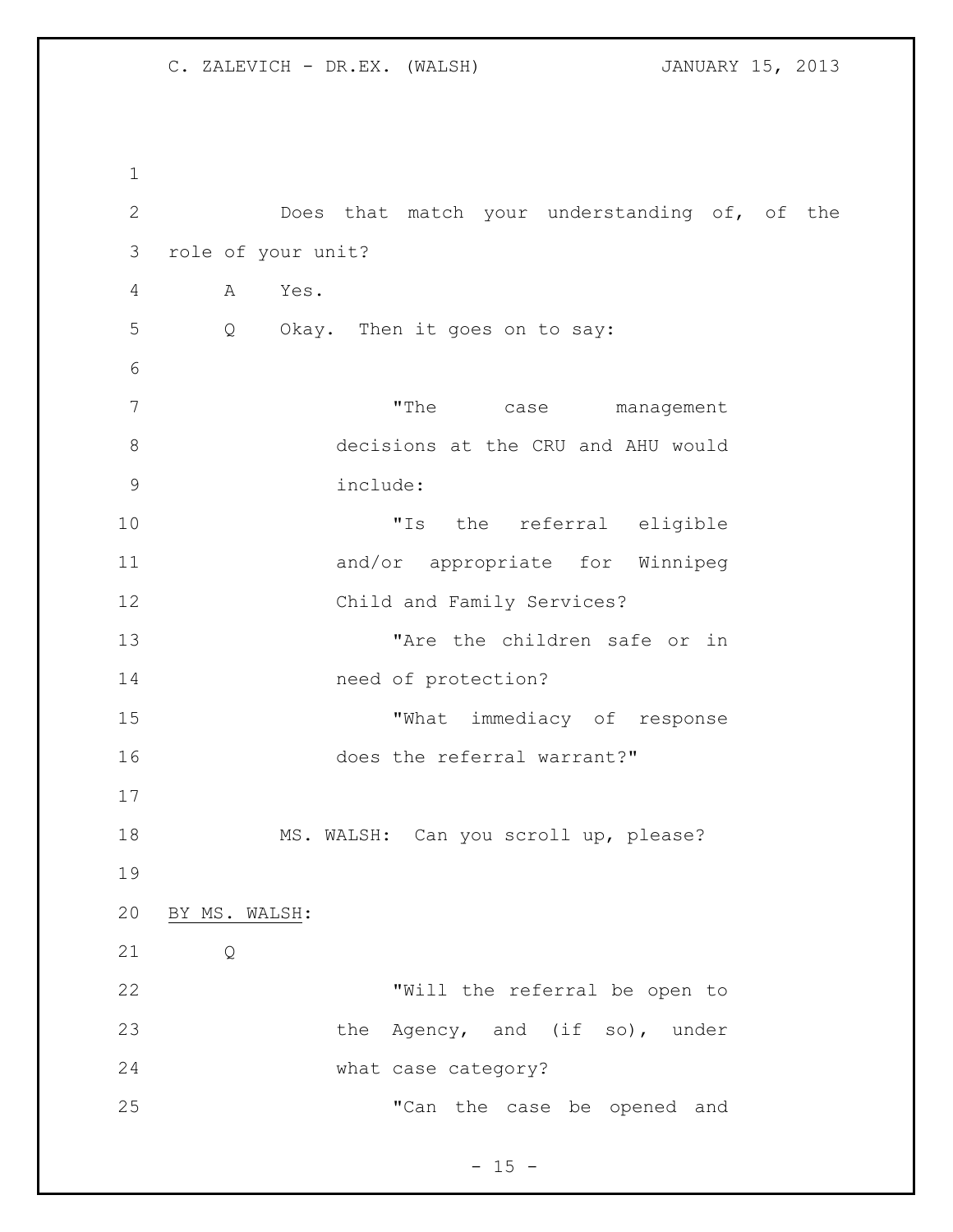closed at the CRU and AHU level? If so, what are the criteria for doing so?" So does that match your, your understanding of, of your unit's role -- A Yes. Q -- in '05? A Yeah. Q Then under the heading Service Provision and Assessment: "With respect to the day-to- day provision of services the CRU and AHU will: "- Interface with Intake and Abuse Units as well as with the 18 Magency as a whole and with external Agencies. "- Respond to any crisis involving assessing and intervention in situations where a child may be at acute risk of abuse or neglect. The CRU will respond to all situations where a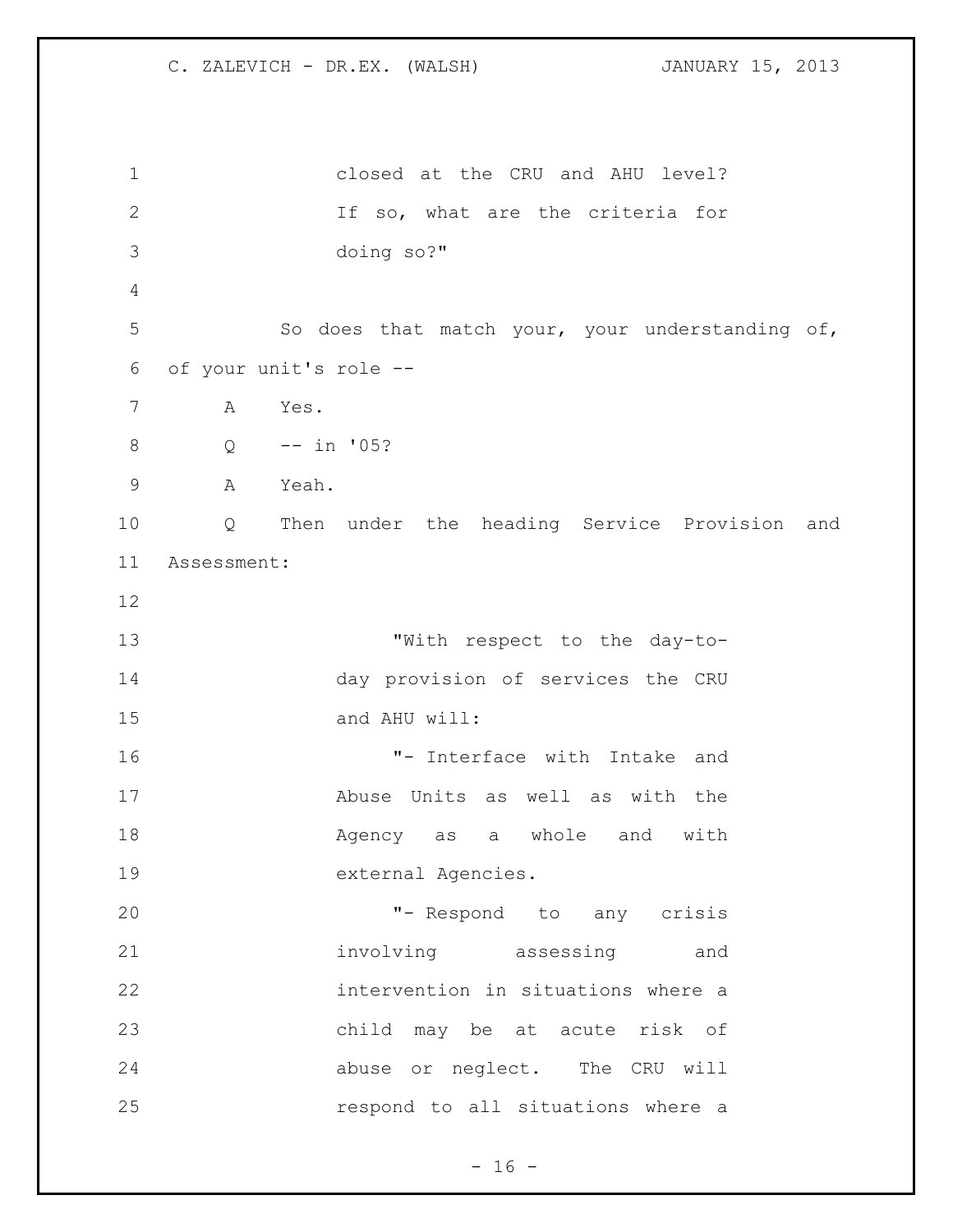**1** response is required within 24 hours or within 48 hours (on cases not open to other agency units). "Situations requiring a response between 48 hours and 5 days or longer will be the responsibility of the Intake and Abuse units; a file will be opened and forwarded to the appropriate **unit.** Where the Abuse units cannot respond within the 24 or 48 hour time period the CRU will 13 conduct a preliminary investigation, establish safety and then transfer the file to the appropriate abuse unit." So does all that I've read match your understanding of the work that your unit did as of '05? A Yes. Q Then if you turn to page 19634. Towards the bottom of the page under the heading, Recording Outline: Closings - CRU. You see that? A I do. Q So a) says:

- 17 -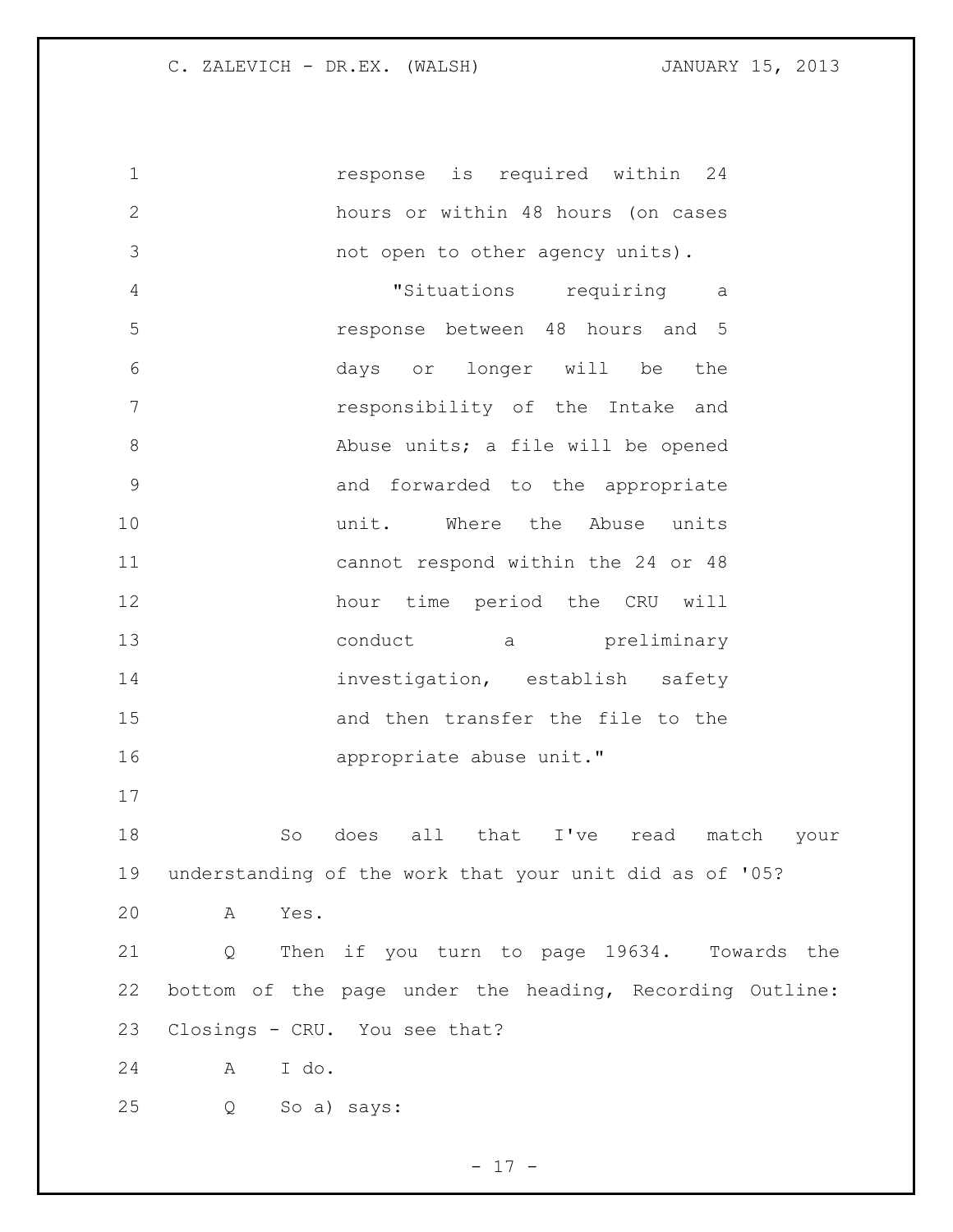"Cases warranting no response or no further response after AHU or CRU intervention may be closed. If there is a previous case history, a file review shall be conducted prior to closing." Does that -- is that consistent with your practice in 2005? A Yes. Q And with how you understood the unit functioned in 2005. A Yes. Q 16 TGenerally speaking, if a matter may be resolved and the case closed with limited further intervention (a few phone calls or a field) the case may be kept by 21 the CRU beyond 48 hours to facilitate the case disposal. 23 TALL cases open to Intake, Abuse or any other unit shall **remain** with that unit for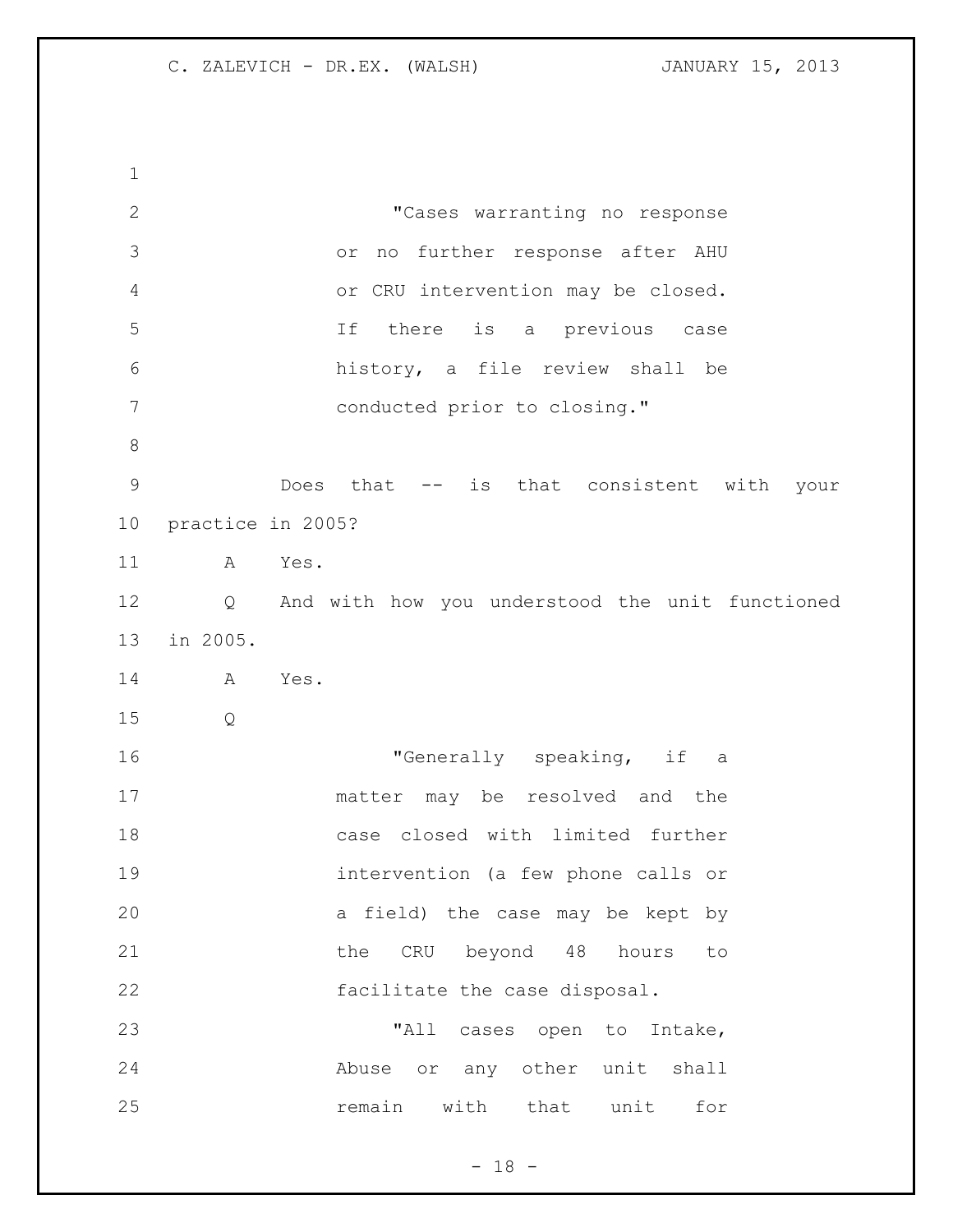assessment, intervention or closing. Cases shall not be returned to the CRU except when the receiving unit cannot reasonably respond in the time frame required to ensure safety. Such a return shall be negotiated between receiving unit supervisor 9 and the CRU supervisor. Once cases are open to an Intake or Abuse Unit they shall not be returned for the sole purpose of further information gathering." So, again, is all that consistent with your understanding of the role of the CRU in 2005? A Yes. Q If you turn to page -- the next page, 19635, you see the heading Safety Assessment? A Yes. Q And it says: "CRU and AHU social worker will assess the immediate safety of children. This may include but

 $- 19 -$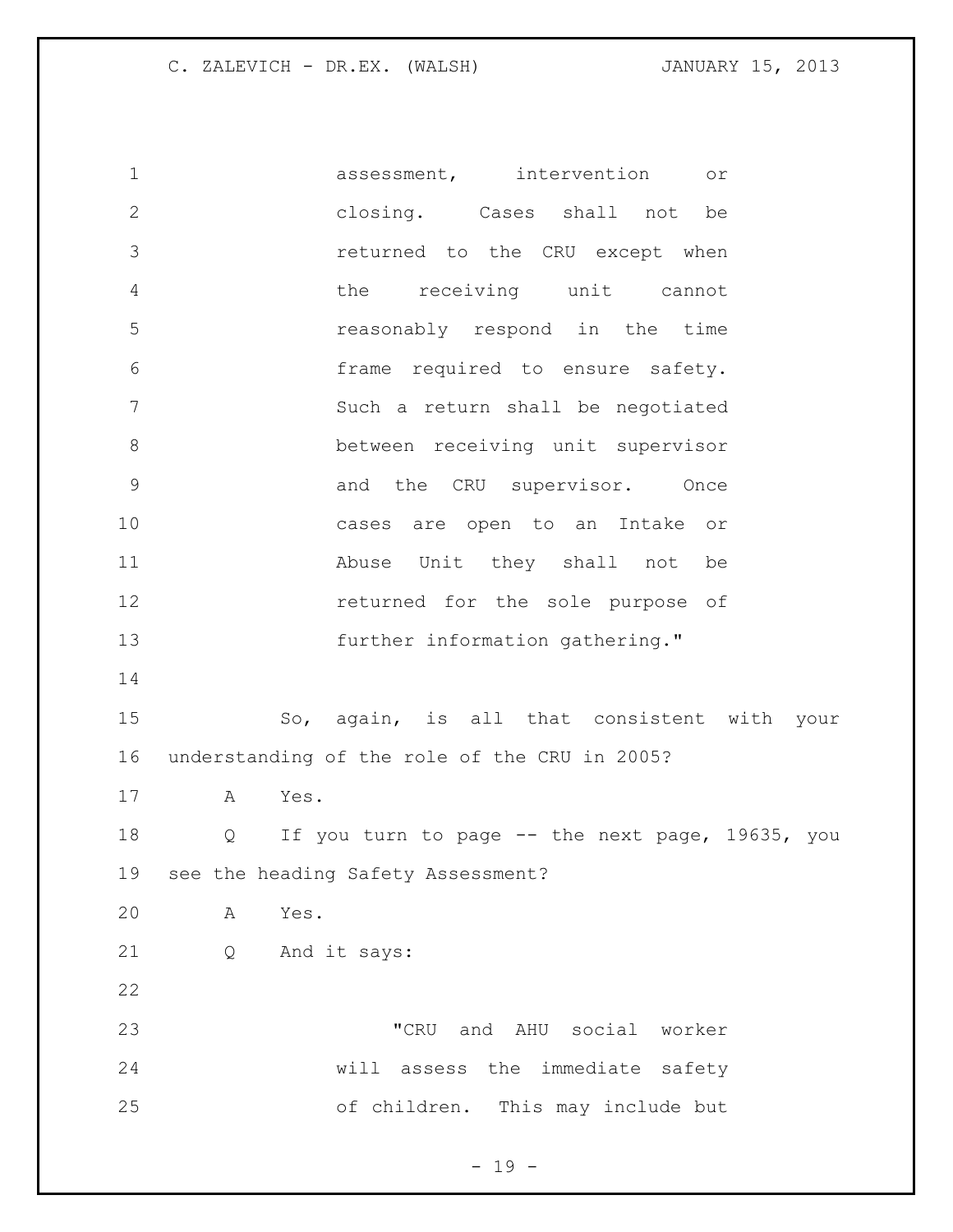is not limited to the following factors," and then it lists a number of factors. Now, do you agree that, that this was part of your responsibility as a CRU worker? A Yes. 8 Q Okay. And if you turn to page -- the next page, it's got a 24 Hour Response and then the following page, 19367, has the heading Vulnerability, and it says "young child or developmental age" as one of the factors for high priority, immediate response, or within 24 hours. 13 Now, at the time that you were involved in providing services to Phoenix and her family in March of '05, were you aware that the age of a child was a factor which contributed to vulnerability? A Yes. Q And what was the reason for that? A A young child is less likely to have lots of contact with other collaterals, such as school. They're also less able to speak out for themselves and defend themselves, and if they need to get away by themselves, 23 they're less physically able to, to do that. They're dependent on their caregiver. Q In, in March of 2005, Phoenix was just under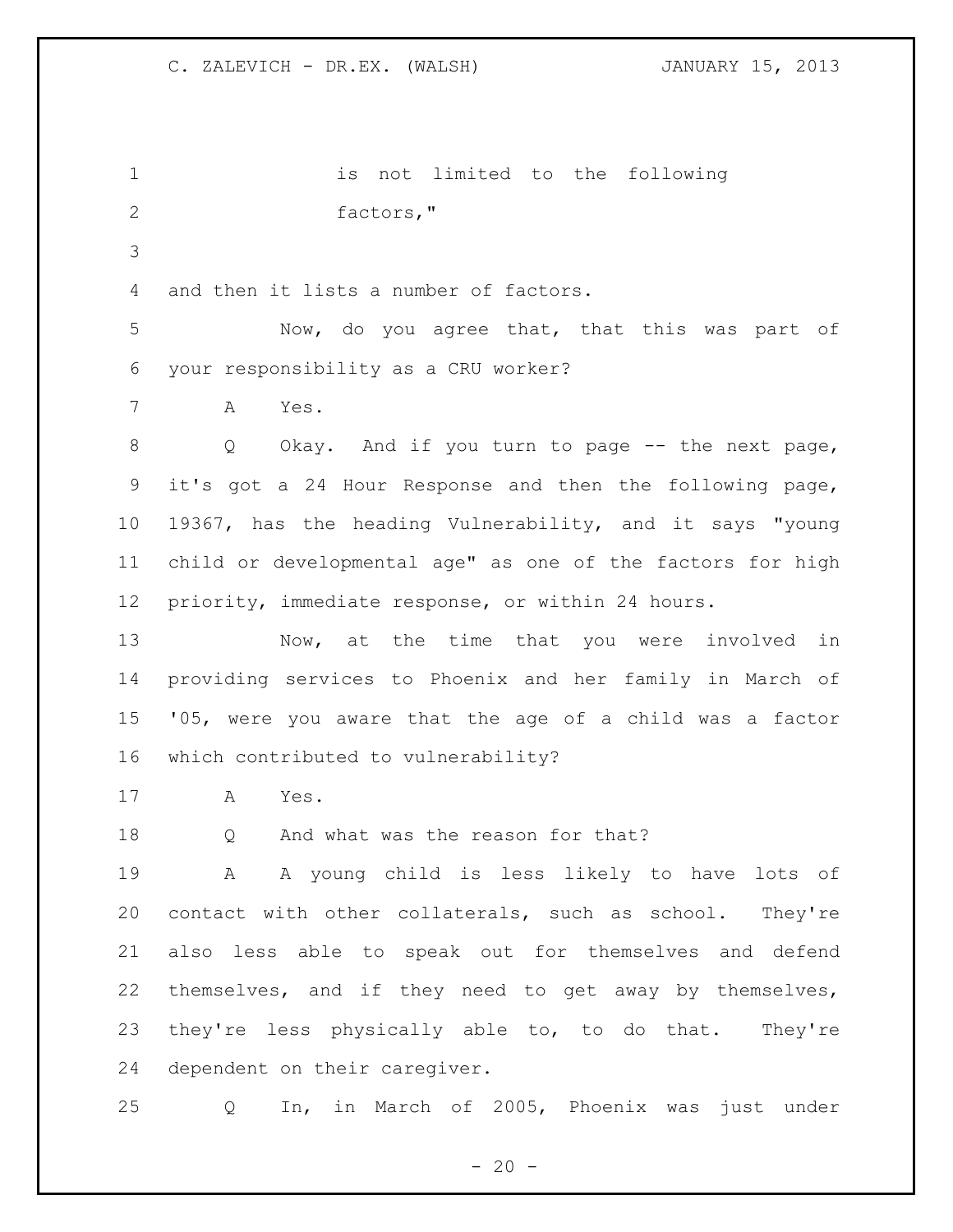five. Did you consider that she fell within that vulnerable age group?

 A Phoenix would have been more vulnerable than someone that's school age. I'm not sure if, if the young child or developmental age referred to in this document is age four, three, two, that kind of stuff, so I'll speak for answering your question as opposed to what this document is referring to.

 Q So let me ask you this: In 2005 when Phoenix was -- in March of 2005 she was just under five. Did you consider her to be vulnerable because of her age?

 A The risk to, to Phoenix would be increased because of her age.

 Q Now, I'm speaking in the time frame 2005. How did matters come to the attention of the crisis response unit?

17 A They could either come by way of fax, email, letter, people doing walk-ins, people calling the crisis response unit. They could come in -- and that'd be on phones. They could come from the after-hours program. They could possibly come from intake programs or possibly the abuse program.

 Q And was there a period of time during which you understood CRU was typically to keep a file?

A Hold on to a file?

 $- 21 -$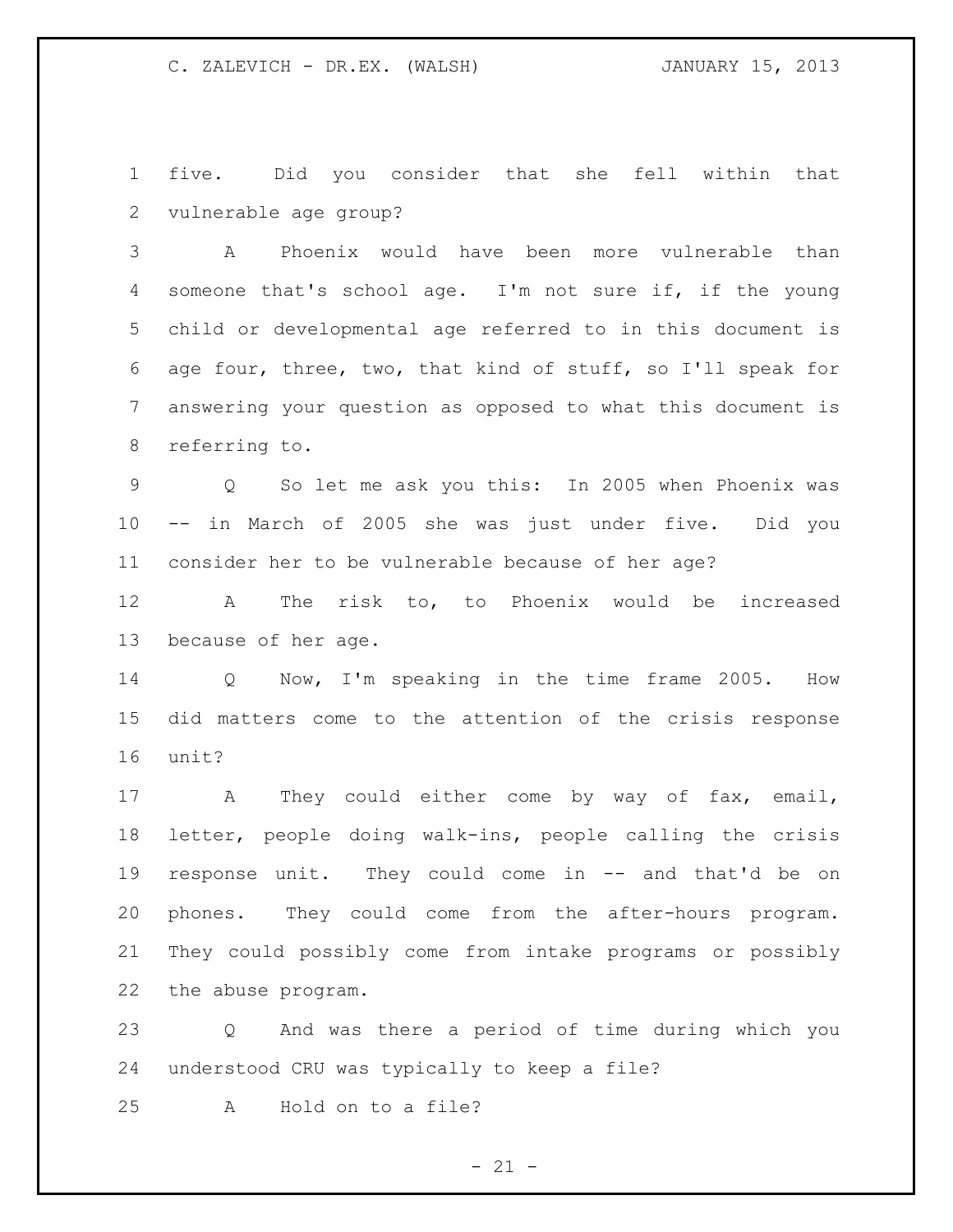Q Yes.

 A I'm not sure how long you're, you're referring to.

 Q Well, we've seen reference in the document that I was just going over with you of a reference to 24 hours, 48 hours response time during which CRU would carry out its work. Did, did you have an understanding of a time frame in which CRU would generally hang on to a matter before making a decision about it to do something else with it?

 A Typically the crisis response unit held on to files for -- by held on, I mean followed up with files -- their 24 hour response time. There were occasions where the crisis response unit would follow up with referrals that were not 24 hours, such as 48 hours, or even for up to five days or more than five days. So essentially we would hold -- sometimes be dealing with matters that received a response time of, of more than, than five days. Ideally, my understanding of the crisis response unit has always been that the intent is to hold on to things or respond to things that are meant for within a 24-hour basis.

Q And why is that?

 A We follow up on things that are within 24 hours because we're the crisis response unit and that is, that is our role. We're given things to hold on to that are longer, sometimes because they can be closed at the crisis

 $- 22 -$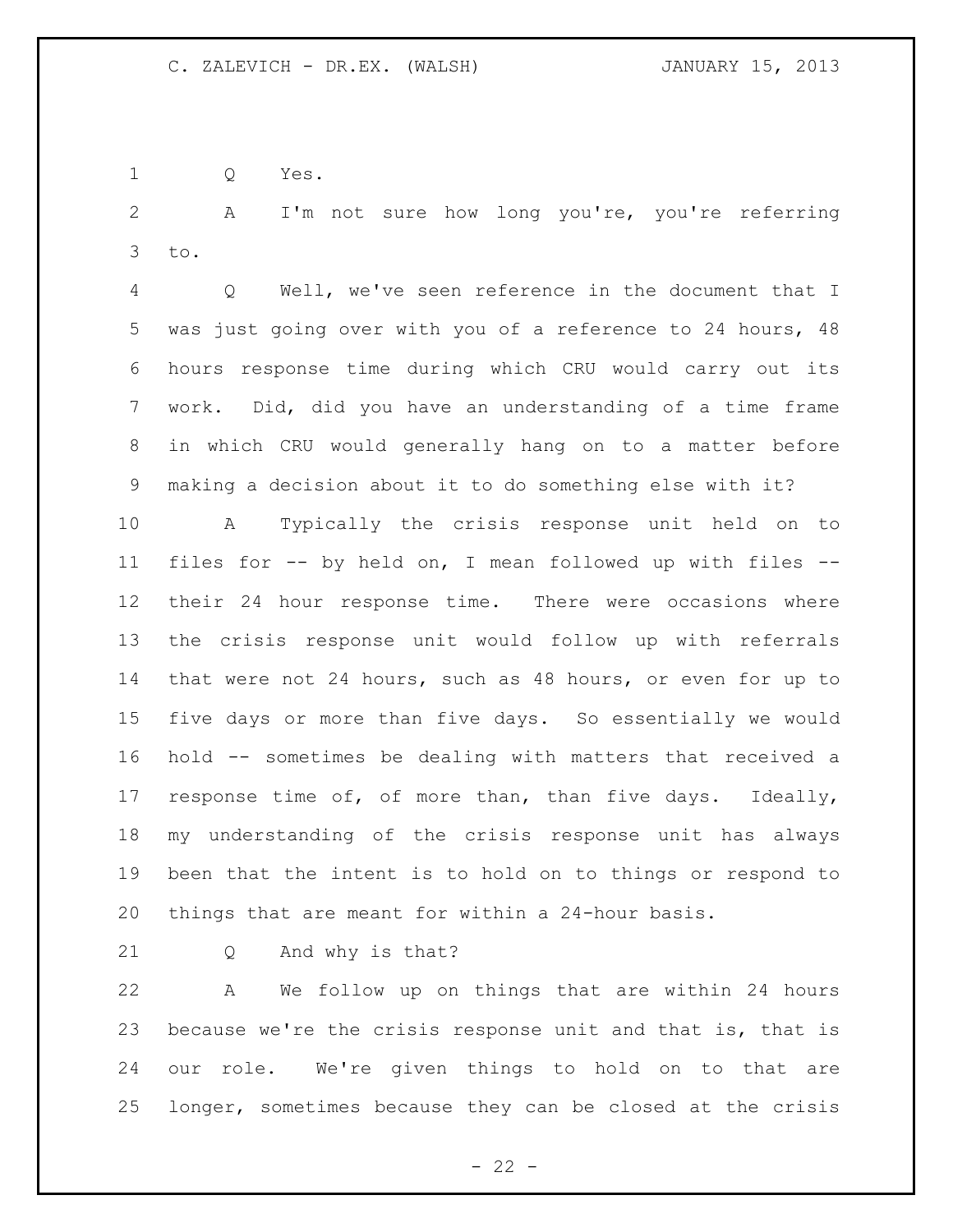response unit. Let's say, for example, serving someone with court documents, it doesn't need a longer term worker to do that so we could possibly fulfil something like that, and that would be an up to five day or more than five day response time. Essentially, what I, what I'm referring to is being -- taking some of the pressure off of other units, is what CRU was also used for.

 Q Okay. We'll talk some more about that in a bit. Now, I, I think I started using the phrase "hold on to" but I think you, you used what's probably a better phrase, which mean -- which was doing work on the file. That's, that's what you meant by --

A Yeah. Following up.

 Q Following up, okay. Who was your supervisor during the time that you were involved in Phoenix Sinclair's file in March of '05?

A Her name's Diva Faria.

 Q And from, from your perspective, what did her supervision of you consist of?

 A Daily consultations of either files or intakes that I was generating. That would be the quickest way I could describe them.

 Q Who would initiate those daily consultations? A Well, it could be either one of us. Q Was she easily accessible to you?

 $- 23 -$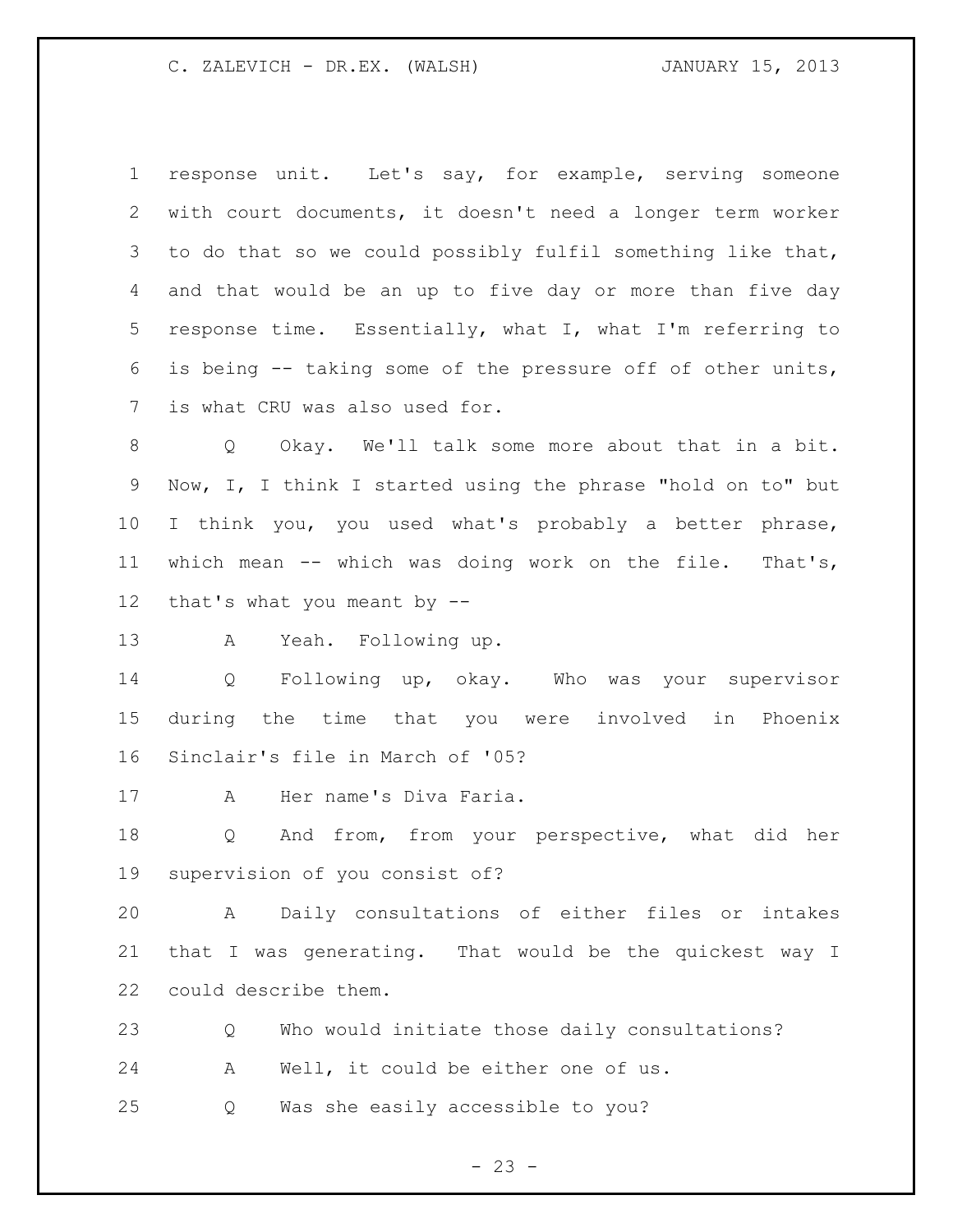1 A She was.

 Q Did you also have regularly scheduled meetings set up with Ms. Faria?

 A We, we did, and there were -- I'm sure there were times where that wasn't possible because of all sorts of pressure. So I can't remember, as of March of 2005, if I was receiving regular supervision. Like, for example, monthly supervision, I can't comment on what it looked like at that time.

 Q Were there certain actions or decisions with respect to the work that you did on a file where you needed your supervisor's approval or authorization?

13 A An example of that would be if we were to apprehend a child. That is one area where a supervisor's approval would be needed before such an action occurred, so that's, that's one example, yeah.

Q What else?

A Closing the file.

Q Okay.

 A You referenced approval. Those are, those are two main things that stick out in my mind.

 Q What about transferring a file to another unit? A That, that would also be a supervisor's approval, yes.

Q Now, I understand that in '05 the crisis response

 $- 24 -$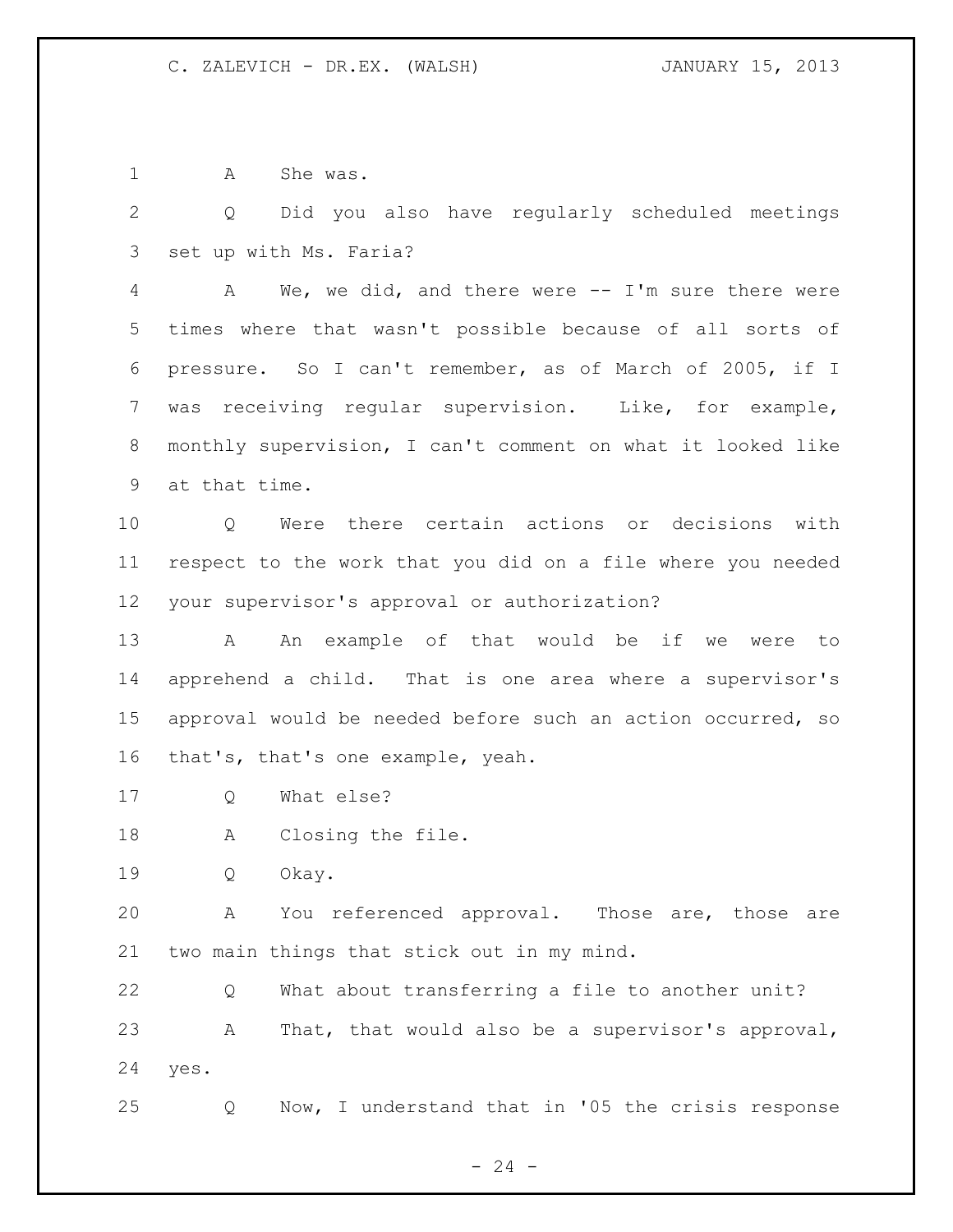unit was organized such that the workers were divided into two types of functions.

A Yes.

Q Can you describe those functions?

 A The functions that you're referring to are between the two teams. One team would be on phones, screening phone calls and receiving referrals in that way. When that team is doing that, the second team is responding to referrals such as the ones I described earlier, like where we were following up with files that came in from the phone team or from the after-hours team or through, like I was saying, fax, letter, email. The second team that I'm referring to, which I'll just call being on fields, would also respond to walk-ins as well, I believe.

Q Okay. So one team was on phones?

A Yes.

Q While the other team was on fields.

18 A And these two teams would rotate on a three-day basis.

Q You were a member of one team.

21 A I was on team A.

 Q Team A. When a team was on fields, is that also sometimes referred to as being on backup?

A That's correct.

Q How many people were there in your team, in 2005.

 $- 25 -$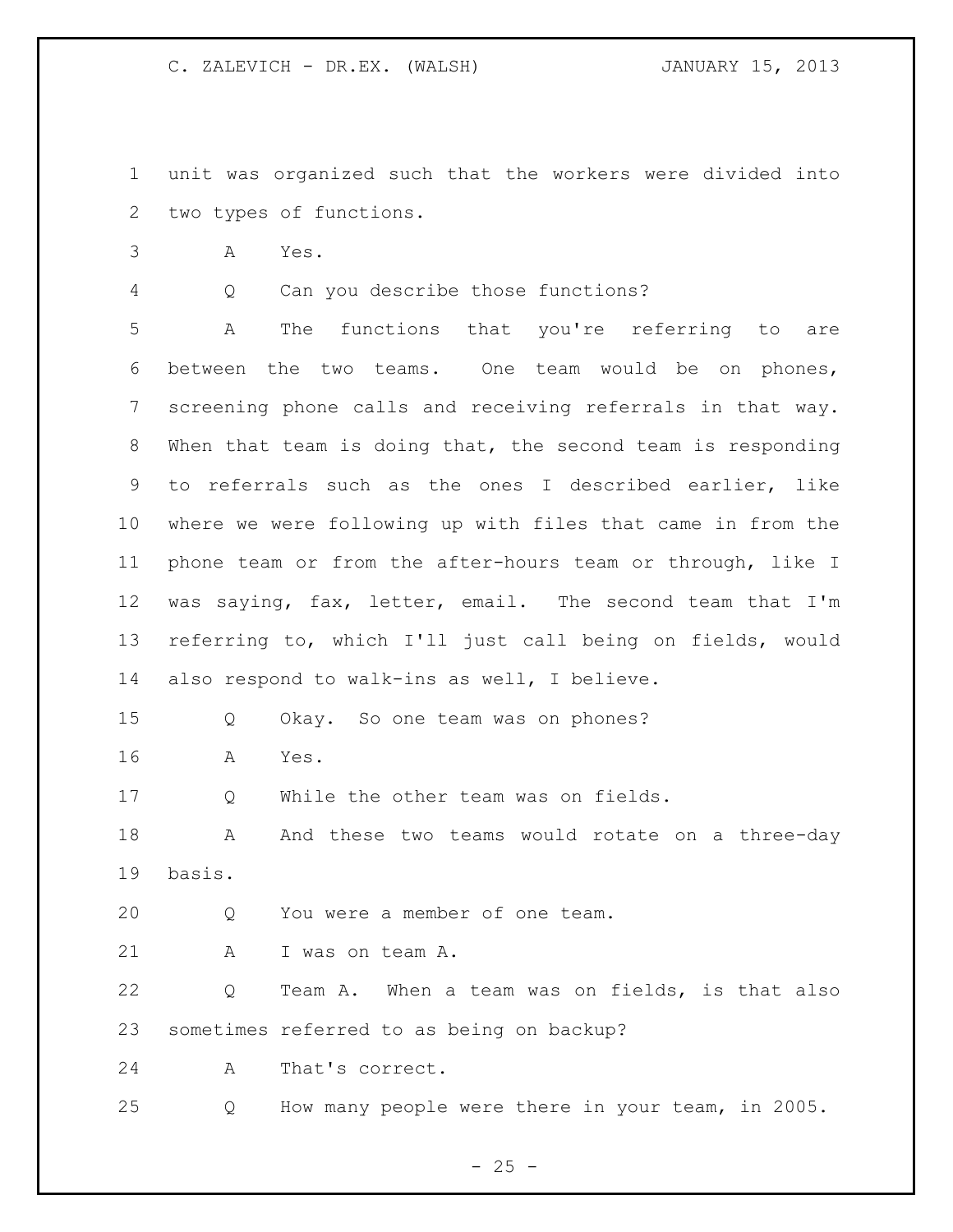| $\mathbf 1$   | А        | I think there was six social workers on my team.        |
|---------------|----------|---------------------------------------------------------|
| 2             | Q        | Was there also an administrative person?                |
| 3             | Α        | Yes.                                                    |
| 4             | Q        | And a supervisor.                                       |
| 5             | Α        | Yes.                                                    |
| 6             | Q        | The super -- and the other team, did it have the        |
| 7             |          | same number of staff?                                   |
| 8             | A        | I believe so, yeah.                                     |
| $\mathcal{G}$ | Q        | The supervisor for the other team was<br>Diana          |
| 10            | Verrier? |                                                         |
| 11            | A        | That's right.                                           |
| 12            | Q        | I'm talking in '05.                                     |
| 13            | Α        | Yeah.                                                   |
| 14            |          | THE COMMISSIONER: Of which team, A or B?                |
| 15            |          | THE WITNESS: Team B.                                    |
| 16            |          | MS. WALSH: Team B, so Mr. --                            |
| 17            |          | THE COMMISSIONER: Who, who --                           |
| 18            |          | -- Zalevich was<br>MS.<br>WALSH:<br>team<br>A, and his  |
| 19            |          | supervisor was Diva Faria.                              |
| 20            |          | THE COMMISSIONER: Faria, of team B?                     |
| 21            |          | MS. WALSH: The, the names sound very familiar.          |
| 22            |          | So Mr. Zalevich's supervisor is Ms. Faria, F-A-R-I-A -- |
| 23            |          | THE COMMISSIONER: Yes.                                  |
| 24            |          | MS. WALSH: -- team A, and team B is Verrier --          |
| 25            |          | THE COMMISSIONER: Oh, okay.                             |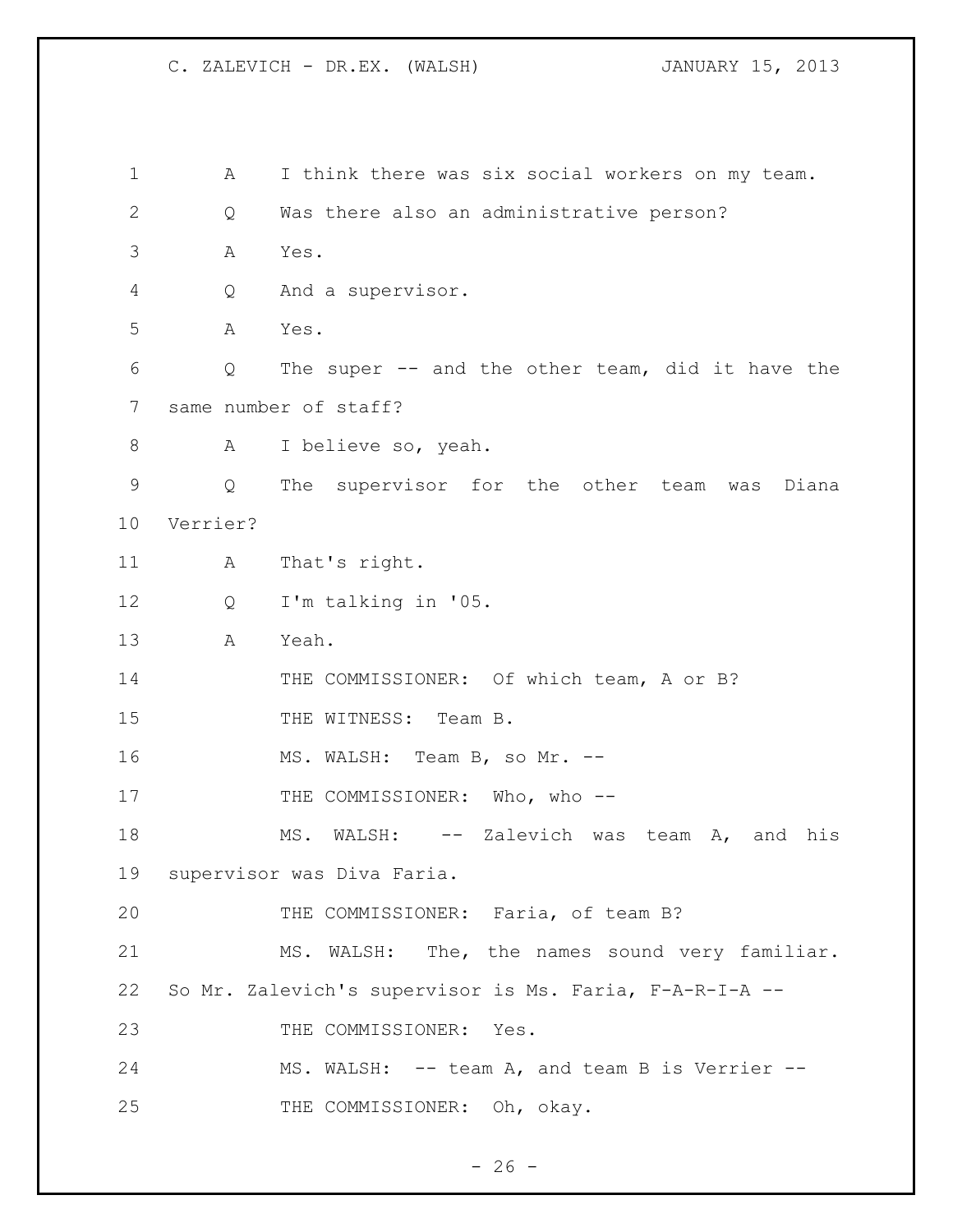1 MS. WALSH: V-E-R-R-I-E-R. THE COMMISSIONER: I've got it. MS. WALSH: I know it sometimes becomes confusing; they each have a first name that begins with a D and ...

BY MS. WALSH:

 Q So the role of a worker, the team on phones, was what specifically?

 A Team on phones would receive phone calls through reception. People -- collaterals, people in the community would call in with referrals regarding child protection concerns or sometimes consults, whether or not something was a child protection concern. Or sometimes they would want information on pretty much anything, sometimes. Essentially, it was, it was a general line that workers could expect to receive any sort of call at any time.

 Q What were they -- workers who were on the phones expected to do with the calls?

 A Gather information, make a brief assessment based 21 on the referral, the -- sorry, the information that they could gather from the person and then write that up; look up the history, write that up; make a decision -- or recommendation, sorry, as opposed to a decision, on how quickly something needed to be responded to or where it

 $- 27 -$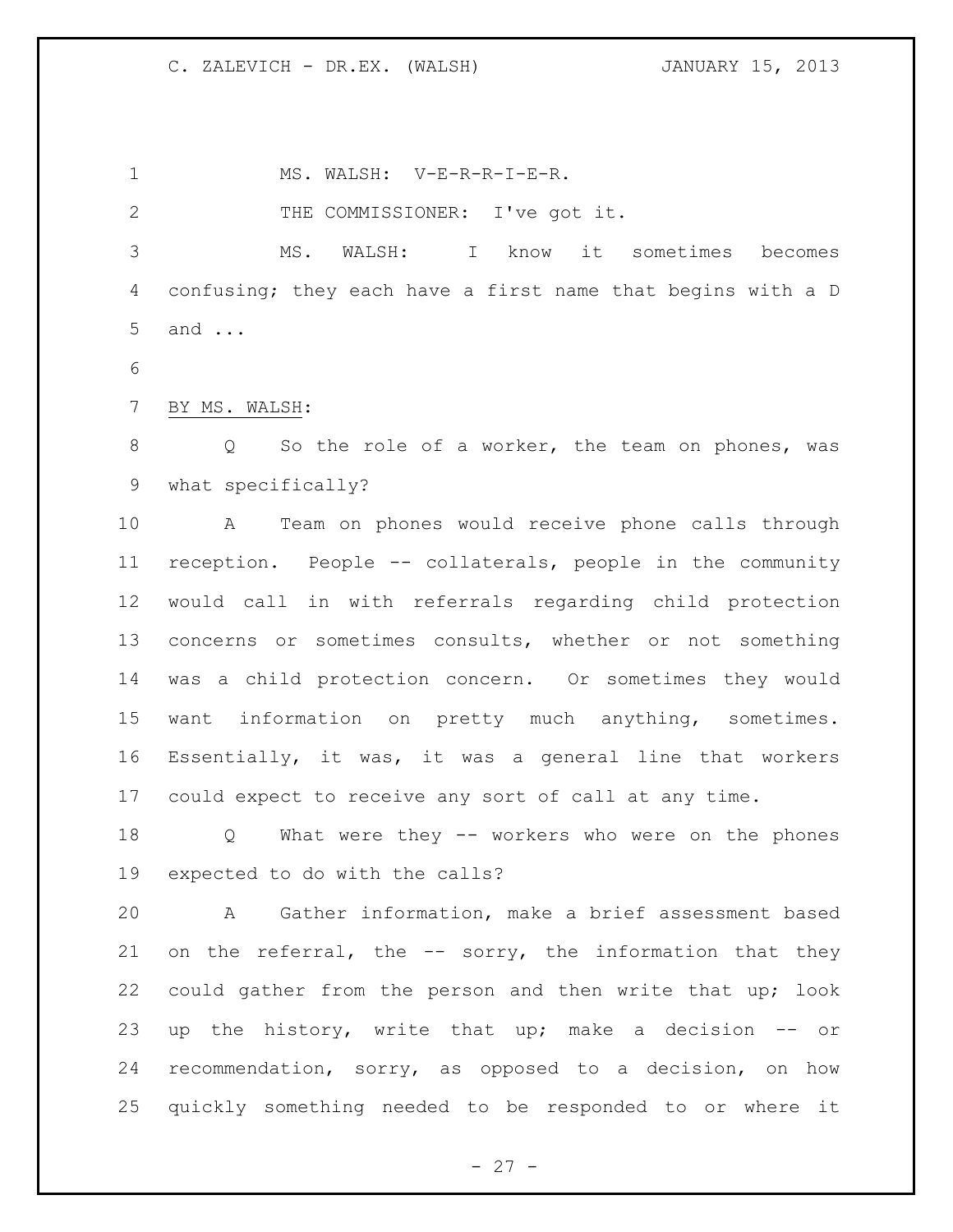needed to go or if it needed to be closed. That's in general, what that team did. Q You talk about gathering information. Where would they gather that information? I know you said from the caller or the -- A That  $-$ 7 Q -- source of referral. A That is one place that they would gather information from, from the source of referral. Or they would call collaterals such as public health, EIA, Manitoba Health, police, schools, any number of sources. Q And the history, where would they get the history from? A From CFSIS. Q From CFSIS. A Yeah. Q So the, the person on phones would be expected to look up the subject of the call on CFSIS? A Yes. Q Then on backup or fields, what, what were the duties of the worker? A To -- well, the -- on -- well, on fields, the supervisor would assign referrals that came off of -- from any one of those areas that I referred to before. But in this case, they would get a referral from phones and

 $- 28 -$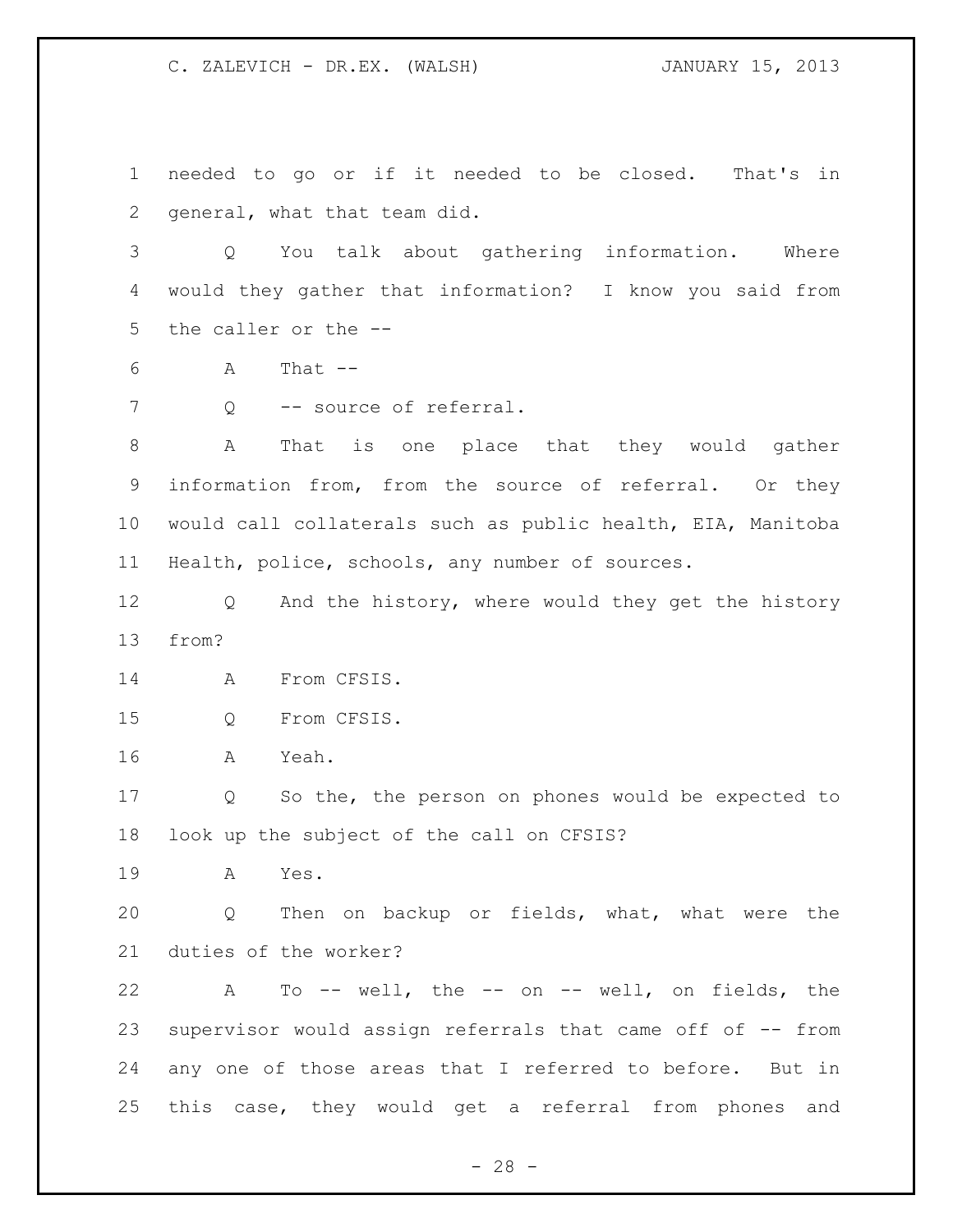supervisor would assign it to a worker, maybe have a discussion about what needed to be happening -- perhaps not -- and the worker would follow up on that referral. Q Did every file go from phones to fields or backup? A No. Q What, what might happen from phones? A The file could go directly to intake. It could go directly to abuse. It could be closed at phones. Q When you say intake, you're distinguishing that from abuse intake? A Yes. I'm referring to tier two intake when I use the general term "intake.: Q Tier two intake. A Yeah. Q Sometimes called general intake? A Yes. Q So a call could go from phones to backup or to abuse intake or to general intake, or it could be closed. A Yes. They would do a write-up and then send it to one of those units or close it. Q Who made the decision as to what action to take from phones? A Social worker would -- based on the gathered information, they would decide whether or not it should be

 $- 29 -$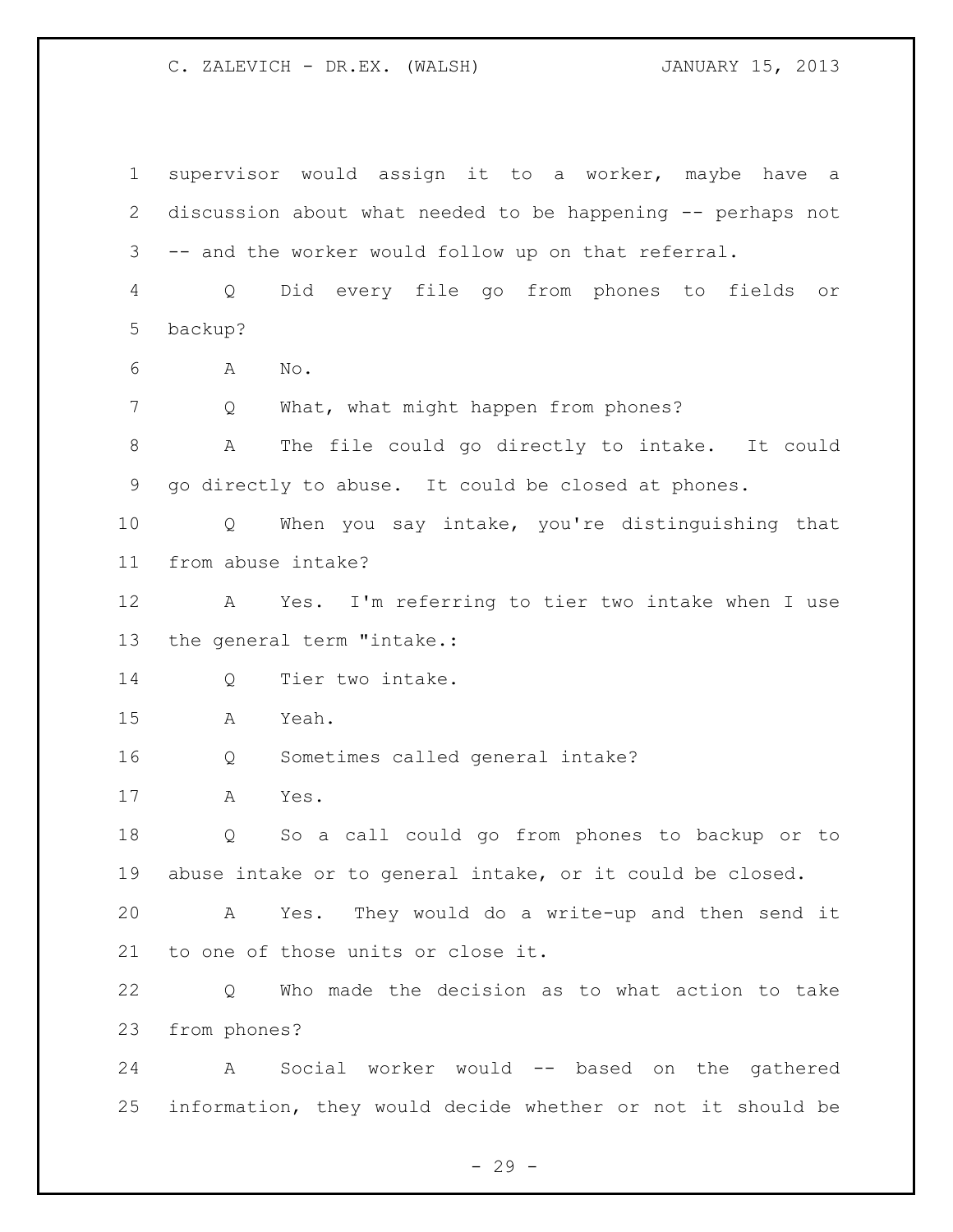| $\mathbf 1$ | suggested that it goes to intake or backup or abuse intake, |
|-------------|-------------------------------------------------------------|
| 2           | or to be closed. But ultimately if it goes to one of those  |
| 3           | units or if it's closed, it's based upon the supervisor.    |
| 4           | Ultimately, it's the supervisor's decision?<br>Q            |
| 5           | Yes. Unless the social worker doesn't believe<br>A          |
| 6           | that there's child protection concerns, then a call could   |
| 7           | be logged.                                                  |
| 8           | A call could be logged?<br>Q                                |
| $\mathsf 9$ | Α<br>Yes.                                                   |
| 10          | What does that mean?<br>Q                                   |
| 11          | So if someone's asking about what counselling<br>A          |
| 12          | resources are in my area and they don't want to give their  |
| 13          | name or the name of the client that's going to be accessing |
| 14          | these services, then the worker could provide that          |
| 15          | information to the caller and just log a phone call and     |
| 16          | say: I took a call at this time. It was anonymous. No       |
| 17          | child protection concerns. It took me this long. That       |
| 18          | sort of thing.                                              |
| 19          | Where was that log kept?<br>Q                               |
| 20          | I believe there was a handwritten log sheet at<br>Α         |
| 21          | each --                                                     |
| 22          | Is this true in 2005?<br>Q                                  |
| 23          | That's what I recall.<br>A                                  |
| 24          | What were the criteria for each of the options in<br>Q      |
| 25          | terms of what you could do with a referral once it came in  |

- 30 -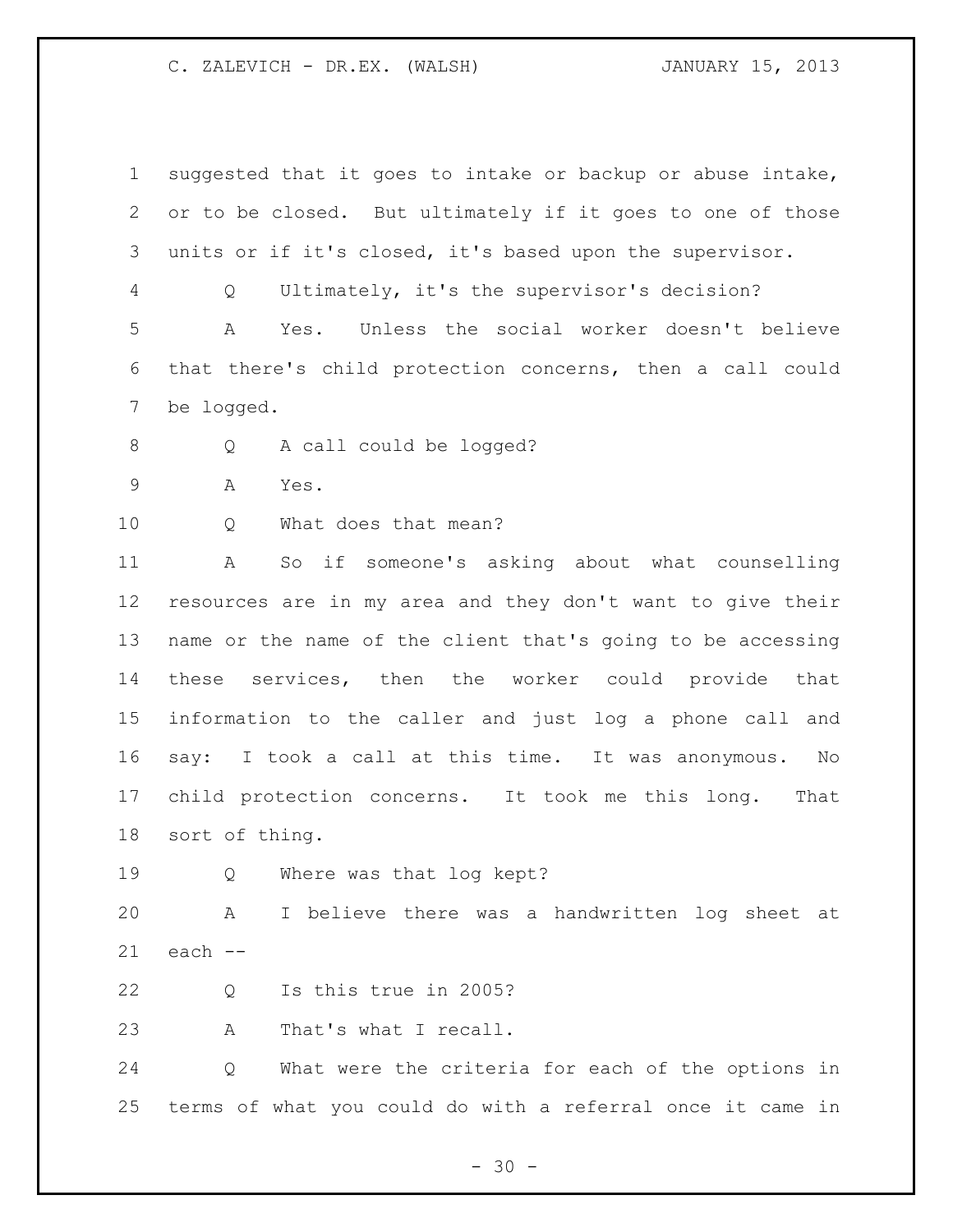on phones? Let's start with going to fields.

 A If the, if the person on phones believed that it required an immediate follow-up, that, that'd be one criteria. If that same person also thought that it could be something that's dealt with at the crisis response unit and, and not require or need longer term follow-up, then they would also suggest that referral to go to the crisis response unit. Q What about to go to intake? A If it looked like there was longer term service that needed to be done: more intense involvement, more follow-up, more assessment -- a grander scale intervention is how I would kind of describe it -- and if in -- within 14 that referral at the same time, if there wasn't any immediate need for a response, then it could go to intake. Q And abuse intake, what was the criteria for recommending it go there? A Abuse intake would receive referrals related to sexual abuse and physical abuse, where there was specific information received to indicate that abuse had occurred, such as -- like, a disclosure from a child, if there was marks or bruises on a child, an implement that was used, that's some of the criteria.

 Q And what about for closing? What was the criteria for closing it right after phones?

 $- 31 -$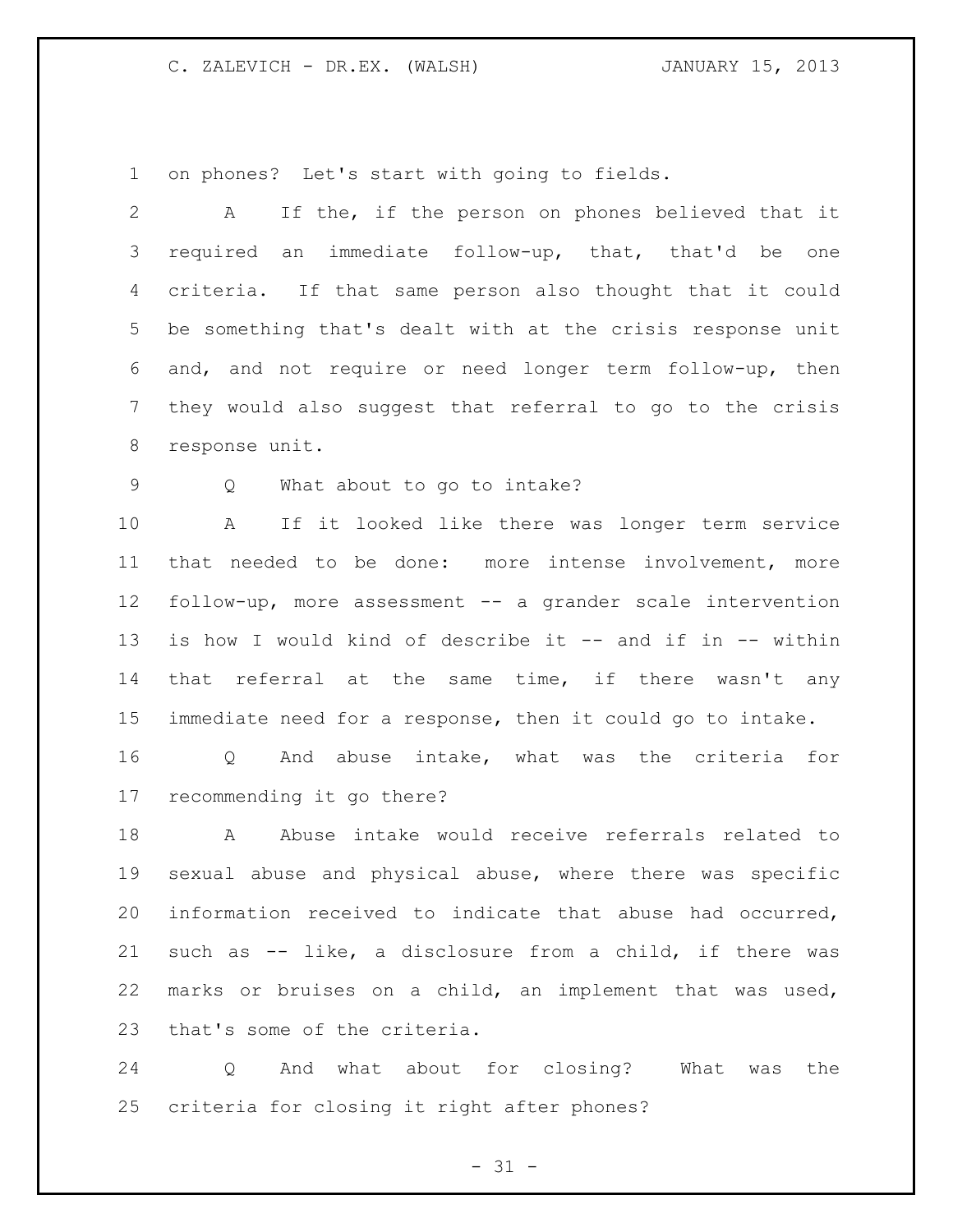A Closing it from phones as opposed to it going to backup?

Q Yes.

 A If -- from my practice, I would say that while on phones if I believed that there was no need for further service or that what was requested of me -- information, let's say -- then I would say that it could be closed.

 Q What about criteria for closing the file at CRU after it's gone to backup?

 A If a backup worker determined that it didn't appear that more -- that there was more need for follow-up, then a recommendation would be put on that file to, to close it. And then the supervisor would review that file.

Q When you say --

 A Or all, all files that are being closed or transferred.

 Q No need for backup in terms of -- no need for further work in terms of what?

 A In terms of the social worker following up with, with the person, with, with the client. If, if that worker has followed up with the client and it appears that the referral or the presenting problem has been addressed, then they could suggest that it should be closed.

 Q Would you close a file if you had concerns for a child's safety or well-being?

 $- 32 -$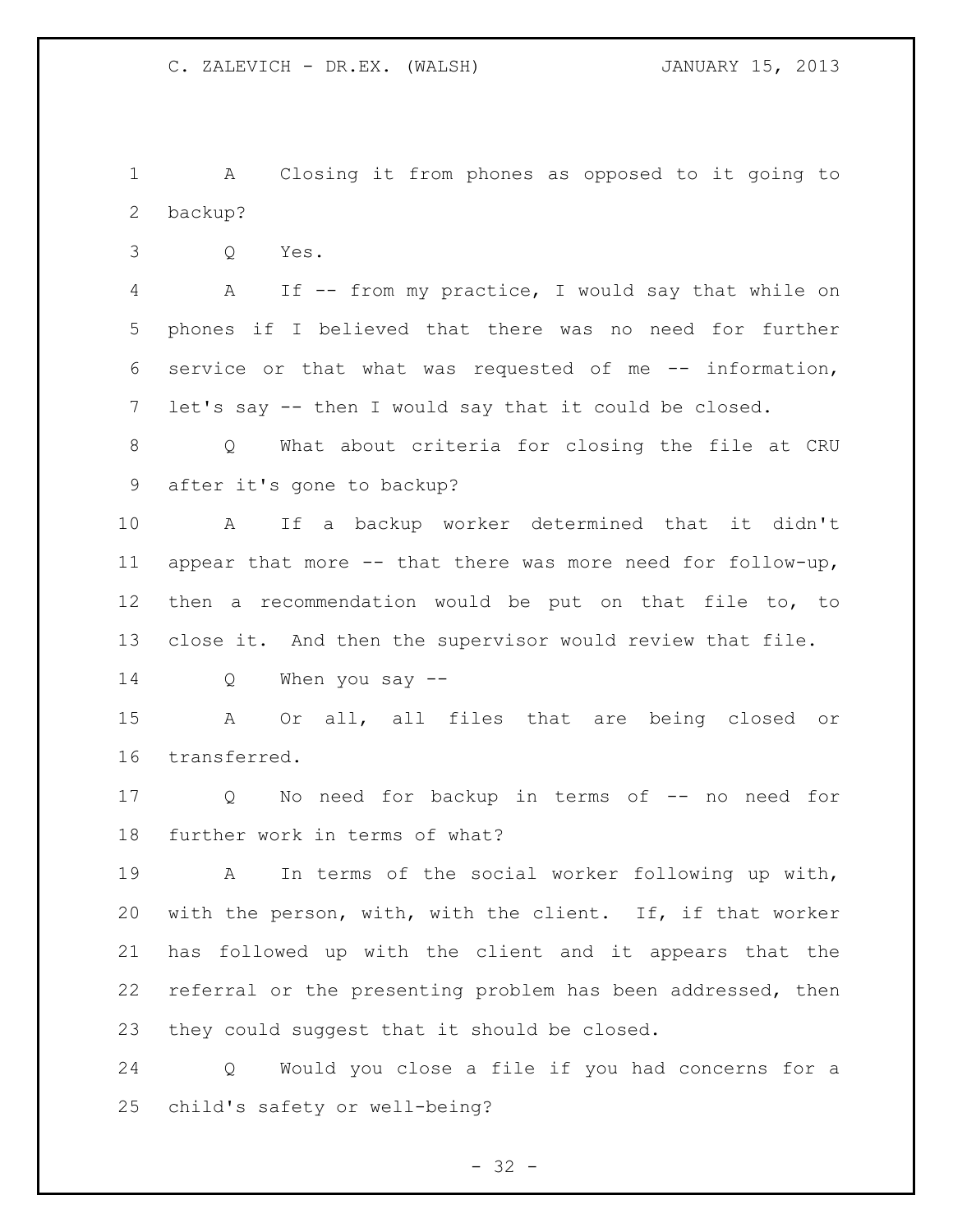A If I had child protection concerns, then I wouldn't -- it's my practice to not close the file. Q And do you define a child protection concern as a, as a concern for a child's safety or well-being? A Yeah. Q The criteria that we've just gone through with respect to when it was appropriate to transfer or make certain decisions when a call comes in, whether to go from phones to backup or to intake or to abuse intake, or to close a file, was that criteria set out anywhere in 2005, that you're aware of? A I don't recall a specific document that, that says that, what I've just said. Q So again, this was something that you knew based on your work experience. A Yeah. Q Let, let's talk a little bit about CFSIS. You used CFSIS in 2005? A I did. Q What did you use it for? A I use -- reports that I generate or work on go to CFSIS, and that's a computer base that workers -- other workers or myself could look at documents that have either been generated already, work that's already been done, like, referring to a history check, looking at people's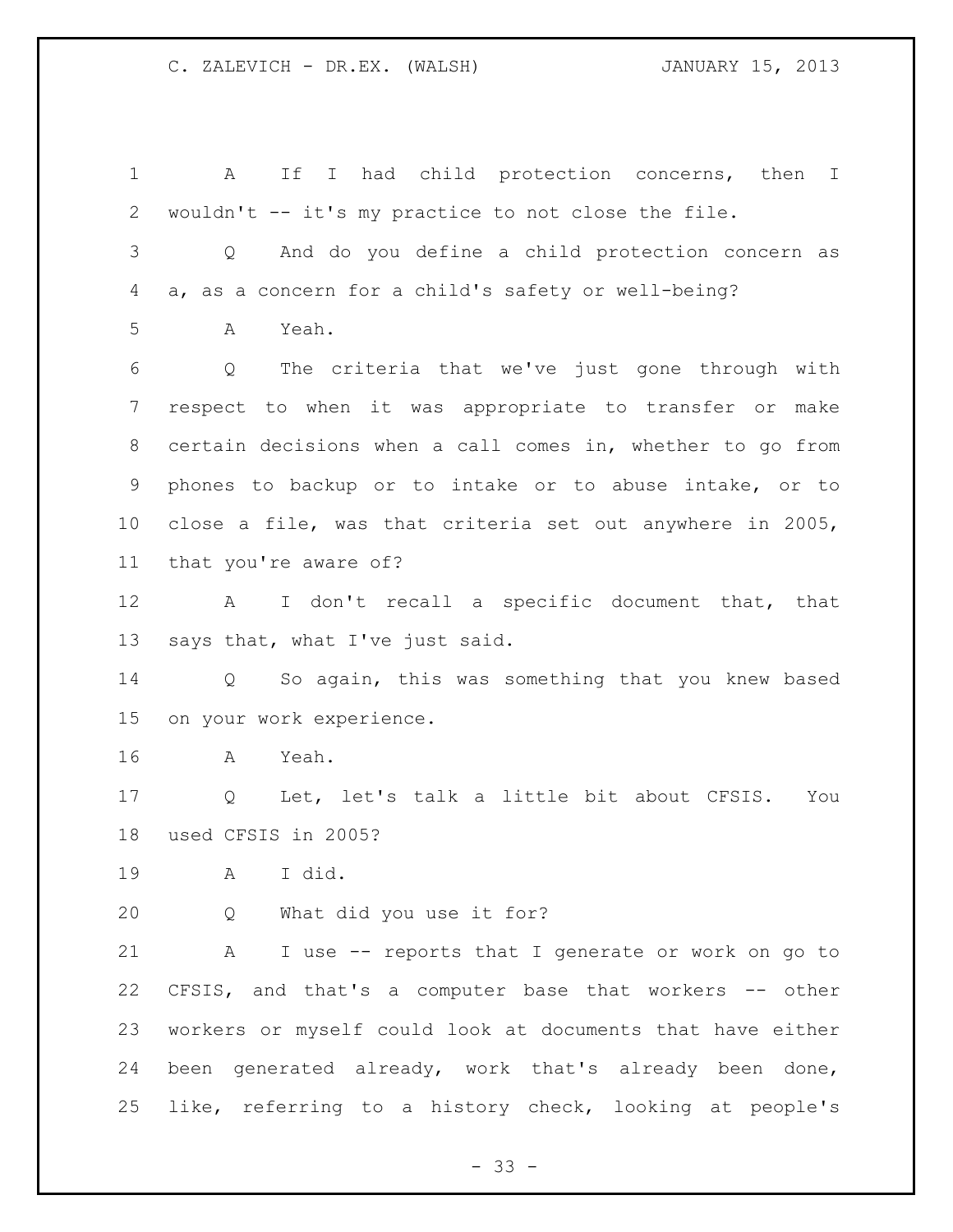| 1       | names to see if someone already has an open file because,             |
|---------|-----------------------------------------------------------------------|
| 2       | if so, then the referral would go to the ongoing worker or            |
| 3       | the worker that has that file. So it's a computer system              |
| 4       | that we used at, at that time to -- for those functions.              |
| 5       | Okay. You used it when you were working on<br>Q                       |
| 6       | phones?                                                               |
| 7       | Α<br>Yes.                                                             |
| $\,8\,$ | Would you use it to look up histories of<br>Q                         |
| 9       | individuals about whom you got referrals?                             |
| 10      | Yeah.<br>A                                                            |
| 11      | Would you use it to see if they had a file in the<br>Q                |
| 12      | system, in the Child and Family Services system?                      |
| 13      | So long as it's on the system, then, yes, I would<br>A                |
| 14      | look up -- I would use it to try and find whatever's been             |
| 15      | made available on the computer system.                                |
| 16      | And that would be because then you'd want to see<br>$Q \qquad \qquad$ |
| 17      | what information the system had about them with respect to            |
| 18      | child welfare concerns?                                               |
| 19      | Yes. So long as it's on the system.<br>A                              |
| 20      | What do you mean when you say "so long as it's on<br>Q                |
| 21      | the system"?                                                          |
| 22      | Sometimes files are not included in -- on CFSIS<br>A                  |
| 23      | or not added to CFSIS because of a number of reasons. And             |
| 24      | I believe that's because of lack of resources or, or                  |
| 25      | because, historically, before a certain timeline, CFSIS               |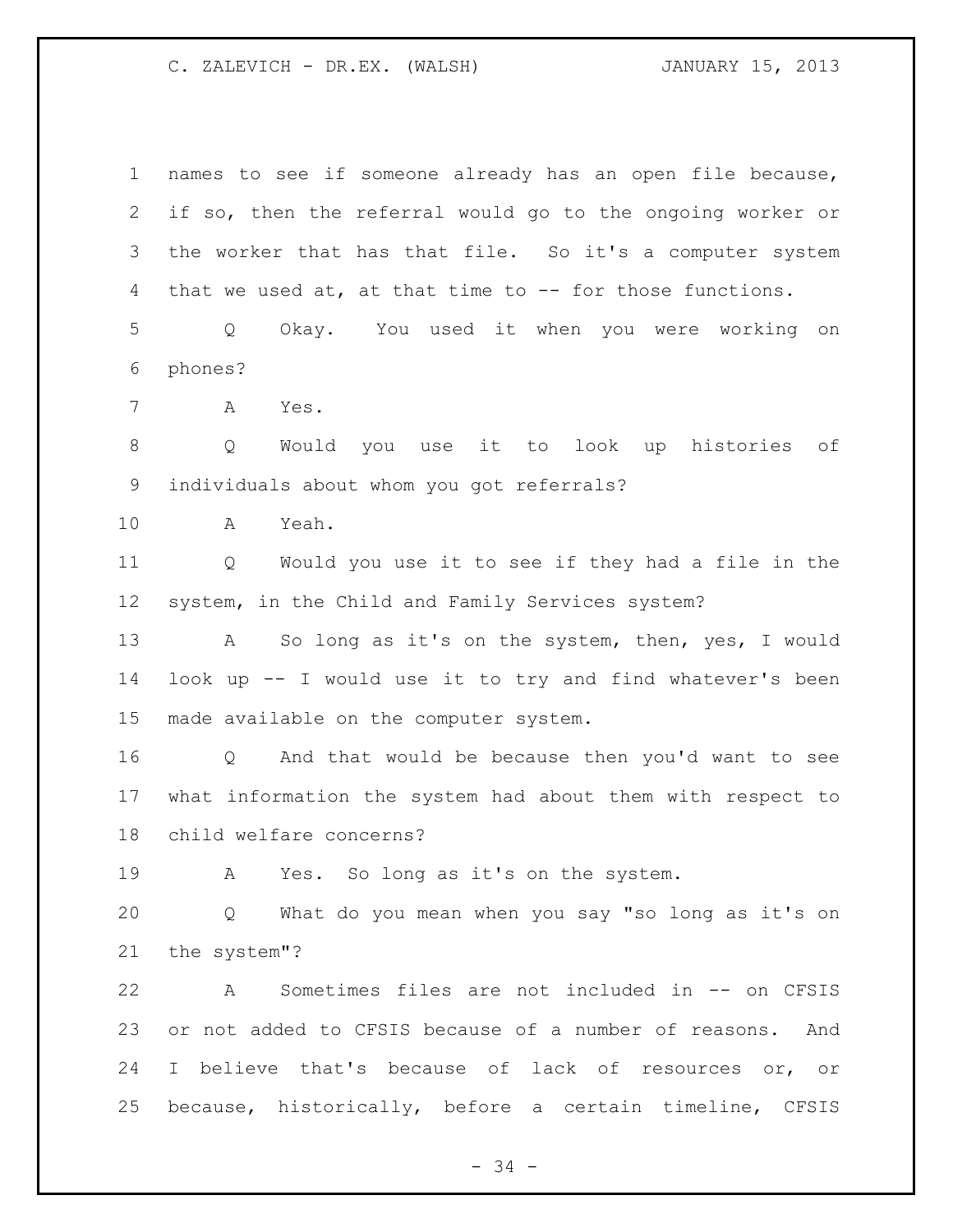wasn't being used. So there could be a physical file but CFSIS wouldn't necessarily reflect that, like, the information, I mean, within that file. Q Did you, as a CRU worker, have access to a physical file? A If ... I can't recall in CRU if we received just the report that we were working on or the entire physical file. Q So you can't recall whether you could have access to it or not in '05? A No, I can, I can recall that. A physical file can be requested, back in '05. Q You could request it. A I believe so. Q And was that your practice? A I can't recall. Q Okay. Would it be your practice if you looked someone up in the computer system and didn't find any information about them? A If I don't find any information on CFSIS, then that says that there's no physical file. Q So the existence of all physical files is recorded in CFSIS, the fact of the file. A Yes, I think that's correct. Q So you're just making a distinction between the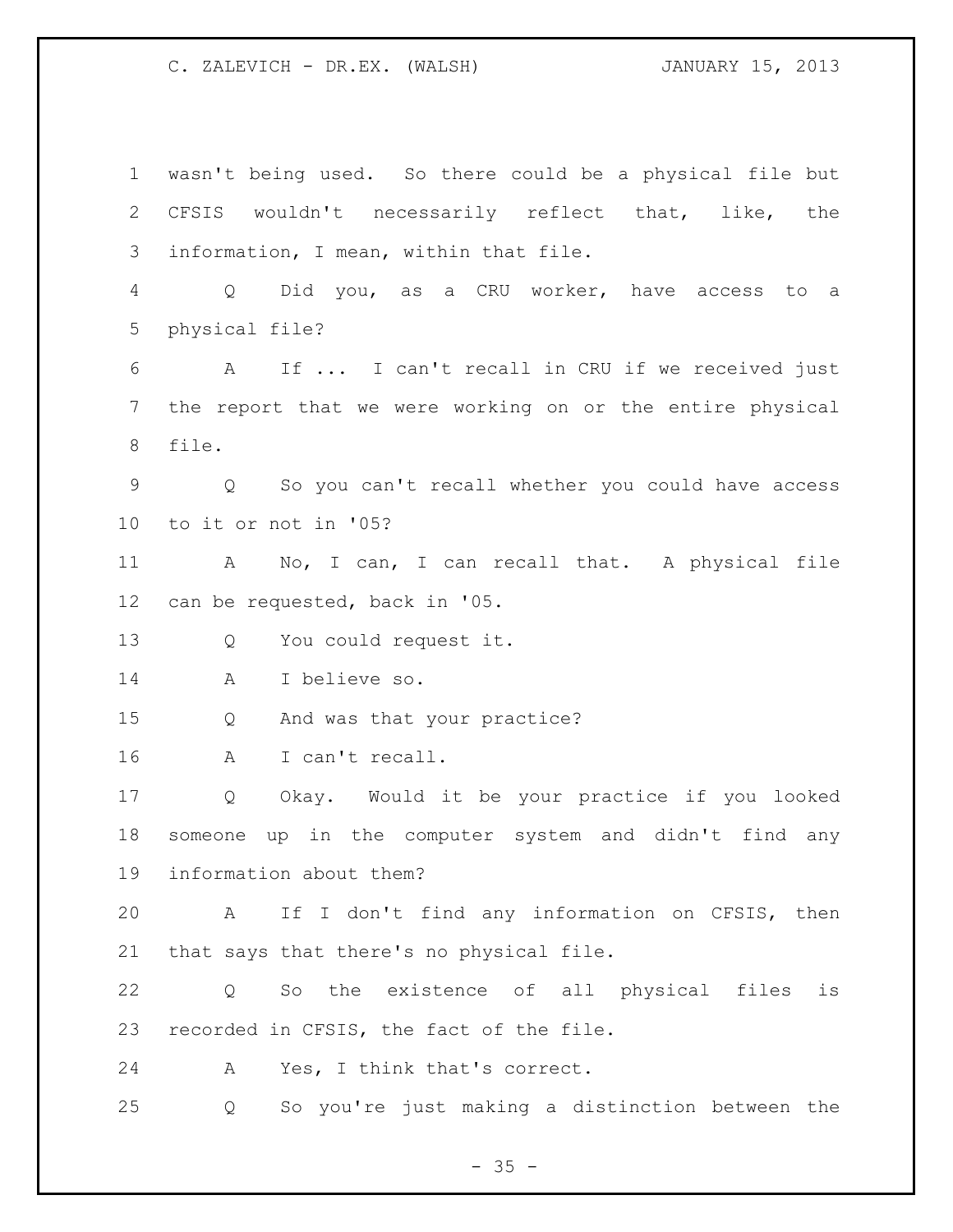contents of the file?

A That's exactly right.

 Q The contents of the paper file may be different than what's entered into CFSIS.

A Yes.

 Q Like any computer system, CFSIS is as good as the data that's being put into it. Is that what you're saying?

A Yes.

 Q Are you telling me that in 2005 you experienced problems with using CFSIS?

 A CFSIS is only as good as the information that's included in it. So if I'm relying solely on what's there, I'm assuming that, I'm assuming that what's on CFSIS is accurate.

 Q So in '05 when you were on phones, you would go into CFSIS to see if there was information about the person who you'd received a referral -- who was the subject of a referral?

19 A That'd be my practice, yeah.

 Q Did you make the same use of CFSIS when you were on backup?

A Yes.

 Q Do you know who was responsible for ensuring that information would be entered onto CFSIS?

A I typed up the information and then our admin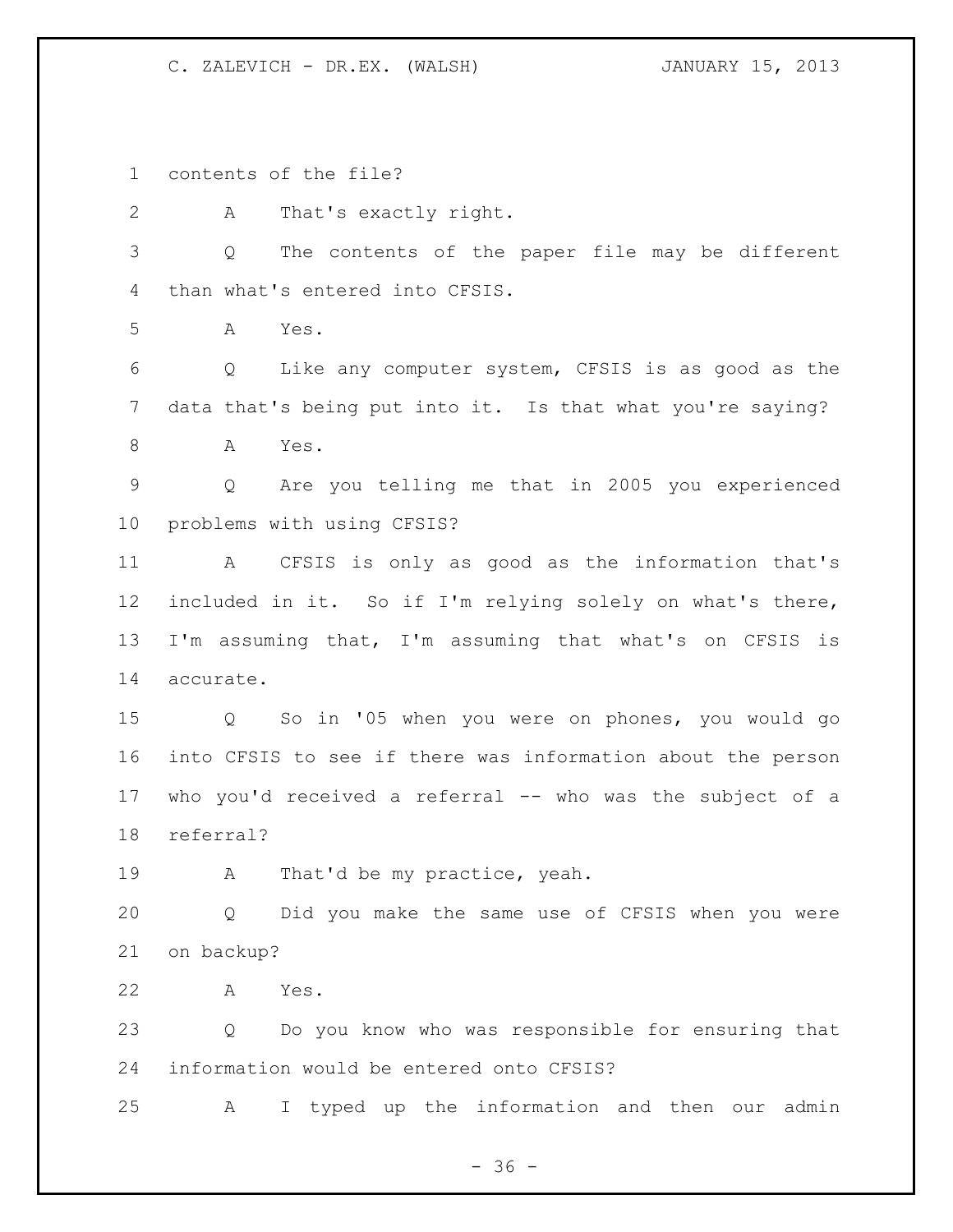support would connect it to CFSIS. I -- that's what I believe is how it occurred.

Q In '05, we're still talking.

A Yes, yeah.

 Q Okay. So you would hand your typed Word document, was it?

A Um-hum. Yeah.

Q Yes. To --

A It'd be on a template.

Q You had a template --

A Yeah.

Q -- did you say?

A Yes.

Q And you would hand that to the admin person?

 A I would hand, I would hand my document in to my supervisor, and then once -- if it needs to be either corrected for whatever reasons or ... Once she's signed off on it, then the admin support would connect it or add it into CFSIS.

 Q So was it your understanding that your supervisor gave the report to the admin person?

A Yes.

 Q And we'll come in a moment to look at your report, but was it your practice to sign your reports? A My reports would be signed.

 $- 37 -$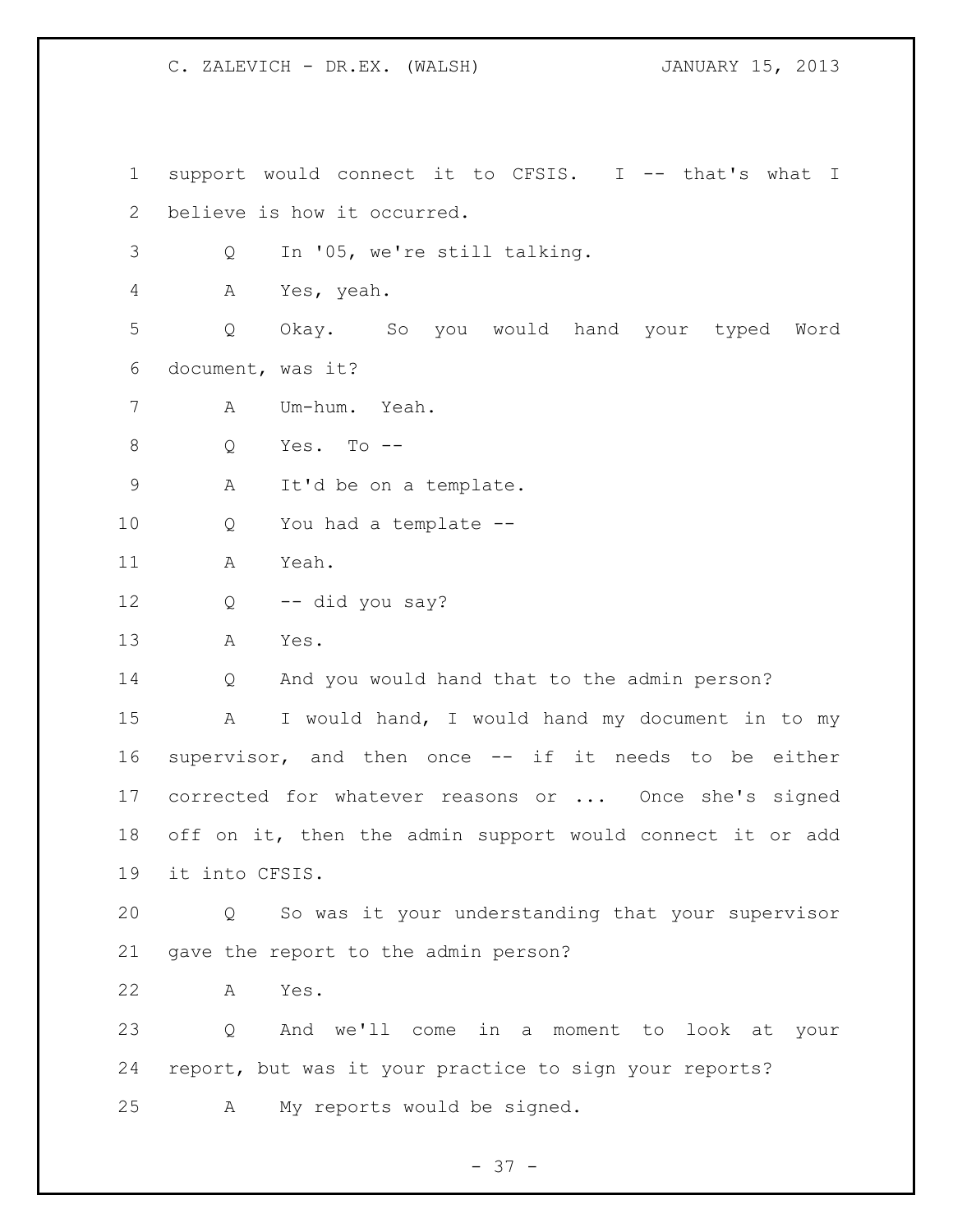Q At what point did you sign them? A When I finished my -- when I'm handing it in to my supervisor. Q So you would type them, sign them, hand them to your supervisor. A Yes. Q And was it your expectation that your supervisor would sign the report as well? A Yeah. Yes, she would sign all reports unless she wants changes made to them. Then she wouldn't sign the report, but ... 12 0 And -- A If it's ready to be taken out of my hands to go wherever it needs to go, then she would sign. Q Did you ever put any documentation directly onto a paper file? A The paper document that I would hand in would go into a paper file. So I wouldn't independently take a paper and stick it into a file. Like, by paper, I mean documents that I'm generating, like referrals or, or case notes or that sort of thing. If you want to be very detailed, if there was, like, hospital information or stuff like that that needed to go into a paper file, then a paper like that could go into a file.

Q And would you personally put it into the file?

- 38 -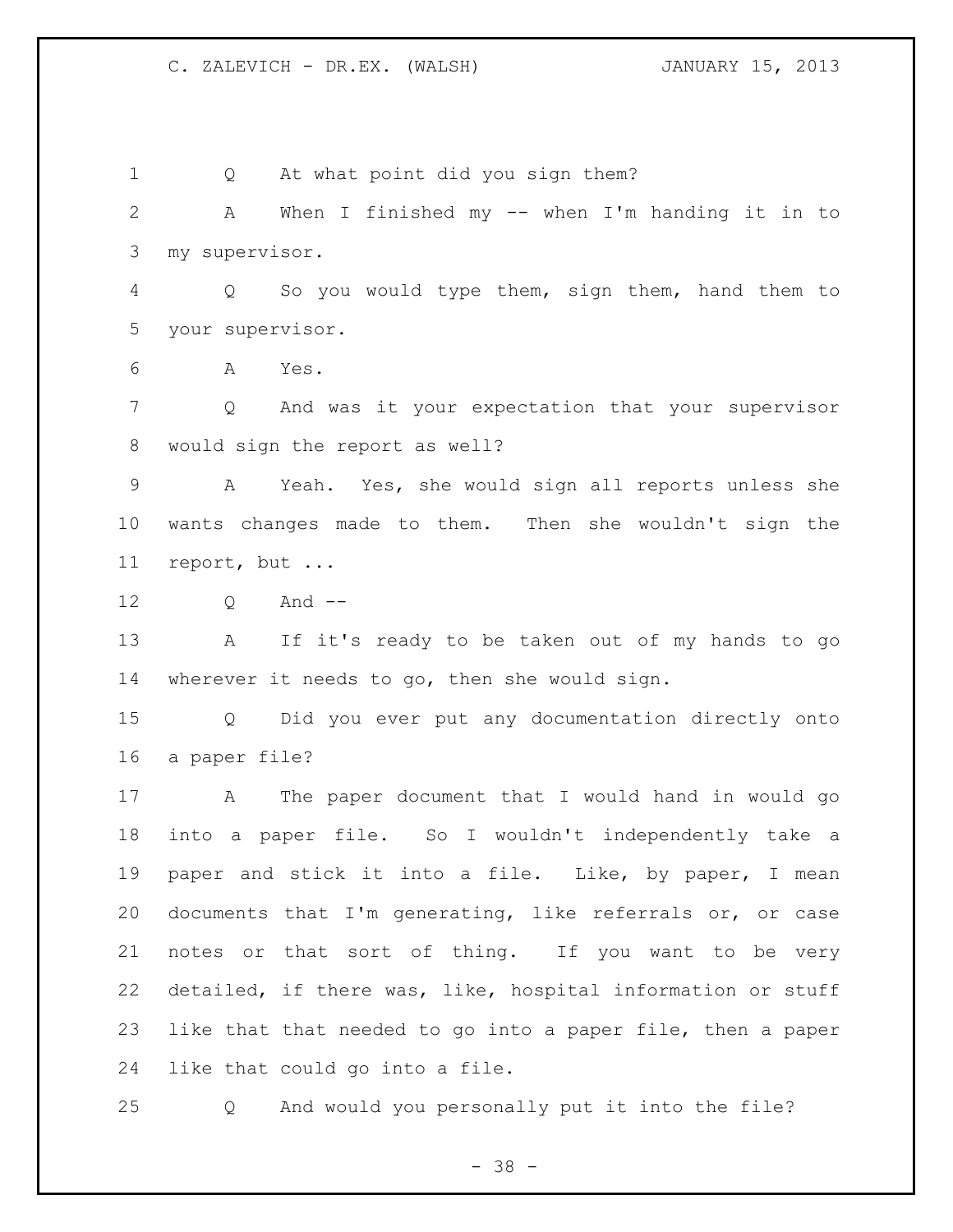A If I had the physical file, then I would put it in there. Q Otherwise, if you didn't actually have the physical file, what would you do? A I, I believe that I would attach it to the report that I was receiving. It would go to the admin and the supervisor. Q Now, in 2005, what information on CFSIS did you review? A I would review the history that, that is attached to, to my clients. Q Okay. Now, is there a difference between what you reviewed depending on whether you were on phones or backup? A It's the same system. It would be the same information that, that is available. Q Okay. When you were on backup, though, generally, typically, you would be receiving a report that had already been generated by the person on phones? A Yes. Q Okay. And if you were on phones, you would create the initial intake report. A Yes. Q So was there a difference in, in what you reviewed on CFSIS in either case?

- 39 -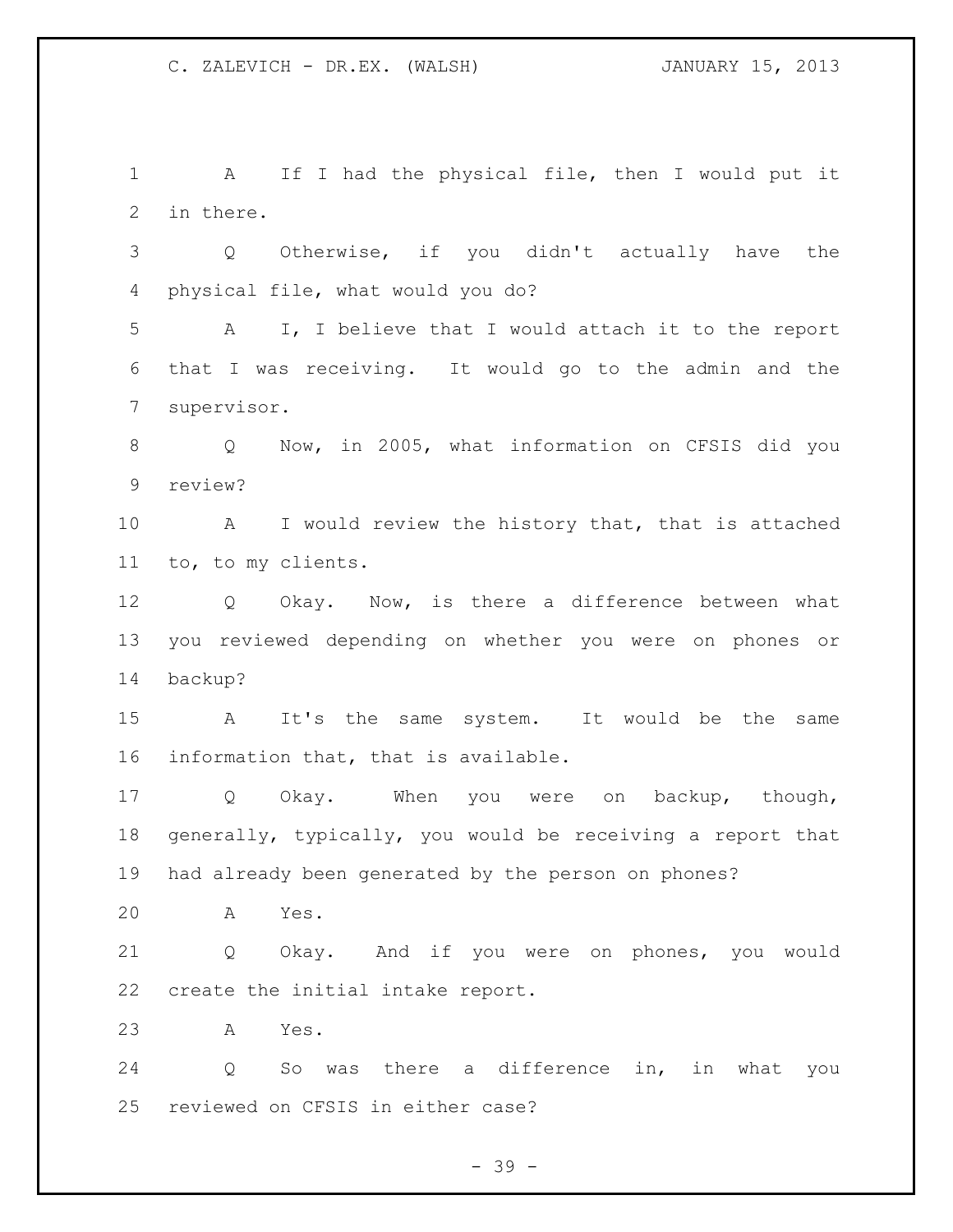| $\mathbf 1$ | If I'm on fields and the person on phones has<br>A          |
|-------------|-------------------------------------------------------------|
| 2           | given me their document and my supervisor has given me that |
| 3           | document, then that document won't be on CFSIS yet, from    |
| 4           | what I recall, because it's still not finished.             |
| 5           | Would you review that document, though?<br>Q                |
| 6           | Α<br>Yes.                                                   |
| 7           | Would you review anything else on CFSIS in that<br>Q        |
| 8           | case?                                                       |
| 9           | I would look for previous, previous information,<br>A       |
| $10 \,$     | previous summaries, transfers, closings.                    |
| 11          | Okay. Was that your practice?<br>Q                          |
| 12          | That would be best practice, that I would,<br>Α<br>Yes.     |
| 13          | I would try and do that as much as I could.                 |
| 14          | Okay. Generally, were you able to do that when<br>Q         |
| 15          | you were on backup?                                         |
| 16          | I would say for the most, most part, I would be<br>A        |
| 17          | able to.                                                    |
| 18          | And how far back into someone's history would you<br>Q      |
| 19          | look in terms of looking at previous summaries recorded?    |
| 20          | Would you look at just the, the most recent one just before |
| 21          | the, the opening that you've got, or go farther back?       |
| 22          | Ideally, I would want to look over everything I<br>A        |
| 23          | could. That's ideal.                                        |
| 24          | Q<br>Well, when you --                                      |
| 25          | Sometimes it would depend on more recent closings<br>Α      |

- 40 -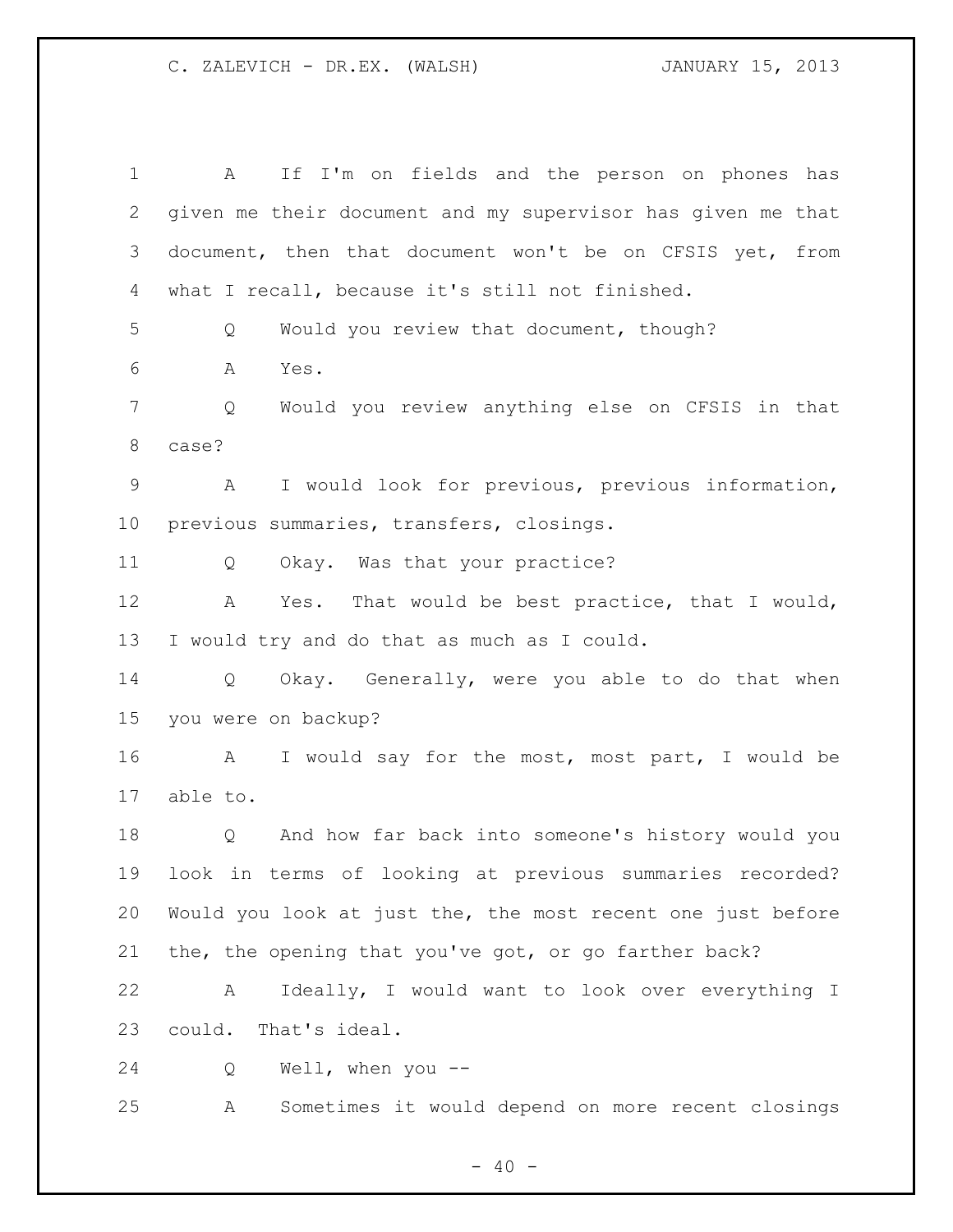or transfers, and look at their history that's in those files or in those documents. Q Okay. When you say ideally, do you mean that was the standard or expectation of you as a CRU worker? A There would be an expectation of, of having looked through the file history. Q Everything that's on CFSIS about someone. A That would be the ideal. That's not a practical expectation to have. Q Practically, what were you able to do in 2005? A I would say look at some of the more recent closings or summaries. Q Okay. A Transfers, yeah. Q So you wouldn't generally just rely on the history of the intake worker, if you're on backup, of the, of the CRU worker who's given you the file. A No. Q You would go beyond that? A Yes. Q Okay. We heard evidence that history is important. Is that something you agree with? A Yes. Q Why -- A It's something to take into consideration.

 $- 41 -$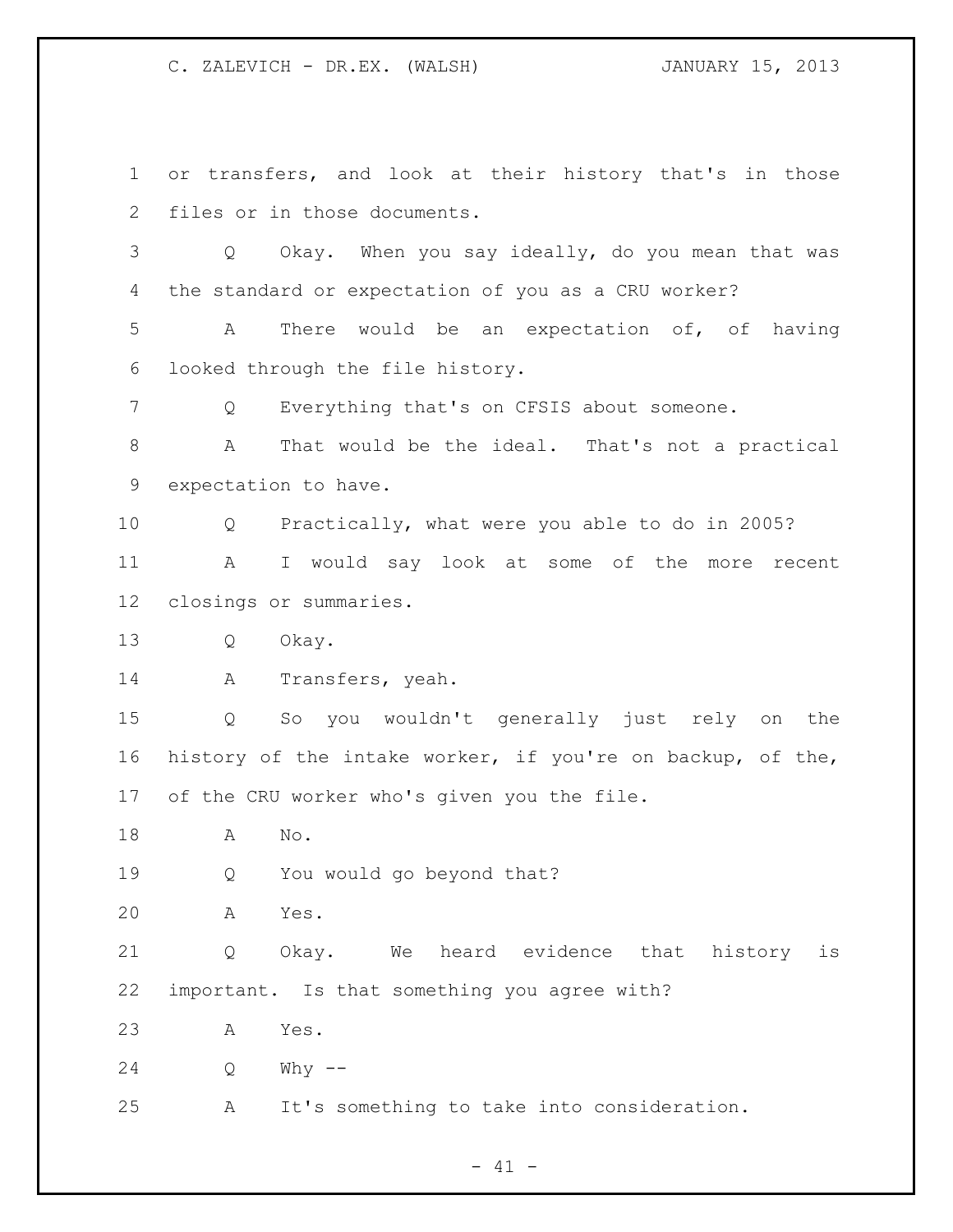Q And why is that?

 A History is important to, to review to know what's gone on in the past. It's something to see where, where a parent's been and what a parent has done or not done; see what strengths they have or don't have; see what improvements they've made. Maybe they've been somewhere that hasn't been very good and they've done -- made a lot of efforts to improve their situation. So it's important to see both the good efforts by the client and, and things that are negative, let's say. Q In 2005 when you were on phones, was there a document that you were required to fill out, a safety assessment form? A There's a -- I believe there's a safety assessment form, but I don't know that it's a required form to fill out. Q And I'll just pull it up on the screen so that we're sure we're talking about the same form. Go to page 36934, please. Is this the document that you were thinking of and talking about?

A Yeah.

 Q So you, you are familiar with this document, this type of document.

A Yes, I've seen that document.

Q Have you ever filled one out?

 $- 42 -$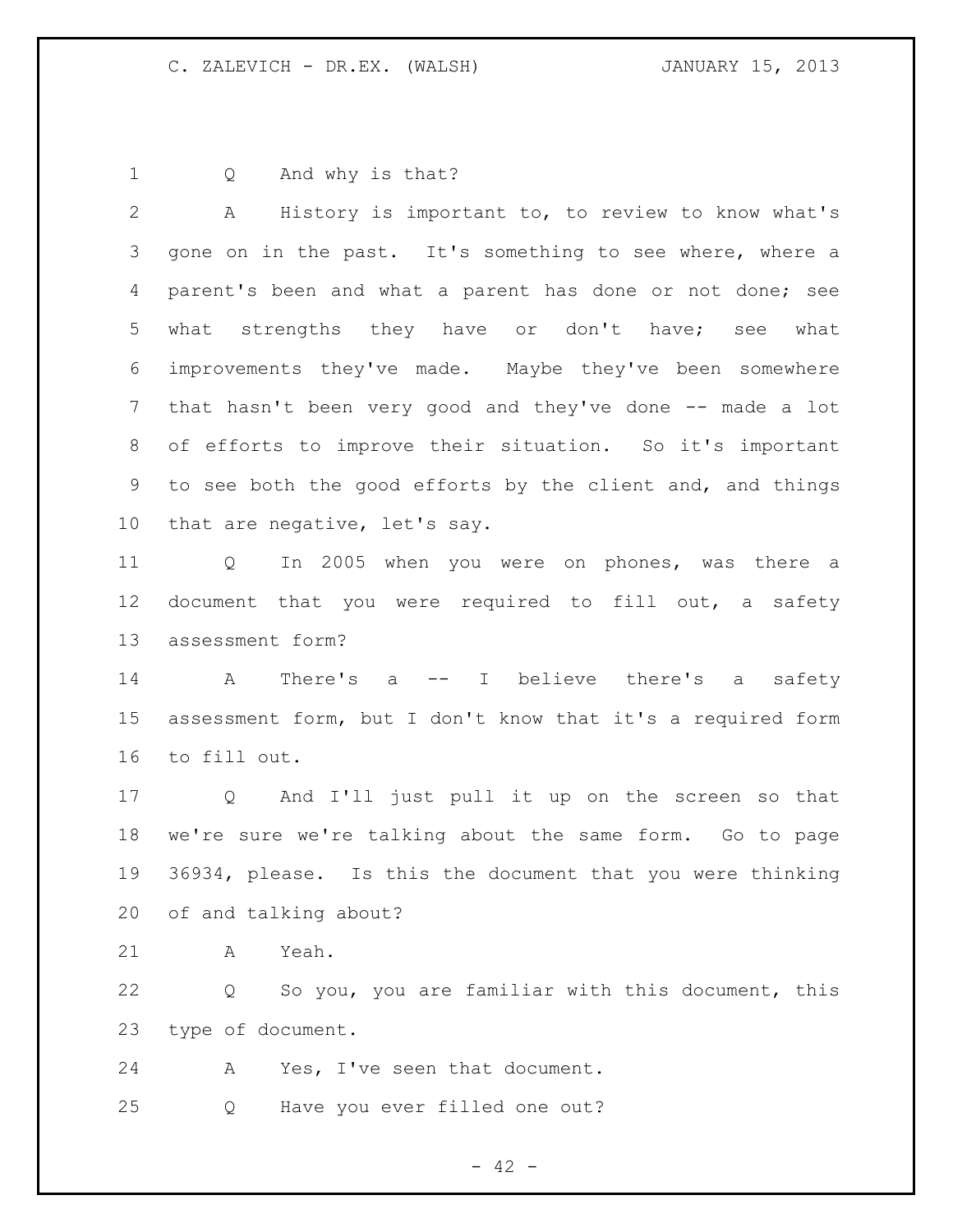1 A I believe that I have, yes. Q You can't say whether or not it was a requirement to fill it out? A Right. I, I just can't remember that I had or would have filled out that document for every report that I was working on. I just don't remember. Q Was it something that -- when you received a file once you were on backup, was it something that you looked for? 10 A I, I don't remember. Q What's your understanding of the purpose of, of the safety assessment form? A Safety assessment form has a number of different check-off boxes, as, as you can see. And where applicable, the worker would check off the boxes that are related to the presenting problem or the referral that they're working on. If, you know, you scroll down on that same form or later in the form, there's an area that designates whether it's recommended that a response time of immediate or within 24 hours or within 48 hours or more than five days or within five days -- that section, yes -- one of those boxes would be checked off if a file was going to be forwarded for further follow-up.

 Q Was it something that other workers -- was it your expectation that other workers would be looking for

 $- 43 -$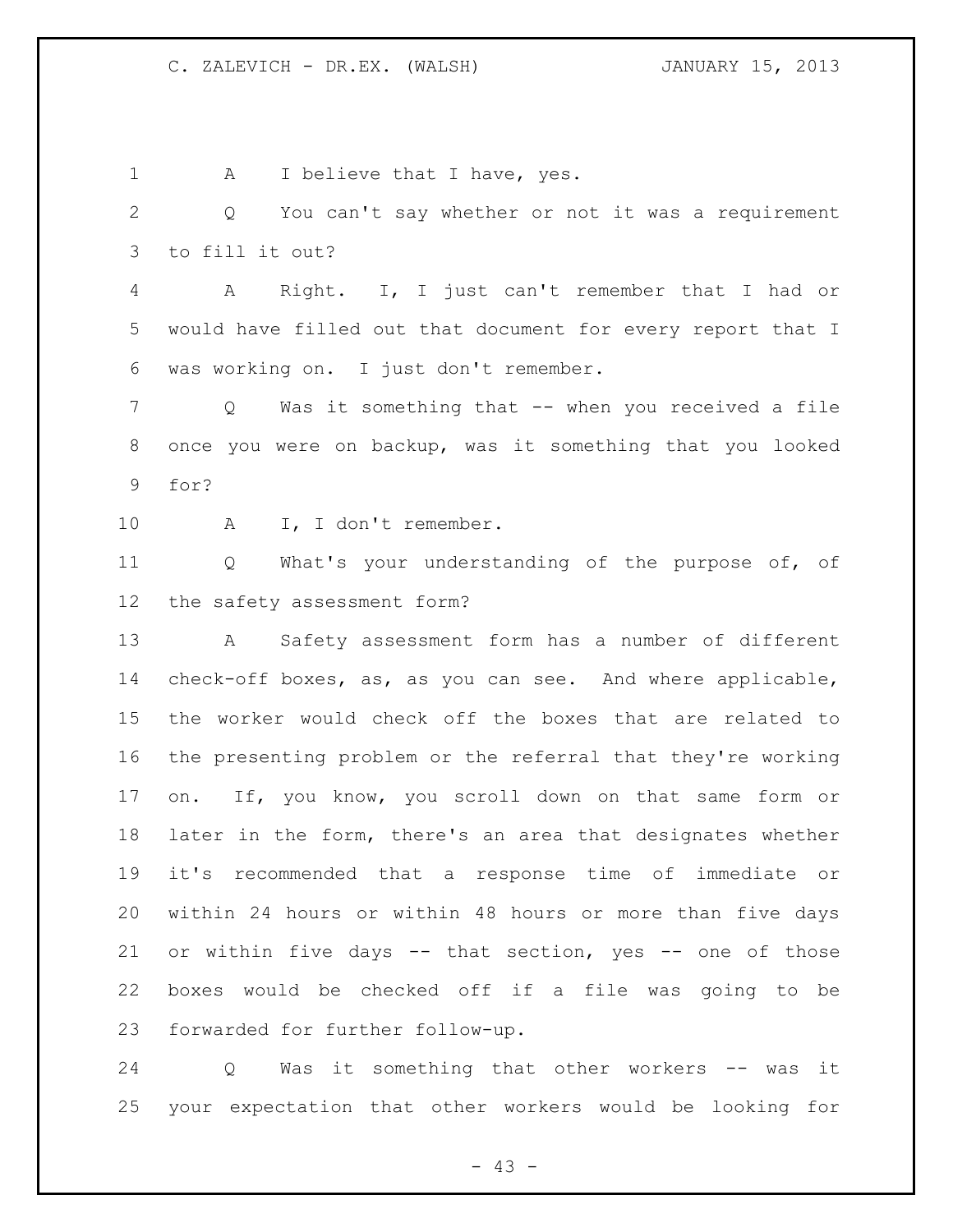this document for further work with respect to, to being guided by it and if they were doing further work? A I don't necessarily know that the worker would be looking for it as a opposed to using this tool to say to a supervisor that this is what I recommend and this is why I recommend it. Q But in any event, you, you don't think you used it regularly. A I can't recall whether I used it regularly. So I may have, in fact, used it all the time. I just don't remember. Q You're still a CRU worker. Is it a document you use now? 14 A I don't use that document now. Q And you -- THE COMMISSIONER: Did, did it go out of use or, or you just opted not to use it? 18 THE WITNESS: Oh, it, it went out of use. It wasn't a personal decision to stop using it. BY MS. WALSH: Q When did -- A The intake module came into, into being and we use that, and that computer system refers to response times based on, based on the presenting problem.

- 44 -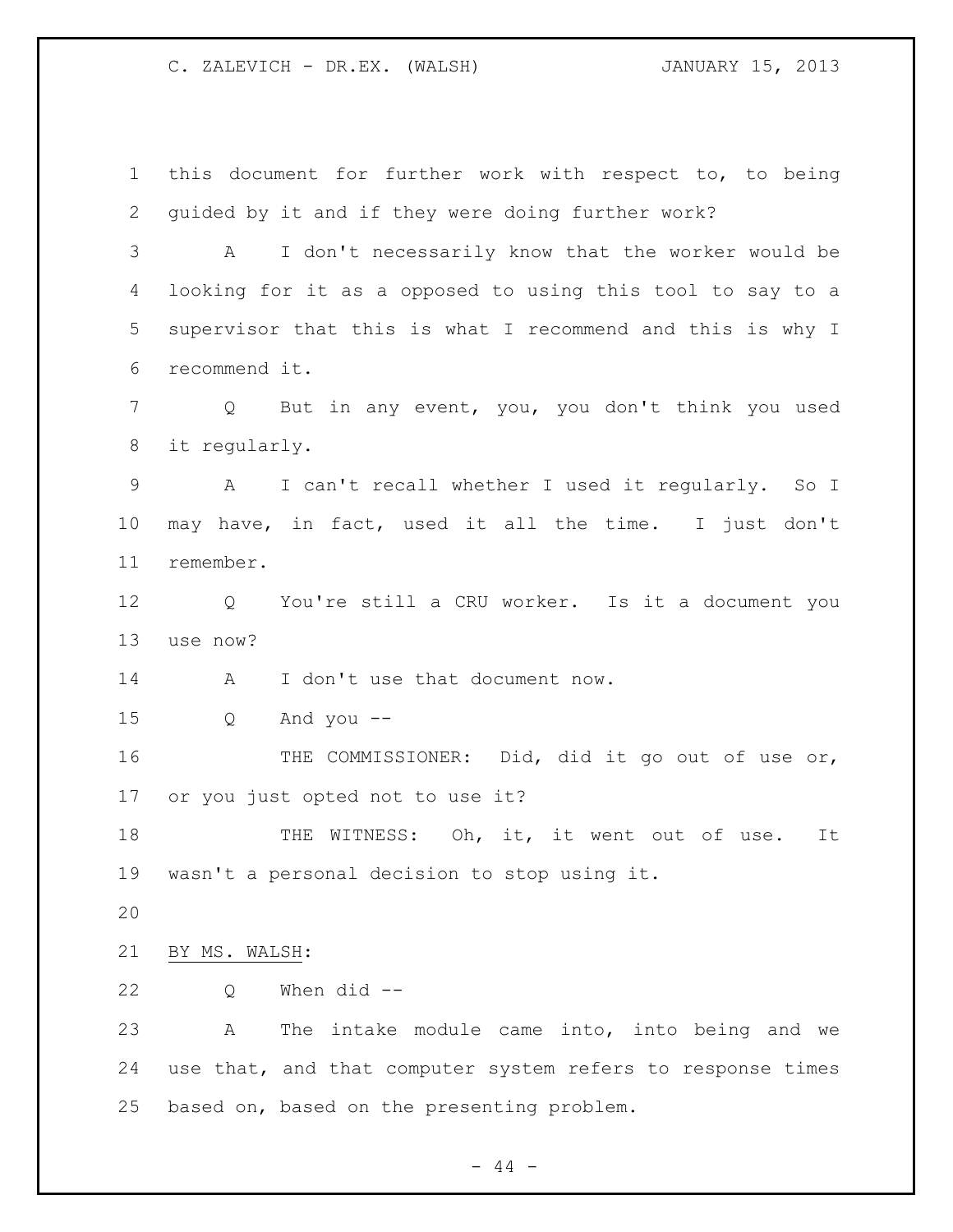Q Do you recall when the intake module came into effect?

A I think it was around 2007.

 Q In 2005, did you have a system for note taking and recording keeping?

 A We would have -- those notes were called progress 7 notes and they'd be -- different workers use different sizes, essentially, of books, I mean. So it could be just a ring binder with loose-leaf pages on it, and that's where I take my notes down. I had a system of, of recording who was the case reference, what was the date that I'm working on this, and probably numbered my pages one, two, three, four, that sort of thing, so I can keep information together.

 Q Was this practice the same whether you were on phones or backup?

A Yes.

Q At what point would you make your notes?

 A If I'm on phones, sometimes I'll do them as I'm talking to someone on the phone. Sometimes I'll write information down after I talk to people, be it the source of referral or other collaterals. On fields, sometimes I'd be writing as I spoke to someone, sometimes I would write those notes after, after I had completed the field and had already gone back to the office.

 $- 45 -$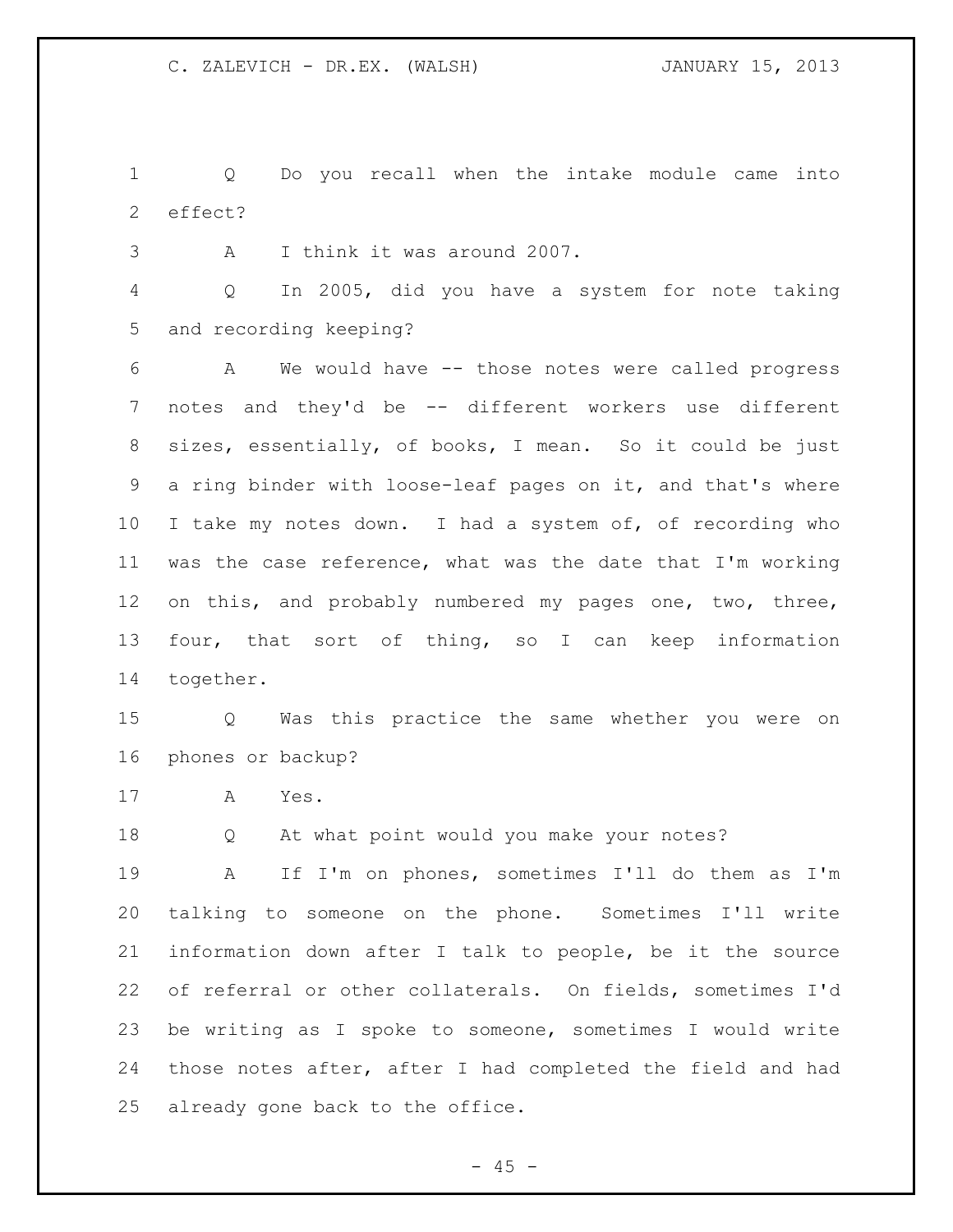1 Q How did you decide what to make note of? A I would try and record information that would -- that was what I believed to be important to what was going on. Or take notes down so that it would remind me of, of things to type when I was back at the office. Q Okay, so what did you do with these handwritten notes? 8 A After I was done with them or ... Q Yes. A I would -- when I, when I have the notes and I'm typing down information, that's -- I would use them for that. And afterward I would keep them near my desk in a box so that I could reference them if I needed to in -- for some reason, like, in the future. Q How long did you keep them? A I can't remember. I would -- my notes often were kept for, for months. Q And then? A Shredded. Q Who shredded them? A I, I believe I did. Q Was there -- did you have access to a shredder in the agency? A I think there was a shredding box, as opposed to a physical shredding machine.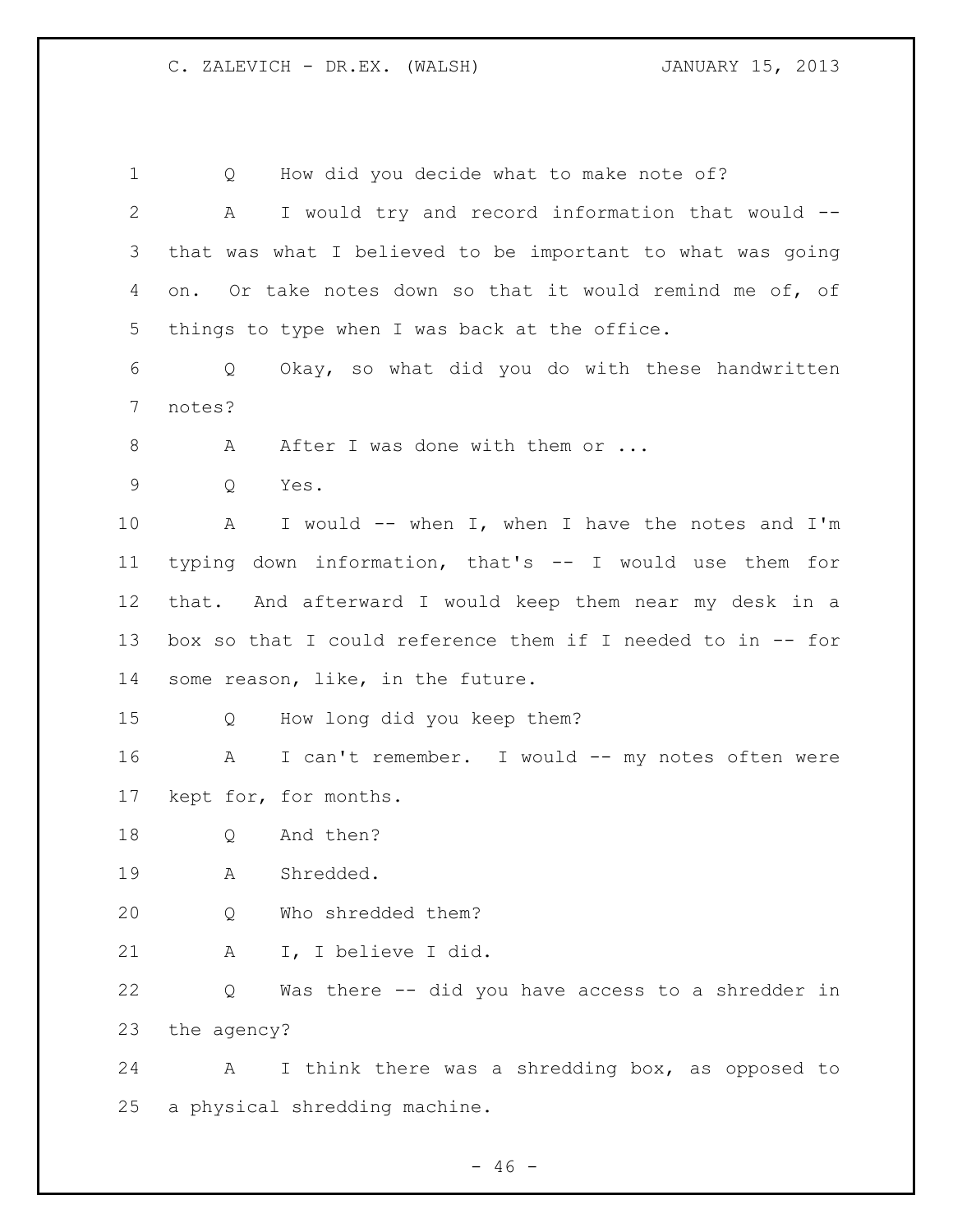1 Q So this practice of, of keeping your notes for a while and then shredding them, was this something that you had been told to do by someone in the agency? A It was a practice that I did, I, I believe on, on my own. I don't know what the formal expectation is for how long to keep notes. 7 Q Do you know whether your supervisor was aware of, of your practice of shredding your notes? A I, I believe so. Q What makes you think that? A I don't know. I believe -- I don't know exactly why she would believe that, other than seeing that I have a box of notes near my desk that I'm holding on to and there being a shredding box around, and then sometimes seeing that that box is empty. Q Do you still do that with your handwritten notes? 17 A I, I have handwritten notes that go back for a number of years. Q Sorry, I didn't catch that. A I have handwritten notes that go back a number of years. I haven't shredded my notes in a long time. Q Okay. And where are they kept now? A They're by my desk, in a box. Q Must be a big box at this point. A It's a big box.

 $- 47 -$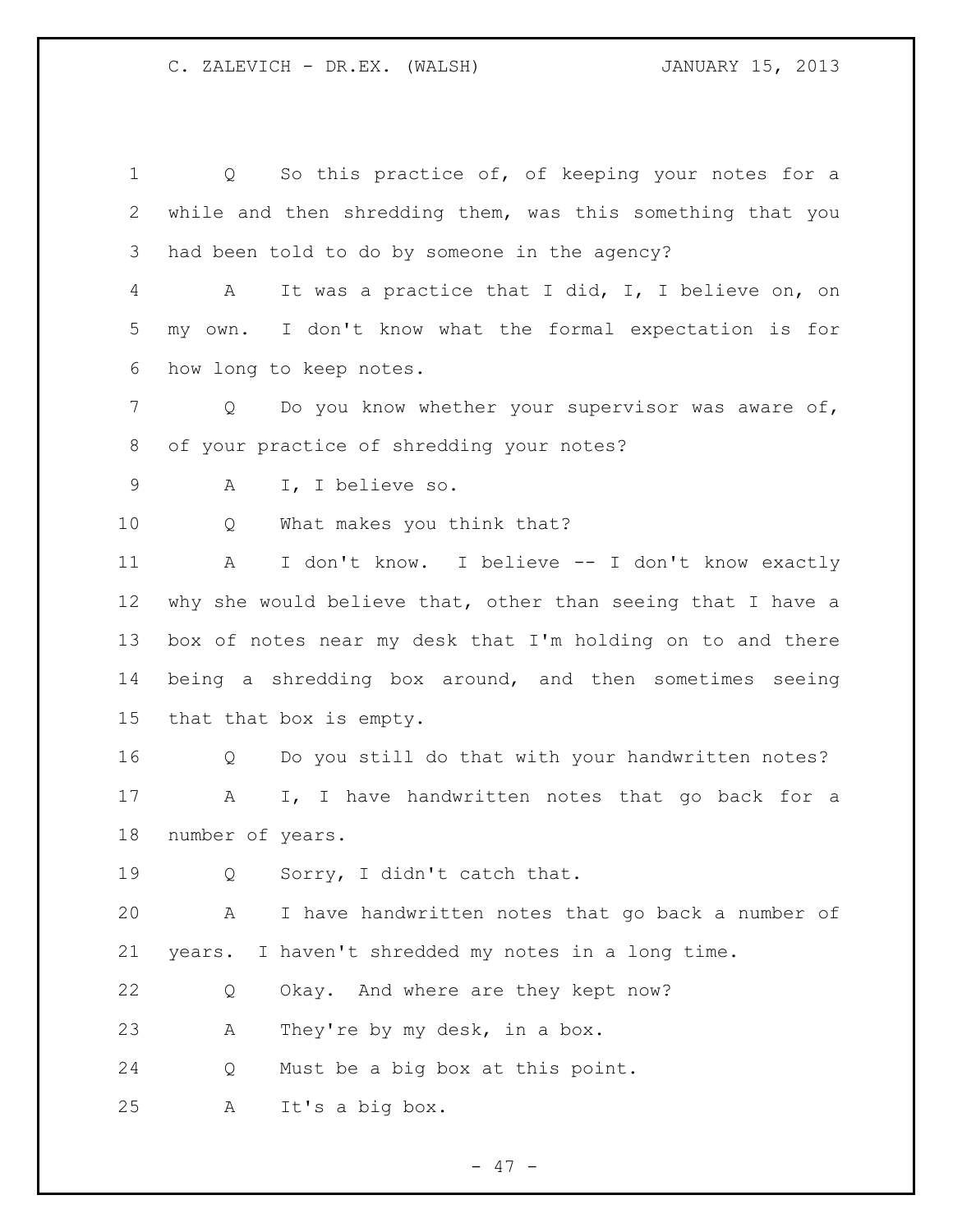Q Okay. Do you know if, if a hard copy of your notes was ever put into a specific file? A I may have done that back in around 2005 and preceding the intake module. Q You can't recall specifically? A That's, that's correct, yeah, I can't recall specifically. THE COMMISSIONER: But before your notes went in the shredding box, the information from them had been fed into the CFSIS system, had it? 11 THE WITNESS: That's correct, yeah. I would never shred information that needed to be put on CFSIS. BY MS. WALSH: Q Was the information in your handwritten notes transferred into your typed document verbatim? A No. Q So there would be information left in your handwritten notes that wasn't put into the file? A No. There'd be information on the file that wouldn't be in my handwritten notes. Q Okay. You said that information wouldn't be put in verbatim from your handwritten notes to the document that went into the CFSIS. A If I recorded a direct quote and wanted to use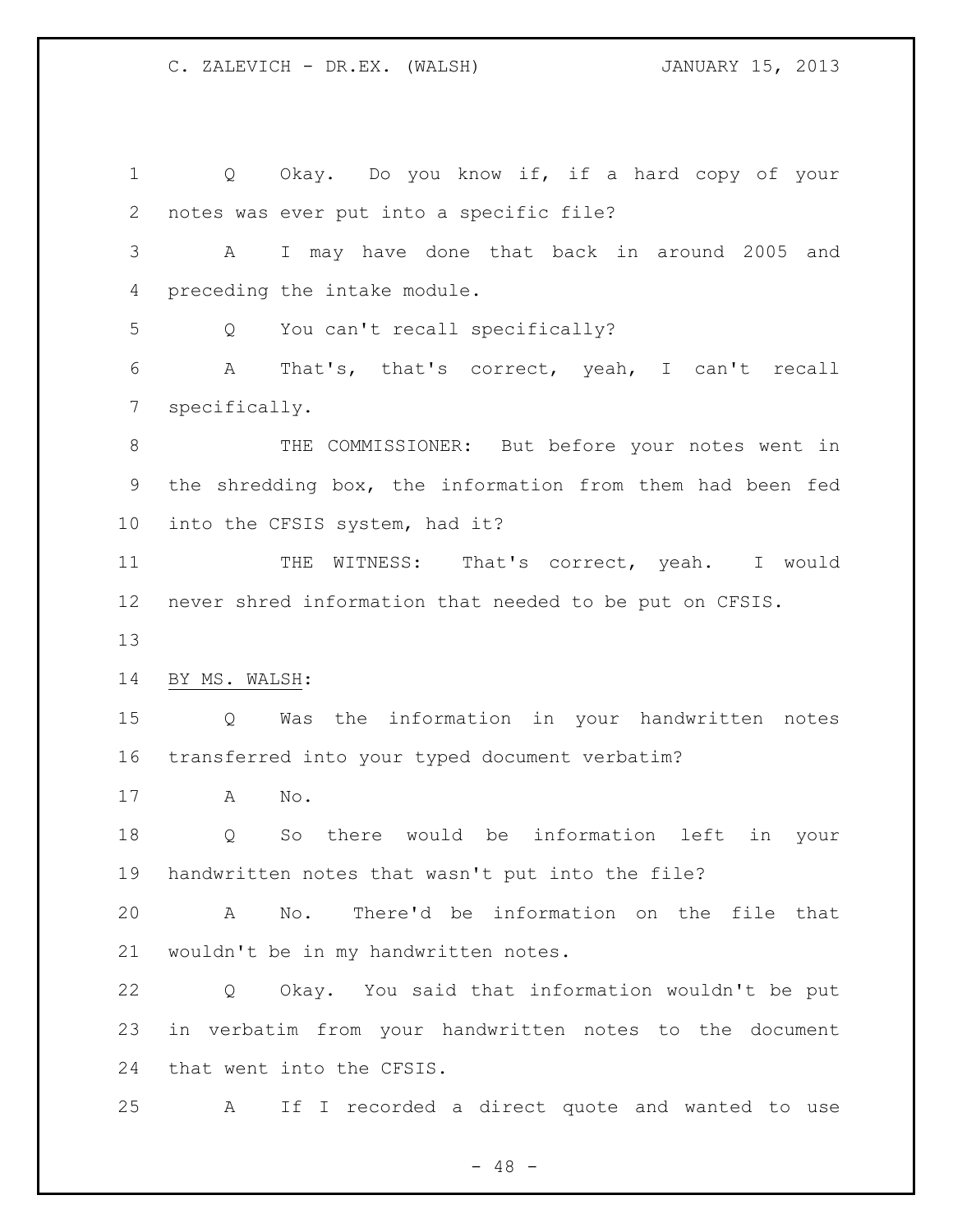that on CFSIS, then I would transfer that verbatim. There would be some information that would be transferred verbatim, but a lot of the -- or sometimes, as I indicated earlier, if I'm, if I'm just jotting down short notes to, to remind me of things, then I would use those short notes to elaborate on in CFSIS.

 Q So was there any information that was kept in your handwritten notes that wasn't put into the file recording, the formal CFSIS file recording?

 A I wouldn't exclude information from my handwritten notes.

Q So is that no?

13 A Any important information in my handwritten notes would go into the -- into CFSIS.

 Q Why would you hang on to your handwritten notes in that case at all?

 A Sometimes we get calls for -- where a caller gives us a bunch of information, it's not deemed to be something that needs follow-up right now, and that -- let's say that caller wants to do -- let's say that caller's a teacher and they're saying -- is doing a consult with one of us but doesn't want to give us information such as who the child is because there aren't necessary -- necessarily child protection concerns, but they want to do a consult, so I keep those notes so that if that teacher called me

- 49 -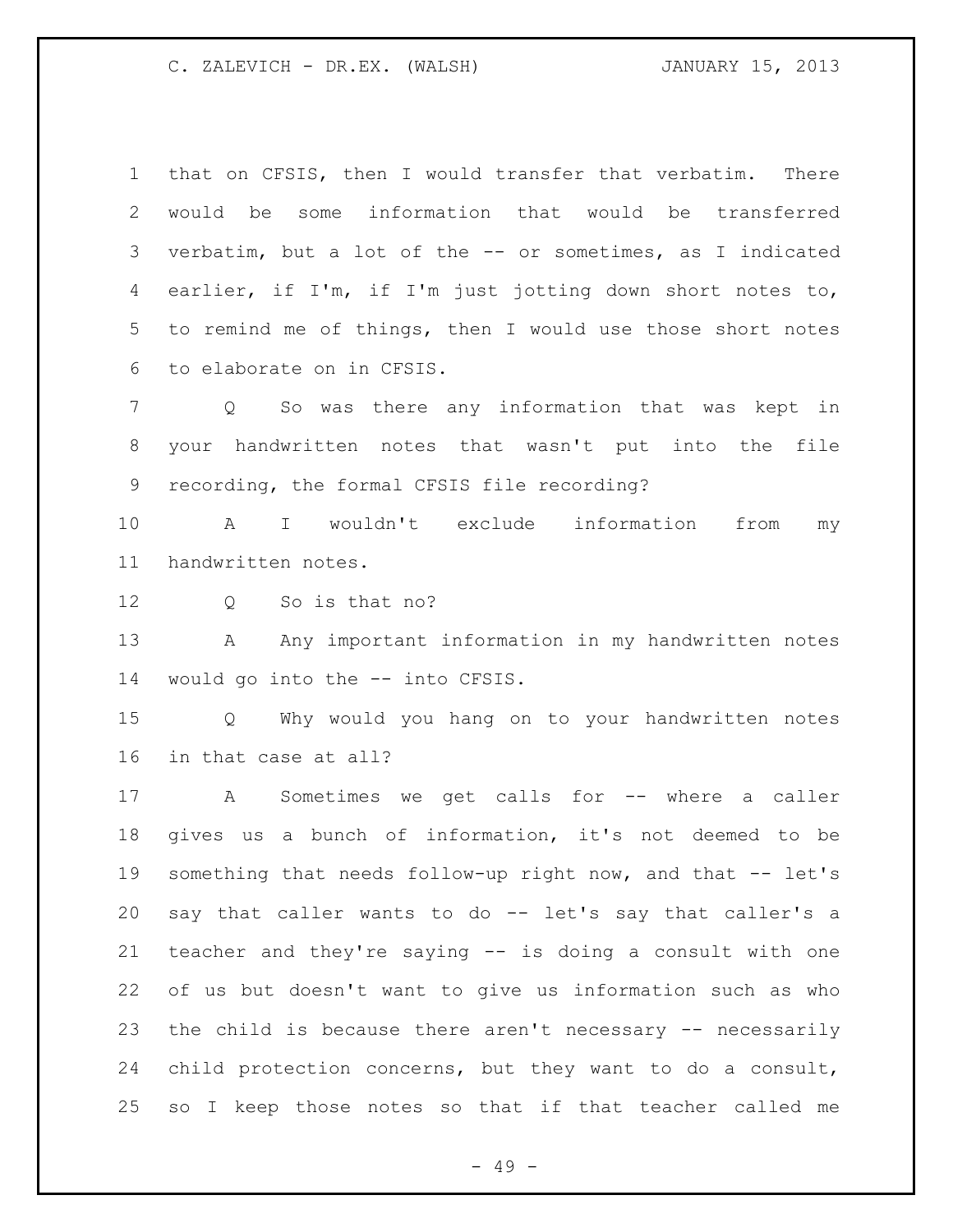three months down the line and said, I spoke to you in February, then I can refer back to those notes and we can pick up where we left off.

 Q What about notes specific to work you did on a file, though? Why would you keep those for any period of time?

 A I believe for the same reason, if I wanted to refer back to them. I can't recall if all of my progress notes went into CFSIS files back in March of 2005 or before that date.

 Q Let's talk specifically about your involvement with Phoenix Sinclair. You became involved with her family in March of 2005?

A Yes.

 Q Do you have any independent recollection of your involvement with this family?

 A My independent recollection is ... I do believe I have independent recollection of this. The difficulty with this is after having learned of, of Phoenix's passing, then I was provided with my report and had a look at it, so I don't know if my independent recollection is spawned from reading that report at that time or if it truly is from not having seen that report. I believe that I do have some independent recollection, though.

Q Okay. Let's pull up page 36926. This is from

 $-50 -$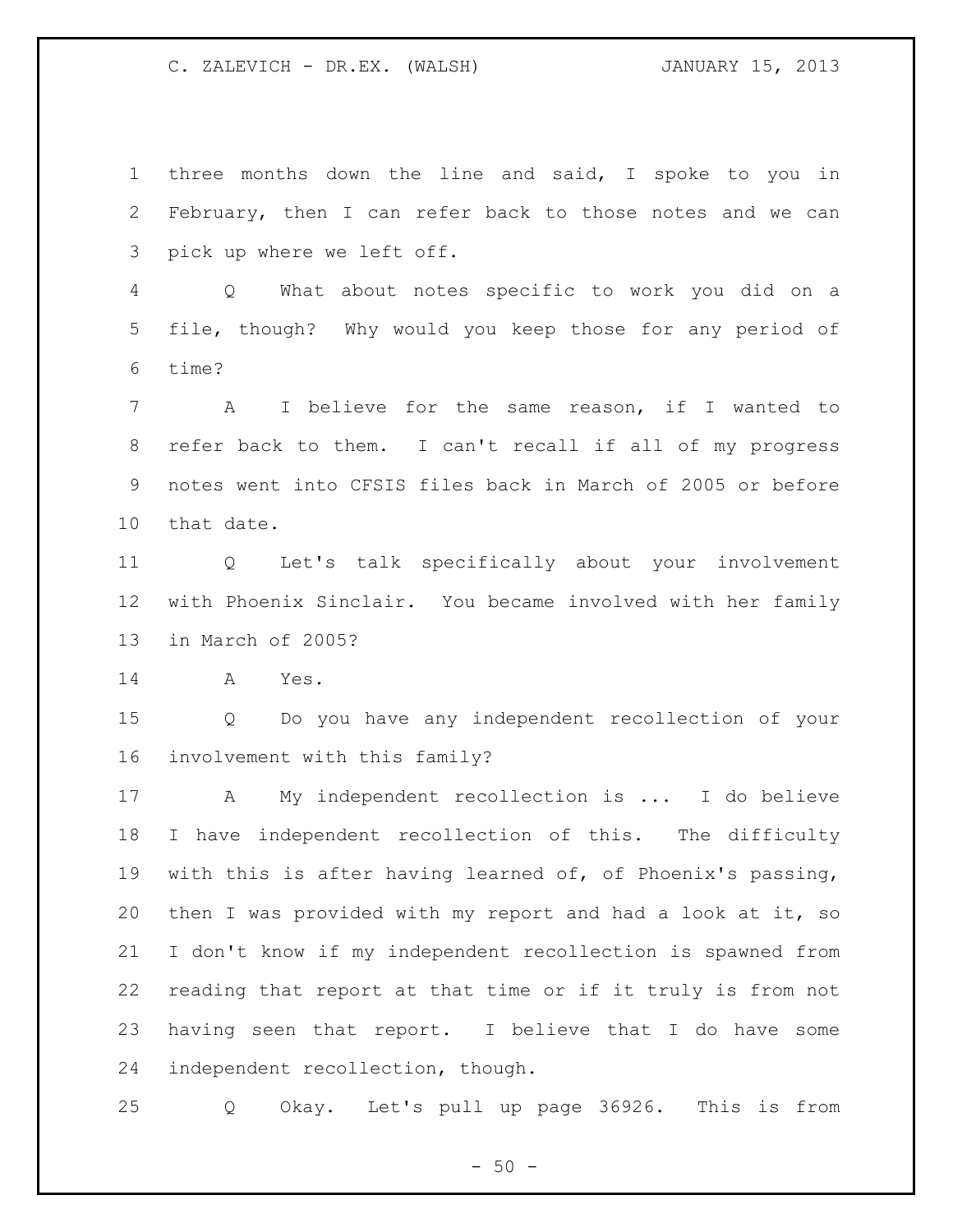Commission disclosure 1795, which is Samantha Kematch's protection file.

A Sorry, what page again?

Q 36926.

A Okay.

 Q And if you look, that, that particular document goes all the way from 36926 to 36930. You have that document?

A Yes.

10 0 And what is this document?

 A This is the template that I was referring to earlier. It's the crisis response unit intake and after- hours user -- after-hours unit form. This is the form that was used back at that time to generate recordings or -- onto CFSIS, between the crisis response units and when passing them on to the -- either the intake unit or, or our, or our abuse program.

 Q Now, you completed portions of the document that we're looking at, right?

A Yes.

 Q I just wanted to clarify which portions represent your work. The portion that you completed starts at the bottom of page 36928.

 A The, the portion that I completed starts on  $36926$  --

 $-51 -$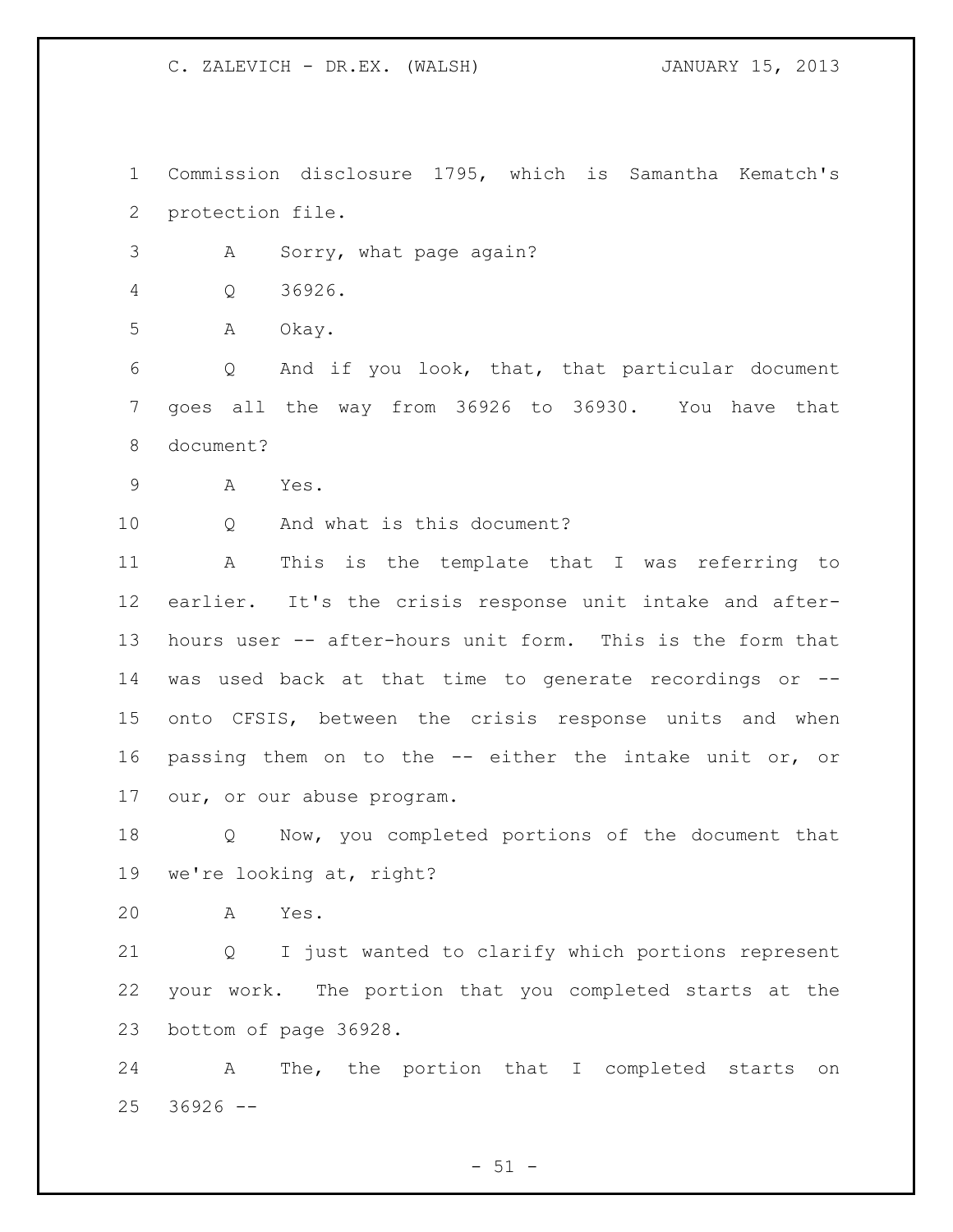Q Two-six.

2 A -- where I added my name and the, the date that I was involved or, or received this file. Q So where it says, "From: Jacki Davidson AHU/Christopher Zalevich (CRU)", you've added that? A I would have added "Christopher Zalevich." Q And actually, while we're looking at that, let's pull up page 36931. Now, this is the CRU intake and AHU form for the same intake, but you see it says, "From: Jacki Davidson" and doesn't have the additional information of your name. A Yes. Q So this page that we're looking at is what the 14 form looked like at the time that you got it, and then you added your name? A I'd say that's accurate. Q So if we -- THE COMMISSIONER: What pages did you go to? MS. WALSH: So, Mr. Commissioner -- THE COMMISSIONER: You were at 36928, and then where'd you go? MS. WALSH: We were at 36928. 23 THE COMMISSIONER: Yes. MS. WALSH: And I was asking Mr. Zalevich if that's where his work started --

 $-52 -$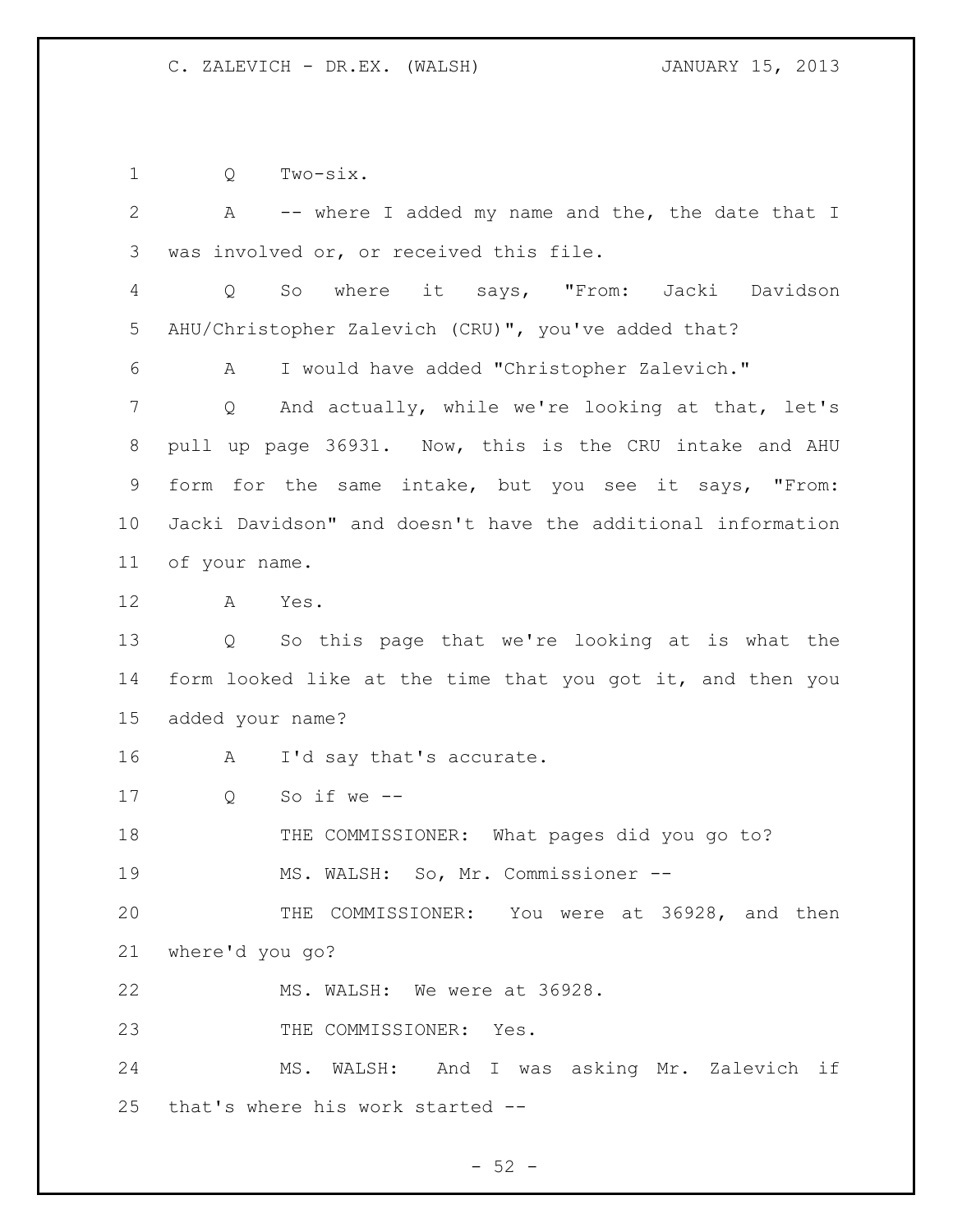1 THE COMMISSIONER: I understand. MS. WALSH: -- and he pointed out that actually his work starts at page 36926, the very first page of that document. If you go to the front of it -- THE COMMISSIONER: Yes. MS. WALSH: -- you see where it says, "From: Jacki Davidson/Christopher Zalevich"? 8 THE COMMISSIONER: Yes. MS. WALSH: He added "Christopher Zalevich." That's his contribution. 11 THE COMMISSIONER: Right. MS. WALSH: And I, I'm simply pointing out that prior to Mr. Zalevich becoming involved, the document did not have his name on the first page -- 15 THE COMMISSIONER: I see. MS. WALSH: -- and that's the page that's on the screen, page 36931. THE COMMISSIONER: Other than adding his name, his work commences at 36928. MS. WALSH: I believe that's correct. 21 THE WITNESS: Yes. BY MS. WALSH: Q Is that right, Mr. Zalevich? A Yes, yes.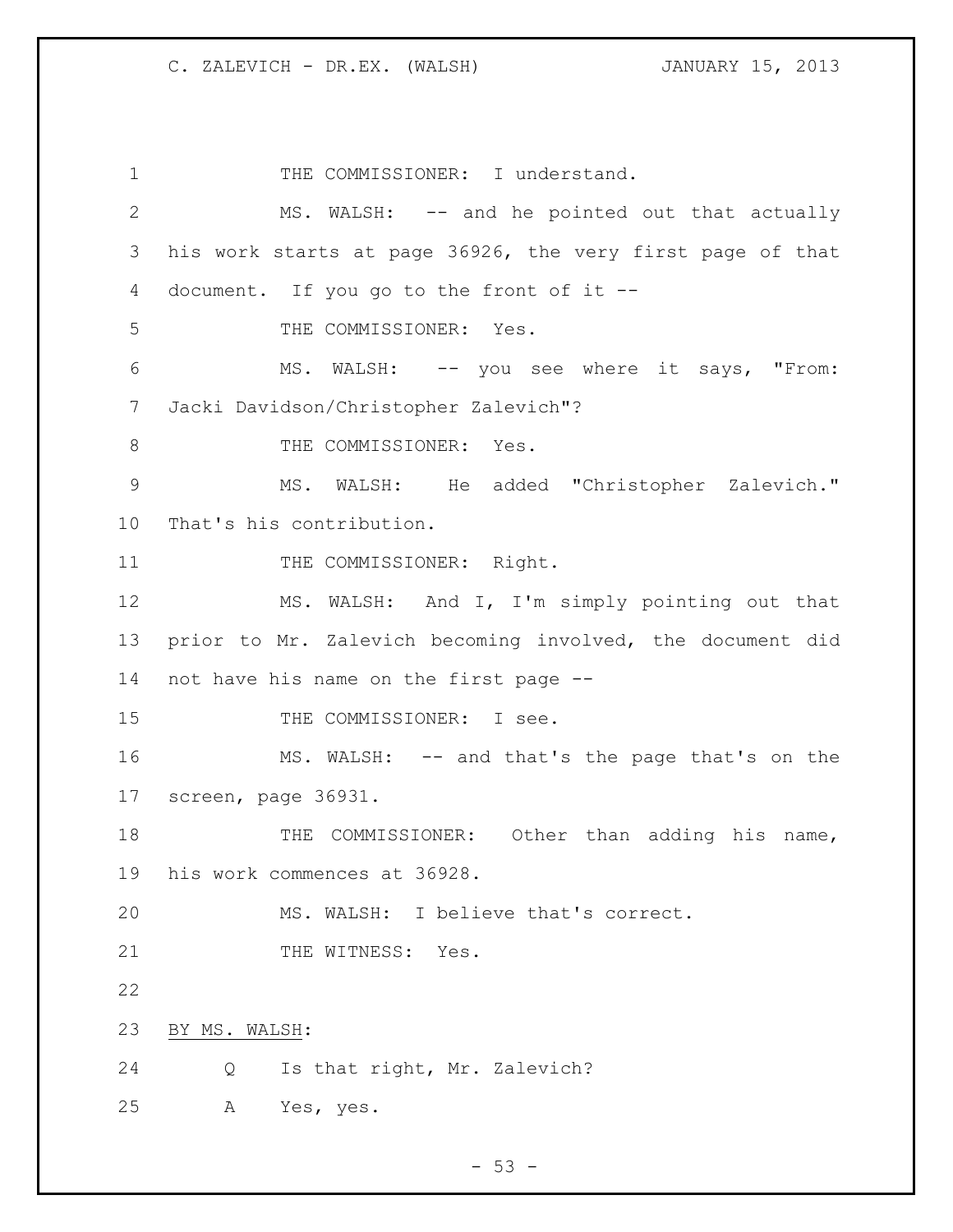1 THE COMMISSIONER: Thank you. BY MS. WALSH: Q And then from three -- from the bottom of 36928 to the end of 36930, that represents the portion of the document that you completed? A Yes. Q Can you explain to us how it is that you filled out this document? A I would have received an electronic form, I believe, on CFSIS at the time or -- I don't know what area 12 on the computer that I brought the document up from, but I would receive a physical copy of it -- the one that you referred to from Jacki -- and then I would locate that document and, and then start working on it. Q So you would locate the document in the computer system? A Yeah. I, I don't remember exactly where I would find it or -- but that is where I would locate it and start working on it. Q And you would be able to make changes to the

 A I don't recall if there would be Jacki's original document saved in a separate area without me -- so that I couldn't, let's say, alter her recordings or something like

document right on the system.

 $-54 -$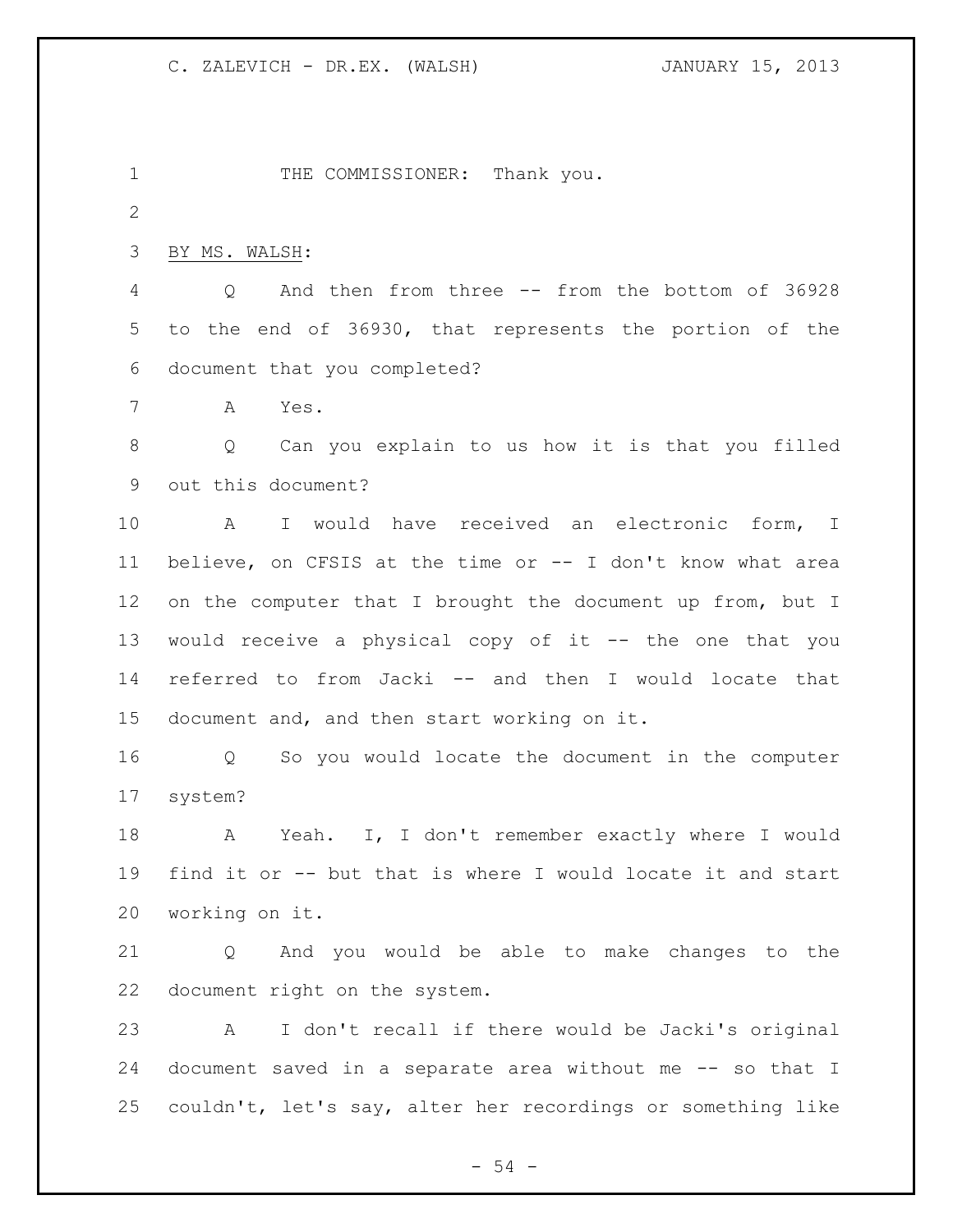that. I don't know how that -- I don't recall how that worked.

 Q But how is it that you were able, for instance, to add your name to the first page of the document?

 A There is -- there was an area on the computer where I could bring up a document. I just don't know exactly where that was, and if it was separate and apart from a saved copy of Jacki's document somewhere else in the -- on the system.

 Q Okay. So there may have been a saved copy of the document that Jacki Davidson filled out, but in any event, you also had access to a version of her document that you could add to.

A Yes.

 Q If you look at page 36926, the document refers to a call that was received by after-hours on March 5, 2005. When were you assigned the file?

A March 7th, 2005.

Q Who assigned the file to you?

A I believe it was Diva.

Q Diva, your supervisor?

A Yes.

Q And how did, how did that happen?

 A She would have brought me the paper version and either handed it directly to me or put it on my desk.

 $- 55 -$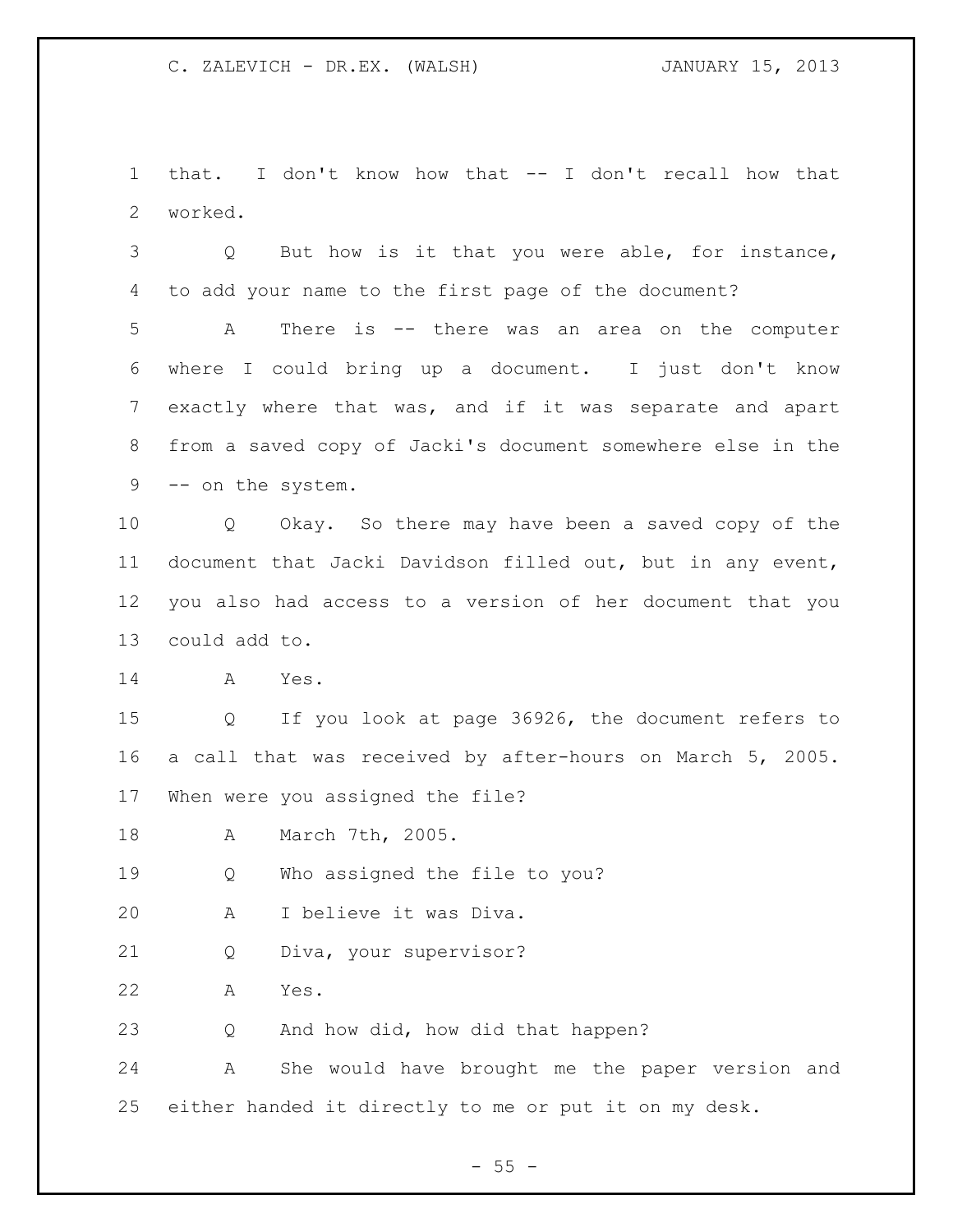$-56 -$  Q And then you would have gone into the system to work on it. A Then I would have reviewed the paper document, yeah. Q Would have reviewed the paper document and then also gone in to find the electronic document? A When I'm going to write or type into it, then I would have located that. Q So that's, that's later, after you -- at some point after you've done some work. A Yeah. Or in this case it could have been right when I received a paper document I could have gone on the system and said I wrote this -- or I received this on March 7th, '05. 15 THE COMMISSIONER: Is that the day you received it, March 7th? 17 THE WITNESS: Yes. So it's likely that at that time on March 7th I would have recorded in there my name and that it's March 7th, '05 that I received this. BY MS. WALSH: Q On, on that first page, 36926. A Yeah. Q Okay. If we look at 36928, you'll see at the top it says, "For consideration by CRU." It's my understanding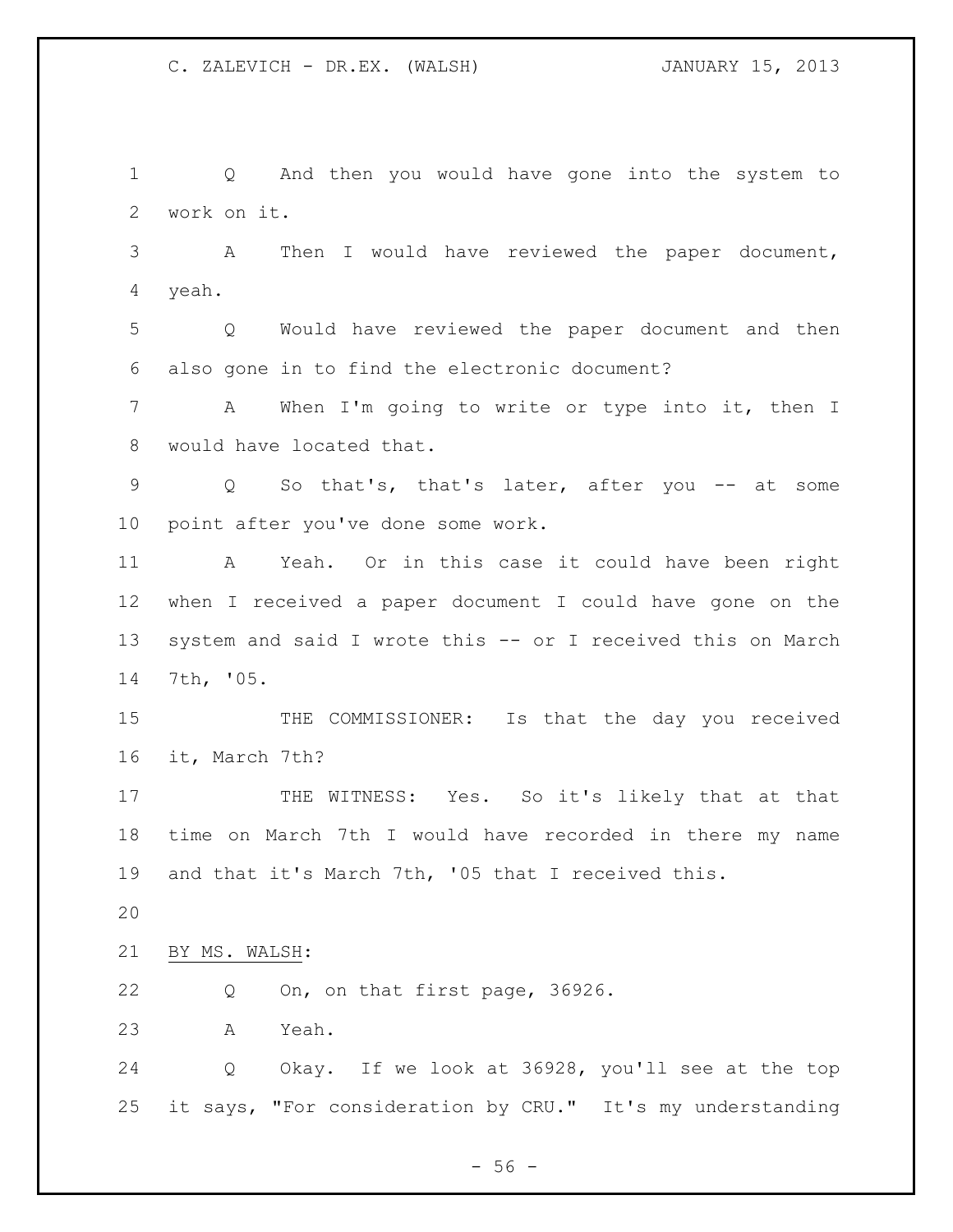the evidence has been that that's where Jacki Davidson's work ended, and then the file was assigned to Richard Buchkowski on March 7th. A Yes. Q Is that, is that your understanding of -- A That's how I would read that. 7 Q -- what happened? 8 A Yes. Q So -- and then from there where it says, File assigned to Richard Buchkowski on March 7, '05, the rest of the recording down to where it says Recommendations, that's work recorded by Mr. Buchkowski. 13 A That's correct. Q Okay. And then as we said, then your work appears. A Yes. Q Okay. What did you understand had taken place prior to your receiving the file? 19 A I, I don't understand what you mean. Q In terms of at the agency, a call came in on March 5 -- A Yeah. Q -- 2005, received by Jacki Davidson. She transferred it or it was then transferred to Richard Buchkowski. And what was your understanding of what Mr.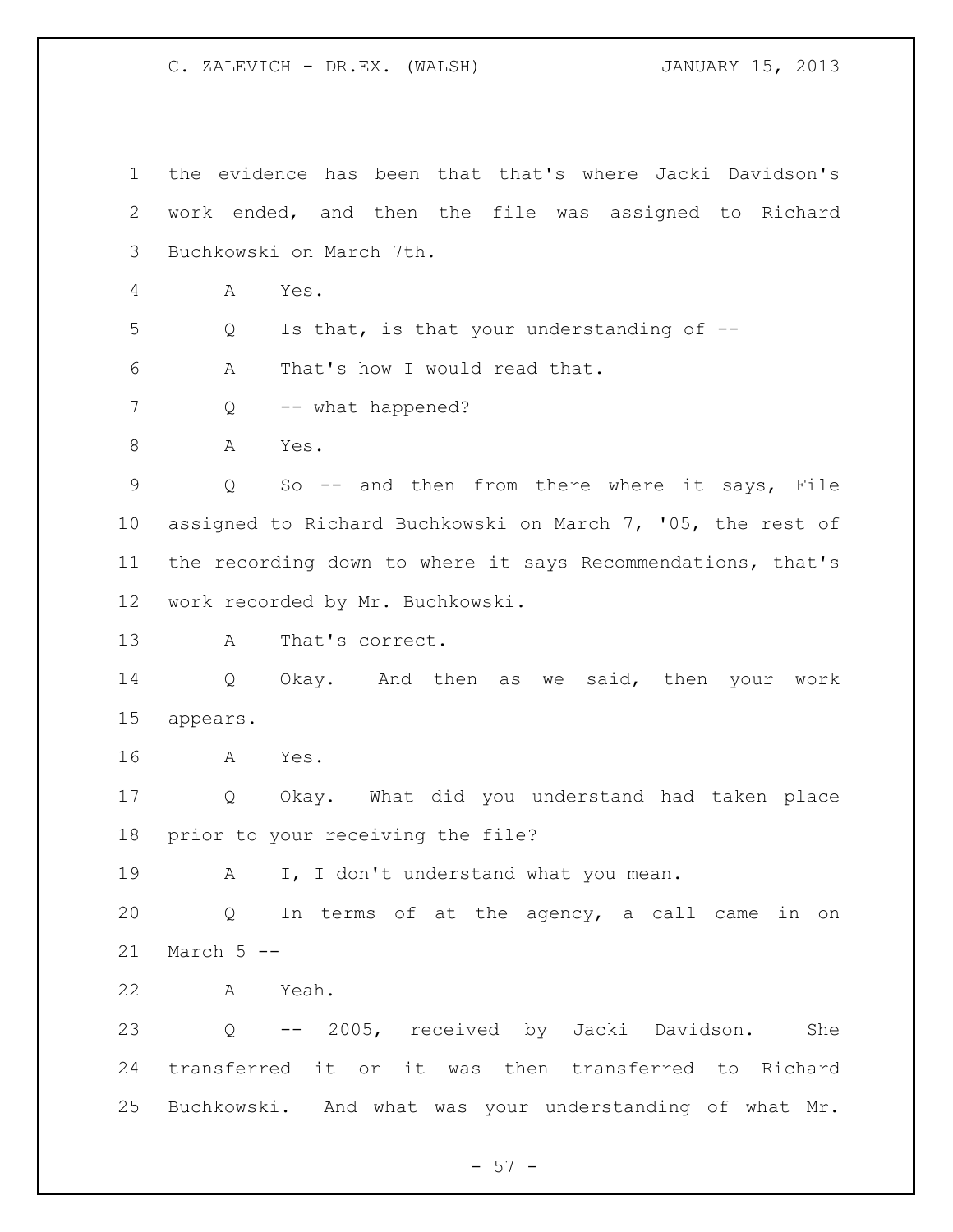Buchkowski did before the file came to you? A He received the file, did some follow-up and recorded what he did on, on this file. And that's -- so from -- my understanding of what happened in this file is from Richard's notes. Q Did you ever talk to Mr. Buchkowski at the time that you were working on this file? A I don't have a recollection of speaking with him about what he did on this file. Q Would that have been your practice? A Sometimes I would talk to, to previous worker and sometimes not. Q What about Ms. Davidson? Did you speak with her? A No. Q Would that have been your practice? A It would not have been my practice to, to talk to Jacki. She's an after-hours worker and was working on the weekend, and I'm a day-side worker so she's not available to me to discuss files. Q You see where it says under Recommendations, still in Mr. Buchkowski's reporting, "It is recommended that this file be opened to Intake." Did you take note of that when you received the file? A I, I don't have independent recollection of doing that, but it would be my practice to see that Richard wrote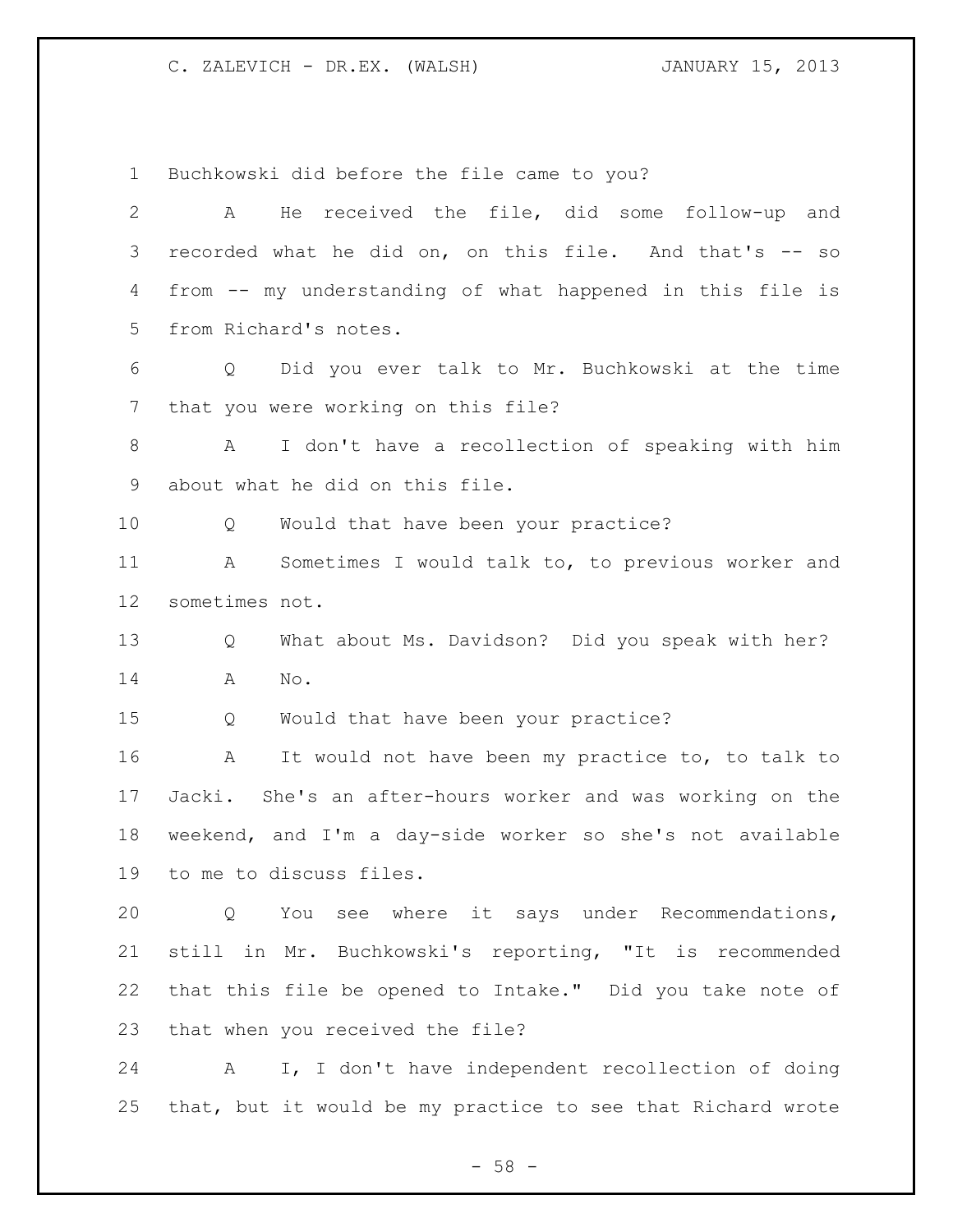down it was recommended this go to intake.

| $\overline{2}$ | What was your understanding of what that meant?<br>Q         |
|----------------|--------------------------------------------------------------|
| 3              | That it would go to tier two intake. That's what<br>А        |
| 4              | he had thought. That's my understanding of -- from reading   |
| 5              | that sentence. As opposed to coming to the crisis response   |
| 6              | unit or to abuse, it'd be going to tier two intake.          |
| 7              | Did the file go to intake, so far as you know?<br>Q          |
| 8              | $\mathbb A$<br>I don't know if this file was taken to intake |
| 9              | based on his recommendations and if it was turned away. I    |
| 10             | don't know if the supervisor, Diana Verrier, made that       |
| 11             | decision or not. That's $-$ it's not in the notes and it's,  |
| 12             | it's not something that I would have been involved in. So    |
| 13             | if there was that sort of an interaction --                  |
| 14             | THE COMMISSIONER: Well, wouldn't --                          |
| 15             | THE WITNESS: -- I don't partake in that.                     |
| 16             | THE COMMISSIONER: With that recommendation,                  |
| 17             | wouldn't you have inquired before you took it on, as to      |
| 18             | whether it had made that trip to intake or not?              |
| 19             | THE WITNESS: No, I wouldn't inquire about that.              |
|                |                                                              |
| 20             | THE COMMISSIONER: You just accept it from your               |
| 21             | supervisor.                                                  |
| 22             | THE WITNESS: Yes. I, I would accept that                     |
| 23             | Richard has made this to his supervisor and she's spoken     |
| 24             | with my supervisor and/or intake has -- a supervisor has     |

- 59 -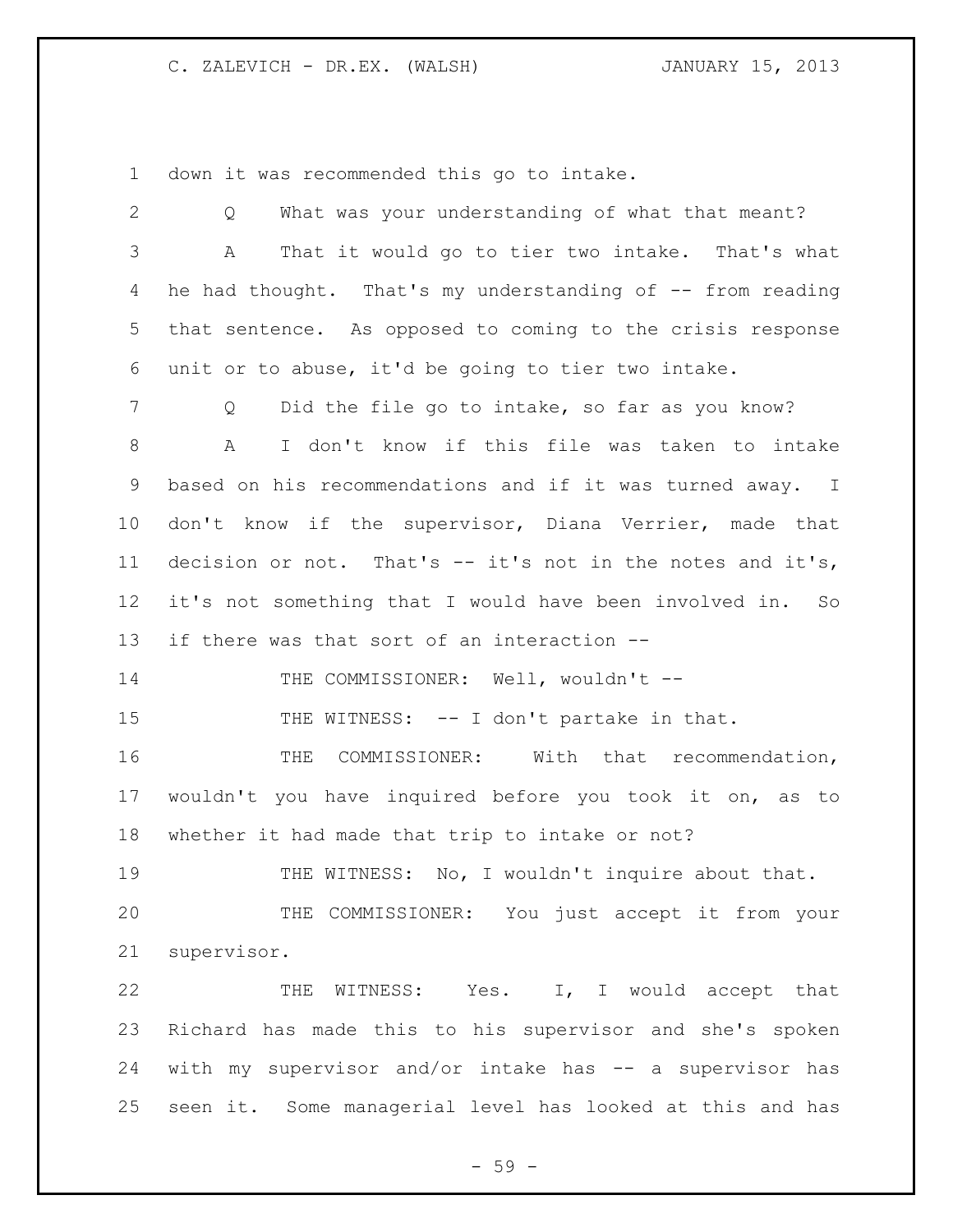decided that this will come to me as opposed to going to intake.

3 THE COMMISSIONER: Well -- THE WITNESS: So I wouldn't question -- 5 THE COMMISSIONER: -- as, as opposed to going to intake or after it came back from intake? 7 THE WITNESS: I guess either-or. It could be either. BY MS. WALSH: Q You don't know why it is that you received the file on March 7th as opposed to the file going somewhere else. 14 A No, I, I don't know. Q You just know that on March 7th you were assigned this file. A Yes. Q By your supervisor. A Yes. MS. WALSH: Mr. Commissioner, this, this would be a good time for a break, if you'd like to take the morning break. 23 THE COMMISSIONER: Yes. We'll adjourn now for 15 minutes. MS. WALSH: Thank you.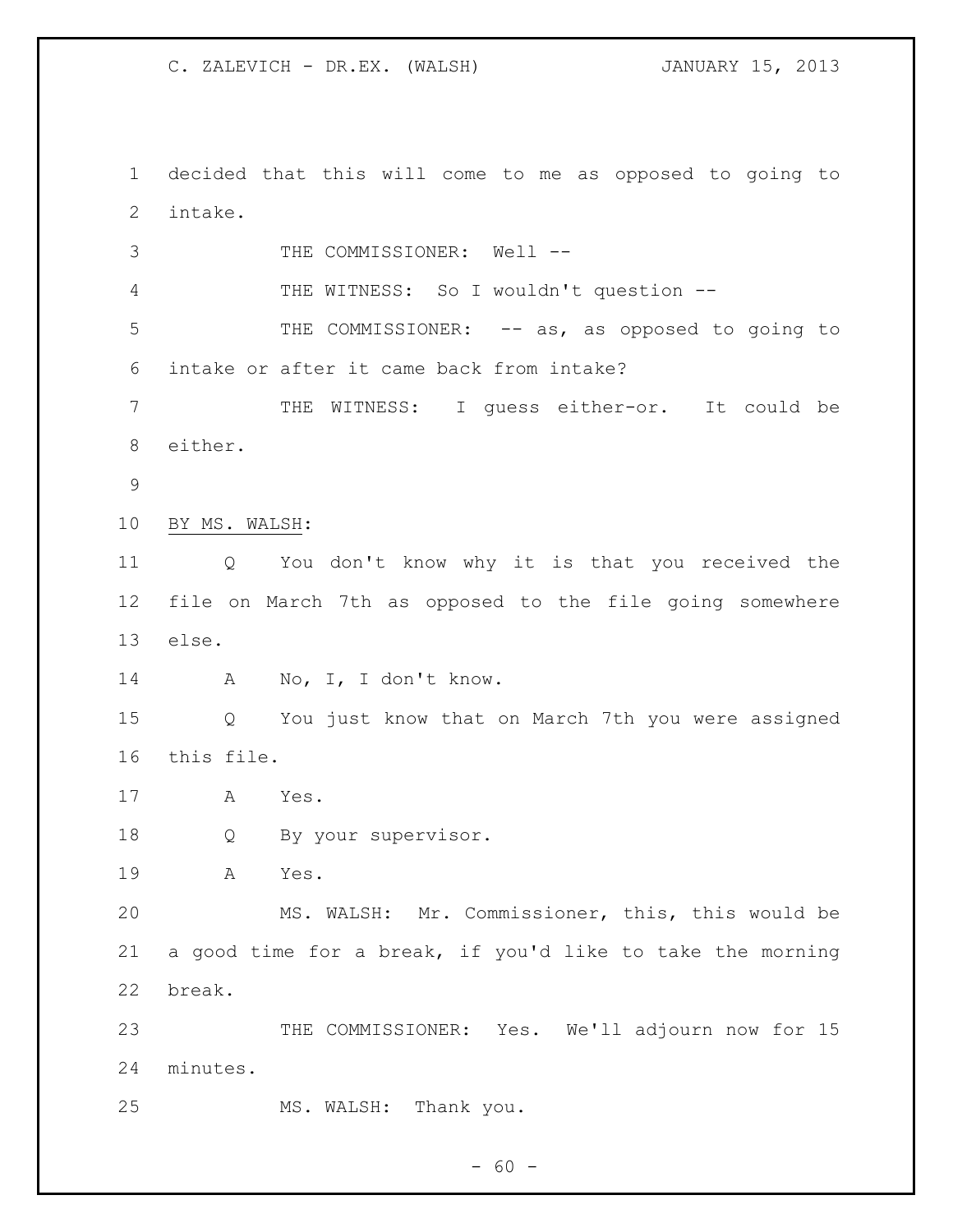(BRIEF RECESS) THE COMMISSIONER: All right, Ms. Walsh. MS. WALSH: Thank you, Mr. Commissioner. BY MS. WALSH: Q Mr. Zalevich, two things I want to just address before we continue on with your specific involvement. MS. WALSH: If we can pull up page 36931 on the screen, please. BY MS. WALSH: Q This is something that your counsel has very kindly brought to my attention. I just wanted to, while we 16 have you, just ask you about this. Now, this, this is the version of Jacki Davidson's intake report before you add your name to it. A Yes. Q You see that? And you see there's handwriting on the document. It says September '09 or September 81 -- A Yes. Q -- above Samantha Kematch and Sinclair. A Yes. Q And then although specifics have been redacted,

 $- 61 -$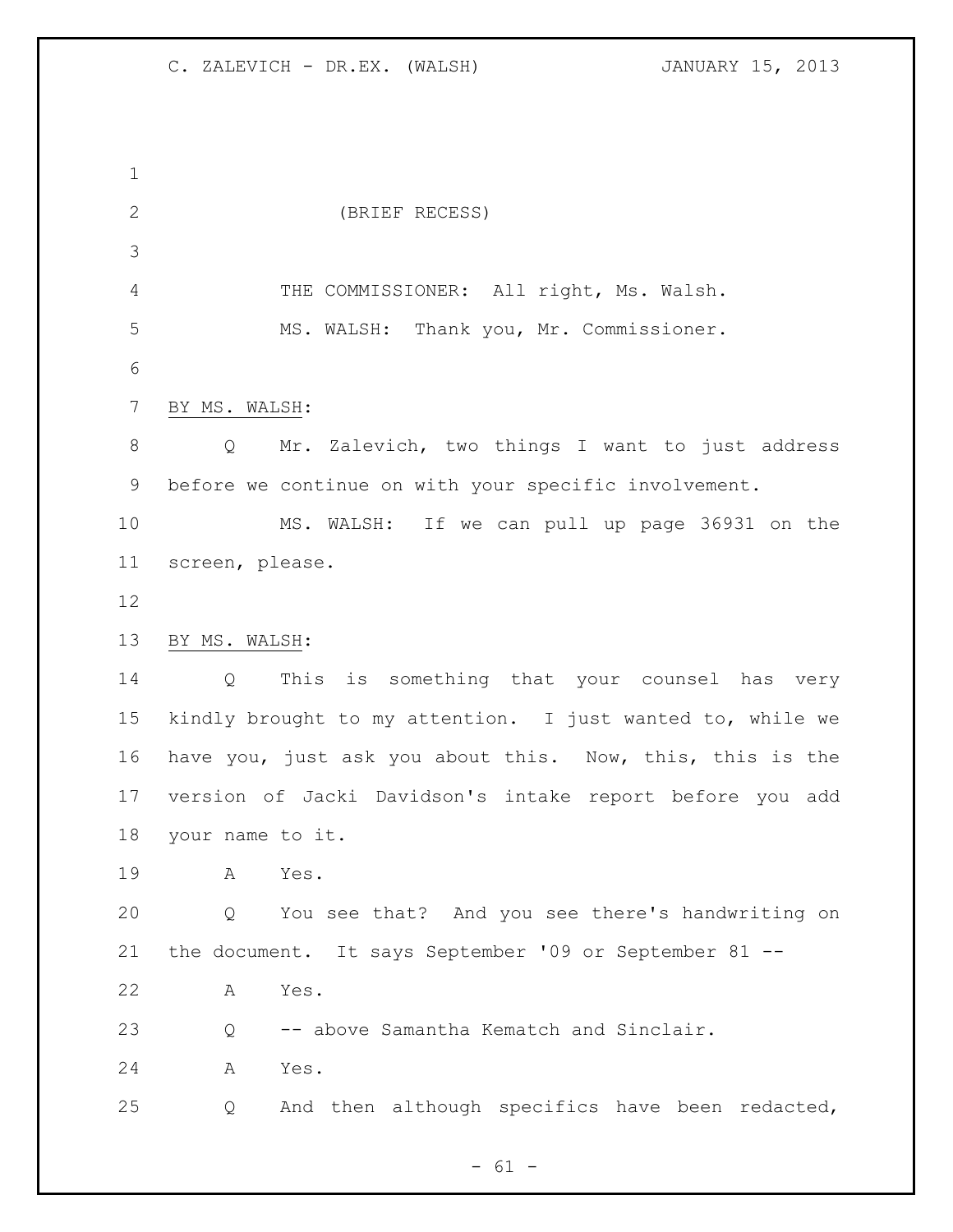there's -- around the middle of the page it says, "friend of Samantha's." Is that your handwriting? A This appears to be my handwriting, yes. Q So you would have had a hard copy of Ms. Davidson's report and been making handwritten notes on it? A I would have had a hand -- sorry, I would have had a hard copy that would have been just like every hard copy of notes, like, the referral that my supervisor would have given to me. Q Okay. And, and in this case it appears that you were making some, some notes while -- A Yes. Q -- you were working on the file. A Yes. Q Now, do you recall what those notes pertain to? You said -- it, it shows, "friend of Samantha's." 17 A And, and I don't know why I wrote those notes or how I know a friend of Samantha's or, or that date on there. But that looks like my handwriting. Q Okay. So you don't recall what caused you to make those notations? A No. Q Then if we go back to the document that you added information to, page 36926, we see under the, under the re where it says, "No home phone," and then it says, "Messages

 $- 62 -$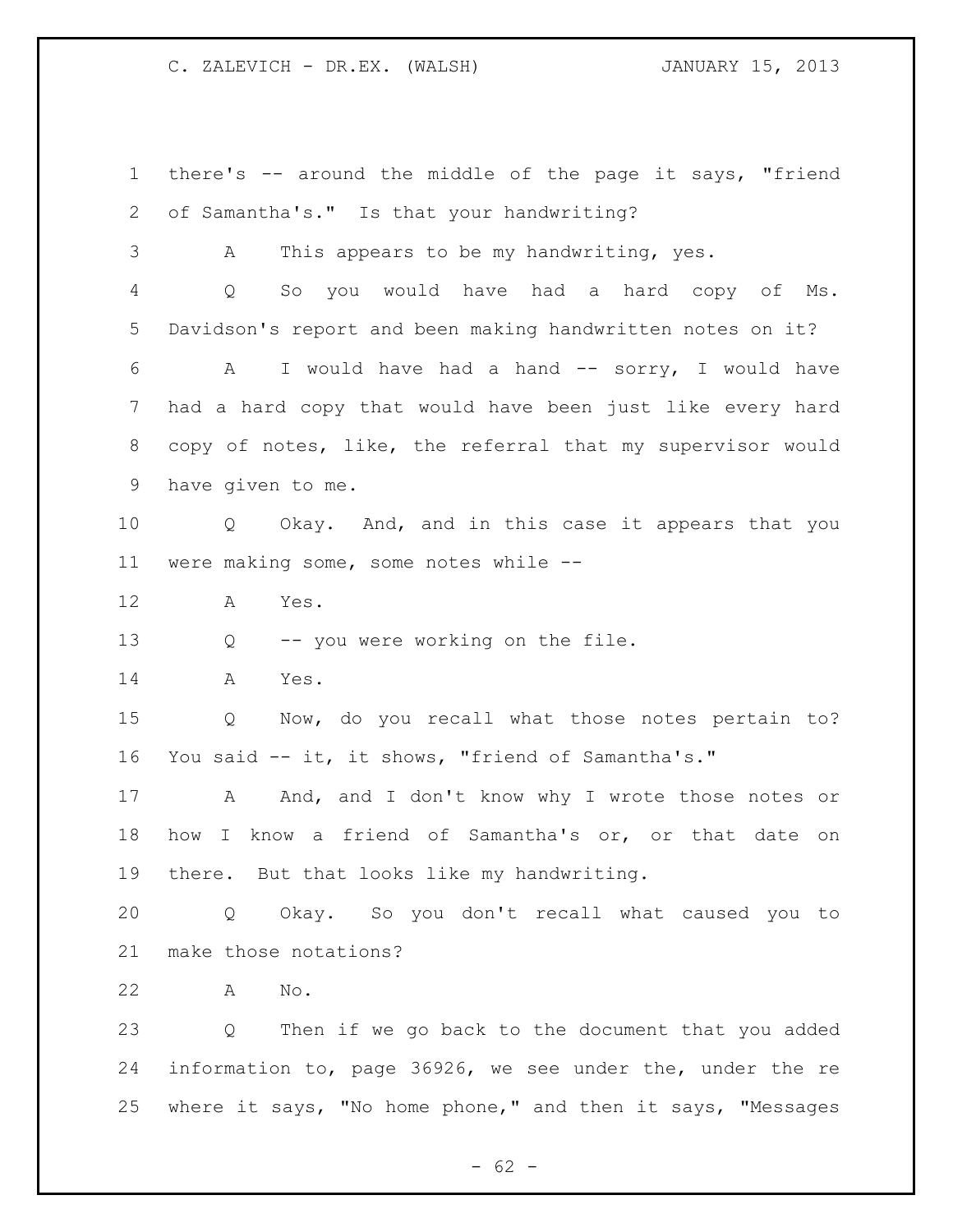1 or contact can be made through" -- and that's redacted, that information was not on the front page of Ms. Davidson's report that we were just looking at -- so is that information that you added as well? I can tell you that the name that's been redacted in handwriting on the document we looked at is the same as the name that we're looking at on the typed version, if that helps you. A Oh, okay. It's certainly possible that I wrote or typed, "Messages or contact can be made through" so-and- so. Q You can't recall how you got that information? 13 A I don't know where I got that information from, yeah. Q Thank you. A And I don't know with certainty that I typed that, though. Q Okay. Just, then, one other thing. In terms of context of, of our understanding the nature of work that CRU was doing at the time in '05, you said that typically the CRU worker was expected to hang on to a file in the sense of working with it for a short period of time, 24 hours to 48 hours.

A Yeah, that's, that's the intent.

Q And was that because as a CRU worker you're

 $- 63 -$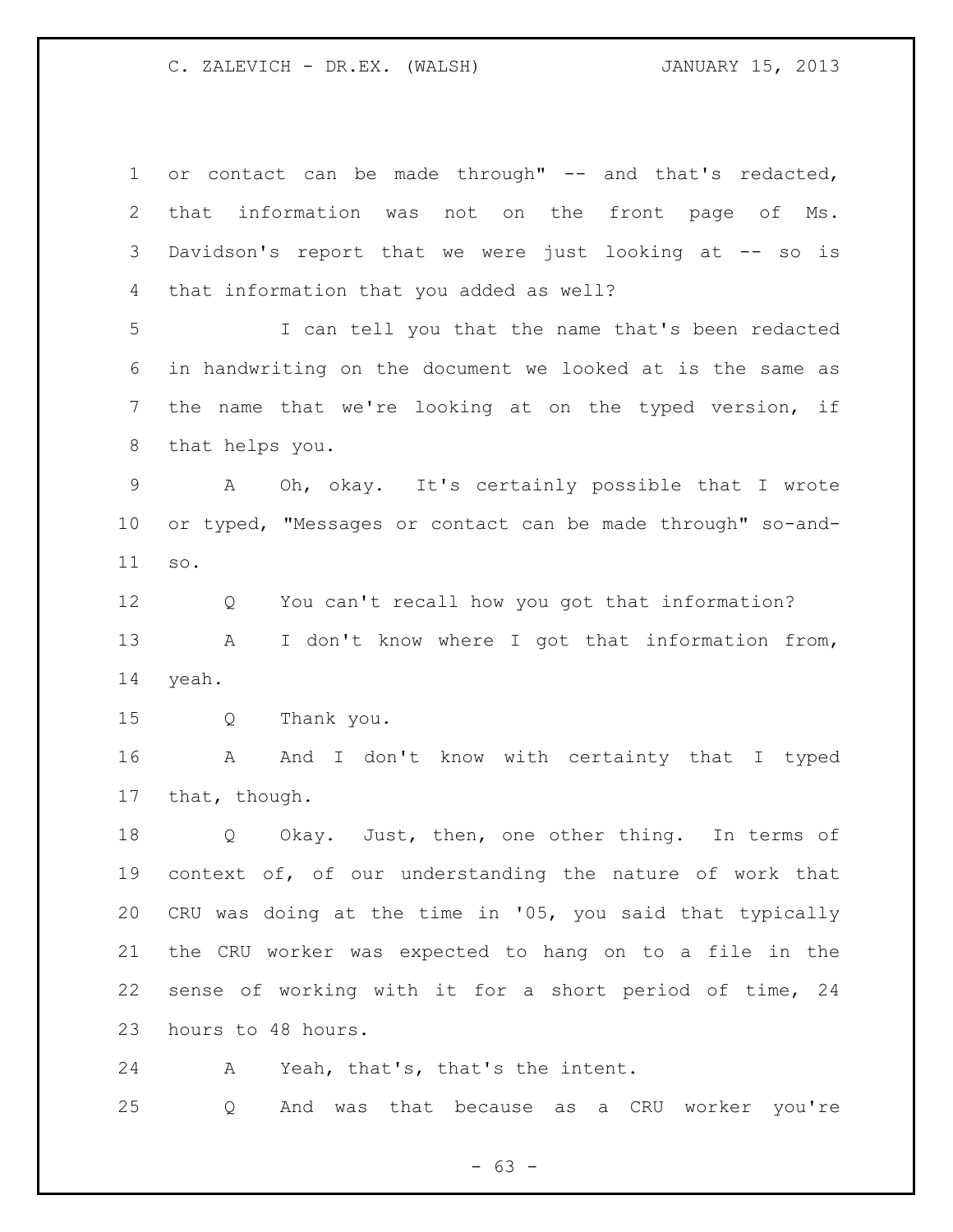constantly receiving new referrals?

A Yeah. Yes, that's ...

 Q And so that's part of why the CRU unit is, is simply not set up to do any kind of long-term work with a file.

 A Right. Certainly possible that a CRU worker would hold on -- would be working on a file for more than, for more than two days.

Q Right.

A Certainly possible.

11 Q The intent of, of the unit was to keep taking new files, new referrals, and, and therefore not hang on to a file to do any long-term work with a family.

A Ideally, yes. Yeah.

 Q Because you have to keep taking the new files, the new referrals.

 A Yeah, like, for instance, if I was gathering information and a file was going to intake and I didn't have that information yet, then, like, from, from a school or social assistance and they just hadn't got back to me, then I would hold on to that until I, until I got it. Like, that's one possible scenario. So, just an example. Q And is it fair to say that at the CRU level when you're doing an investigation, you're not set up to do as

fulsome an investigation as they are at the intake level.

- 64 -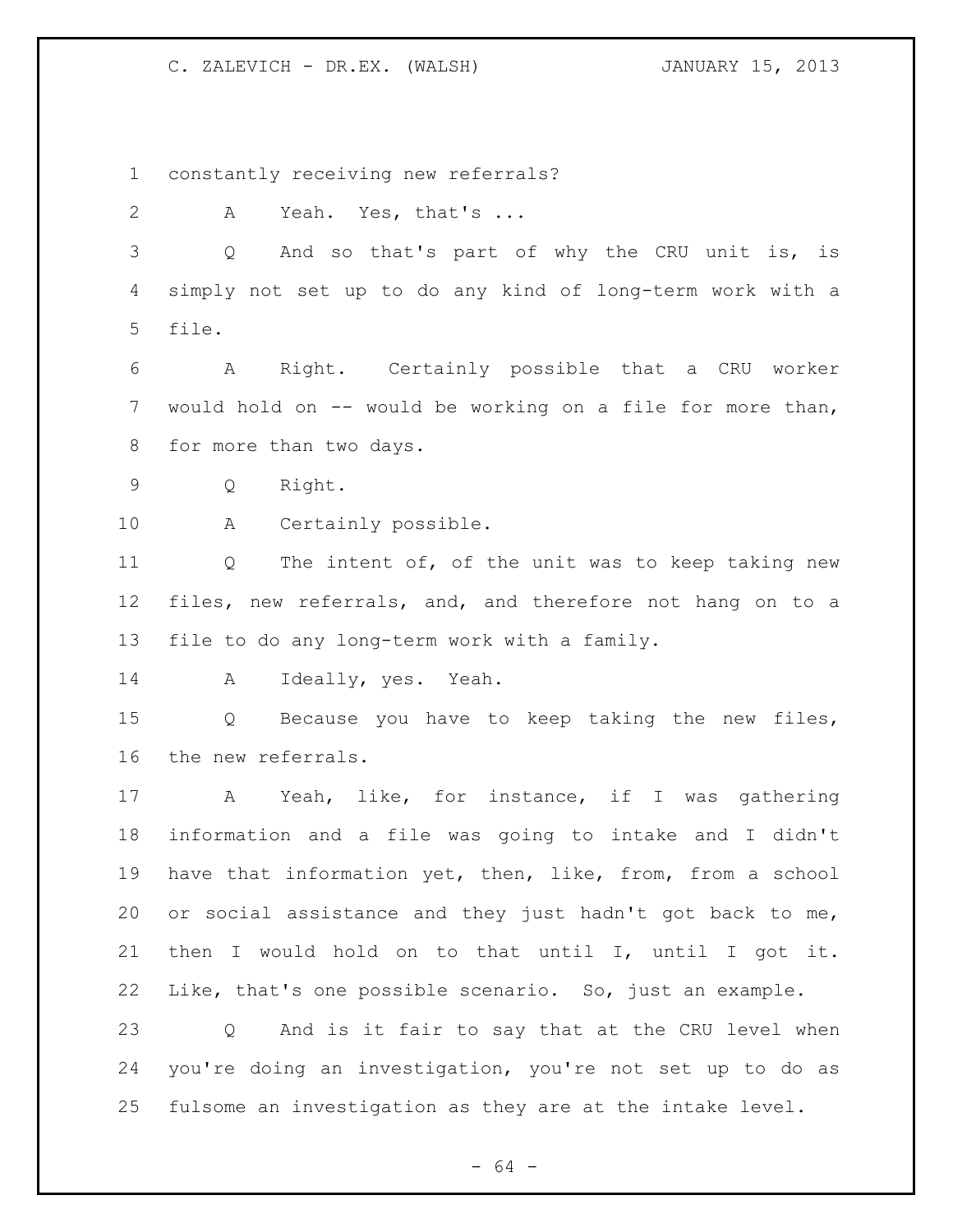A That's, that's correct. Q As a CRU worker, your job involved assessing whether a child was in need of protection? A Yes. Q In the sense of whether they were at risk in terms of their safety and well-being? A We would be following up on, on the referral in -- with that in mind, yes. Q And if you couldn't make that determination based on the work that you were able to do at the CRU level, you'd then recommend that the file be transferred to intake to have that determination made? A Yes. Q Now, coming back to your specific involvement with the file, do you recall what information you reviewed when you received this file? A I would have reviewed Jacki's information and Richard's information. Q So the history starting at page 36926, would you have started with that? 21 A That's where I would have started. Q And then continuing over to 36927? A I would have reviewed that as well. Q And you would have reviewed the Presenting Problem and Intervention section?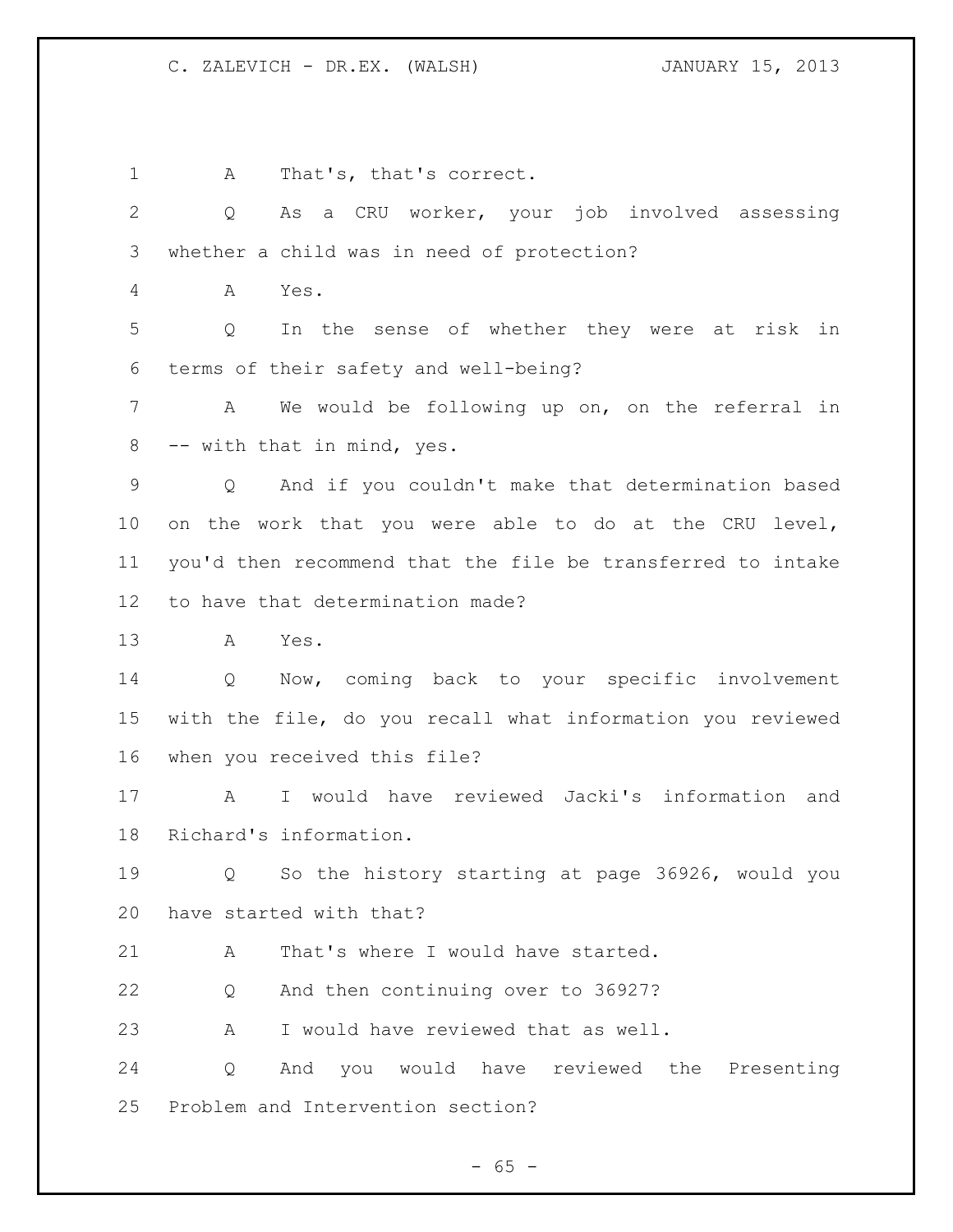A Yes. Q And then on page 36928, you would have seen Ms. Davidson's recommendation and the information recorded by Mr. Buchkowski, including his recommendation. A That's right. Q Did you read anything else with respect to Samantha Kematch or Phoenix Sinclair? A Ideally, it would have been my practice to look at previous file history. Q Do you recall what you did in this case? A No, I, I don't have independent recall of, of that. Q And you say "ideally." Is that because you weren't always able to review -- A It's, it's -- Q -- more? A -- my practice to do it whenever possible. Q And were there occasions when that was not possible? A Yes, there is occasions where that's -- Q Why would that be the case? A If, if there's an emergency that's come to my attention that needs to followed up on right now, I don't have time to go through a file history that's extensive. So in that case I would follow up directly with the matter

 $- 66 -$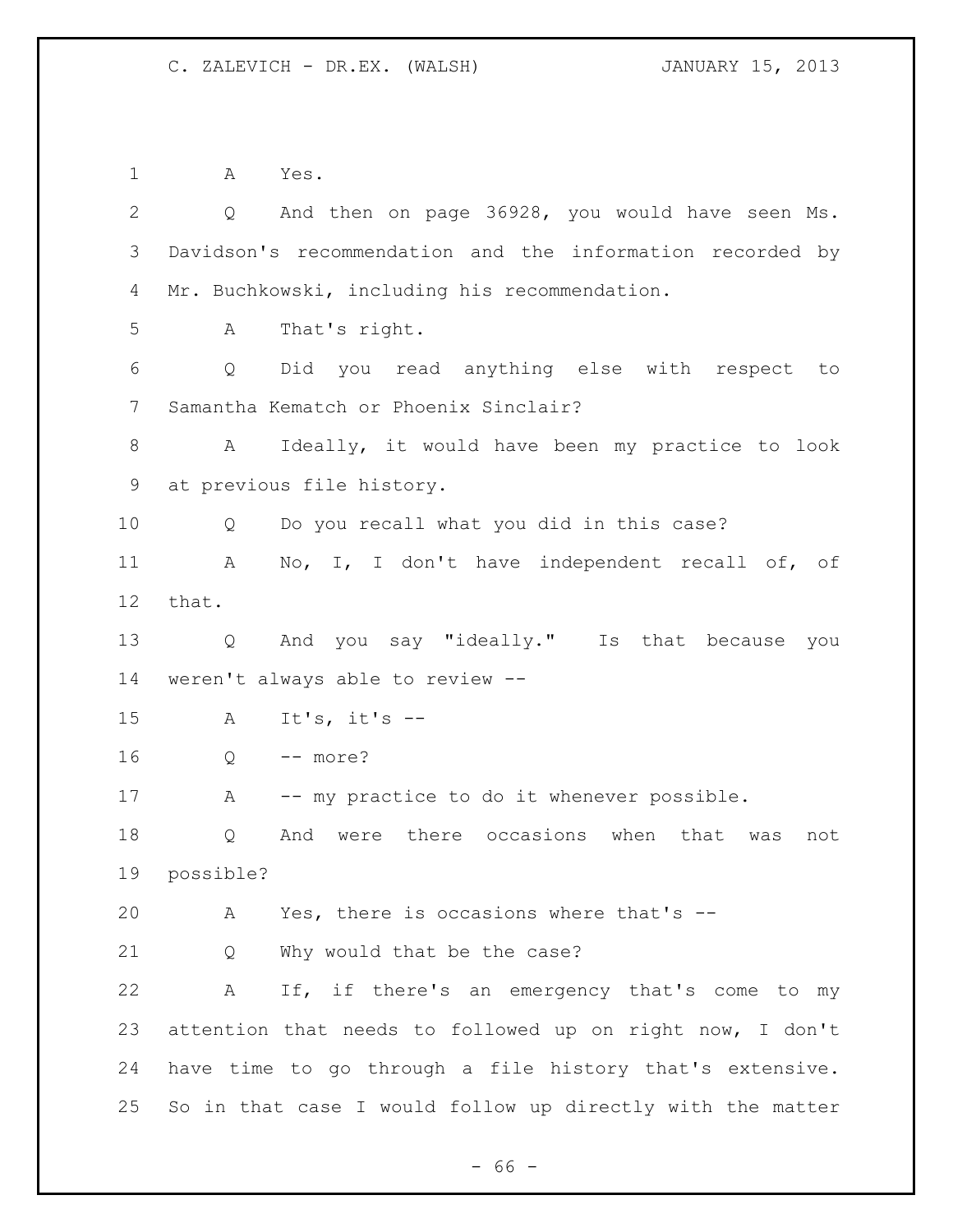at hand as opposed to going through a number of documents. Q Was that the case with respect to this matter? A No. Q So you can't recall specifically what else you reviewed, but you had a practice to review other information? A Yeah. Q Do you know what was expected of you by your supervisor? A She would expect I would review the pages that you referred to, and likely understood that I would have reviewed history -- out -- like, the file history -- Q You mean not -- 14 A -- summary. Q Not the history that's recorded by Ms. Davidson, but actually going into CFSIS and looking at previous recordings. A I'd say it'd be safe to say that that's what she would be understanding. Q Okay. If we look at page 36926, the, the first thing after demographic information, it says, Closed December '04. Then it says, History taken from CRU open/close December 1, '04. So you read that. A Yes. Q What, what did that mean?

- 67 -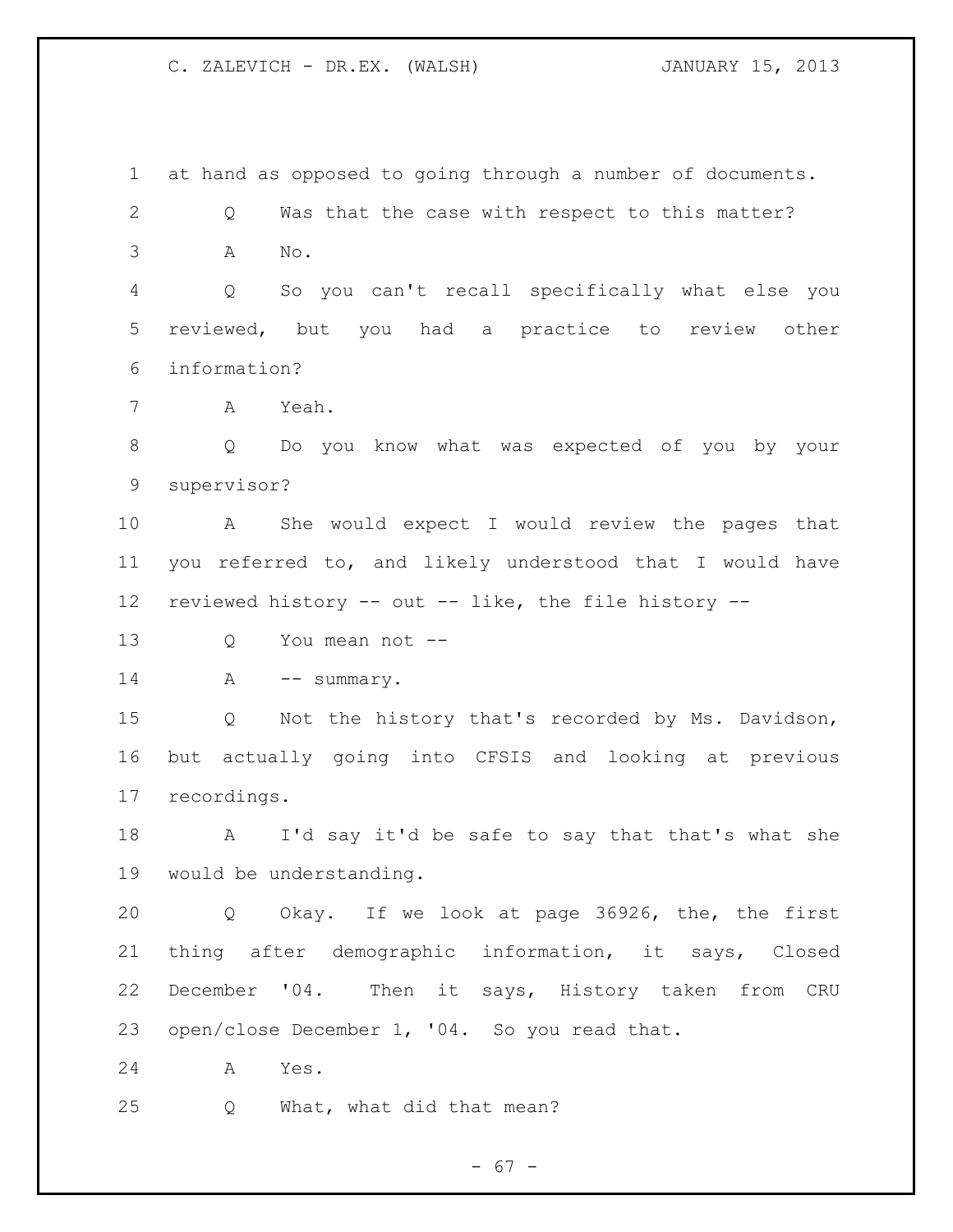A It means that there was a file opened and closed at the crisis response unit on December 1st, 2004. And I don't know if December 1st is the opening date or the closing date. Q Okay. So you were aware that a file had been opened in December of 2004 with respect to Samantha Kematch. A Yes. Q Did you know why the file was opened in December of '04? A I would have to read further into the history of -- that Jacki wrote down and see if it's included there. Q Do you want to take a minute to do that? A Correct me if I'm wrong, but it doesn't appear that the December information is included. Q That, that's correct. A Okay. Q Now, that December opening was just about three months before the time that you receive the file, right? A Yes. Q So the history that Ms. Davidson has recorded does not summarize any of what happened at the December '04 opening. A That's the way it appears. Q So do you recall whether you looked in CFSIS to

 $- 68 -$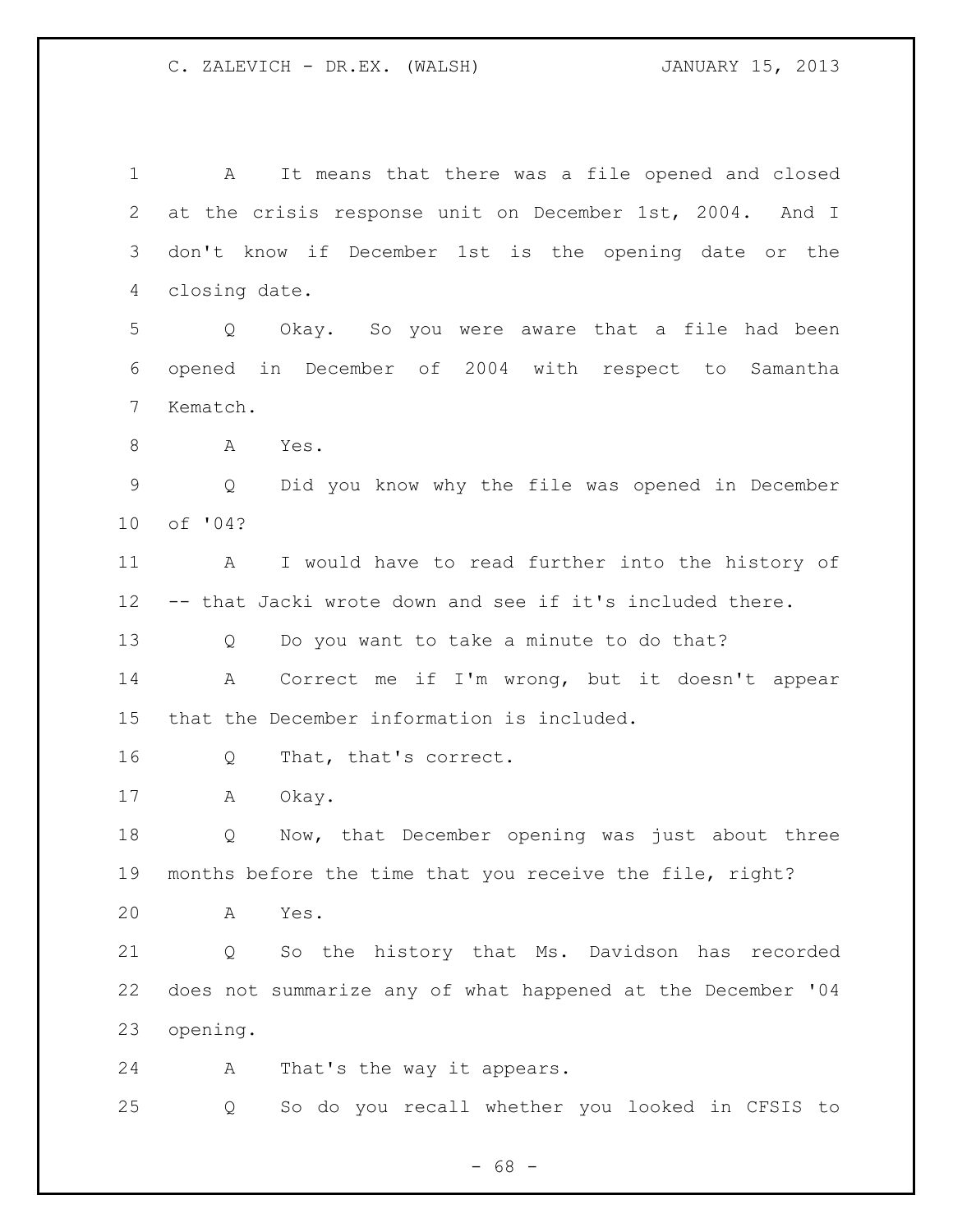see what was done on this file in December of '04? A No, I, I don't recall. Q And do you have any recollection of what happened with respect to Ms. Kematch and CFS in December of '04? A Here today? I believe there was involvement with -- between the crisis response unit worker and public health. Q Did you know that at the time that you were working on the file in March of '05? A I don't remember. Q So you -- what you just told me about what you know today is because of your participation in the Inquiry. A Yes. Yeah, and I just don't know if at that time I reviewed that file. I may have, but I don't know. Q So you said you reviewed the presenting problem. I just want to go over that. It's on page 36927. "[SOR] spoke to an ex foster child today. She refused to provide me with the person's name. This **person told** [the SOR] that she suspects that Samantha Kematch is abusing her daughter Phoenix. 24 [SOR] does not have any details as to what this alleged abuse might

- 69 -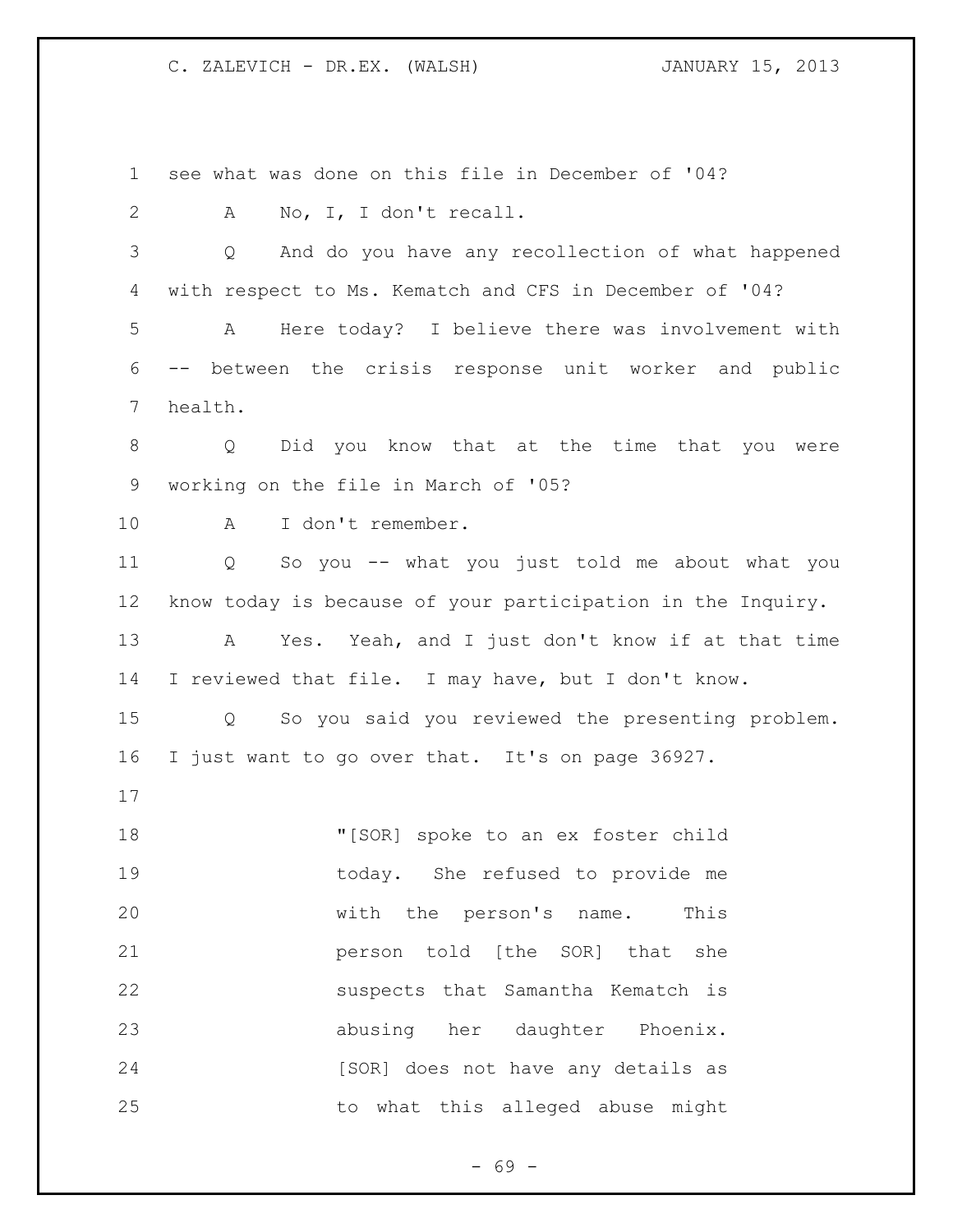be. Also this person suspects that Samantha may be locking Phoenix in her bedroom. I explained that we need to speak directly to [the SOR's source of referral], but despite being an agency foster home she refused to 8 disclose the name. [SOR] does not have an address or phone number for Samantha other that she lives in apartment one beside the 12 Maryland Hotel. I explained that" -- MS. WALSH: Can you turn the page please? BY MS. WALSH: Q "... without an address we will be unable to follow up. The last 21 address on CFSIS is on McGee. **"For consideration by CRU."**  So that's, that's the presenting problem that you were aware of when the file was assigned to you.

 $- 70 -$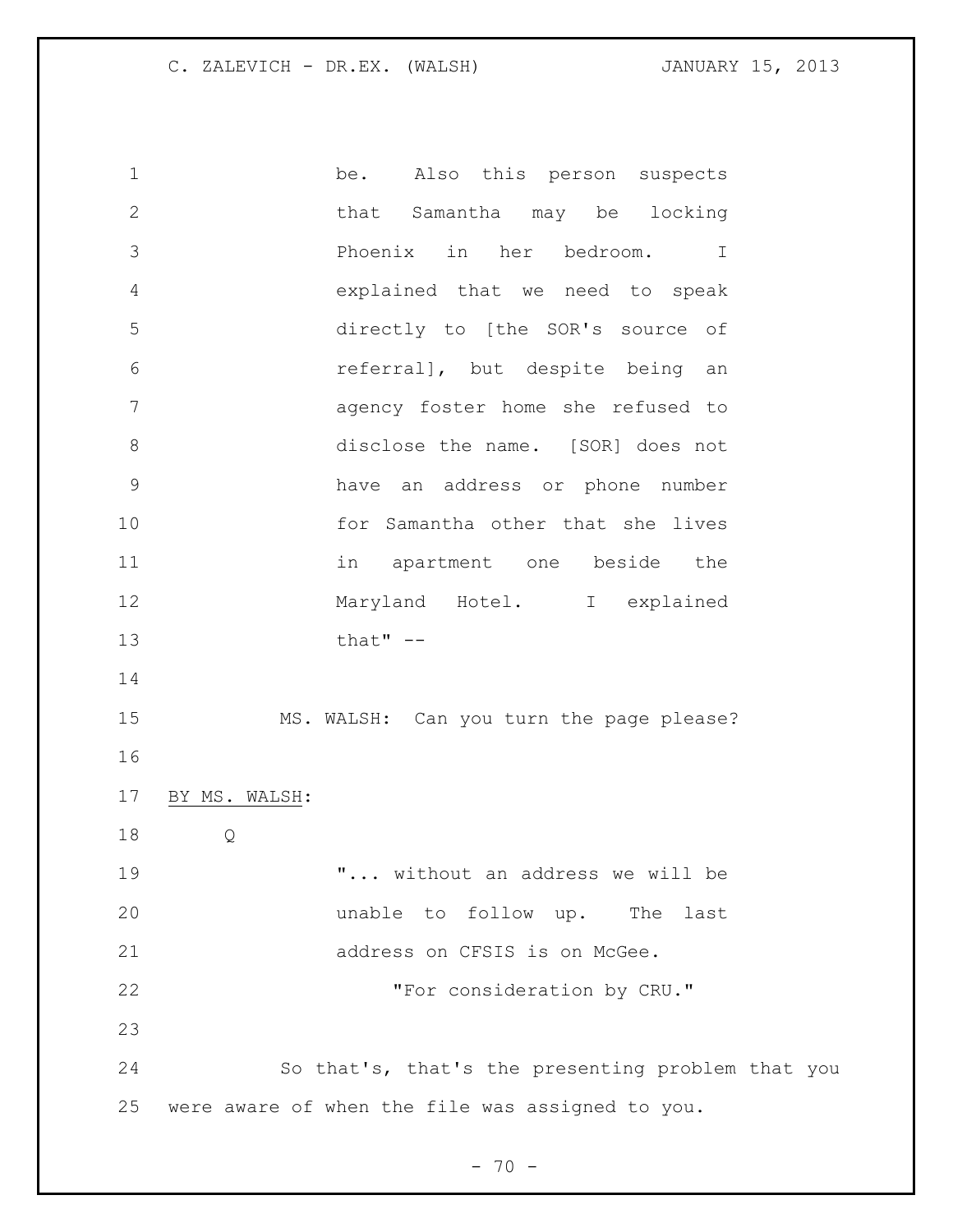A Yes.

| 2               | And just confirming the process, the file went to<br>$Q \left( \frac{1}{2} \right)$ |
|-----------------|-------------------------------------------------------------------------------------|
| 3               | Mr. Buchkowski, who wrote up his report, and your                                   |
| 4               | understanding is that he would have given that to Ms.                               |
| 5               | Verrier, who would have then given it to Ms. Faria.                                 |
| 6               | Mr. Buchkowski puts on a recommendation for his<br>A                                |
| $7\overline{ }$ | supervisor to consider. I don't know if it went directly                            |
| 8               | from, from Diana to Diva, or if it went from Diana to                               |
| 9               | intake back to Diana to Diva, or if it went between Diana                           |
| 10              | to Diva to intake back to Diva to me, or together if they                           |
| 11              | approached intake. Those details aren't included in -- on                           |
| $12 \,$         | the report.                                                                         |
| 13              | And in 2005 --<br>Q                                                                 |
| 14              | But that is one way, yes.<br>A                                                      |
| 15              | Q -- those various options that you describe to me,                                 |
| 16              | was that unusual in terms of how a file would move around?                          |
| 17              | No. The most standard kind of expectation would<br>A                                |
| 18              | be that the file would go from, in this case, Richard to                            |
| 19              | Diana to Diva to me, if there was no intake part included.                          |
| 20              | THE COMMISSIONER: But there was a recommendation                                    |
| 21              | here that it go to intake.                                                          |
| 22              | THE WITNESS: Right.                                                                 |
| 23              | THE COMMISSIONER: So what would you expect would                                    |
| 24              | happen with that kind of a recommendation?                                          |
| 25              | would expect that Diana would<br>THE<br>WITNESS:<br>$\mathbf{I}$                    |

- 71 -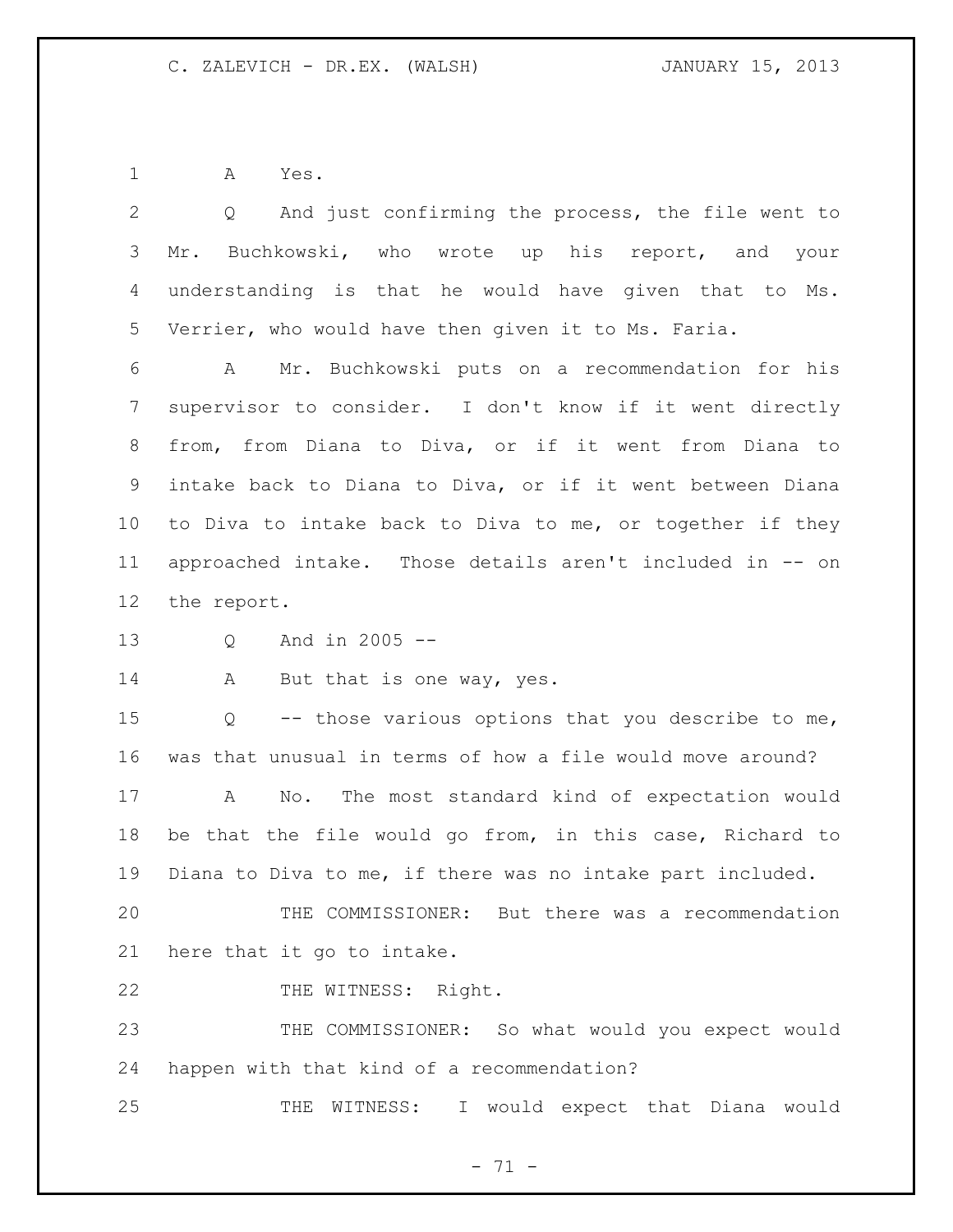have considered what Richard had to say, and then it's, it's out of Richard's hands at that point and it's up to Diana to discuss that with, with Diva or intake. THE COMMISSIONER: Why with Diva? THE WITNESS: I, I include Diva in that because if it's gone to intake and then come back to CRU, then Diana would, would talk to Diva about that. THE COMMISSIONER: If it's gone to intake and come back. 10 THE WITNESS: Yeah, yeah. 11 THE COMMISSIONER: You would expect if she's going to talk to Diva, it would have made that trip up there and back, then. 14 THE WITNESS: I, I believe so, yeah. Yeah. BY MS. WALSH: Q Or could Ms. Verrier have talked to Ms. Faria directly without -- A Yes. Q -- going up to intake first? A Possible, yeah. Q And in 2005, were there occasions when CRU would send -- would recommend that a matter go to intake and intake would send it back and ask for more work to be done? A Yes.

- 72 -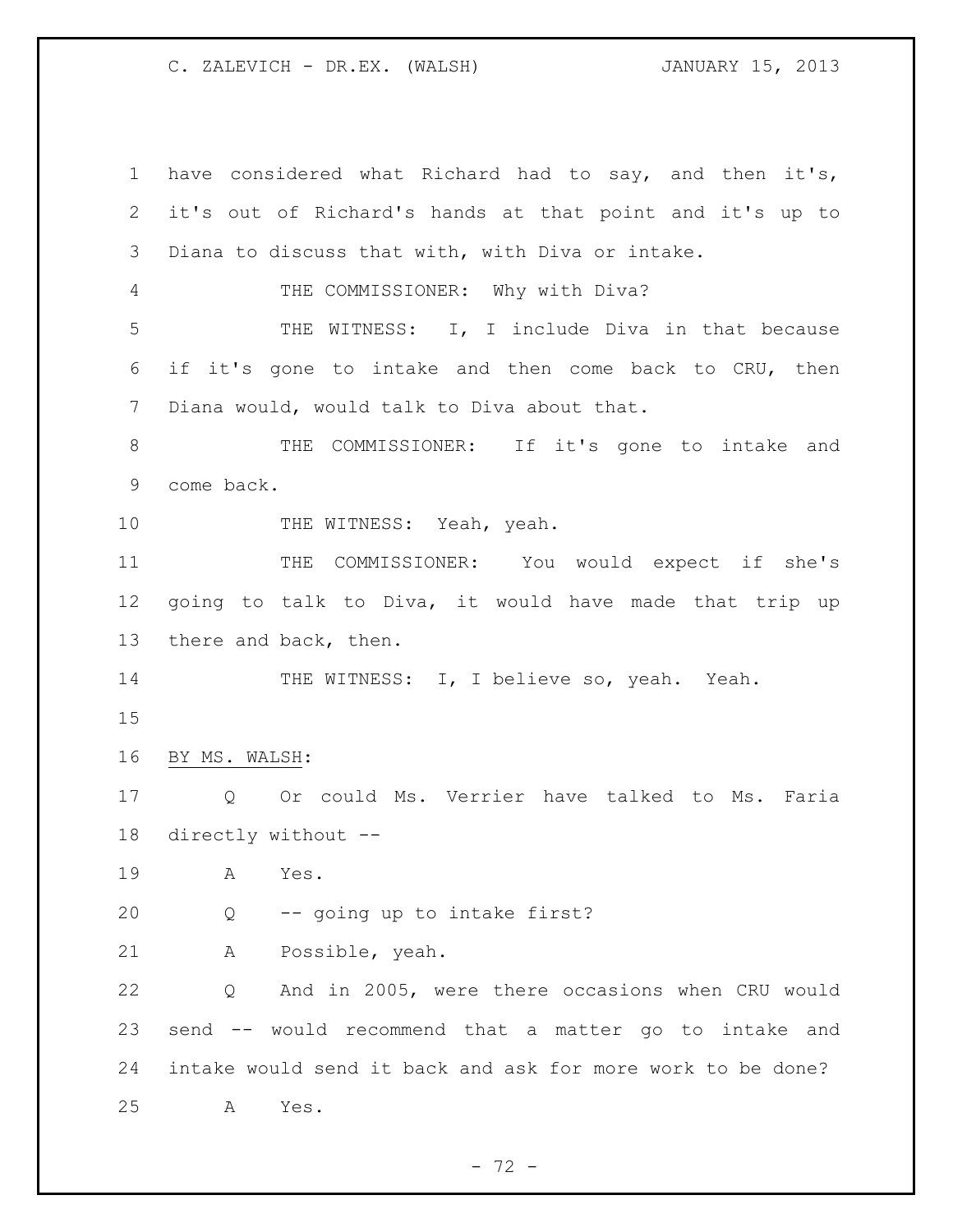Q And on those occasions did CRU have to then close the file at CRU?

 A No, they wouldn't have to close it. If intake was asking for more information, it could be that they wanted more information and it would go back to intake.

 Q So depending on the results of the further work that CRU would do, the file might be closed at CRU or be recommended to go back to intake.

 A Yeah. It all depends on what they're asking CRU to do.

 Q Right. But the fact that a file might have come back from intake didn't necessarily mean that CRU had to keep it and close it.

A That's correct.

 Q At the time that you received this file, were you on phones or backup?

17 A On March the 7th, I was on phones.

Q How do you know that?

 A Richard was on backup and Richard's on team B, and he's attending to this on March the 7th, so I can't be on fields. I'm on phones.

 Q So you're on phones on March the 7th. When did you go to backup?

A March the 8th.

Q Now, in reviewing the, the presenting problem

- 73 -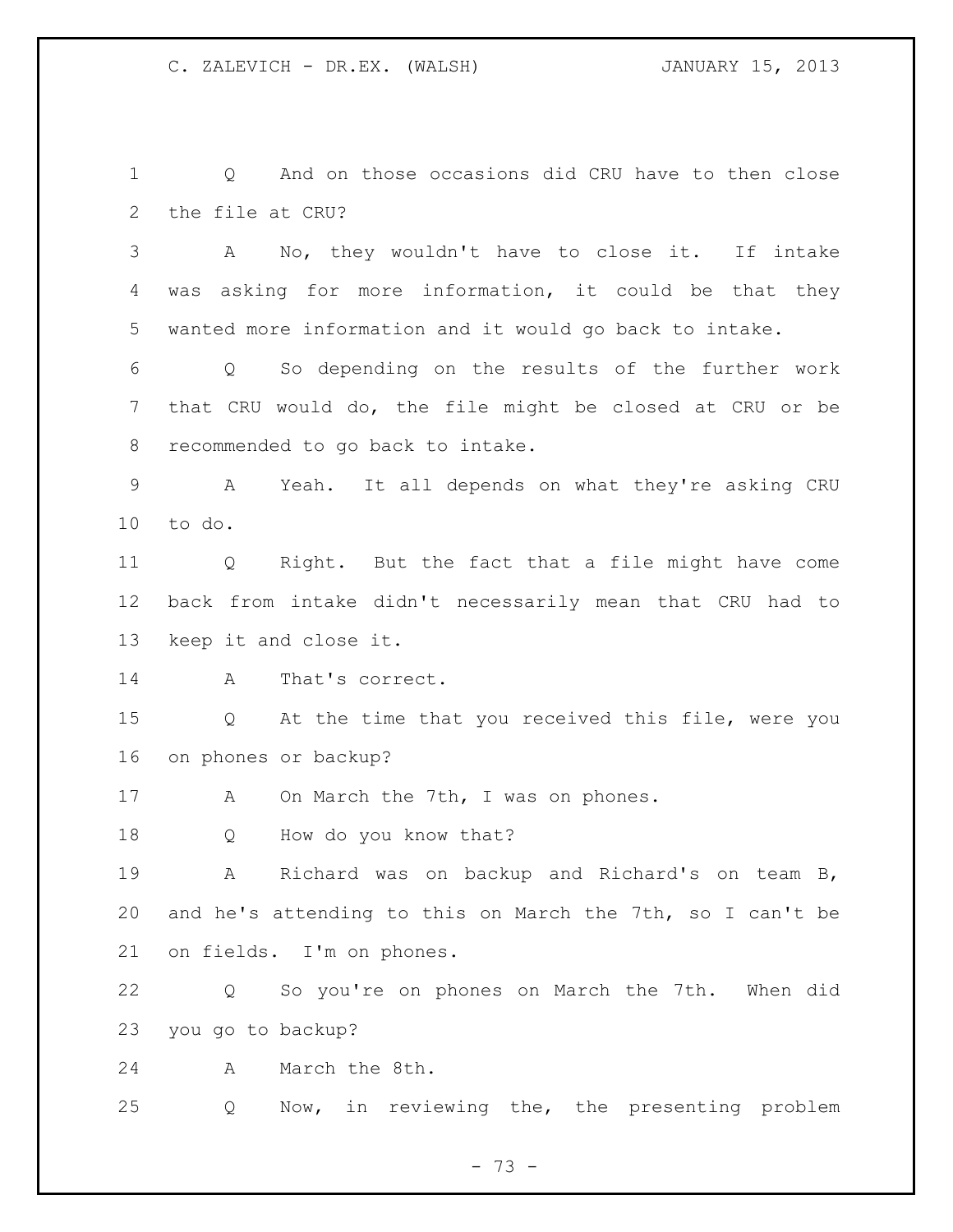that I just read out from the referral, did you consider this referral to be serious?

 A All referrals are important, so I'm not sure exactly in what way you're referring to it as being 5 serious. I'm going to assume that -- what you mean and I would say that I did not believe that this was a very serious referral that required an immediate response.

 Q It was serious enough that it did require a response, though.

- A Correct, yes.
- Q A field response.

A Yes.

 Q Okay. When you received the file, did you address your mind as to whether it was something that should be referred to abuse intake, for instance, as opposed to general intake?

17 A Sorry, can you repeat the first part of your --

Q Yeah.

A -- of your question?

Q When you received the file --

A Yes.

 Q -- when you got the file and you took a look at the report, did you address your mind to whether this was a matter that should be referred ultimately to abuse intake as opposed to general intake?

- 74 -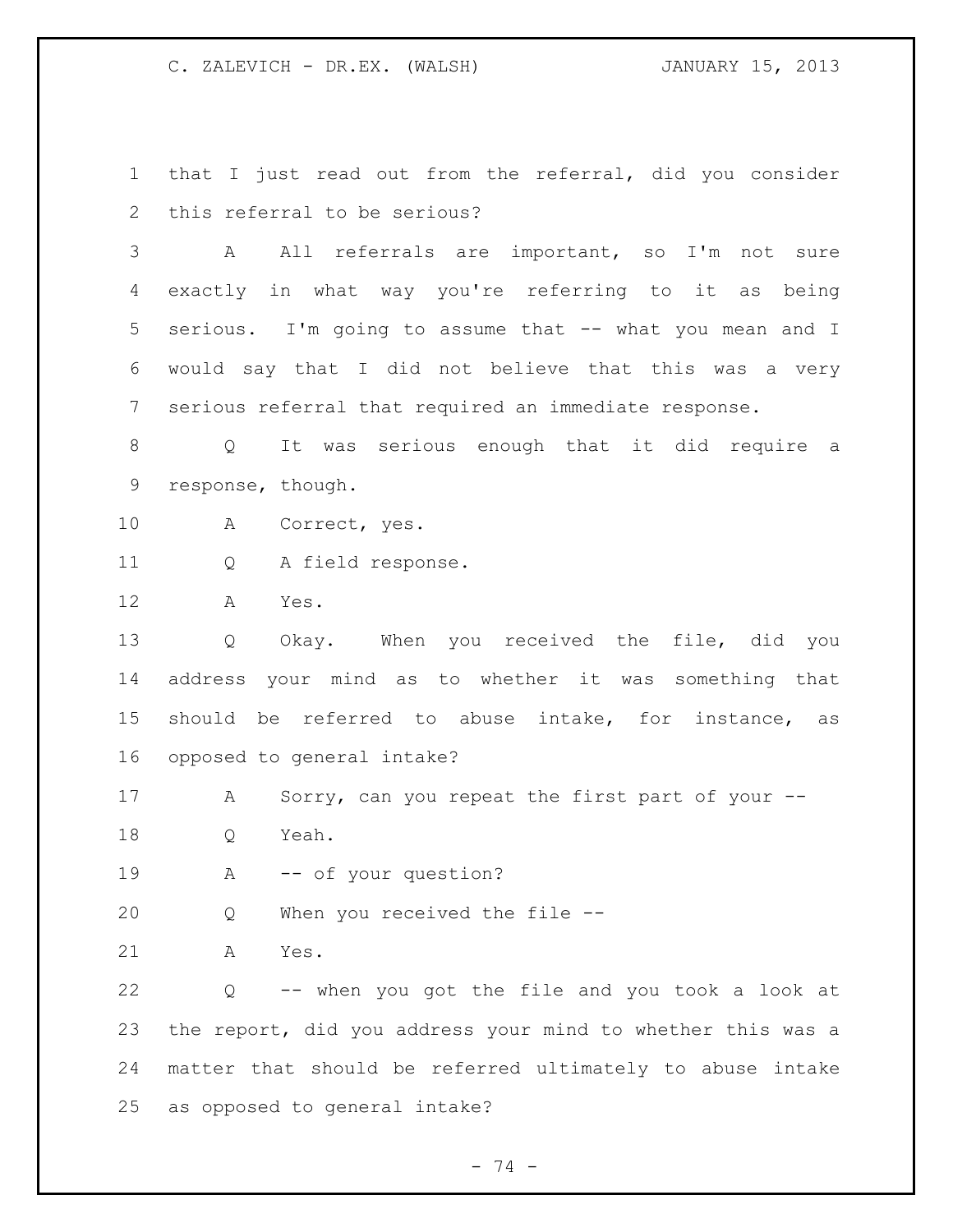1 A No, my, my supervisor assigned this file to me, and it's not for me to be thinking that this needs to now go to abuse or intake. Q Okay. You're there to make -- to do an investigation. A Yes, yeah. Q And, and one of the results of the investigation could be that it could be referred to abuse intake or to general intake. A Both of those are possible, or it could be closed. Q And either way, it didn't matter. You knew that you still had to go out and do an investigation. A Yes. MS. WALSH: If we pull up page 36928 and scroll down to the bottom, please. BY MS. WALSH: Q We're on page 36928. Now, you, you write that you received the file on March the 7th and you go out to Ms. Kematch's home on March the 9th. Why the, the gap of two days? A On March the 7th, I would have received it towards the end of the day, end of my work shift. Typically, files would be assigned to workers -- I think in

 $- 75 -$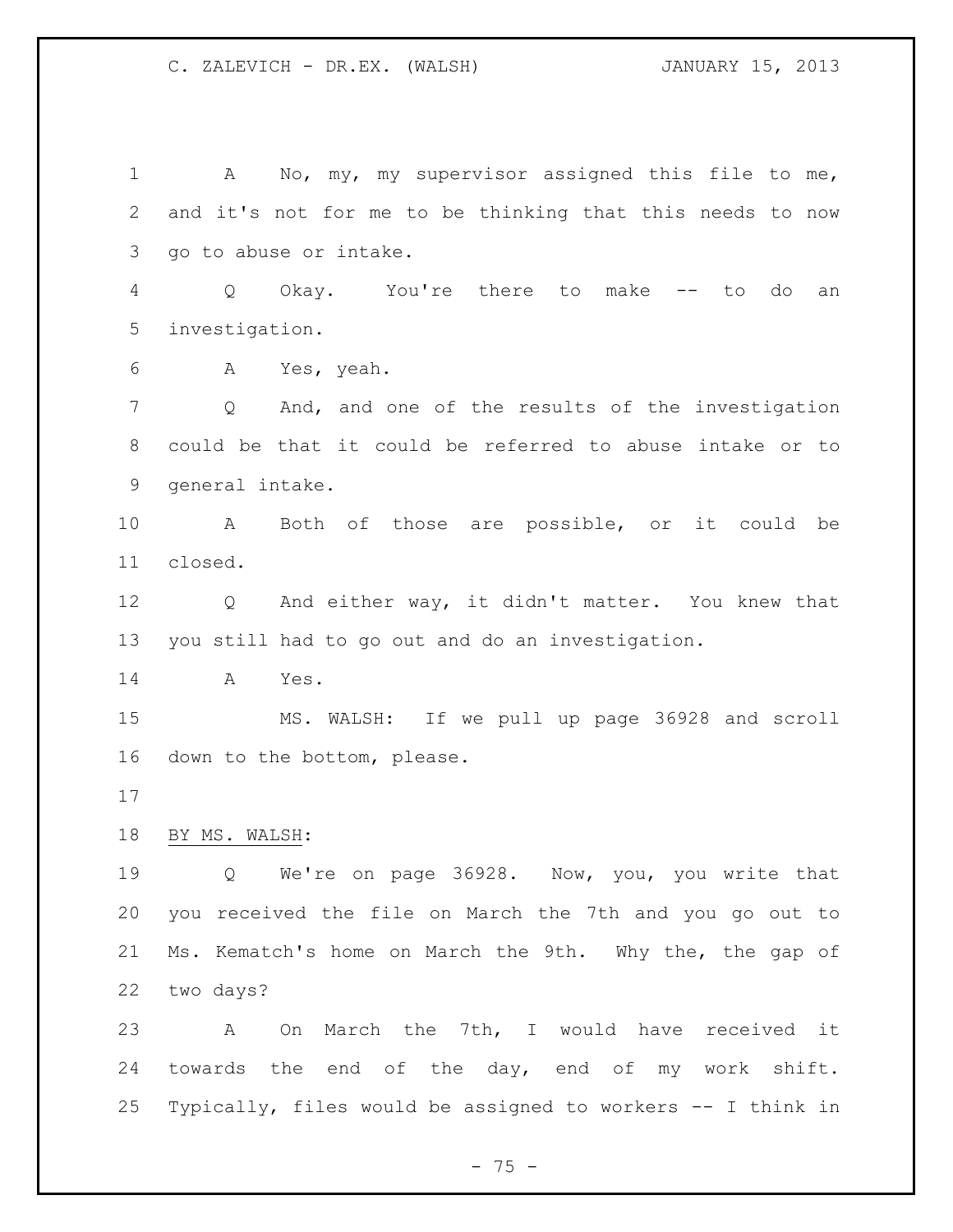this scenario it should have been assigned on March 8th in the morning because that's when I would have technically received it, because that's when I would have started on fields. Why I received it on March the 7th, I don't know. It could be because that's when the reports were being looked at and assigned, because perhaps there was going to be a lot more reports coming from after-hours that, that evening. I don't know exactly why I was assigned on, on March the 7th. The expectation on March the 7th in the afternoon would not have been for me to follow up with this intake -- Q Okay. 13 A -- or this file at that, at that time. Q So what was the expectation when you got the file on March the 7th? A That I would be receiving it on March the 8th for follow-up. Q Then why didn't you go out on March the 8th? A I don't know if I was present at work on March the 8th or if I was away, sick. That's a possibility. Another possibility is that there's other files that have been assigned that take -- that are taking priority over this one.

 Q You don't have a record as, as to why it is that you went out on the 9th and not the 8th.

- 76 -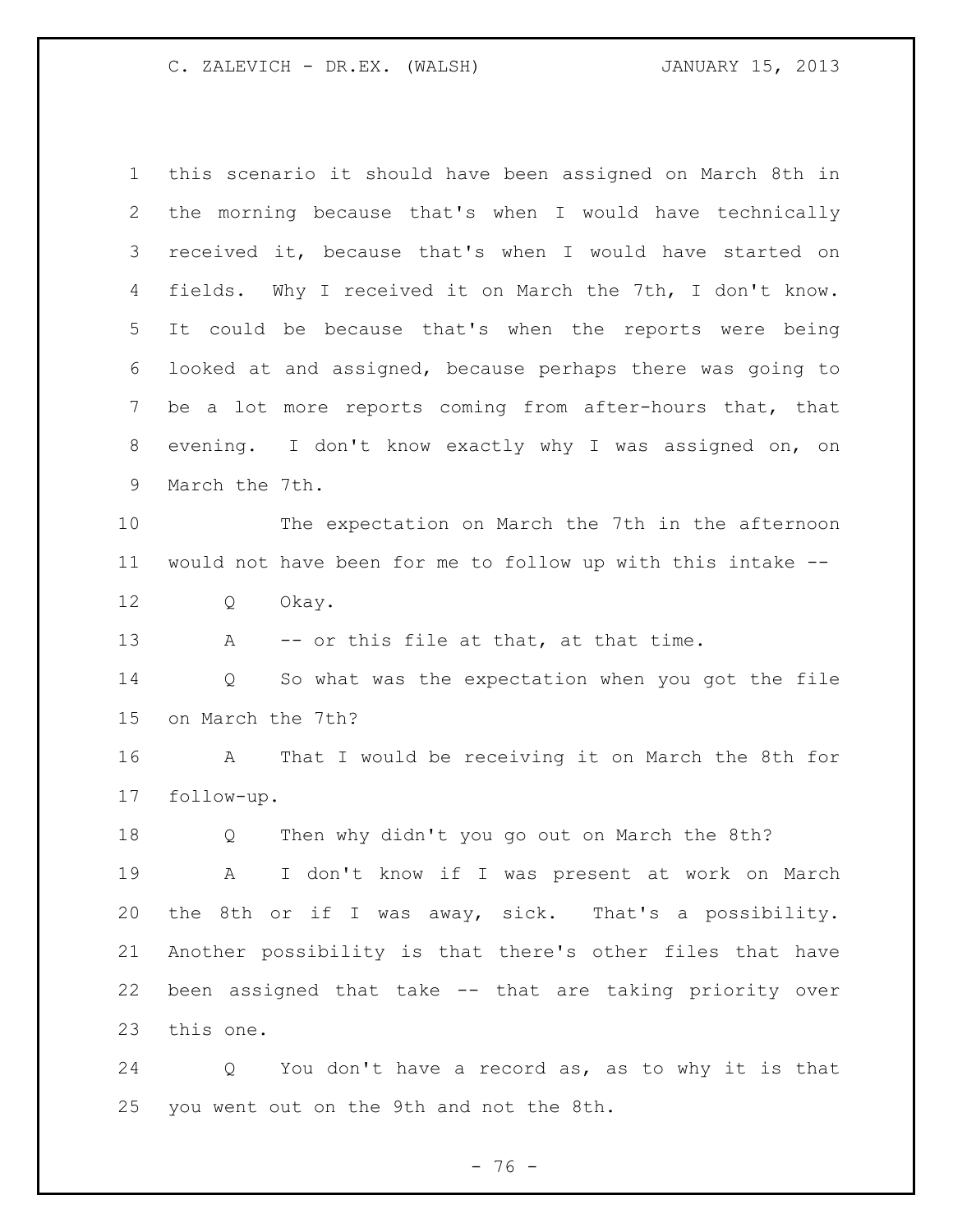A No.

 Q Do you know what, what the expectation of you was with respect to going out on the 8th as opposed to the 9th? A No. Q Do you recall having any discussion with your supervisor when the file was first assigned to you? A No, I don't recall having a discussion. Q Was it typical to have a discussion with your supervisor when you received an assignment? A My practice would have been to have a discussion with a supervisor before or when I'm getting -- receiving a file, yes, or while I'm working on it, or afterwards. I would have frequent discussions with supervisor. Q Okay. Would you document those discussions? A On -- in this file, there's nothing documented. Q Was it your practice to do that? A I don't, I don't recall if that was my practice. Q So the document -- I'm still on the bottom of page 36928. It notes that you made a field to Samantha Kematch's home with co-worker Leskiw. Why -- and that, that's Bill Leskiw. It's a male, right? A Yes. Q Why did you go out with Mr. Leskiw? A Mr. Leskiw and I both work on team A, team A together, so we would have both been on fields. We had --

- 77 -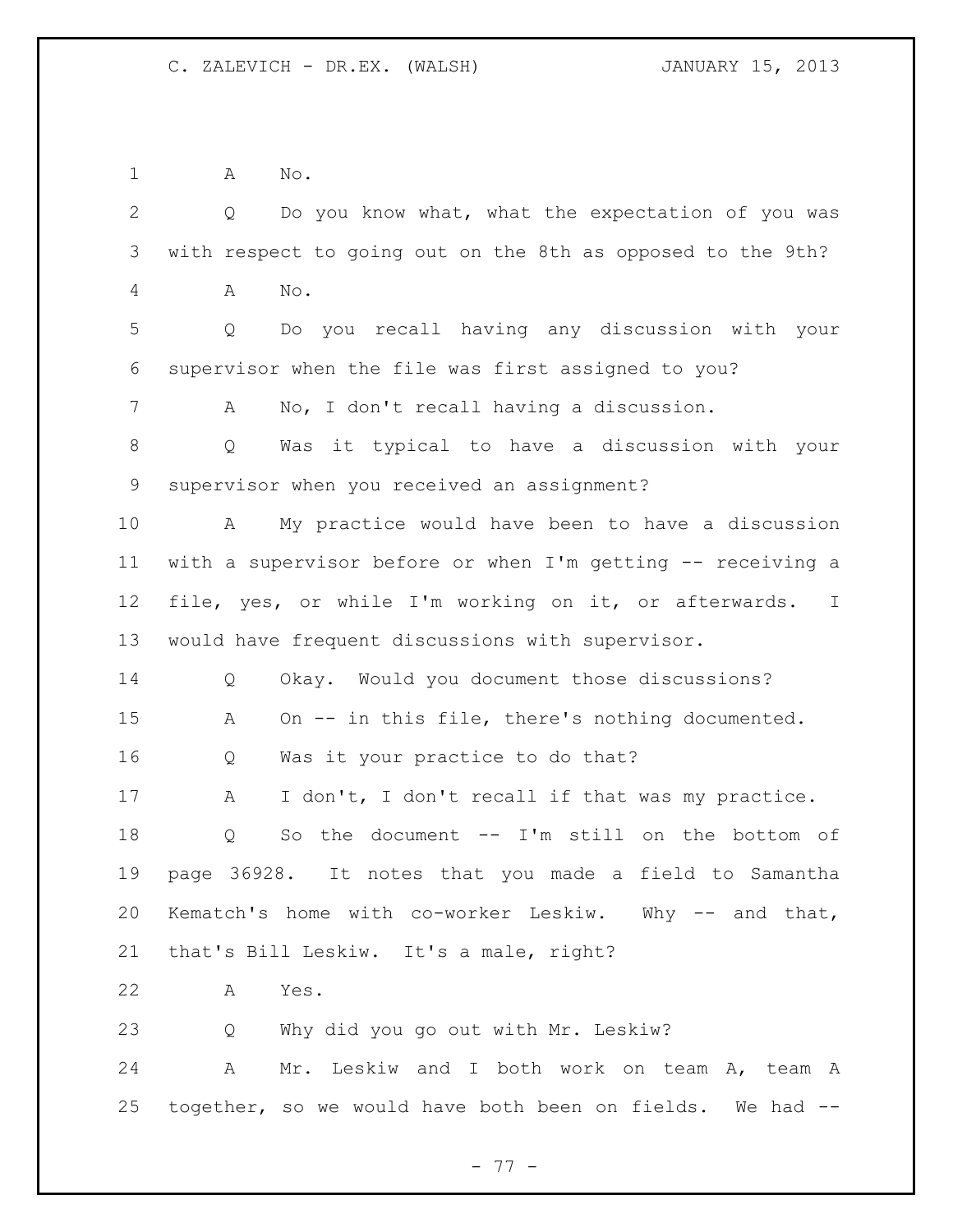as workers on the same team, we would go out in pairs, which was a decision that our program had come up with so that we could minimize risk and have another set of eyes or questions to be asked by the second person, because we don't know what we're walking into at any time so we feel it's kind of a -- it's, it's helpful to have two people. But why I went with Bill as opposed to another co-worker, I, I don't know.

 Q Prior to going out to Ms. Kematch's home, did you discuss the referral with Mr. Leskiw?

 A I often would, would give him a summarized version of -- like, this is what we're walking into, so he's not going into a situation that's completely not knowing what's, what's happening, or he may have read my report. In this case, I don't know what I said to Bill or if I asked him to read this.

 Q Okay. So you didn't have a practice one way or the other as --

 A My practice typically would have been to -- in either of those ways, to inform my co-worker what we were going out on.

 Q I expect we'll hear evidence from Mr. Leskiw that he had not reviewed the intake report that you had from Ms. Davidson. Would that surprise you?

A No. I may have given him a verbal summary.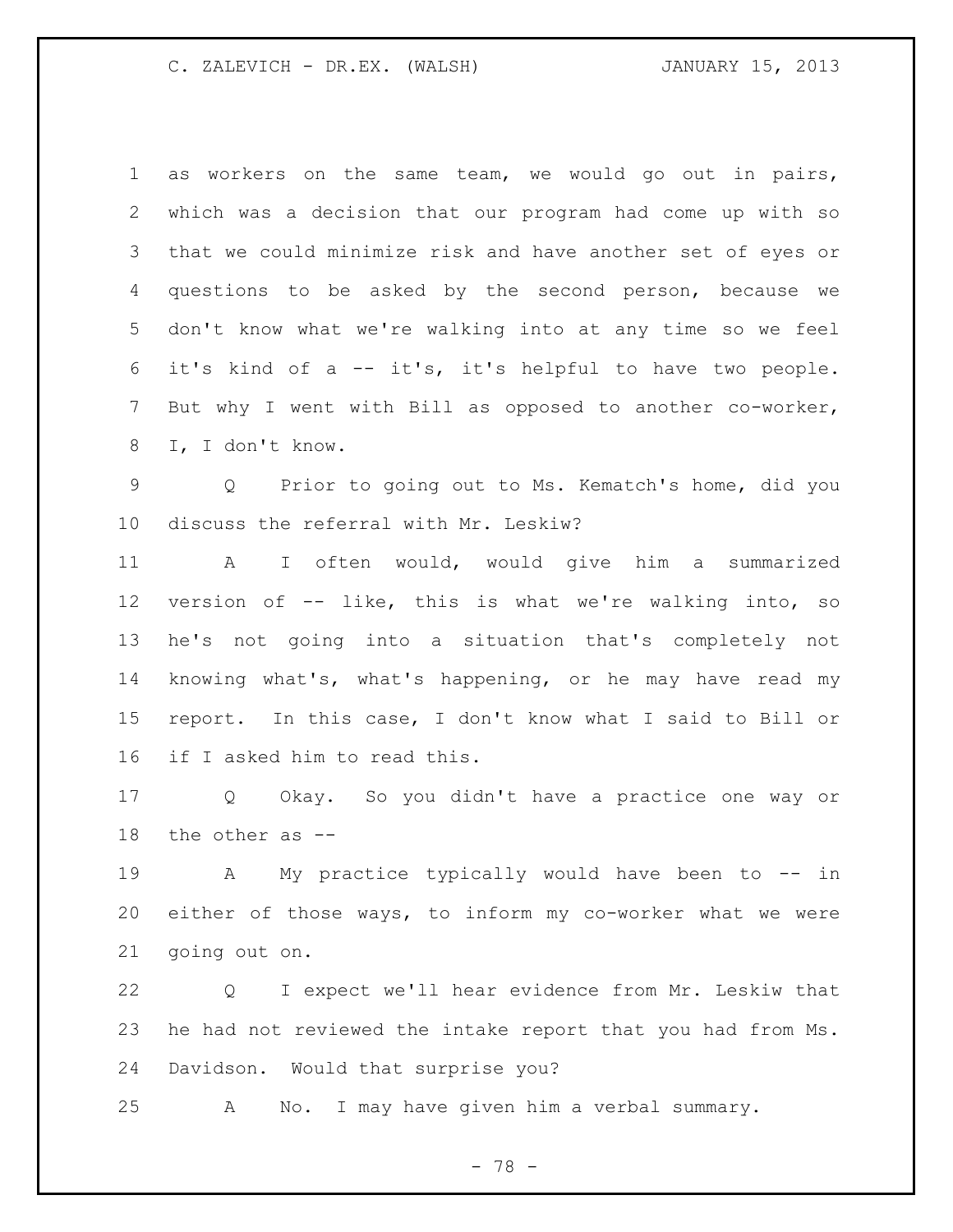1 Q I expect that, in fact, Mr. Leskiw's going to testify that he had no information about this call and why you were going out. A That's all right. Q Would that surprise you? A I don't know what Bill can recall from 2005. Q What I'm asking is, I expect that we'll hear from Mr. Leskiw that you did not provide him with any information about this referral, nor did he make himself aware of the specifics of this referral, so that would include not discussing the specifics of the referral with you before the two of you went out. A It'd be my practice to discuss with my co-workers what we're going out on. Q You don't have a specific recollection in this case. A It was my practice, but to answer that question, then, no. Q The file was assigned to you. A It's my file. Q Okay. Was it your responsibility to familiarize Mr. Leskiw with the specifics of the referral? A No, it would be no one else's responsibility to do that. It'd be my responsibility to talk to Bill. Q So let's, let's see what you recorded. Now, how,

- 79 -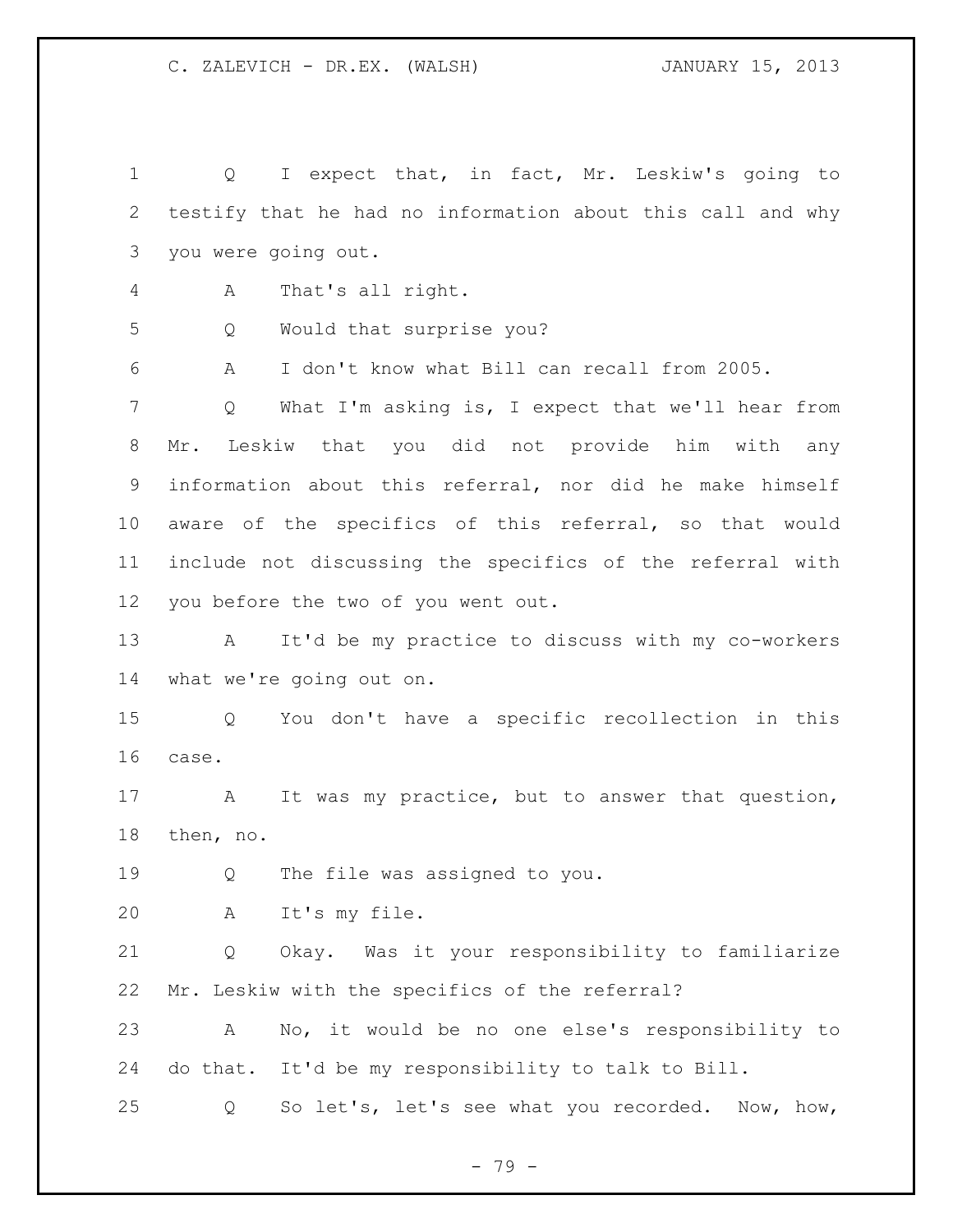how did you determine what information to record in this document?

 A I would either include information in this document from the notes that I wrote down or from what I recall from being there. The information that I choose to include would be everything that I could remember that I believe was important to, to include.

 Q And how would you make that determination? What, what was important to include?

 A I like to -- in my practice, I like to, like to record what I've seen, what I've heard, what kind of discussions we've had, information that's pertaining to the presenting problem. Sometimes record information that's not pertaining to the presenting problem, information that I think is important to my supervisor to read. Sometimes I include information that I believe to be possible -- or possibly important for future workers to read.

 Q So when you do a recording, is it your expectation -- was it your expectation in '05 -- that your supervisor would read your report?

A Yes, she would read all my reports.

 Q Were there ever occasions when you would provide a report to your supervisor with a recommendation and not discuss it otherwise, just, just communicate through providing your report?

 $- 80 -$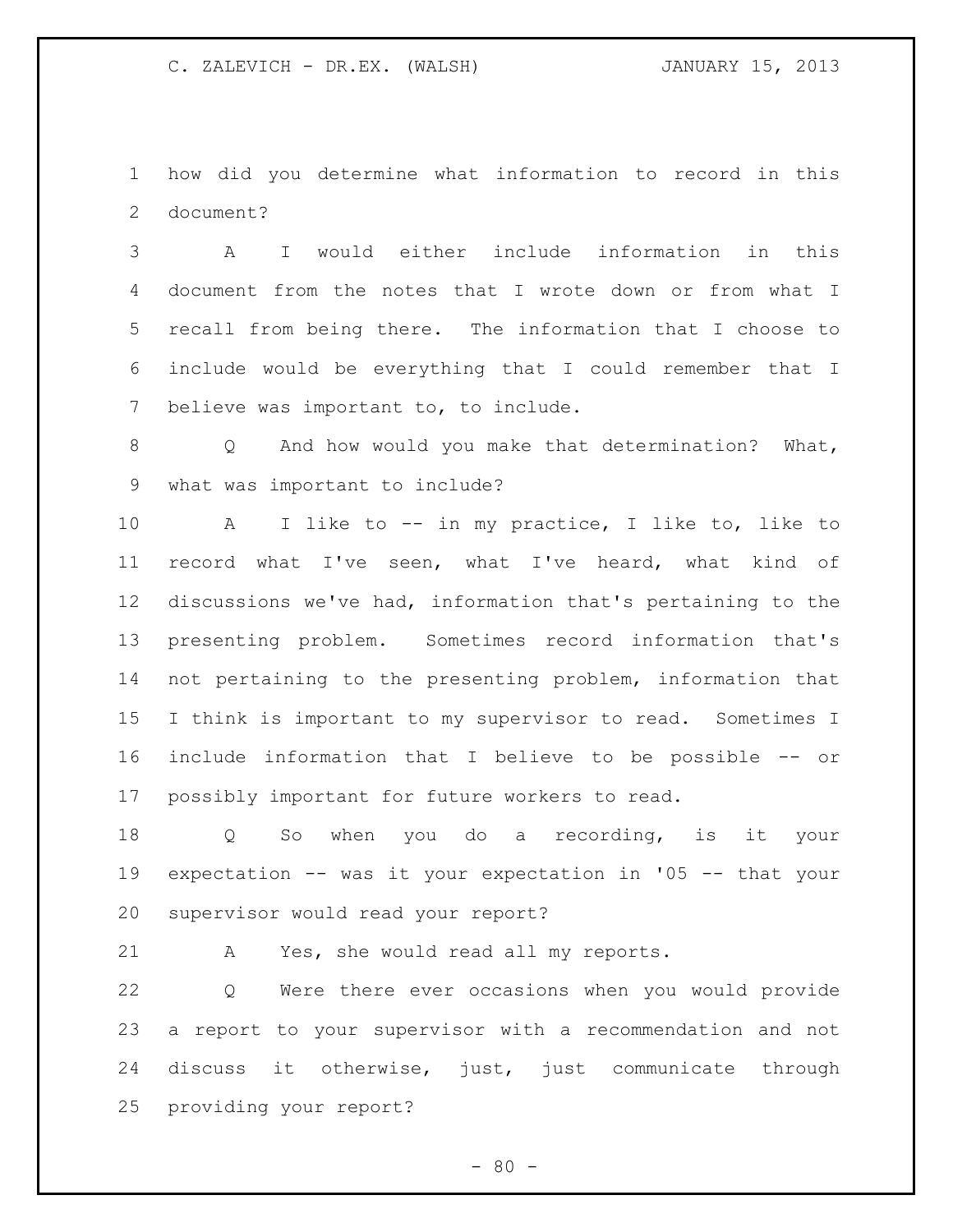1 A That's certainly a possibility.

 Q Was it your practice to have a discussion with your supervisor at the time of making a recommendation? A My practice at that time would have been to, to say to my supervisor, This is what I've done on this file, and then handed it in to her so she can get a verbal and a written copy. Of course, that's dependent on, on operations and if she has three other workers talking to her in the office at the same time. Could be all sorts of things that would inhibit me from having a verbal conversation. Q Okay. Do you recall -- 13 A But I tended to, to do that. Q Do you recall with this particular file, by the time you made the recommendation at the end of your involvement, whether you had a discussion about your recommendation with Ms. Faria? A Yes, I do. I did have a discussion with Diva about this. Q Okay. We'll come back to that because you're saying that that was at the end of your involvement, at the time you were making a recommendation. A Yes.

 Q Okay. So looking at what you recorded, starting on page 36928, you say that on March 9, '05:

 $- 81 -$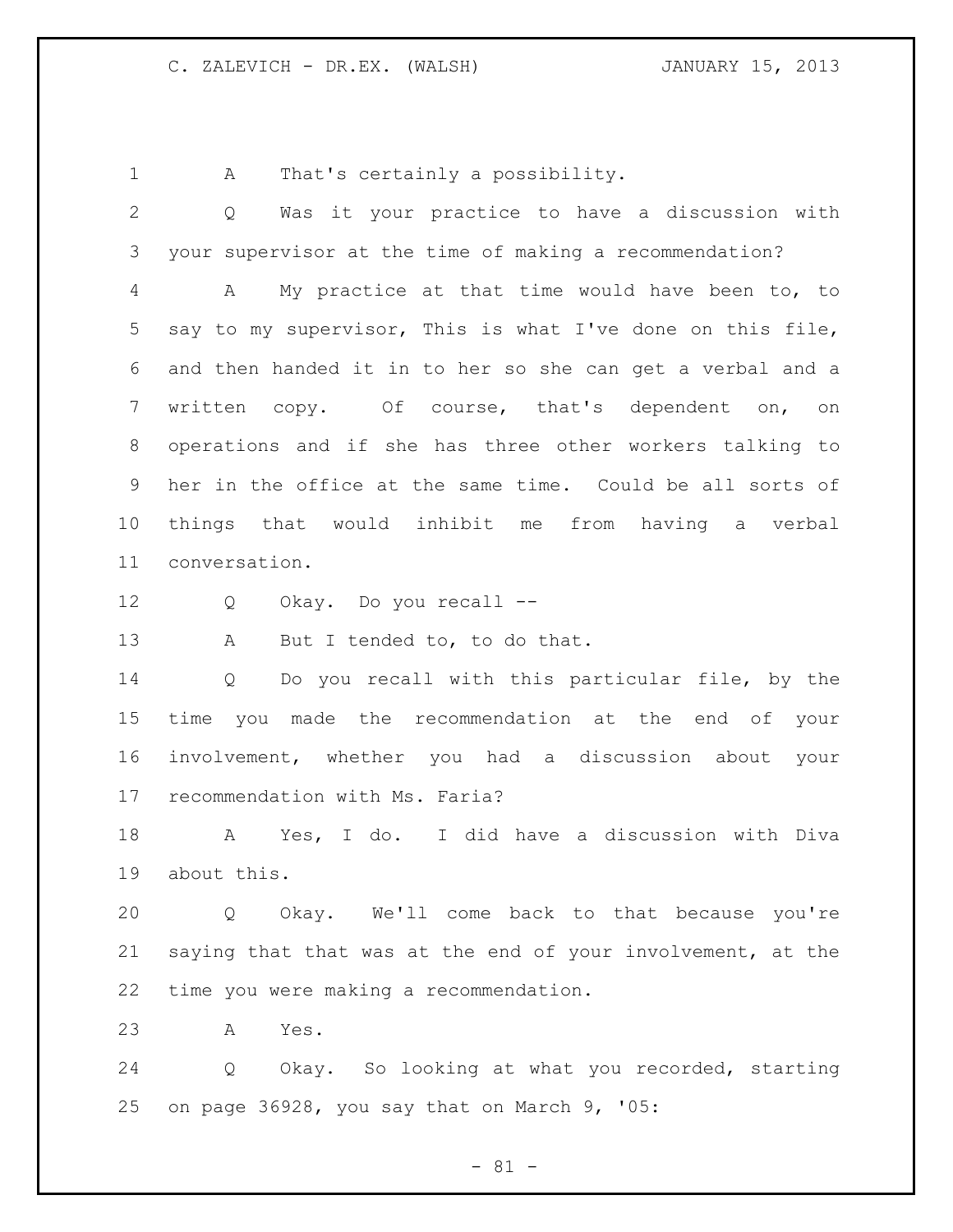"Field to Samantha's home at ... McGee Street with co-worker Leskiw. As there were no keypads" -- MS. WALSH: 36, 36928, Mr. Commissioner. 8 THE COMMISSIONER: I, I have it. 9 MS. WALSH: Okay. BY MS. WALSH: Q "As there were no keypads outside of the building to contact Samantha, workers gained access to 16 the building with the assistance of another tenant that was also 18 entering the building. Samantha greeted workers at the door with a somewhat shy demeanour but did not want to allow workers into her apartment as she had someone visiting with her. Workers could hear that the television was quietly on. This writer did not

 $- 82 -$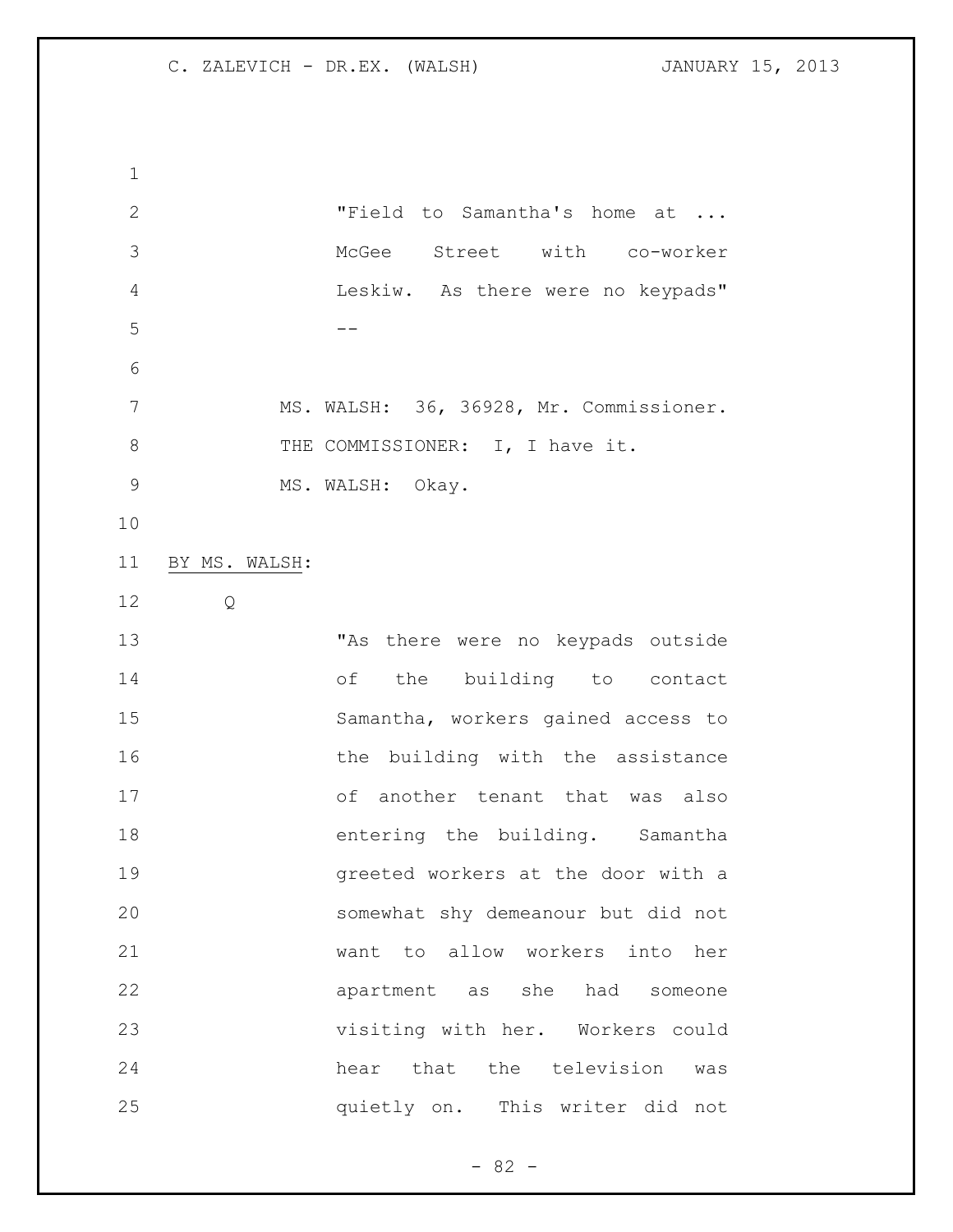notice any sounds of a party occurring or that there was more than one other adult in the home. "Agency workers spoke with Samantha in the hallway and provided her with the details of 7 the presenting problem. Samantha was curious about who called and was advised that the Agency cannot legally provide that information. Samantha accepted this and speculated that she knew who the

13 SOR was.

 "Workers initially advised Samantha that the referral was about an allegation of her abusing Phoenix. Samantha responded by saying that she had yelled at Phoenix a few days ago and seemed surprised that someone may have 21 heard her. This writer then indicated that the referral indicated that it was believed that Samantha had locked Phoenix in her bedroom. Samantha stated

 $- 83 -$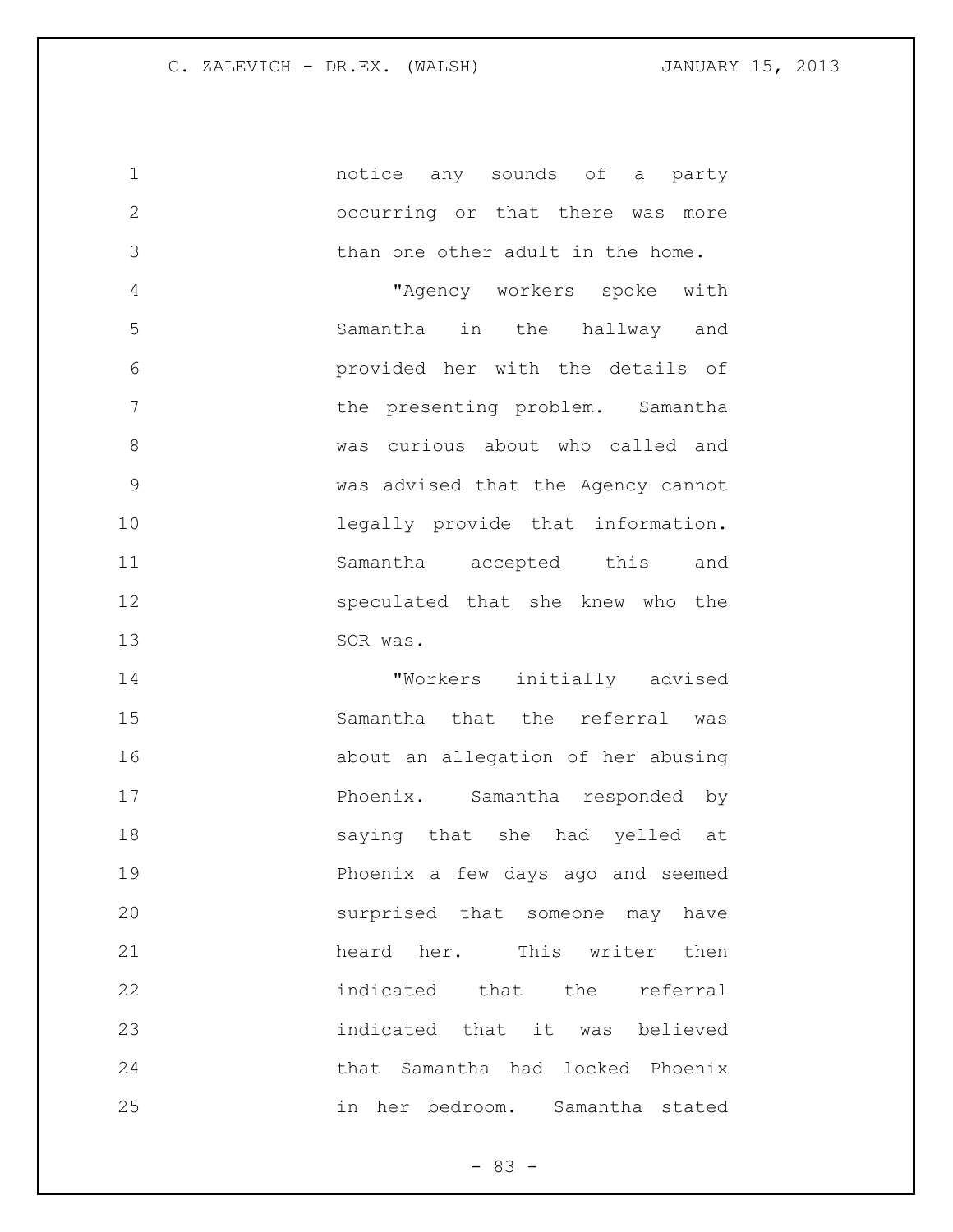that she and Phoenix share a bedroom. This writer then asked if the bedroom door has a lock on the outside of the [room]. Samantha confirmed that there is a lock on the outside of the door. Workers warned Samantha that it is not safe to lock her in the room in the case of a fire. Samantha agreed. "At this time Samantha could 12 hear that her youngest child ... was becoming upset inside the apartment. Samantha returned into her apartment and brought [the 16 child] into the hallway. [The child] appeared to be a content, healthy, clean, and well-dressed baby. She was smiling and 20 comfortable with Samantha. "Workers asked if Phoenix is 22 attending school or daycare. Samantha advised that she is not in daycare and will be attending

 $-84 -$ 

school next September.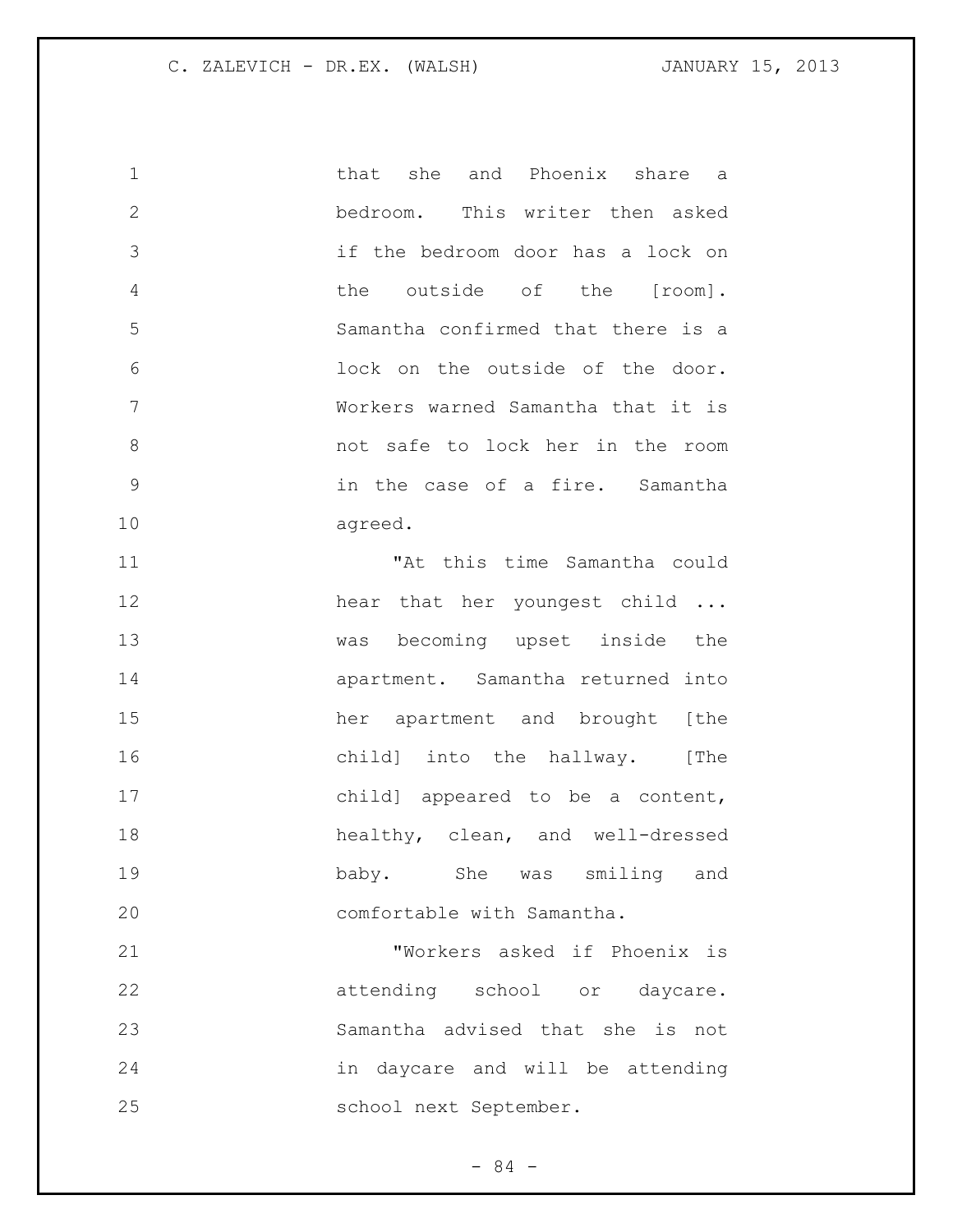"This writer asked if there was anything that Samantha needed support with from the Agency and if she also has supports as a parent. Samantha indicated that she was doing well and did not 7 require agency supports. 8 This writer provided Samantha with an Agency card should she require any Agency supports." I'm going to stop there and go back over the, the recording and, and the work that you did, starting at, at the beginning. When you were going out to Ms. Kematch's home, you were going out to determine whether the information 18 that was provided by the source of the referral -- of referral was accurate? A That's what I'm following up on, yes. Q You were looking to see whether Phoenix was being abused in some way? A That'd be the intent. Q Now, you record at the top of page 36929 that Ms. Kematch answered ...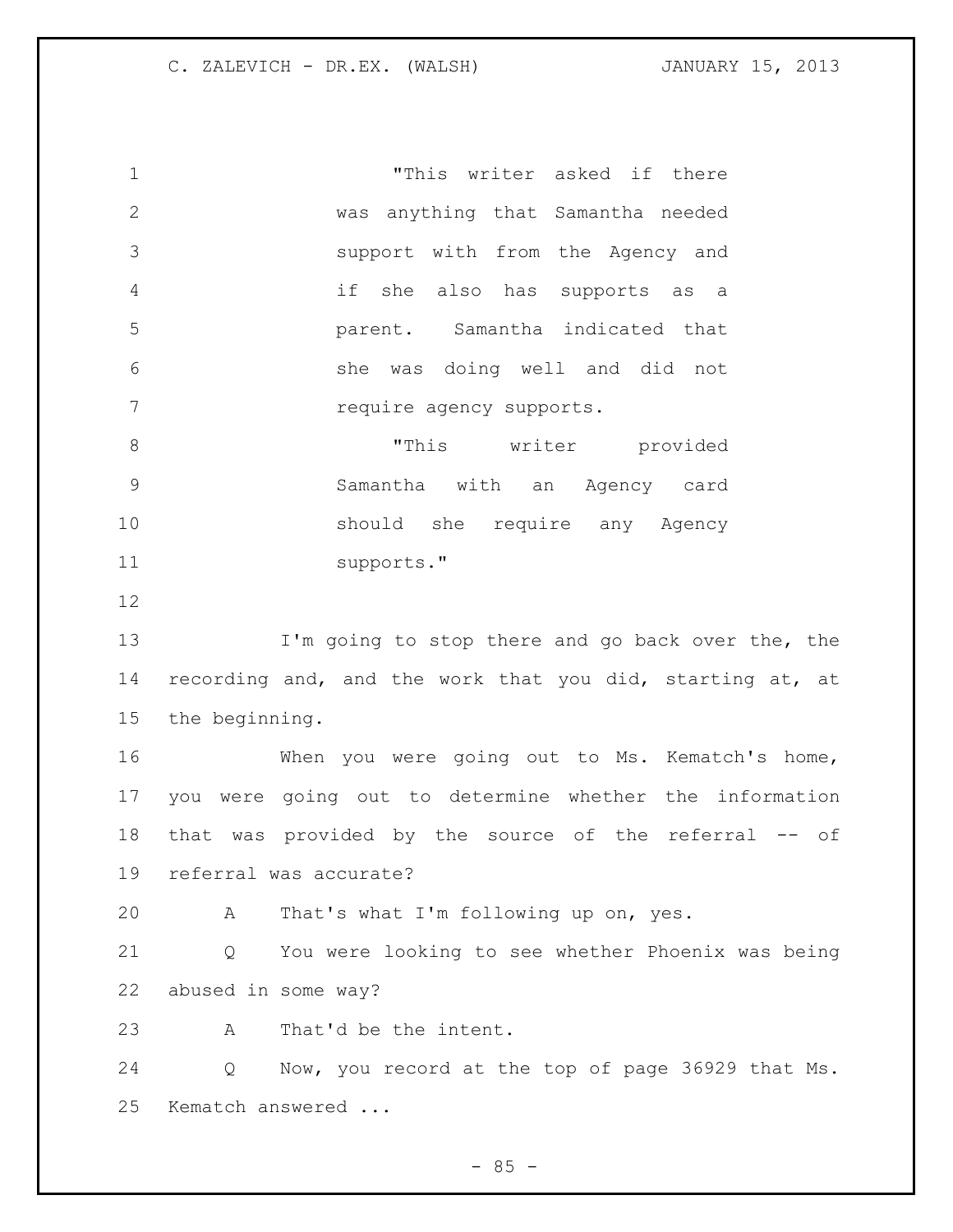MS. WALSH: Top of page 36929, please. Thank you. BY MS. WALSH: Q That: 7 "[Ms. Kematch answered] with a somewhat shy demeanour but did not want to allow workers into her apartment as she had someone visiting with her." What was significant about this information that you documented? A It presents to the reader -- any future readers or my supervisor -- context for what I'm seeing at the time and how Samantha is presenting at that, at that moment. Q Okay. A Sometimes we have very different responses to, to arriving at someone's door. Q Okay. And what about the fact that you record that she said she didn't want to allow workers into her apartment as she had someone visiting with her? A Why did I record that? Q Yes.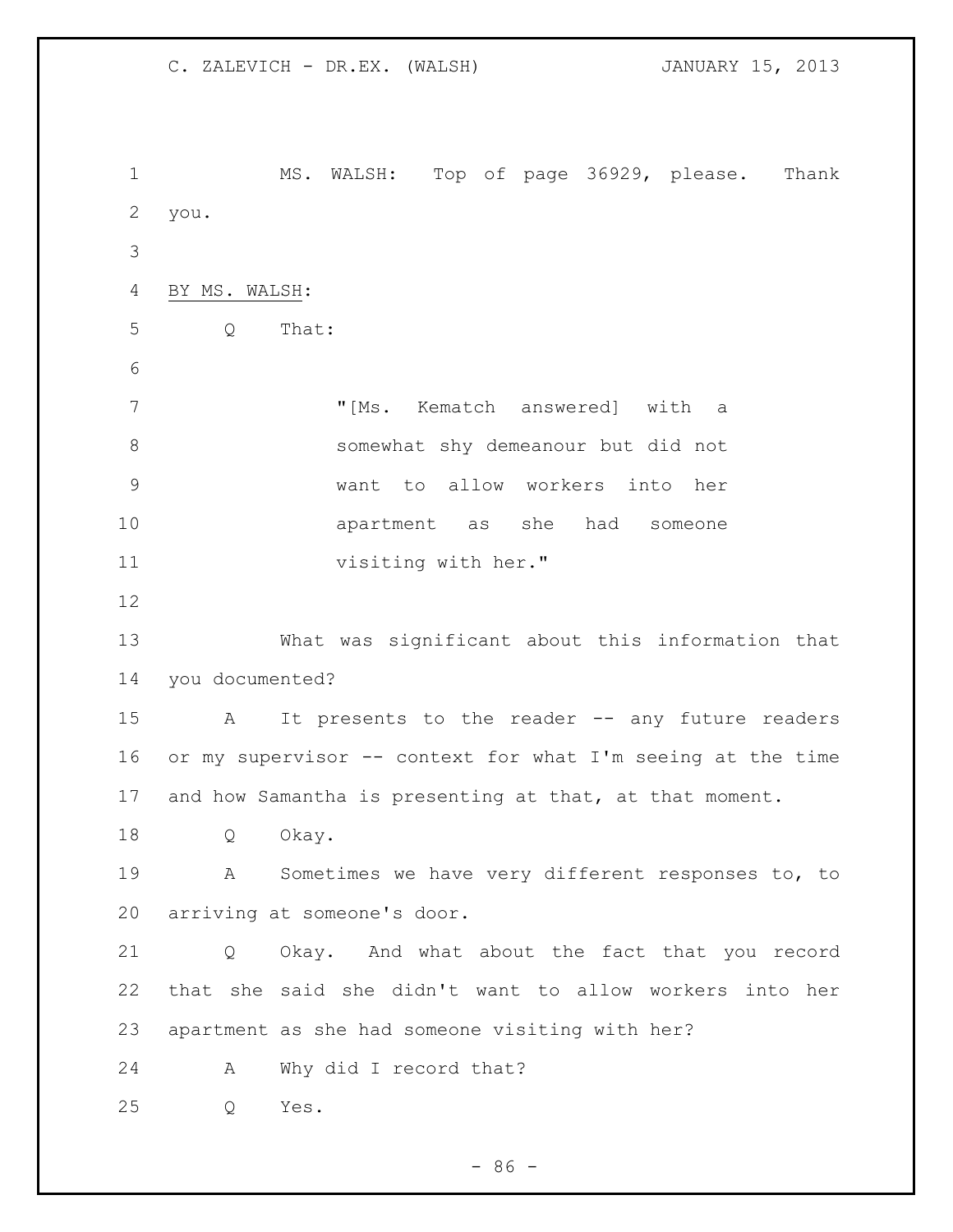A It's to indicate, this is why I'm not inside the apartment. Q Okay. Then you say: "Workers could hear that the television was quietly on. This writer did not notice any sounds 8 of a party occurring or that there was more than one other adult in 10 the home." What's the significance of your recording that information? 14 A We often get referrals that are -- that have items like that going on, that there is a party going on or that sort of thing. It sets the stage for what's happening while I'm talking to her. It's more context. Q Context. This particular referral didn't say anything about a party, though. A Not at all. Q Did you believe that Samantha did, in fact, have a visitor in her apartment? A I believed her. Q You did. So when you say: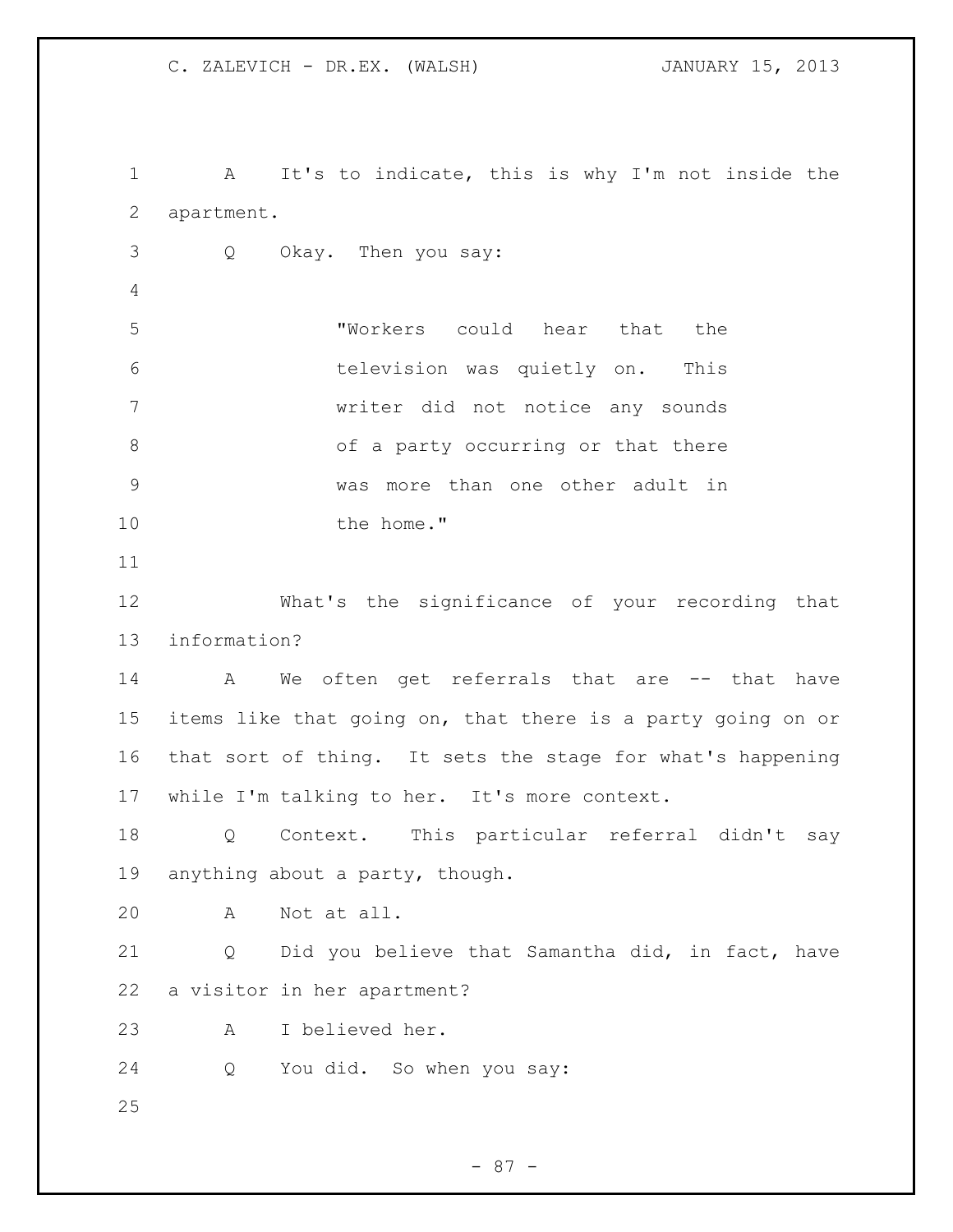| $\mathbf 1$    | "This writer did not notice any                                  |
|----------------|------------------------------------------------------------------|
| $\overline{2}$ | sounds of a party occurring or                                   |
| 3              | that there was more than one other                               |
| 4              | adult in the home, "                                             |
| 5              |                                                                  |
| 6              | you mean you thought there was one visitor?                      |
| 7              | Yes.<br>A                                                        |
| $\,8\,$        | You didn't know whether they were male or female?<br>Q           |
| $\mathsf 9$    | Α<br>No.                                                         |
| 10             | You didn't see anyone.<br>Q                                      |
| 11             | Α<br>No.                                                         |
| 12             | Were you at all suspicious that Ms. Kematch came<br>Q            |
| 13             | out into the hallway, instead of inviting you and Mr.            |
| 14             | Leskiw inside her apartment?                                     |
| 15             | It doesn't necessarily mean that, that something<br>$\mathbf{A}$ |
| 16             | is -- that she's hiding something, if that's what you're         |
| 17             | implying.                                                        |
| 18             | So you didn't read anything into the fact that<br>Q              |
| 19             | Ms. Kematch spoke with you in the hallway and did not            |
| 20             | invite you into the apartment.                                   |
| 21             | She indicated that she has someone visiting with<br>A            |
| 22             | her and so that's why she's not letting us into the              |
| 23             | apartment.                                                       |
| 24             | Did she actually say that, or you made that<br>Q                 |
| 25             | assumption?                                                      |

- 88 -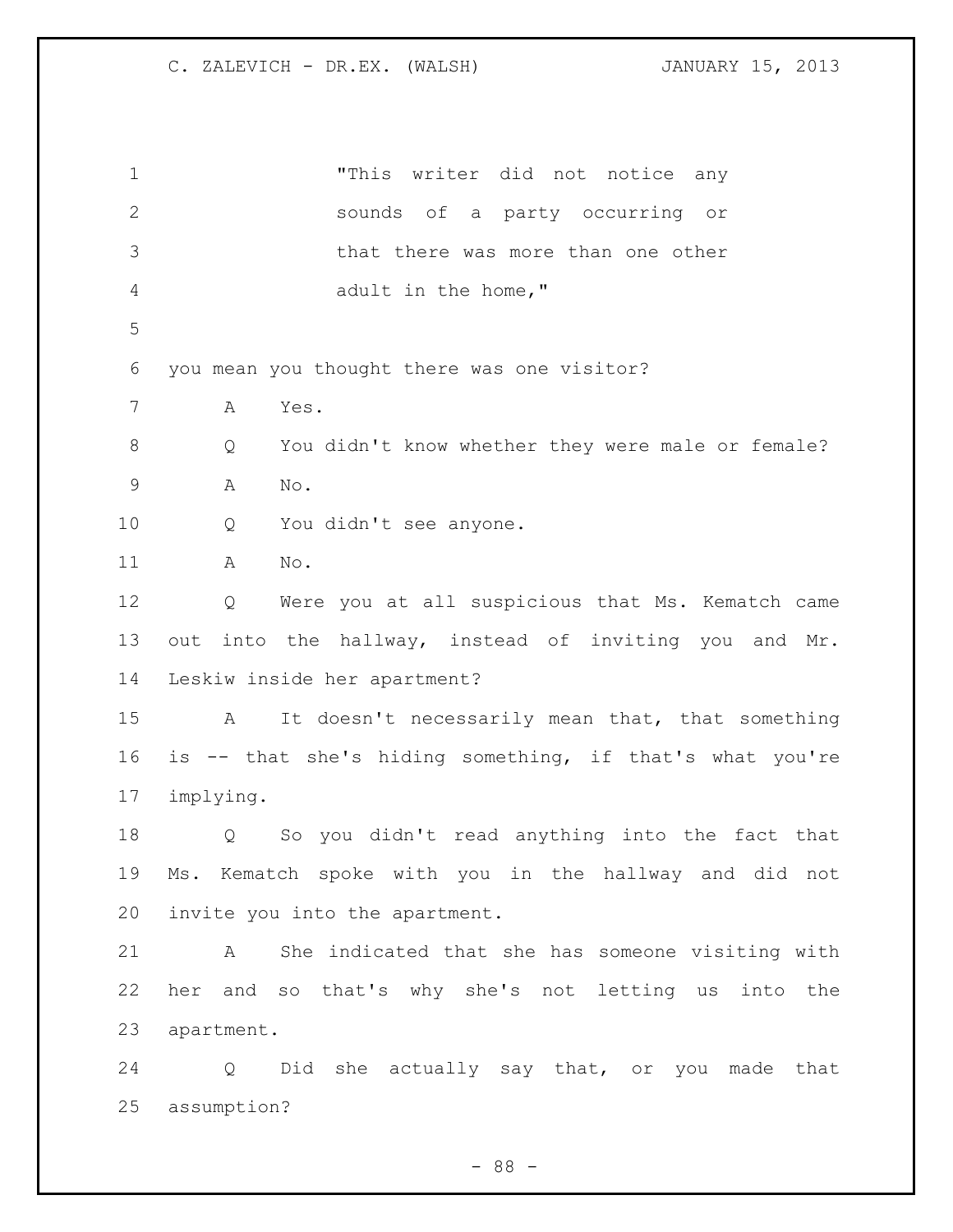1 A I wrote, She did not -- but did not ... "[She has a] shy demeanour but did not want to allow workers into her apartment as she had someone visiting with her." Q So you accepted that as her reason why she didn't want you in the apartment. A Yes. Q Did Mr. Leskiw go into the building with you? 12 A He was beside me, yes. Q So you and Mr. Leskiw were standing in the hallway of Ms. Kematch's building? A Yes. Q And did she come to the door and stand in the doorway, or did she come right out into the hallway? When you say, "Agency workers spoke with Samantha in the hallway," were all three of you in the hallway? A Bill and I were in the hallway, and I don't know -- it's, it's my recollection that she's standing in her doorway, as opposed to coming into the hallway and closing the door. Q Do you recall whether you could see into the

apartment?

- 89 -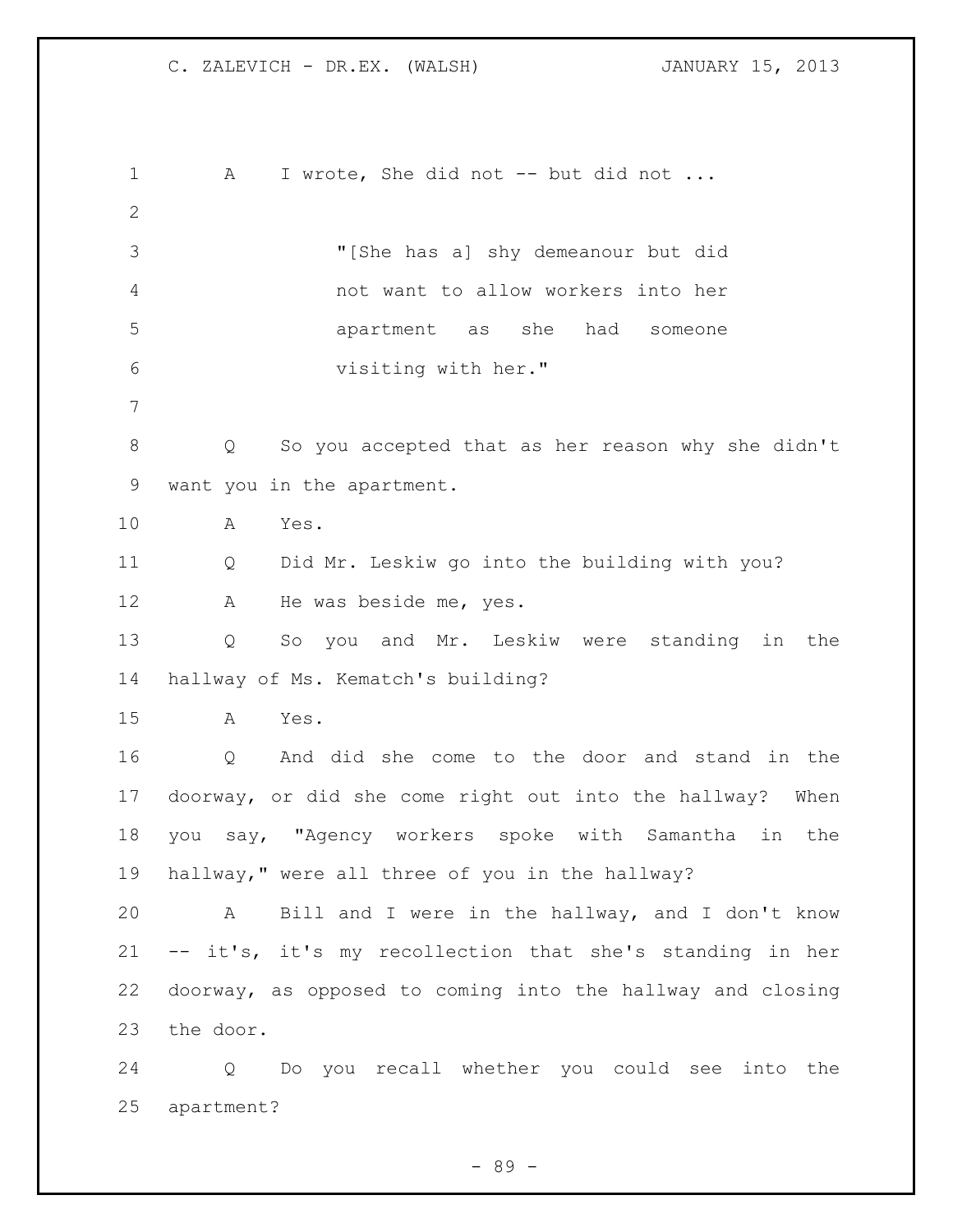1 A I can't see much of, of the apartment whatsoever. Q You don't have -- A (Inaudible). Q Sorry? A Sorry. Because she's standing in, in, in that doorway area. Q You don't have any record of any documentation of what the inside of the apartment looked like. A There's, there's nothing recording -- there's no recording of that. Q Because you weren't aware of what the inside of the apartment looked like. A No. Q Did you actually ask Ms. Kematch if you could come inside her apartment? A Based on the recording, I, I can't recall if I asked her if we could come inside. Q Typically, if you had asked her, would you have recorded that fact? A I think so, yeah. Q Given the nature of the allegation about a bedroom door being locked and the fact that the caller was suspicious about abuse, would you not have wanted to go into the apartment itself and assess the home environment? A That would be -- ideally, I would have. Knowing

 $-90 -$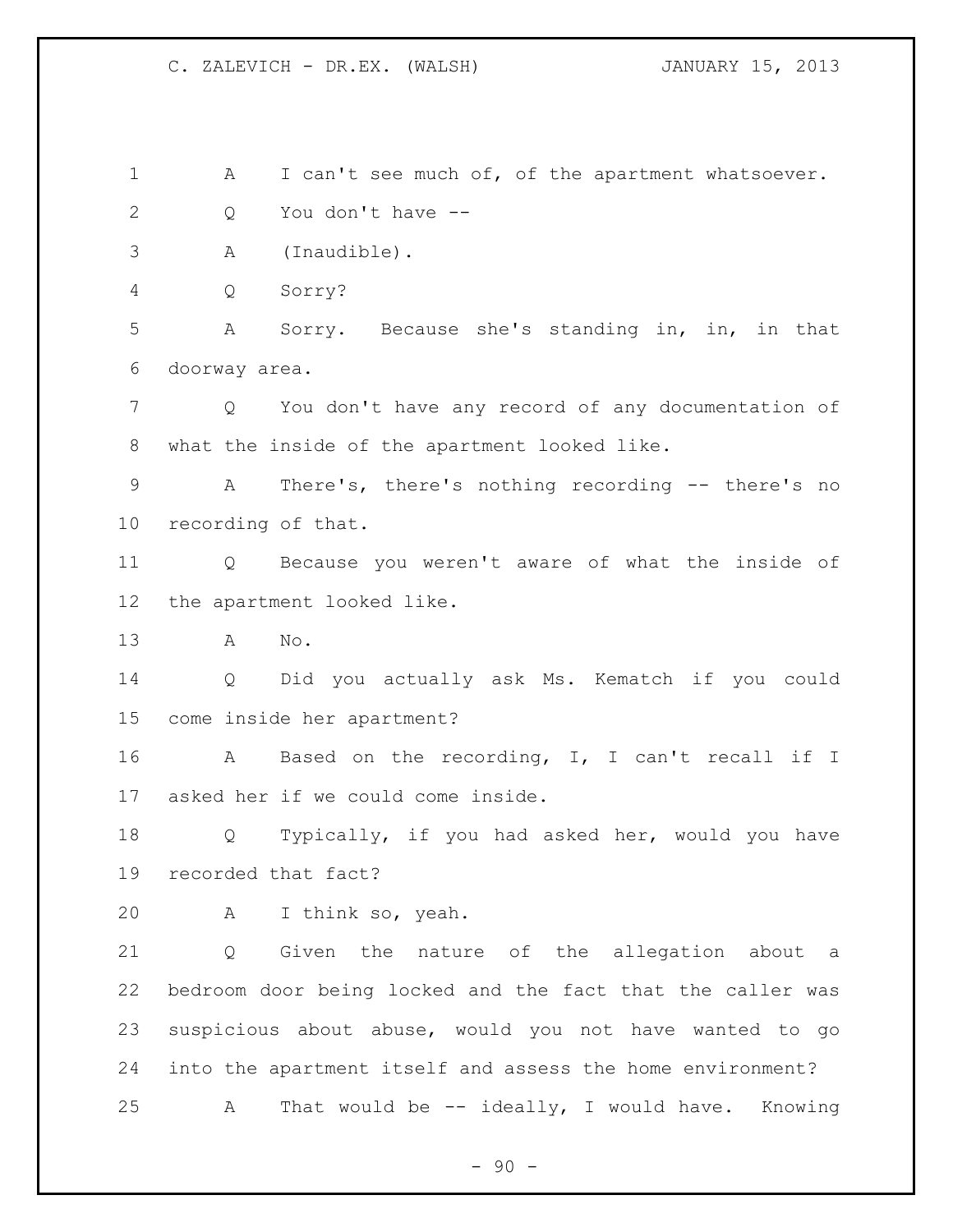the outcome of what's gone on, ideally, yeah, I would have wanted to do that.

 Q I appreciate that you have hindsight, but if we can try and, and -- if you can try to put yourself back in 2005, was there any reason why you didn't insist on going in to see the apartment itself?

7 A We had a vague referral of, of a -- using the term "abuse," which is often used but does not necessarily mean abuse as per the criteria of how an abuse investigation would, would see abuse. We were often operating under -- involving ourselves under the least intrusive measures. Those are a couple of reasons that would kind of prevent me from, from insisting.

 Also, from my notes, not hearing that there's, like, a bunch of people in the place, there's a party going 16 on, that sort of thing, that would also say to me that, you know, had I heard those things I'd be more insistent upon going into the home.

 Q It's fair to say that you were erring on the side of respecting Ms. Kematch's privacy in not insisting on going inside the apartment?

A At that time, yeah.

 Q And when you say it was a vague referral of abuse, that's partly why you needed to, to go out to the apartment, right, to see what, what the allegation involved

- 91 -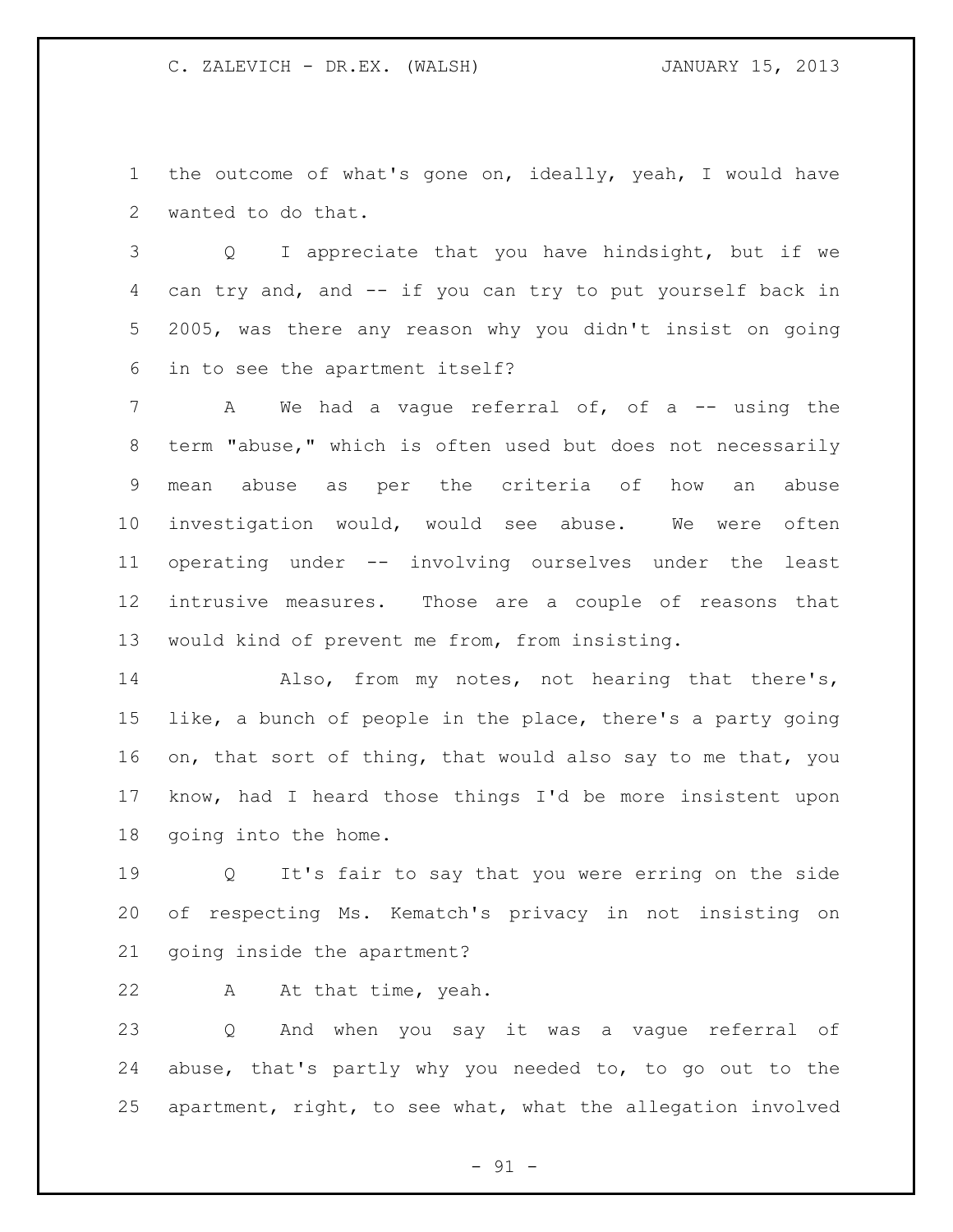and whether it was substantiated in any way.

A Right.

 Q And in terms of whether the allegation that the criteria for referring to abuse intake, you told me that, that didn't matter, that didn't affect whether or not you were going to go out to investigate.

7 A No, it would -- we would go out, either way.

8 Q Do you recall, did you -- you used the term "workers" in the plural. You say, "Agency workers spoke with Samantha." Did you and Mr. Leskiw both speak with Ms. Kematch?

 A From using the plural, then I believe that, that is what that suggests. I don't have an independent recall of what Bill said as opposed to what I said, or if Bill said something. I'm assuming that he has, according to my notes.

 Q Do you recall whether you at the time were relying on Mr. Leskiw in any way?

A Sorry, can you repeat that?

 Q Do you recall whether you were relying on Mr. Leskiw in any way?

 A I think as co-workers we expect each other to support one another. There would be some level of understanding that your co-worker's also there within that investigation because often -- because they have a separate

- 92 -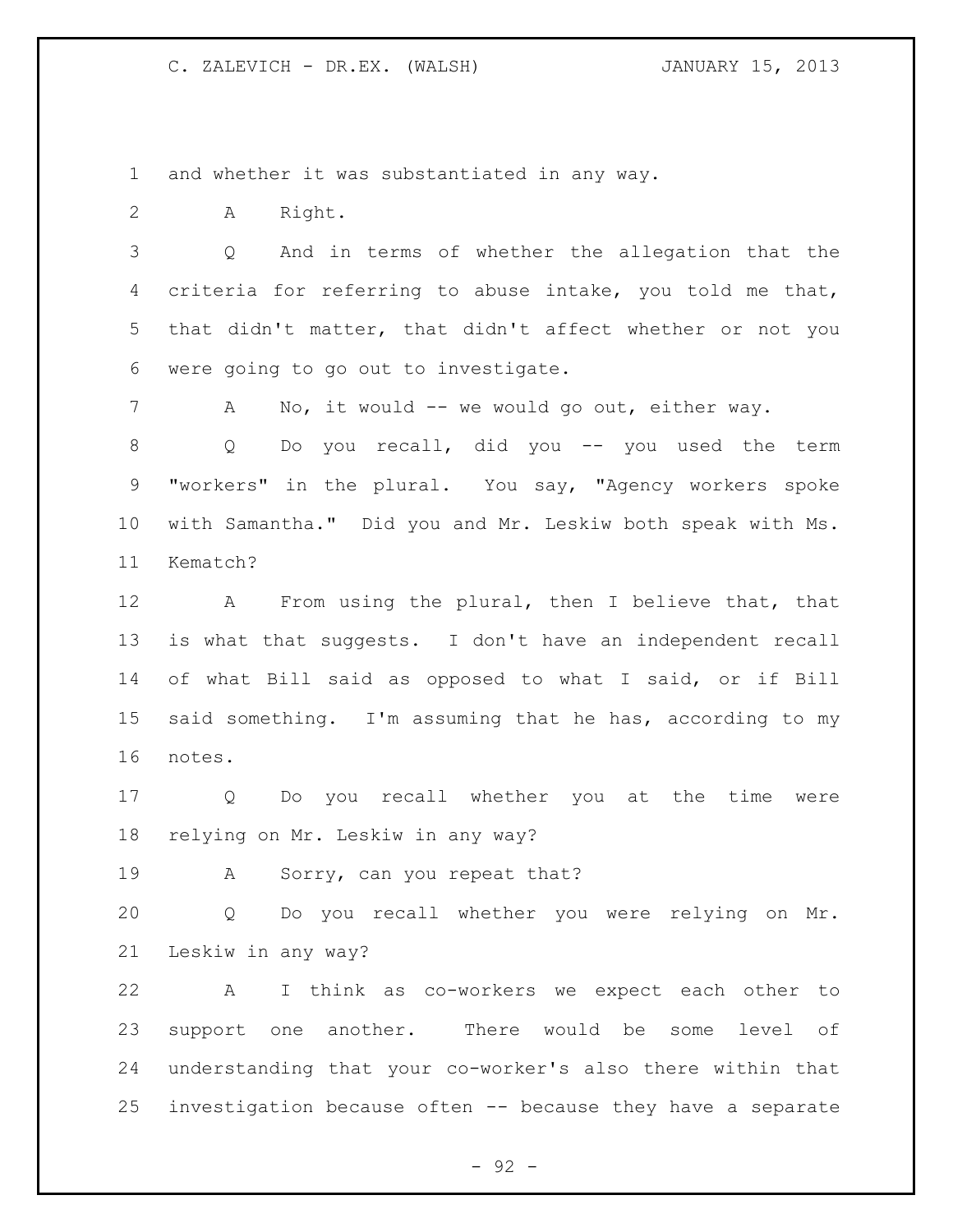| 1           | set of eyes, experiences, and can ask separate questions, |
|-------------|-----------------------------------------------------------|
| 2           | and if there are safety concerns toward workers, then     |
| 3           | that's<br>another person that is actively involved<br>in  |
| 4           | assessing that or                                         |
| 5           | Can you recall whether you specifically asked Mr.<br>Q    |
| 6           | Leskiw for his opinion about anything?                    |
| 7           | While we were speaking with Ms. Kematch?<br>Α             |
| 8           | Yes.<br>Q                                                 |
| $\mathsf 9$ | No, I don't recall.<br>Α                                  |
| 10          | At any other time did you ask for his opinion?<br>Q       |
| 11          | No.<br>Α                                                  |
| 12          | Or advice?<br>Q                                           |
| 13          | No. I don't recall doing that. If --<br>Α                 |
| 14          | Now, you say that:<br>Q                                   |
| 15          |                                                           |
| 16          | "Agency workers<br>spoke<br>with                          |
| 17          | Samantha<br>the<br>in<br>hallway and                      |
| 18          | provided her with the details of                          |
| 19          | the presenting problem. [She] was                         |
| 20          | curious about who called and was                          |
| 21          | advised that the Agency cannot                            |
| 22          | provide that information.<br>She                          |
| 23          | accepted this and speculated that                         |
| 24          | she knew who the SOR was."                                |
| 25          |                                                           |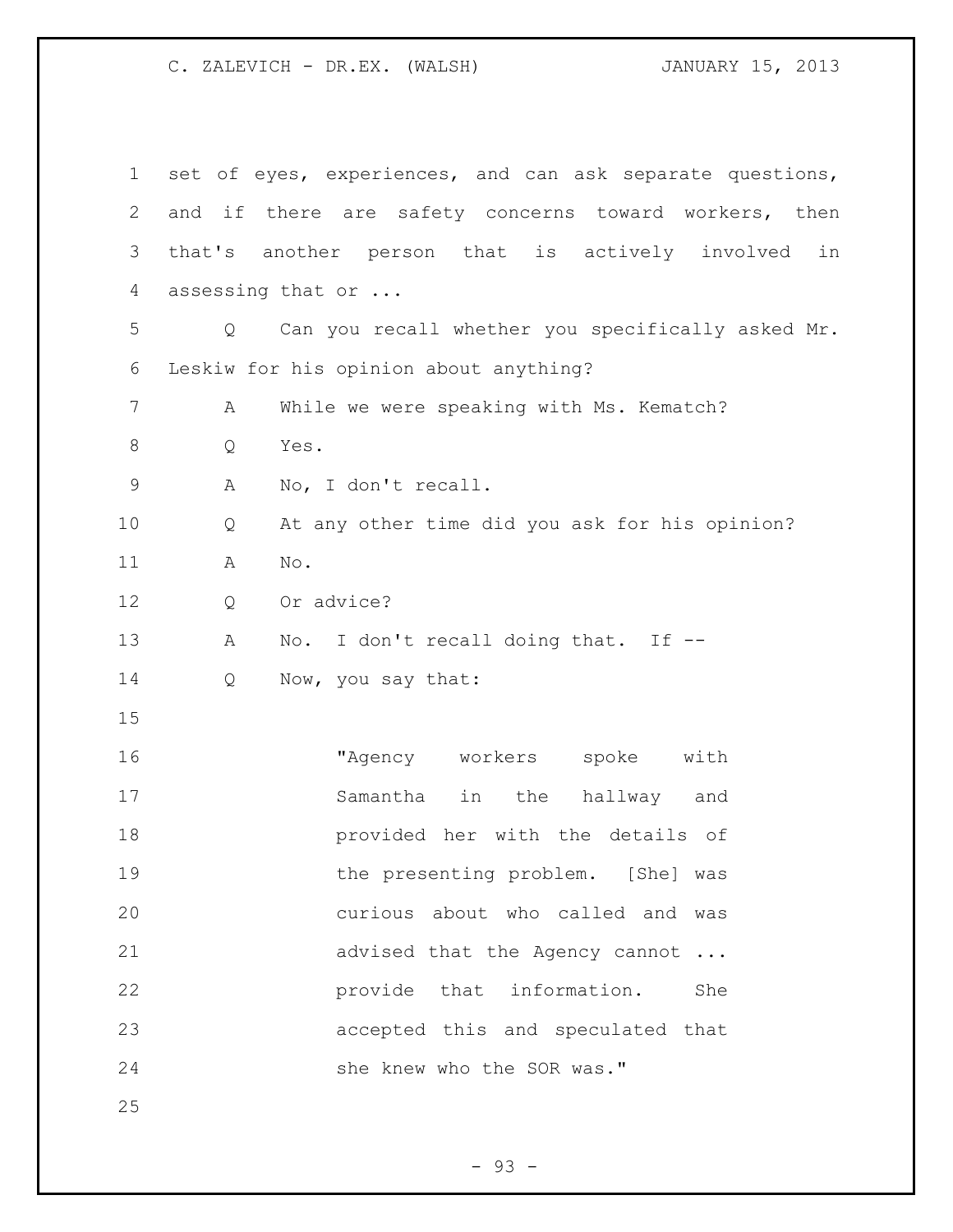Did she tell you who she thought it was? A I don't remember. Q If she had, would you have recorded that? A I have recorded that in the past. Q Then you go on in the paragraph that says: "Workers initially advised 8 Samantha that the referral was about an allegation of her abusing Phoenix. Samantha responded by saying that she had yelled at Phoenix a few days ago and seemed surprised that someone may have heard her." What did you think about that response from Ms. Kematch? A I thought that this is certainly an explanation of what could have occurred or led someone else to believe that she was being abused. This was an explanation. Q So in other words, that, that the -- Samantha yelling at Phoenix might have been the abuse that the source of referral was referencing? A Right, yes. Q And that's based on what Ms. Kematch said to you.

- 94 -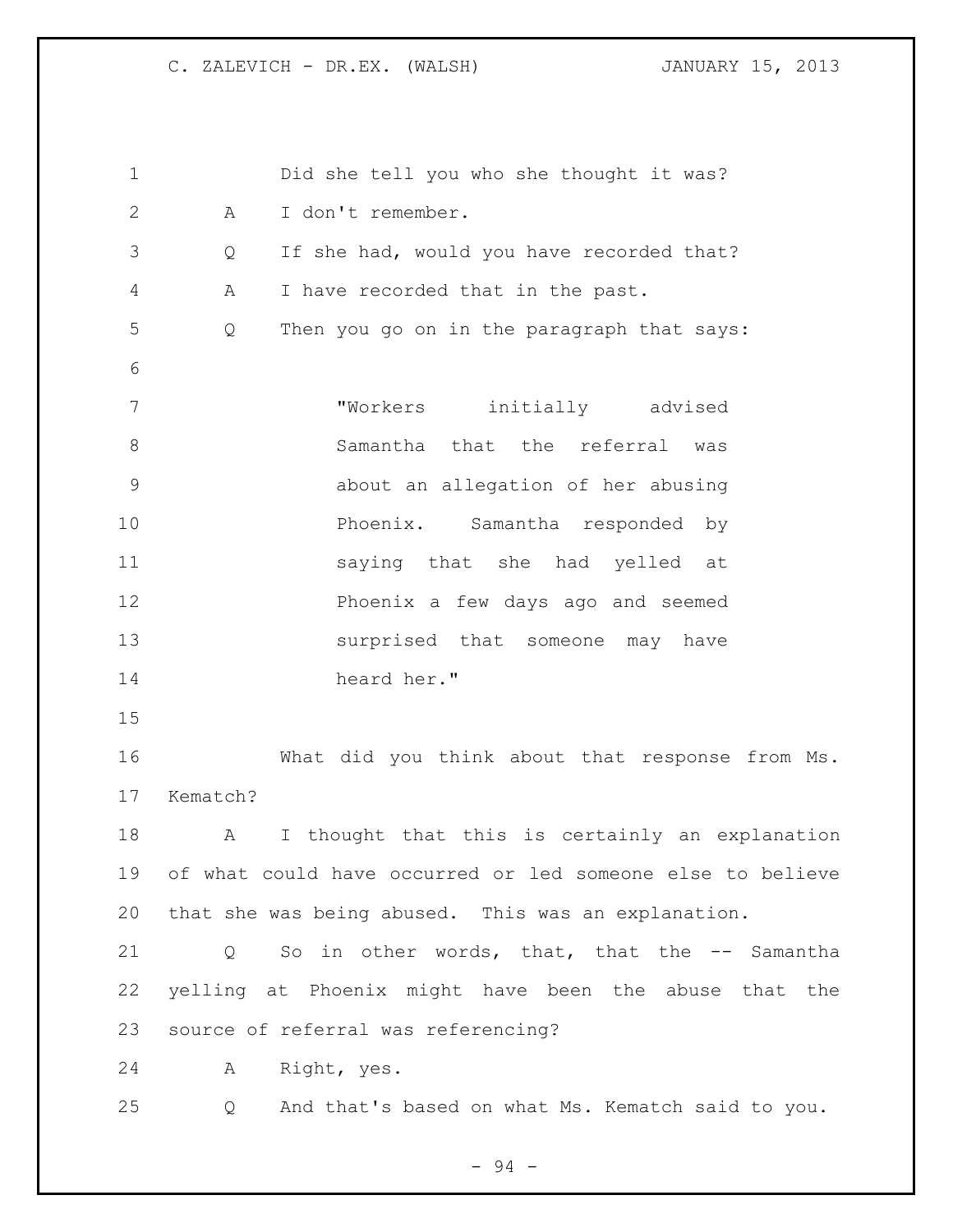1 A At that moment, yes. That's ... Q Okay. Then you went -- you go on to say: "This writer then indicated that the referral indicated that it was believed that Samantha had locked Phoenix in her bedroom. Samantha stated that she and Phoenix share a bedroom." You asked if the bedroom door had a lock on the outside, and Samantha confirmed there was a lock on the door, and you warned Samantha it wasn't safe to lock her in the room in the case of fire. So at this point was the aspect of the, the call, the referral, relating to Phoenix being locked in the bedroom, was that confirmed? A She confirms that there's a lock on the outside of the door, of the bedroom door. Q And did you formulate an opinion as to whether she confirmed that Phoenix was being locked in the bedroom? A It was my opinion that she had used that for that purpose. Q So that part of the, the call, the source of referral's information was confirmed at that point.

 $-95 -$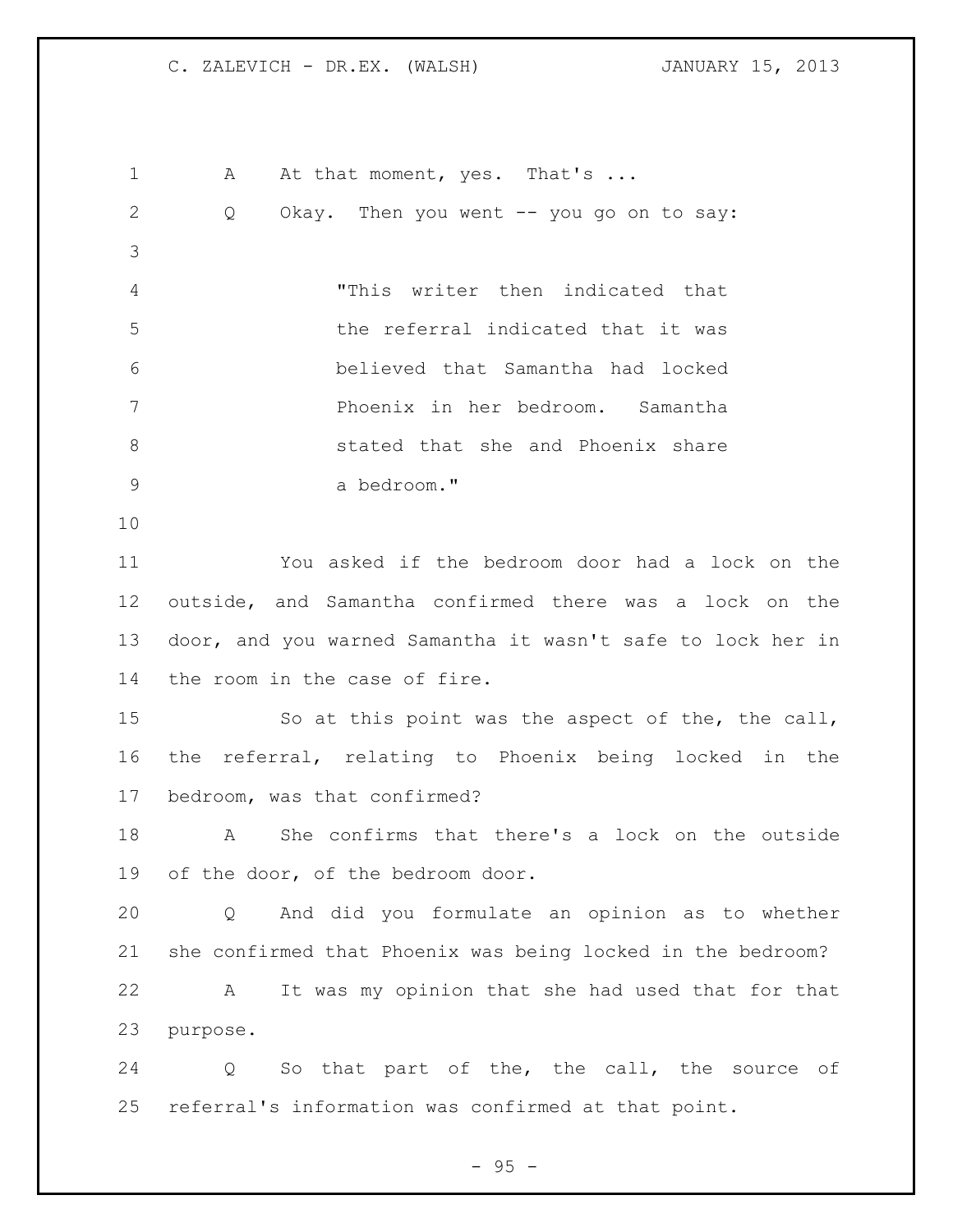A Yes. Q Then you go on to say: "At this time Samantha could 5 hear that her youngest child ... was becoming upset [in] the 7 apartment." And you document that she returned with the baby, who appeared to be content, healthy, clean, and well- dressed. Why were you recording this information? A I believed it was important for future readers or my supervisor to want to know how did this -- how did Samantha respond to the child, that I witnessed. She responds to the child and the child appears content, healthy, clean, and well-dressed, looks like a well-cared- for baby. Q Now, did you know whether the child that you saw was the child about whom the source of referral had called? A Source of referral is, is referring to Phoenix, as opposed to this child, who's younger. Q You knew that the, that the baby was not Phoenix. A Yes. Q Okay. Then you record that you asked if Phoenix is attending school or daycare. Why did you ask that?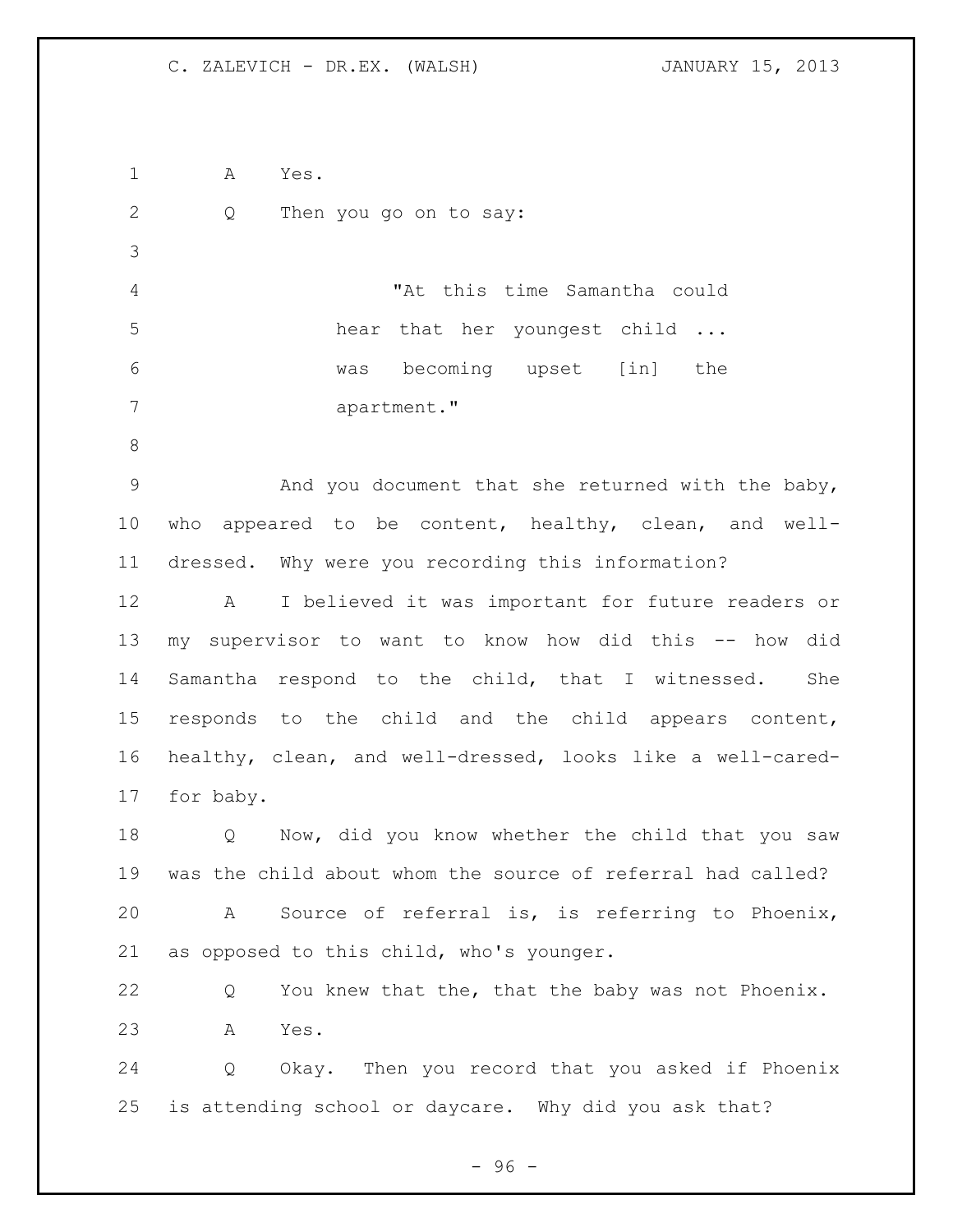A I can't recall specifically if I asked that question as part of a conversation, to say, Is Phoenix here or is she possibly at school or daycare? That's one scenario. It could be generated from Richard's notes from having contacted the school division and learning that she hasn't been enrolled since the previous year or 2004. It's also very possible that I'm asking Samantha about that to find out if she's registering her child for school this coming fall when she'd be in kindergarten. It's one of those -- it's likely one of those situations. Q But your records don't give you any idea as to 12 which, if any, of those scenarios was the case. 13 A Not definitively, no. My records don't say that. Q So you were aware that Phoenix had been registered, in the fall of '04, at Wellington School and that she was inactive. She was reported as, as not attending. A Yes. Q Did you ask Ms. Kematch why that was the case? A No. Q Did you think of contacting the school to see if they had any information about Phoenix?

 A I didn't, no. Like, I didn't contact the school. Q And you didn't consider contacting them. A I don't recall if I considered it or not, but

- 97 -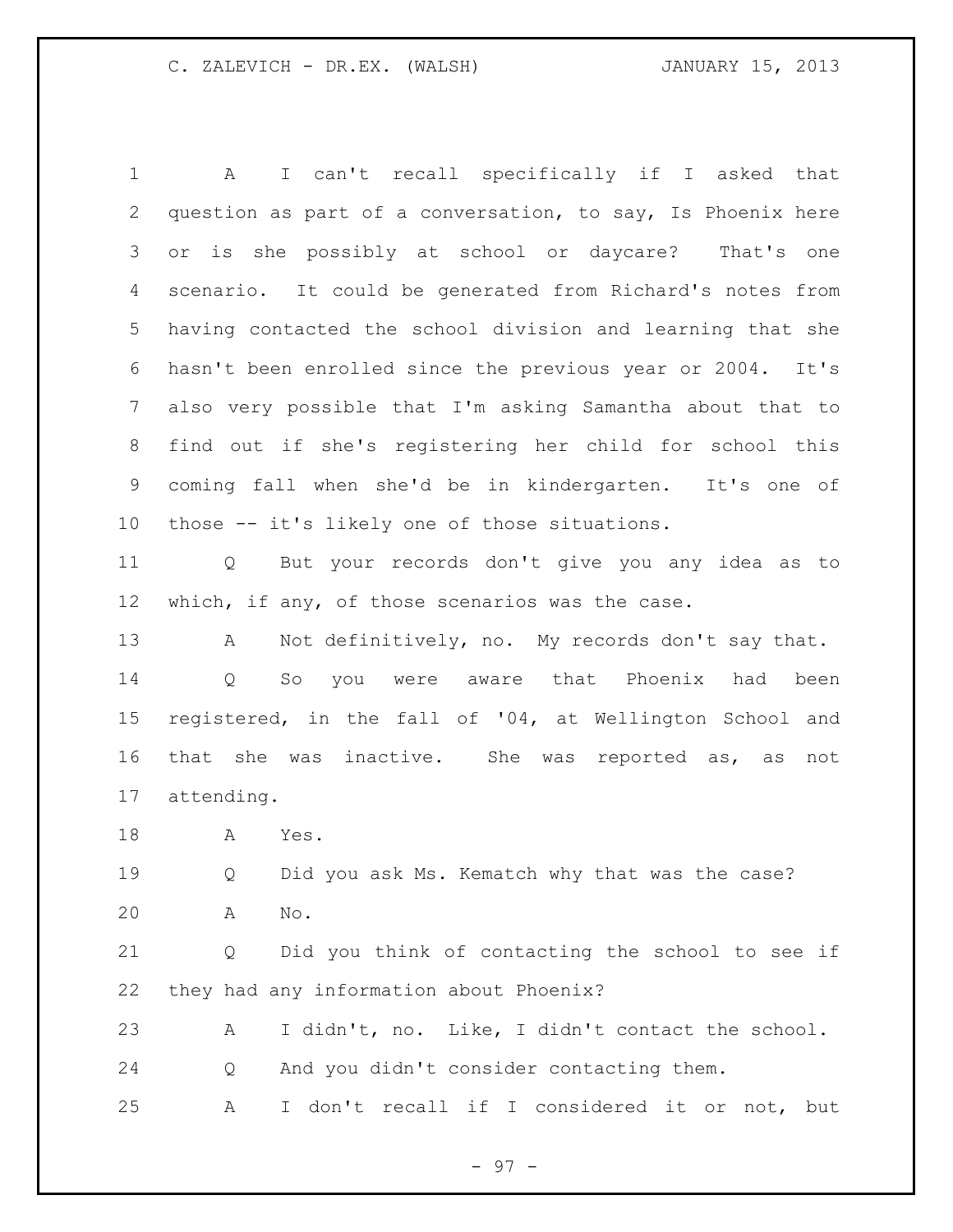it's not in my notes if I did. Q Okay. And then you say: "This writer asked if there was anything that Samantha needed support with from the Agency and if she also has supports as a parent. [She said] she was doing well and did not require agency supports." Now, you took her word for it that she didn't need any help as a parent? 14 A I took her word, and having seen the, the younger child and her interaction, that was also an indication of how she was doing with that child. And she appeared to be doing well, the younger child, I mean. Q Was -- we know when -- we're going to come to your recommendation, but we know ultimately that you recommended that the file be closed, right? A Yes. Q Was Ms. Kematch's -- the fact that she declined agency supports a factor in your decision to recommend that the file be closed? A That's, that's one piece.

- 98 -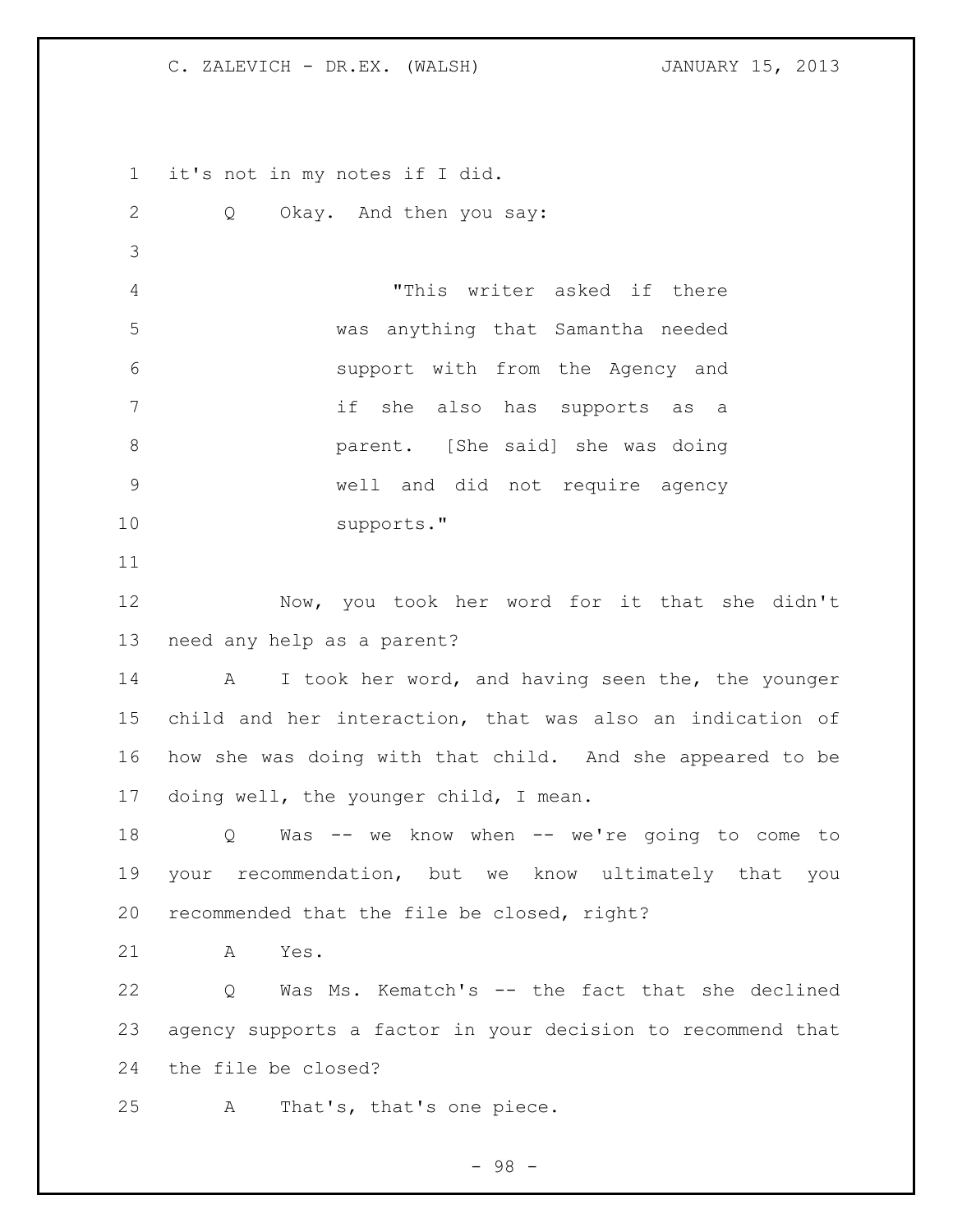Q Okay.

A Yeah.

 Q We know from having heard evidence about Ms. Kematch's protection file and her history with CFS from the time that Phoenix was born, that Ms. Kematch often declined support, offers of support. Did -- and we've seen the file recordings that documented that. Was that something that you were aware of in terms of, of the history on this file?

A I don't remember if I was aware of that.

 Q If you had been aware of it would that have influenced what you did on this file, what decisions you made?

 A I, I believe it would have had an impact or it would have --

Q In, in what way?

 A It would have been taken into consideration on whether or not I recommend it be closed. I don't -- I would have considered when that occurred and things that have occurred since that time --

Q But --

A -- as part of it.

 Q -- you don't have any, any documentation as, as having been aware of, of previous recordings where Ms. Kematch declined support.

A No, I don't -- I'm not aware, unless it's in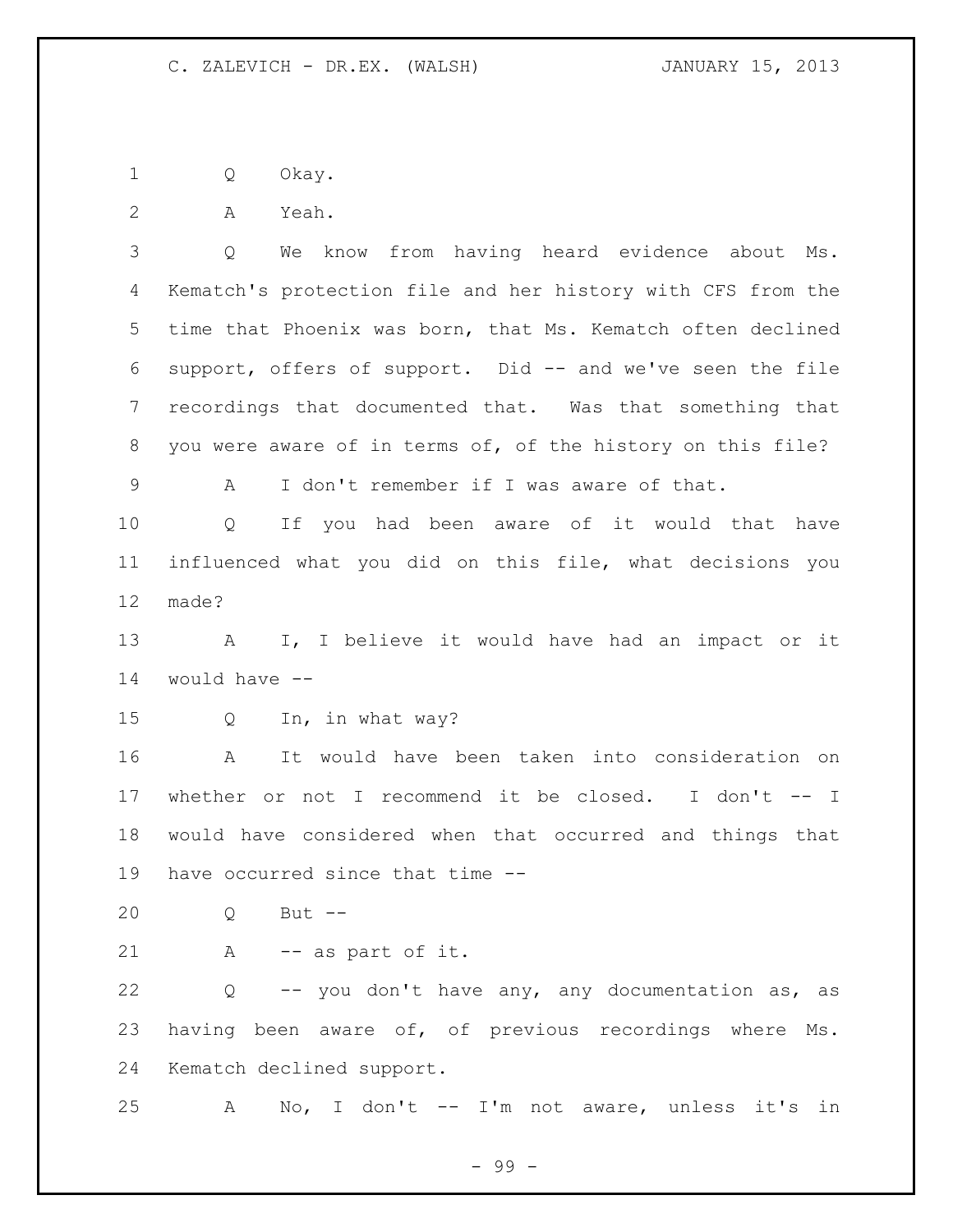Jacki's history that I could refer to quickly, but ... Q That wasn't something that, that factored into your decision, the history with respect to her declining supports. A Not from my notes, not that I can see. Q Did you see Phoenix before you left Ms. Kematch's apartment? 8 A No. Q Did you ask to see Phoenix? A I'm assuming that I have, because I've -- because I asked about her being in school or, or if she's at daycare. Q If you had asked to see Phoenix, either you would have seen her or you would have been told by Ms. Kematch why you couldn't see her, right? Isn't that fair to assume? 17 A Yeah, I, I would say that's fair to assume. Q And in that case the response to your request would have been recorded, right? Either you would have seen her and commented on what you saw, or you would have indicated why you couldn't see her. A If I had seen her, yes, I would have recorded in -- what I saw and -- yes. Q But if you had made a request to see her and the

request had been denied, you hadn't seen her, wouldn't you

 $- 100 -$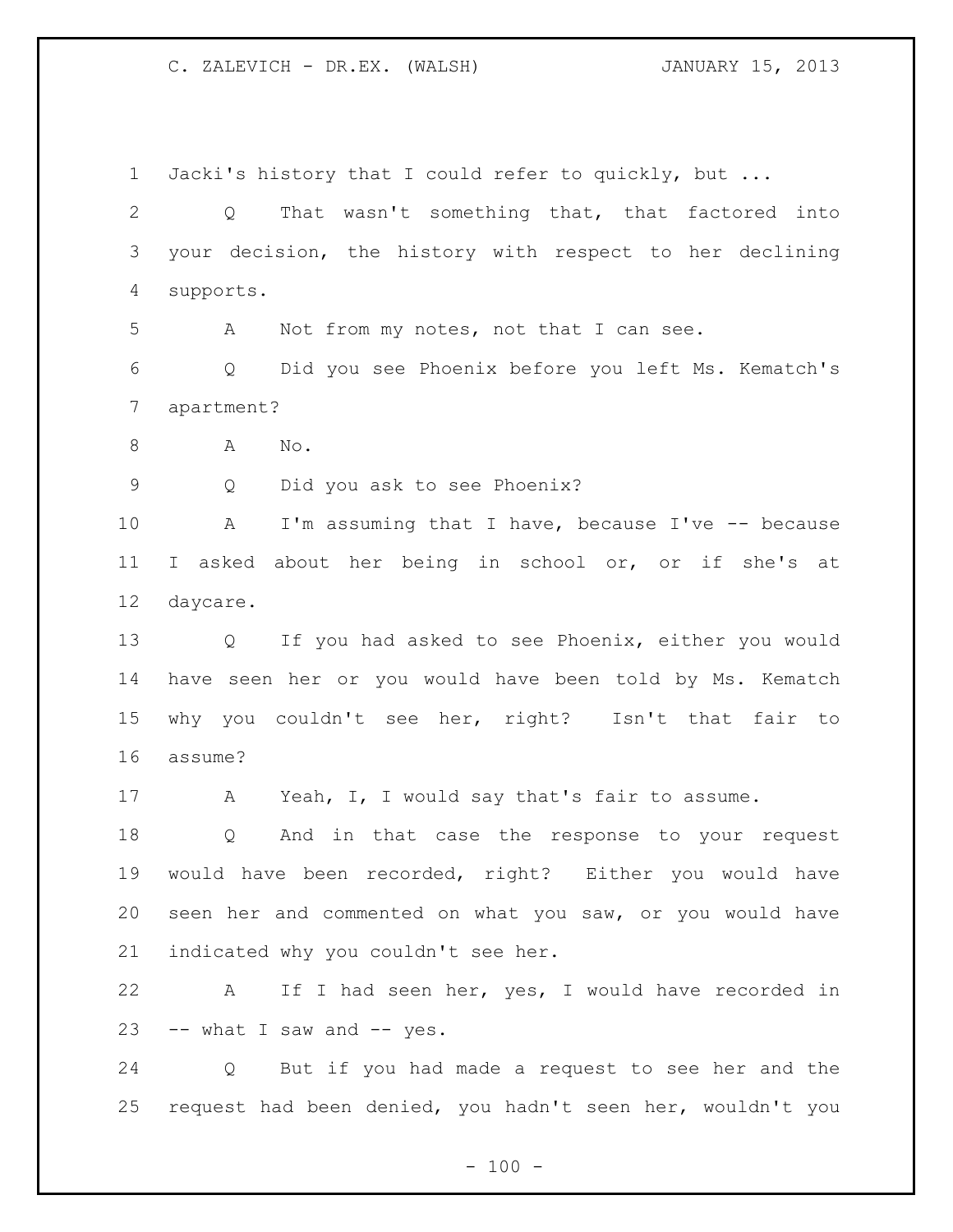have recorded why that was the case?

| $\overline{2}$ | A Ideally, yeah. If she said Phoenix is at so-and-        |
|----------------|-----------------------------------------------------------|
| 3              | so's place, or she's over there, or something like that,  |
| 4              | then that would have been good to have in those notes.    |
| 5              | Q Well, if, if you'd asked the question, you would        |
| 6              | have had one of two answers. Either she was there and you |
| 7              | would have seen her and commented on it, or she wasn't    |
| 8              | there and, and you would have known that, and, and        |
| 9              | commented on that. Wouldn't you?                          |
| 10             | A She's not there and I don't see her, and it's not       |
| 11             | in my notes that I did see her because she's not there. I |
| 12             | don't see her.                                            |
| 13             | Q And it's not in your notes as to whether you even       |
| 14             | asked if she was there.                                   |
| 15             | A It would have been my practice to say -- to ask         |
| 16             | to see Phoenix.                                           |
| 17             | Q Is there anything in your notes that says what          |
| 18             | Ms. Kematch's response was to your asking where Phoenix   |
| 19             | was?                                                      |
| 20             | Not that I recall.<br>A                                   |
| 21             | Is it possible you didn't ask to see Phoenix?<br>Q        |
| 22             | No. I think I would have asked to see Phoenix.<br>Α       |
| 23             | There's nothing in your recording, though, that<br>Q      |
| 24             | says whether you asked, and if so, what the response from |
| 25             | Ms. Kematch was.                                          |

- 101 -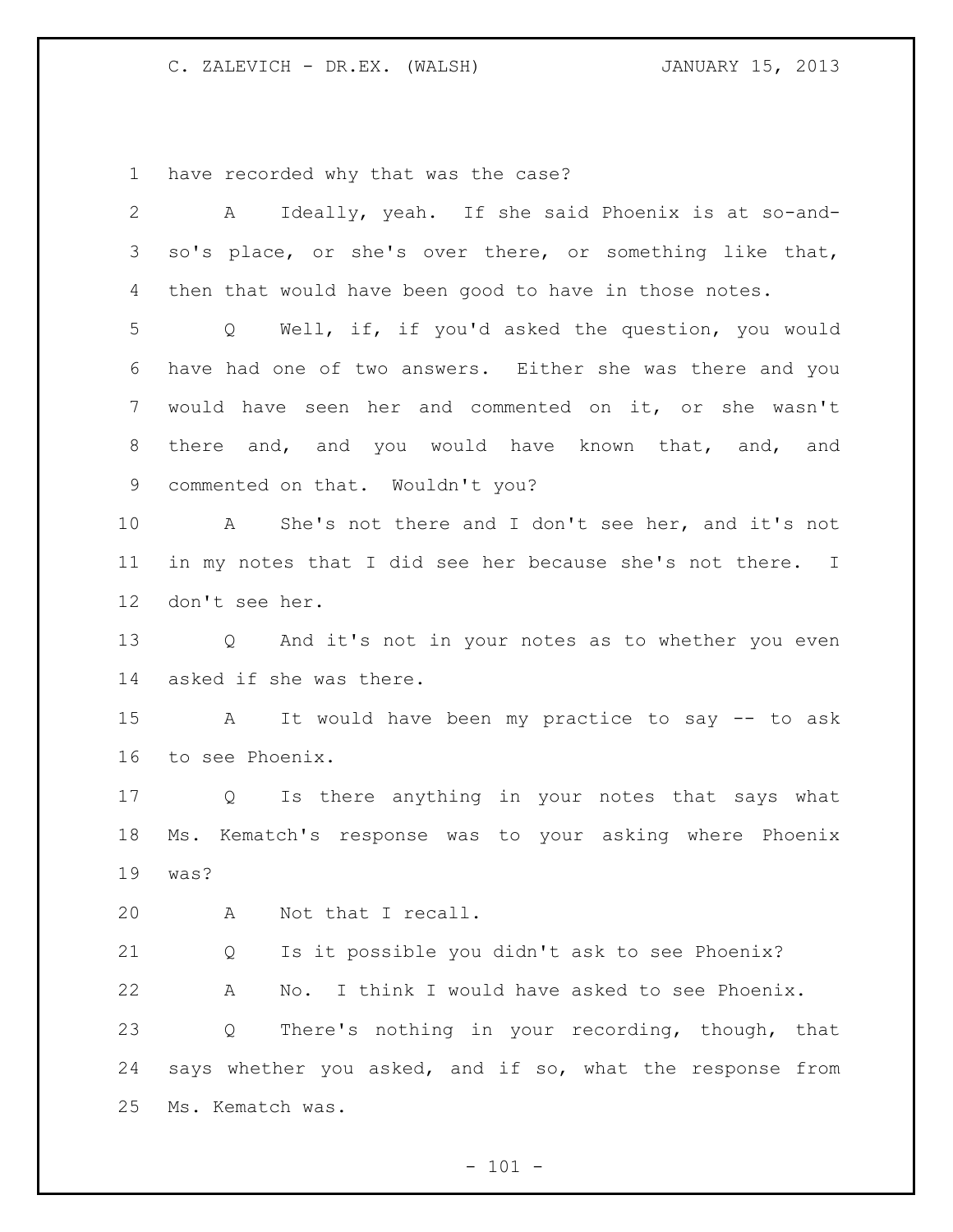A No. Q And there's nothing in your recording that says where Phoenix was when you were at the apartment. A No. Q Let's look at the recommendations that you made towards the bottom of page 36929. So you say: 8 This file was opened by the [after-hours unit] after a call to 10 them was made on Saturday, March 11 5, 2005. They were advised that the caller believed that Samantha is abusing her daughter Phoenix although there were no details surrounding the abuse other than 16 the caller believing that Samantha was locking Phoenix in her bedroom. The caller did not have an address for Samantha other than that she lives in apartment #1 beside the Maryland Hotel. The 22 [after-hours unit] explained that without an address, they could not follow up. Worker Buchkowski located Samantha's address as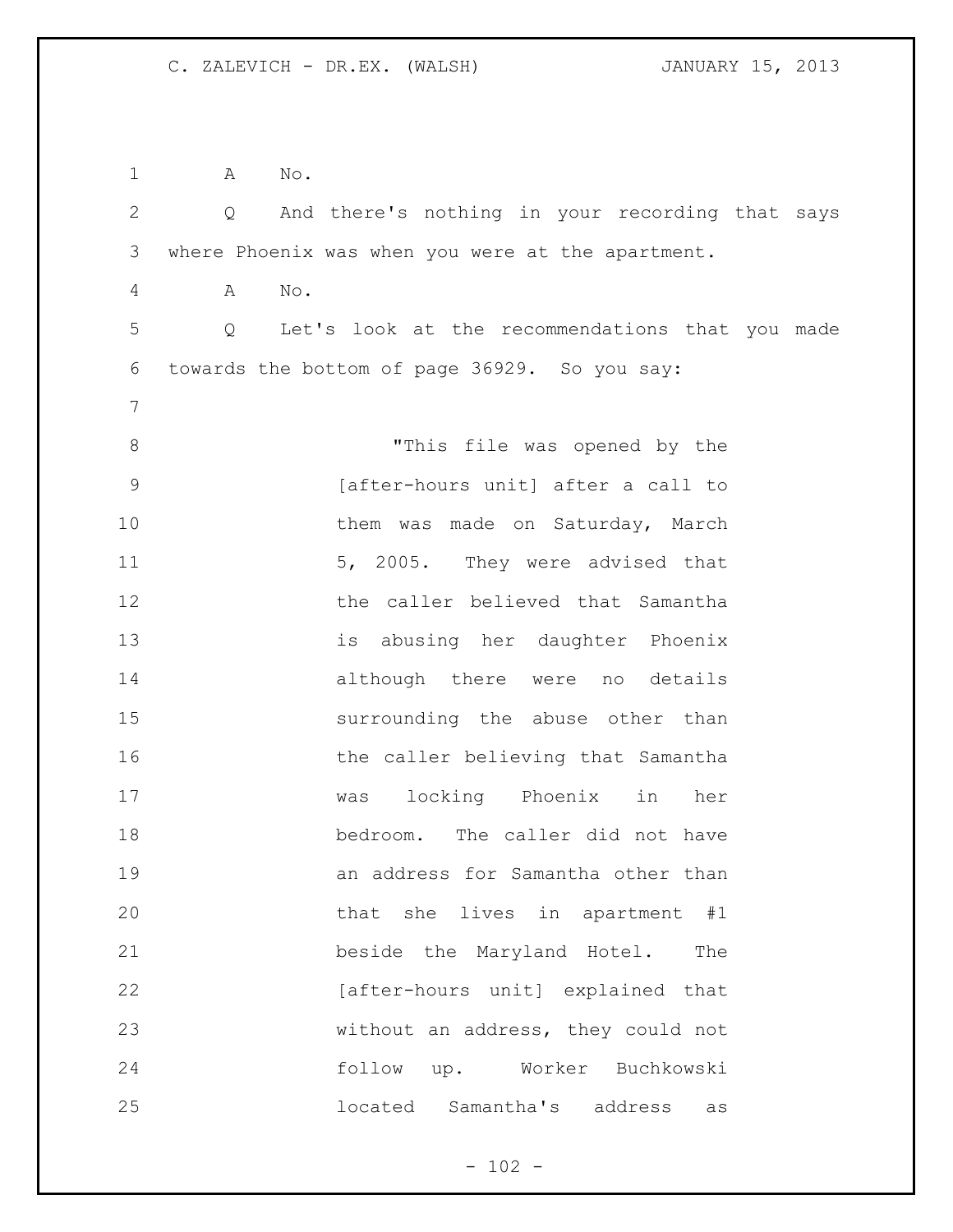being #1-747 McGee but could not 2 gain access to the building. "This writer and worker Leskiw met with Samantha at ... McGee Street. Samantha presented as calm and somewhat shy. She did not want to allow workers into the home as she had company. Workers warned and cautioned Samantha about locking Phoenix in her bedroom. Workers viewed [the baby who] appeared to be healthy and well-cared for. "Workers did not note any protection concerns and so this matter can be closed to the Crisis 17 Response Unit at this time." When making the recommendation to close the file, did you take Phoenix's age into consideration? A I would assume so, yes. Q What, what were the, the factors that went into your -- the recommendation that you made to close the file? A At that time I would have considered that -- the details of my report, that I had gone to the home -- I'm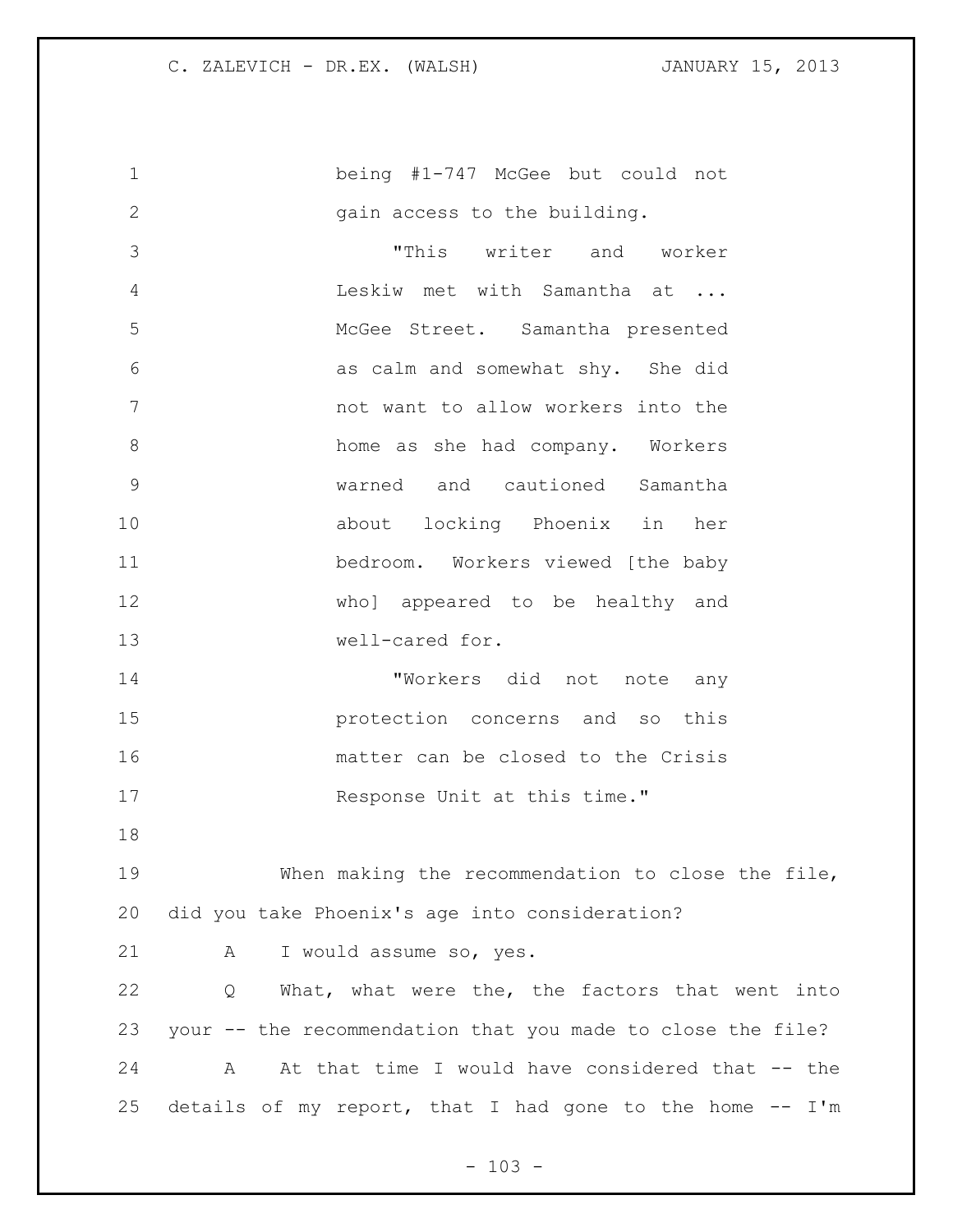summarizing, but that Samantha's given me a possible explanation of why someone would suggest that she may be abusing her child because she's yelled at her child. I would also consider that I've warned and cautioned her 5 about using a lock on her door for -- on the bedroom door, for safety concerns. I would also consider that I've seen the younger child, who presents as being healthy and well cared for, and Samantha's interaction with her is, is appropriate and loving. Appears to be doing well with her child. So those are some of the factors that I would take into consideration.

 Q Ultimately, who made the decision to close the file?

 A I recommend that the file be closed. A file can't be closed, like I said earlier, unless it's closed by a supervisor.

 Q Were you at all uncertain as to whether or not it was safe to close the file on March the 9th, 2005?

 A I had a discussion with, with Diva, like I said earlier, to review what I had done on a file, on this file, and from that discussion, it was closed.

 Q But my question was, were you at all uncertain as to whether or not it was safe to close the file, from Phoenix's perspective.

A I can't remember.

 $- 104 -$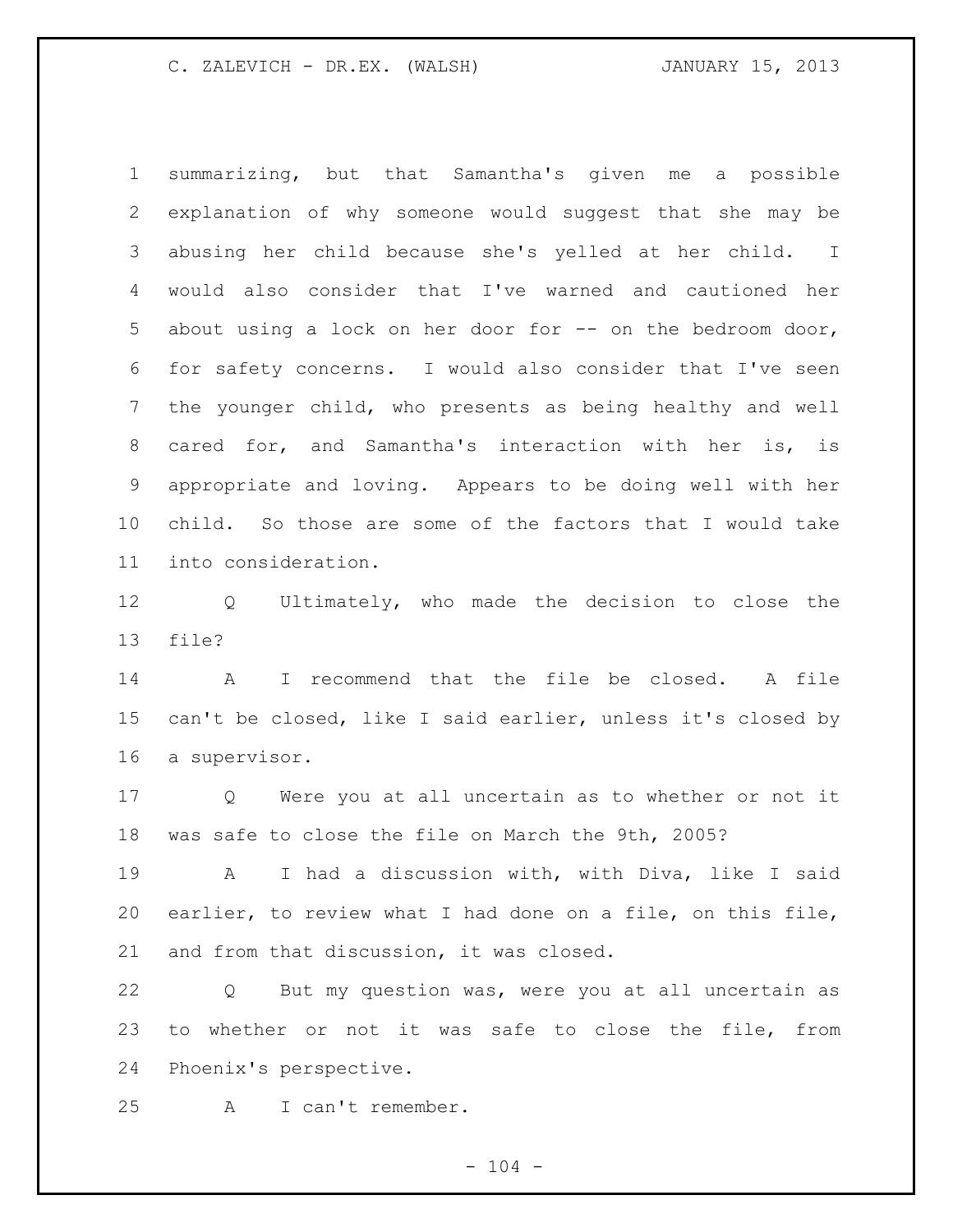Q May I ask it this way: As, as a result of the visit that you made to Ms. Kematch's home, were you able to make a determination as to Phoenix's safety and well-being? A I believed at that time that she was, that she was safe. Had I -- if I didn't believe that she was safe, then I wouldn't have closed or made that recommendation to close the file. Q How were you able to make that determination without seeing Phoenix? A At that time I was considering what the presenting problem was and what I had seen. Q So you accepted Ms. Kematch's explanation of yelling at Phoenix as being what the source of referral meant by abuse? A Yes. Q And you didn't want to see Phoenix to determine whether Ms. Kematch's explanation was accurate? 18 A Ideally, workers would want to -- ideally, workers or I would want to see Phoenix. Q Was there anything preventing you from seeing Phoenix? A It was my understanding that Phoenix wasn't there. Q So you couldn't see her that day at that visit. A Right.

 $- 105 -$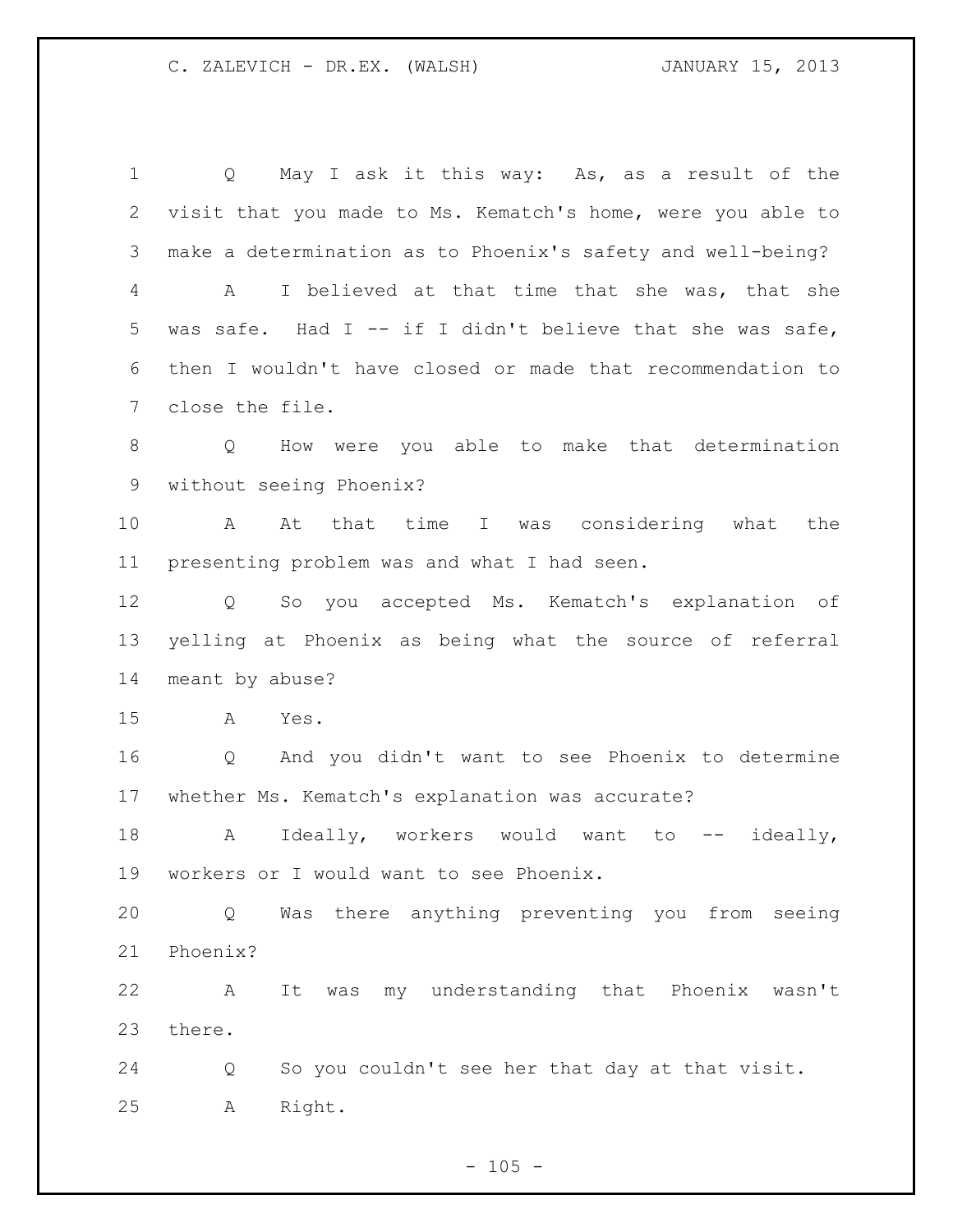Q Was there any reason why you couldn't keep the file open until Phoenix had been seen?

3 A I, I don't know what, what was -- also, if there was other factors impacting my ability to go see her. I'm assuming that there wouldn't, that there wouldn't be something directly related to me not closing the file.

 Q Sorry, I'm not sure I'm following you. You knew that you hadn't seen Phoenix on March the 9th, 2005.

A Yes.

 Q Was there anything that prevented you from recommending that the file be kept open so that further investigation could be done specifically so that Phoenix could be seen and, and interacted with?

 A No, there's nothing that's preventing my recommendation that that occur.

 Q In light of the fact that Ms. Kematch confirmed that she'd been locking Phoenix in her bedroom, were you at all concerned that she might be doing other things that were not in Phoenix's best interest?

 A At that time when she confirms that she's been locked -- when she's been using a lock on -- that there's a 22 lock on the door, she's explained that -- she's provided me with a possible reason for why someone would suggest that she's being abused. Then at that time I'm not thinking that Phoenix is being abused.

 $- 106 -$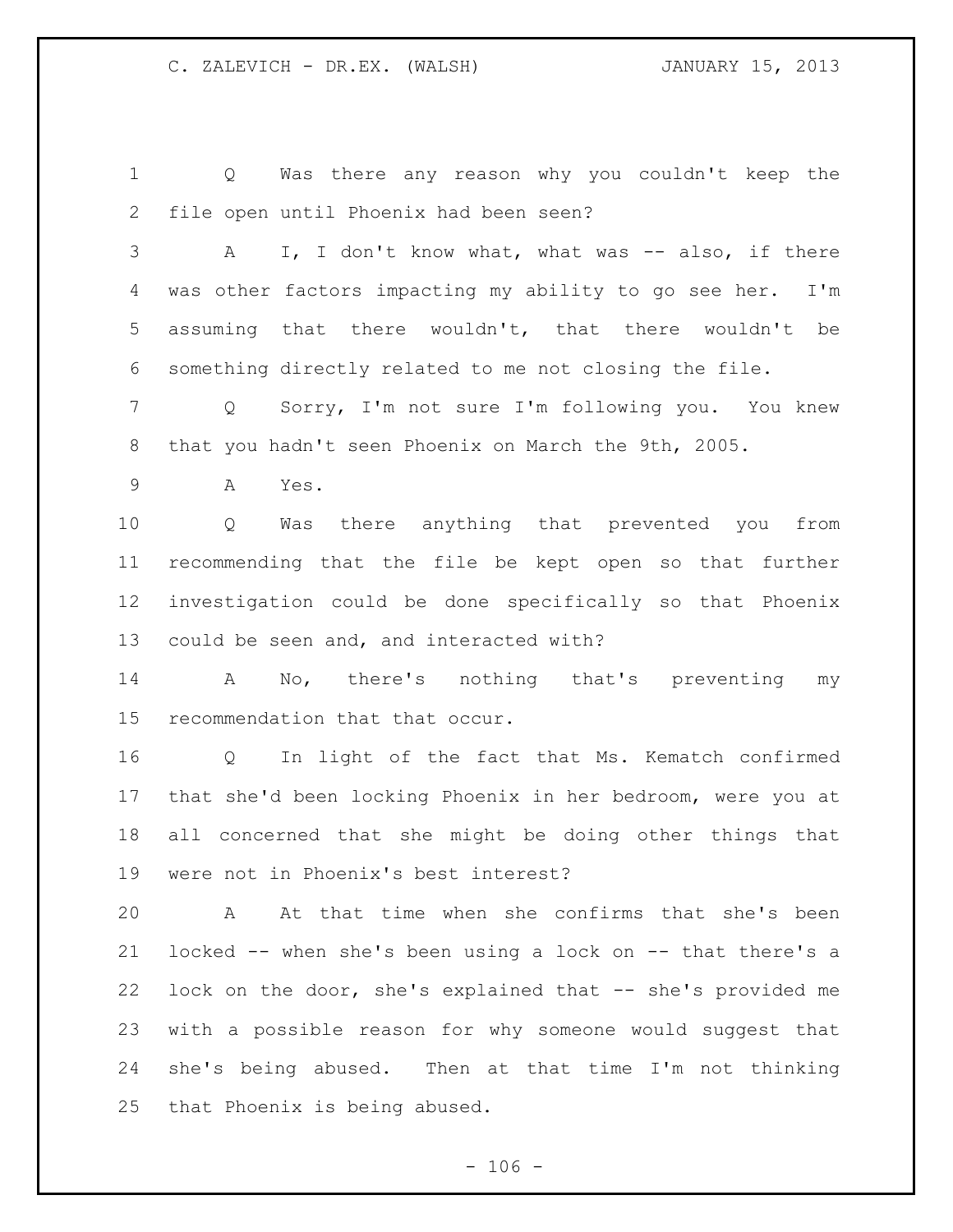Q No, but you, you did confirm that, that Samantha was locking Phoenix in the bedroom and that that wasn't a safe practice.

A Right.

 Q So given that that had been confirmed, did you not worry that there might have been other things that Samantha was doing that were not in Phoenix's best interests?

 A She doesn't confirm that she's locked Phoenix in the room. She says that there's a lock on the door.

 Q I thought you told me that you understood that that aspect of the referral had been confirmed.

13 A Well, in that case, from reading my notes, from going back into my notes, then it appears as though -- that she's confirmed that there's a lock on the outside of the door.

 Q What was your understanding of the purpose for the lock on the outside of the bedroom door?

A That she's locking Phoenix in, in her room.

 Q Right. And that was something you didn't think was safe.

22 A For fire and -- yes, for reasons like -- such as case of a fire.

 Q So given that you knew Samantha Kematch was doing something that was not safe with respect to Phoenix, that

 $- 107 -$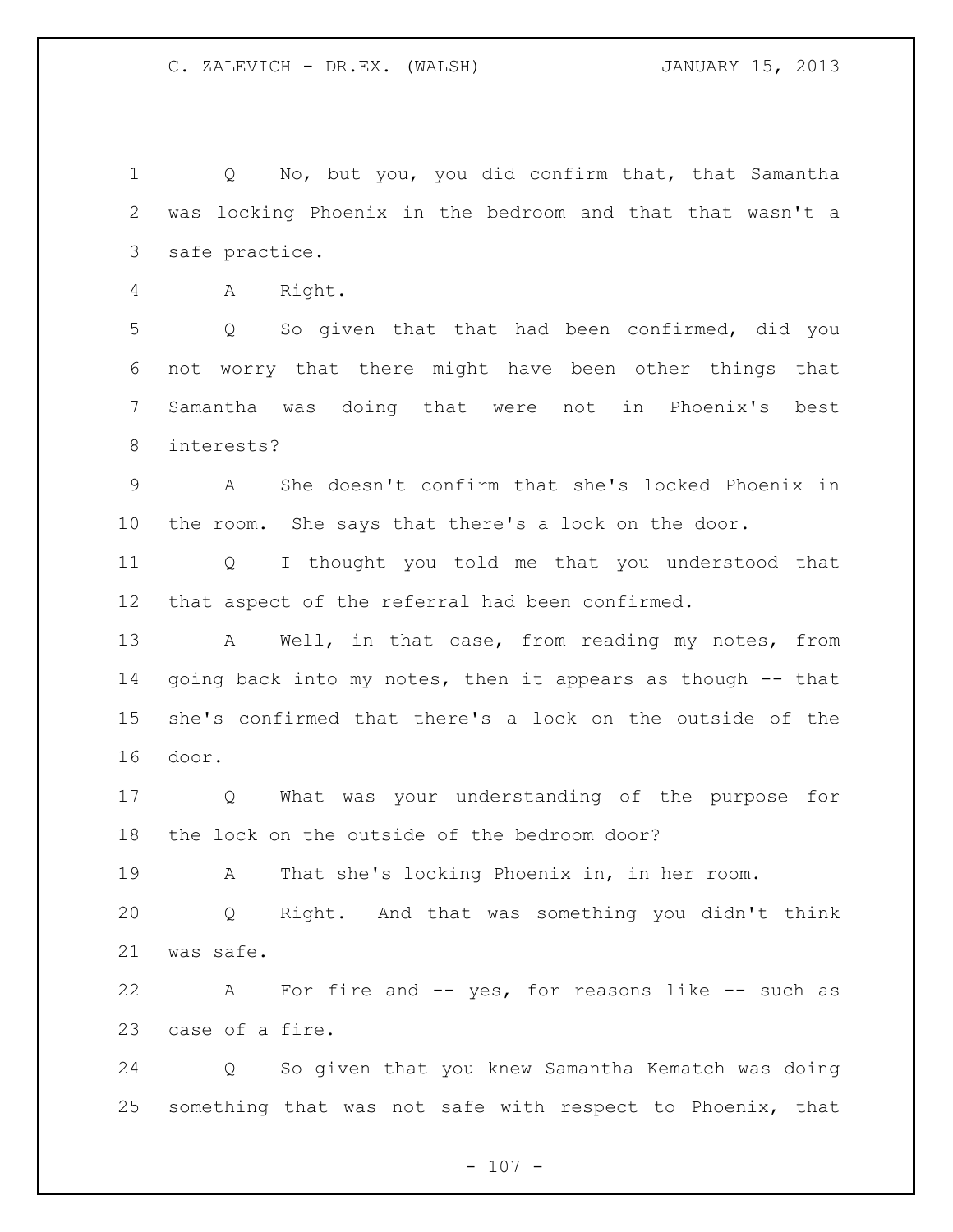had been confirmed, did you not worry that maybe she was doing other things that weren't in Phoenix's best interests?

 A Having, having a lock on a door and placing a child into a room is, is, is not a good practice. It's not saying that she's putting Phoenix in the room, locking the door, and leaving her there unattended altogether. It could be that she's getting a time out.

Q Did you ask her anything about that?

A No.

 Q There's nothing in your notes that, that documents any kind of conversation as to what would happen if Phoenix was locked in the bedroom.

14 A No, there's -- if -- no, there's nothing to say that in the notes.

 Q In March of 2005 you understood that best practice required that you see the child who was the subject of a referral when you go out to do an investigation, right?

A Ideally, yes. When --

 Q Now, when you, when you say "ideally" -- you use that, that term a lot. Are you talking -- are you using the term in the sense of something that ought to be done, or something that exceeds what ought to be done?

A It -- when I use that term, it means that this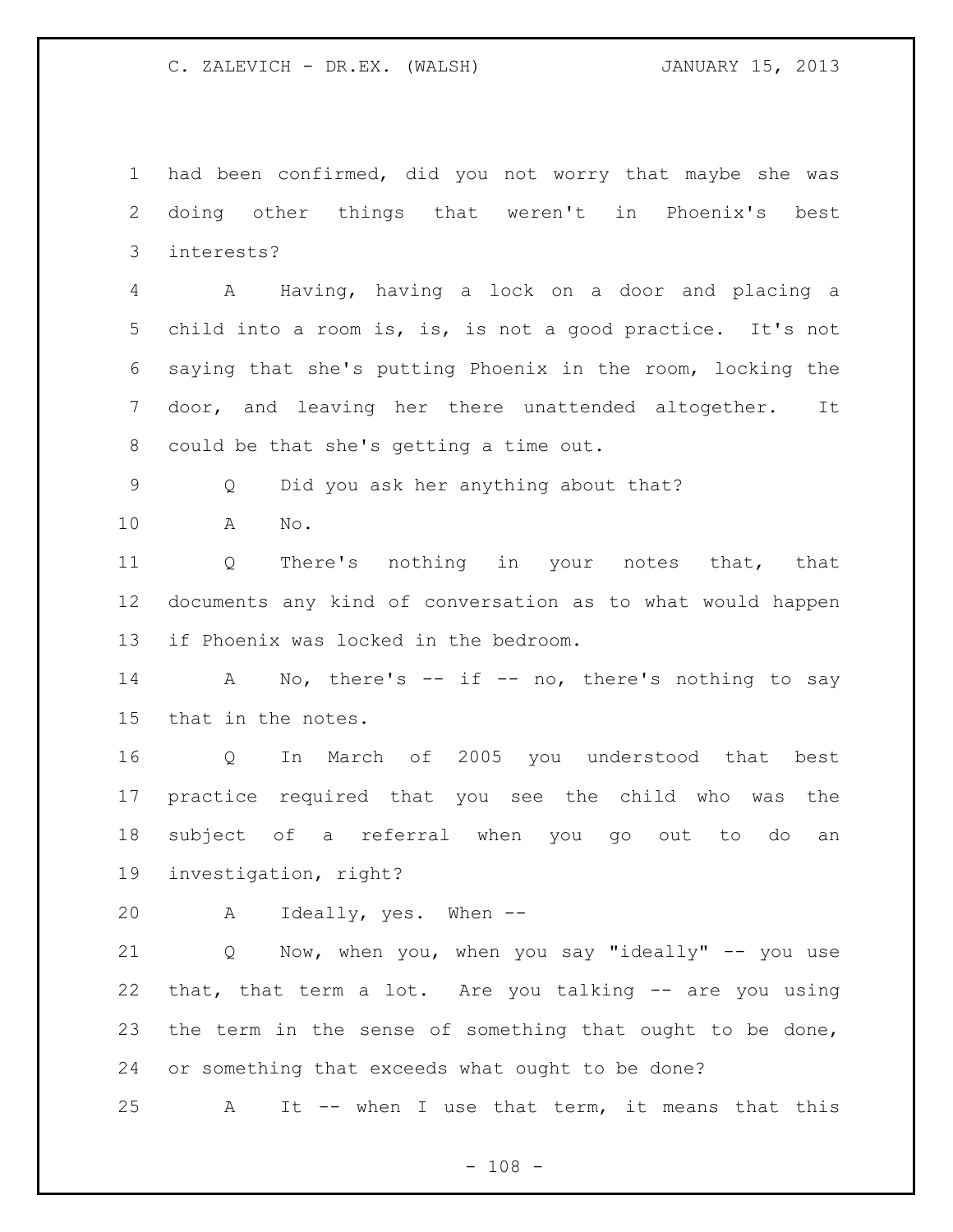would be the best thing to occur. Q And in fact, seeing the child who is the subject of a referral had been the matter of discussion in your unit. A It was ... Q Let, let me pull up a document -- A Sure. Q -- for you. Page 20260. You see that? This is entitled CRU Joint Meeting Minutes, February 3, 2004. It shows a number of individuals present. There is a Chris present. Is that you? A Yeah. Q So you attended this joint meeting of the two CRU units -- the two CR units. A Yes. Q And if we go to the next page, point 13, under the heading Assessments, it says: "There were concern raised about assessments being made over the phone that should be done by a field to the home. As much as is possible, when there is a concern 24 about a child in the home, the home and the child should be seen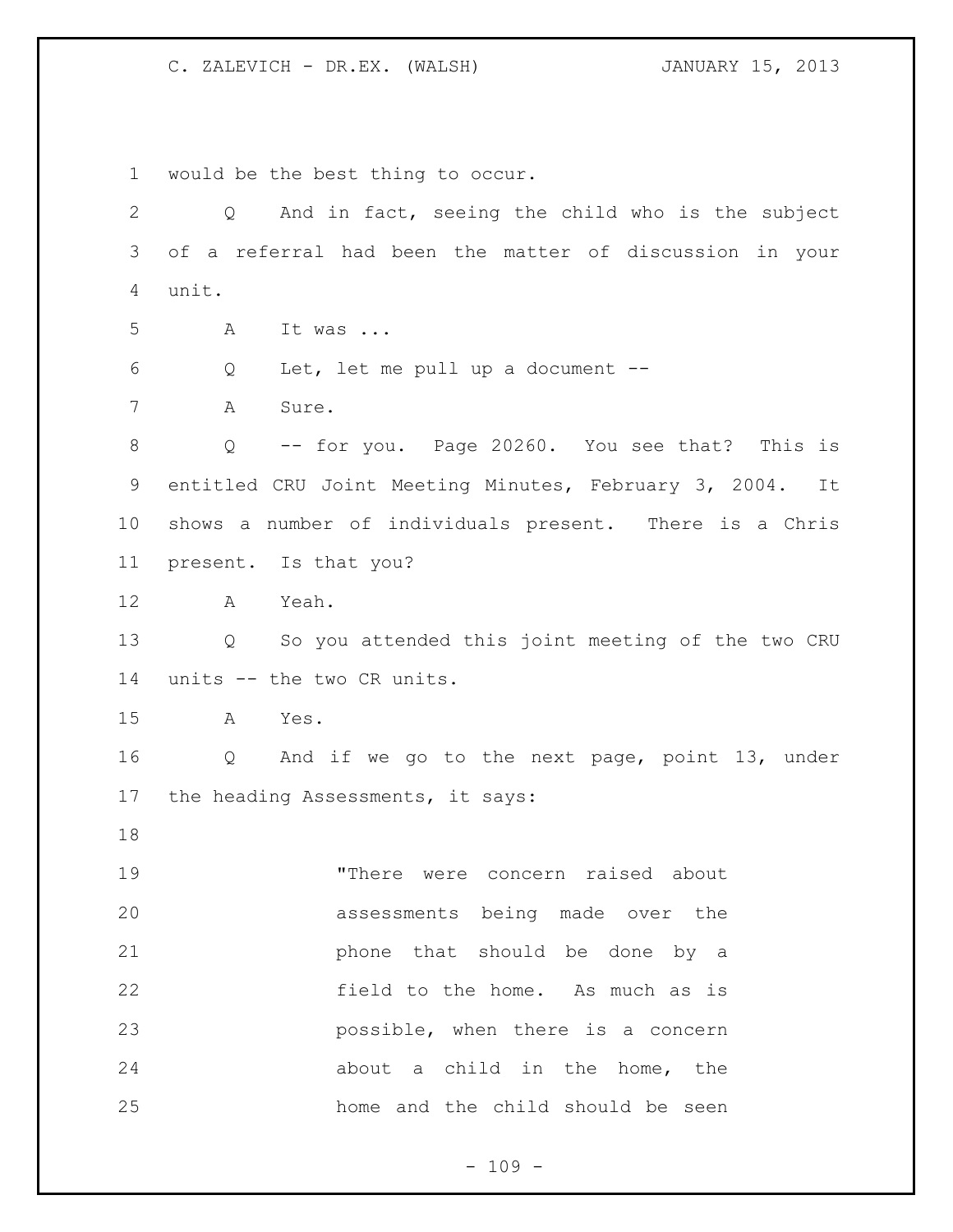1 by a worker. If the decision is made to complete an assessment via telephone or through a collateral this should be reviewed and approved by the Supervisor." So that's something that you're aware of as of March 2005? A Yeah. Yes. MS. WALSH: Mr. Commissioner, this would be an appropriate time, if you want to take the noon break. THE COMMISSIONER: Yes, I think that's reasonable. We'll adjourn now till two o'clock this afternoon. 15 MS. WALSH: Thank you. (LUNCHEON RECESS) 19 THE COMMISSIONER: All right, Ms. Walsh. MS. WALSH: Thank you, Mr. Commissioner. BY MS. WALSH: Q Mr. Zalevich, by the end of your visit with Ms. Kematch, were you satisfied that you had all the information that you needed to complete your investigation?

 $- 110 -$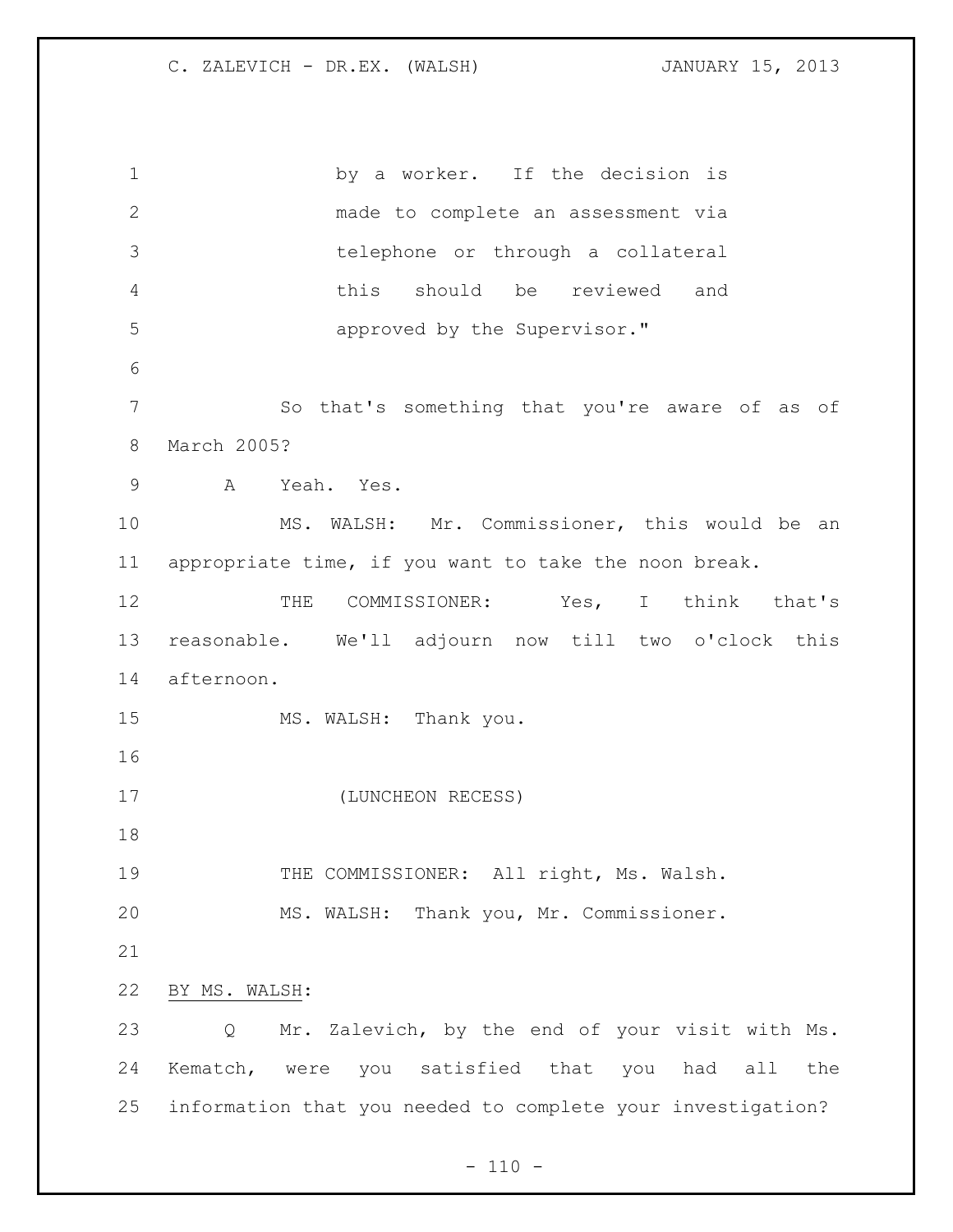1 A I believed that I did at the time, yeah. Q And the point of your investigation was to determine whether there was any risk to Phoenix in terms of her safety and well-being? A The point was to follow up with the, the presenting problem. Q But -- sure, but what was it that you had to determine? A Her well-being, yes. Q We know from the source of referral that they were a foster parent who called in. Did that influence in any way -- the fact that it was a foster parent who made that referral, did that influence how you handled this matter in any way? A No, it, it wouldn't have an impact on how I would handle it. Q I think you said that one of the things you relied on in believing that Phoenix was safe was the fact that the baby looked healthy and, and well cared for. Is that right? A Yes. Q So at that moment were you using the baby as a, a proxy for Phoenix's well-being? A That was, that was one of the, that was one of the points that I would use in, in coming up with my

- 111 -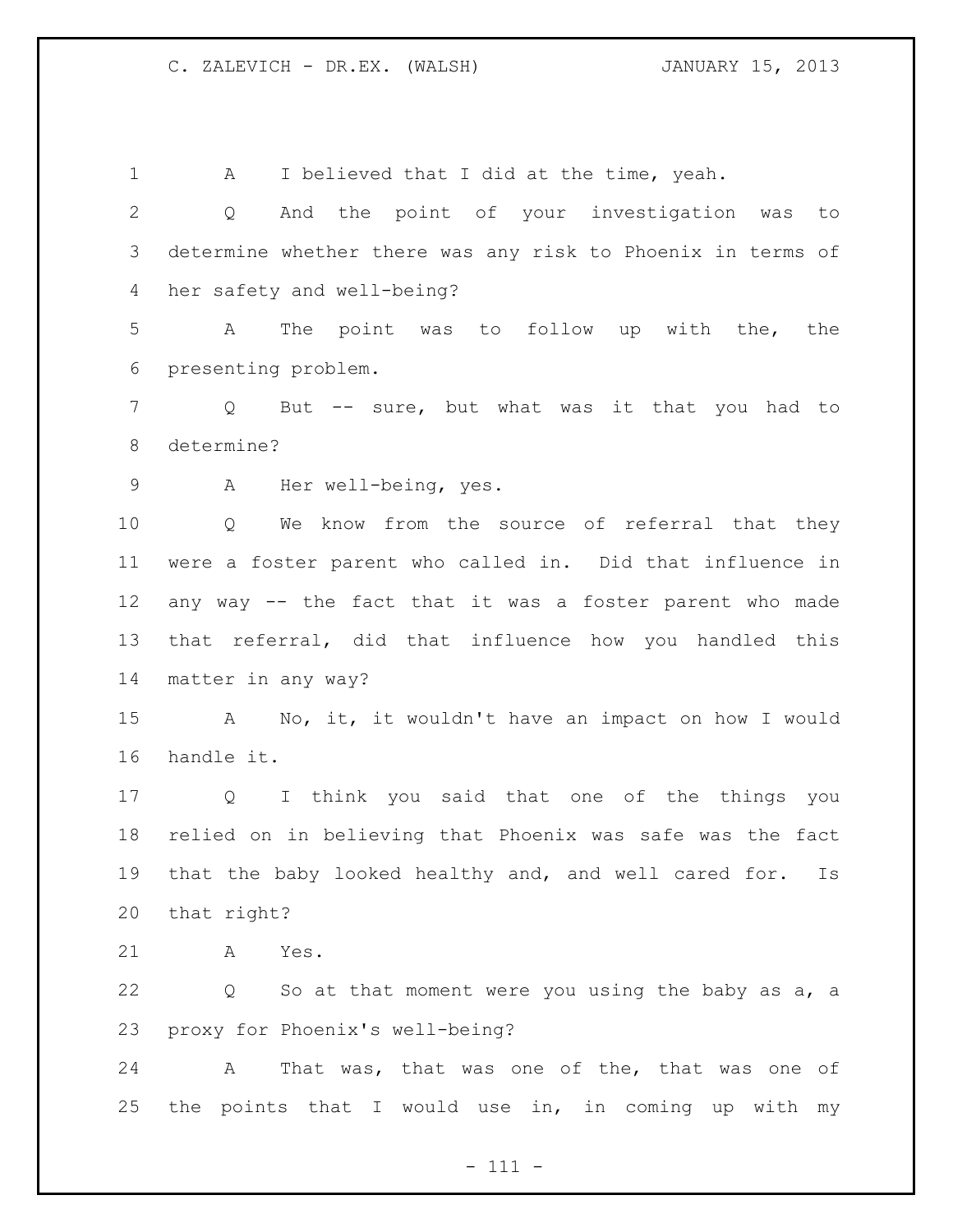recommendation, yeah. She was -- she influenced how I followed through with this. Q The baby. A Yes. Q Did you consider whether it was possible that Phoenix was being abused even though the baby was not? A I'm sure that would have been in my mind. Q And did that influence what you did on this file? A I would have taken that point into consideration during my follow-up and conversation with, with Samantha. Q How long was the visit with Samantha? A From, from reading my notes and what I recorded, I, I would say that this was maybe 20 minutes, maybe. Q At the most? 15 A That's what -- yeah, at the most, I'd, I'd say. Q Okay. A But I can't, I can't say for sure. But I think it'd be safe to say that. Q And the entire visit you and Mr. Leskiw were standing in the hallway. A Yes. Q What did you do after the visit was over? A We left and we went back to the -- I don't know if we had other fields right afterward. Eventually we would go back to the office. So I'm not sure if there were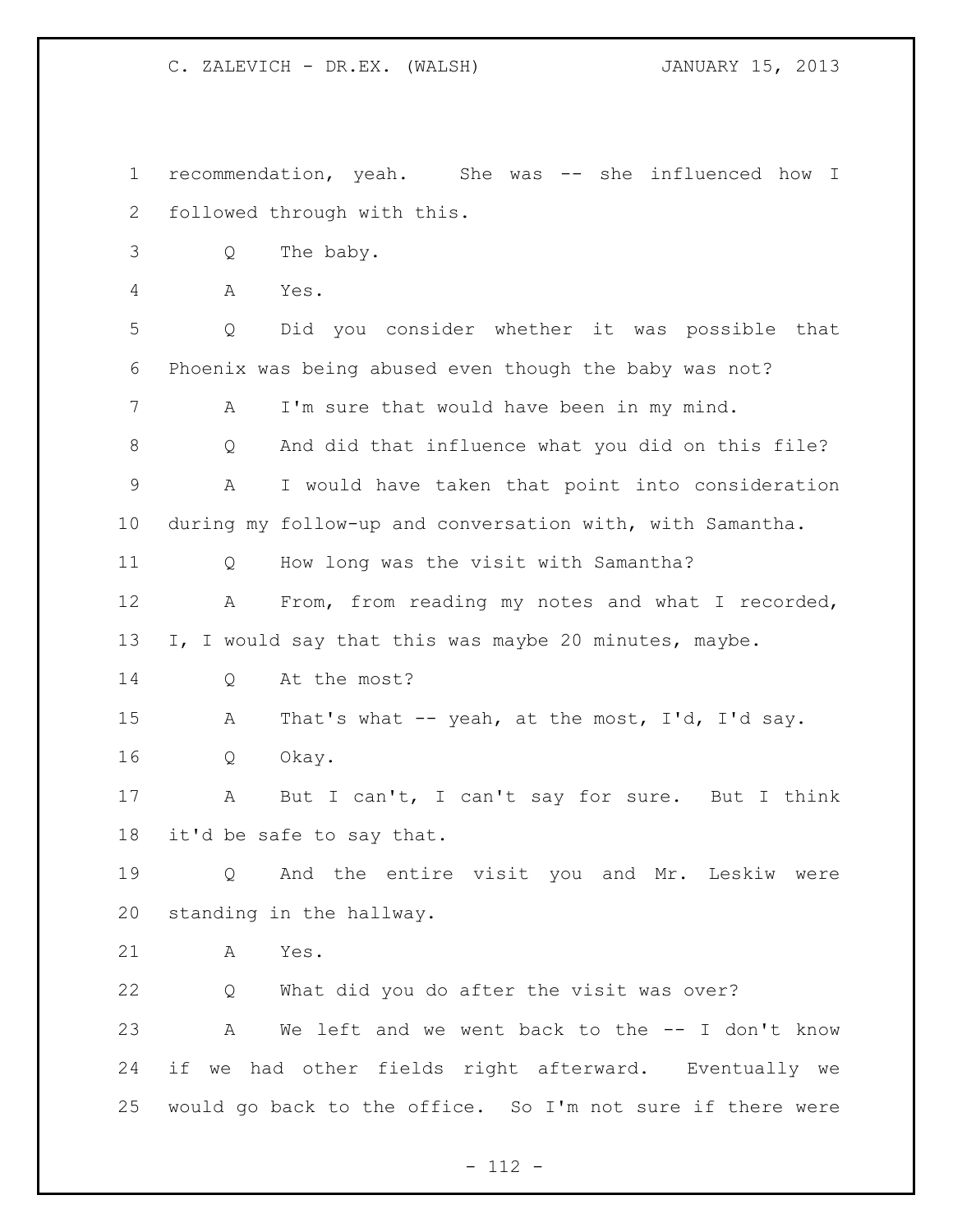other emergencies or, or fields that we were following up with. I can't recall.

 Q Then once you got back to the agency, what did you do?

 A Eventually I would be speaking with, with my supervisor about having met with Samantha and following up this referral. So I would have written, I would have 8 written up my notes, like -- sorry, or entered them into --onto CFSIS or on my document, sorry.

 Q Do you recall whether you would have spoken to your supervisor before you had your notes typed and signed?

 A No -- yes, I would have talked to my supervisor before she signed it. Are you asking about my signature on the form?

Q Yes.

 A Okay. I would have entered in my notes and then put my signature on there, and then gone to Diva and talked to her about, about this referral. It's -- that doesn't mean it would -- it had also been my practice to also return to the office and talk to my supervisor upon entering into the office to say this is what we're doing. So  $-$ 

Q Do you recall --

24 A -- I guess I'm going to --

Q -- whether that's what you --

 $- 113 -$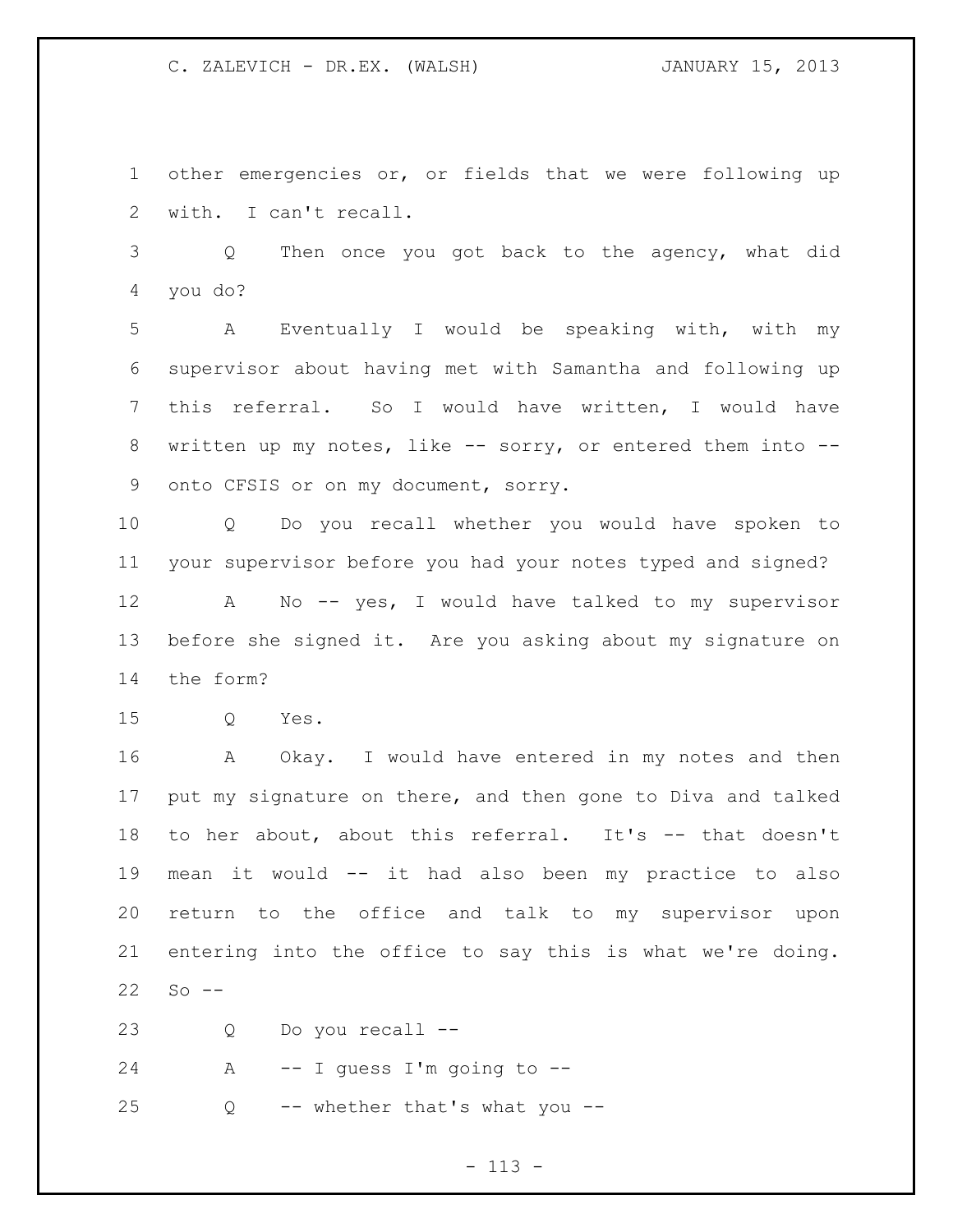A I'm going to back up a little bit first and I would say that I can't say for sure that my notes were typed up first and then I spoke to her, or if I spoke to her first and then typed up my notes. Q Okay. If we look at the last page of your report, page 36930 ... MS. WALSH: We seem to have nothing on the screen. UNIDENTIFIED PERSON: I've got the right number entered. THE WITNESS: Do you need to scroll up on that screen, maybe? 13 MS. WALSH: Oh. 14 THE CLERK: I probably need to (inaudible). MS. WALSH: That means we have to reboot. THE CLERK: (Inaudible) up on your next one (inaudible). 18 MS. WALSH: Okay. BY MS. WALSH: Q You have the -- do you have a hard -- A I do have a copy.  $Q$  -- copy of the  $-$  A Yes. Q -- document in front of you? And you can see

 $- 114 -$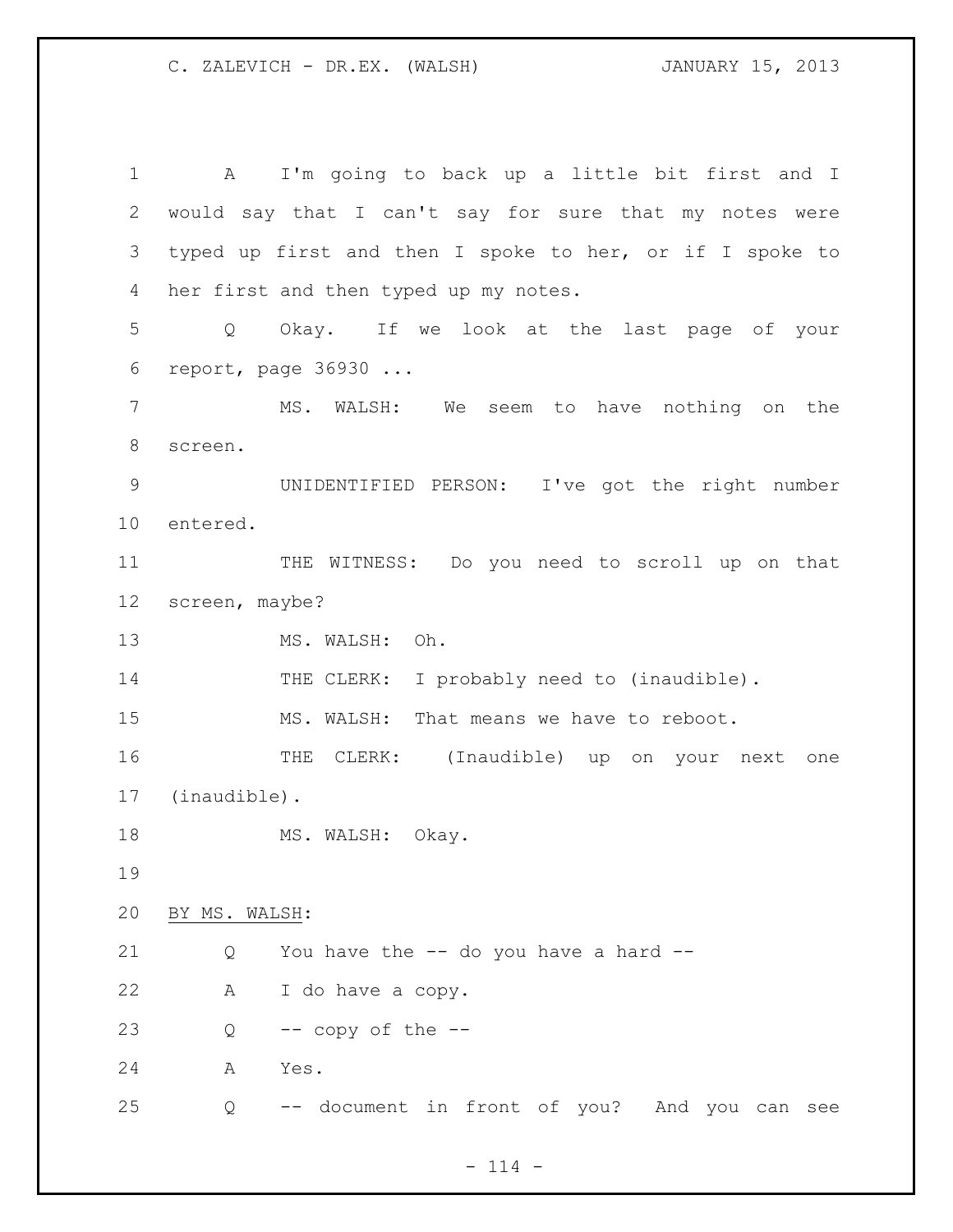that your signature and Ms. Faria's signature are each dated March 9, 2005? A Yes. Q And that's the same day that you visited Ms. Kematch. A Yes. Q So it would appear that, that you typed up your report and made your recommendations all on the same day as the day you visited Ms. Kematch. A Yes. Q Does that help you in identifying at what point you spoke with your supervisor, in terms of when that document was signed? 14 A Not with certainty. Q Are you certain that you did have a conversation with Ms. Faria? A Yes. Q And what did that -- where did that conversation take place? A In her office. Q Was anyone else there? A Mr. Leskiw. Q What do you remember of that conversation? A My practice would have been to discuss what, what had happened or what had occurred. I don't --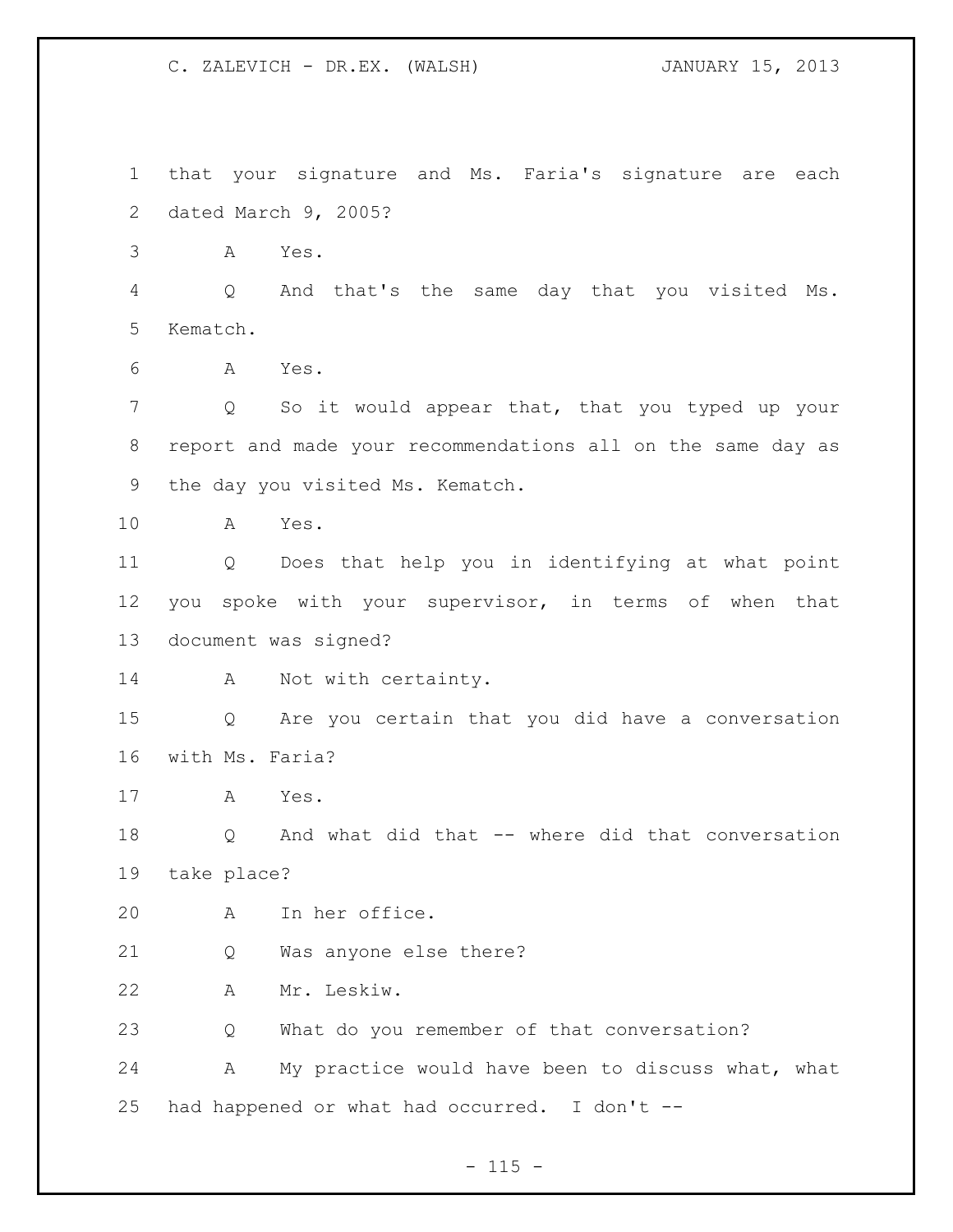THE COMMISSIONER: You, you asked him what he remembered. I don't think it's what your practice was. Do you remember anything about it? 4 THE WITNESS: Oh, okay. THE COMMISSIONER: That was the question. MS. WALSH: Okay. THE COMMISSIONER: You may want to ask him about his practice, but your question, as I understood it, was, was what, what took place, as he remembers it. BY MS. WALSH: Q Do you remember a specific conversation with Ms. Faria on March the 9th, 2005? A Yeah. Q Thank you. You do. A Thank you. Q Okay. And how is it that you're able to remember a specific conversation? A Stands out in my mind. Q Did you take notes of the conversation? A No. Q Has it always stood out in your mind? A Yes. Yeah. Q Not just something that you remember as the result of having to participate in the Inquiry.

 $- 116 -$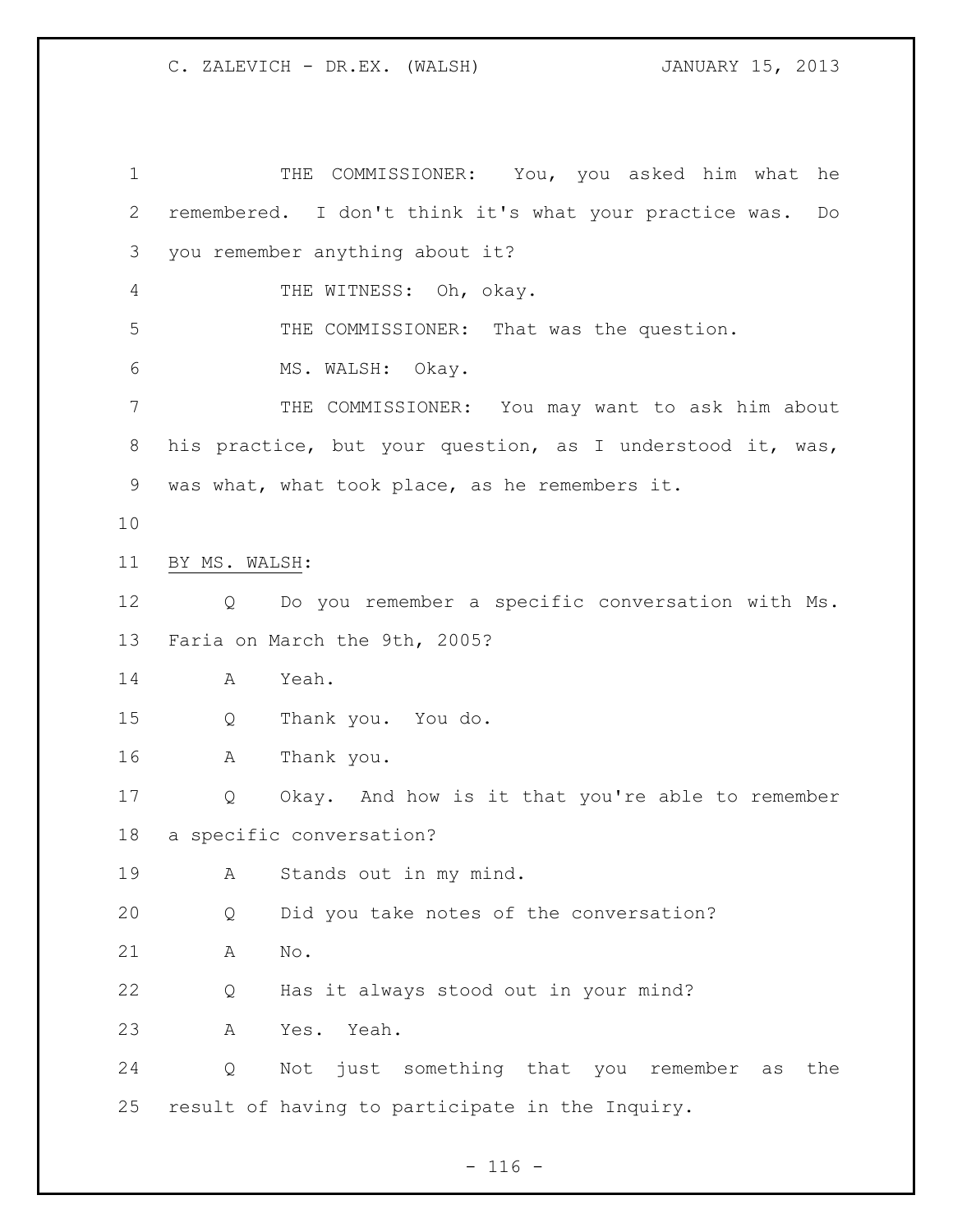A That had a big influence on me remembering that conversation.

 Q Did you remember the conversation independent of your participation in the Inquiry in terms of looking at -- which would have involved looking at your recordings?

 A Yes. Prior to learning of Phoenix's passing and seeing my recordings, I had remembered that, that, that conversation.

Q What do you recall of the conversation?

 A I remember reviewing what had happened. I don't remember exactly what I said. I had asked if -- I don't know how I asked her the question or what words I used, but I remember we had discussed briefly that -- should this be closed or not, and part of that conversation had -- was around whether Phoenix had been seen, and, and I said that she had not been seen.

Q Did Ms. Faria specifically ask you that?

 A I don't remember if that point came up because she asked me or because I volunteered that information.

Q Okay.

 A And she said that ideally, yes, she should have been seen, but that this file could be closed.

Q What was your response to that?

A I closed the file.

Q Did you have any understanding as to why, if she

- 117 -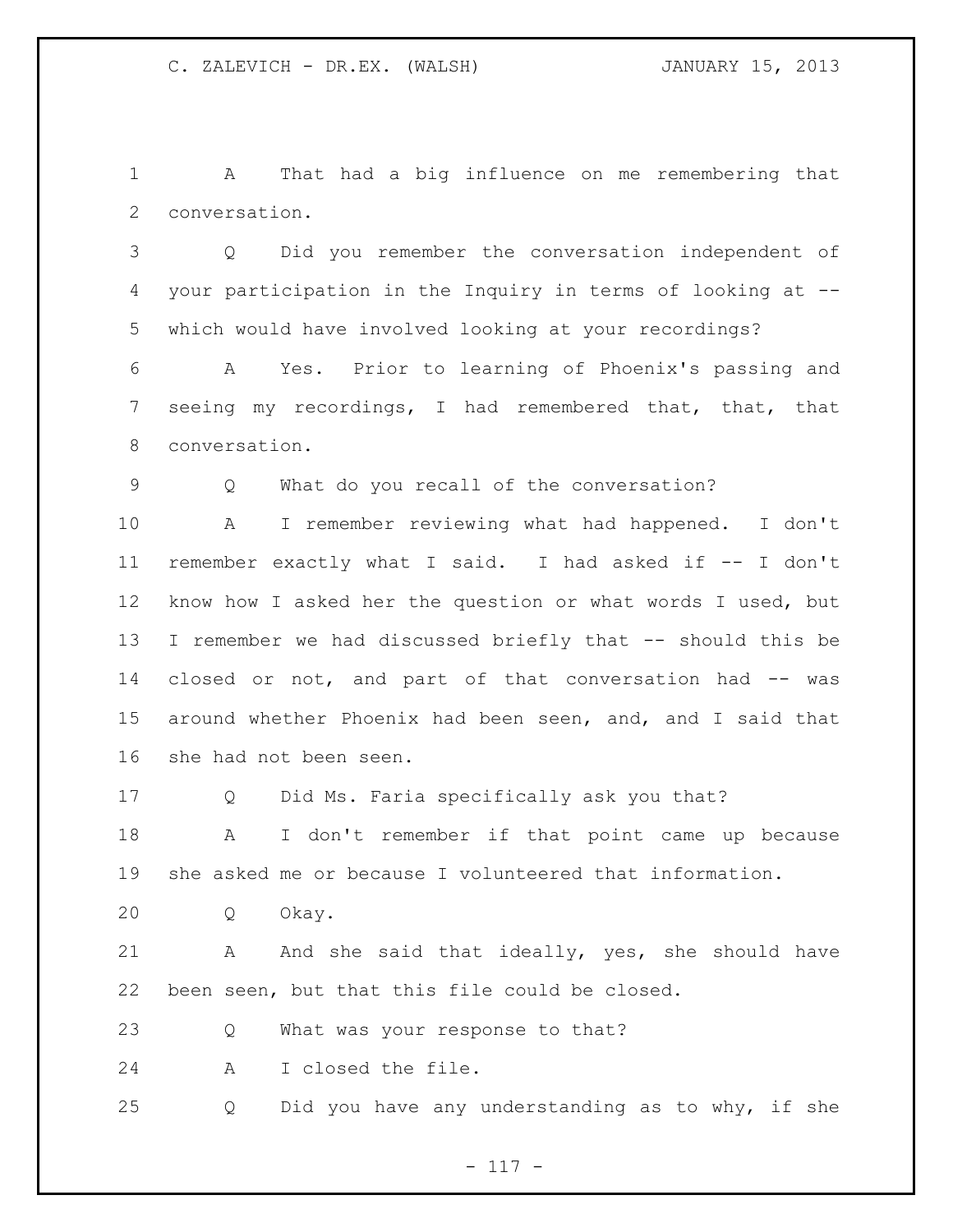was saying ideally Phoenix should be seen, the file should still be closed?

 A The part where she's referring to ideally she should be seen likely comes from the unit meeting minutes that you referred to earlier today, from February of 2004 or 2005. The part where she says, yes, this can be closed, I can't comment on, on how she came up with, with --

8 Q Sure.

9 A -- formulating that.

 Q I, I appreciate that. I wondered what your understanding was, if you had one, as to why Ms. Faria felt that it could be closed notwithstanding the fact that Phoenix hadn't been seen.

A I don't, I don't know.

 Q So did Ms. Faria provide you with an explanation as to why you did not need to go back to see Phoenix?

A No.

 Q Do you recall whether Ms. Faria mentioned that she had been involved with this family in the December 2004 intake, three months earlier?

21 A I don't remember that.

 Q You don't remember her saying that? Or whether she --

A No.

Q Whether she mentioned it?

- 118 -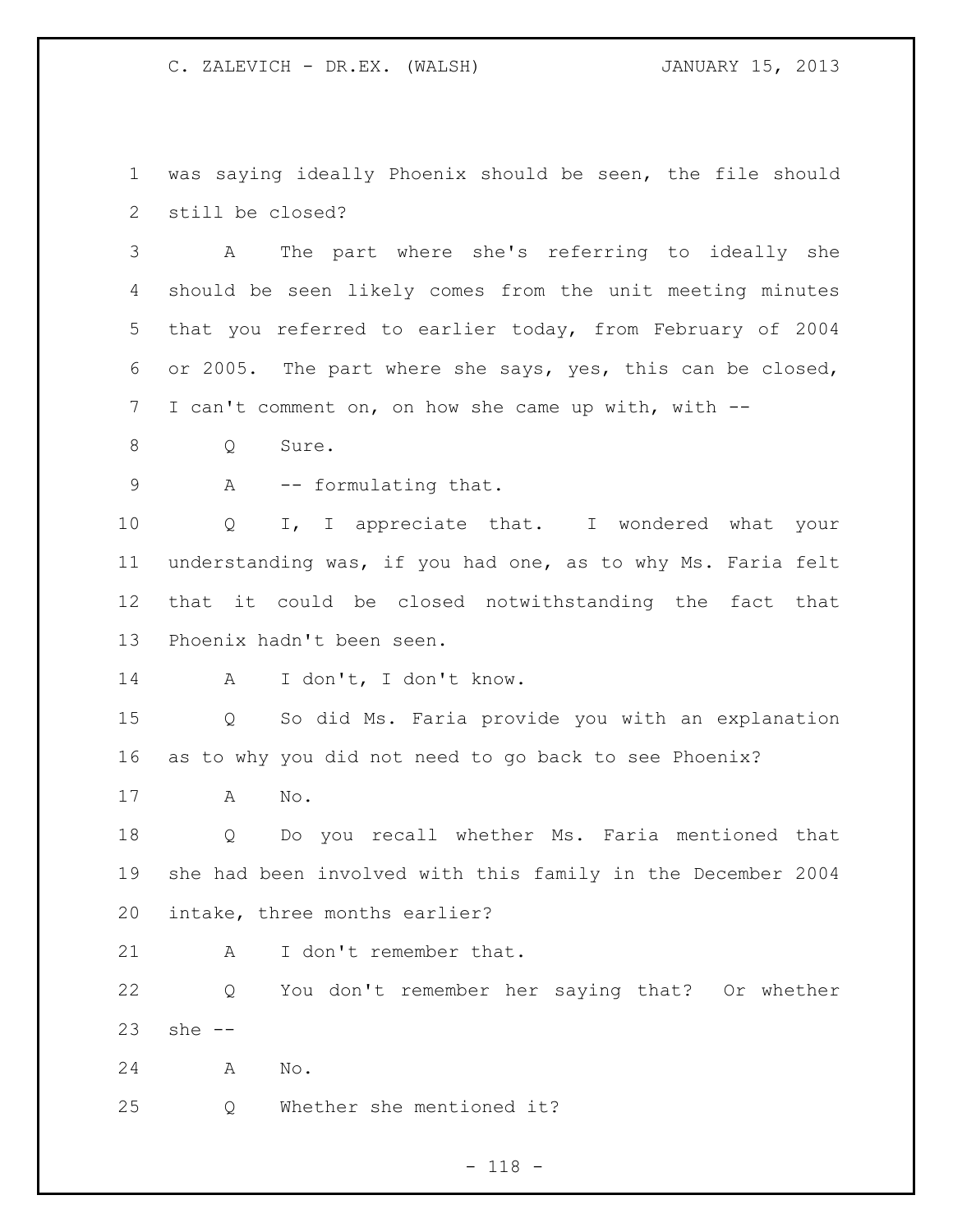A No, I don't remember whether she mentioned that or her saying that. Q Is that something you think you would have remembered if you had been told that? A No. Q Do you recall whether Mr. Leskiw made any comments about whether Phoenix should be seen? A Yes. Bill didn't say whether she should be seen. Q So what did you do after your meeting with Mr. Leskiw and Ms. Faria? 11 A The file was closed. I either wrote up my notes, notes then and then provided her with the report, and then it was closed. I, I believe that's how the timeline went on that day. Q If, if Ms. Faria had instructed you to go back and see Phoenix that day, could you have gone to do that? A I believe it was towards the end of the day when this occurred and that I wouldn't have been able to personally go back out, given the shift. And had she wanted someone to -- had she wanted that to occur, it would either go to -- be forwarded to our after-hours unit or to myself the following day or to the other unit when they came on to backup.

 Q Once the file was closed, was there any further monitoring of Phoenix?

 $- 119 -$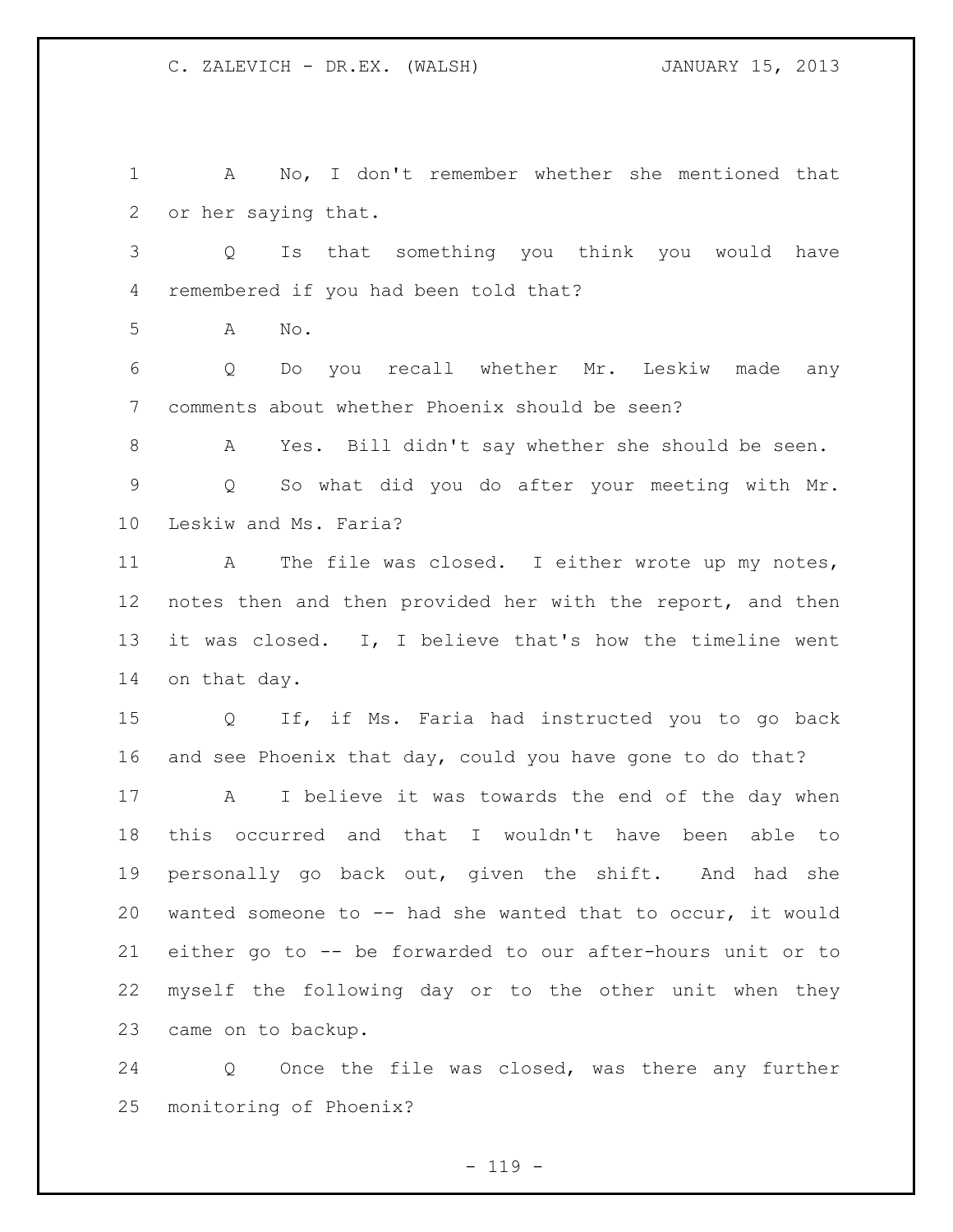1 A No. Not, not by me.

 Q You didn't have anything more to do with this family after March 9, 2005.

A This was the last I heard of this family.

 Q Now, at the time that you made your recommendation to close the file, you had other options, right? You didn't have to recommend closing the file?

A Sure, there's, there's always options.

 Q So one of your options would have been to refer the matter to intake?

11 A That would be an option that's available to me, yeah.

 Q And intake then could have -- would you have expected that intake then would have gone out to see the child?

 A If, if intake was assigned this file, then I would expect them to, to continue to follow up and, during 18 that course, see Phoenix but ...

 Q So your counsel just wants me to, to clarify. When I said to you that at the time that you recommended closing the file and I said you had other options, that was in terms of if -- instead of closing the file you could have recommended doing other things. Is that how you understood my question --

A Umm ...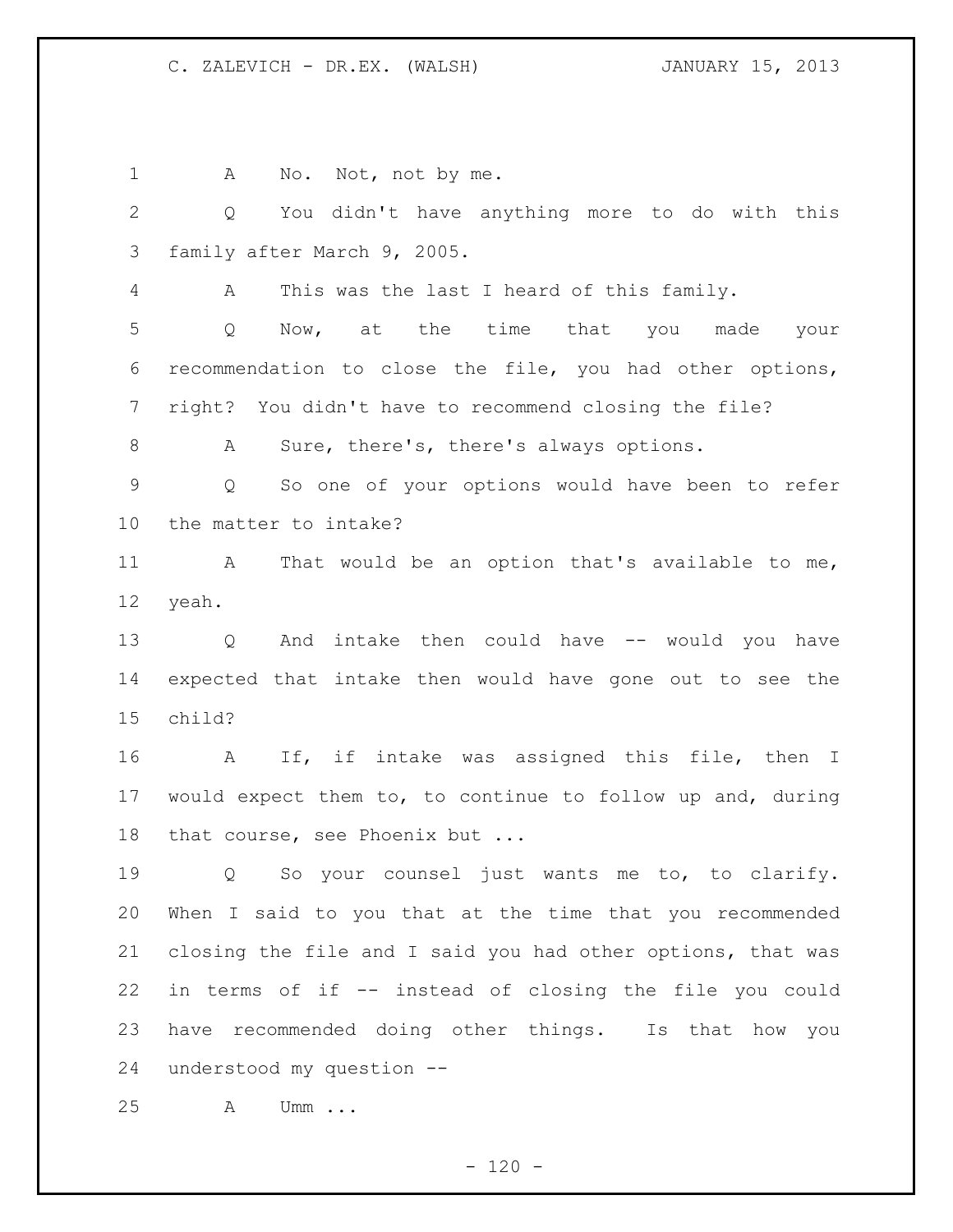Q -- to be understood? A Sorry, go ahead. Q Any time you're dealing with a file as a CRU worker, at the end of your work you make a recommendation as to what should be done, right? A Yes. Q And those recommendations include having the file referred to intake, right, or abuse intake; is that right? A Yeah. Q Or closing the file. A Yes. Q Or having the file go on to another backup person, I suppose, at CRU. 14 A I could, I could make any one of those recommendations. Q And specifically in this case, on March 9, 2005, there was nothing preventing you from making a determination that instead of closing the file, the file should be referred to intake. A I don't make the determination to close the file or to send it to intake. Q Making the recommendation to do that. A I do a recommendation. Q So you recommended closing the file -- A Yes.

- 121 -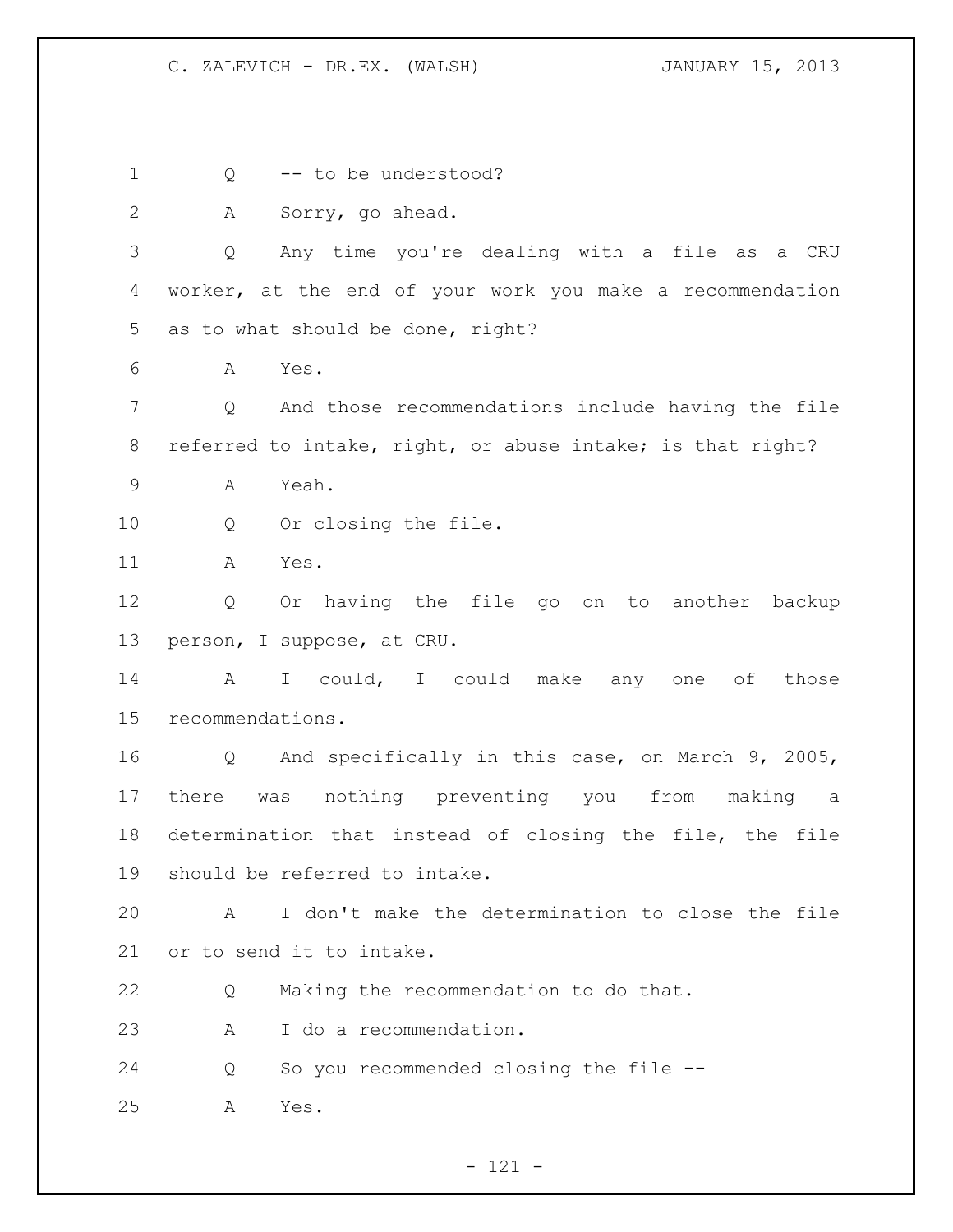Q -- on March 9, 2005, but among the things that were available to -- for you to do, among the recommendations that were available to you to make, would have been to refer the matter to intake. A That is one option that -- Q Okay. 7 A -- we could perform, or I could write --8 MS. WALSH: Mr. Ray, does that satisfy your concern? MR. RAY: I could probably just deal with it by way of (inaudible), thank you. 12 MS. WALSH: Okay. BY MS. WALSH: Q And one of the reasons that you would recommend that a file go to intake as opposed to being closed would be to have further investigations done. A If there was a need for further follow-up, then we would send something to intake. Q So that they could do further investigation. A Yes. Q And I think you just told me that if you had done that, the -- your expectation would have been that intake would have gone out to see Phoenix. A When --

 $- 122 -$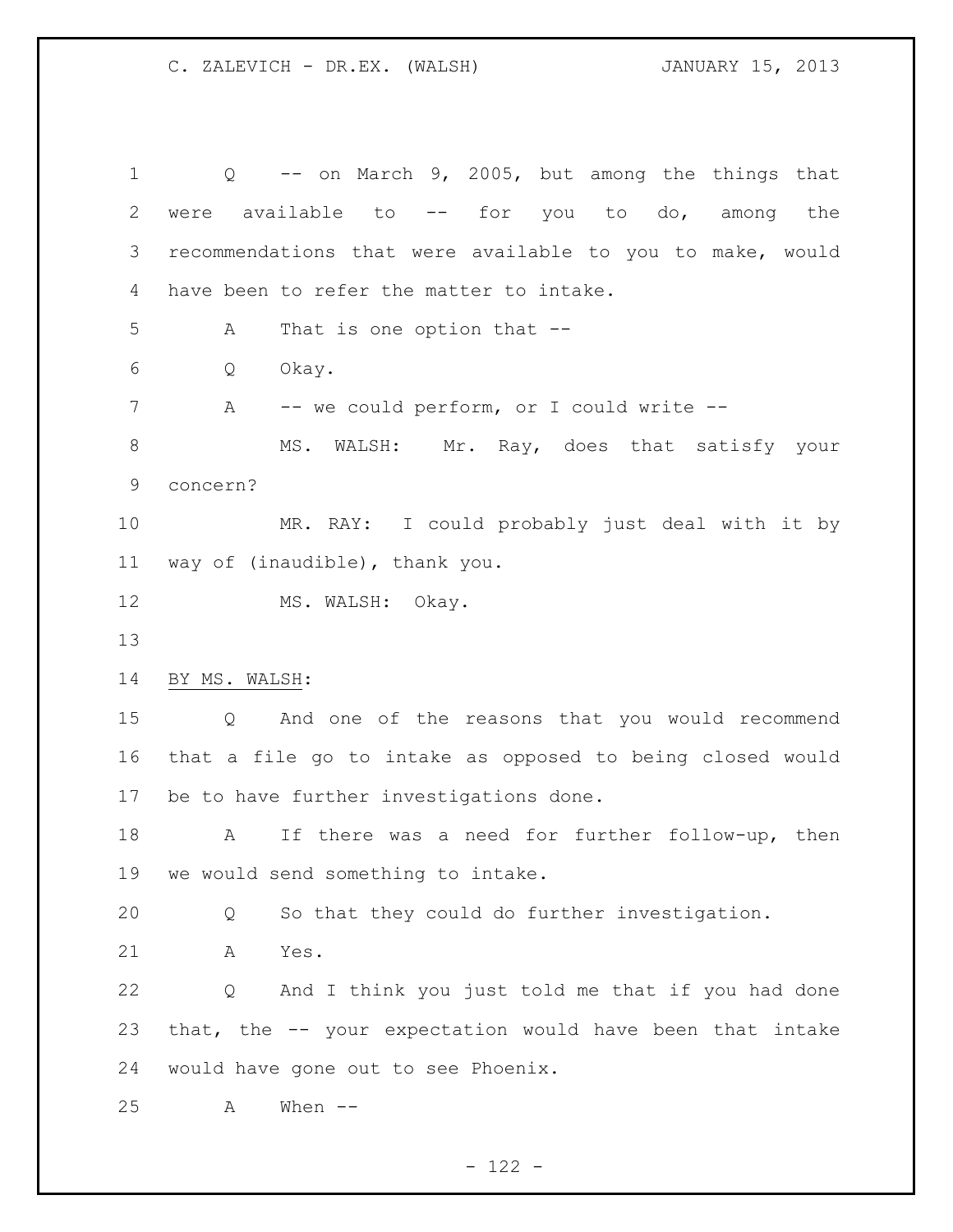1 Q Or make efforts to do that. A Yes, that would be one of their roles to play in this. Q And would you agree with me that, that abuse can take many forms? Physical, emotional. A Yes, I would agree with that. Q Sexual? A Yes. Q And it wouldn't always be obvious from just looking at a child as to whether a child is being abused. Would you agree with that? A If a child is being emotionally abused, you -- it's pretty hard to tell from looking at them. Q I think Mr. Buchkowski testified that probably what you'd have to do to properly assess whether a child had been, for instance, emotionally or sexually abused would be to interact with them. Do you agree with that? A Yes. Q And that type of interaction would take place during an investigation that would take more time than typically you would have at CRU? A If you're, if you're implying an abuse investigation, then, yes, they would have -- they would spend more time doing that sort of interaction. Q Or any investigation where you're going to be

- 123 -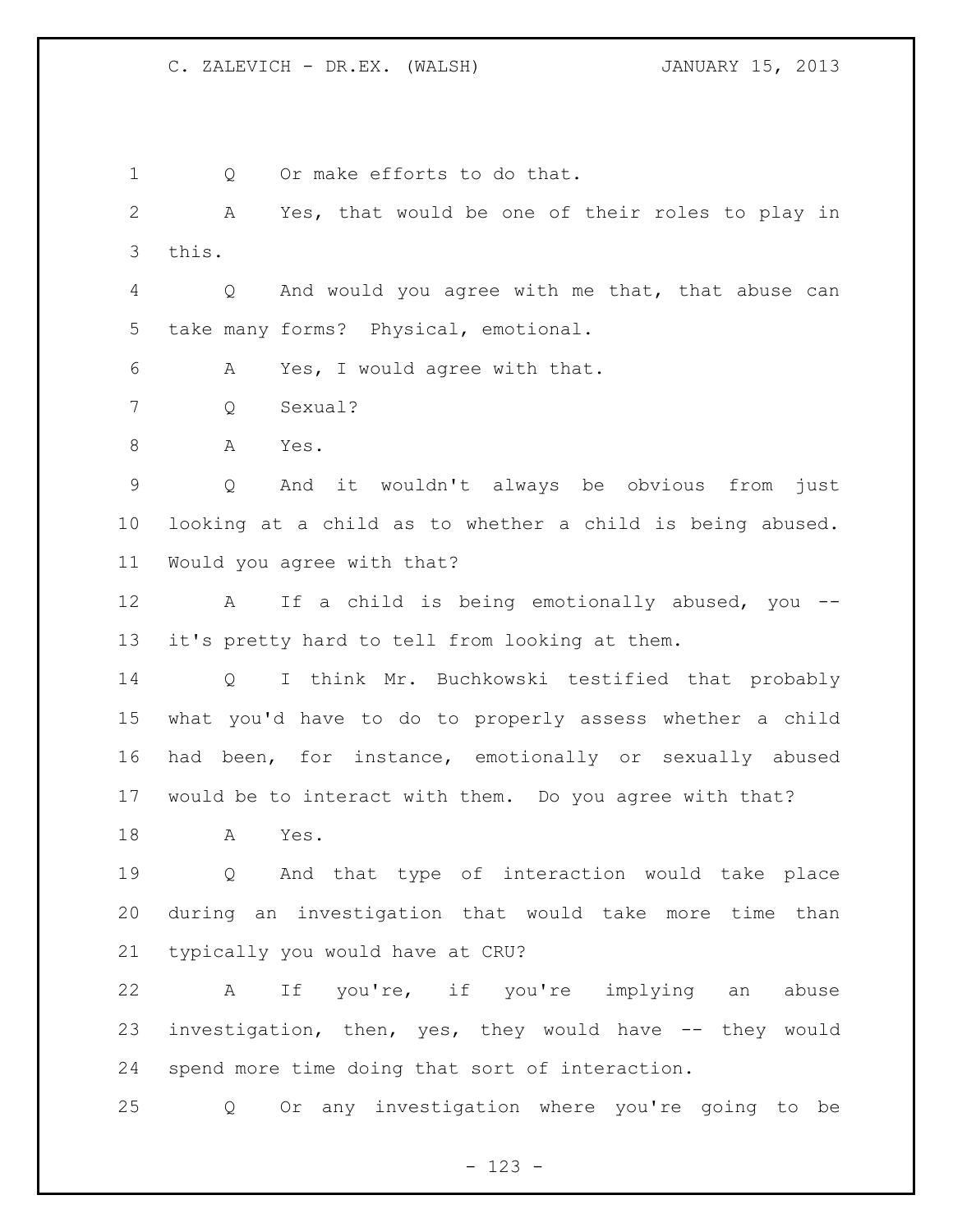spending time interacting with the child.

 A That would take longer than, than me and my involvement at, at this doorway. Q And so that would be one of the reasons why you would want to refer a matter to intake, so that someone could take the time to interact with the child, Phoenix in this case? A That, that would be a reason to refer to intake. Q Now, you didn't recommend that the matter be referred to intake. You recommended that the matter be closed. A Yes. Q And I think you've gone through already this morning, the reasons why you felt it was safe to close the file. A Yes. Q Were there any other factors that affected your recommendation to close the file, beyond what you've listed in your intake report? A Those would be indirect factors, I would, I would say. Q And what -- A But not directly. Q Were there any indirect factors that influenced the recommendation that you made to close this file?

 $- 124 -$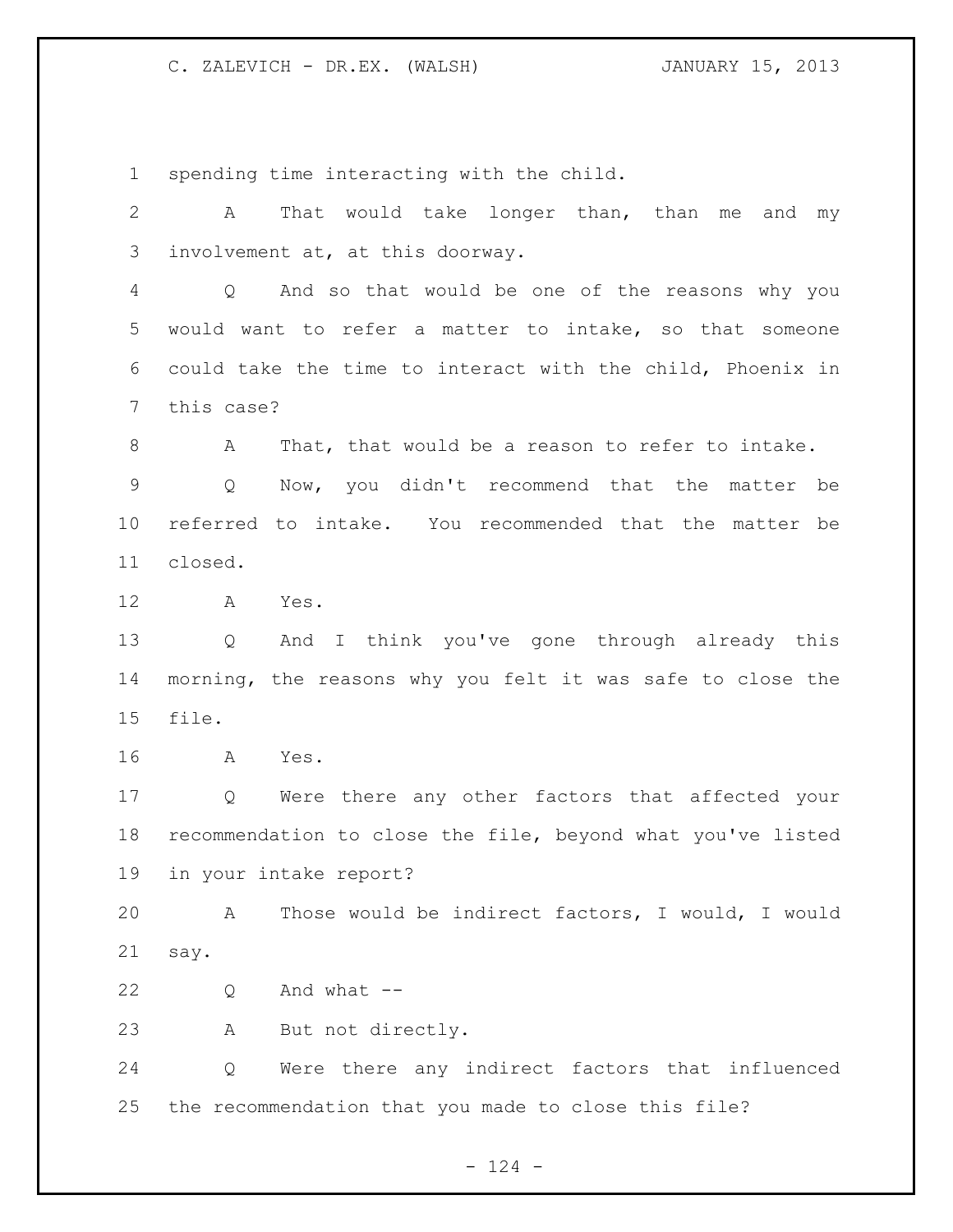1 A Not the recommendation.

 Q Okay. Were there any indirect factors that influenced the work you did on this file?

 A There's indirect factors that influence how we are able to carry through with our work.

Q Can you be specific?

 A Pressure, time constraints, lack of staff. Those are some areas.

 Q Are you saying there were pressures that affected how you handled Phoenix Sinclair's file?

 A I'm saying that those pressures don't directly reflect on my recommendation to close the file, but there's pressures that we work within that make it more difficult to follow through as much as social workers would like to, on each and every file.

 Q Okay, well, let's be specific about this file. Were there any pressures that affected how you delivered services to Phoenix Sinclair and her family?

A Sorry, can you repeat that again?

 Q Well, you mentioned to me -- I asked you if there was anything other than what's recorded in your report that affected how you did your work with respect to Phoenix and her family, and you said -- you mentioned indirect pressures. And my question is, were there any indirect pressures that specifically affected how you handled

 $- 125 -$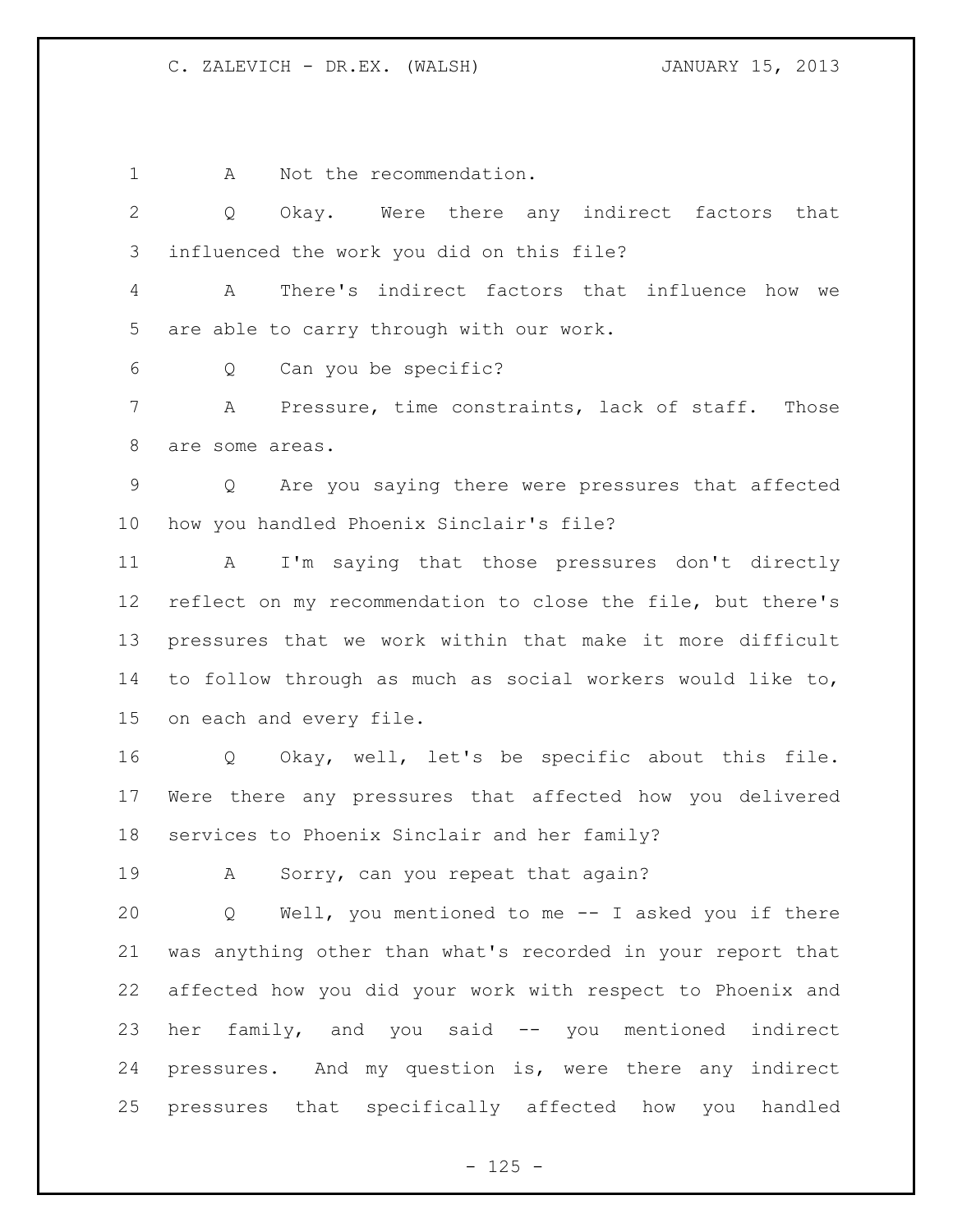Phoenix Sinclair's file? And if so, what were they?

 A Not specifically. If you're asking me if Phoenix's file was isolated as in comparison to other files and if those pressures directly impacted this particular file compared to other ones in a different way, then I would say no. There weren't pressures that impacted how I worked on this file specifically, compared to other files. Q In 2005, in March of 2005, were there pressures that affected your ability to deliver services to families? A Yes. Q What were they? A Workload pressure, lack of staffing. Those were -- there was a lot of change due to devolution. There was 14 the whole context of, of change and pressure that was occurring, that had occurred over a number of years. Q And how did that affect your ability to deliver services to families? A It makes it more difficult to, to do the job. It makes it more difficult. Q In what way? Can you give a specific example, maybe? A I would say that there's pressure as -- to move things on and to keep things moving, and to relieve some of the stress from other areas as well. Q Can you be more specific?

 $- 126 -$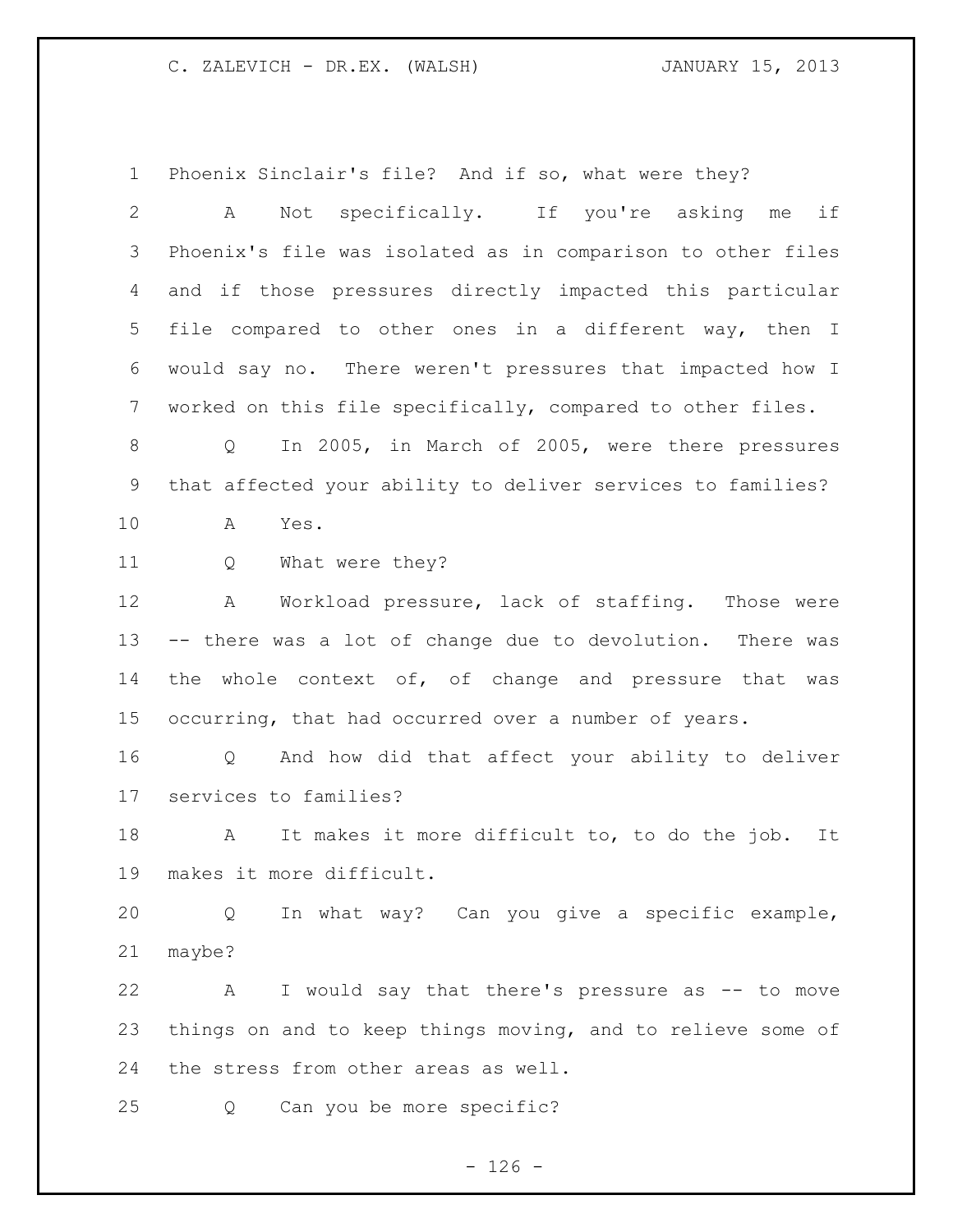A Sure. If you have lots of files being assigned to you, you need to address each of those files and prioritize those files, and so I could be working on other files that also are more emergent or appear to be more imminent in, in nature to respond to. So that's one way. There's pressure to not be sending things to intake to some degree -- not directly related to Phoenix -- but because when files -- when it's believed that a file should go to intake and it gets turned away and sent back down, then that's more pressure because the intake unit can't -- or units can't manage that at that time. So there's pressure. Q And you're just talking generally, right? You're not saying that you're aware of any specific pressure that influenced how you handled Phoenix's file? A I was speaking in generality, yeah. Q And so generally in 2005, did you, as a CRU worker, feel pressure to close files rather than transfer them to intake? A Yes, I would agree with that. Q So pressure not just to get the file out of CRU, but to get it out of the system completely. A They're not out of the system, but to close the file, yeah. Q They're not an active open file -- A Yeah.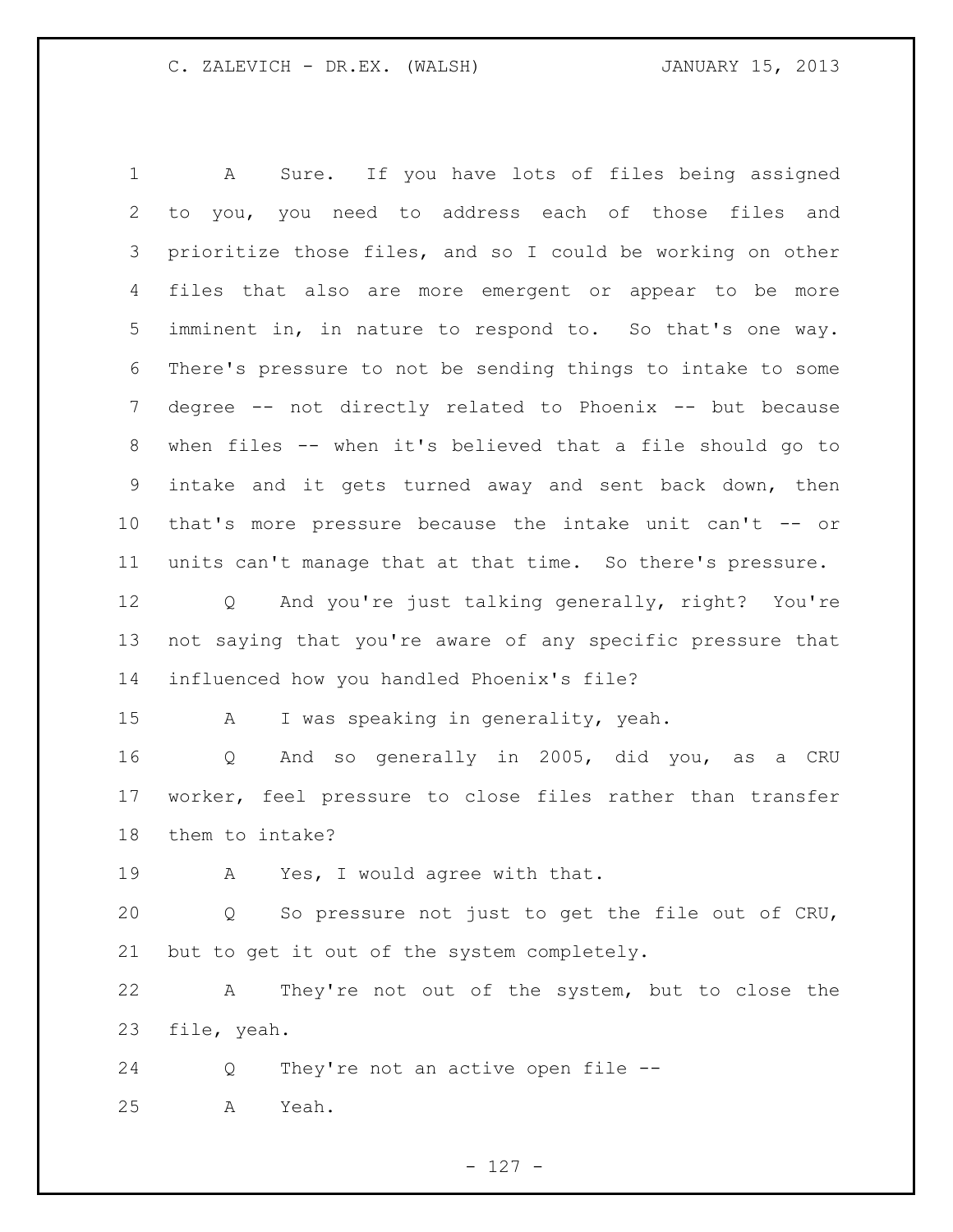Q -- once closed. Okay, thank you. You said that workload was a pressure that you felt in 2005? A Yes. Q You're still a CRU worker. Has that pressure changed? A There's still lots of pressure at CRU. 7 Q Can you be specific? A The system's under constant change, which is a source of pressure. Some areas have, have changed dramatically, improvement. There's -- it's a difficult position due to workload and complexities of the files that 12 we -- and the referrals that we get. I don't know how much you want me to elaborate. Q Is your job -- do you feel that it is any less

pressured than it was in 2005?

 A There have been areas where, where improvements have been made to relieve some of that pressure since 2005, but the workload hasn't decreased.

 Q Have you had additional staff added to your unit? A We've had improvements on when staff are away, workers can be called in to, to fill in those positions.

 Q We'll come back to changes in a little while. What's your working day? How many hours?

A It's 8:30 till 4:30, Monday to Friday.

Q With a lunch hour?

- 128 -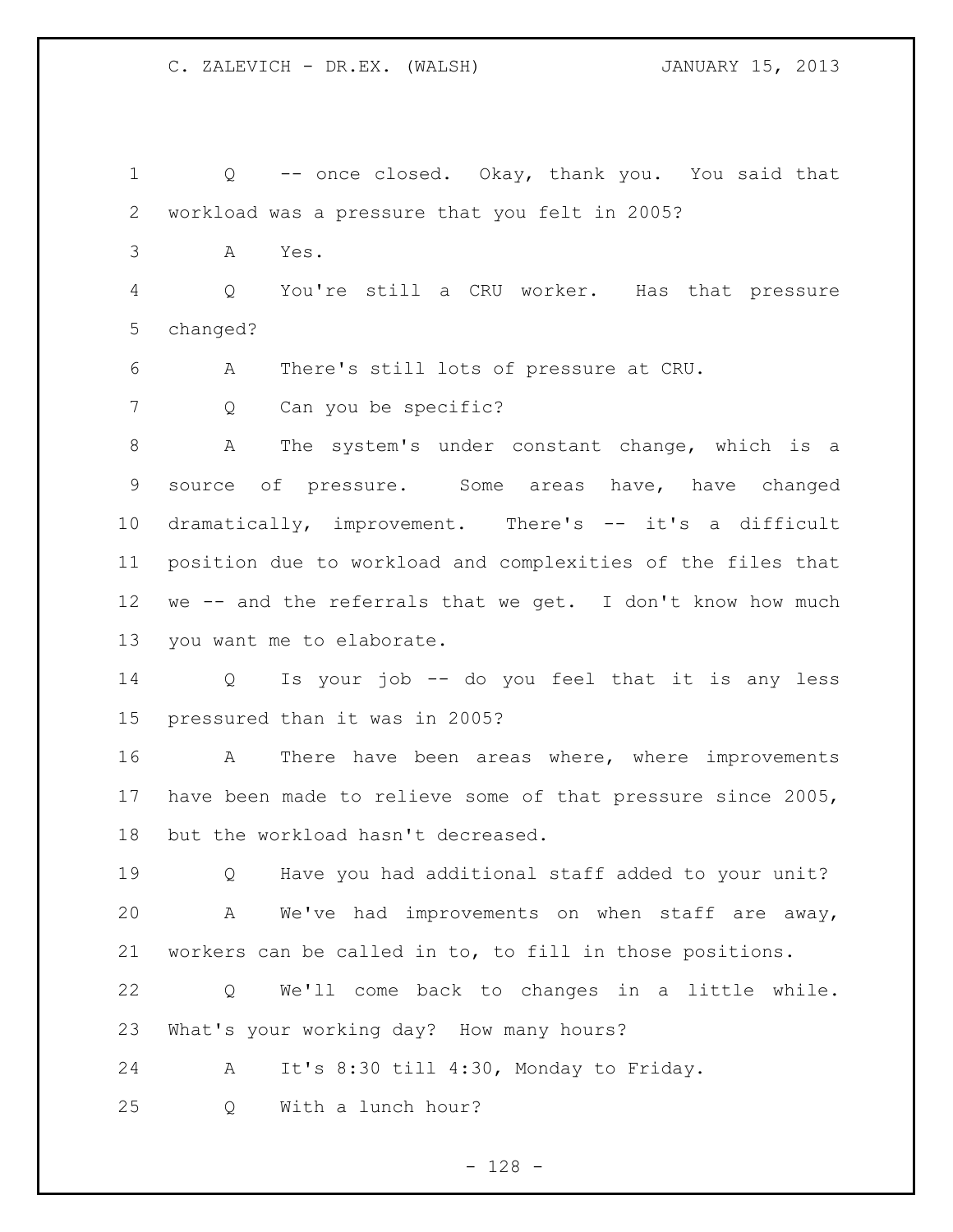A With a lunch hour. Q Was that true in '05? A That was the same. Q Did you ever take work home with you in '05? A I've taken work home in the past. I can't remember if, in '05, I was taking work home. Q What, what kind of work would you take home, if you were taking work home? 9 A Writing up case notes, like into -- from, from my paper documents into a computer file. Q And now, how often do you take work home? A I don't. Q So when your shift is done, you're done? A Yeah. Unless I need to stay after work and continue to work on files that need to go to after-hours or 16 be attended to faster than, than that. Q And how often -- 18 A There are situations that -- Q -- does that happen? A Not very often. Q What about in '05? A I, I can't recall. Q I think several times today you told me that your shift would be ending and so you wouldn't do something until the next day.

 $- 129 -$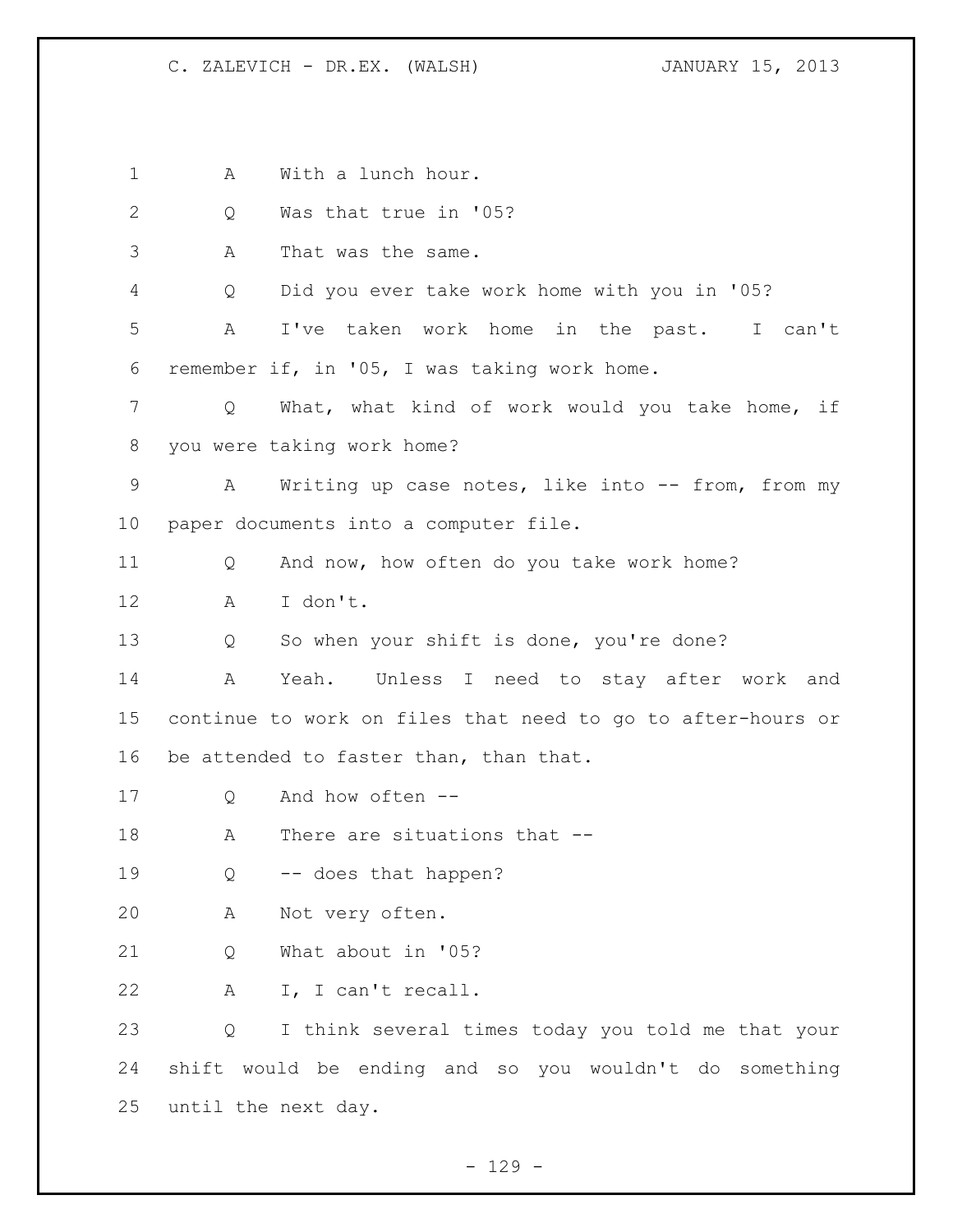A The after-hours unit comes on at four o'clock, so if fields were going to be done after four o'clock, unless I'm already out in the field it would be sent to the after- hours unit and they would proceed outside of regular work hours.

 Q And when I look at, at your report, I don't see any mention of Wes McKay. Is that fair?

A He's not mentioned in this report.

 Q He's not mentioned in your recording, nor is he mentioned in the demographic information prepared by Ms. Davidson, nor is he mentioned in the history that she prepared.

A That's right.

 Q He was mentioned in the intake from December of 2004 where he was identified as the father of Ms. Kematch's baby. Was that something that you were aware of in the file recordings?

 A I don't remember, in 2005, if I was aware of that.

 Q So you don't remember if you read the December 2004 recording.

A No. Not, not an independent --

Q Do you --

A -- recollection at that time.

Q Sorry?

 $- 130 -$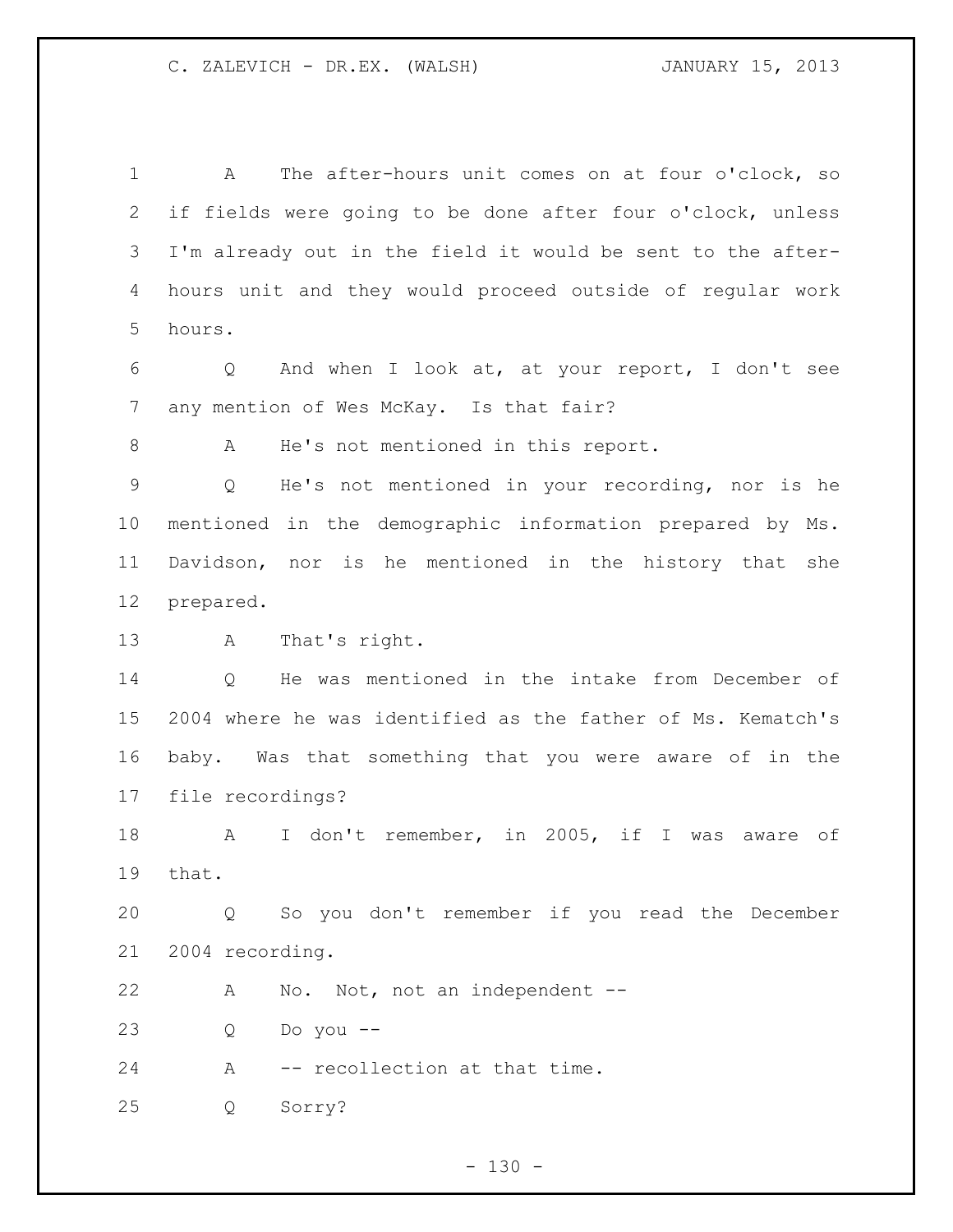A It's not a recollection that I have of having in 2005 at the time that I had the file. Q There's no mention of Mr. McKay in your file recording. Is it fair to assume that you were not aware of him when you were delivering services to Phoenix and her family in March of '05? 7 A I would, I would say that. Q Do you recall whether you asked Ms. Kematch if there were any other adults living in the home? A I don't remember if I asked her that and my notes don't reflect me saying that. Q Remember -- do you recall whether you asked her who the, the new baby's father was, whether he lived with her? 15 A No, I, I don't remember. Q If you had asked that information, would you likely have recorded it? A Yes. Q We've heard evidence from CRU workers that they understood, as of 2004, that adults -- other adults living in the home with a child needed to be investigated as, as 22 part of an assessment, a safety assessment of -- relating to a child. Is that something that you were aware of in 2005? A You mentioned earlier in your question 2004.

- 131 -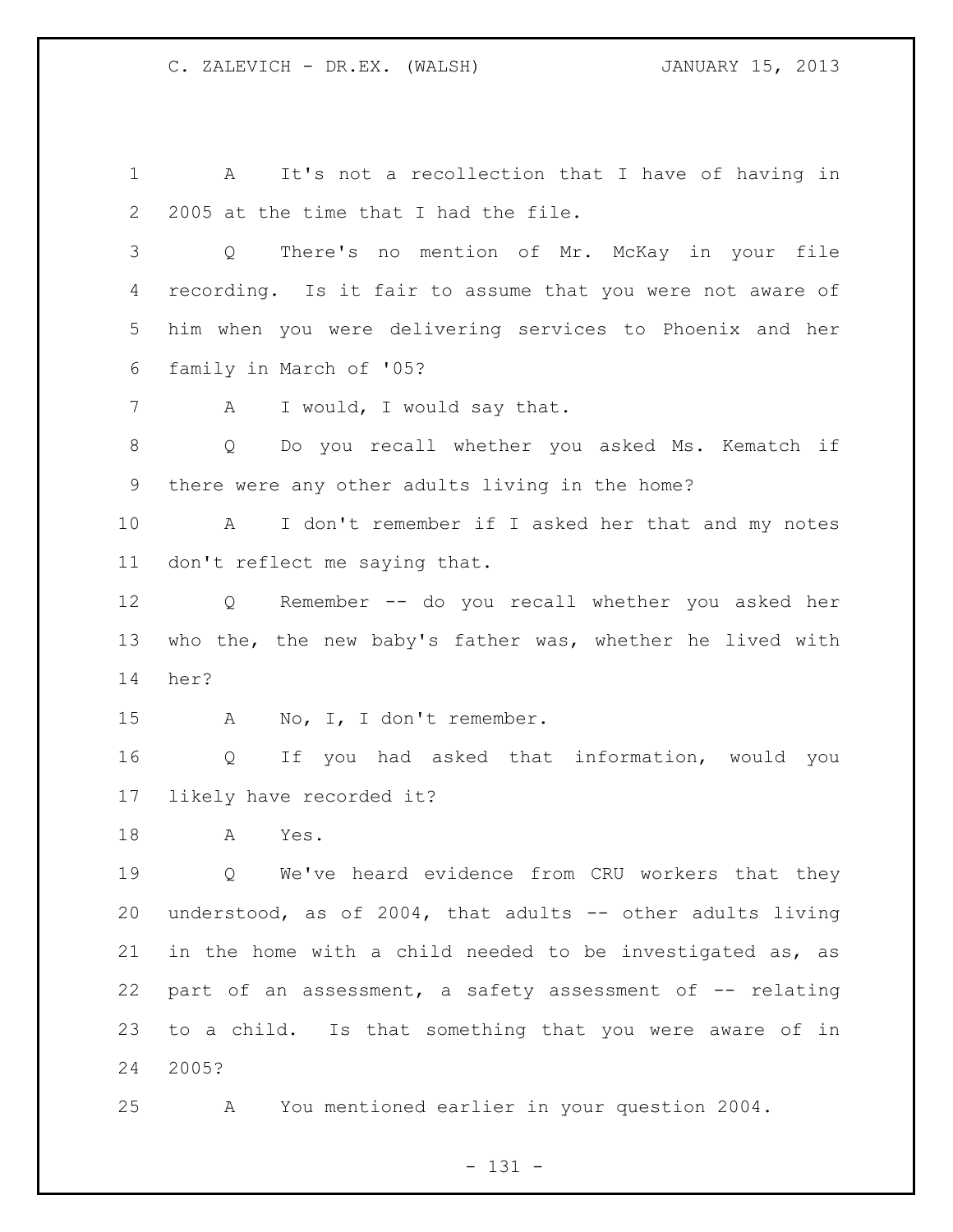Q Right. Because --

A Did you mean --

 Q -- the, the witnesses that we heard from were testifying from the perspective of 2004. This was something that they were aware of. So in 2005, were you aware that as part of doing a risk or safety assessment of a child, you'd want to, to know something about the adults living in the home.

 A I would want to include all the individuals that are living in this home. I would want to include them in my report.

 Q Do you recall whether Ms. Faria asked you whether there were any other adults living in the home when you met with her?

A I don't remember if she asked me that.

 Q Now, there is evidence before this Commission that there was information available on CFSIS about Karl Wesley McKay, and that that information was available certainly as of March 2005. That's found in Exhibit 19, for the record. And Mr. Zalevich, as a result of, of participating in this Inquiry, you are now aware of information about Mr. McKay that you were not aware of in 2005; is that right?

A I believe so, yes. Yeah.

Q And I'm going to paraphrase and, and tell me if,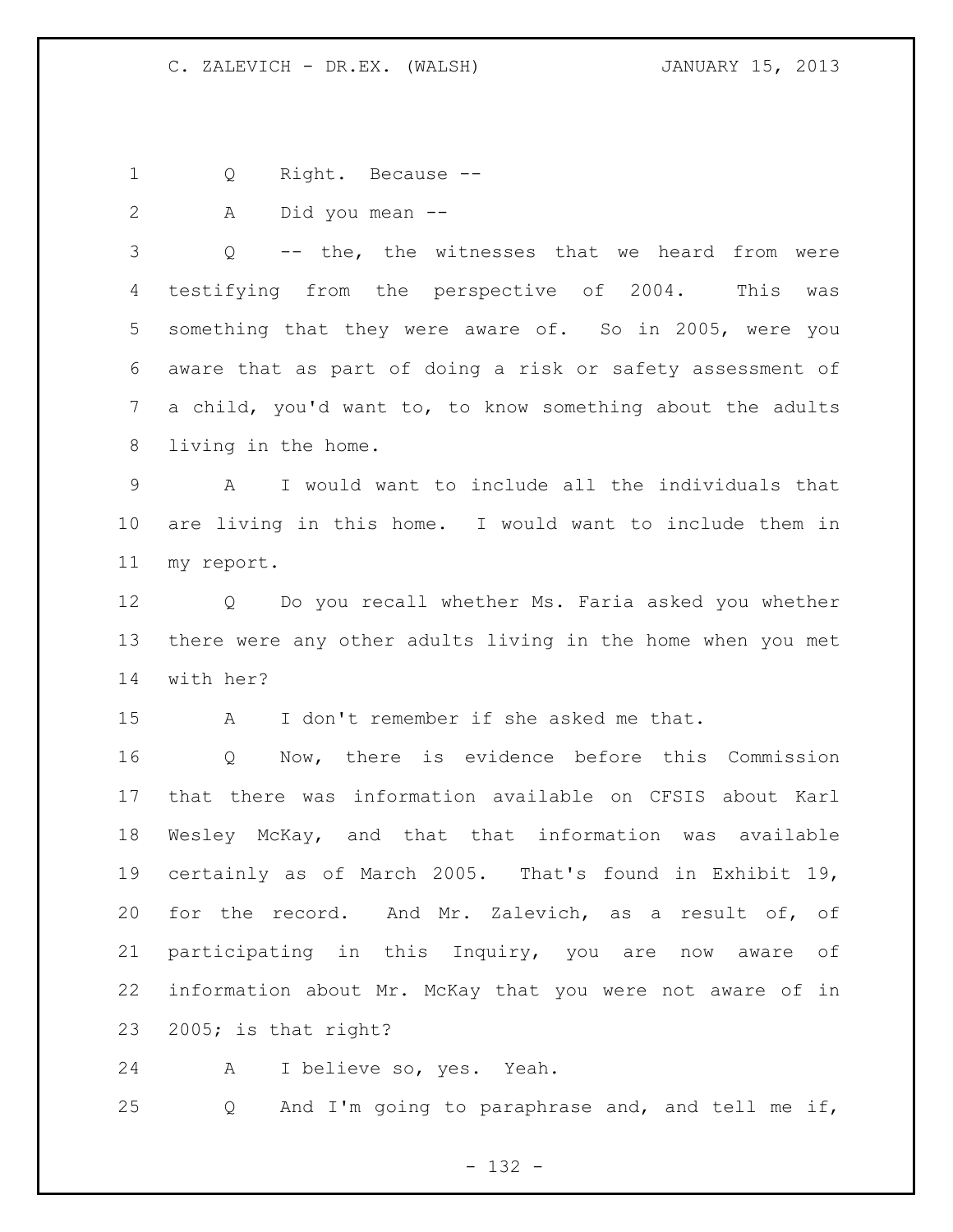if I'm wrong, but you've, you've now -- as a result of participating in the Inquiry, you've now become aware that as of 2005 CFSIS had information that Mr. McKay had a history of domestic violence? A Yes, I know that now. Q And that he had been identified as not being safe around children? A Yes. Q That he had a record of convictions for assaults and had been charged with assaulting his partner. A Yes. Q And that there was correspondence from Probation to Child and Family Services warning about how violent Mr. McKay was and, and likely to reoffend. A I know that now. Q That's not information that you knew when you were handling Phoenix's file; is that right? 18 A That's correct. Q In fact, I think you said that you didn't even know that Wes McKay was living with Samantha Kematch in 2005. A Yes. Q If you had known that Wes McKay was living with Ms. Kematch when you went out to investigate the allegation on March 9, 2005, would you have done a CFSIS search of Mr.

- 133 -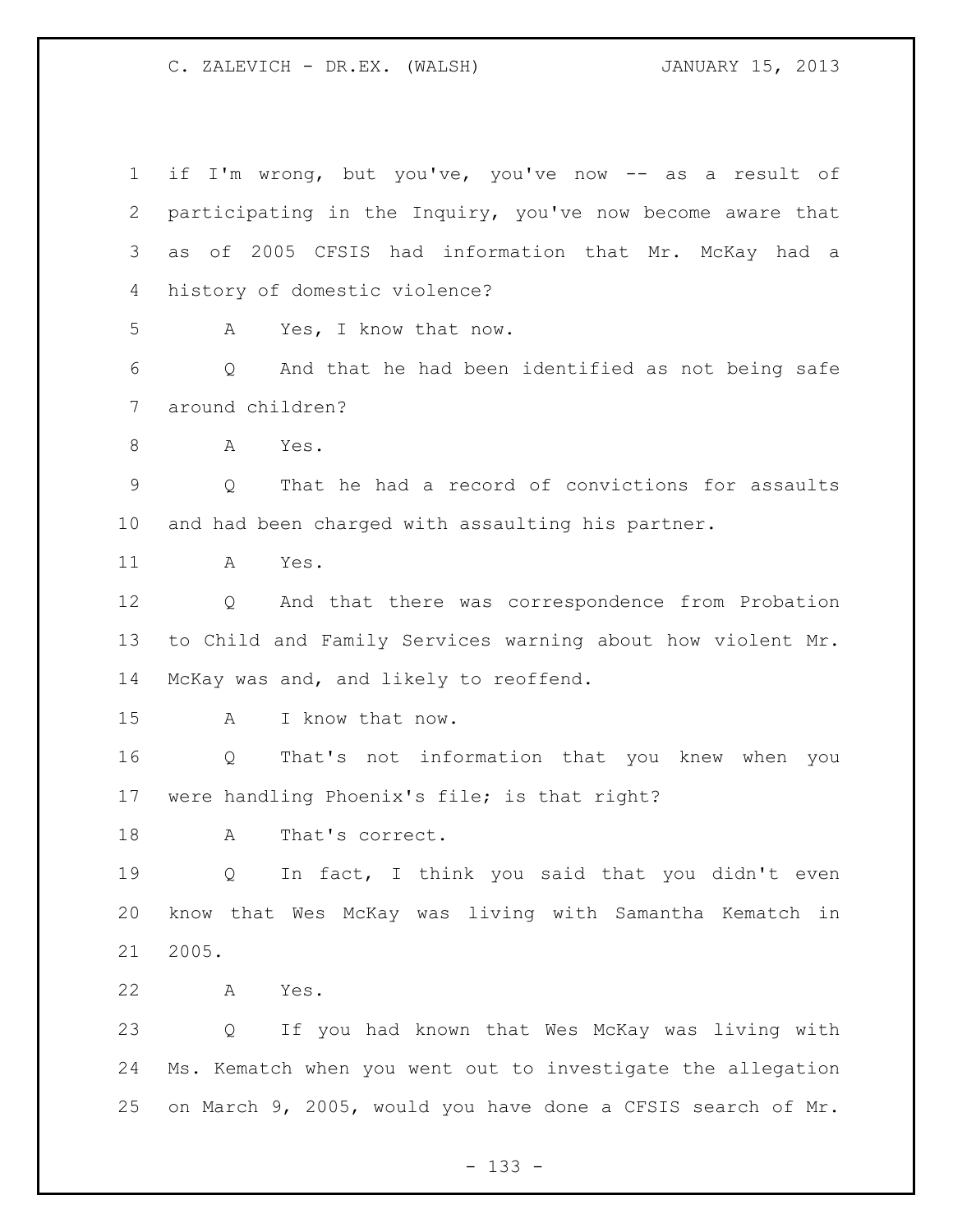McKay?

 A Yes, if he was living -- if I had known that, I would have checked his name. Q And if you had done a CFSIS search and seen the information that we just described as being in CFSIS, would that have influenced the services that you delivered to Phoenix and her family? A I would have taken into consideration, yes. Q And would it -- could you be more specific? A It would have influenced my follow-up or recommendations. Q Meaning what? A It could mean that based on what I'm reading about Mr. McKay, more follow-up could be needed. Q In which case you would not have recommended the file be closed? A It would have influenced my position, yes. Whether or not it definitely would have meant that I sent it to intake or closed it in 2005, I'm not sure. But I would have considered it, sure, as important information. MS. WALSH: Can we pull up on the screen, please, page 36925? BY MS. WALSH: Q I don't know if you can help me with this, Mr.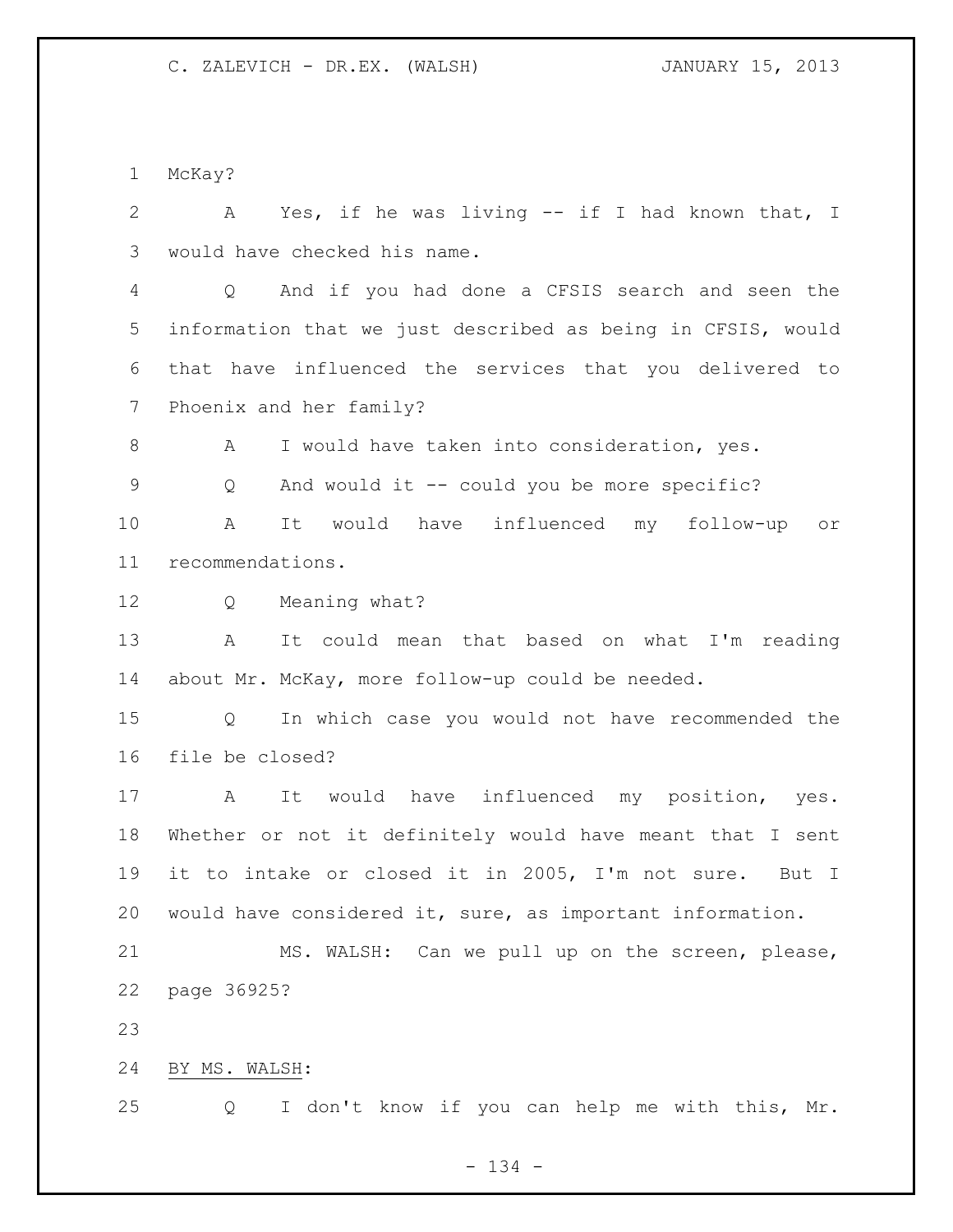| $\mathbf 1$ | Zalevich. This is called a Child and Family Services Case  |
|-------------|------------------------------------------------------------|
| 2           | Summary, Short Face Sheet, Protection Kematch, Samantha    |
| 3           | Dawn, it says, from March 10, '04, to March 11, '05. It's  |
| 4           | got the agency, Winnipeg CFS, and case status closed       |
| 5           | effective March 9, 2005. You see all of that at the top of |
| 6           | the document?                                              |
| 7           | A Yes.                                                     |
| 8           | MS. WALSH: Mr. Commissioner, do you have the               |
| $\mathsf 9$ | document I'm referring to?                                 |
| 10          | THE COMMISSIONER: I'm just looking for it.                 |
| 11          | MS. WALSH: You should. It's a single page.                 |
| 12          | THE COMMISSIONER: I don't think so, but go                 |
| 13          | ahead.                                                     |
| 14          | MS. WALSH: It's on the screen.                             |
| 15          | THE COMMISSIONER: Yes, I see that.                         |
| 16          | UNIDENTIFIED PERSON: Is it possible to --                  |
| 17          | THE COMMISSIONER: That's, that's fine.                     |
| 18          | UNIDENTIFIED PERSON: -- make -- expand it a                |
| 19          | little bit, just to make it a little larger?               |
| 20          | MS. WALSH: I don't know, can we expand this                |
| 21          | document? It, it's not easy to read, I know.               |
| 22          | UNIDENTIFIED PERSON: (Inaudible).                          |
| 23          | UNIDENTIFIED PERSON: One -- 110 percent or                 |
| 24          | something like that.                                       |
| 25          | MS. WALSH: Okay. Is that better?                           |

- 135 -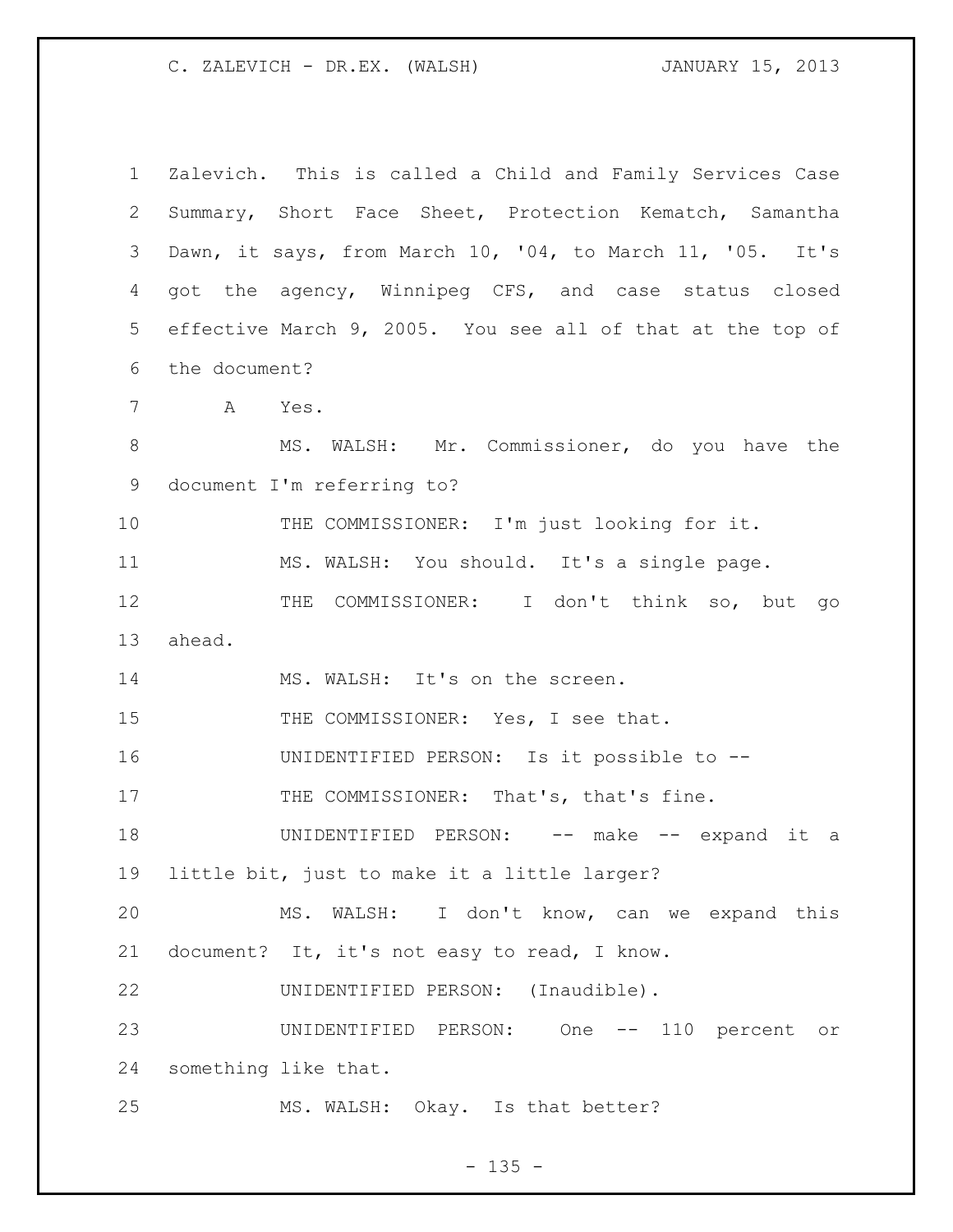UNIDENTIFIED PERSON: Yeah, thanks. BY MS. WALSH: Q Mr. Zalevich, are you able to see this all right? A Yes, thank you. Q Yeah, okay. 7 THE COMMISSIONER: Oh, I have it. 8 MS. WALSH: You do. 9 THE COMMISSIONER: Yeah. MS. WALSH: Oh, good. Thank you. BY MS. WALSH: Q So it says effective date near the top right-hand side, March 9, 2005. And then if you scroll down it has an address on McGee Street. And if you scroll down some more ... MS. WALSH: Keep scrolling, please, so we can see more of the document. BY MS. WALSH: Q You've got client persons in case, in brackets, current, and you've got the name Samantha Kematch and her birth date, names of children that have been redacted, Phoenix Sinclair, and then it says Wes McKay with a birth date of January 1, 1980 with a question mark, common-law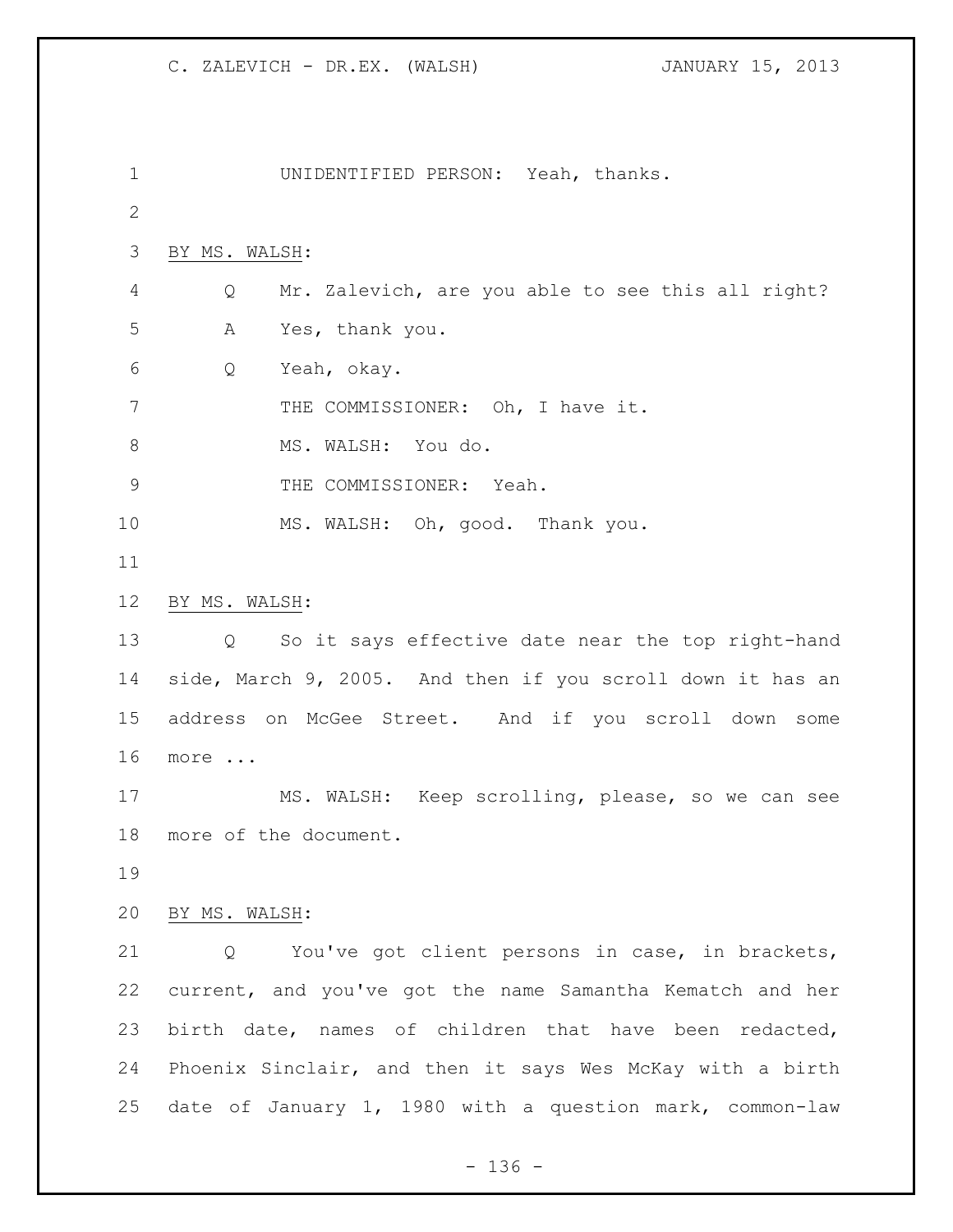spouse, and whether he's aboriginal has not been determined. And then you'll see there's a heading Service Provider. And if you scroll down you'll see your name at the very bottom as -- listed as the primary social worker with a start date of March 7, 2005. Do you know what this document is? A It's, it's a document taken from CFSIS which refers to service provider and client -- or persons involved, but it's not something that I would be bringing up or normally work with on my -- like, in my paper recordings that I would -- Q Okay. A Like the ones that we've been reviewing today. Q Do you have any idea why a Wes McKay was attached to this case? You see the name Wes McKay -- A Yeah, yeah. Q -- with a birth date of January 1980, with a question mark. A Yeah. Q And as we saw at the top, this was effective March 9, 2005. Do you, do you know why it is that there is a Wes McKay listed on this document? A As of ... Q March 9, 2005. A No, because I was not aware of Wes McKay as of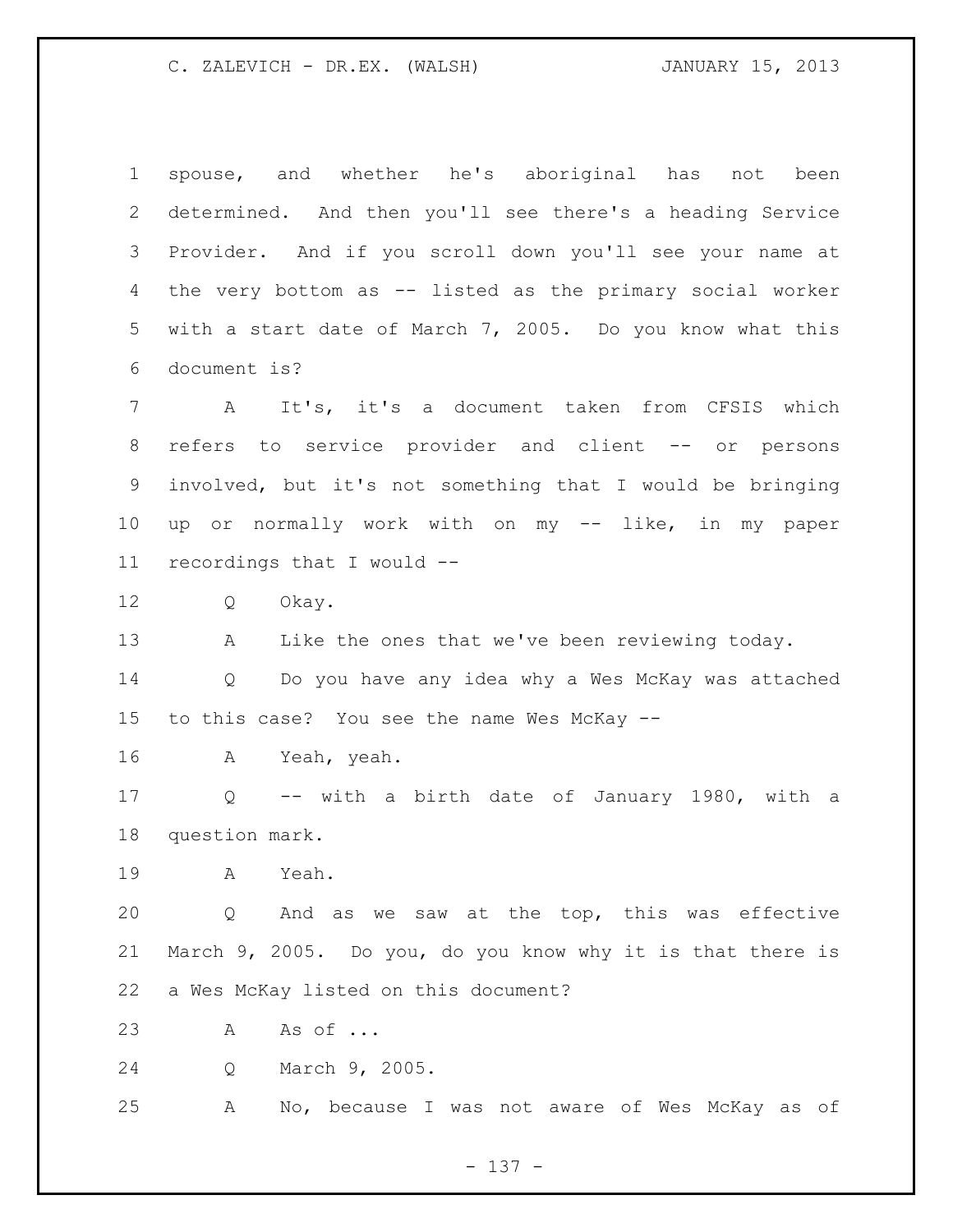March 9th, 2005. Q So you had no involvement with preparing this document. A I don't know when this document was prepared. I'm assuming it came from around that time, but ... Q The date at the top, if you go to the top right- hand corner ... 8 MS. WALSH: If you scroll up, please? Keep going. BY MS. WALSH: Q See it says March 10, 2005? A Yeah. Q You didn't have anything to do with either creating this document -- A No. 17 Q -- or reviewing it? A No. Q Okay, thank you. If we go back to your report, page 36930 ... MS. WALSH: And we can make it smaller again. Maybe not that small. BY MS. WALSH: Q The last paragraph of your report says:

- 138 -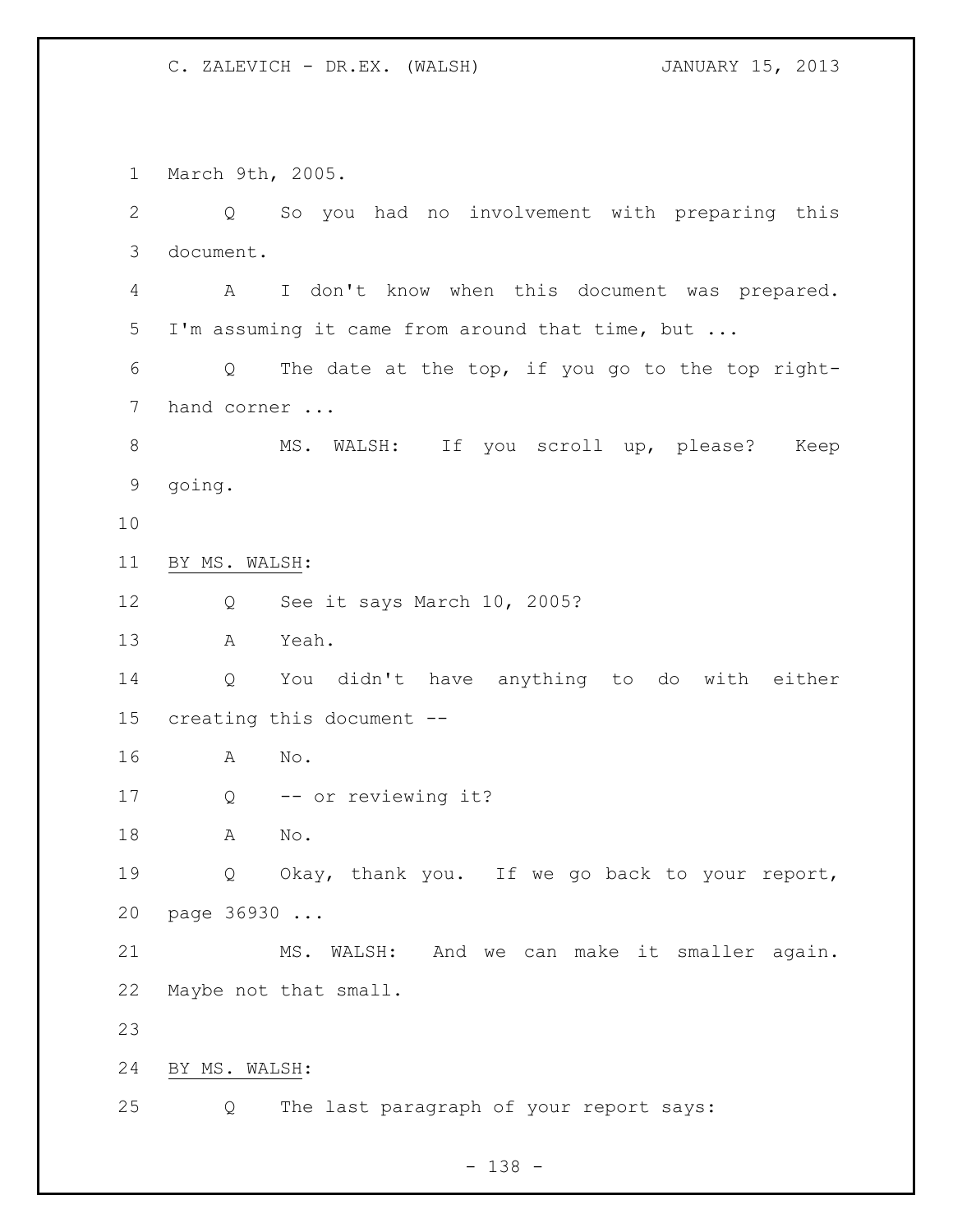| $\mathbf 1$     |                                                            |
|-----------------|------------------------------------------------------------|
| $\mathbf{2}$    | "Workers did not note any                                  |
| 3               | protection concerns and so<br>this                         |
| $\overline{4}$  | matter can be closed to the Crisis                         |
| 5               | Response Unit at this time."                               |
| 6               |                                                            |
| 7               | And it's signed and dated March 9, 2005.                   |
| $8\,$           | Yes.<br>Α                                                  |
| $\mathcal{G}$   | At the time that, that you made that assessment,<br>Q      |
| 10 <sub>o</sub> | that you did not note any protection concerns, you had not |
| 11              | stepped inside Ms. Kematch's apartment. Is that right?     |
| 12              | Oh, sorry, I thought you were going to say more.<br>А      |
| 13              | Sorry. Is that, that right, you hadn't done<br>Q           |
| 14              | that?                                                      |
| 15              | That's right, yes.<br>A                                    |
| 16              | You had not investigated who the father of the<br>Q        |
| 17              | new baby was and whether he was living in the home?        |
| 18              | No, I didn't know about the father of the baby,<br>А       |
| 19              | whether he was listed in the home, nor was<br>it in the    |
| 20              | presenting problem.                                        |
| 21              | You didn't know -- you didn't see Phoenix at the<br>Q      |
| 22              | time that, that you made an assessment that there were no  |
| 23              | protection concerns.                                       |
| 24              | That's right.<br>А                                         |
| 25              | And you didn't know where she was.<br>Q                    |

- 139 -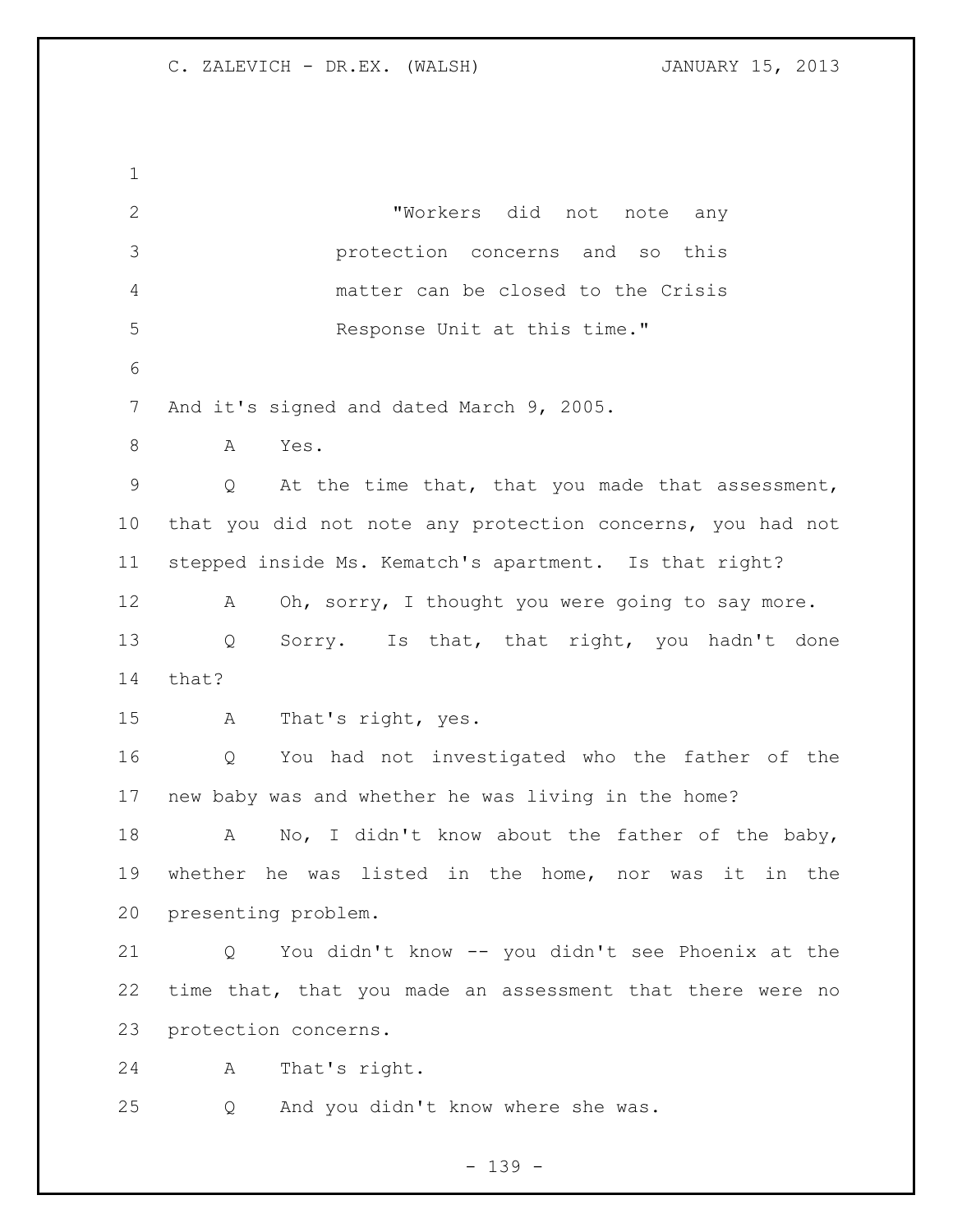1 A I didn't know where she was on that date. Q Had you ever seen Phoenix? A No. No. Q Did you know when the agency had last seen Phoenix, when you made this assessment there were no protection concerns? A No. Q So the assessment that you made about there not being protection concerns was based on the visit that you had with Ms. Kematch in the hallway? A It's based on that and information I would have reviewed. So the preceding worker information, like -- Q You mean -- A -- from -- Q -- the history that Ms. Davidson wrote up? A That's what I -- Q Or Mr. Buchkowski's? 18 A That's what I recall, yeah. Q So -- sorry, I interrupted you. A Oh. Q The information that reviewed, written by Mr. Buchkowski? 23 A Yes. And -- sorry. Q And Ms. Davidson? A Yes, from my report, yes.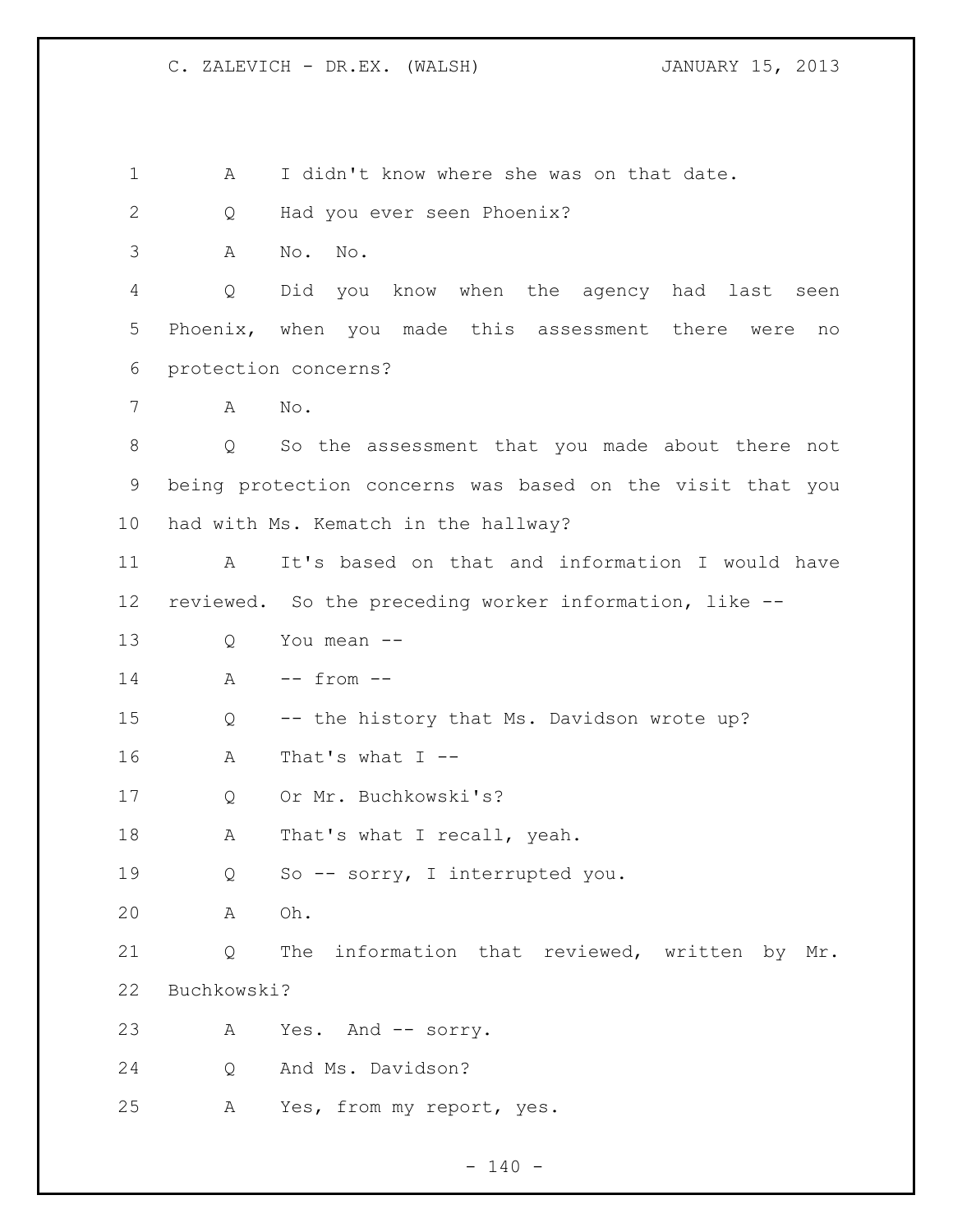Q Now, do you recall how you found out that Phoenix Sinclair had died? A One of my co-workers had come to me at work and had mentioned that Phoenix had passed away, and showed me my report. Q The report that we just looked at? A Yes. Q Did you at that time or at any time prior to preparing for the Inquiry, did you have any meeting with your employer to discuss your involvement in the matter? A There was the reviews done by different -- different reviews that were done. Q Yes. A So I'm not sure if -- Q But aside from that -- A  $-$  if that's what  $-$  Q -- we're going to -- I'm going to talk with -- 18 A Okay. 19 Q -- you about those in a minute. A Sure. Q But those -- but aside from the reviews that were done, did, did your employer ever sit down with you and say, Mr. Zalevich, let's look at what you did here and what happened in this case? A Not that I recall. I could be wrong, but I don't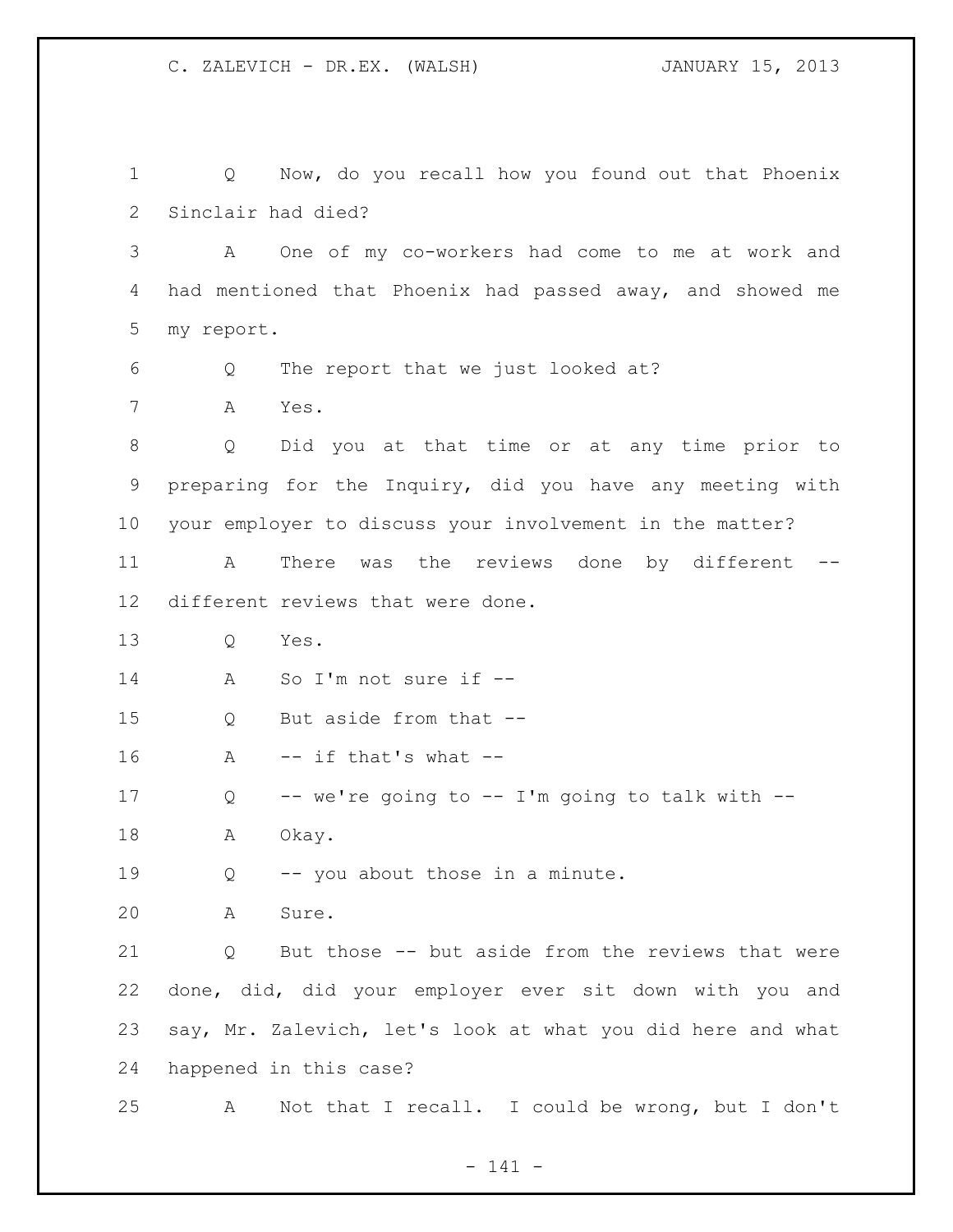recall it.

| $\overline{2}$  | And, and as you say, there were a number of<br>Q                    |
|-----------------|---------------------------------------------------------------------|
| 3               | reports that were commissioned after Phoenix's death was            |
| 4               | discovered. One of them was a report prepared by Andrew             |
| 5               | Koster and Billie Schibler. We call it the Section 4                |
| 6               | report because it was prepared pursuant to Section 4 of The         |
| $7\phantom{.0}$ | Child and Family Services Act. Remember being interviewed           |
| 8               | by Mr. Koster in connection with that report?                       |
| 9               | A<br>Yes.                                                           |
| 10              | So if we can pull up page 36875. These are the<br>$Q \qquad \qquad$ |
| 11              | interview notes that Mr. Koster took of his interview with          |
| 12              | you.                                                                |
| 13              | MS. WALSH: Scroll down, please. There we go,                        |
| 14              | where it says, Chris in March of '05.                               |
| 15              | THE COMMISSIONER: Are they in the main volume?                      |
| 16              | MS. WALSH: No, they should be on your desk,                         |
| 17              | though, Mr. Commissioner. I think they were<br>in the               |
| 18              | material that the office prepared for you. Three pages              |
| 19              | stapled together, I think, that                                     |
| 20              | THE COMMISSIONER: What's, what's the top of it?                     |
| 21              | MS. WALSH: There's no heading because -- but at                     |
| 22              | the $--$                                                            |
| 23              | THE COMMISSIONER: All right.                                        |
| 24              | MS. WALSH: You should have, starting at page                        |
| 25              | 36874. The top paragraph says McKay, the first word.                |

- 142 -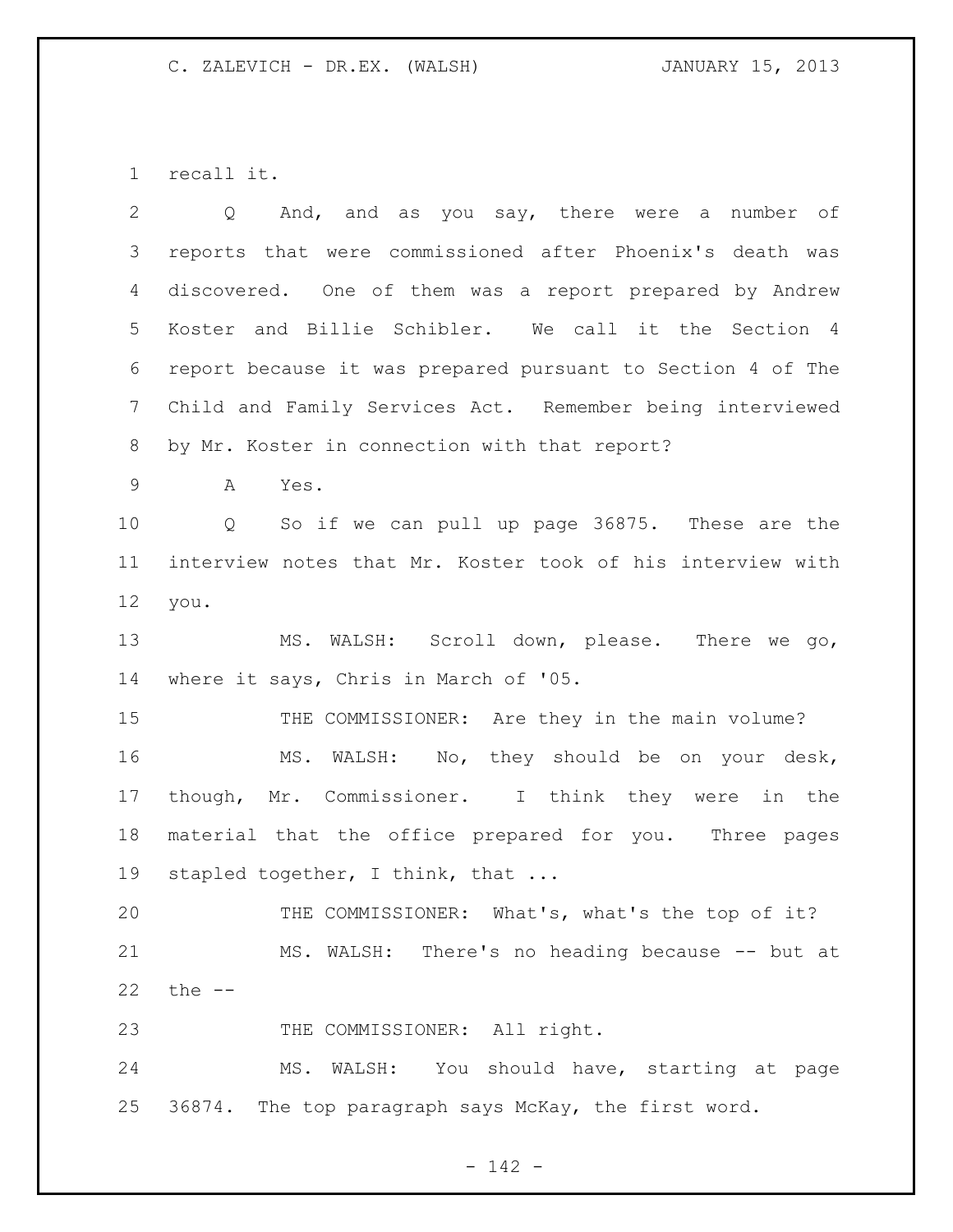1 THE COMMISSIONER: Yes, I have it. MS. WALSH: Oh, good. So on the next page, Mr. Commissioner, I'm turning the witness to page 36875. THE COMMISSIONER: Yeah. BY MS. WALSH: 7 Q Mr. Zalevich, have you got that? A I do, thank you. Q Good, okay. So this is what Mr. Koster has documented from his interview with you. He says: 12 The abuse call. 13 TCall comes in March 5, 2005, **14 after hours** and the call is taken by an afterhours worker, Jacki 16 Davidson. Often, after hours only 17 dealt with immediate emergency's. 18 They (CRU) try to ascertain if there was merit. Chris had been in the abuse unit in 2002 for 21 seven months. He did have experience. "He definitely has been trained not to believe that this would warrant investigation by the

- 143 -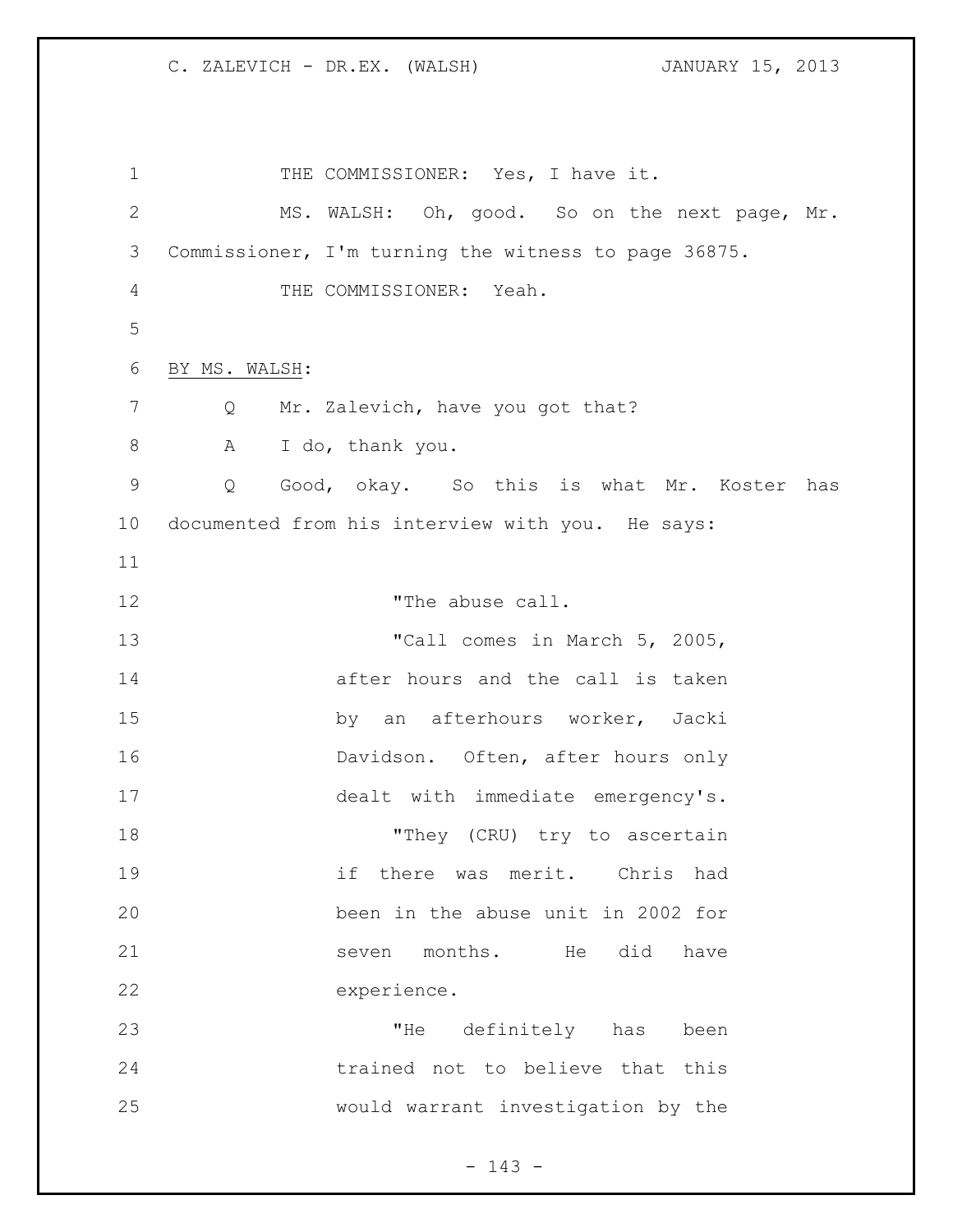abuse unit. More information would have to be required, also if just the word abuse was a criteria then the abuse unit, would be further swamped. If he had seen anything to raise his suspicions 7 at the home, he would have been 8 more intrusive. Even today cases are sent back 'hey this isn't ours, if there is no confirmation of bruising. They are the ones 12 that are supposed to confirm the abuse but if there is not confirmation at the beginning they do not want to receive them and it is left to CRU to make the decision. "Worker remembers the mother

 is acting in a shy manner and the message that she does not want her visitor to know it is CFS at the door. She stepped into the hallway after Chris identified himself. Chris thought that her answers to the concerns were good.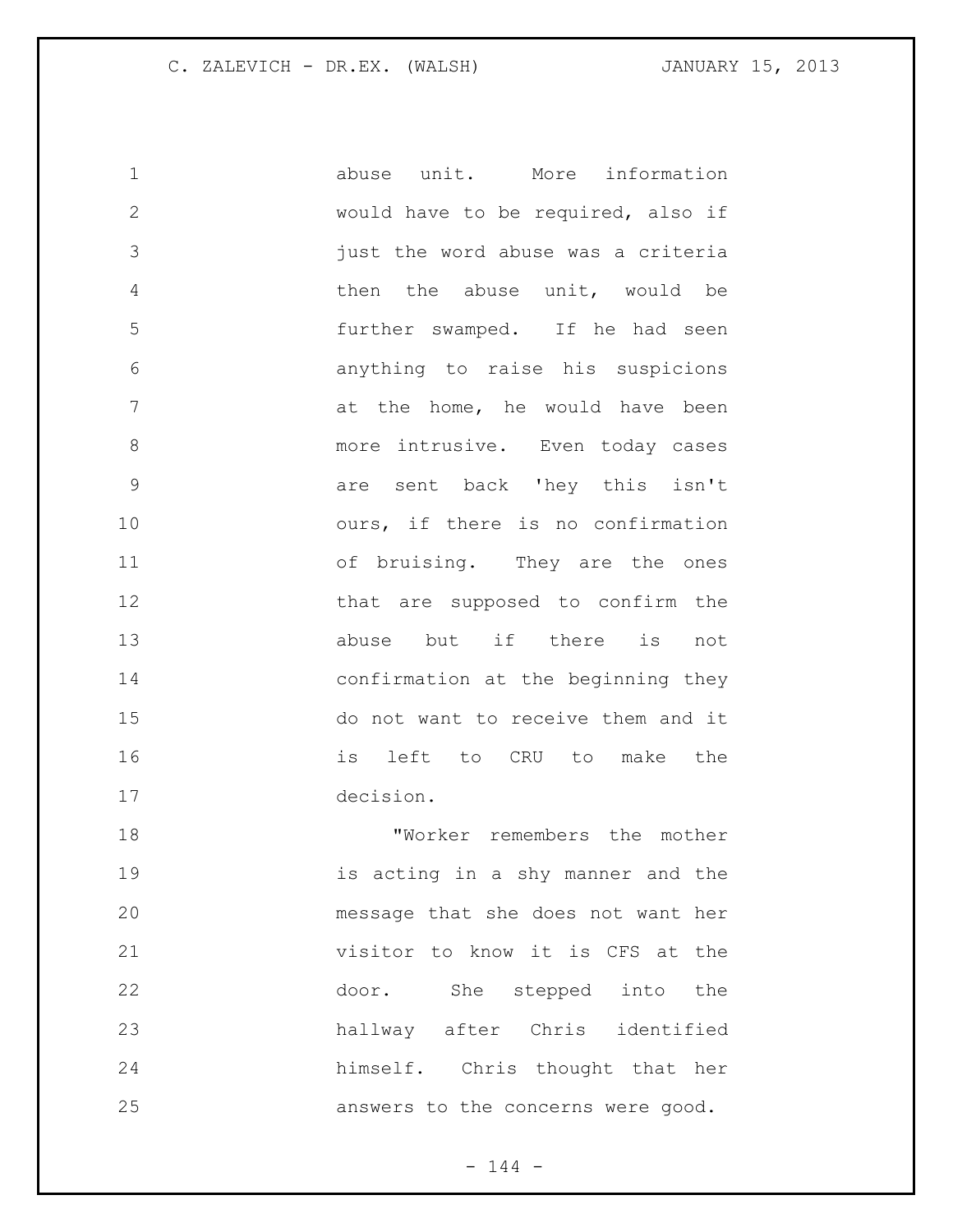"Best practice to look at all 2 the recording of past history. Sometimes he is able and sometimes not." So going back to the beginning of, of those notes, are those notes an accurate reflection of what you said to Mr. Koster? A I don't recall in my -- in the entirety of what I said to Mr. Koster, so if there was other notes that he could have taken or should have taken, then I can't comment on, on that. 13 Q Okay. In terms of what's there ... A In terms of what's there, this appears to be the result of the conversation between myself and Andrew. Q Does it seem to be an accurate recording of what you would have said or what you did say? 18 A It appears that way, yes. Q Do you have an independent recollection of, of your interview with Mr. Koster? A I remember being in an interview with him. But I would have to go by -- from notes to remember what I said. Q Did he ever send you a copy of the notes that he took, the ones that we're looking at? A That doesn't stand out for me.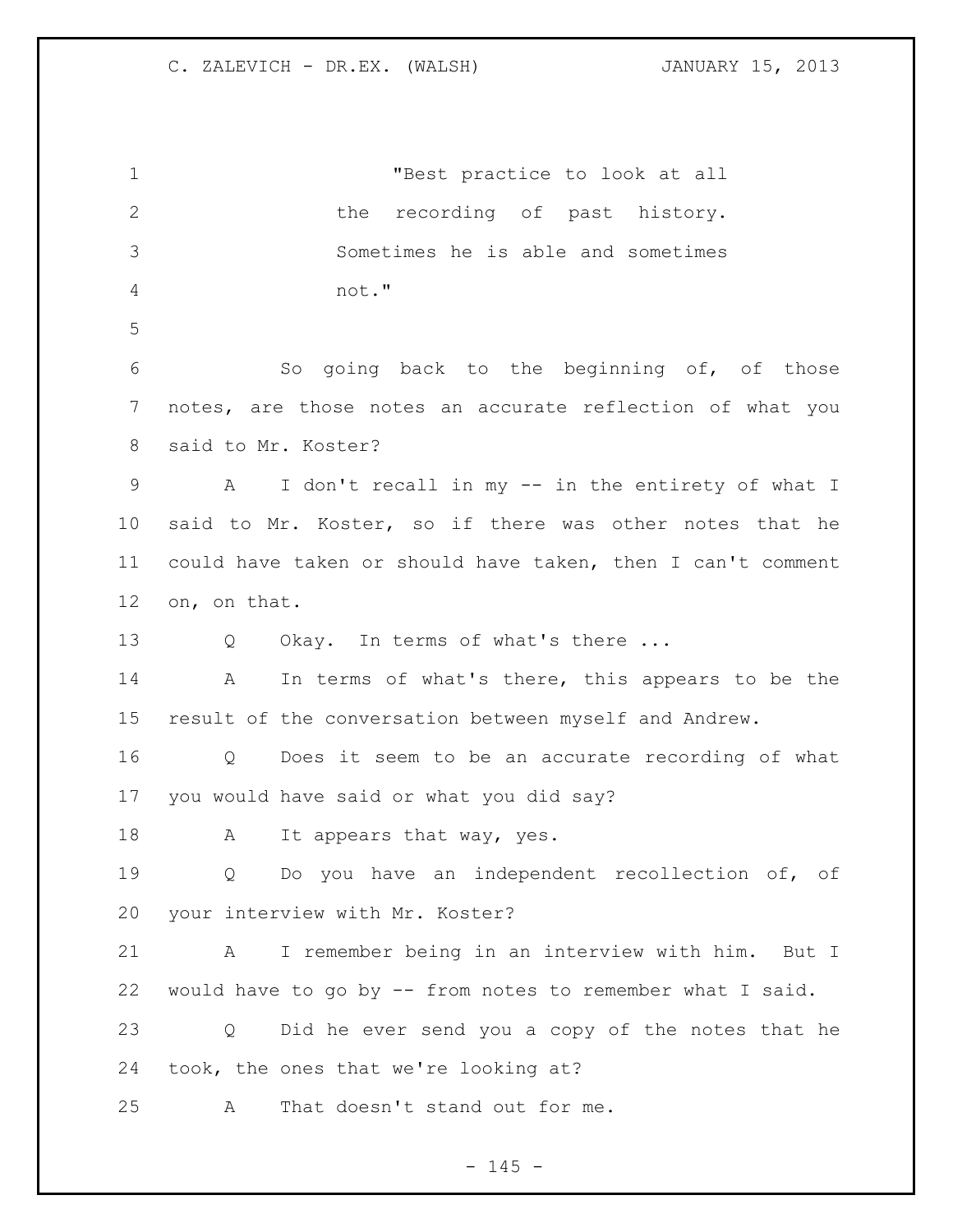Q Did you make any notes? A No. Q So is there anything else you want to comment on with respect to Mr. Koster's recording of your interview with him? A No. Q Let's look at the, at the report that he prepared, page 49. MS. WALSH: And this, Mr. Commissioner, is CD number 1. 11 If we can scroll to the top of that page, please? 12 Have you got that, Mr. Zalevich? 13 THE COMMISSIONER: Yes. MS. WALSH: Mr. Commissioner, you've got it? 15 THE COMMISSIONER: Yes. 16 MS. WALSH: Good. BUY MS. WALSH: Q And Mr. Zalevich? A Yes, thank you. Q So we are all, literally, on the same page. This is entitled The Seventh Protection Opening: From March 5, 2005 to March 9, 2005. And basically, as I read this page, it's an outline of factual recordings. Is there anything in, in what Mr. Koster has recorded or documented here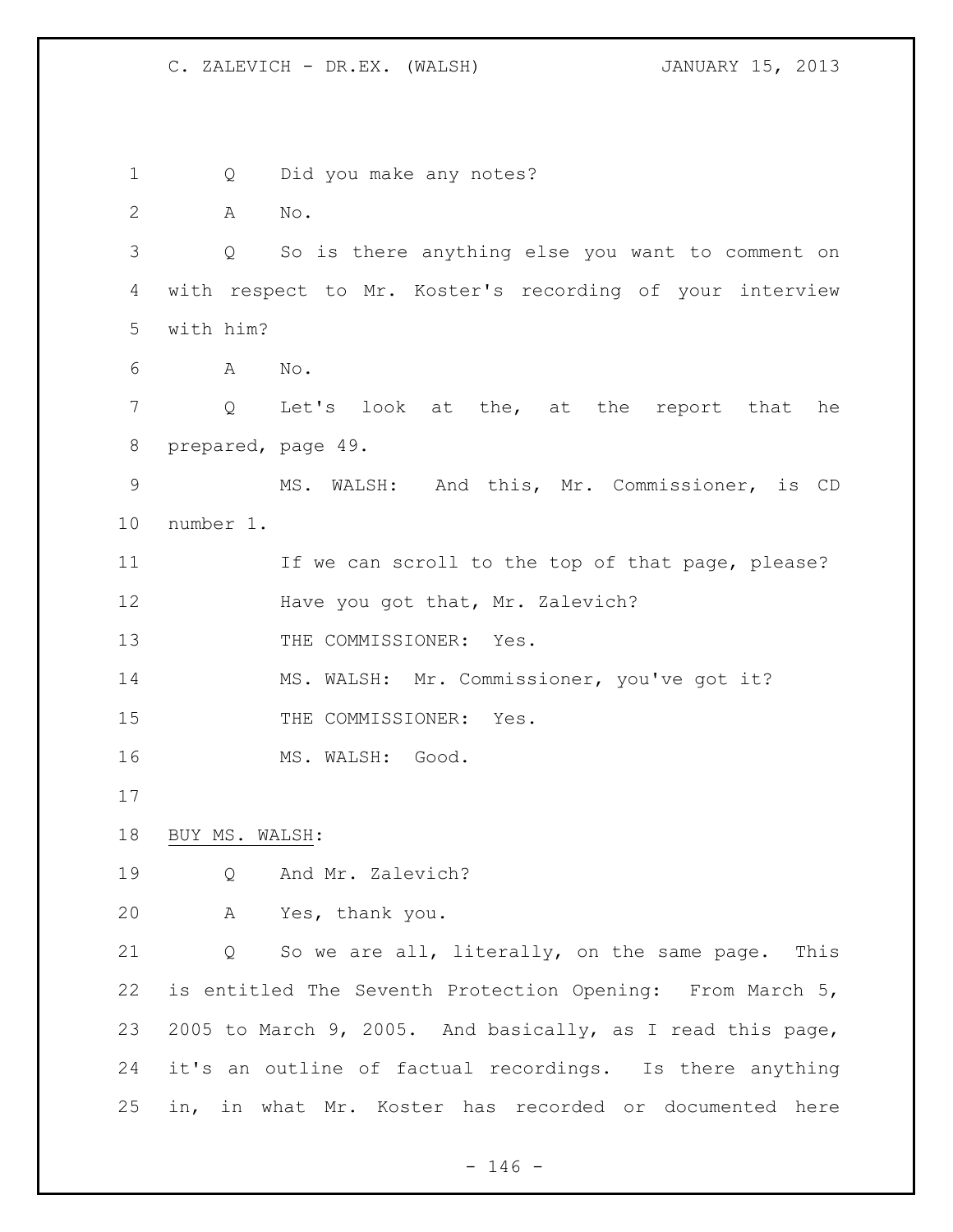that, in your view, is not accurate? And take your time. A This looks like it came from that report, yeah. Yes. Q And under the heading March 9, 2005, if we scroll to the bottom, please, where you see the reference, "Worker #2," that's you? A Yes. 8 Q You understand that to be you? A I, I believe that to be me, yes. Q Okay. If we turn to page 50, again, this is a factual recording, starting at the top of the page. Can you tell me if there's anything that is not factually accurate that's documented on this page, please? 14 THE COMMISSIONER: Just, just take your time, Witness. 16 THE WITNESS: Thank you. 17 MS. WALSH: Yeah. 18 THE WITNESS: Yeah, I, I believe that this is 19 taken from that report and based on that report, yes. BY MS. WALSH: Q Factually accurate, page 50? A I think so, yes. Q Okay. And the reference to "Worker #3," you understand that to be Mr. Leskiw?

 $- 147 -$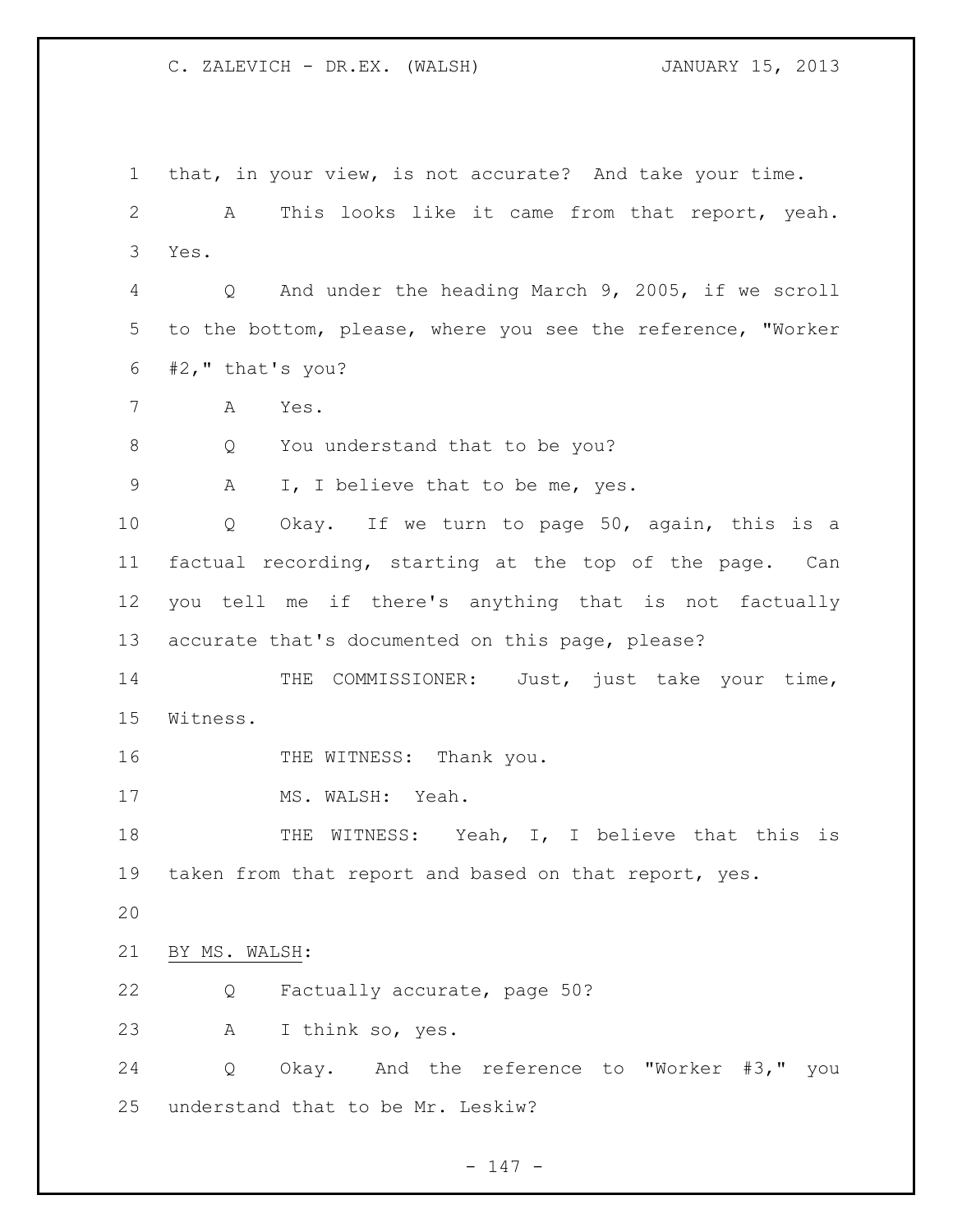A Yeah. Yes.

| $\overline{2}$ | Then page 51, you see a reference to "Interview<br>Q        |
|----------------|-------------------------------------------------------------|
| 3              | with Worker #2," which we identified as you. That appears   |
| 4              | to be a reproduction of, of what we discussed in terms of   |
| 5              | what was in Mr. Koster's notes. But take a minute and, and  |
| 6              | let us know if there's anything that's not accurate there,  |
| $\overline{7}$ | please.                                                     |
| $\,8\,$        | Okay, yes.<br>A                                             |
| $\mathsf 9$    | That's accurate?<br>Q                                       |
| 10             | Α<br>Yes.                                                   |
| 11             | Okay. Turn to page 53, please. So then Mr.<br>Q             |
| 12             | Koster made a number of findings, starting with finding 38: |
| 13             |                                                             |
| 14             | "The Agency erred in not treating                           |
| 15             | this as an alleged abuse call and                           |
| 16             | not allowing it to be opened as an                          |
| 17             | abuse referral assigned to the                              |
| 18             | abuse Unit.                                                 |
| 19             | "When the CRU did not find                                  |
| 20             | any reason to overturn the intake                           |
| 21             | decision they had little choice                             |
| 22             | but to close it. The CRU did not                            |
| 23             | have the agency mandate to                                  |
| 24             | continue on with cases on [their]                           |
| 25             | that did not meet intake<br>own                             |

- 148 -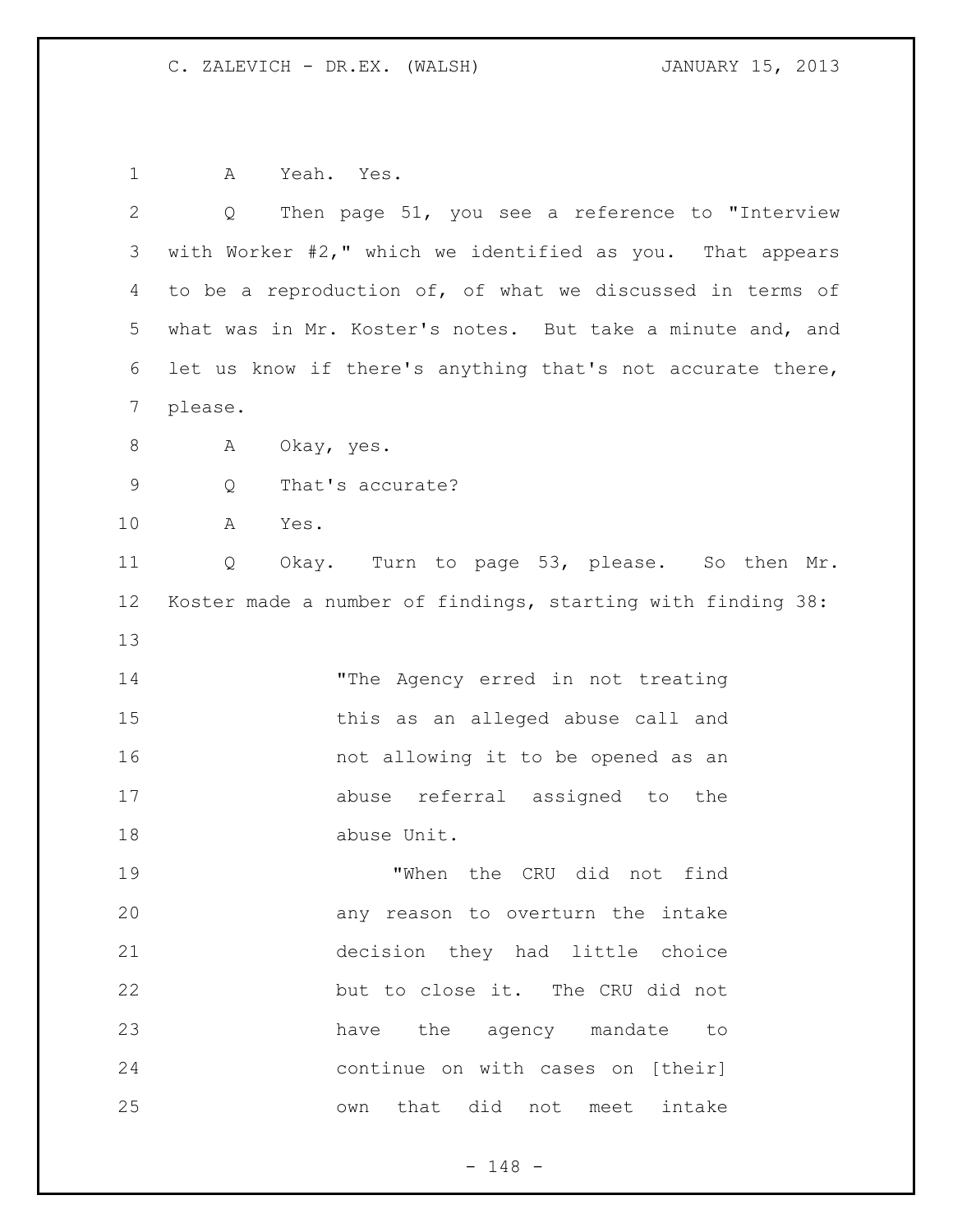| $\mathbf 1$  | criteria for opening."                                      |
|--------------|-------------------------------------------------------------|
| $\mathbf{2}$ |                                                             |
| 3            | have any comments with respect to that<br>You               |
| 4            | finding and those remarks?                                  |
| 5            | With respect to the finding, the abuse unit<br>A            |
| 6            | wouldn't have accepted this referral.                       |
| 7            | You agree with that.<br>Q                                   |
| $\,8\,$      | I, I'm saying that the abuse unit would not have<br>A       |
| 9            | accepted this referral.                                     |
| 10           | I see. Okay.<br>Q                                           |
| 11           | Yeah.<br>A                                                  |
| 12           | I think -- sorry, do you have any other comments?<br>Q      |
| 13           | I just want --<br>Α                                         |
| 14           | Q<br>Carry on.                                              |
| 15           | Just a moment, thank you.<br>A                              |
| 16           | Sorry.<br>Q                                                 |
| 17           | I think that's all. That's the only comment I<br>A          |
| 18           | have.                                                       |
| 19           | THE COMMISSIONER: Before you leave that, I've               |
| 20           | got a question to ask you, Ms. Walsh. In the comment under  |
| 21           | the finding, as you read it, "when the CRU did not find any |
| 22           | reason to overturn the intake decision." Have we heard      |
| 23           | about that intake decision?                                 |
| 24           | MS. WALSH: I think ultimately we'll have to ask             |
| 25           | Mr. Koster what he was referring to there.                  |

- 149 -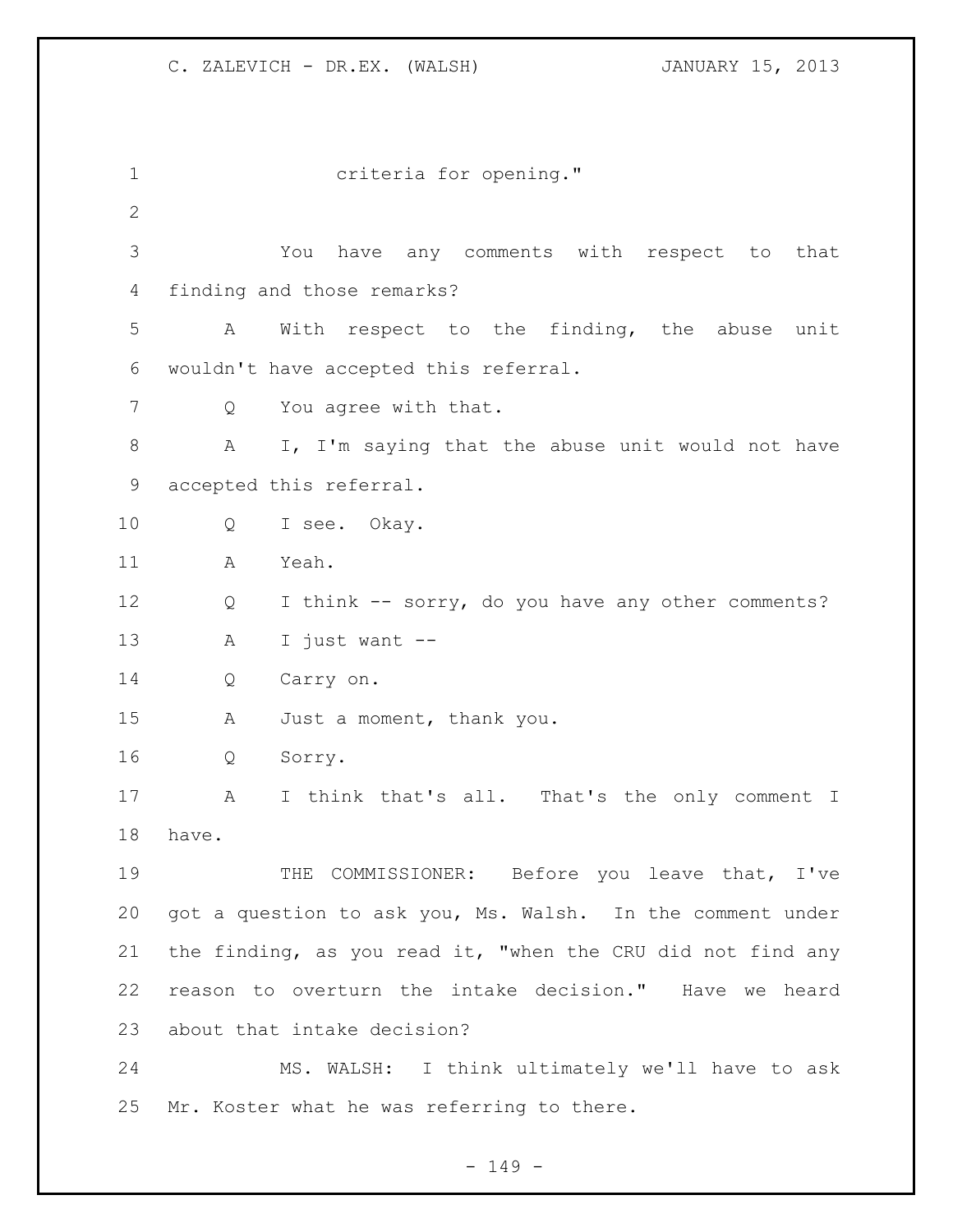1 THE COMMISSIONER: All right. I just don't know what it is and I -- if I was supposed to, I want to find out. But obviously not. BY MS. WALSH: Q Mr. Zalevich, you said you didn't know what the circumstances were that, that meant that the file was assigned to you; is that right? A Right. And that's kind of why I paused to look 10 at, at the lines that, that are being referred to, because I'm not exactly sure what Andrew's meaning in here. Q Right. 13 THE COMMISSIONER: All right. BY MS. WALSH: Q And, and mostly, Mr. Zalevich, what I'm doing is -- because, because comments have -- and findings have been made about various workers involved in delivering services to Phoenix and her family, out of fairness to all of you I'm making sure -- my colleague and I are making sure that, that you all see what was said about you and have an opportunity to respond, if you're able to. A Thanks.

 Q So I don't expect -- if you don't know what Mr. Koster's referring to, you don't have to, to have a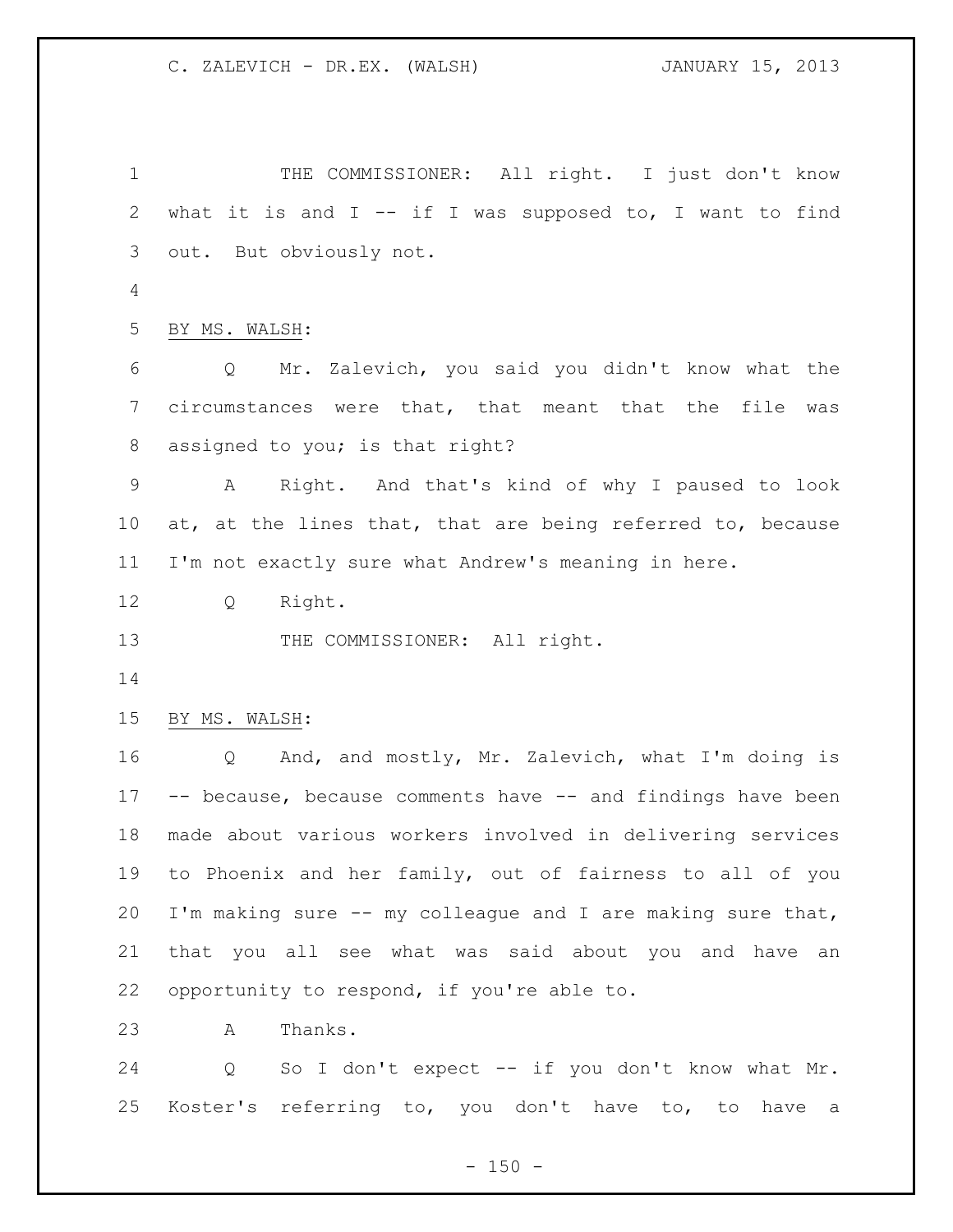response. It's up to you.

A Okay. Thanks.

 Q So you told me that -- just now, that abuse would not have accepted this referral?

 A This referral would not have fit abuse's criteria for an abuse referral.

7 Q And I think you told me that --

A Yes.

 Q -- that that didn't make a difference as to whether or not you would go out to investigate it.

 A No, it would not make a difference whether or not we would investigate it, yes.

13 Q And if you had determined that, in fact, more investigation needed to be done, you could have sent it to 15 general intake, if, if that had been your assessment.

16 A Certainly one possible route, yes.

 Q What about finding 39, F39? Now, this is F39, the second one, the one that comes after F38, because there's one before that, too.

 "The determination not to treat this as an abuse case because it did not in their opinion, meet the strict definition of the Act was inappropriate and not in the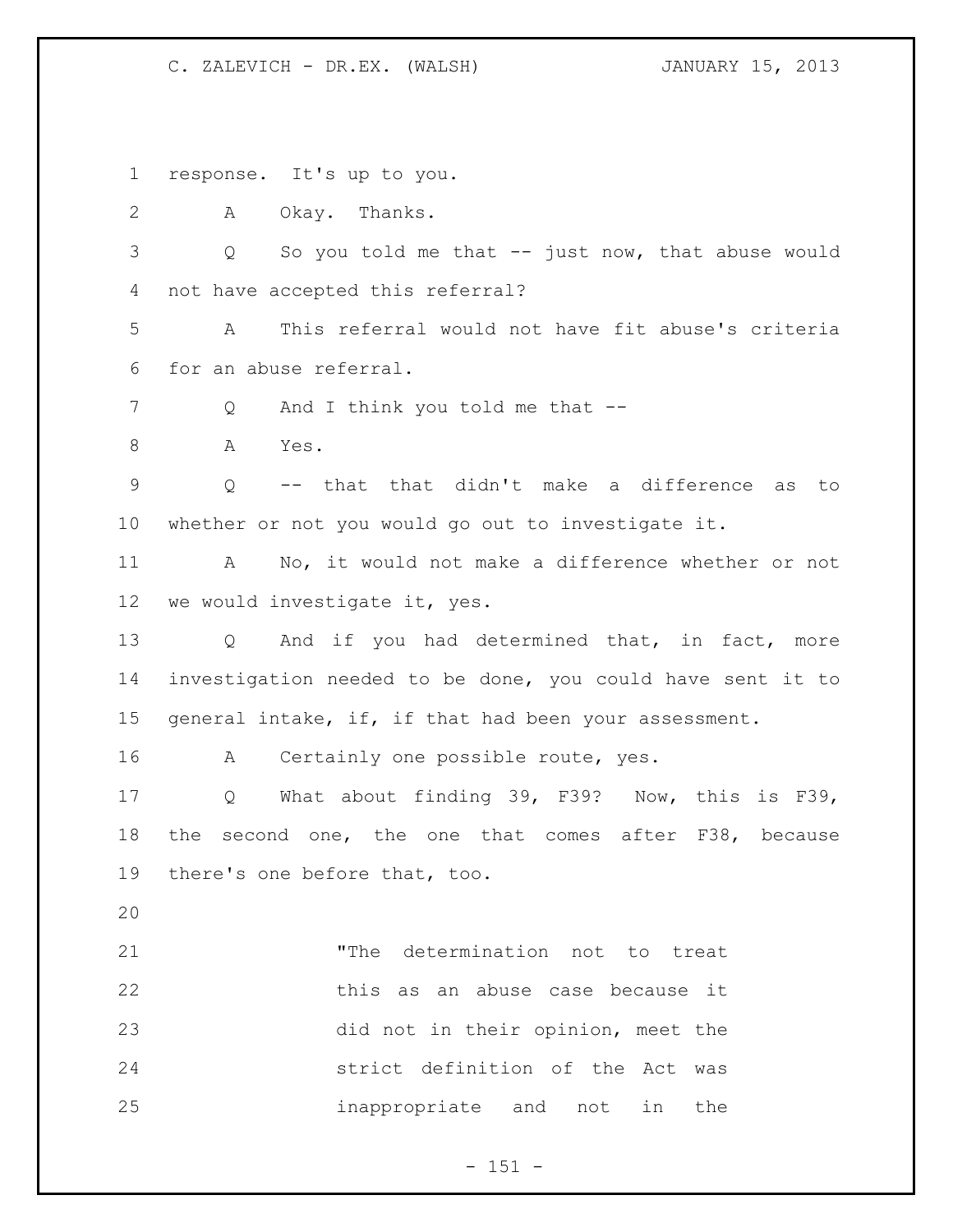spirit of the legislation. It was 2 a direct reflection of an agency adjusting its practice to meet an overload situation." Have any comments about that? A I don't think it's my position to comment on, on that. Q Fine. THE COMMISSIONER: That recommendation isn't based on anything this witness said, is it? MS. WALSH: I don't believe so, but it is based on the intake that involved this witness. 14 THE COMMISSIONER: Yes, I understand that. MS. WALSH: The Seventh Protection Opening, as it's called, yes. 17 THE COMMISSIONER: I understand that. BY MS. WALSH: Q And then, F40: "This decision had dire consequences for Phoenix because it meant that the 14 required steps in an abuse investigation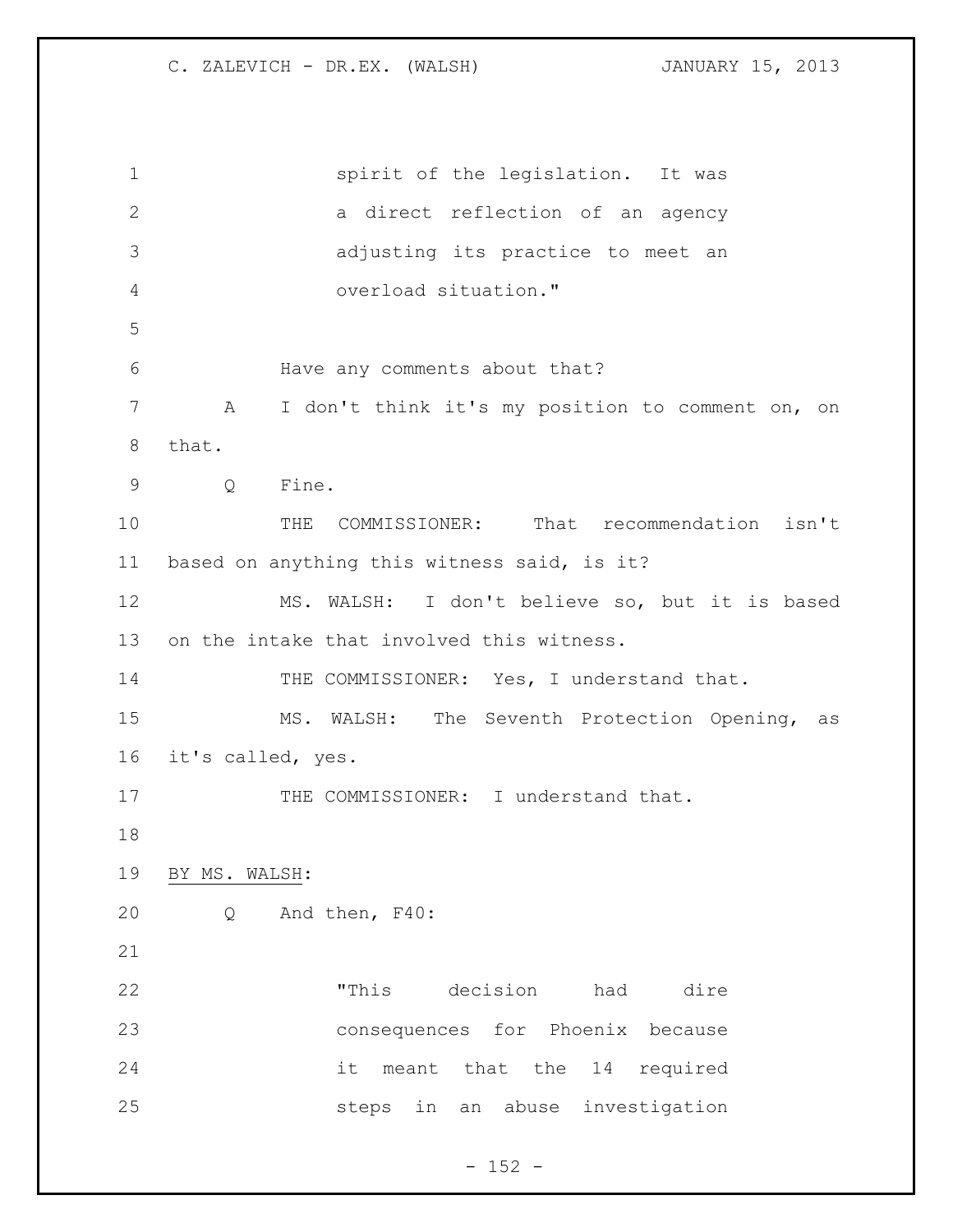which would have potentially saved her life, were not met." Is your answer the same? A Yes. Q And F41: "Phoenix should have been seen and the case should not have been closed but the blame does not lie with the line staff and supervisor directly involved. They attempted to have this case assessed and sought for intervention as an open intake case." **Have any comment about that?**  A No, I don't. Q Do you read that as, as referring to anything you did or your supervisor did? 21 A I did not seek to have intervention by, by an intake unit. Q Anything more before we leave this report, that you want to comment on? A No.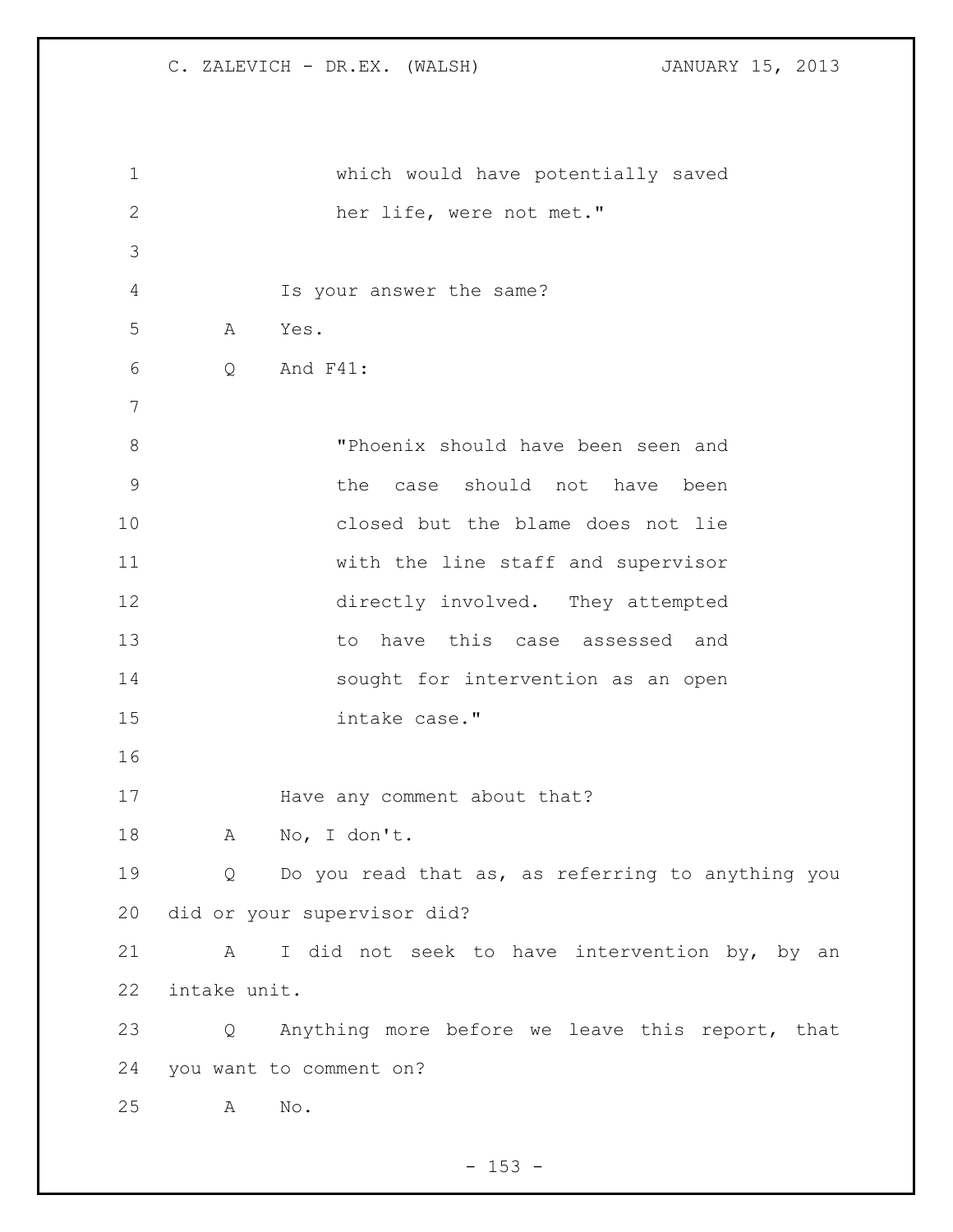| $\mathbf 1$ | Q       | So then the next report, we'll pull up page 162,  |
|-------------|---------|---------------------------------------------------|
| 2           | please. | This is the Section 10 report, Mr. Zalevich.      |
| 3           | А       | Is that Rhonda Warren's report?                   |
| 4           | Q       | No, this is --                                    |
| 5           | Α       | Or which --                                       |
| 6           | Q       | -- Jan Christiansen-Wood's, through the Office of |
| 7           |         | the Chief Medical Examiner.                       |
| 8           | A       | Is there a CD number on them?                     |
| $\mathsf 9$ | Q       | Two.                                              |
| 10          | Α       | Sorry.                                            |
| 11          | Q       | 0002.                                             |
| 12          | Α       | And what page, again?                             |
| 13          | Q       | Page 162.                                         |
| 14          | Α       | Okay.                                             |
| 15          | Q       | You have that?                                    |
| 16          | A       | Yes.                                              |
| 17          | Q       | The first main paragraph, four lines up from the  |
| 18          |         | bottom says, "Instead the"                        |
| 19          |         |                                                   |
| 20          |         | "The worker recommended that the                  |
| 21          |         | Intake Unit open the file for                     |
| 22          |         | further service. Instead, the                     |
| 23          |         | file returned to a worker in the                  |
| 24          |         | Crisis Response Unit on Monday,                   |
| 25          |         | March 7, 2005. The worker went                    |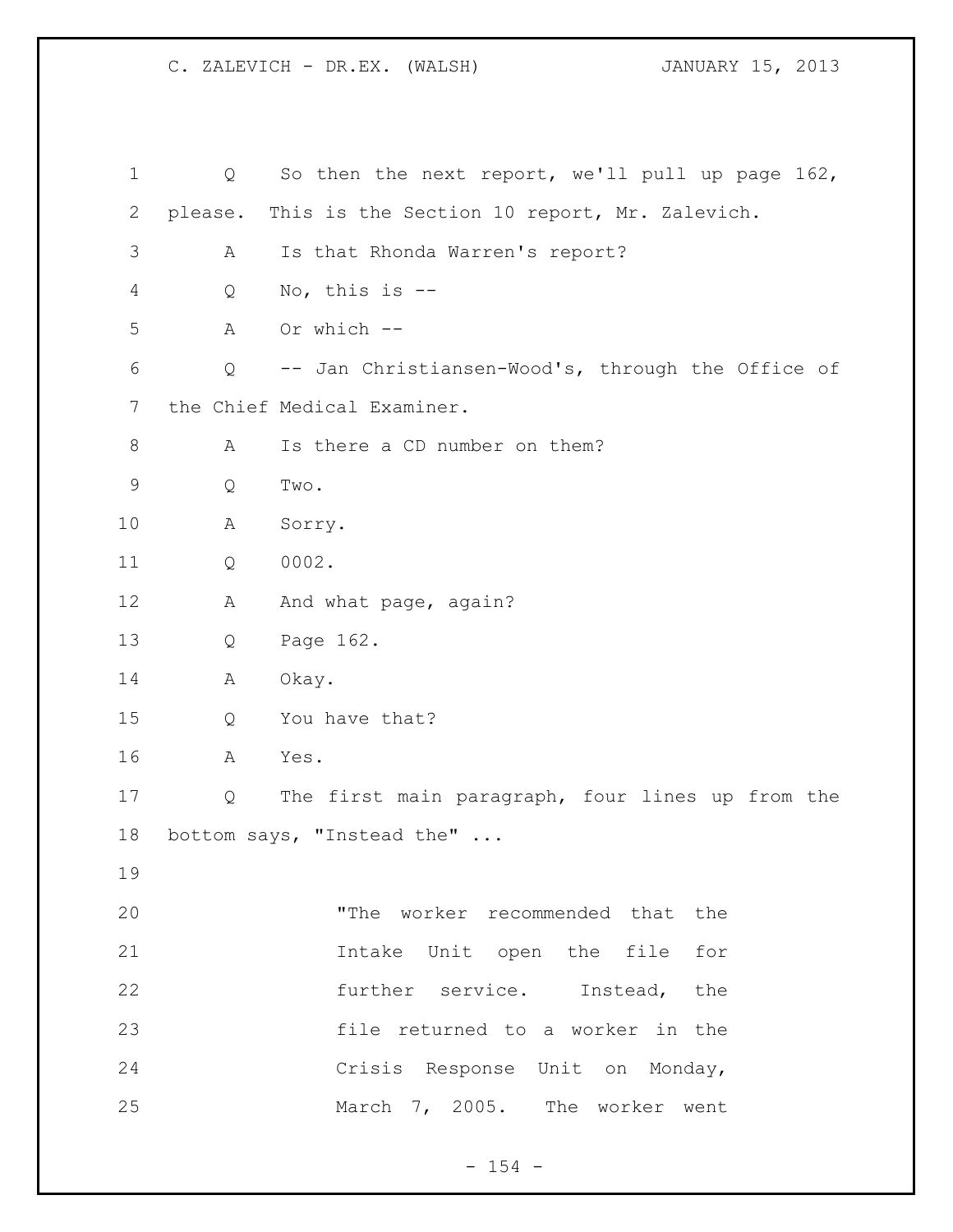1 out to the home again on Wednesday, March 9 and gained entry to the building when another tenant was entering." Then the report goes on to describe your actions. Can you just take a look at that next paragraph and tell me whether that's an accurate reflection of the work that you did, please? A In the, in the start of your comment you referred to the bottom four lines? Q Yes. A Right. Q And then the next paragraph: "The worker described Ms. Kematch as having 'a somewhat shy demeanour'." A Yeah. Q That paragraph. A Yes, in that first part, though -- Q Yes. A -- it says that "the worker went out to the home again." It's not again. I only went out once.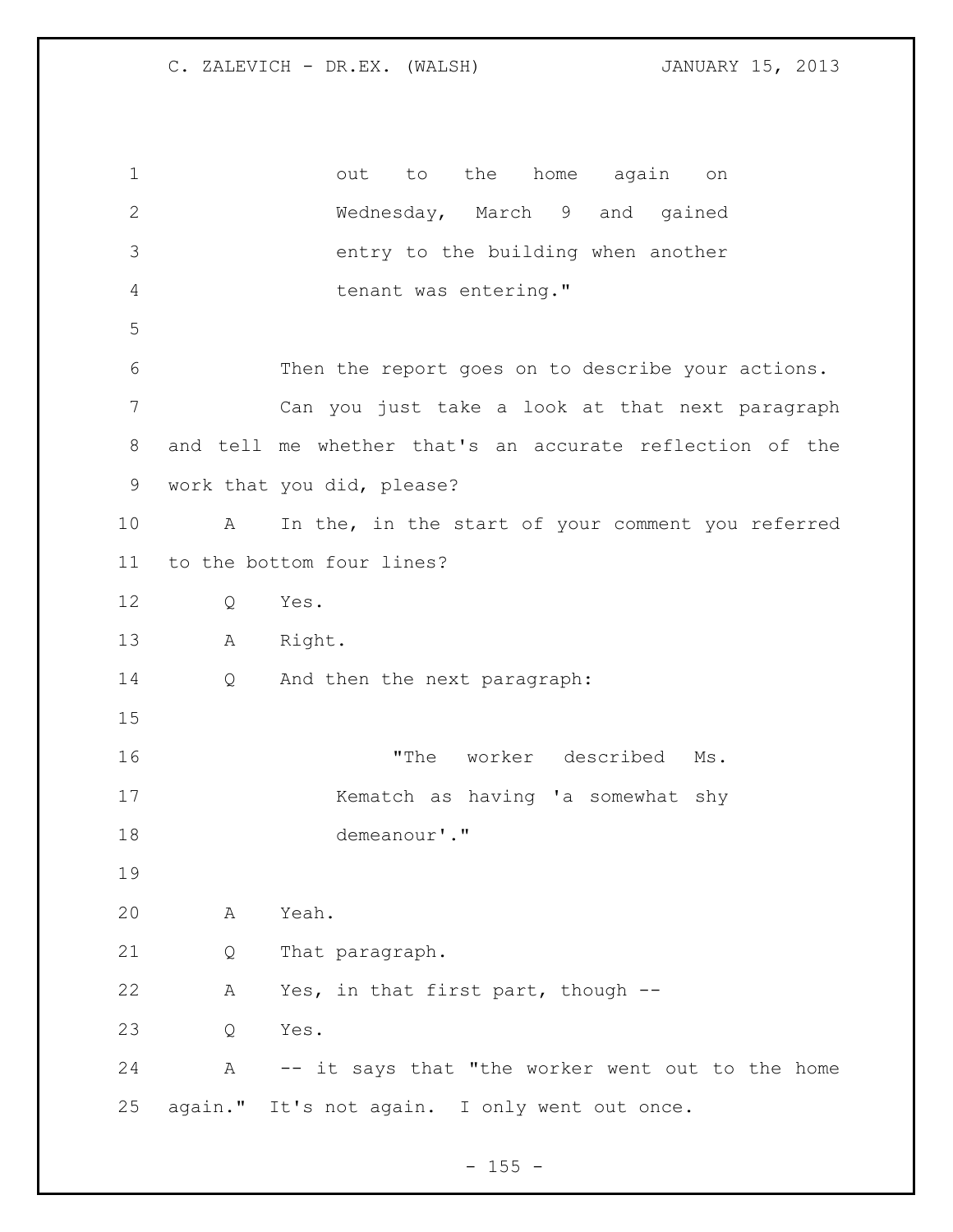Q It was Mr. Buchkowski who had gone out originally. A That must be who he's referring to. Q Okay, thank you. A So -- sorry, that can't be Mr. Buchkowski, because, because he didn't go out on Wednesday. Q Okay. So it's just plain not accurate. A It's just -- the word "again" is not accurate. Q Thank you. A You were asking about the following paragraph, though? Q Yes. 13 A And, sorry, what was your question? 14 Q Is that an accurate reflection of, of what you did and reported? A Yes. Q And then in italics, the statement: "There is no indication in the file that Ms. Kematch was asked directly if she had ever locked Phoenix in the bedroom," is that accurate? A From the file recording, that would be an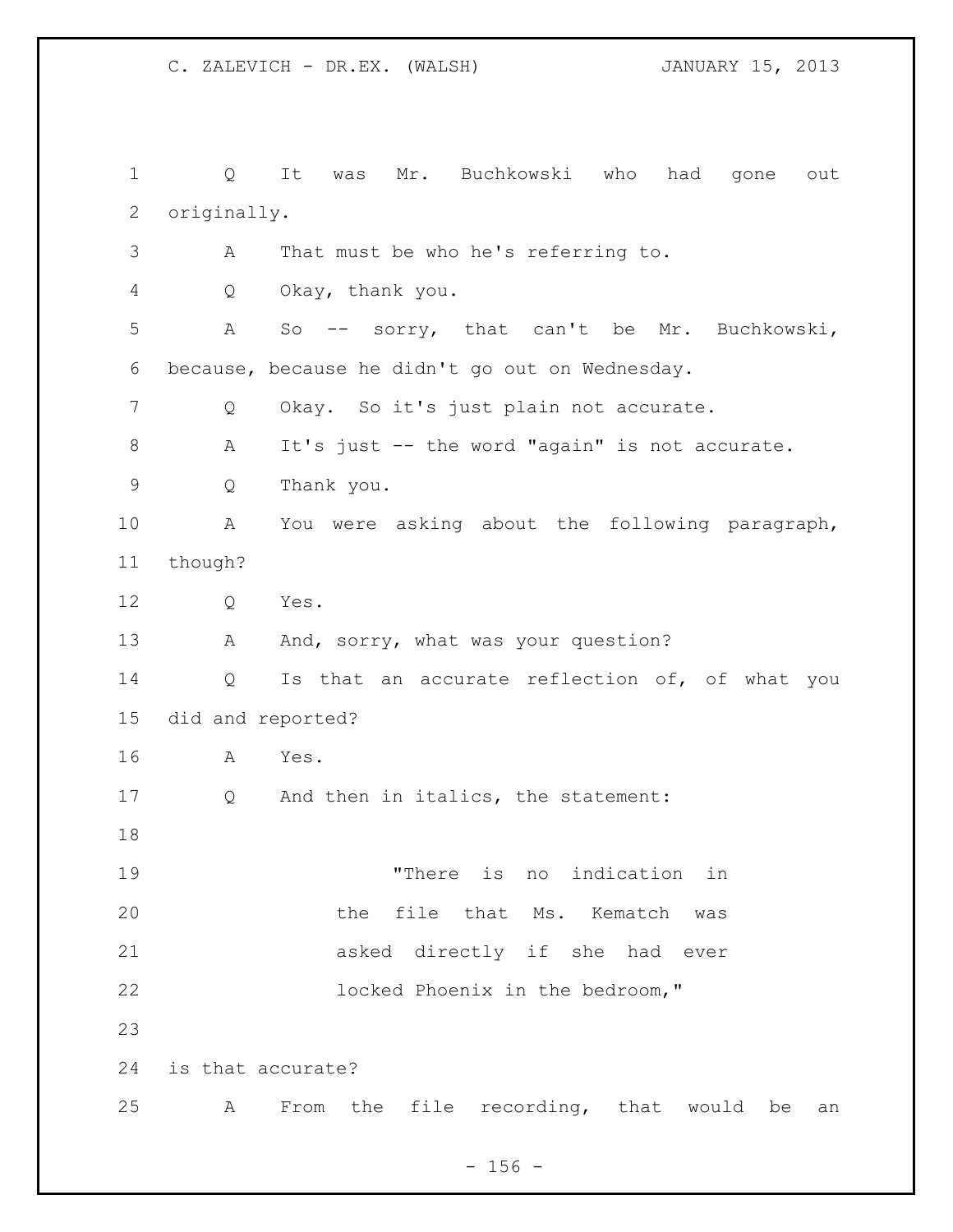accurate statement.

 Q And then the last paragraph on that page, can you review that, please, and tell me whether that's accurate. A That, that paragraph isn't entirely based on my recording. Q The last paragraph? A Yes. Q It's not entirely based on your recording? 9 A That's correct, yes. Q Which parts are not based on your recording? A The last sentence, starting with "Ms. Kematch was 12 asked if she needed supported," there's a hyphen and then a statement after that. Q "As she had every time this question had been asked," that's a comment from the report writer -- A Yeah, as opposed to -- Q -- not from you. 18 A -- my report. Q The rest of that paragraph accurate? A Yeah. Q Thank you. And then on the next page, 163, near the top, we see, in bold, it says: "Although the Agency had sent workers out to investigate a

# - 157 -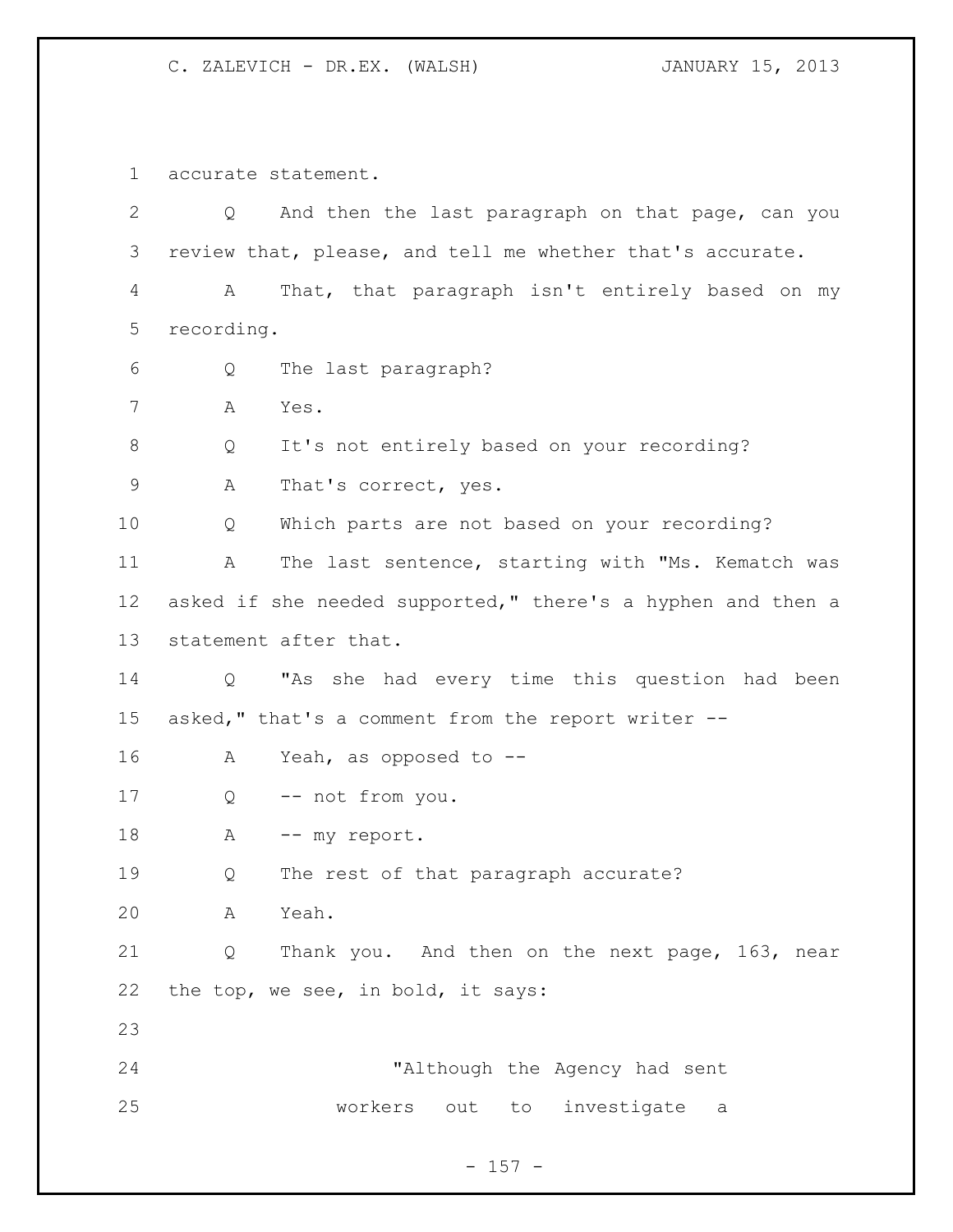complaint of maltreatment of Phoenix, the child was not seen nor was her location requested. 4 [The baby's] condition was accepted as a proxy for Phoenix's condition." 8 Want to comment on that statement? A I can't recall if I asked for Phoenix's location, 10 and I can't glean that from the report. 11 0 What about the comment that: "[The baby's] condition was accepted as a proxy for Phoenix's condition"? A The baby's condition was considered as being a variable that would influence what had occurred. I don't know if it's fair to suggest that the baby was a proxy for Phoenix's condition. I just -- I don't feel that I can fully state that. Q Then the, the first lines of the next paragraph: "The problems with this approach are obvious; if one child

 $- 158 -$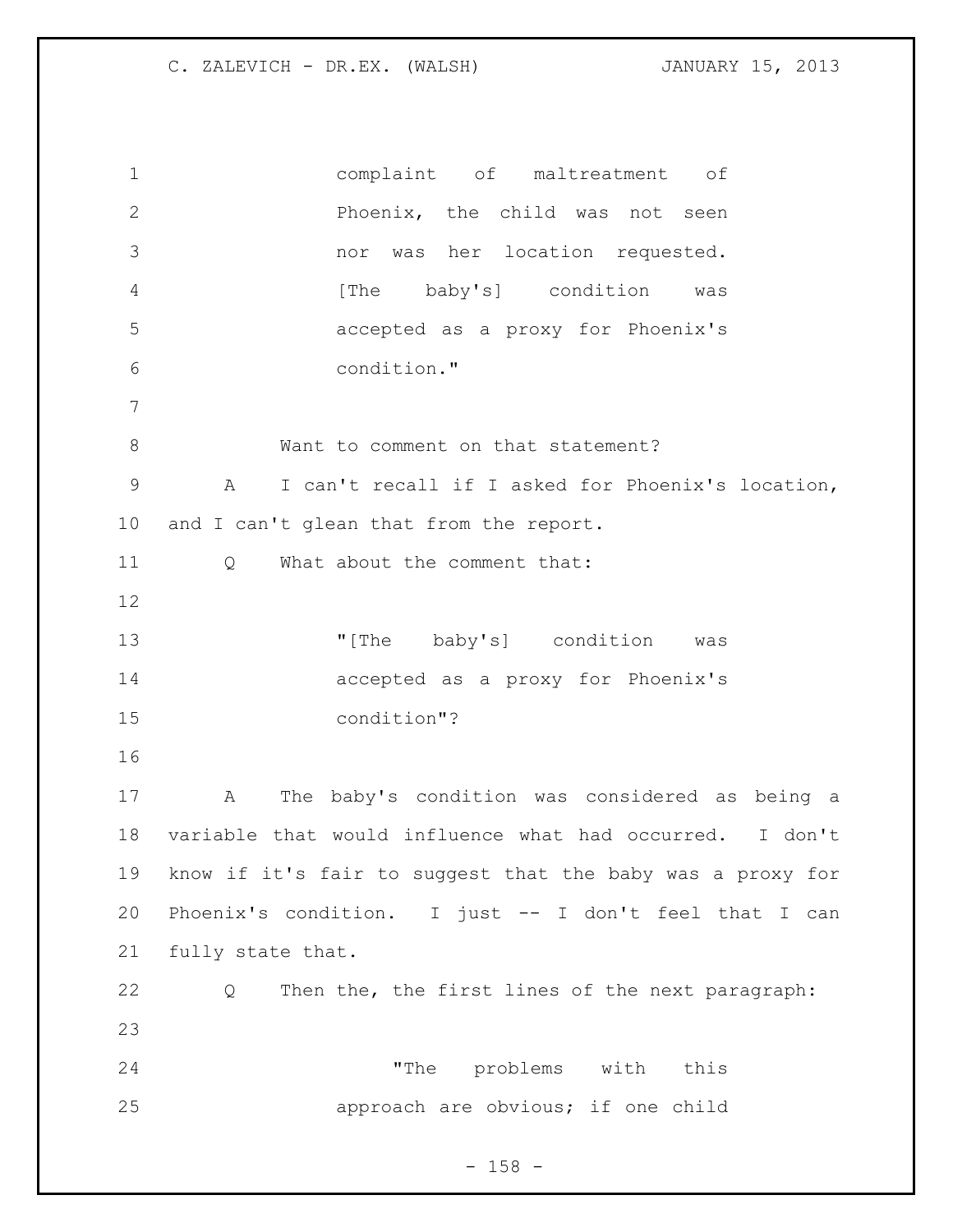in the family is used as a proxy 2 for the health, condition and developmental progress of other children in the family, a sick child can be missed and an abused or neglected child overlooked." Do you have any comments with respect to that statement? That's, that's the report writer's comment. 10 A I, I would agree that that is a certain possibility. Q Turn to page 172, please, later on in the report. Can you read the first two paragraphs, please? A Sorry, 172? Q One seventy-two. A I don't ... 17 Q You don't have it that far. A I'm missing some pages. Q Okay. Do you -- now, my copy's marked up. MS. WALSH: Mr. Ray, do you have a copy? 21 THE COMMISSIONER: I have a clean copy here. MS. WALSH: Do you? THE COMMISSIONER: The witness (inaudible). UNIDENTIFIED PERSON: I do have a copy if the Commissioner wants his (inaudible).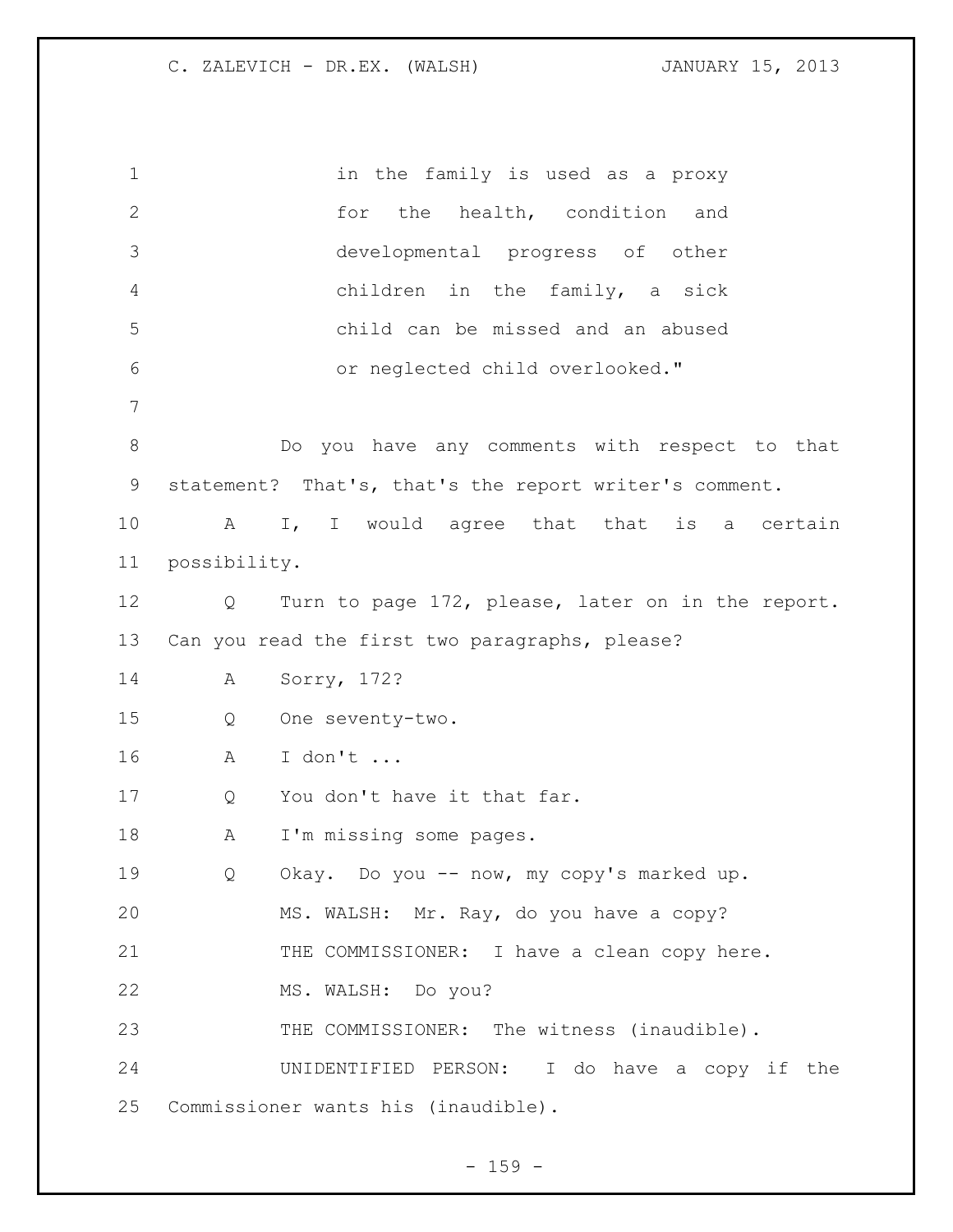MS. WALSH: Thank you, Mr. Commissioner. BY MS. WALSH: Q So it's also on the screen. So it reads: "The Agency's final 'contact' with Phoenix" -- 9 "contact" in quotation marks, **"...** in March 2005 should have **resulted in a demand to see her,**  to see her home and to ensure that she was well and living with her 15 mother. The family history demanded this as a minimum standard of casework following up on a report of possible child abuse--the current program standards for child protection (2001) specifically require that 22 the child who is the subject of an abuse report be seen by the investigating worker. There was no observation of the child or any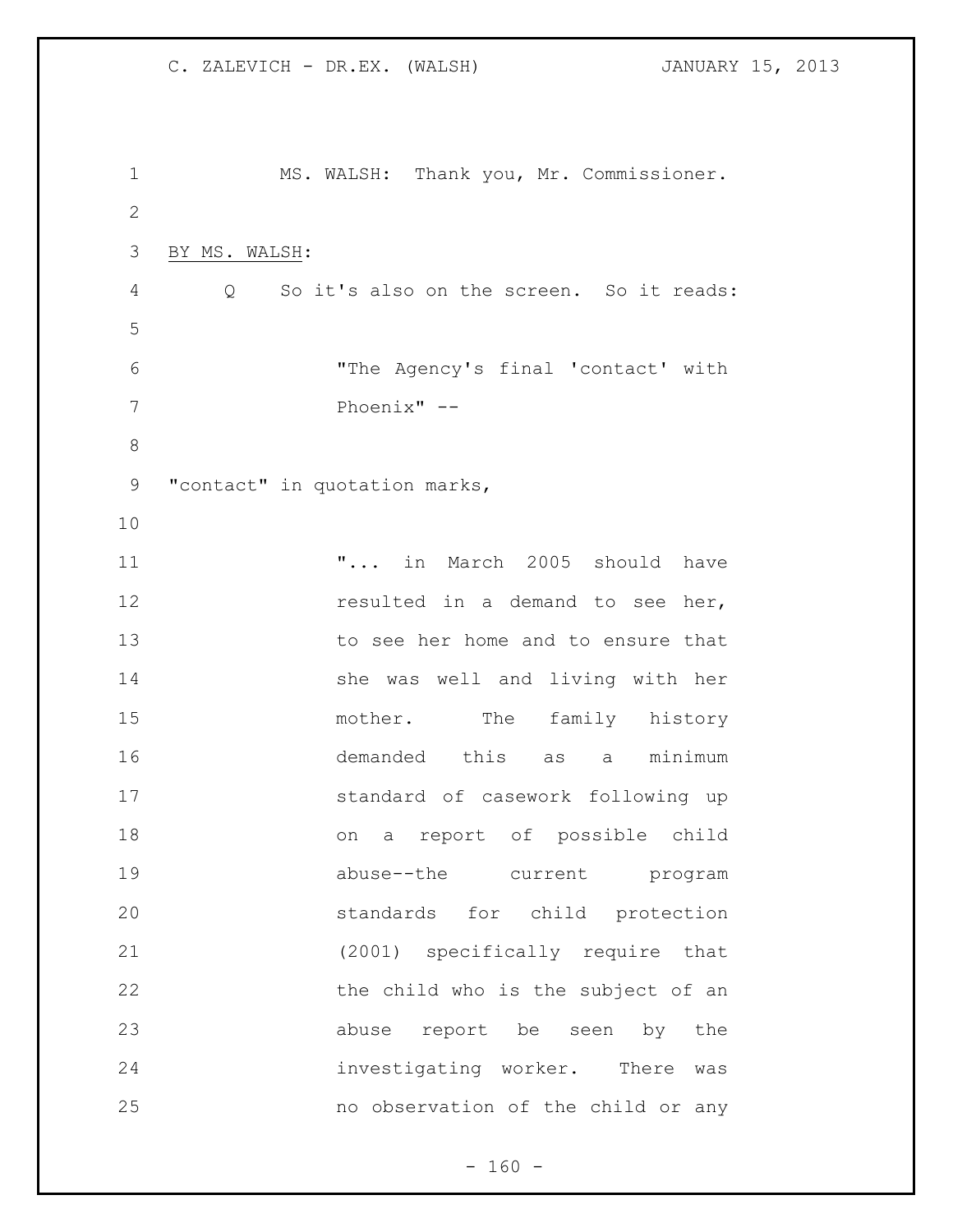record of a demand to see her. Considering that the allegation involved child abuse and confining a child in a locked room, the Agency's willingness to once more be dismissed by Ms. Kematch is 7 deeply disturbing. It is, 8 however, when the literature on child deaths is considered, not unique. While the Branch complied 11 by ensuring that there was a 12 timely follow-up of the 13 allegation, the remainder of the investigation did not meet the standards." Do you have any comment with respect to that paragraph?

 A The line that talks about -- and I'll just read it, "The current program standards for child protection," in brackets, 2001. So they're implying or they're stating specifically 2001, this is a standard. It says: 

 "[It] specifically require[s] that the child who is the subject of an

- 161 -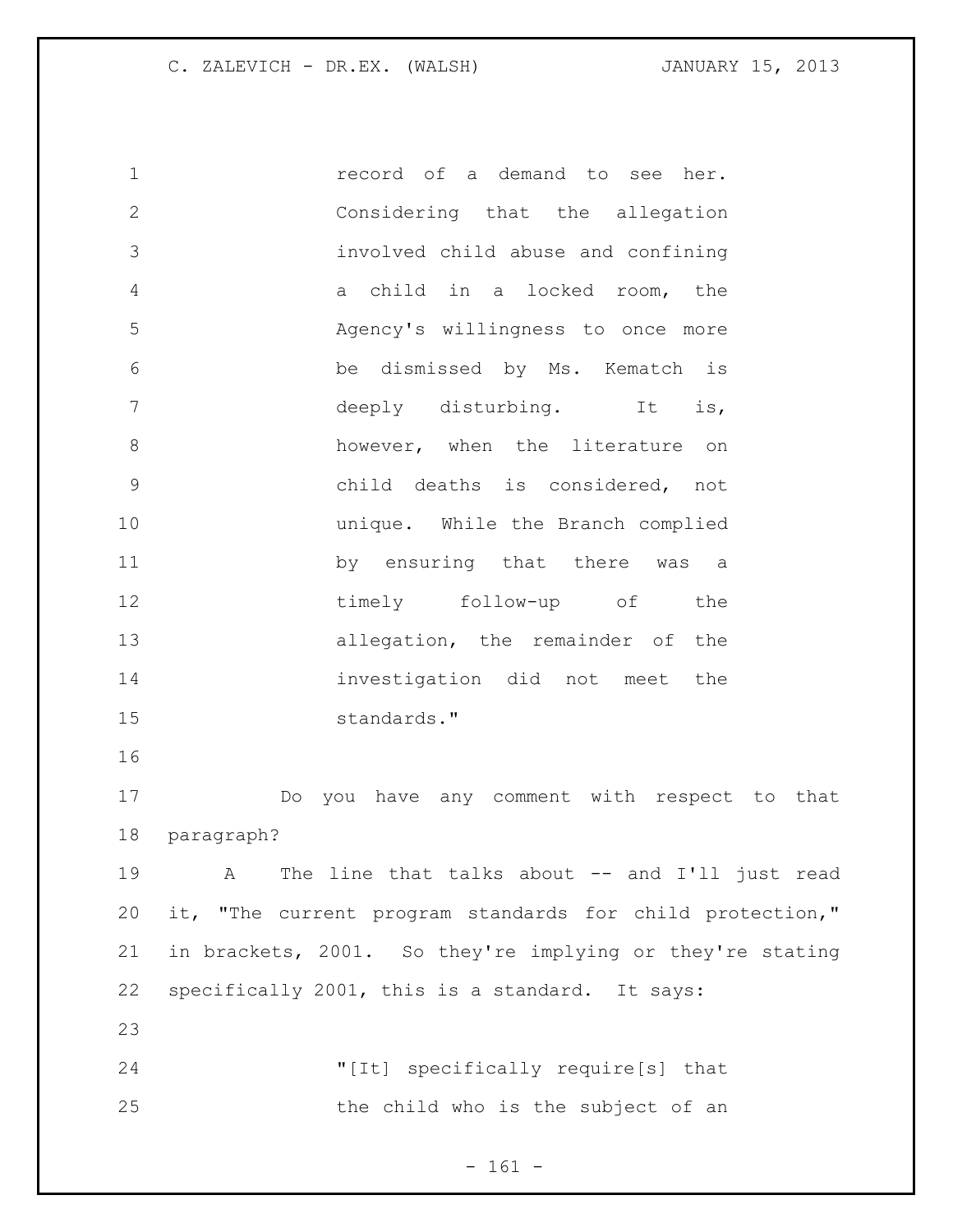| $\mathbf 1$  | abuse report be seen<br>by the                              |
|--------------|-------------------------------------------------------------|
| $\mathbf{2}$ | investigating worker."                                      |
| 3            |                                                             |
| 4            | I don't know if that's as of 2001 or of 2005, if            |
| 5            | that is an absolute -- I don't know if the standards at     |
| 6            | that time are referred to in such an absolute manner. And   |
| 7            | I don't, I don't believe that they are.                     |
| 8            | And the next -- is there anything more with<br>Q            |
| 9            | respect to that paragraph you want to comment on?           |
| 10           | If you can give me a moment, then?<br>А                     |
| 11           | Sure.<br>Q                                                  |
| 12           | I haven't written reports but -- like this, but<br>A        |
| 13           | the use of the term "deeply disturbing" is very subjective, |
| 14           | I think. That's just a side comment.                        |
| 15           | Q<br>Okay.                                                  |
| 16           | Α<br>Otherwise, I'm okay with that paragraph.               |
| 17           | Before we go on, when was the first time that you<br>Q      |
| 18           | saw either Mr. Koster's report or the Section 10<br>report  |
| 19           | that we're looking at now?                                  |
| 20           | A Oh, I can't remember when I first saw<br>those            |
| 21           | reports.                                                    |
| 22           | Did you see either of the reports before your<br>Q          |
| 23           | involvement with this Inquiry?                              |
| 24           | I don't remember, to be honest.<br>A                        |
| 25           | So the next paragraph, still on page 172, says:<br>Q        |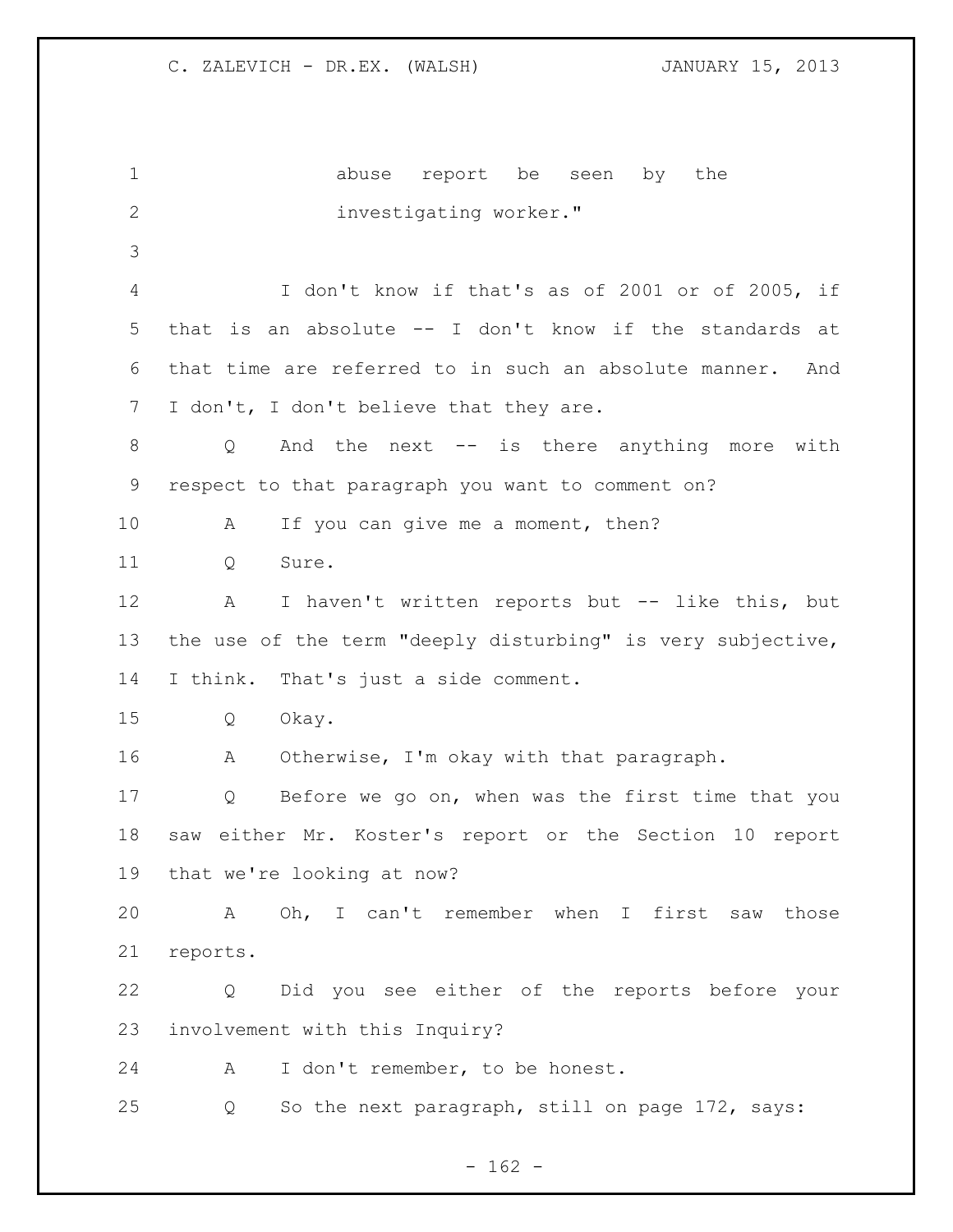"The new online Child Welfare Standards for intake services provide direction to workers in situations such as these. Under 'Intake Decision' on p.3 of the Intake section, the case management decision at that point (among others) is 'Are all children involved safe?' Based on 11 this question, the decision to close the Intake in March 2005 without ensuring that Phoenix was **Safe was a violation of the newest** 15 Provincial Standards. The report, which included allegations of confinement and physical abuse, warranted a Child Protection Investigation under the Assessment section of the standards. The Investigation, under Section 18.4 of The Child and Family Services 23 Act, required that the case manager have 'face to face contact with: the child alleged to be in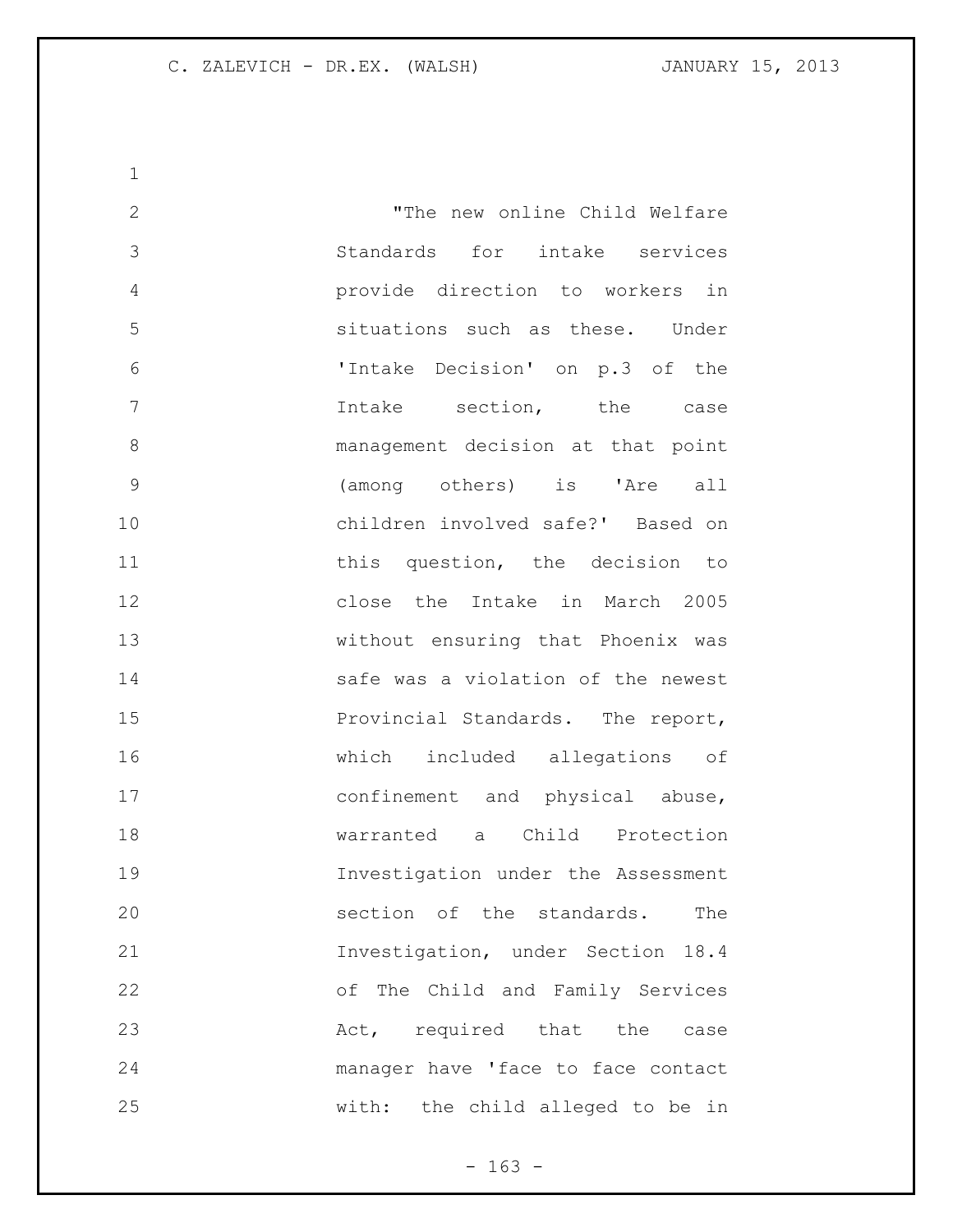1 need of protection, any other children living in the household, any caregiver, custodial parent or guardian (other than the alleged offender)." And then she references page 5 of the 2001 Assessment section. You have comments with respect to this paragraph? A My report did not include an allegation of physical abuse. Q And the standards that are referenced in this paragraph, are those standards that you were aware of in 2005? A When she comments, "the new online standards," are those standards from 2005? Is -- Q Are, are you asking that as a question? A Yes. Q And -- A When she says "new" -- Q Right. A -- does that mean in 2005? Because I don't 23 recall when this report was ... Q This report was prepared in 2006. A Do you know if the new online standards are from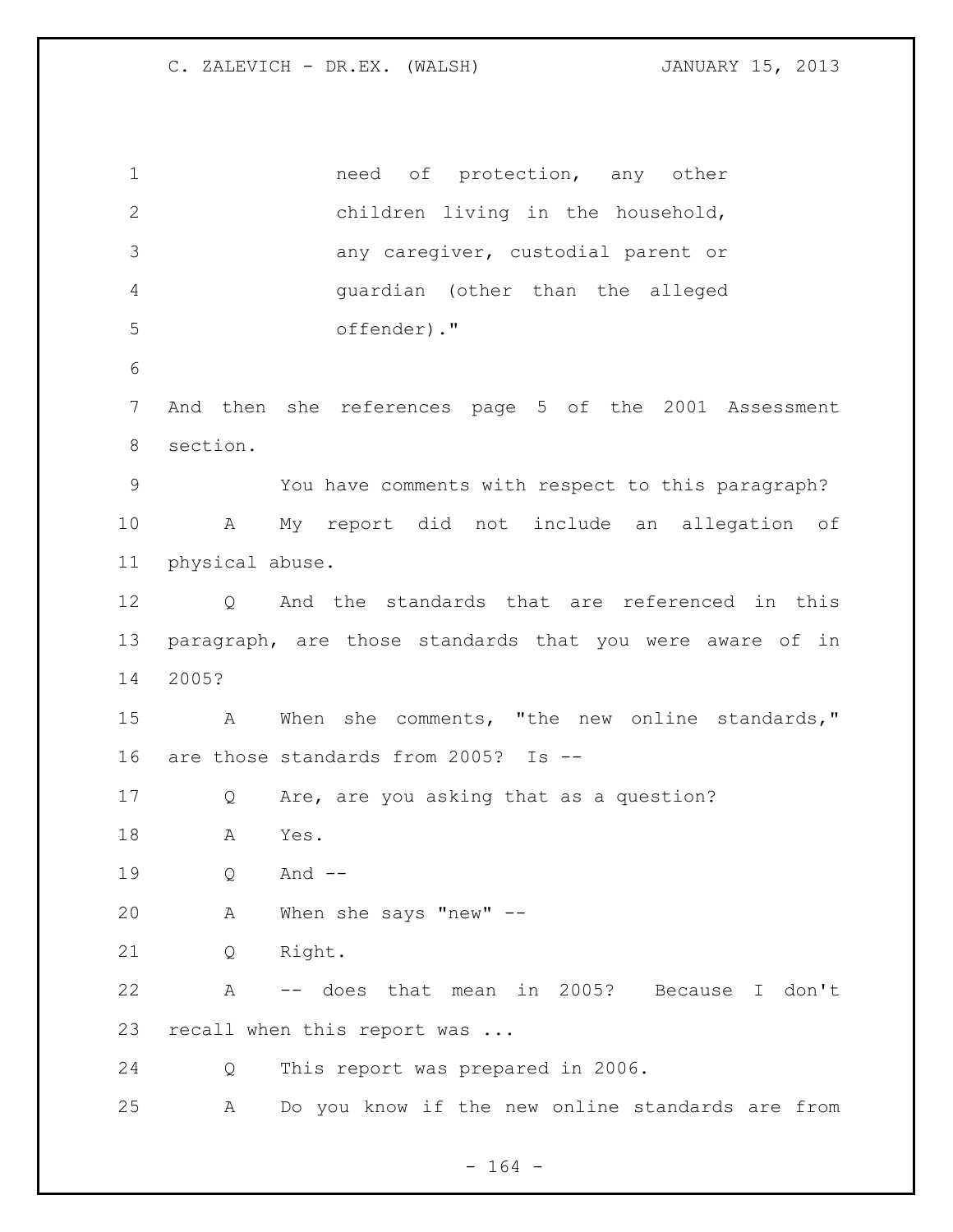2006 or ...

 Q No, and it's, it's a fair question that we will ultimately have to put to the writer of the report.

 So, so is it fair to say you don't know which standards the report writer's referring to in these comments?

 A Not -- yeah, I'm not confident in being able to answer that. Yeah, I don't know.

 Q And I think your evidence to me was that you didn't refer to standards in carrying out your work.

11 A That would be my evidence, yes.

 Q If we turn to the recommendations, some of the recommendations that were made by this report writer, starting at page 176, scrolling down to recommendation number two:

17 The chief medical examiner recommends that the General Authority ensure that the program standards for investigation of allegations of mistreatment of children are followed by agencies 23 under its jurisdiction, specifically the requirement to ensure that the children involved

 $- 165 -$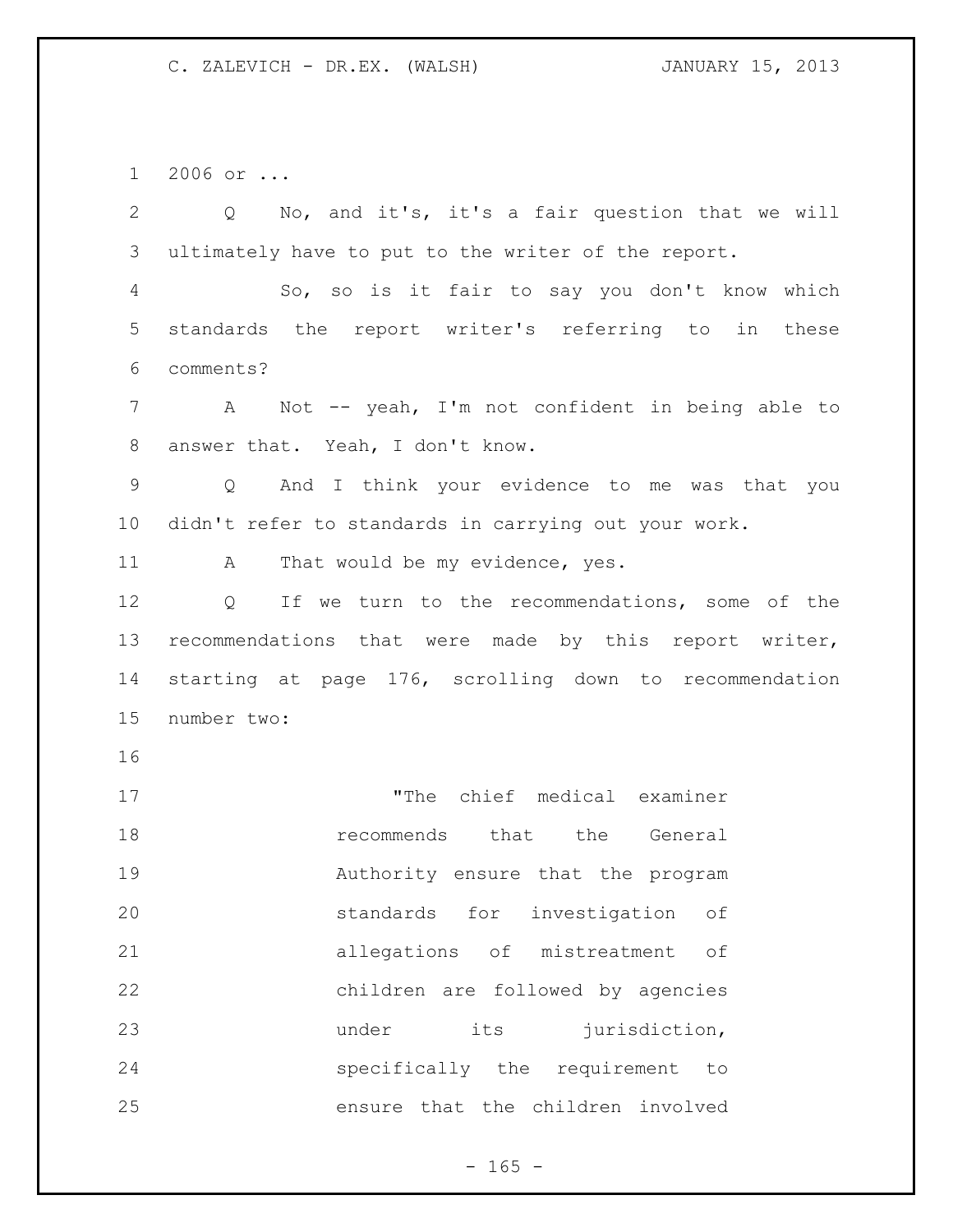are safe be fulfilled by ensuring that a child about whom a report of suspected abuse or neglect is made is seen by the investigating worker(s)." You have any comment with respect to that recommendation? A That recommendation's been -- sorry, that recommendation's been followed through on, is currently followed in practice. Q I believe you told me that it was always your understanding that best practice required that the, the child who was the subject of the allegation be seen. A Yes. I did say that. Q Recommendation number three, towards the bottom of page 177: 19 T... that the Child Protection Branch ensure provincial training for child protection includes or references literature emphasizing that the care or condition of one child in a family cannot be taken as a proxy for the care or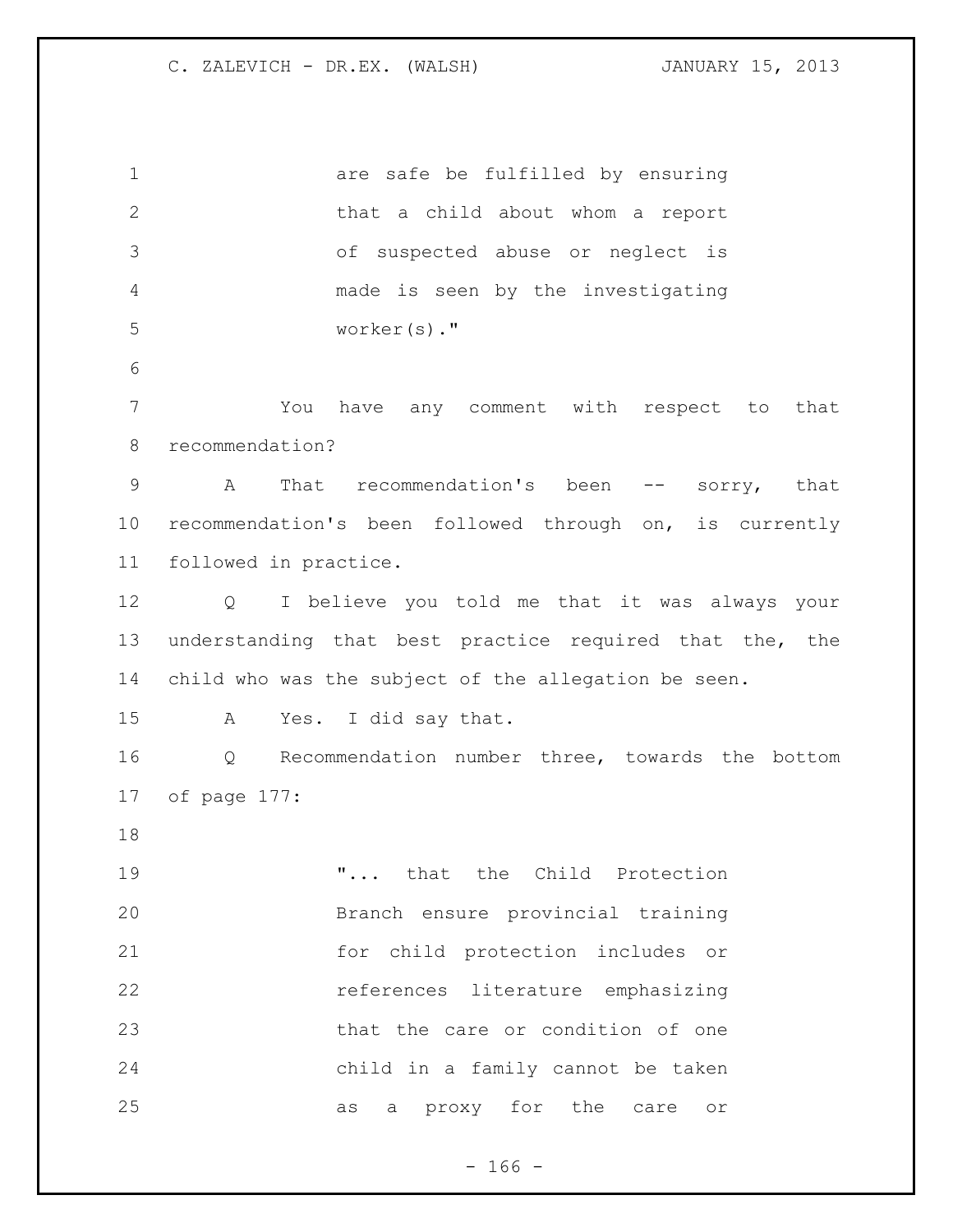condition of any other child in 2 the same family." You have any comments with respect to that? A No. Q Anything else that you want to comment on with respect to this report before we leave it? And take your time. A You had referred me back to recommendation number two where I said that ideally it'd be best practice, right? Q Yes. 12 A And then in here it's, it's written more that, that the child definitely be seen. So my comment is that, yes, current practice is that this recommendation is being followed. Q Anything else with respect to this report? 17 A Not to the areas that you've pointed out to me. Q Okay. You got the report in front of you and, and I know that you have had opportunities to look at it in the past. Is there anything else that you wanted to comment on? A This is a long report and I haven't made notes on it to comment. Q Okay. So nothing has stood out in your preparation?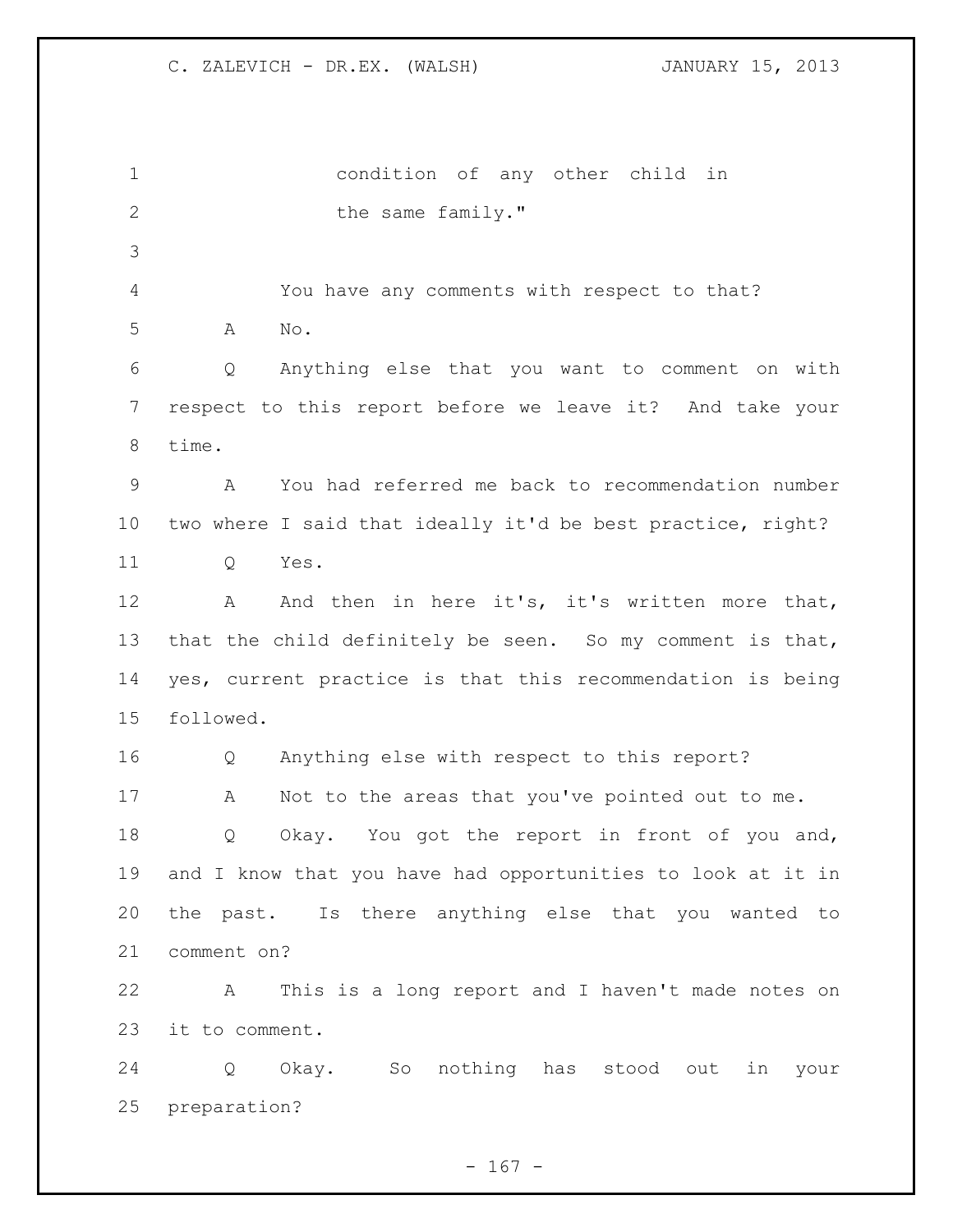A No. Q Let's turn to the last report I want to discuss with you. This is the report that was prepared by Rhonda Warren, at page 38010, Commission disclosure 1802. A 38010? Q Yes. 7 A Don't have that page. Q You don't. THE COMMISSIONER: I, I can follow it on the screen. 11 MS. WALSH: Okay. 12 THE COMMISSIONER: Let you have this. MS. WALSH: Thank you, Mr. Commissioner. UNIDENTIFIED PERSON: Sorry, what page? Sorry. MS. WALSH: 38010. 16 UNIDENTIFIED PERSON: (Inaudible). BY MS. WALSH: Q So you see the reference to March 9, 2005? A Yes. Q Can you read that paragraph and let me know if it's accurate, please? A The bolded part or the unbolded part? 24 Q The unbolded part -- well, March 9, 2005. A Okay.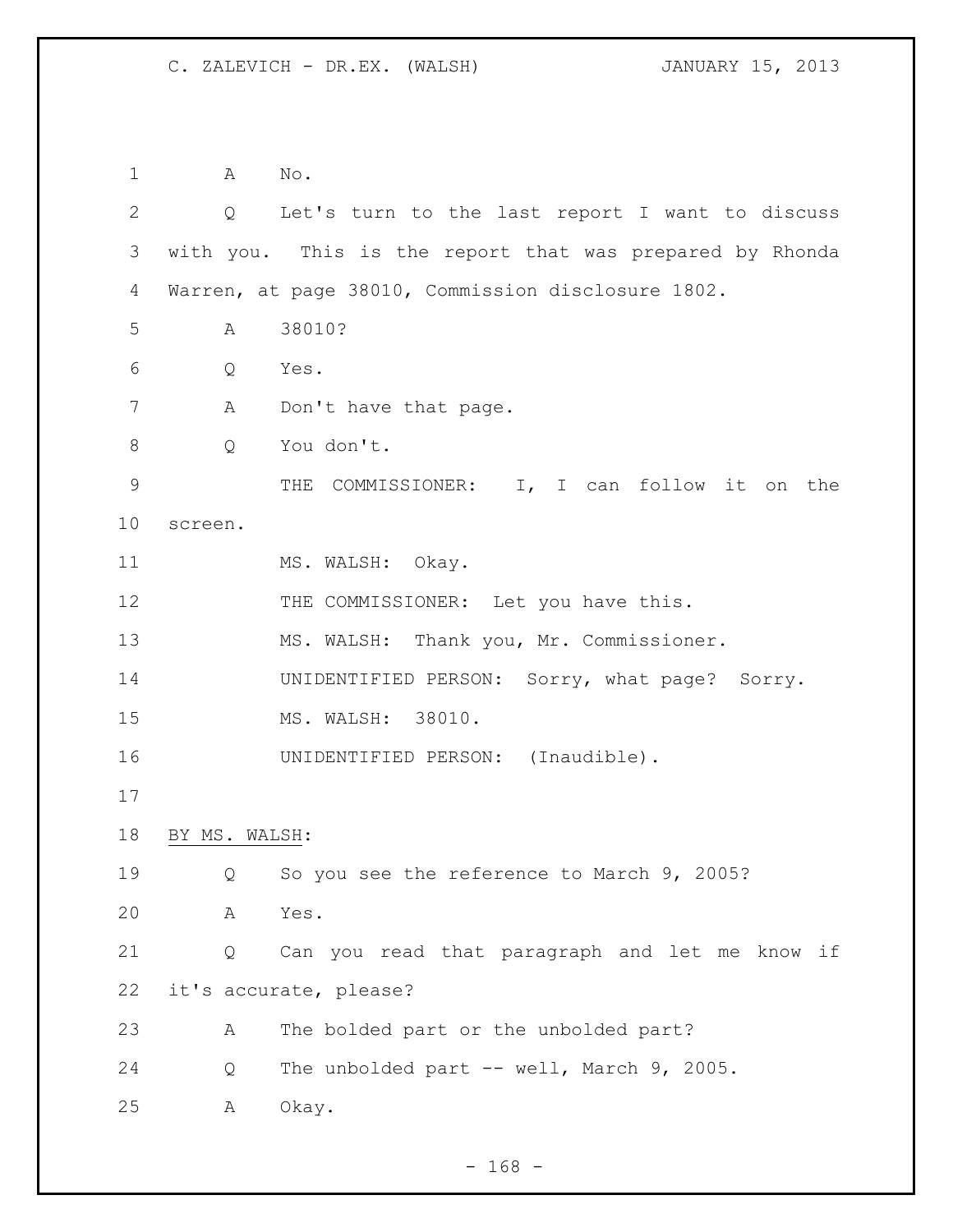Q "CRU workers attended Samantha's residence. Samantha answered the door but would not allow workers into her apartment as she had company." 8 Stop me when you -- if, if and when you think there's something inaccurate, how about that? "Workers informed Samantha that 12 they were there as a result of a community complaint that she was abusing Phoenix." A Did I, did I tell Samantha that it was a community complaint? 18 Q That's not accurate? A I, I'd have to look at the notes again, at the, at the report. Q Do you want to have your report pulled up or do you have it in front of you? A I can, I can look it up. I don't, I don't see the words "community complaint."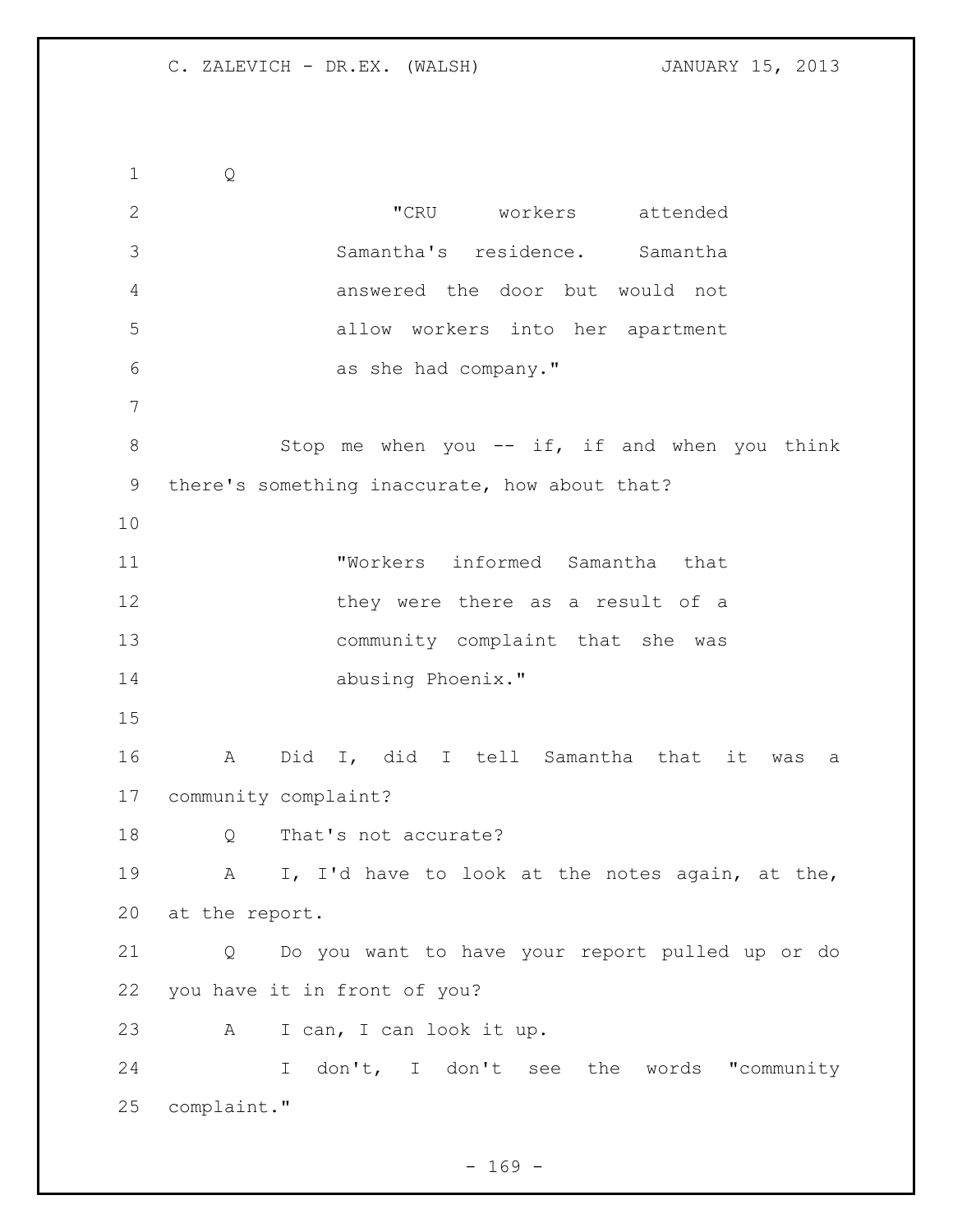| $\mathbf 1$    | Q | So that's not a word that you used.           |
|----------------|---|-----------------------------------------------|
| $\mathbf{2}$   | A | If it's, if it's used in general, then -- I   |
| 3              |   | wouldn't have used those words with Samantha. |
| $\overline{4}$ | Q | Okay. Going on:                               |
| 5              |   |                                               |
| 6              |   | "Samantha responded that she                  |
| $7\phantom{.}$ |   | yelled at Phoenix a few days                  |
| $\,8\,$        |   | before but denied abusing Phoenix.            |
| $\mathsf 9$    |   | Workers also asked her if she                 |
| 10             |   | locked Phoenix in her<br>room.                |
| 11             |   | Samantha admitted that she had a              |
| 12             |   | lock on the outside of the bedroom            |
| 13             |   | door. Workers cautioned her on                |
| 14             |   | this practice, as it was not safe             |
| 15             |   | in case of fire. Samantha briefly             |
| 16             |   | went into the apartment and got               |
| 17             |   | [the baby] and brought her out                |
| 18             |   | into the hall. The baby looked                |
| 19             |   | healthy and well cared for.                   |
| 20             |   | Workers at no time saw Phoenix.               |
| 21             |   | In addition there is no recording             |
| 22             |   | to detail that any Social Worker              |
| 23             |   | has seen Phoenix since January 21,            |
| 24             |   | 2004 when the Stephenson's [were]             |
| 25             |   | caring for her. Samantha declined             |

- 170 -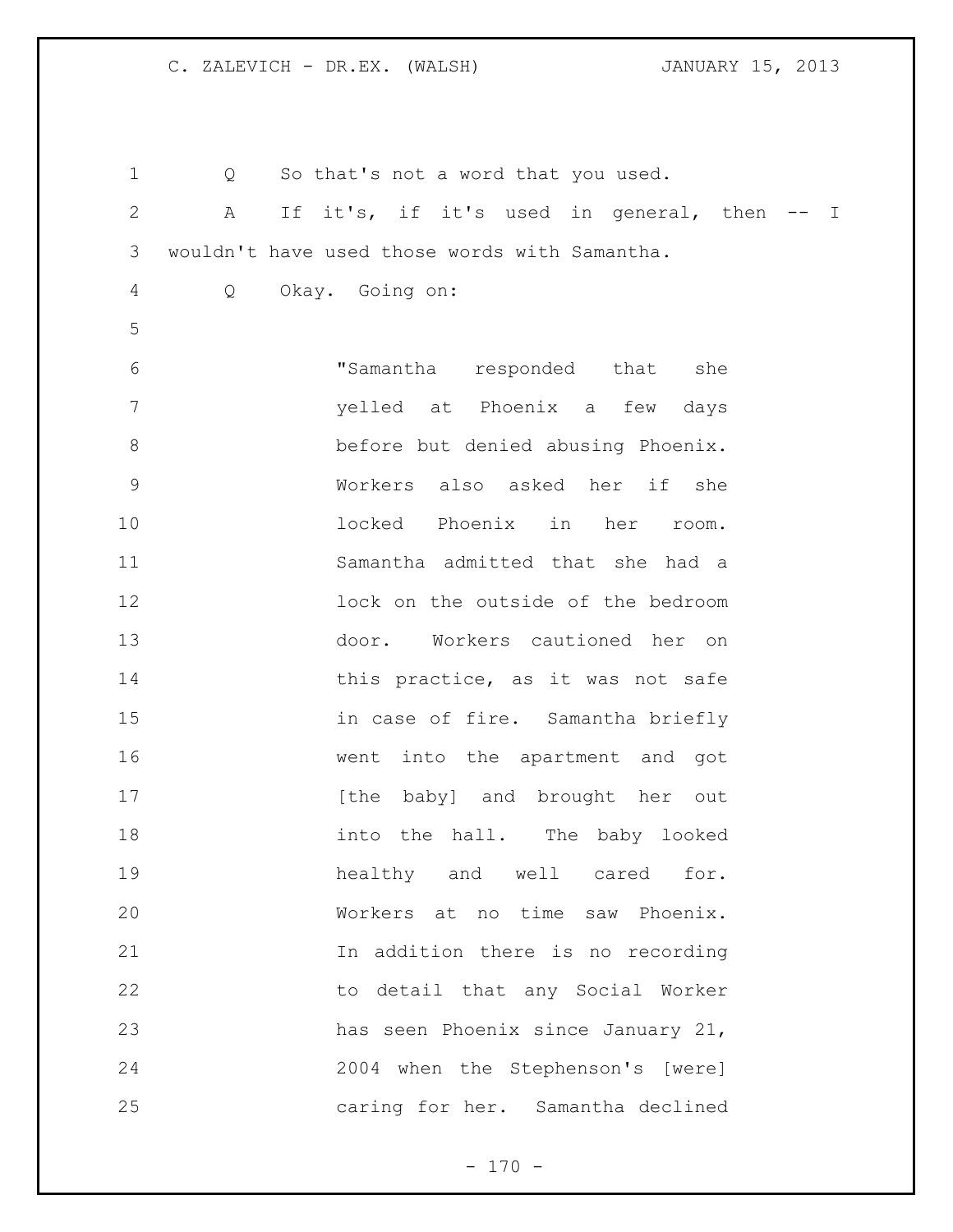| $\mathbf 1$     | the offer of Agency supports and                           |
|-----------------|------------------------------------------------------------|
| 2               | the file was closed with the                               |
| 3               | following comment:                                         |
| $\overline{4}$  | "'Workers did not note any                                 |
| 5               | protection concerns and so                                 |
| 6               | this matter can be closed to                               |
| $7\phantom{.0}$ | the Crisis Response Unit at                                |
| $\,8\,$         | this time.'"                                               |
| $\mathcal{G}$   |                                                            |
| 10              | A<br>I'm going to -- sorry.                                |
| 11              | I'm sorry, what did you say?<br>Q                          |
| 12              | Well, I was going to say that in the report the<br>Α       |
| 13              | comment about Phoenix not being seen till -- since January |
| 14              | 21st, '04, I'm going to assume that to be factual.         |
| 15              | Okay. Without making an assumption, though, you<br>Q       |
| 16              | don't know for sure.                                       |
| 17              | Yes.<br>A                                                  |
| 18              | Okay. You don't recall whether you reviewed<br>Q           |
|                 | 19 prior recordings relating to Ms. Kematch.               |
| 20              | I don't remember if I had reviewed those<br>A              |
| 21              | recordings.                                                |
| 22              | And actually, I can tell you that there is a file<br>Q     |
| 23              | recording that notes that the agency saw Ms. Kematch in    |
| 24              | July of 2004, but that's not something that you can recall |
| 25              | whether or not you're aware of?                            |
|                 |                                                            |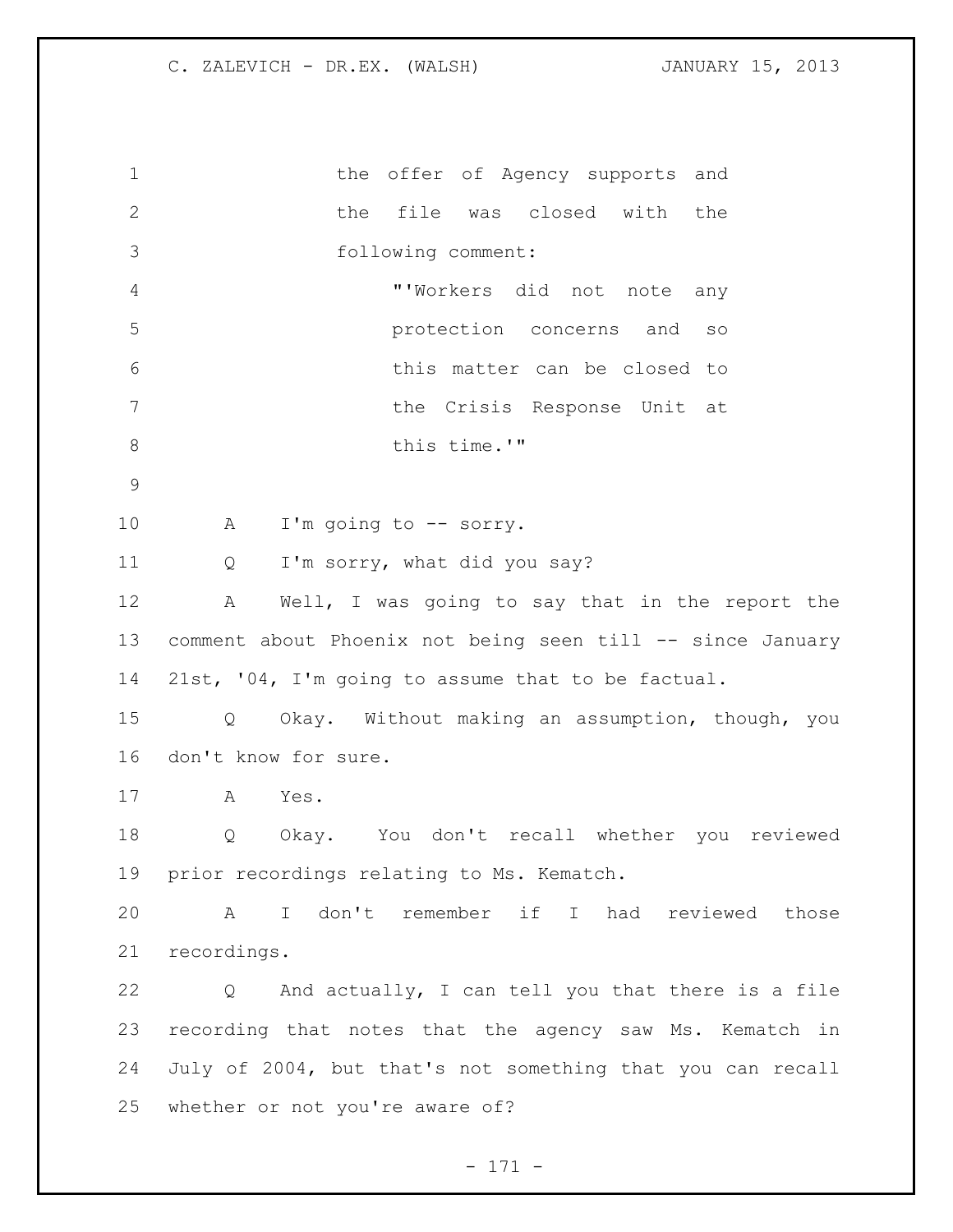A No, I can't. Q At the time that you were delivering services, I mean. A Right. Q Okay. Any other comments with respect to this portion of the report? A No. Q And if we go to page 38016, you'll see there's a bullet that says: "In March 2005 a complaint was **12** received stating Samantha was abusing Phoenix and locking her in a bedroom." A I see that. Q I just want to know if what's recorded at that bullet is accurate, from your perspective. 19 A It's a summarizing statement, yes. Q Okay. A It's not taken verbatim from the report. Q Do you have any other comments with respect to what's indicated? A No. Q And finally, let's go to page 38038, please.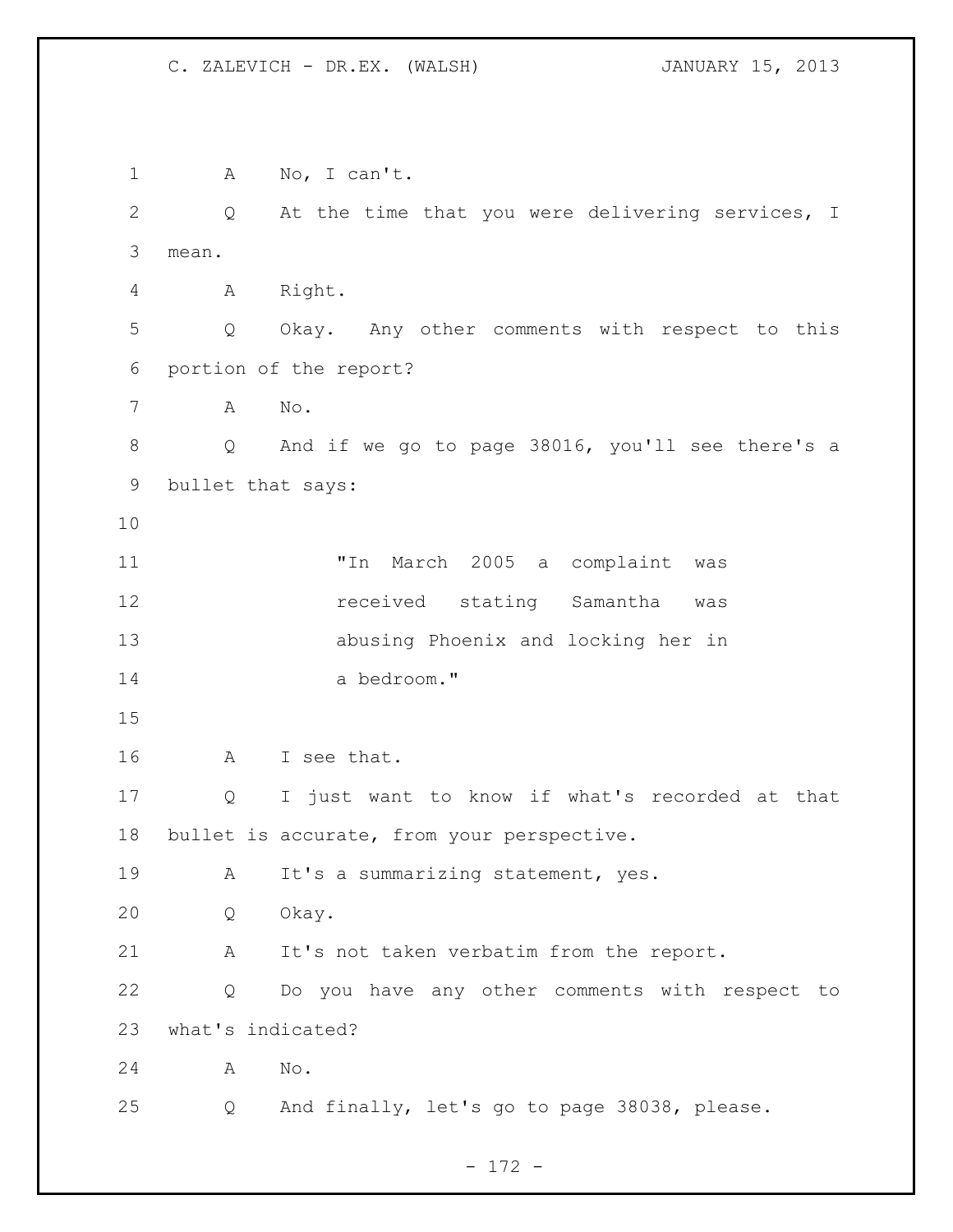C. ZALEVICH - DR.EX. (WALSH) JANUARY 15, 2013 MS. WALSH: Scroll down, please, to where it says, "Did the Agency comply with Agency procedures...." BY MS. WALSH: Q The first question actually says: "Did the Agency comply with standards in conducting an abuse investigation?" 11 And it's indicated that: 13 The Text of the Mater of the Mater of the Mater of the Mater of the Mater of the Mater of the Mater of the Ma **review**, that the Agency did not meet standards in completing this investigation." Do you have a comment with respect to that? A I'm not the reviewer that wrote this report and I don't have the standards in front of me, so ... I don't know if you want me to take this as being accurate or not. Q What about the description of conducting an abuse investigation? A I'm sorry, did you refer to that? Q Where, where it says: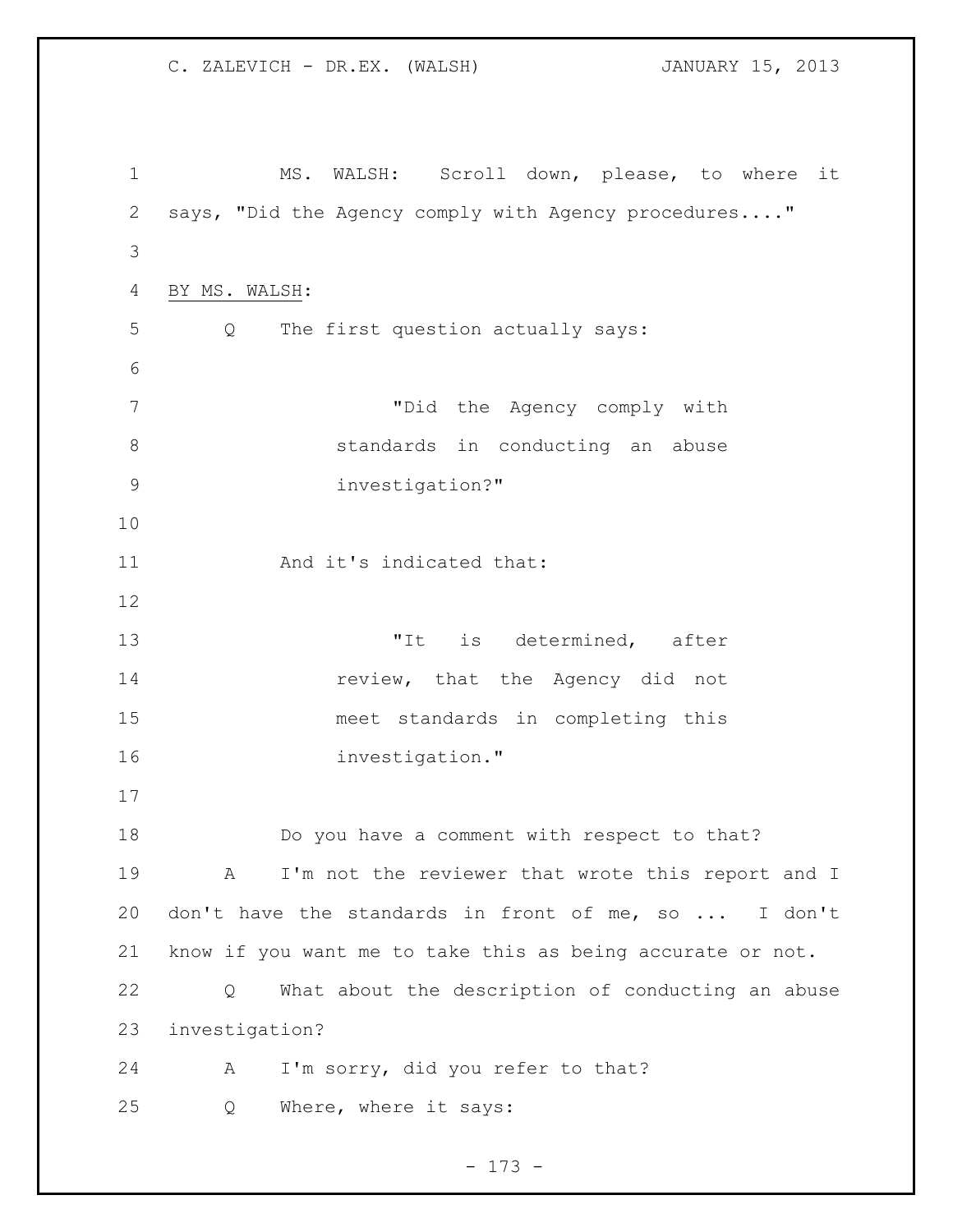"Did the Agency comply with standards in conducting an abuse investigation?" Did you view what you were doing as an abuse investigation? 8 A I wasn't in the abuse unit. Q You were investigating an allegation of abuse; is that fair? 11 A I was investigating, investigating an allegation where the source of referral used the word "abuse." Q Okay. And then finally it says, in bold: "Did the Agency comply with Agency procedures when conducting 17 this investigation?" 19 And in italics, the report writer says: 21 The Agency's response to 22 this complaint is concerning. **Phoenix** was not seen. The apartment was not seen. Samantha admitted that there was a lock on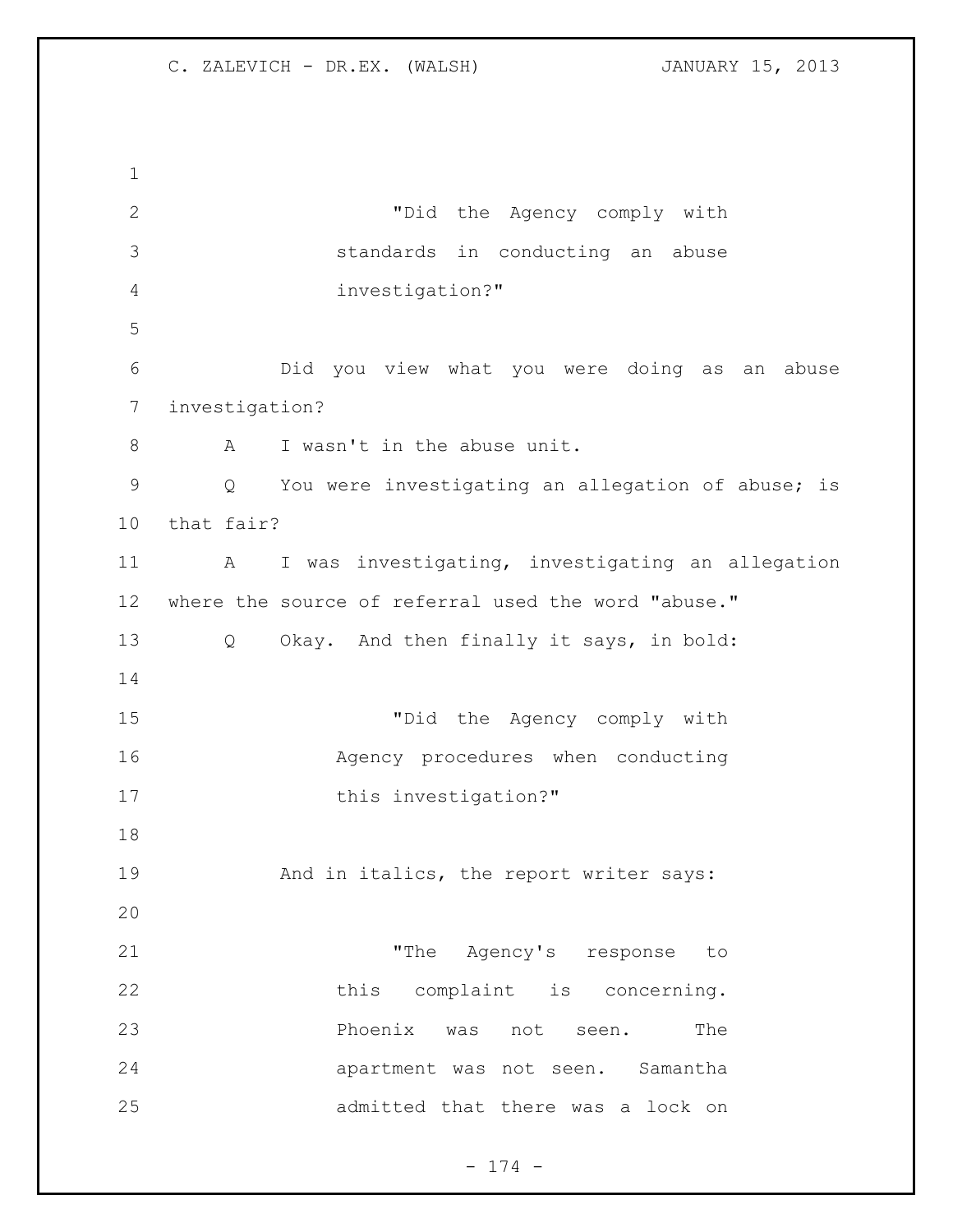the outside of the bedroom door she and Phoenix shared. No reason for this lock was given. If the lock was deemed necessary by Samantha due to acting out by Phoenix, this would indicate that there were problems in Mom's 8 ability to control this little girl. The history of this case, whereby so many sporadic caregivers had cared for Phoenix should have resulted in a red flag to the workers that all was not well in this home. No questions were asked about Samantha's present partner and father to [the baby]. Add the allegation that Samantha (and or Wes) was being abusive to Phoenix should have put this case in a 'high risk' category and a complete investigation and assessment 23 should have occurred." 

Do you have any comments with respect to those

- 175 -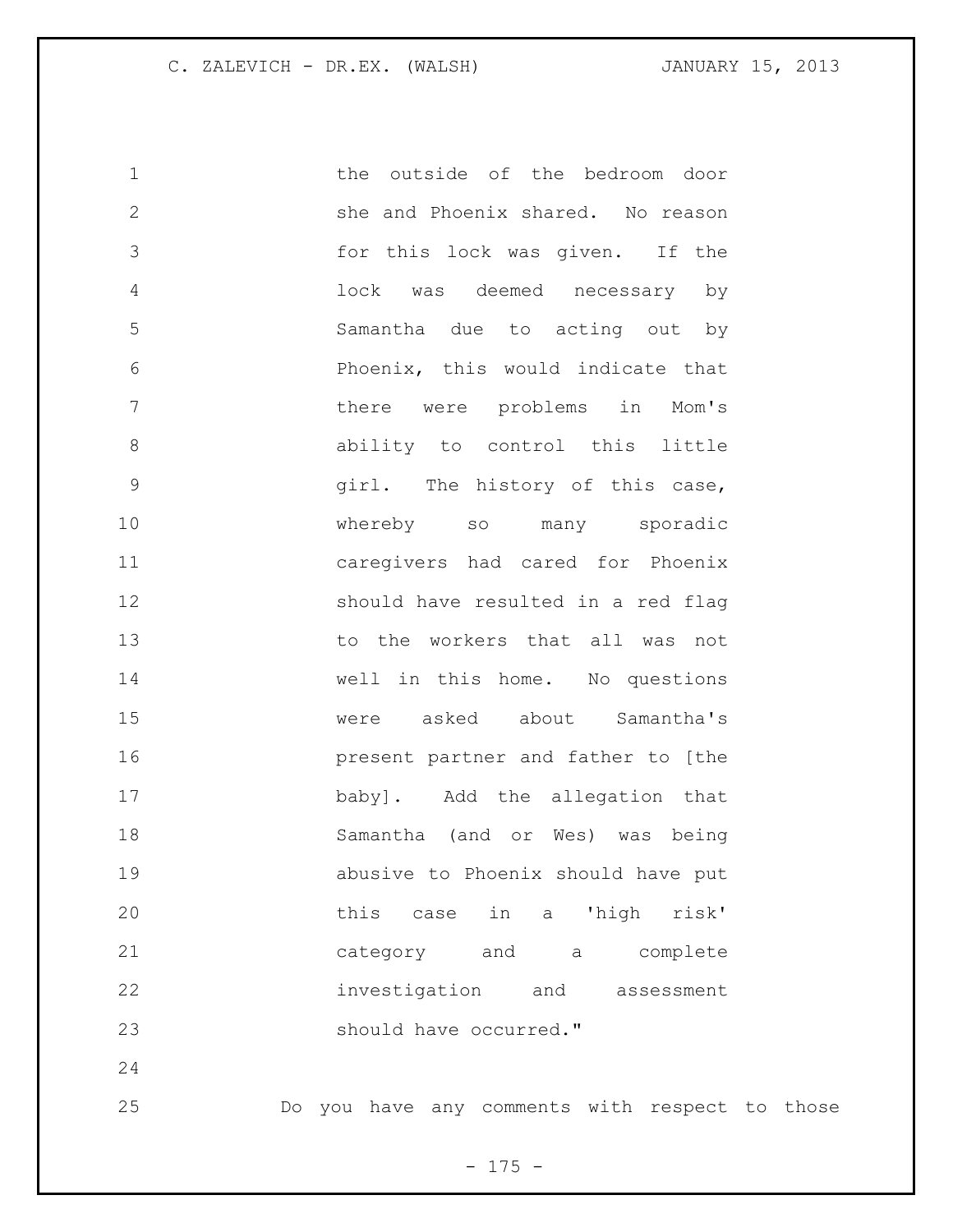remarks? A I think there's speculation in these comments. Q Can you be specific? A Early in that paragraph, it says: "If the lock was deemed necessary by Samantha due to acting out by 8 Phoenix...." That's -- the reviewer doesn't know that that was what was going on or -- Q Okay. 13 A -- if it was worse than that or, or much more innocent than that. There wasn't an allegation about Wes being abusive to Phoenix, yet she includes Wes being in there. Q Is that it? A I think that's about it. Q Okay. So the last thing I want to ask you about  $-$  MS. WALSH: And Mr. Commissioner, maybe I could just finish this before we take the afternoon break. BY MS. WALSH: Q -- the reports that we've reviewed -- and I'm,

- 176 -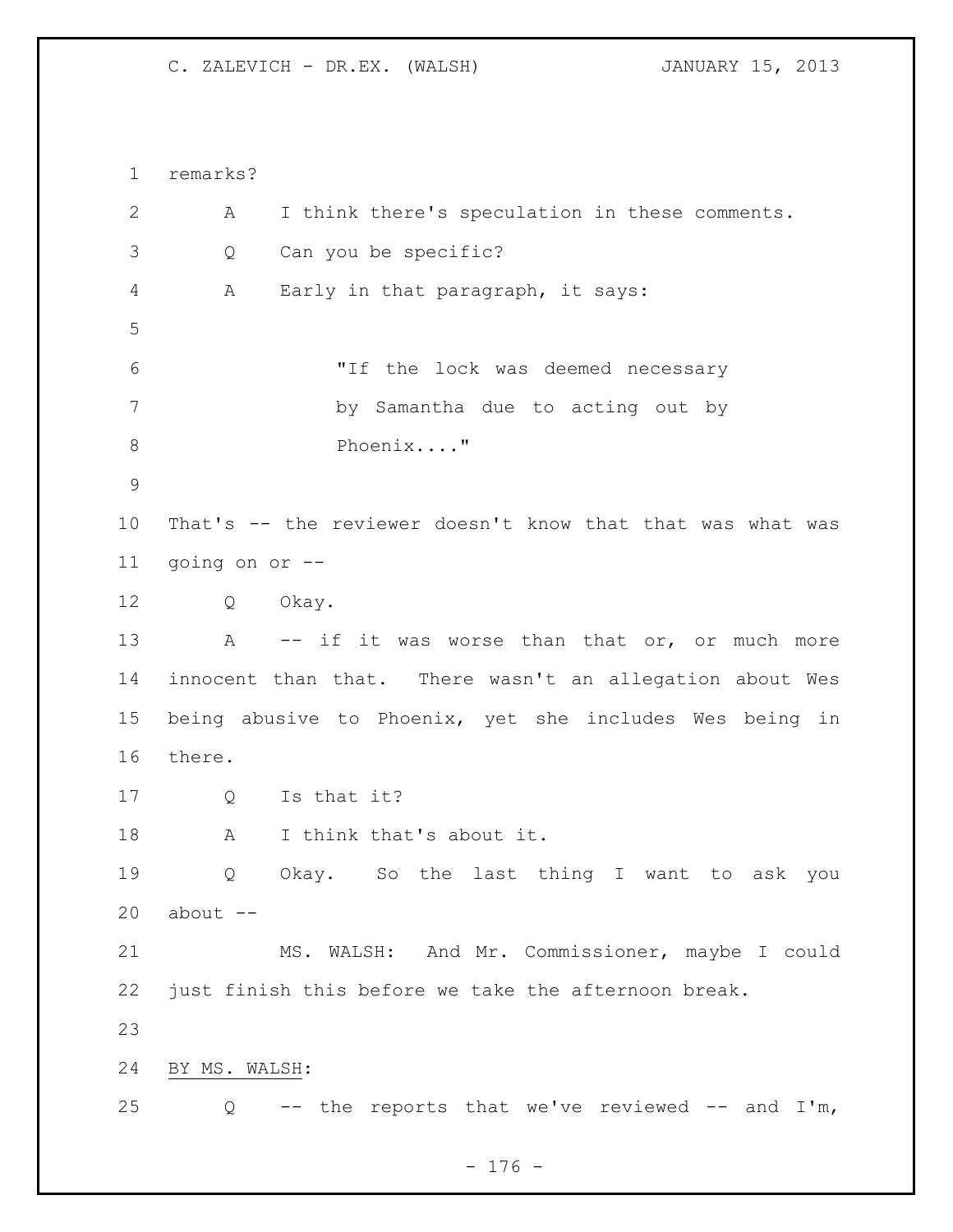I'm finished with the reports now -- were commissioned in 2006 in response to, to Phoenix's death and they made a number of recommendations. A number of recommendations were made as the result of, of these reports. Now, you're still in the same work position, employment position that you were in when you delivered services to Phoenix and her family, right?

A Yes.

 Q So can you tell us what changes you are aware of in the system that have been implemented since you worked on Phoenix's file?

 A Most specifically, I'll refer back to the change of needing to ensure that we see the child that is the subject of the allegation, and not just seeing the child, but seeing all children in the home. That's, that's the primary change that stands out in my mind with respect to changes that have been a result of, of this.

 I'm sure there's many more changes that have occurred in -- and I don't think I'm the best person to specifically comment on, on the agency's changes that they've made because they're not just on, on my level, but there are larger scale changes that have occurred.

 Q Sure, and I appreciate that, and I, I was only interested in hearing from you with respect to the changes that have affected your workplace. Anything else?

- 177 -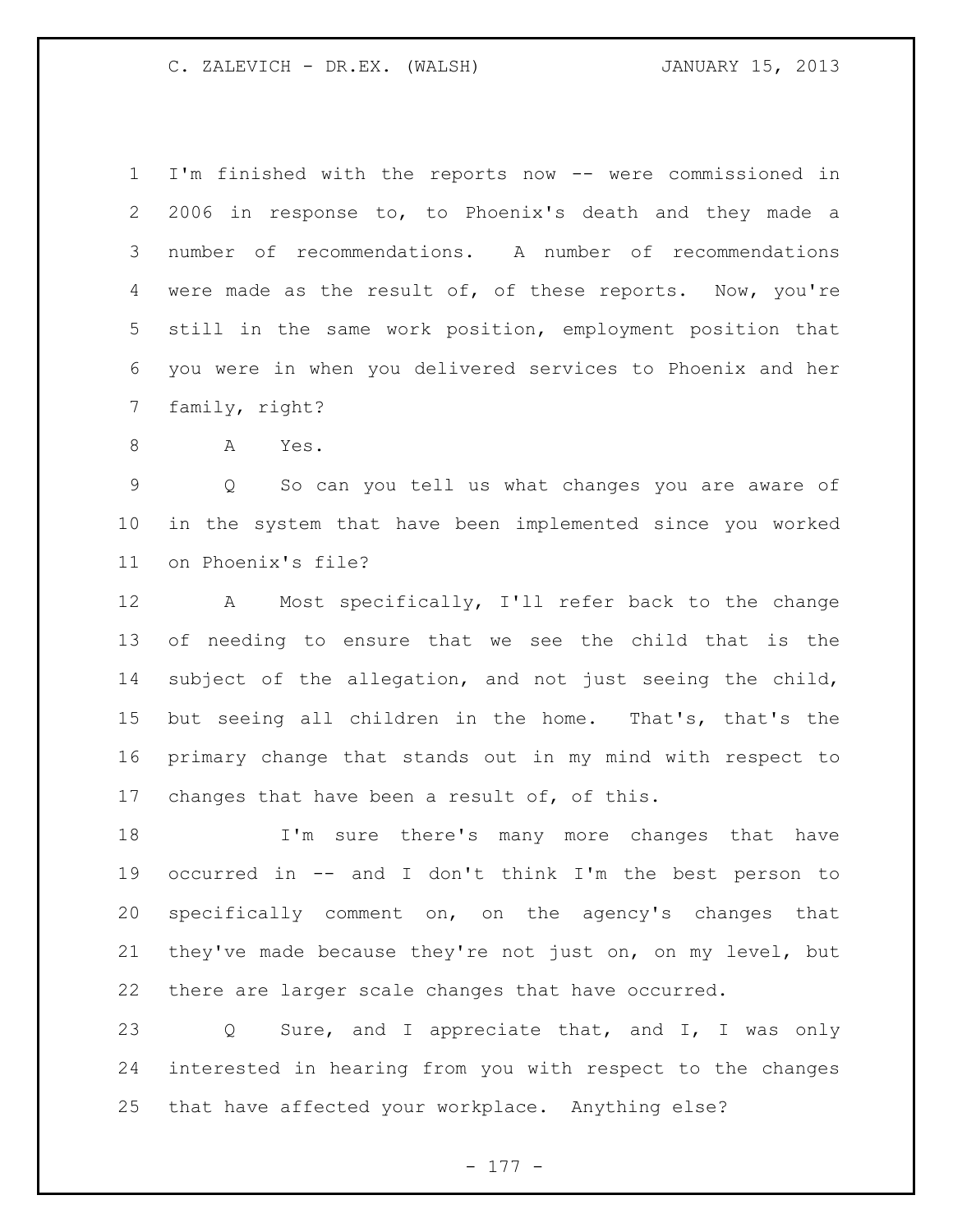A The agency since that time has changed from Winnipeg Child and Family to JIRU to ANCR. Those are organizational changes and a change in philosophy. And there's a change in the computer system for -- from the CFSIS to the intake module. By way of philosophy, because I think you're going to ask me about that --

Q Yes.

 A -- it's about culturally appropriate services in -- with respect to ANCR. That has been one of the main changes. In addition to that change, there's more of a focus on primary prevention as opposed to being a responsive agency. So we have a large family enhancement program, or early intervention program as it's now titled. Those are some big changes that have occurred.

 Q And the intake module, how has that changed how you do your work?

 A It's intended to be able to access information more easily, to see who's involved in a case more easily, to include those persons.

 Q Is the information that's in the intake modules the same as what was in CFSIS, just organized differently?

 A I would say that's safe to say, yeah, to describe it like that.

 Q And you've found that an improvement? A It's an improvement, I believe. And it's also an

- 178 -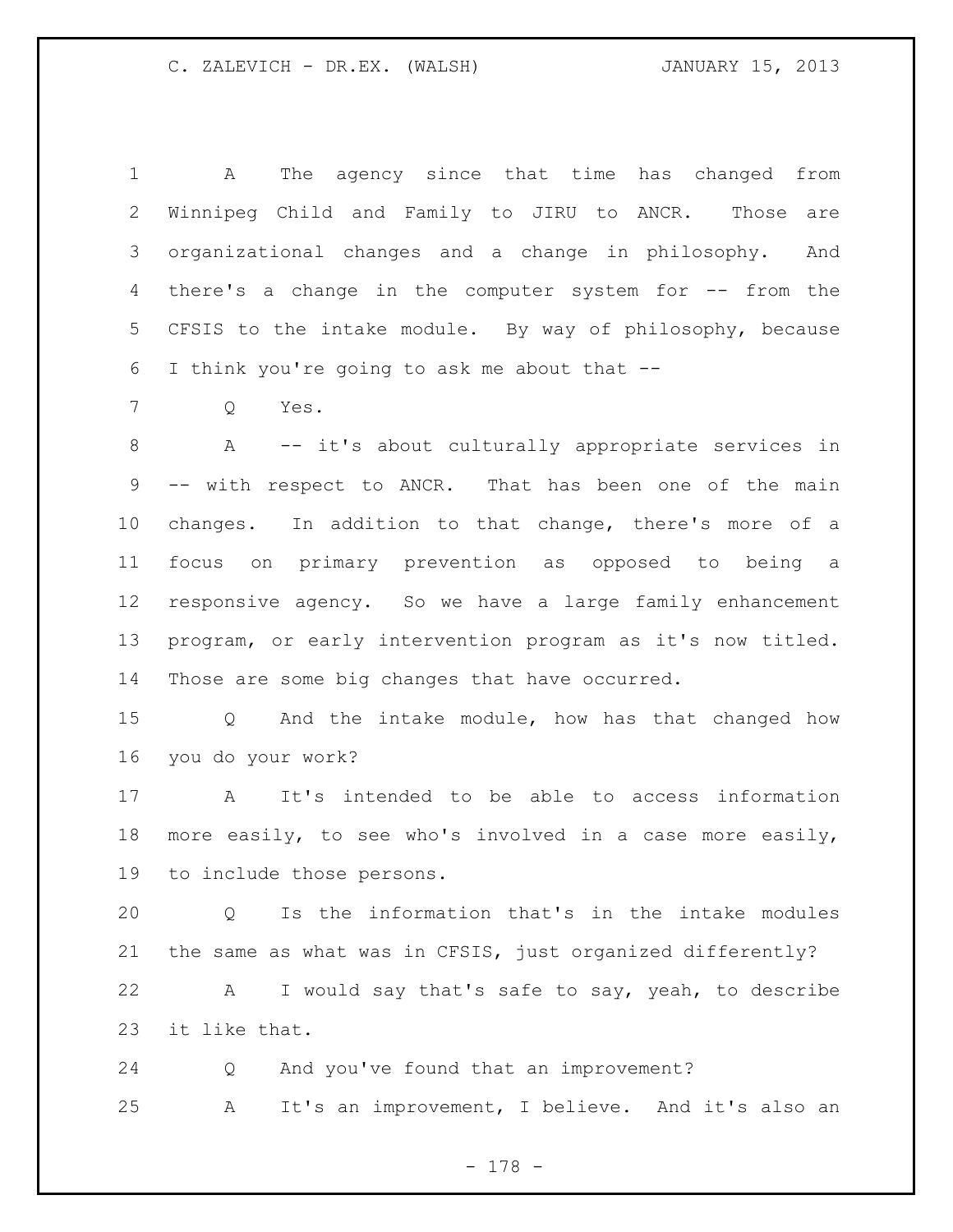C. ZALEVICH - DR.EX. (WALSH) JANUARY 15, 2013 C. ZALEVICH - CR-EX. (GINDIN)

addition to the workload.

 Q An addition to workload? A I think there's more work as a result. It's not, it's not a negative statement; I'm just pointing it out. MS. WALSH: Okay. Those are my questions, Mr. Zalevich. Mr. Commissioner? THE COMMISSIONER: All right. We're going to take our mid-afternoon break. I'm going to -- looking at the clock, I don't want to hurry anybody, and if we don't finish this witness today, we'll carry on tomorrow. But notwithstanding that, I think we'll call a ten-minute adjournment and hope we're back in twelve. MS. WALSH: You're starting to get to know us. Thank you. Thank you, Mr. Zalevich. (BRIEF RECESS) 18 THE COMMISSIONER: Mr. Gindin, please. 19 MR. GINDIN: Thank you. CROSS-EXAMINATION BY MR. GINDIN: Q Mr. Zalevich, my name is Jeff Gindin. I represent Kim Edwards and Steve Sinclair. A Hi, there. Q You were asked earlier if you had any independent

- 179 -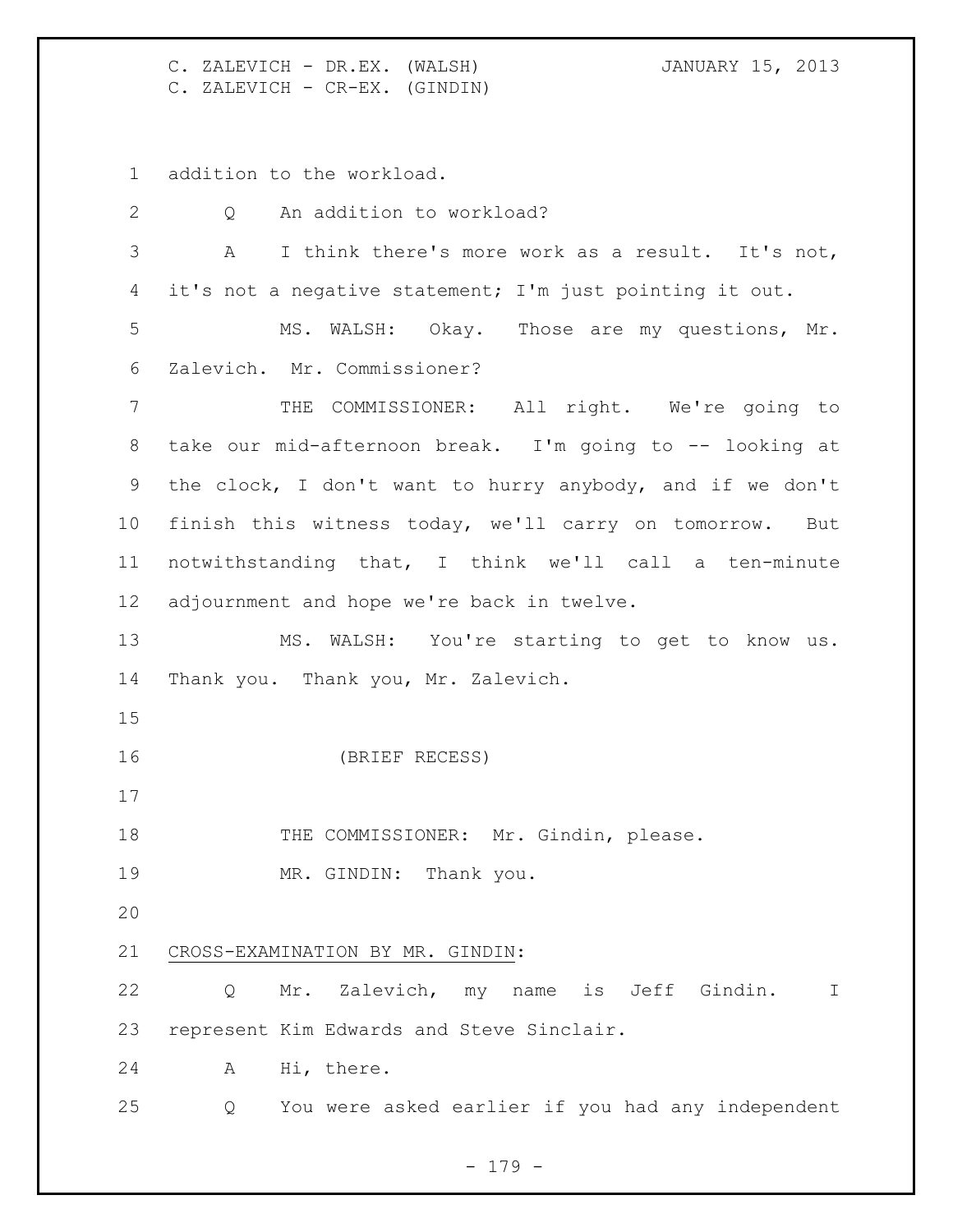recollection of your involvement here in March of 2005 or if part of it might be based on some things you read since. You recall that question? A Yes. Q I wasn't sure of what you meant by your answer. First of all, when did you see any documentation regarding this matter for the first time? 8 A After Phoenix had passed away. Q Okay. Was it -- A And I don't know what date or which month. Q And what is it that you saw? You took a look at your old report? 13 A I was provided with a copy of my, of my report, yeah. Q And so you had a chance to read it back then. A Yes. Q And that -- when you read it -- let me put it to you this way: At that time, before you read it, did you have a good recollection of your involvement? A You'd have to ask me at that time. Q So you don't know. A I don't think I could, I don't think I could fairly answer your question. Q Would you have a recollection now of the other cases that you handled over the years, without looking at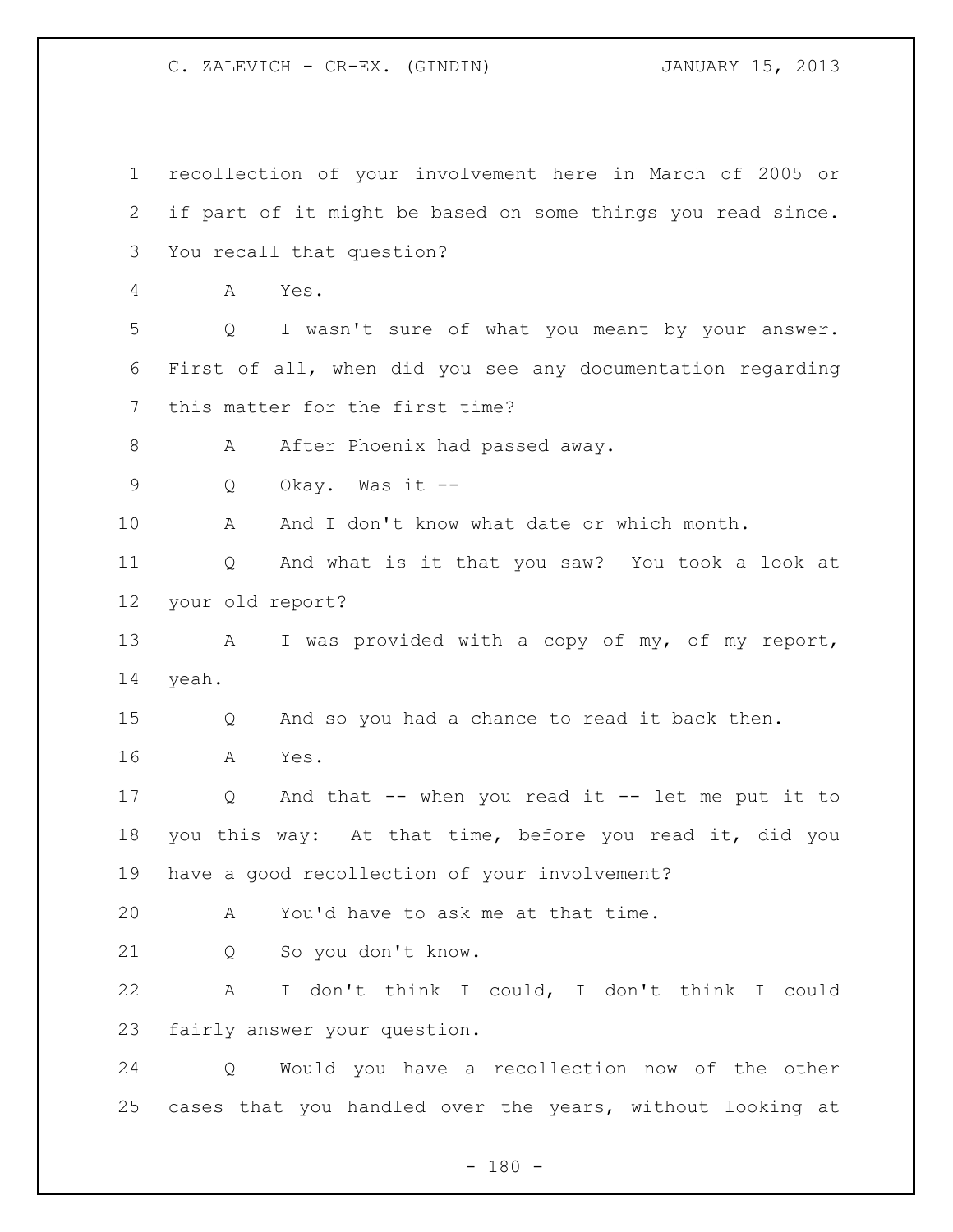your notes?

A No.

 Q I think you -- when you were asked about why you 4 might not have gone out March the 8th, rather than the 9th -- recall that -- you indicated that, Well, I don't know if I was sick or working that day. When you had a chance to review your notes, whenever that was after you heard of the death, did you then go and have a look to find out if, in fact, you were working that day or not?

 A I don't have records at my disposal to find out whether or not I was working on March the 8th. I don't have them now, and I didn't have them at that time.

Q You made no inquiries then?

A No, I didn't make inquiries about March 8th.

 Q You told us that you couldn't recall whether you might have had a discussion with Mr. Buchkowski, Richard, who had gone out couple days before you, right?

A Right.

Q But you would have read his report.

 A His notes would be in the report that I received, yes.

 Q And you knew clearly that he had made two efforts and didn't actually see her, correct?

A That's what his notes indicate.

Q And it was also pretty clear to you that his goal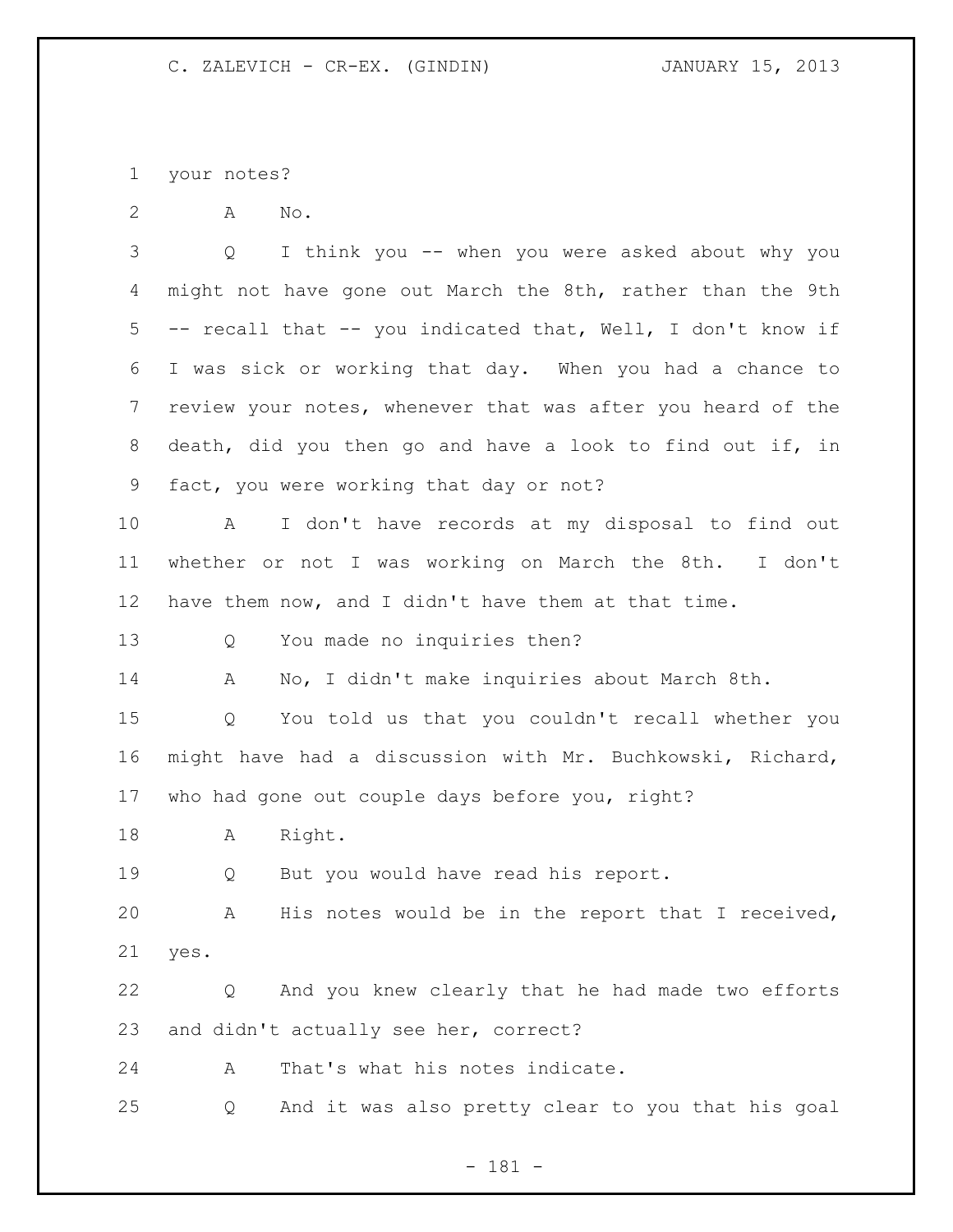was to go out and try and see Phoenix, and, and he didn't do it. He didn't see her. You knew that. A I knew that he didn't see her. Q You didn't -- A I don't -- Q  $-$  know that  $-$  A I don't, I don't know what his -- if his -- if you're suggesting that it was his goal to see Phoenix, or if it was his goal to see Samantha, or if it was his goal to see both of them. Q Well, don't you agree that it would have been a good idea to see Phoenix? 13 A Absolutely. Q But you knew that that wasn't successful, that his efforts weren't successful. A Yes. Q When you were asked about whether or not or why, perhaps, you didn't go out on the 8th, one of your answers was you didn't feel it required an immediate response. You recall that? A I do recall that, yes. Q All right. Now, we heard from Richard Buchkowski who told us that to him this was a high priority matter and he found it necessary to go there immediately and not once, but twice that day. Do you have a different opinion than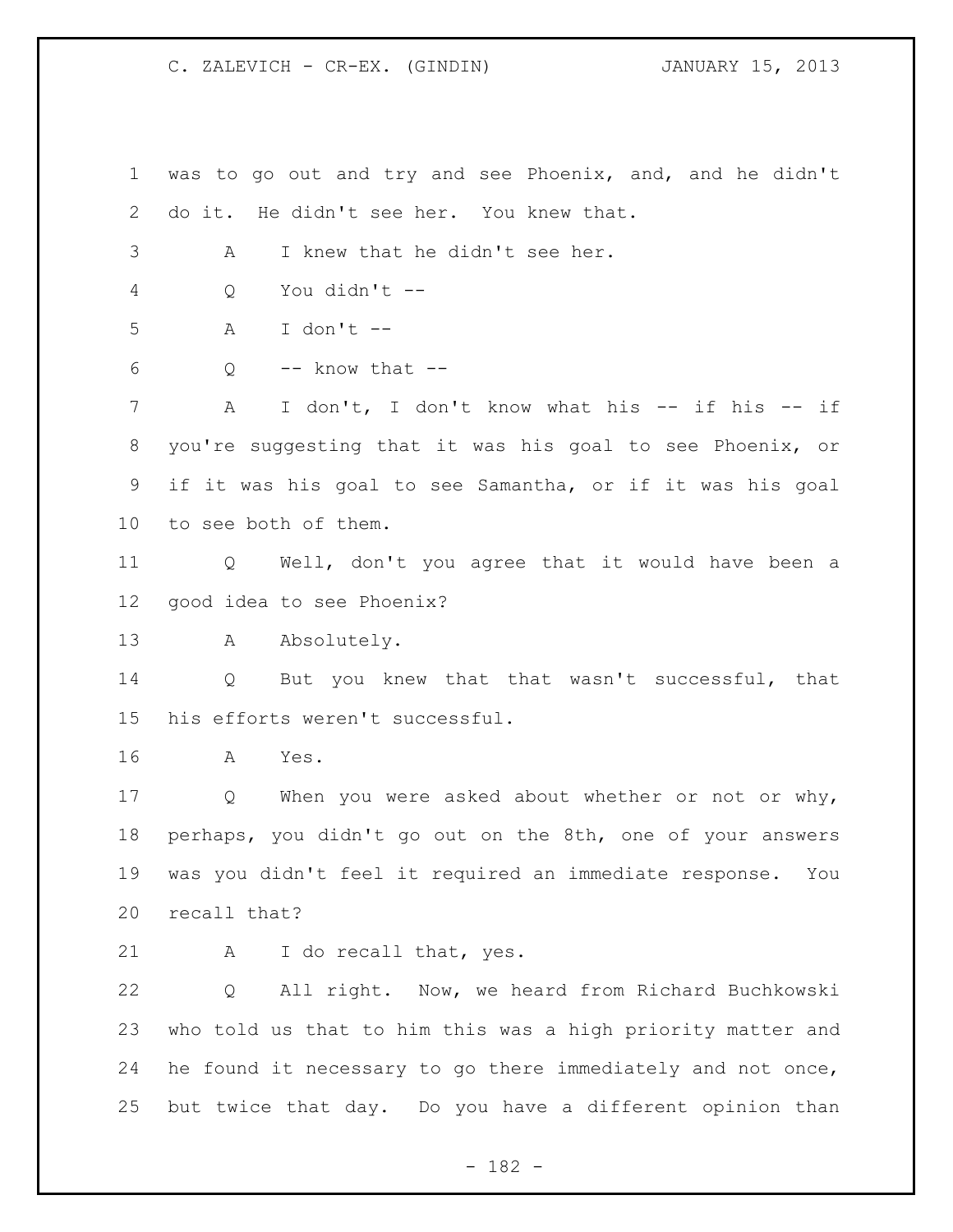him?

| $\overline{2}$ | A                 | I don't know the, the reasons for why Mr.                  |
|----------------|-------------------|------------------------------------------------------------|
| 3              |                   | Buchkowski tried twice on one day, if that was due to the  |
| 4              |                   | nature of the referral, his assessment of risk, or if it   |
| 5              |                   | was because this was the last day that he was on fields at |
| 6              | the time.         |                                                            |
| 7              | Q                 | But he viewed it as a high priority matter.                |
| 8              | A                 | I wasn't aware of that.                                    |
| $\mathsf 9$    | Q                 | Do you agree with that or not?                             |
| 10             | А                 | From his notes, I would, I would suggest --                |
| 11             | Q                 | I'm not asking you if you agree with his viewing           |
| 12             |                   | it as a high priority item, but --                         |
| 13             | A                 | $I$ $-$                                                    |
| 14             | $Q \qquad \qquad$ | -- do you disagree that it was a high priority             |
| 15             | item?             |                                                            |
| 16             | A                 | I'm going to disagree that he viewed this as a             |
| 17             |                   | high priority matter.                                      |
| 18             | Q                 | Okay. He told us that in court.                            |
| 19             | A                 | His recommendations have that this file go to              |
| 20             | intake.           |                                                            |
| 21             | Q                 | Pardon me?                                                 |
| 22             | Α                 | His recommendations say that this file should go           |
| 23             | to intake.        |                                                            |
| 24             | Q                 | Right.                                                     |
| 25             | Α                 | So if it's a high priority matter, it wouldn't be          |

- 183 -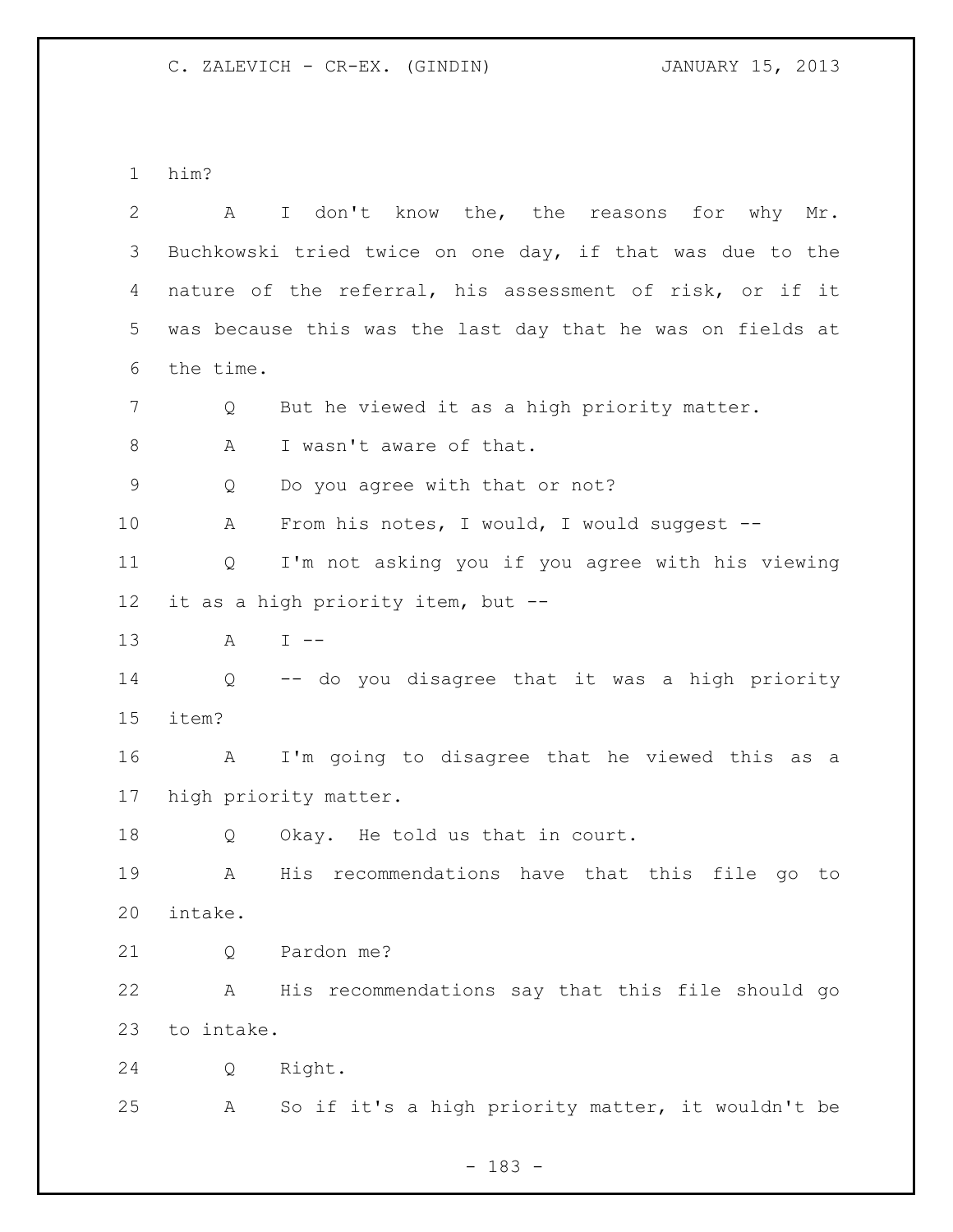suggested that it go to intake.

 Q So if he said that to us in court here, you're, you're disputing that?

 A I'm giving you my opinion from what I'm reading from the document.

Q Okay.

 MR. RAY: With respect, I don't know that the witness can comment about what Mr. Buchkowski thought or was impressed upon in terms of what he did, other than what he read in the report. And I think he'd be speculating to answer otherwise.

 MR. GINDIN: Mr. Commissioner, I think that I can discuss with any witness what other witnesses may have said on the same subject, to get their response. We've been doing that for months.

16 THE COMMISSIONER: Why isn't that appropriate, Mr. Ray?

18 MR. RAY: I don't think he can say what he -- what Richard Buchkowski did or did not know, or what he did or didn't feel.

21 THE COMMISSIONER: No, but --

 MR. RAY: He can be asked his own opinion as to what he impressed -- what his impression was on the file. I don't think he knows what Mr. Buchkowksi did why he did. 25 THE COMMISSIONER: Well, what you're probing, Mr.

- 184 -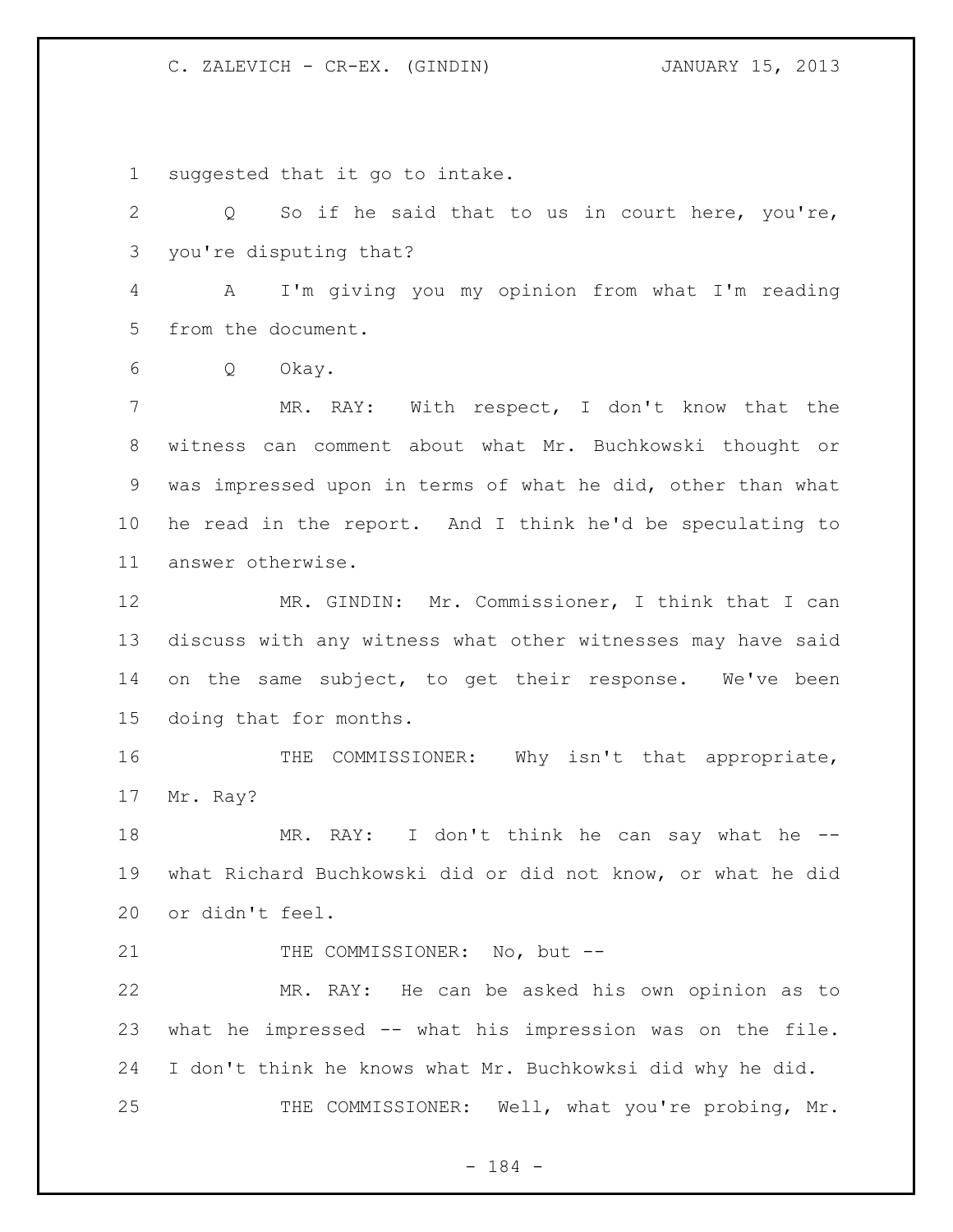Gindin, I think, is whether this witness agrees that this was a high priority matter. MR. GINDIN: That's correct, that's -- MR. RAY: That's acceptable, but not whether -- what he knew about whether Mr. Buchkowski felt it was or not. THE COMMISSIONER: Well, I think we know that Mr. Buchkowski told us it was. MR. GINDIN: Yes. 10 THE COMMISSIONER: Do we not? MR. GINDIN: Yes, we do. MR. RAY: Yes. MR. GINDIN: That's what he said. I'm asking this -- THE COMMISSIONER: So I think he can ask the witness if he agrees with that, that testimony. MR. RAY: I have no problem if that's the question, Mr. Commissioner. MR. GINDIN: And that was the question. 20 MR. RAY: (Inaudible). BY MR. GINDIN: Q I told you that Mr. Buchkowski came here and told us he viewed it as a high priority item and so he made sure he went out right away to see or at least attempt to see

 $- 185 -$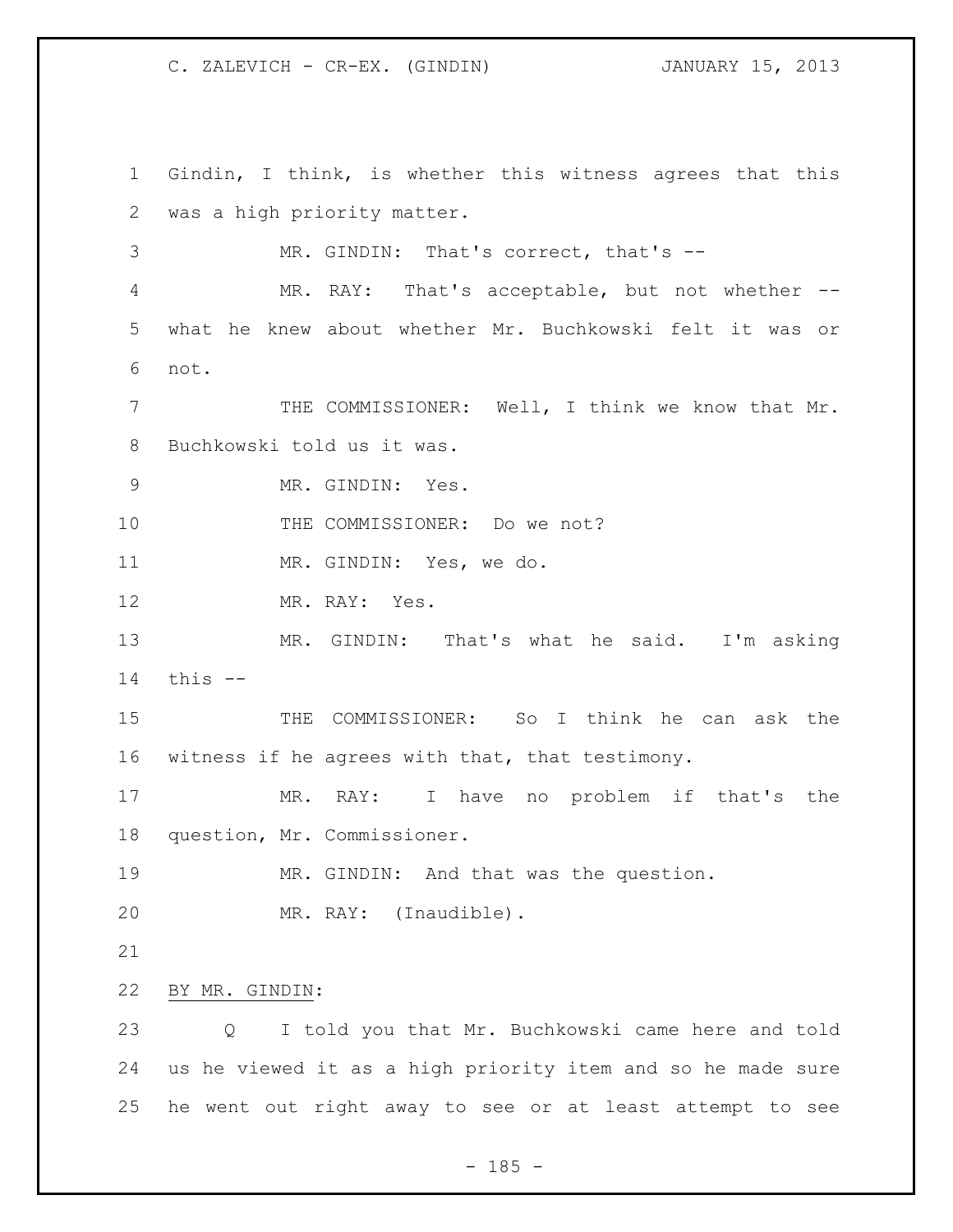Phoenix. Do you agree with that classification or not? A I would say that this presenting problem would not generate an immediate response. Q So you disagree with him. A I don't know if Mr. Buchkowski is saying that a high priority matter is also equivalent to an immediate response. Q Let me ask you something else, then. You told us that one of the reasons that you take somebody with you on a venture like this is so you would have another set of eyes and, and another set of perhaps questions, right? A Yes. Q And, of course, you're referring to Mr. Leskiw. A Yes. Q And I take it your evidence was that he never asked any questions. A I don't recall if Bill asked any questions. Q Had he done that, you might have made a note of that? A It's very possible that I would have noted his question. I don't know that I would have noted that in my notes, that Mr., Mr. Leskiw asked this question as opposed to this question was asked of Ms. Kematch. Q He was more experienced than yourself? A He is.

 $- 186 -$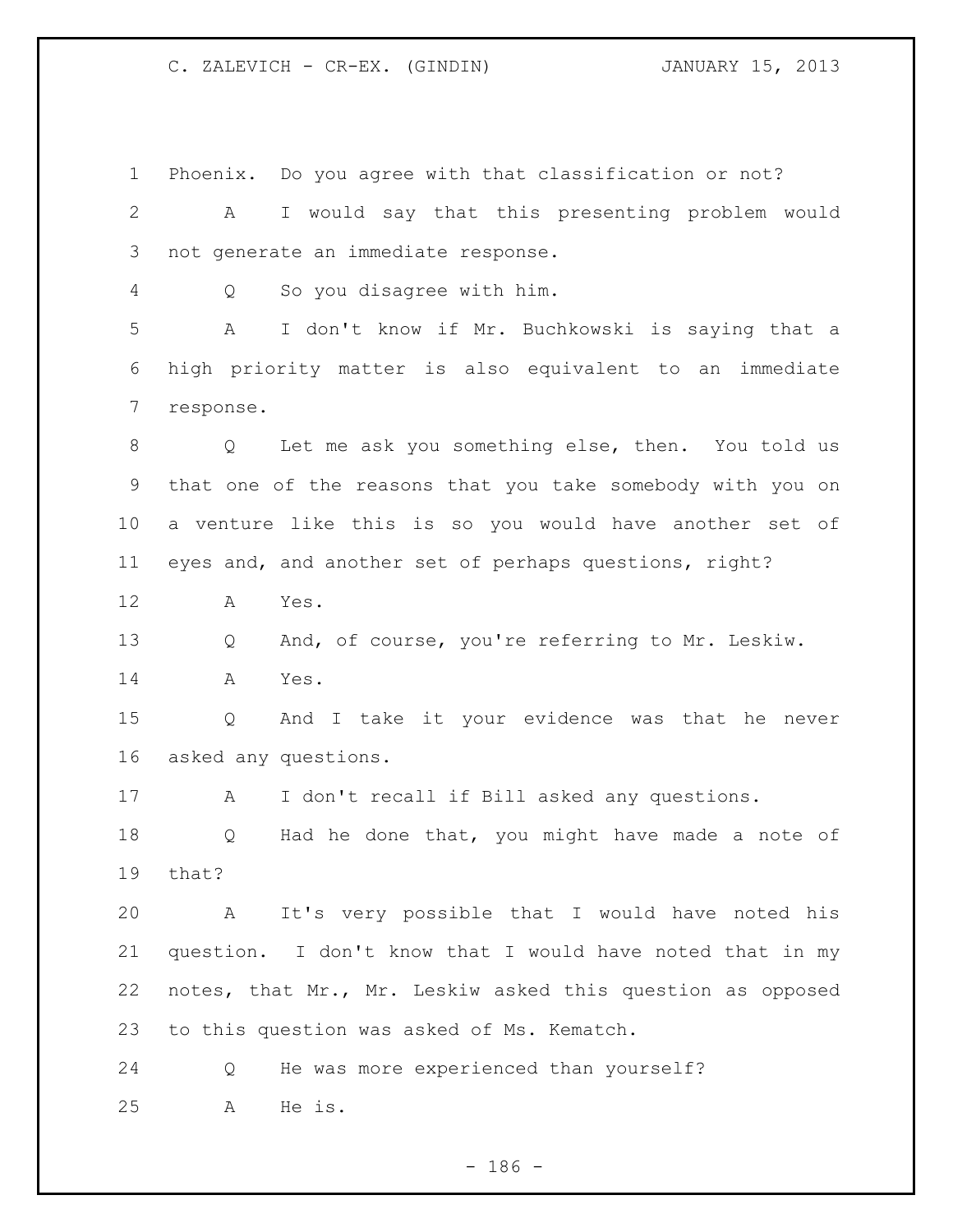Q And there's nothing in your notes referring to any questions asked by him, any opinions expressed by him, any discussions had with him. There's nothing like that at all, right? A It's not included in my notes, no. Q Getting, getting to your notes of your visit, all right? And we can move onto page three-six ... I'm just 8 looking for the right page ... THE COMMISSIONER: Nine-two-eight or nine-two- nine? MR. GINDIN: So many references to that -- those notes in various locations. 13 THE COMMISSIONER: There are. UNIDENTIFIED PERSON: Are you talking about (inaudible) report? MR. GINDIN: Yes, the actual report where you tell us what you observed. THE COMMISSIONER: I have it at 36928 -- 19 MR. GINDIN: Yes. UNIDENTIFIED PERSON: Nine-two -- 21 THE COMMISSIONER: -- to 30. MR. GINDIN: Yes, 36928 is where it starts. BY MR. GINDIN: Q Do you have that up?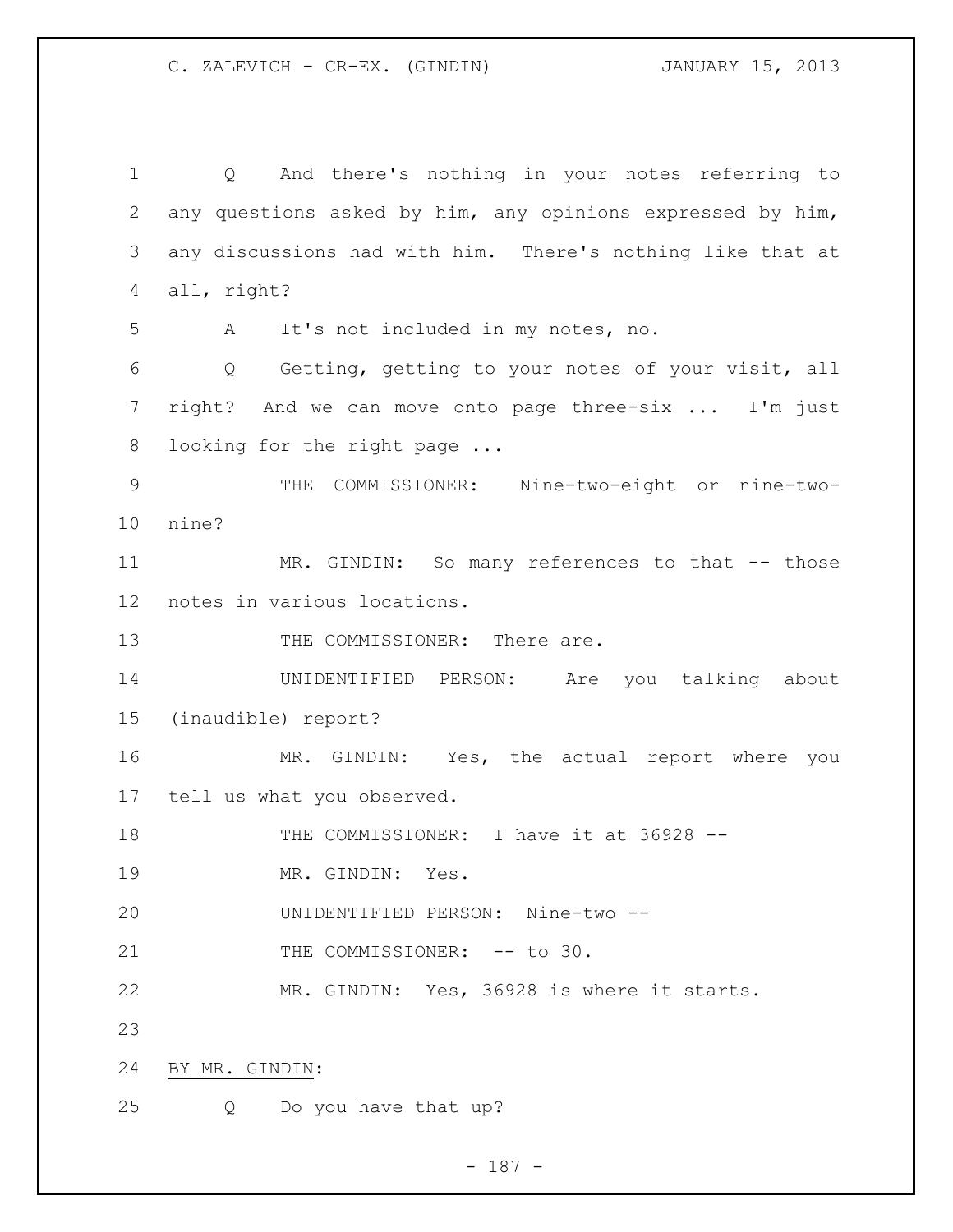A Yes, I do. Q Now, you indicate there that Samantha did not want to allow you in. Correct? Go to the top of 36929, and it says that right at the top. A Yes, that's what I wrote. Q Okay. And then when you told her about the complaint, it appears as though her initial concern was who made it. Right? A Yes. Q And she wanted to know who called, and she even kind of tried to figure it out and told you she thinks she knows, right? A That's right. Q That was her initial response to you advising her of the complaint that you received. A Yes. Q So her initial response was not to deny or get upset, but, but wanted to know who would have made that complaint, correct, according to your notes? A This is a common response. 21 Q But that's -- that is the case here --22 A And -- Q -- according to your notes. 24 A And in my notes, that's what I'm recording. Q Yeah. Now, you've, in your experience, become

- 188 -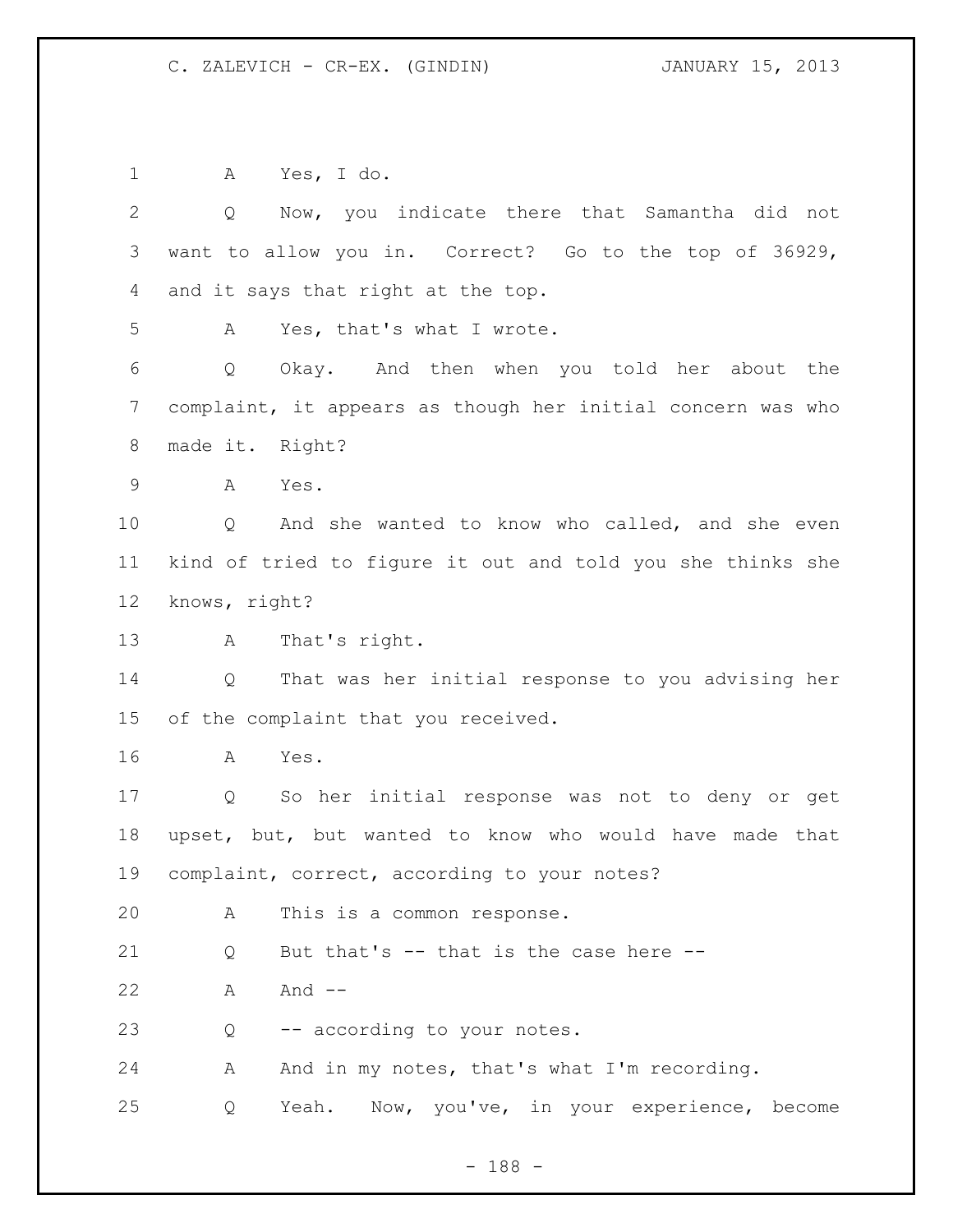aware that sources of referral obviously call in on occasion and report matters of concern, right? You've heard of that before. A Of sources of referral calling? Q Yeah, calling in to CRU, just as was -- A That's how we receive -- Q Yeah. A  $-$  phone call  $-$  Q That's how you -- yeah, so you -- A -- phone reports --  $Q$  -- you've got -- $A -I'm$  aware of  $-I$ 13 Q -- experience with that. 14 A I'm aware of that, yes. Q These are people who are calling in to report concerns. Correct? A Yes. Q Sometimes, very often, it may be a friend who knows the individual but feels it necessary to make a call. You've heard of that before as well, correct? A I don't know if I would say that it's very often. Q You've heard of it happening. A I've heard of friends calling the agency, yes. Q Yes. And in this case we know that someone took the time to call in to Jacki Davidson, as you heard,

- 189 -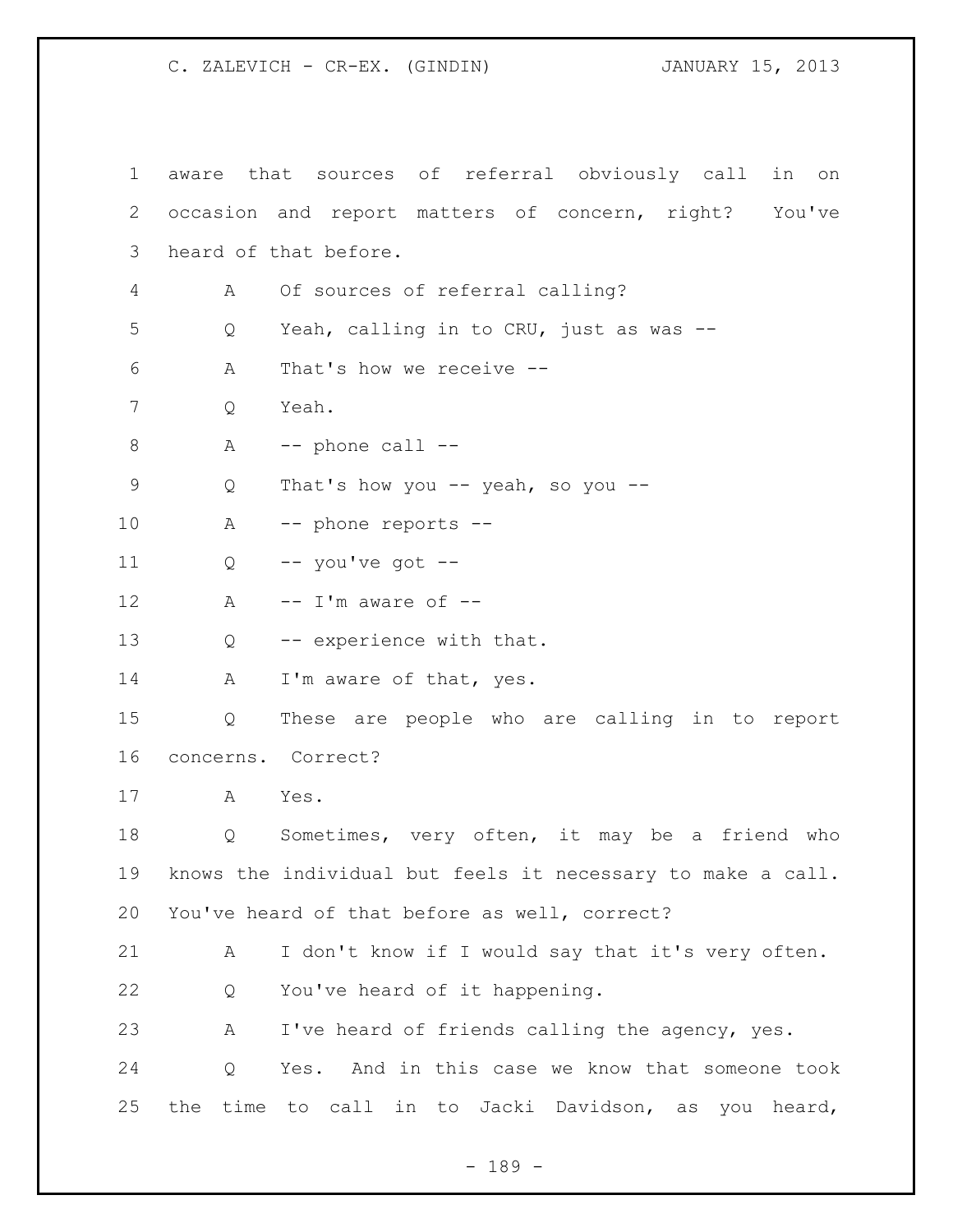correct, which you became aware of, indicating that -- an allegation of abuse. That's the word that was used, at least, right?

A Yes.

 Q Also indicating that Phoenix may be locked in her bedroom.

A Yes.

 Q So those are the main kind of allegations that you were aware of, although you didn't know more details, but those basic things were you aware of, correct?

A Yes, correct.

 Q And her response was, to those two things -- 13 abuse, locking Phoenix in the bedroom -- was that she may have yelled at Phoenix a few days ago, right?

A Yes.

 Q And you accepted that as a reasonable explanation for the complaint and concerns that were called in to Ms. Davidson; is that right?

 A Yes, I, I -- that was part of my -- that was one factor that came into, into this.

 Q And you simply accepted that: Well, that explains the, the abuse allegation. I think that's what you said earlier.

A I wouldn't say "simply accepted."

Q Well, did you -- what did you do about it? What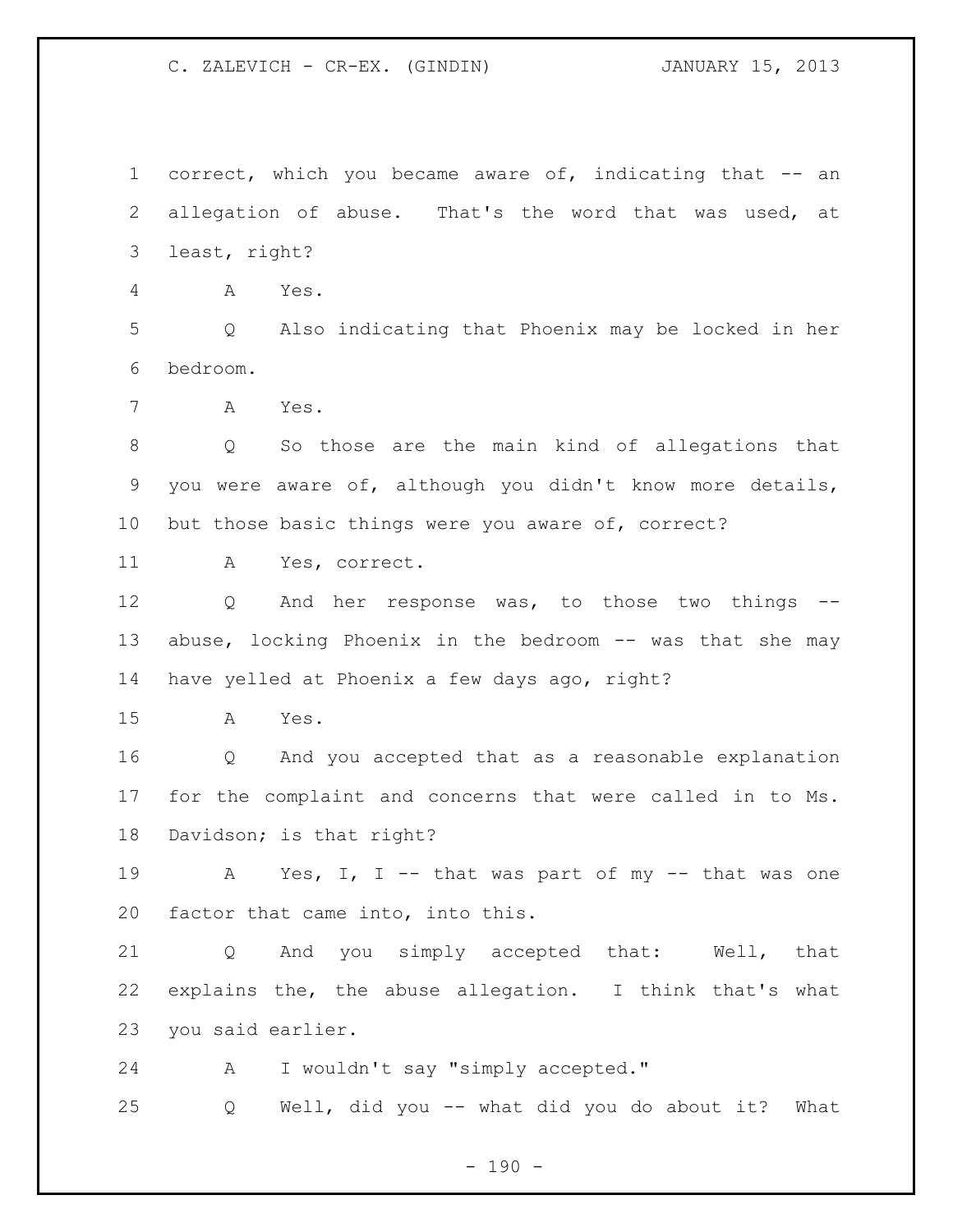did you do about that explanation, if you didn't accept it? A It's taken into consideration in the context with all the other information that I have. Q You told us that she admitted to you that she put a lock on the bedroom door, right, that there was a lock on the bedroom door? A She confirmed that there's a lock on there, as opposed to her putting a lock on the door. Q Okay. Did you ask to go see it? 10 A My notes don't indicate that. Q If you would have asked to go see it, you would have noted that down. A I believe I would have. Q If she let you go see it and you came in, you would have obviously described what you saw, correct? A Yes. Q So we can assume you didn't ask and you didn't go in, right? 19 A I'm going by my notes. Q Right. A Yeah. Q That's all we can go by. A Yeah. Q It's a long time ago, right? A Yes.

- 191 -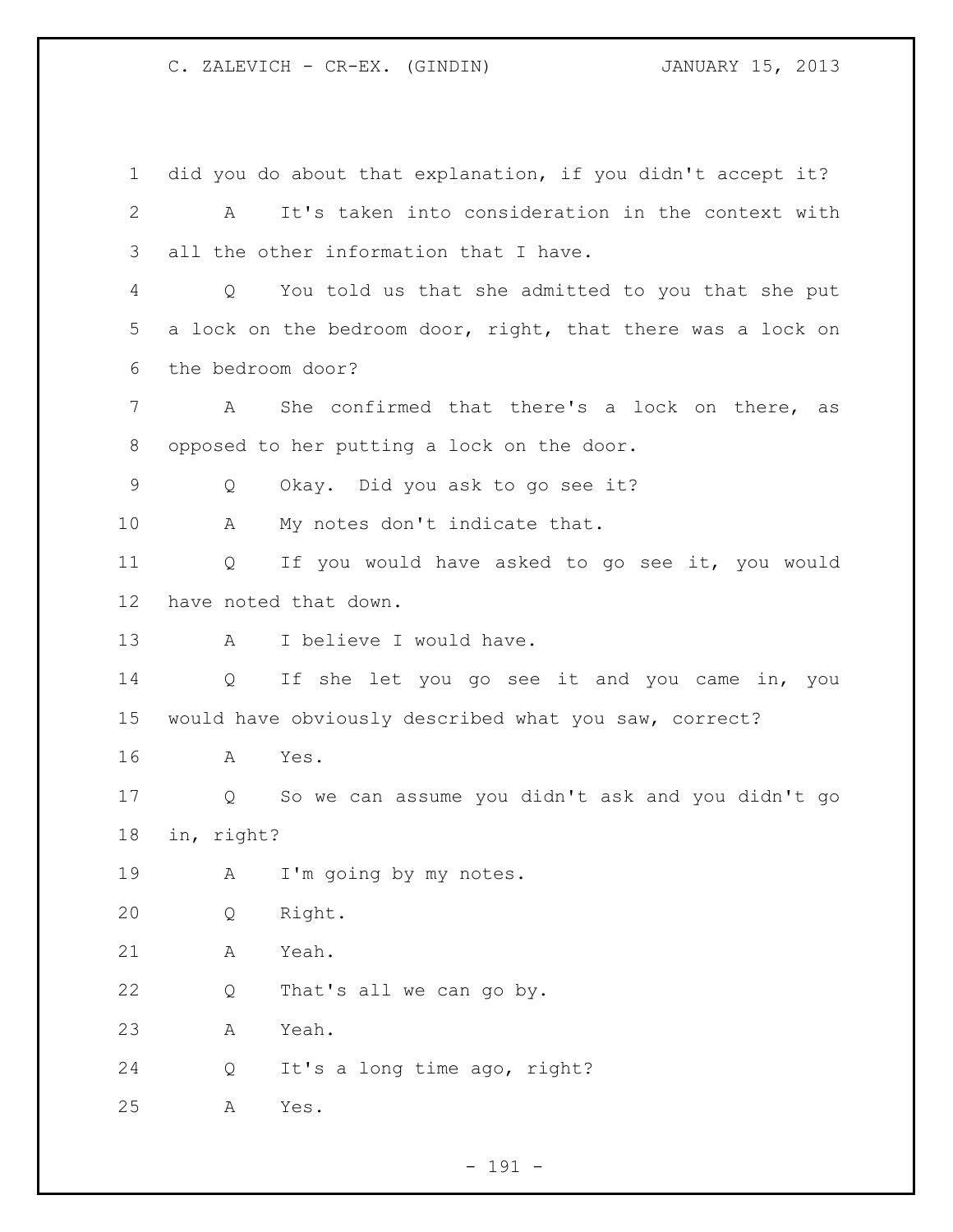Q So she admits that there's a lock by the bedroom door. Did you ask if Phoenix was actually put in that room with the door locked? A My notes indicated that I indicated to Samantha that it was believed that Samantha had locked Phoenix in her bedroom. Q Okay. What was her response? A From the notes, it says Samantha stated that she and Phoenix share a bedroom. Q That's the only response about that, isn't it? 11 A And she adds that she's confirming that there's a lock on the outside of the door. Q So she tells you there's a lock on the door. A Yes. Q You ask if Phoenix is being locked in that room, she says, We share a room. Did you ask her again, Well, but is she locked in that room? 18 A The notes don't say that. Q That's not in your notes, right? A That's right. Q Did you ask whether she's ever locked in that room and left there alone? Not in your notes, either, is it? A I don't remember the specific questions that I asked her.

- 192 -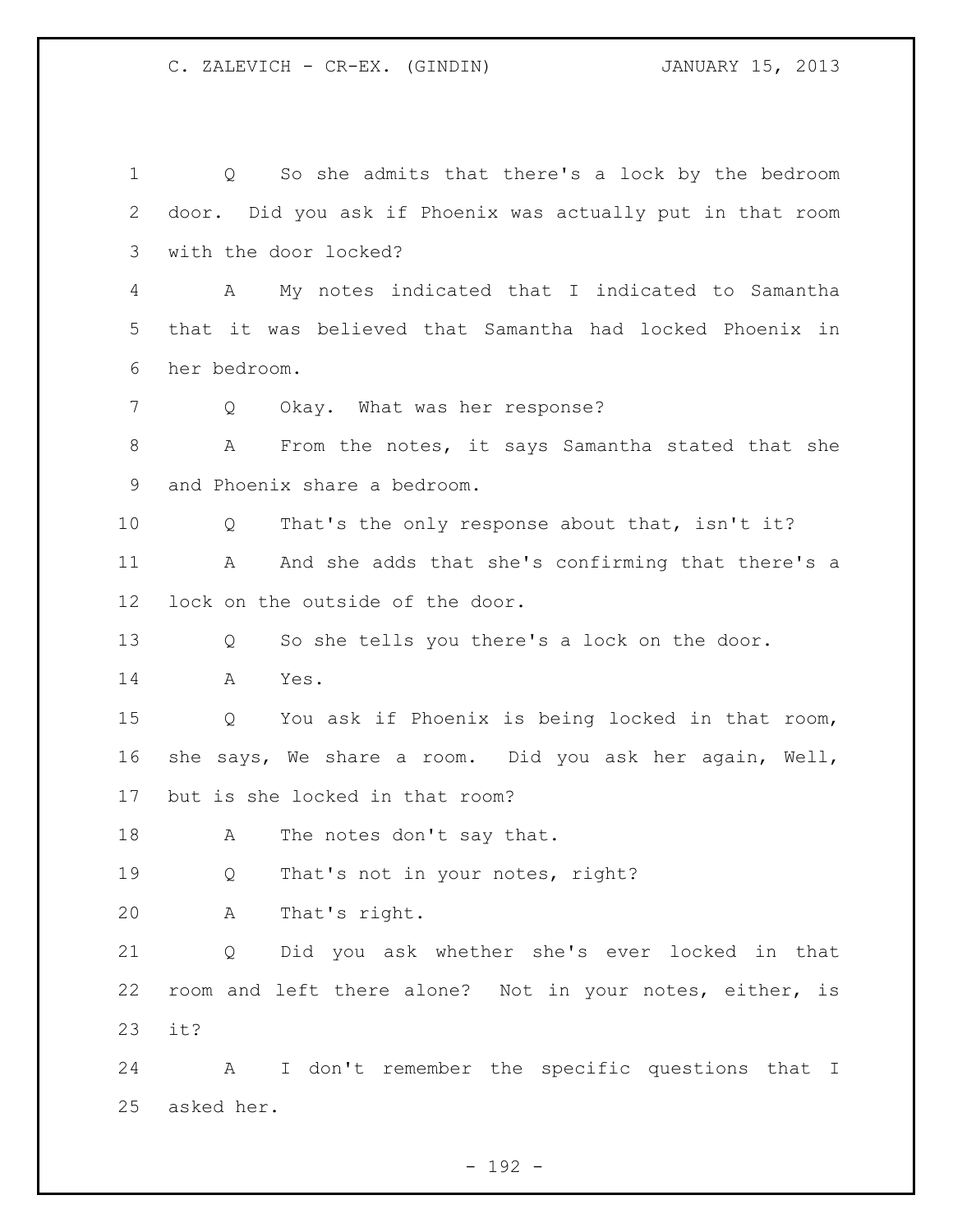C. ZALEVICH - CR-EX. (GINDIN) JANUARY 15, 2013 Q But there's no notes indicating you asked her those things. A That's right. MR. GINDIN: If we can have page 172 brought up, please?

THE COMMISSIONER: What is this?

 MR. GINDIN: This goes back to one of the reports that we referred to earlier.

9 THE COMMISSIONER: Oh, yes, okay.

 THE WITNESS: Which Commission disclosure is that?

MR. GINDIN: I'm sorry, I don't ... One?

MS. WALSH: 0002.

14 MR. GINDIN: Oh, two.

15 THE COMMISSIONER: Whose report is it?

MR. GINDIN: Oh, yes.

17 MS. WALSH: Number two.

18 MR. GINDIN: Number two.

 MS. WALSH: Commission disclosure two, the Section 10 report.

MR. GINDIN: Section 10 report.

22 THE COMMISSIONER: Whose report?

MS. WALSH: Jan Christiansen-Wood.

24 THE COMMISSIONER: All right. I have it.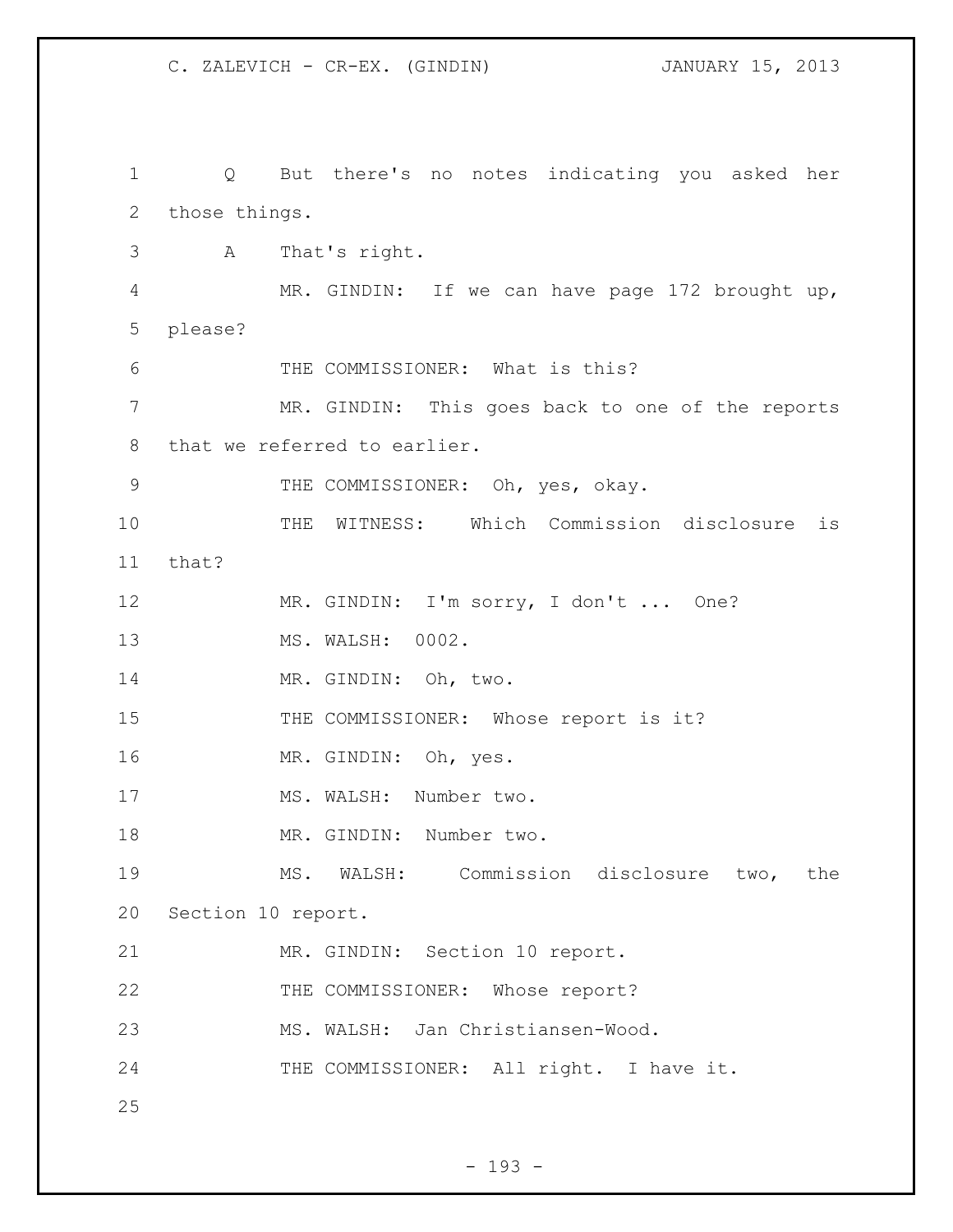BY MR. GINDIN:

 Q Oh, that was the page you didn't have? I think it's on the screen, though. You were asked about this earlier.

A Okay.

 Q Now, I'm going to suggest to you, Mr. Zalevich, that when you were asking Samantha about whether she locked Phoenix in the bedroom and she admitted to you that there is a lock on the door, that you should have said, I want to come in and I want to have a look at your bedroom, and I want to see if Phoenix is there.

12 A You can suggest that, yeah.

 Q Well, you were, you were, you were shown this paragraph earlier. Look at the first few sentences:

16 The agency's final 'contact' with Phoenix in March 2005 should have resulted in a demand to see 19 her, to see her home and to ensure that she was well and living with her mother."

 You were asked about that paragraph, asked if you had any comments. You didn't say anything. That's the same suggestion I'm making to you now, that you should have

- 194 -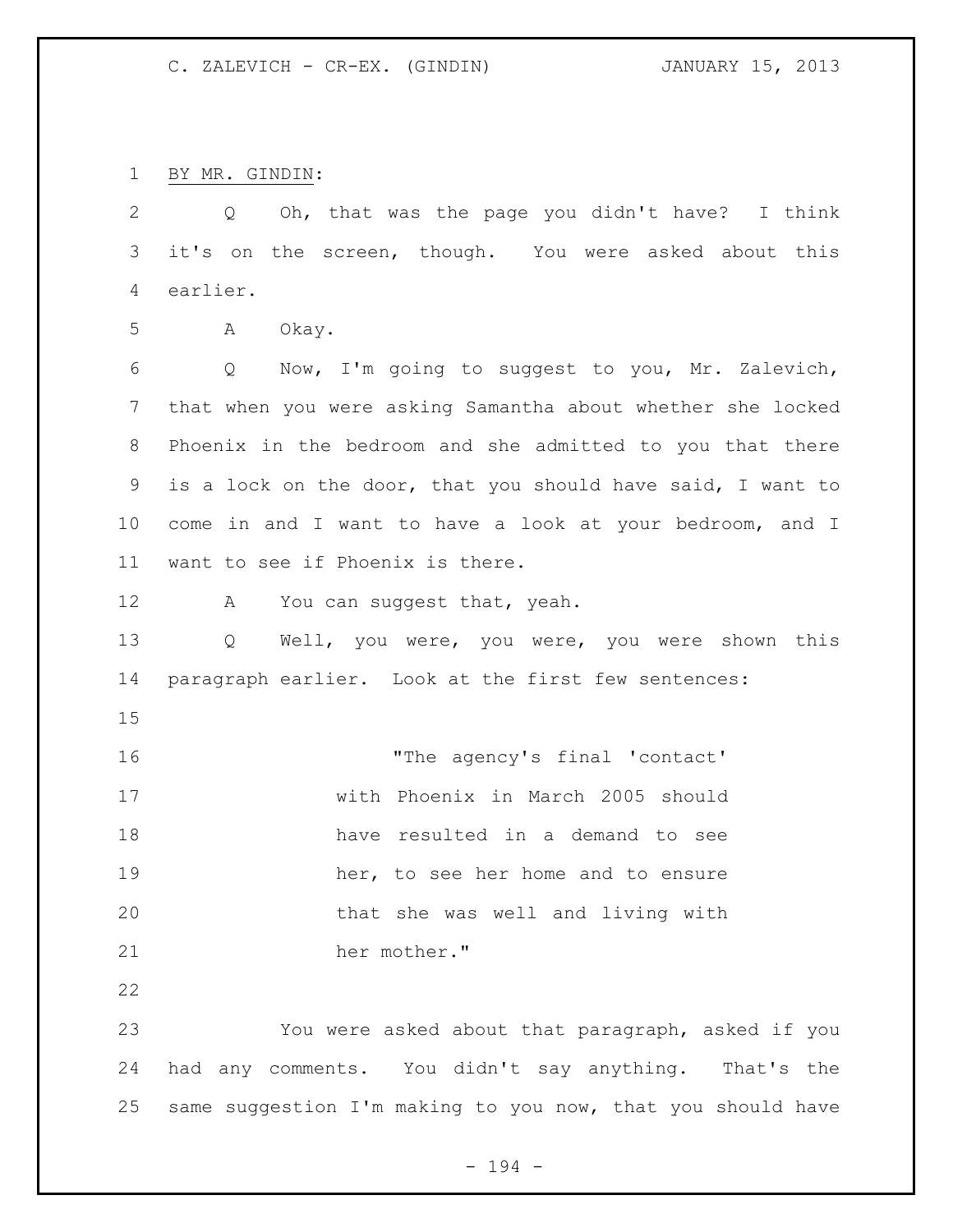demanded to come in and see what's going on. Do you disagree?

A It wasn't agency standard.

Q It wasn't an agency standard.

A That's my understanding, yes.

Q And that's why you didn't do it.

A I'm letting you know what the standards were.

 Q I'm asking you if you think you should have done that, even now, upon reflection.

 A In knowing what had occurred, absolutely, I would have wanted to go in.

 Q And at the time you could have chosen to be more aggressive and you could have chosen to demand to come in and have a look for yourself. You could have done that. You chose not to, I appreciate that, but certainly that could have been done.

17 A Okay.

 Q We heard from Richard yesterday who said that if he came to the house and saw Phoenix, saw a bruise or anything like that, he would have immediately had her apprehended. So you obviously have a lot of power.

A I didn't listen to Richard's testimony.

 Q What's that? I'm telling you what he said; you can accept that.

A Thank you.

- 195 -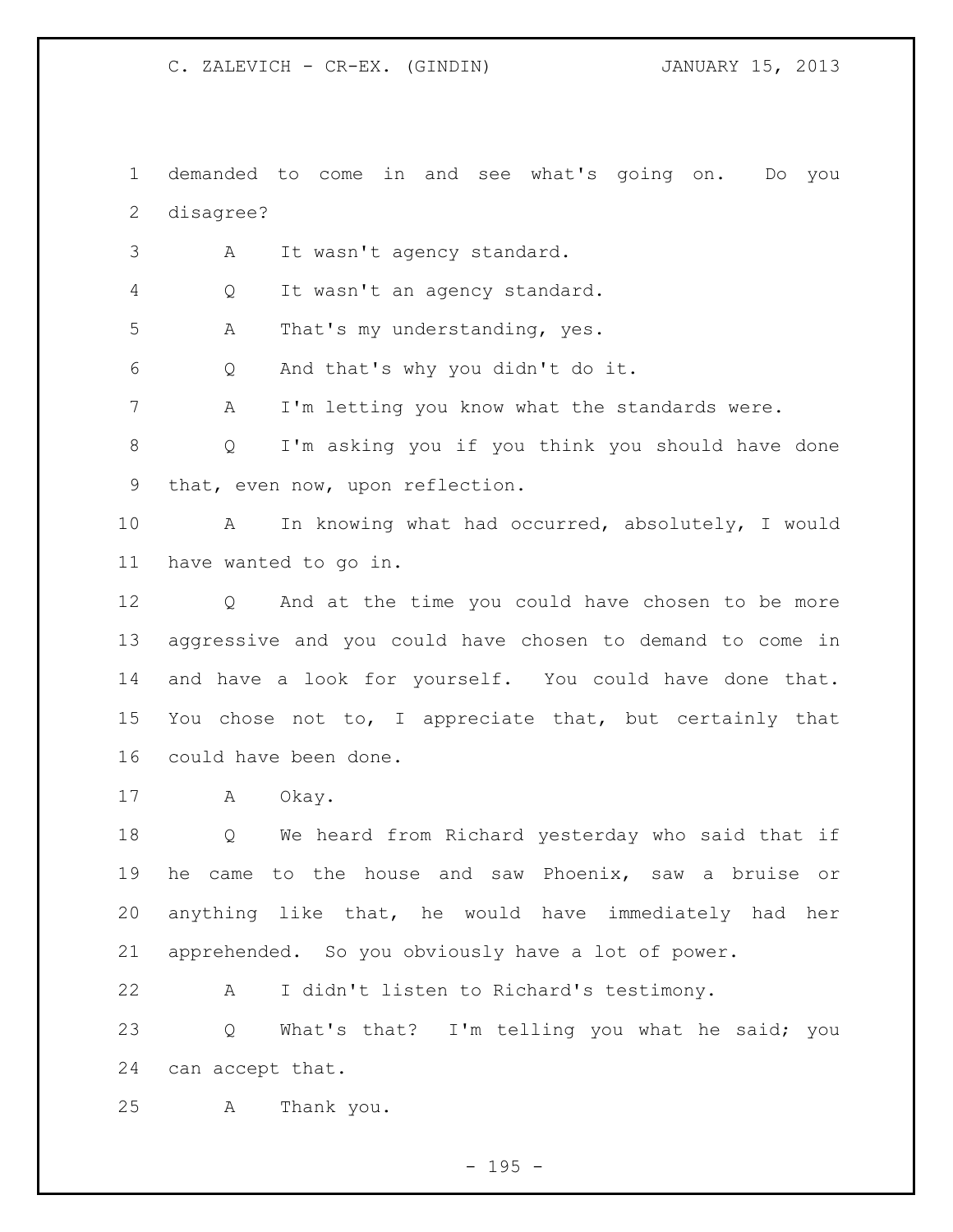Q I'm not going to lie to you.

A Oh, no, I don't think you were going to lie.

Q That's what he said.

A Okay.

 Q That if he had seen actual harm to her, he would have had her apprehended.

A Yes.

 Q You could have done the same thing if you had seen some harm, correct?

A Yes.

 Q And if you went in -- and let's assume you went in, and in the bedroom you see a whimpering, crying five- year-old child hiding behind the bed, you would have done something about it, wouldn't you?

A Of course.

 Q Had you chosen to go in, who knows what would have been there.

18 A Who knows.

 Q That's right. I think at one point you said if you -- you said that there weren't -- there wasn't any noise or people around in the apartment. And I think you said that if there were noises consistent with a party, you would have gone in. That's the evidence you gave earlier.

A Okay.

Q So a party and the sounds of a party would have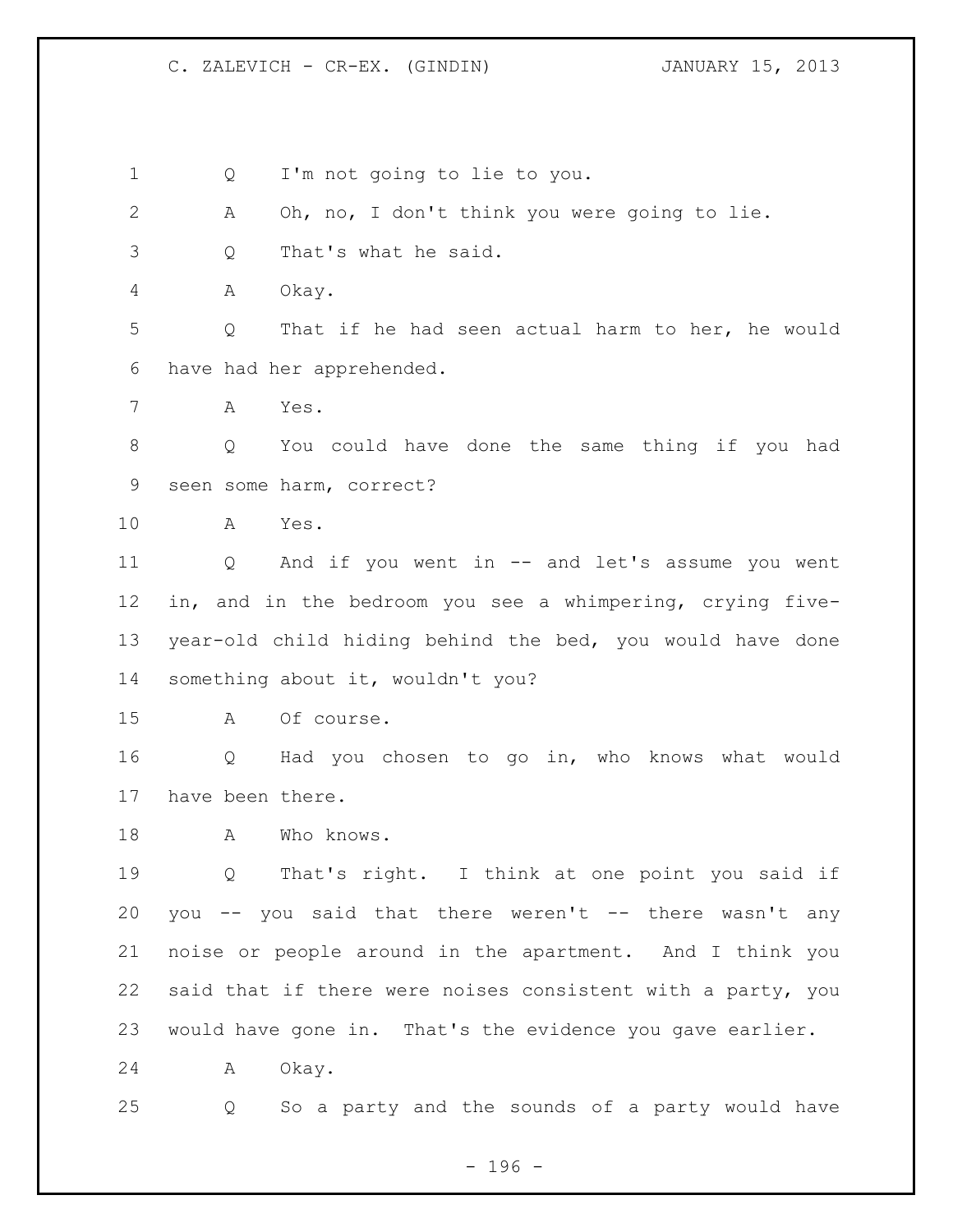been enough for you to go in, but an allegation that perhaps a child is being locked in a bedroom isn't enough? A Being locked in a bedroom and being left unsupervised, for instance, like a parent leaving the home or something like that, is certainly a serious allegation. A child being locked in a room perhaps for a time out is not. Q Did you ask if it was perhaps for a time out? I don't see that in your notes. A No. Q Did you ask any -- for any reason why the child might be locked in a bedroom? Not in your notes. A No. Q You didn't even ask if the child was ever left in that bedroom, locked, alone. It's not in your notes, either, right? A It's not in my notes. Q You said you were respecting -- one of your answers had to do with respecting Samantha's privacy. That was part of your thinking, right? A Yes. Q Would you agree with me that Phoenix's safety might be more important than that? A Absolutely. Q So that was -- Phoenix's safety is certainly

- 197 -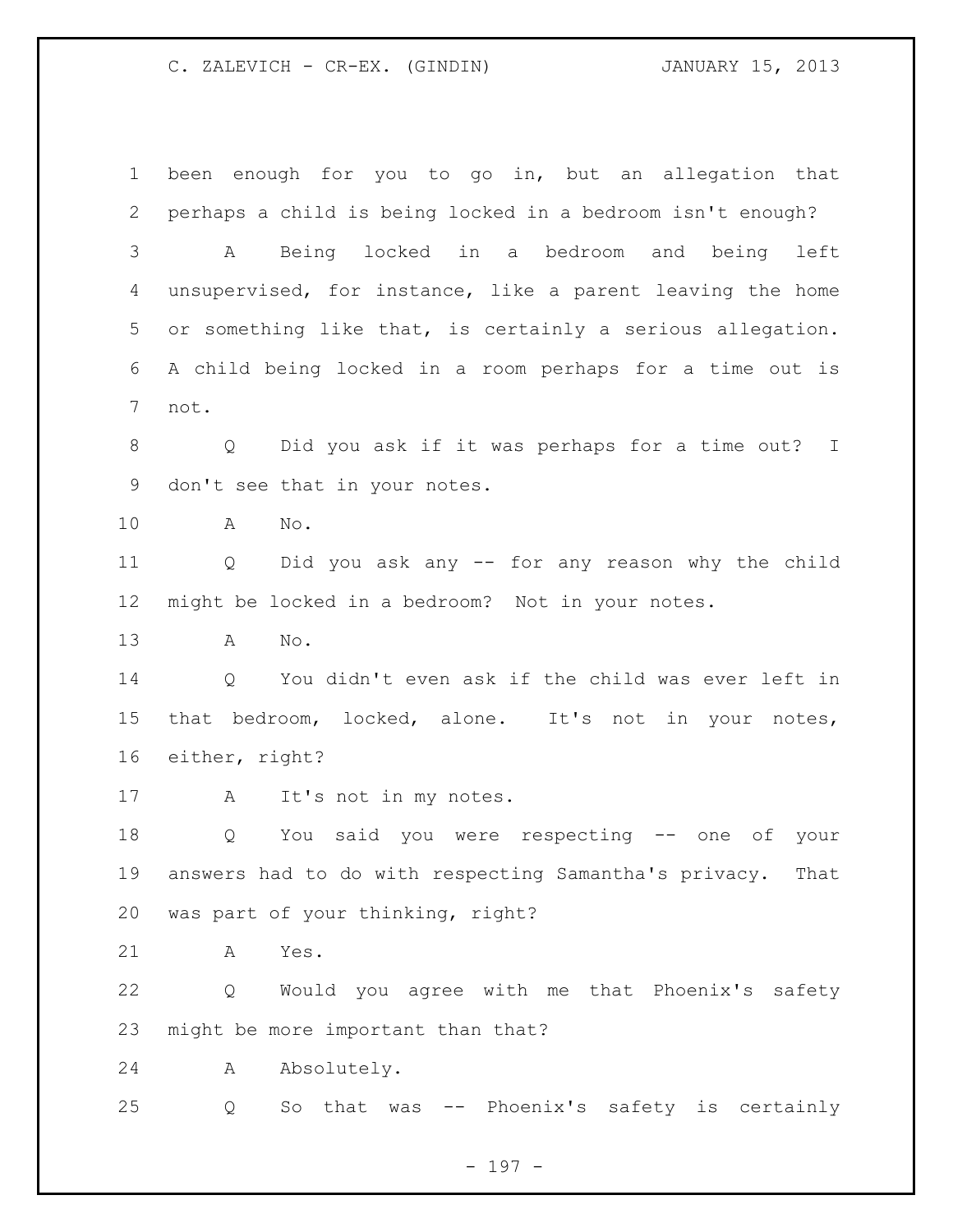paramount to Samantha's privacy. A Yeah. Q You asked the question, Is Samantha at school or daycare? A It appears that I did that. Q That's in your notes, so it looks like you asked that question. A I don't know the context specifically of how I asked that question. Q But the question was asked. A Yes. 12 Q By yourself, it would appear? A Yes. Q We don't seem to have recording -- or do you, correct me if I'm wrong -- of what the response would be to that. Something about she's not registered for school yet? Maybe you can have a look. That would be towards the bottom of, of that page. A Sorry, can you repeat your question, then? Q Well, I'll just read from your notes. Workers asked -- A Sure. Q -- if Phoenix is attending school or daycare. A Okay. Q The way it's written, you might have both asked,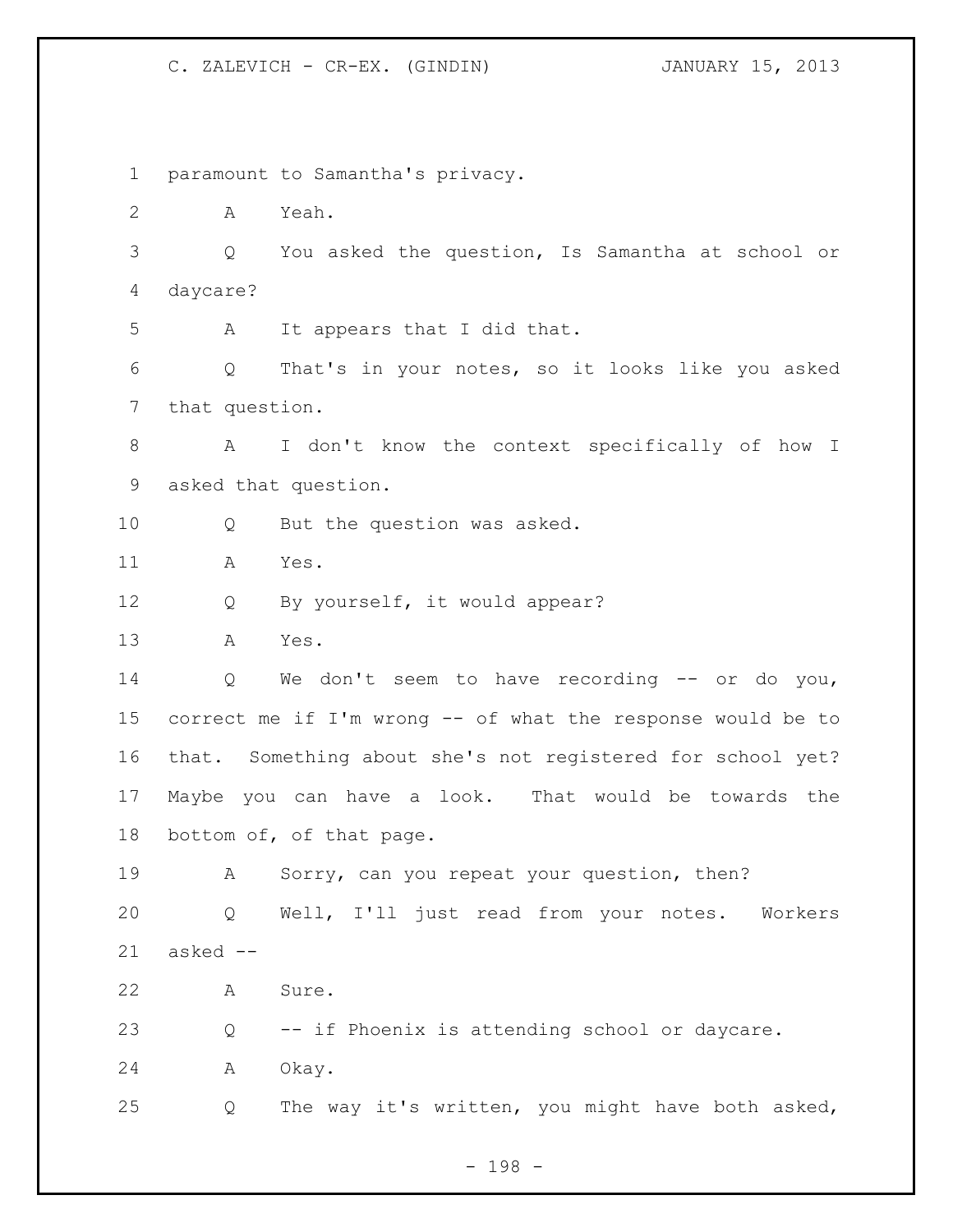correct? "Workers asked if Phoenix is attending school or daycare. Samantha advised that she is not in daycare and will be attending school next September." And that's really the whole sum of your notes on that issue, correct? 11 A Right. Q So we don't have anything like, well, if she's not in daycare and she's not in school, so where is she? Seems like the most obvious question in the world. It's not in your notes that you asked it. A No, it's not -- Q Correct? 18 A -- in my notes. Q Do you think you asked it? A I can't recall if I asked her. Q It's possible you wouldn't? A Did you say wouldn't or would? Q It's possible you wouldn't have asked that question? A It's possible either way.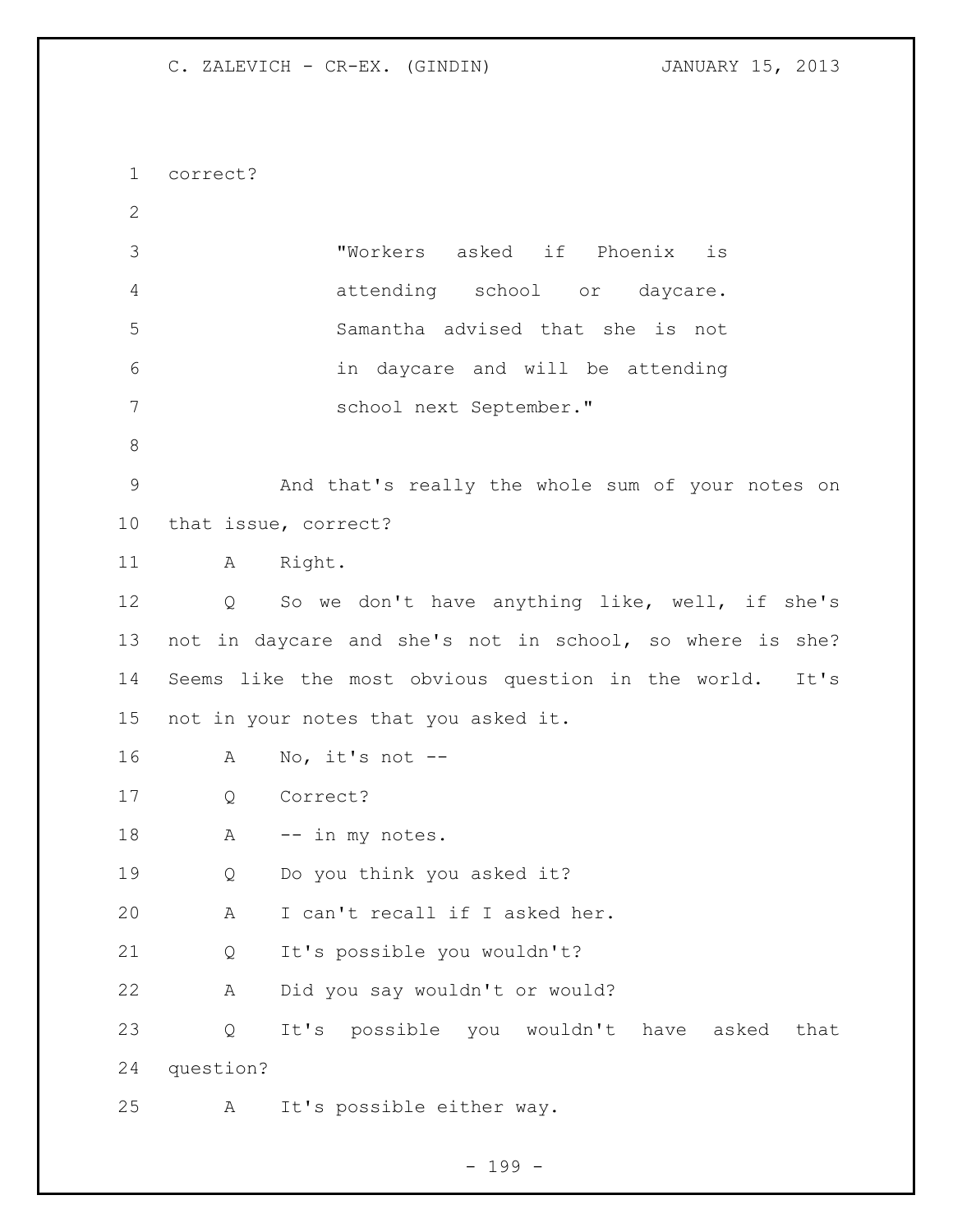Q Okay. You've acknowledged to us the importance of seeing Phoenix or any child who there might be some concerns about, correct?

A Yeah.

 Q You then go on to say that you asked about whether she needed support from the agency, and she indicated that she did not. And one of the reasons you gave earlier was that, well, she didn't really need or want any of our services so that was also a factor in closing the file. Correct?

11 A That's what that says.

 Q So again, you're asking or commenting on what Samantha may want in terms of assistance when one of the major concerns here is what Phoenix may need, wouldn't you agree, as opposed to what Samantha may want?

 A That statement is in response to me asking her if she wants agency services.

 Q Okay. Would you agree with me that what the child, Phoenix, may need in terms of safety is more important than what Samantha, the mother, may want in terms of help from you?

 A A child's safety is more important than what a mother wants --

Q Yes.

A -- in terms of services.

 $-200 -$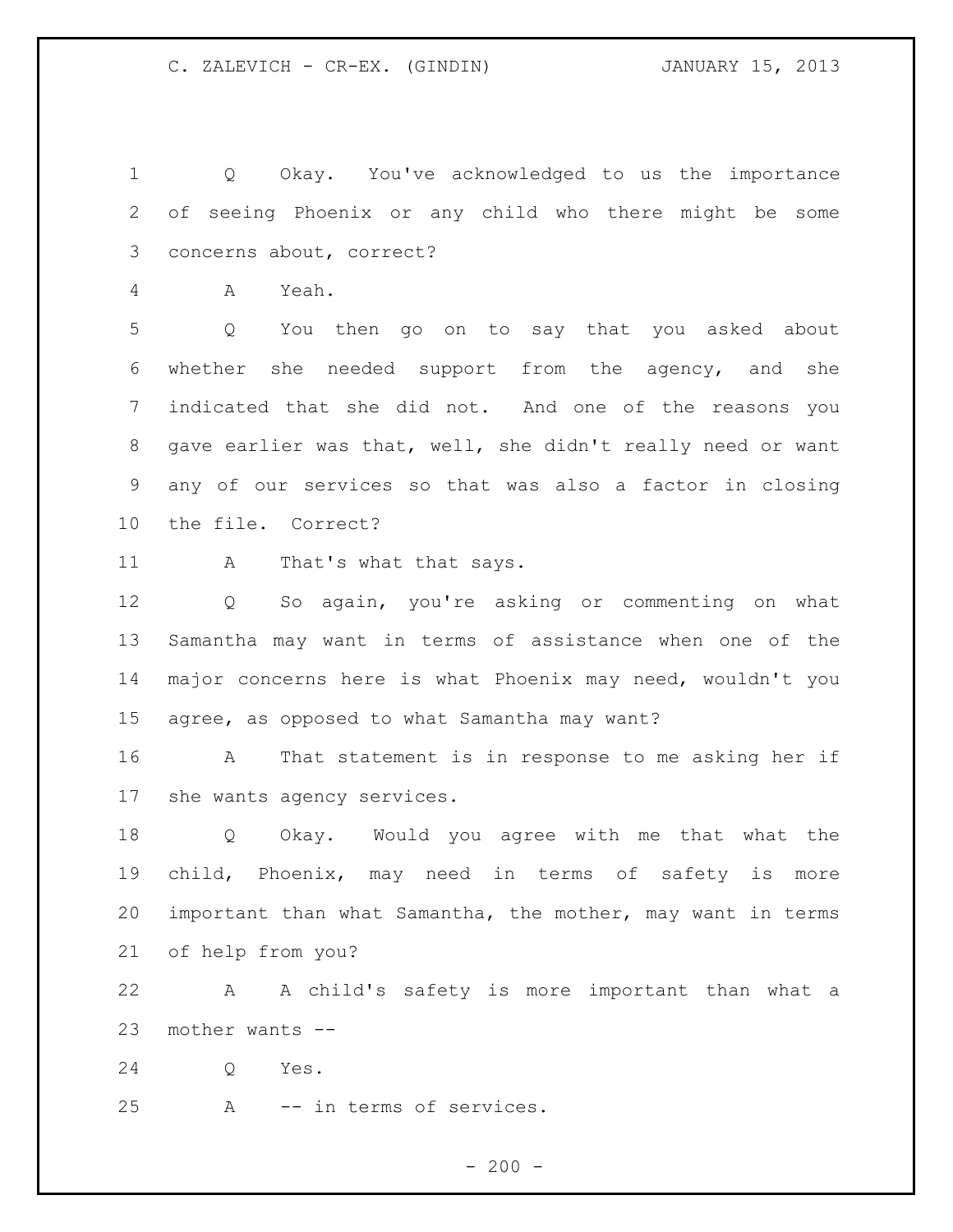| 1           | Thank you. When you asked her about whether<br>Q            |
|-------------|-------------------------------------------------------------|
| 2           | there was abuse going on and you told her the details, did  |
| 3           | you expect her to say, Yes, indeed, I'm abusing my child,   |
| 4           | come right in?                                              |
| 5           | Which, which details are, are you referring to?<br>A        |
| 6           | The first comments you made to her, that you were<br>Q      |
| 7           | there because of an abuse allegation and you wanted to know |
| 8           | about that, right? That was what you told her.              |
| $\mathsf 9$ | Yes.<br>A                                                   |
| 10          | And she told you that, Well, I may have yelled at<br>Q      |
| 11          | the child a few days ago. Now, seems that you're placing a  |
| 12          | lot of reliance on the conversation that you're having with |
| 13          | her all by itself. Correct?                                 |
| 14          | That's the way it appears.<br>A                             |
| 15          | I'm asking you if you really expect someone to<br>Q         |
| 16          | answer that question by saying to you, Yes, I am abusing my |
| 17          | child, come right in, I'll tell you all about it. That's    |
| 18          | pretty unlikely, isn't it?                                  |
| 19          | I don't know what the likelihood of that would<br>A         |
| 20          | be. I think it would be unlikely, but --                    |
| 21          | Well, I wasn't asking you for a statistical<br>Q            |
| 22          | analysis, but you agree that it would be unlikely to hear   |
| 23          | someone say that.                                           |
| 24          | Yeah.<br>A                                                  |
| 25          | When you put something in your report, which,<br>Q          |
|             |                                                             |

- 201 -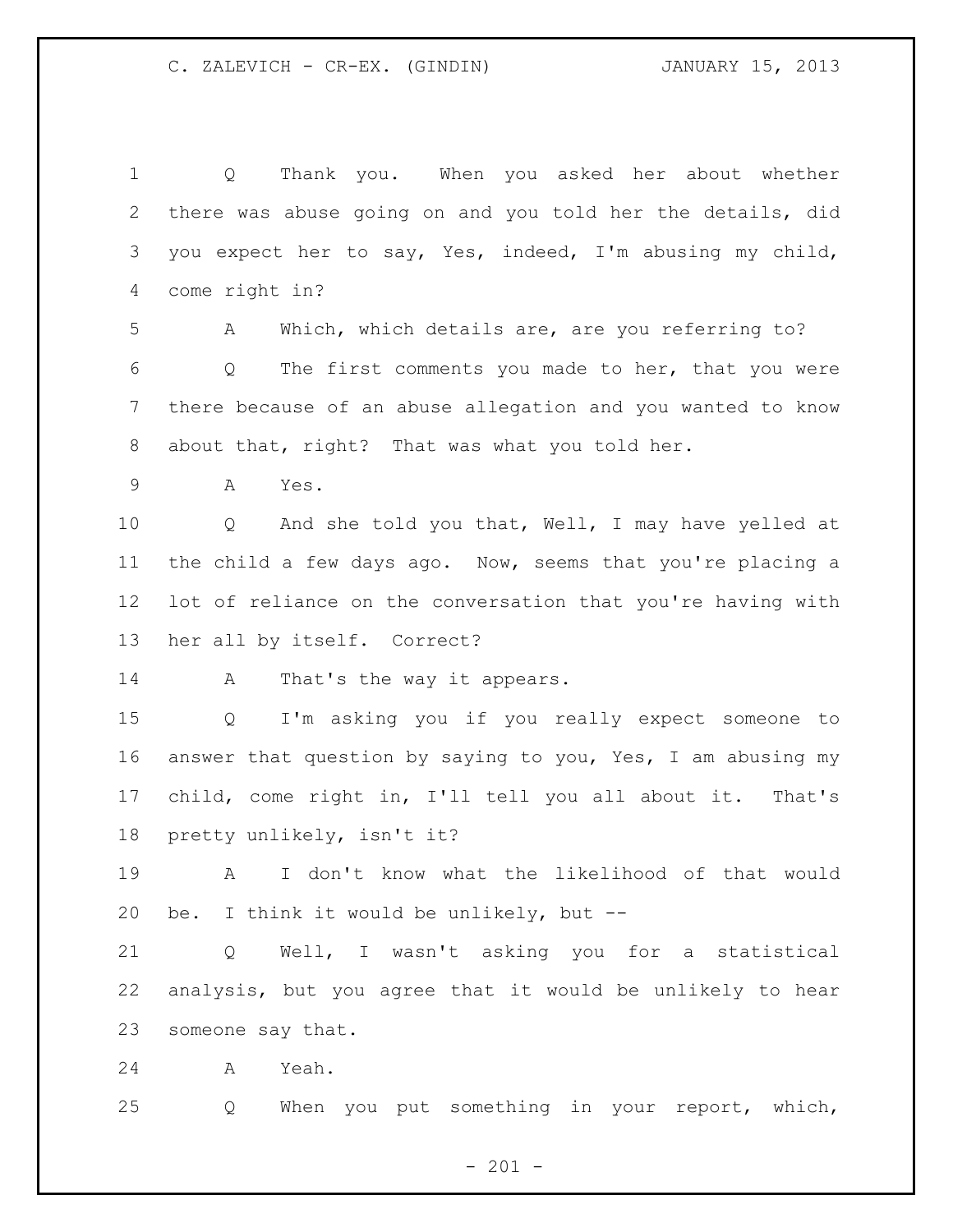which you did here, "Workers did not note any protection concerns" -- I think that's the actual phrase -- do you mean that there's no notes of any protection concerns or that there's nothing recorded that would indicate a protection concern? I'm not quite sure, when you use that phrase, no -- "did not note any protection concerns." THE COMMISSIONER: You want to know whether he meant -- BY MR. GINDIN: 11 Q What do you mean by that? 12 THE COMMISSIONER: -- not observed, did not observe any, or did not write them? BY MR. GINDIN: Q What do you mean by the word "note"? Does that mean you didn't record any and therefore the file's going to be closed, or you didn't see any? 19 A What I mean when I, when I say that is that I did not see any. Q And, of course, you were in the hallway the whole time, right? A That's what my notes say. Q Yeah. And they would be accurate, as far as you can tell us.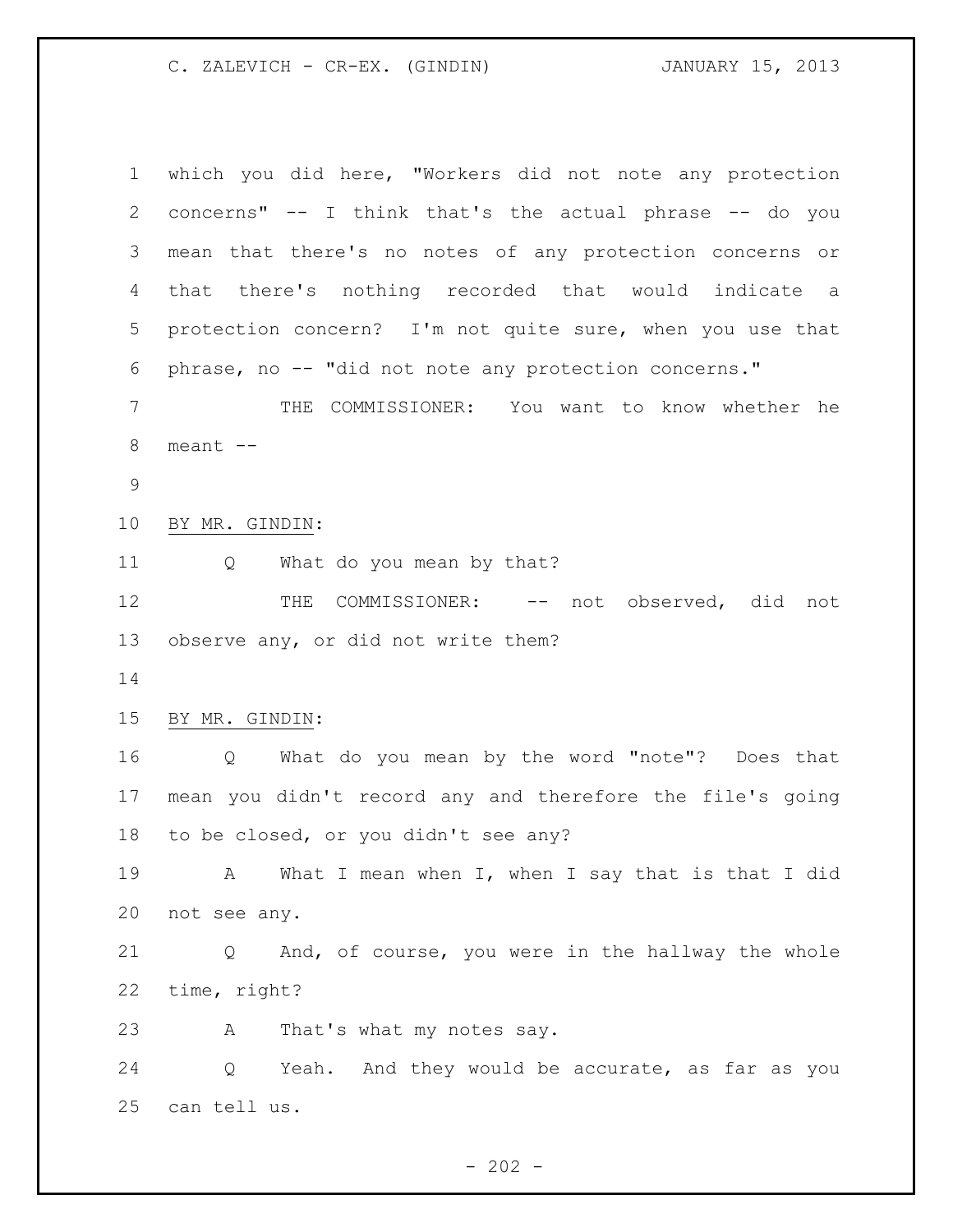A Yes. Q One point I think you said that Samantha went into her apartment and got the other child, right? A Yes. Q Did you follow her in or get a little closer to have a look? A No, I didn't. Q No. Did you ever ask her, in fact, if you could come in, after the initial moment that you saw her? I think at the beginning she tells you, I'd rather you didn't come in, I have some visitors. Right? A That's right. Q Did you ever ask her again a little bit later? A No, I didn't ask her a second time. Q You told us that you were somewhat impressed with the way she handled the newborn, right? A I was. Q And you disagree that you used that as a proxy for how she would handle Phoenix, although it was a factor? A Right. Q Now, we heard evidence here from witnesses that there was a difference between the way Samantha treated Phoenix and the newborn, that she appeared to be very proud 24 of the newborn, and very friendly and warm, but not so with Phoenix. We heard evidence of that. So you --

 $- 203 -$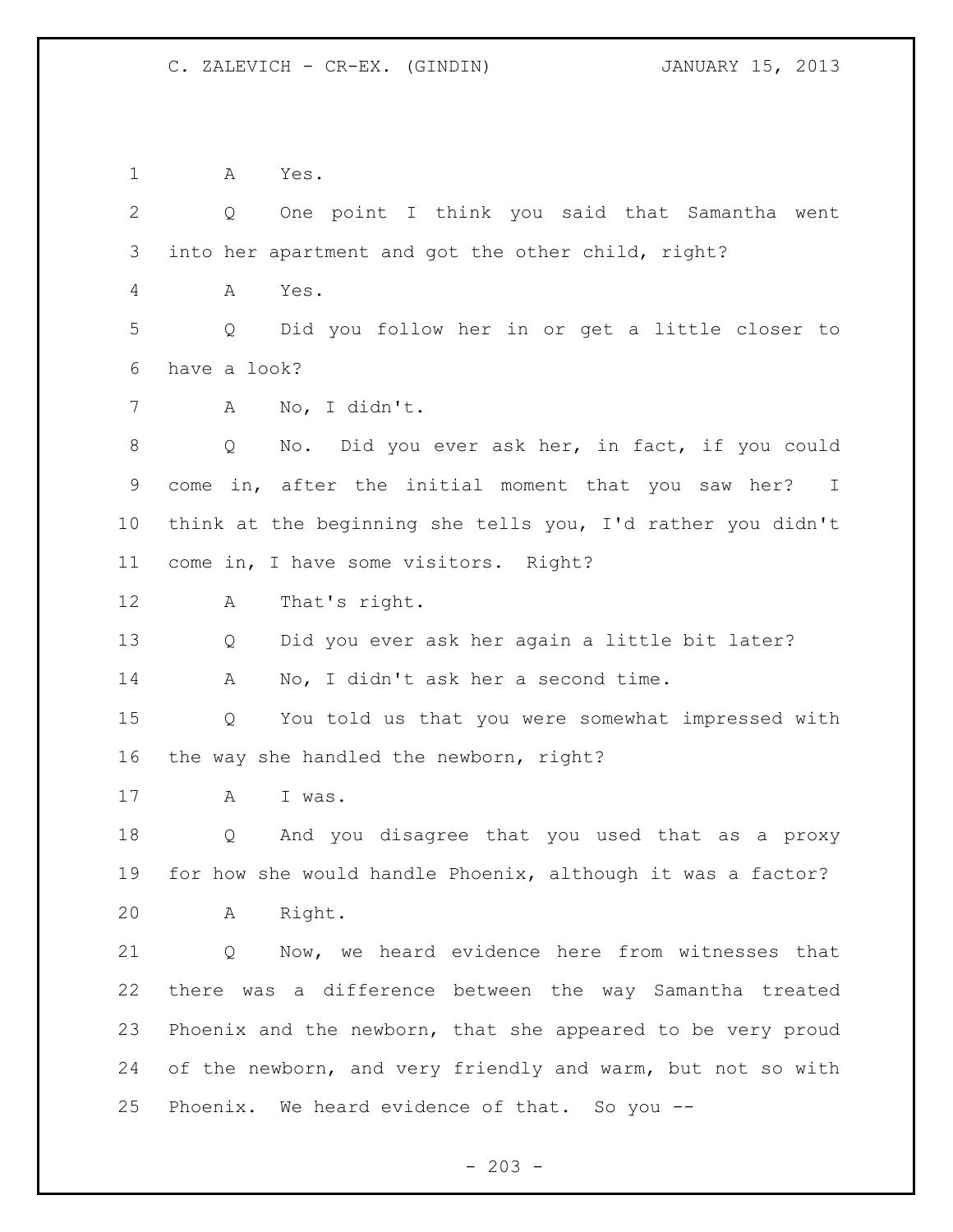1 A I wasn't aware of that. Q You weren't aware of that, but you weren't aware of it either way. You just weren't aware of anything about that, right? A About that. Q Well, you didn't have much history or details to work with -- or did you -- when you went there? We know you had Davidson's report, right? We know you had Buchkowski's report. We know those things. A Yes. Q But anything other than that, doesn't appear that you had. 13 A It doesn't appear that I, that I had, and I don't recall having seen information that should suggest that she treats her youngest differently than Phoenix. Q But it wouldn't surprise you that different children are treated differently. A Parents treat their children differently often, yes. Q Yes. Okay. So the mere fact that you saw her with the newborn doesn't really tell you how she treats Phoenix or whether Phoenix is in the bedroom or not, or even at home, does it? A It also doesn't say that she is being abused. Q Doesn't say either way. Right? Doesn't --

 $-204 -$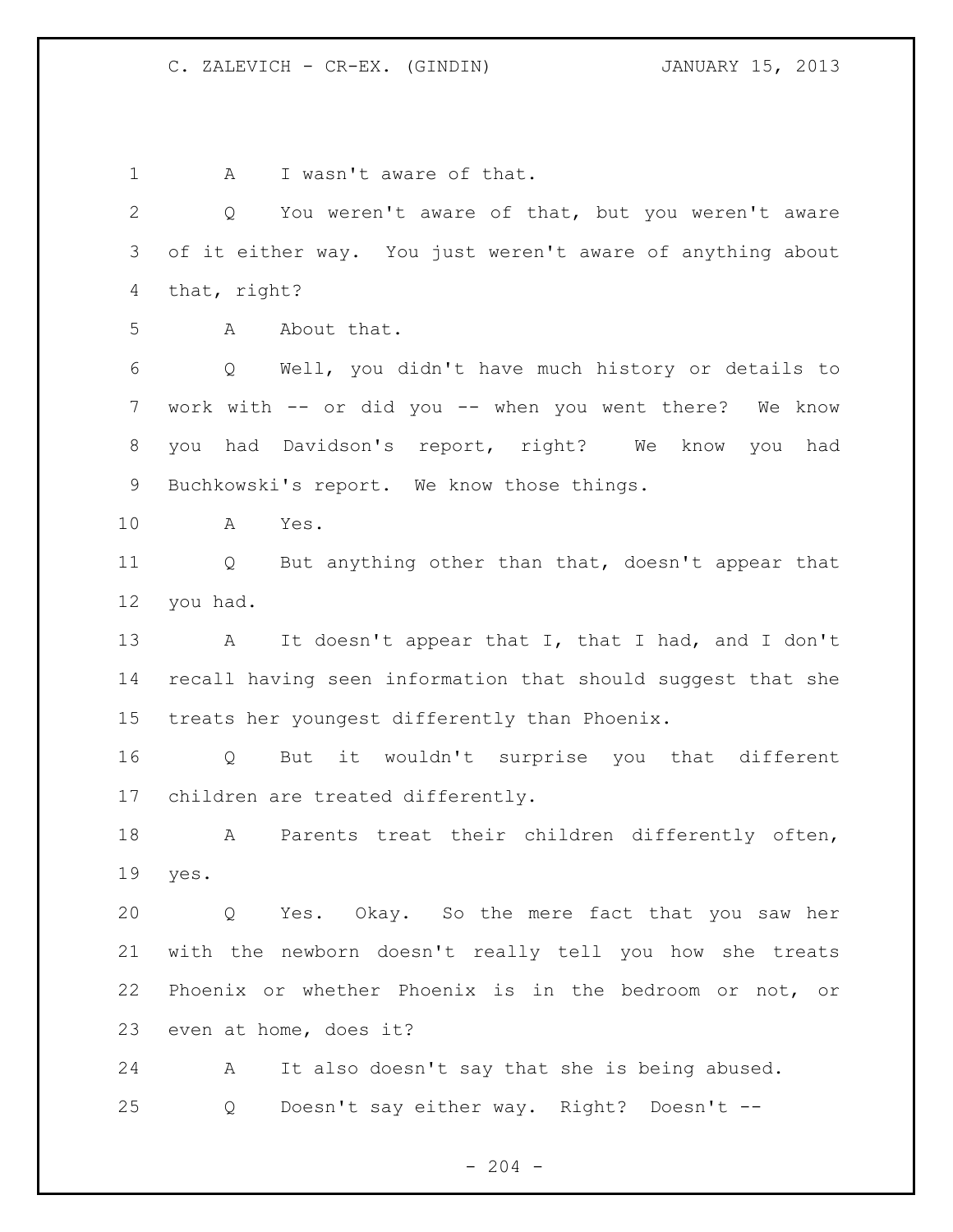A No.

2 Q -- tell you much, does it?

 A It tells me how she's treating her youngest child.

 Q Yes. But tells you nothing about how she's treating Phoenix.

A That's right.

 Q So you left without seeing the bedroom with a lock on it, right? Correct?

A That's what we've discussed today, yeah.

 Q Yes. And you left without seeing Phoenix. We know that, correct?

A Yes.

 Q And that same day you recommended that the file be closed, correct?

A Yeah.

 Q You could have left it open another day or two and made another field -- or someone else, doesn't have to be you. That obviously was an option that could have been decided on. Right? We know that you didn't, but it was an option.

 A The decision to close the file is, is not mine. Q But you recommended it.

 A It's a recommendation, but a file is not closed by myself at all.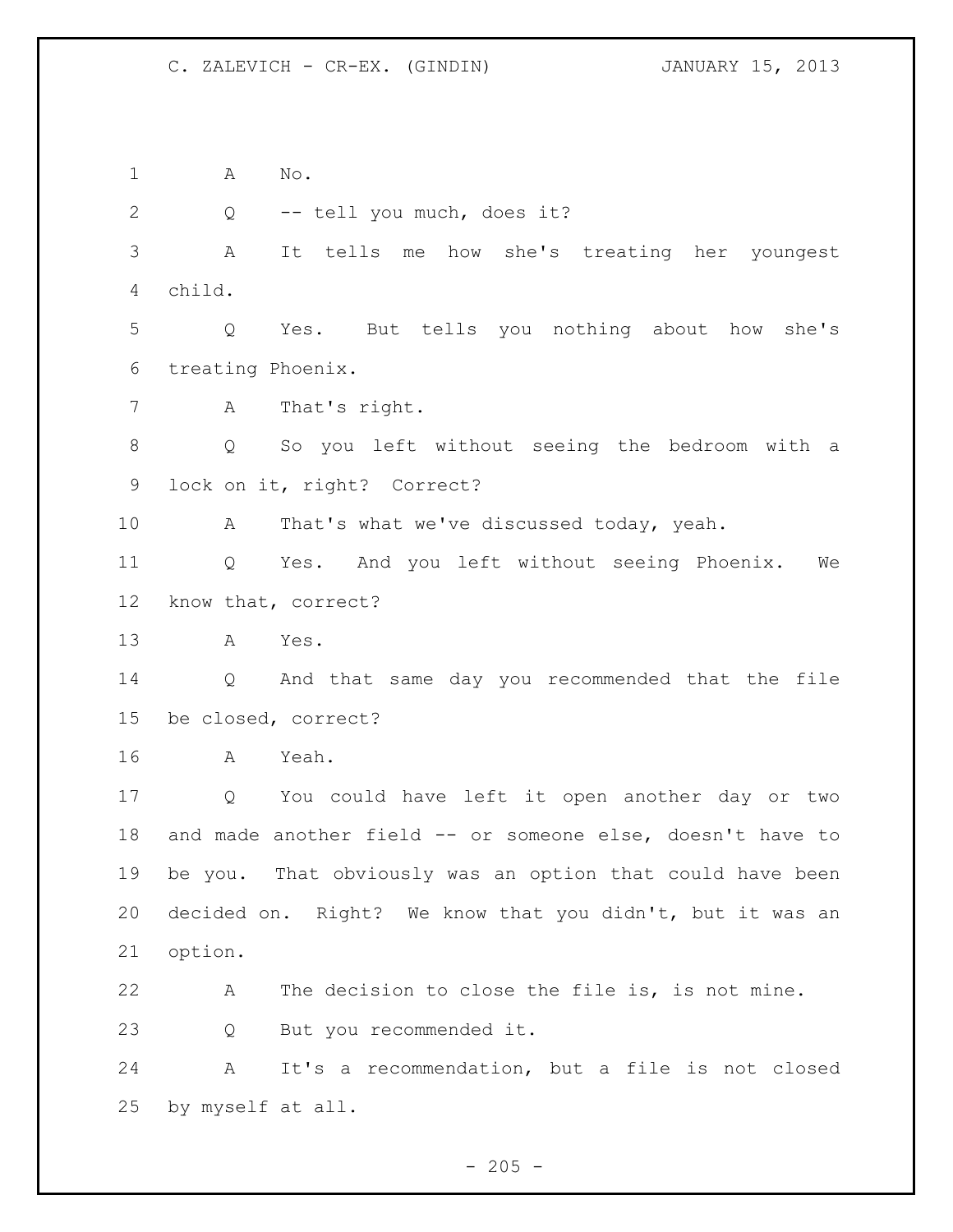1 O You recommended that it be closed, correct? A That's what my notes say. Q You could have recommended that it be kept open a little longer so we can follow up and try and see Phoenix again. Or go back. Correct? A I could have recommended that. Q And I think you told us there was a conversation you had with Diva Faria, who was your supervisor, and was the conversation about whether you perhaps should have seen Phoenix? 11 A That's what I spoke about. Q Yeah. And I, I believe your, your evidence is that you asked whether perhaps you should have seen Phoenix; is that the way it came out? A I don't know exactly how it came out. Q But -- A If it was me asking her or if it was her saying that, just from my description of what had occurred. So I can't accurately respond to that. Q It may have been that you said, You think I should have seen Phoenix. A It may have been, but I won't say that this definitely was looking like that. Q If, in fact, you did say that at that time, that would seem to indicate to me that you were still having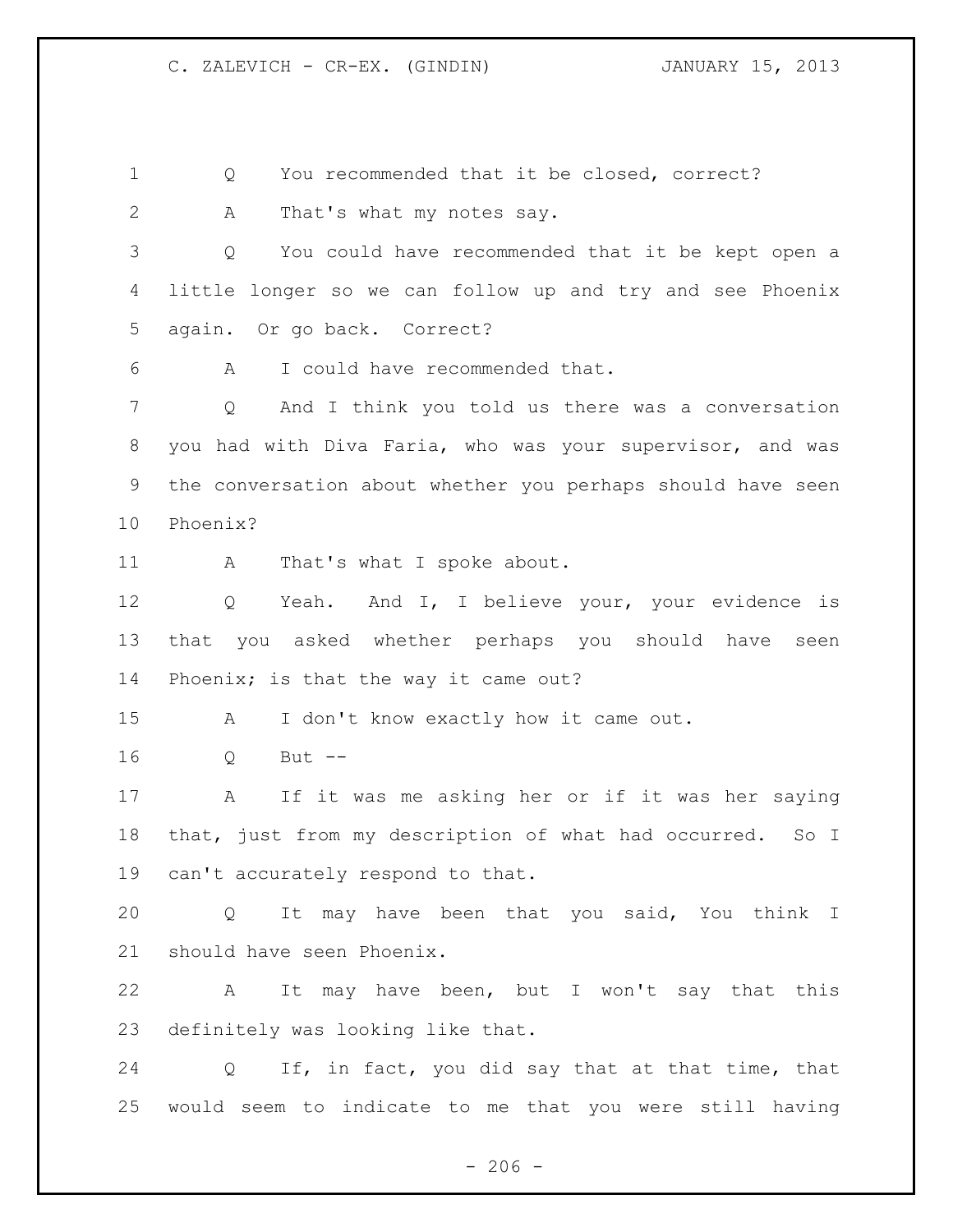some doubts about whether or not the file should simply be closed.

 A If I had said that, then that would, would elicit -- it would sound like I had doubts. If I didn't say that and it was presented or came out in a different manner, then it wouldn't be suggesting that I had doubts.

7 Q Okay. Now, she might have said -- the other alternative is that she said to you, Perhaps you should have seen Phoenix.

A It could have come out that way as well.

 Q So let's say she said that. Would you have then disagreed and said, No, no, there's no way we want to see Phoenix, or what would you have said?

 A If my supervisor said that I should go see Phoenix, then I would have gone and seen Phoenix. And if it wasn't my -- like, if I didn't have an opportunity to go do that because of timelines, then it would have been forwarded on to either the after-hours unit or to intake to perform that function.

 Q This was happening -- this discussion, I think you said, was happening towards the end of the day?

A That's what I believe.

23 Q Yeah. Towards the end of the day, that's when AHU comes in.

A Yes.

 $- 207 -$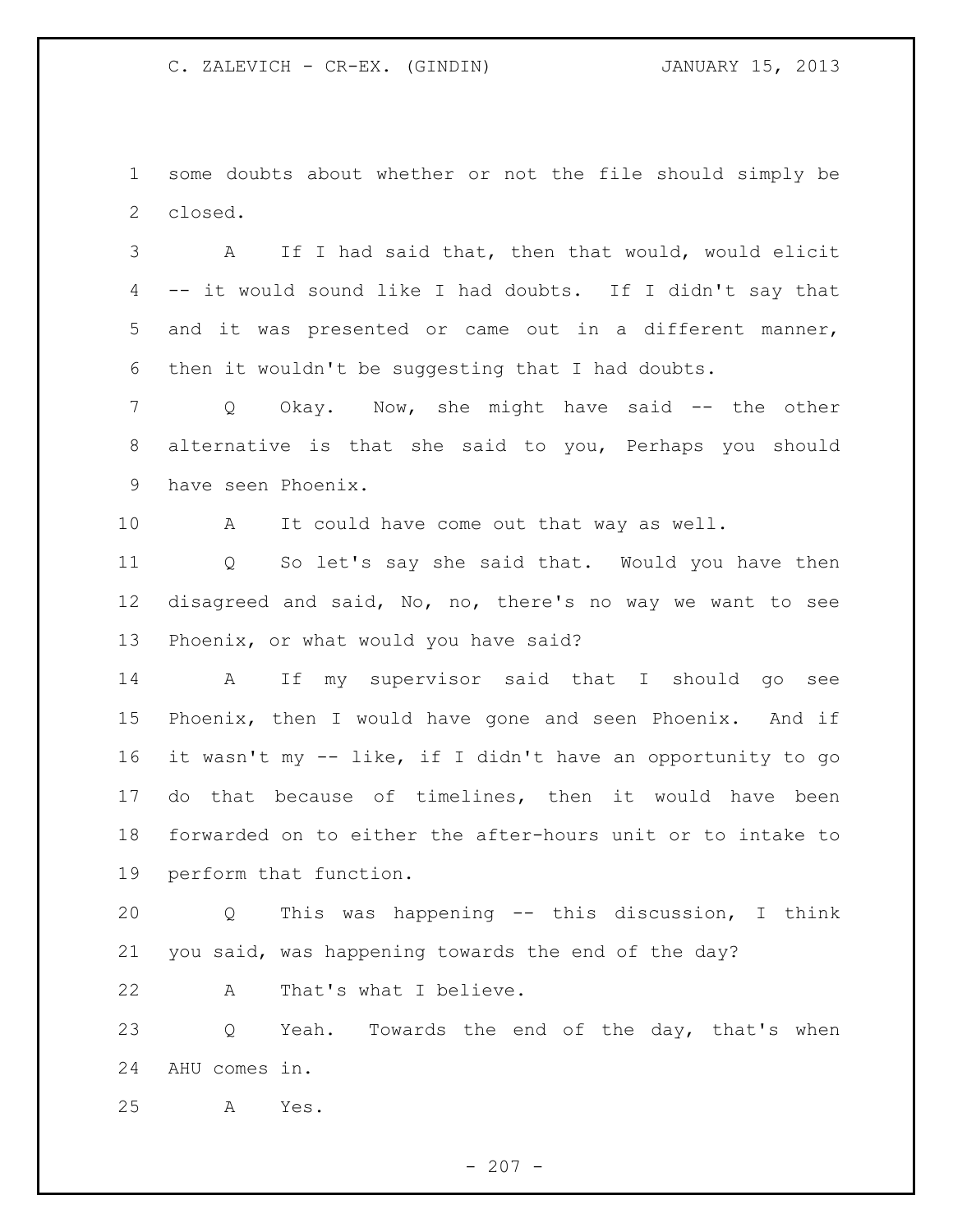Q So it would have been as simple as walking down the hall, I suppose, or same room, and saying, Hey, how about if one of you guys goes out and checks this out. That's all it would have required, right? A Yes. Q I mean, they're in the same -- are they in the same room? A They're in the same building, on the same floor. Q Yeah, same building. Around the same time that you're getting ready to finish work, they're coming in. A Yes. Q Right? One of the things you said was that you decided to close the file because you believed Phoenix was safe. Right? A That's what I believed at the time. Q Isn't it more accurate to say that you had no idea? You hadn't seen her; you didn't know if she was home. So isn't it more accurate to say, I really didn't know, at the very best? A It could be described in a number of different ways, and that's -- you're entitled to -- Q Well, I'm asking -- A -- believe that. Q -- if you agree. I'm asking you if you now agree with me that the most you could have known at that time --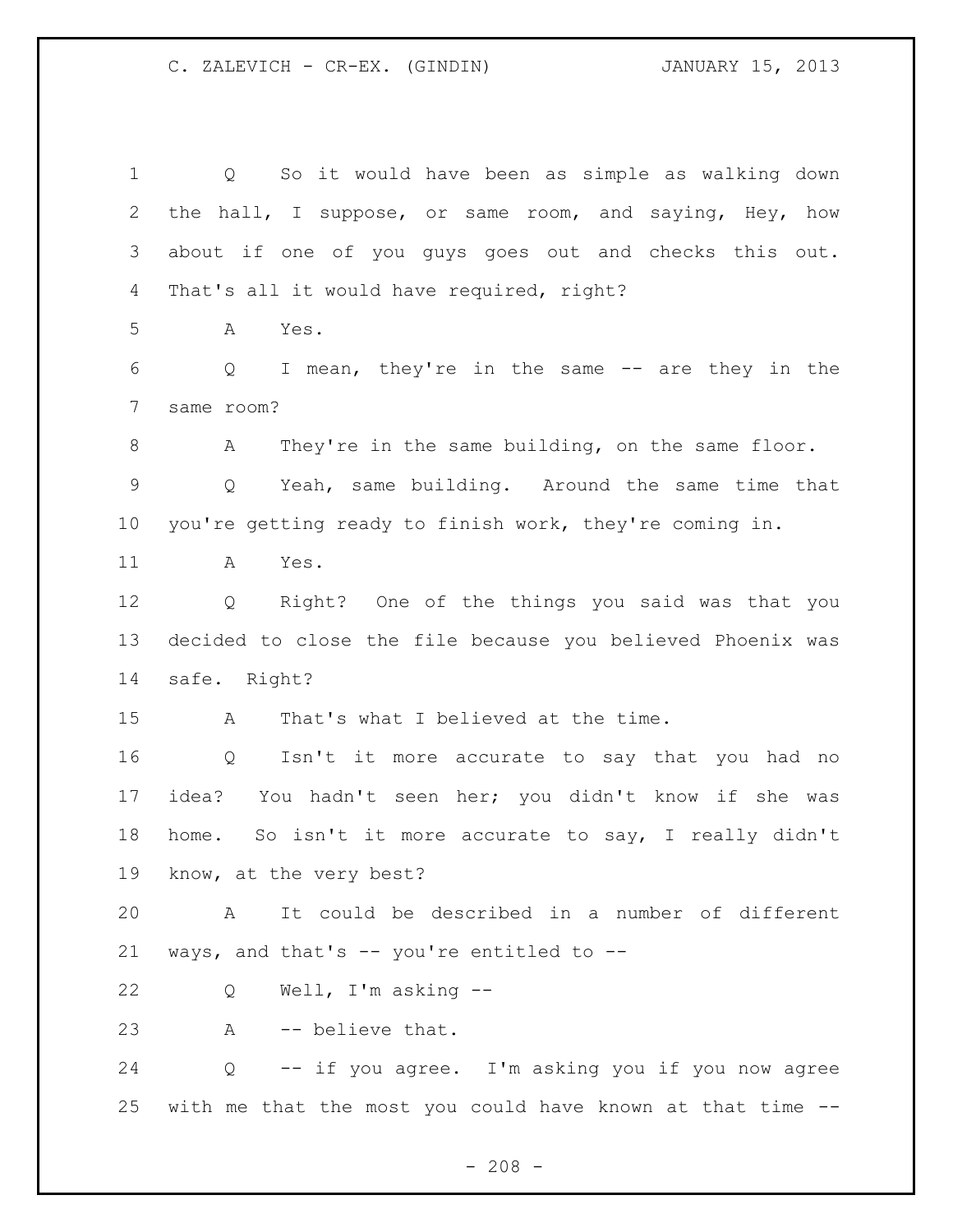not having seen her, not having gone in, not having checked out the bedroom -- is that you just don't know. You were in the same position as you were before you went there. A You could say that. Q Okay. There was pressure, I think you said, at least generally, to close files and keep things moving, right? 8 A That's right. MR. GINDIN: I have nothing further. 10 THE COMMISSIONER: Thank you, Mr. Gindin. All right. Now, are there other questions? Mr. Paul? Mr. Ray? MR. RAY: Mr. Commissioner, I'm just noting it's almost 4:30. I don't know how much longer other witness -- other people are going to be questioning the witness. THE COMMISSIONER: That's just what I'm going to canvass. 18 MR. RAY: Okay, that's ... MR. PAUL: I'll probably have some questions. I would appreciate, though, if we were able to adjourn today so I can gather my thoughts with the hopes of being briefer. I believe Mr. Saxberg does have some questions as well. THE COMMISSIONER: All right. That would indicate we are going to be here a while and, and so I will

 $-209 -$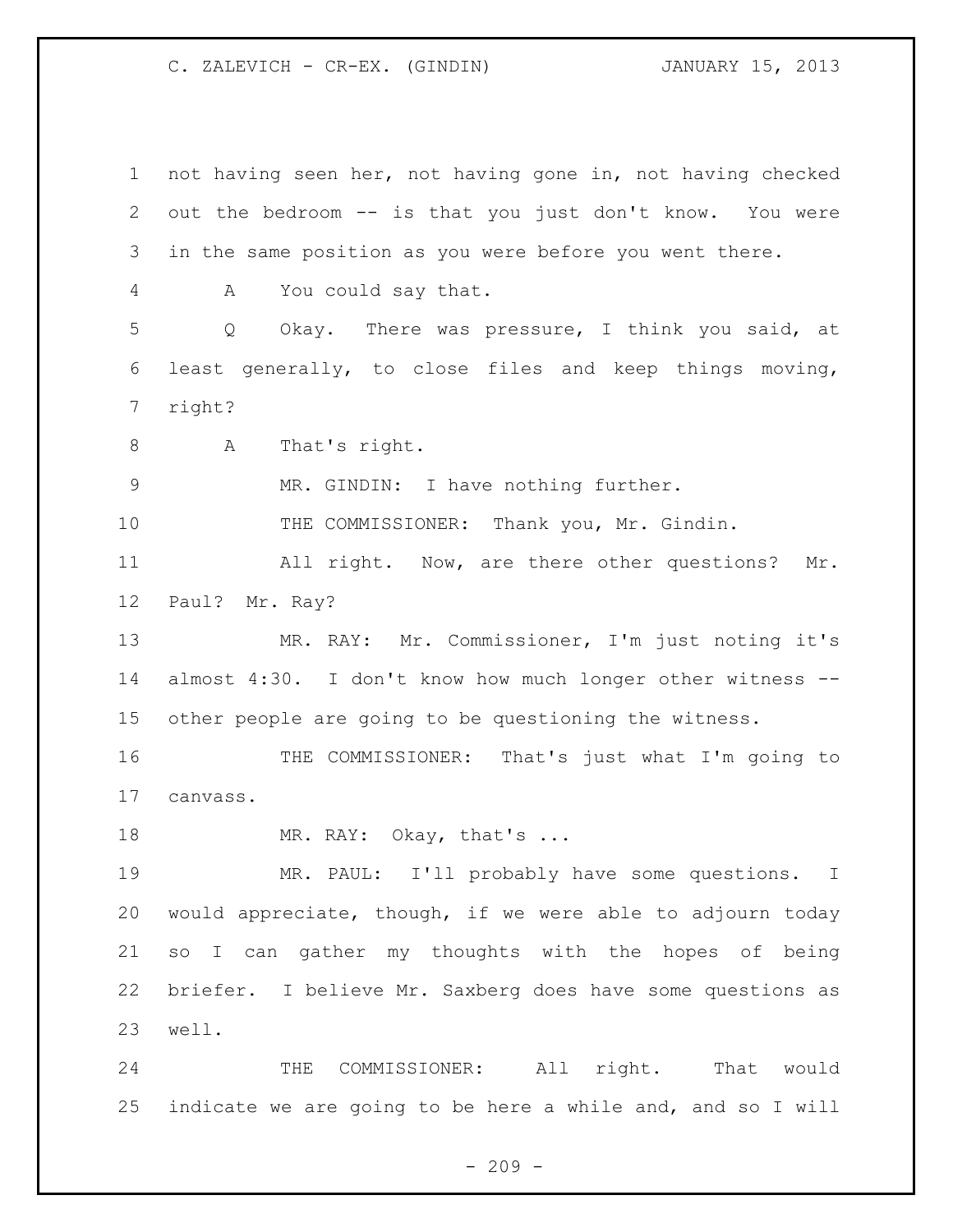PROCEEDINGS **DROCEEDINGS JANUARY 15, 2013** 

| $\mathbf 1$ | adjourn until 9:30 in the morning and, and we'll have to    |
|-------------|-------------------------------------------------------------|
| 2           | have you back, Witness.                                     |
| 3           | And then we'll carry on with the other witnesses            |
| 4           | scheduled for tomorrow. Does that sound reasonable?<br>as   |
| 5           | All right. We're adjourned now until 9:30 tomorrow.         |
| 6           | MS. WALSH: Mr. Commissioner --                              |
| 7           | THE COMMISSIONER: Yes?                                      |
| $8\,$       | MS. WALSH: -- if I may, just one piece of                   |
| 9           | business.                                                   |
| 10          | THE COMMISSIONER: Yes.                                      |
| 11          | MS. WALSH: I've had an inquiry from the media               |
| 12          | about identification of sources of referral and whether     |
| 13          | it's appropriate for them to identify the gender of the     |
| 14          | source of referral. Some media outlets are avoiding that,   |
| 15          | some are not.                                               |
| 16          | My recommendation would be, subject to anything             |
| 17          | you have to say, that where possible the gender be avoided, |
| 18          | not identified, so that the SOR just be identified as an    |
| 19          | SOR, as a friend or -- and that their gender not be         |
| 20          | identified.                                                 |
| 21          | THE COMMISSIONER: I think, I think to, to honour            |
| 22          | the, the purpose and reason that sources, sources of        |
| 23          | referral are entitled to that courtesy from the court, that |
| 24          | your recommendation is correct and they should avoid        |
| 25          | mentioning the gender of the -- so that there's just no     |